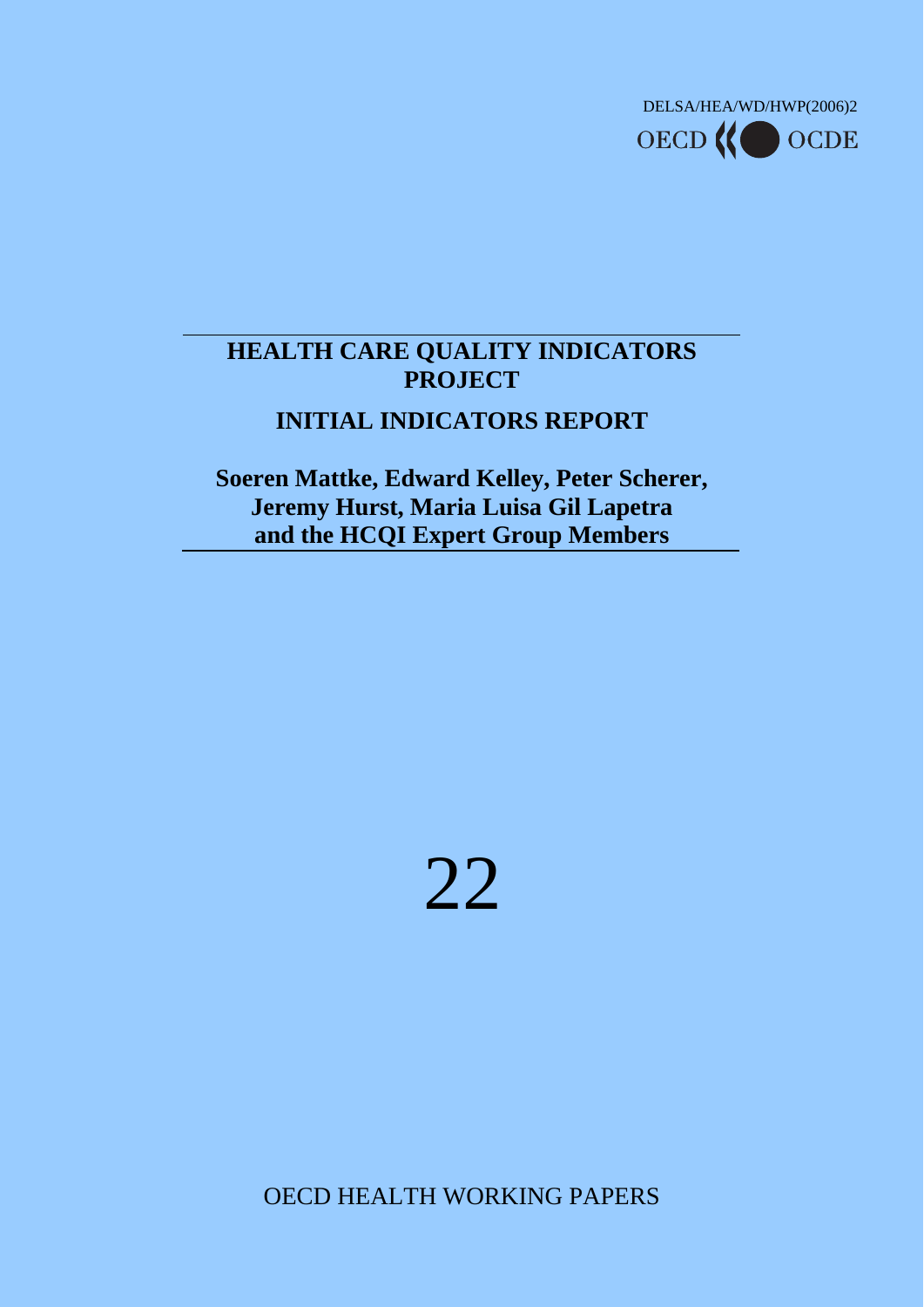# **Unclassified DELSA/HEA/WD/HWP(2006)2**

#### Organisation de Coopération et de Développement Economiques Organisation for Economic Co-operation and Development **09-Mar-2006**

**English text only** 

**DIRECTORATE FOR EMPLOYMENT, LABOUR AND SOCIAL AFFAIRS GROUP ON HEALTH** 

Unclassified DELSA/HEA/WD/HWP(2006)2 **Unclassified DELSA/HEA/WD/HWP(2006)2 English text only** 

**Health Working Papers** 

#### **OECD HEALTH WORKING PAPERS NO. 22**

**HEALTH CARE QUALITY INDICATORS PROJECT INITIAL INDICATORS REPORT** 

**Soeren Mattke, Edward Kelley, Peter Scherer, Jeremy Hurst, Maria Luisa Gil Lapetra and the HCQI Expert Group Members** 

English text only

**JT03205353** 

**Document complet disponible sur OLIS dans son format d'origine Complete document available on OLIS in its original format**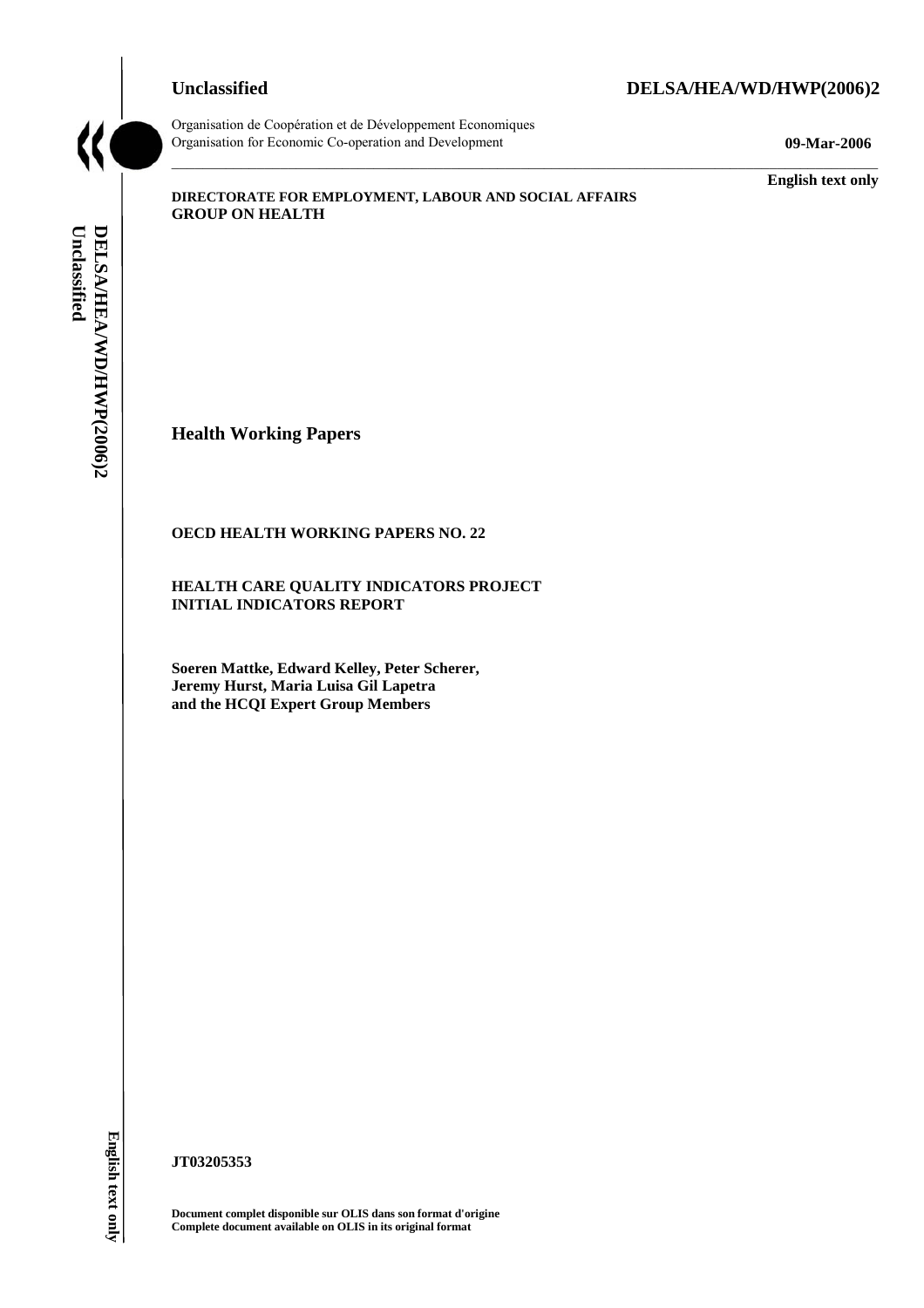#### **ACKNOWLEDGEMENTS**

1. The Health Care Quality Indicators Project was guided by an expert group made up of representatives from OECD countries participating in the project. Presently, this group includes representatives from 23 countries. This group was chaired by Arnie Epstein (Harvard University). The countries listed below who make up the HCQI Expert Group.

- Australia
- Austria
- Canada
- Czech Republic
- Denmark
- Finland
- **France**
- **Germany**
- **Iceland**
- **Ireland**
- Italy
- Japan
- Mexico
- Netherlands
- New Zealand
- Norway
- Portugal
- Slovak Republic
- Spain
- Sweden
- Switzerland
- United Kingdom
- United States

2. The authors would like to acknowledge the input provided by Peter Hussey, Elizabeth Coté, Leighna Kim, Emily Rosenoff and Sandra Garcia Armesto in the many reviews and improvements made to this paper during its production. We would also like to recognise the technical support provided by Gaëlle Balestat and Lihan Wei as well as the leadership of Victoria Braithwaite in the production of this working paper.

3. The OECD Secretariat would also like to acknowledge that the HCQI Project was in part supported by The Commonwealth Fund, a national, private foundation based in New York City that supports independent research on health and social issues. The views presented here are those of the authors and not necessarily those of The Commonwealth Fund, its director, officers, or staff.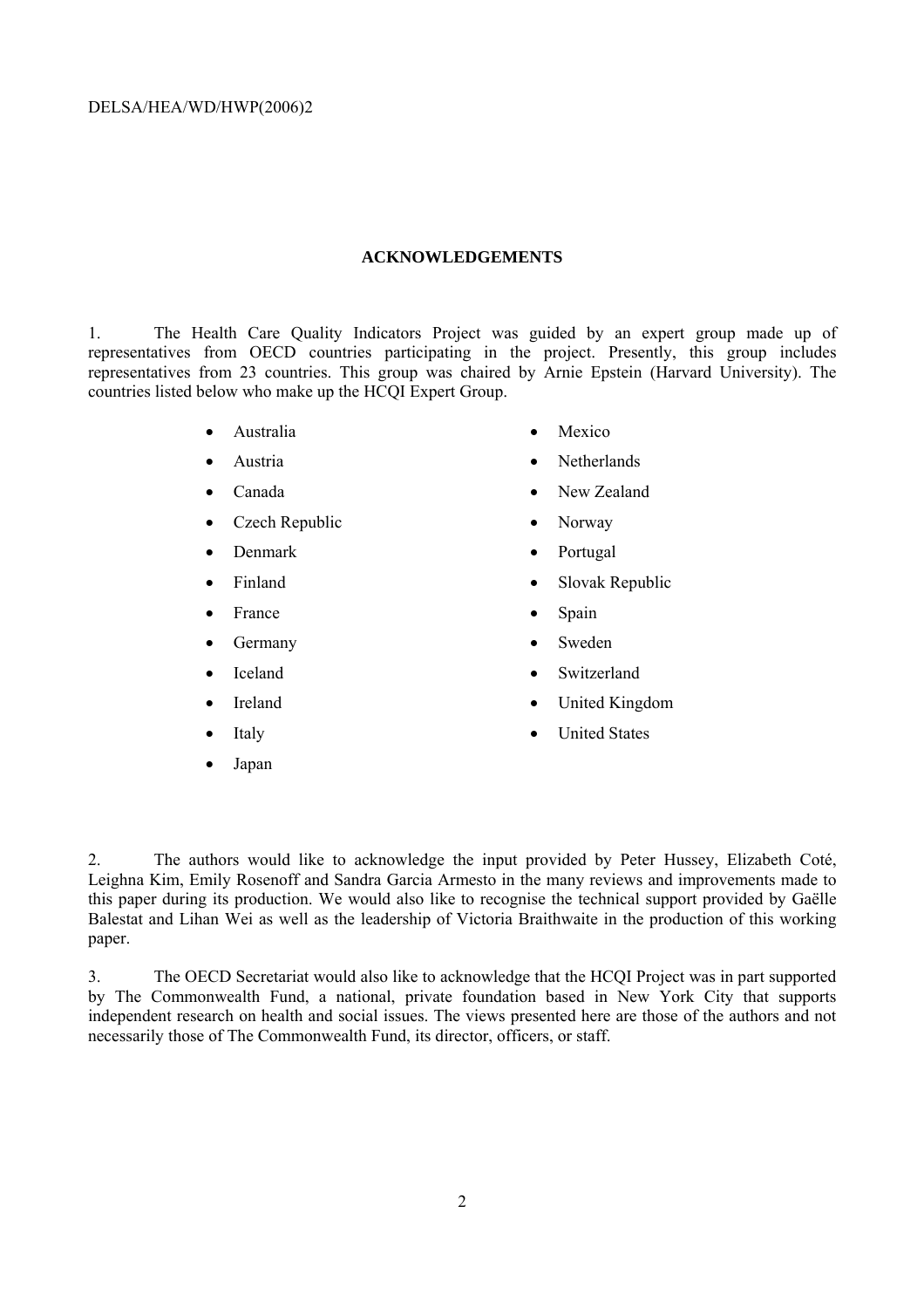### **SUMMARY**

4. The OECD Health Care Quality Indicator (HCQI) Project was started in 2001. The long-term objective of the HCQI Project is to develop a set of indicators that can be used to raise questions for further investigation concerning quality of health care across countries. It was envisioned that the indicators that were finally recommended for inclusion in the HCQI measure set would be scientifically sound, important at a clinical and policy level and feasible to collect in that data would be available and could be made comparable across countries. It was also envisioned that the indicators would not enable any judgement to be made on the overall performance of whole health systems. In essence, they should be used as the basis for investigation to understand why differences exist and what can be done to reduce those differences and improve care in all countries.

5. The HCQI project has built on two pre-existing international collaborations organised by the Commonwealth Fund of New York (five countries) and The Nordic Minister Council Working Group on Quality Measurement (six countries). It now involves 23 countries and has spanned nearly four years of work. All of the original 23 participating countries, with one exception, have remained active participants through the course of the project.

6. The project has been divided into two phases. The initial phase, for which this report serves as the summary report, concentrated on 17 important and readily available indicators of effectiveness of care. Currently, all of the participating countries with one exception have submitted data on at least five of these indicators and twelve of the seventeen indicators have data from 15 countries or more. Future indicators to be considered in the second phase of work will consider a broader set of clinical conditions and other dimensions of health care quality.

7. Part I of this report summarises the purpose and history of the project, the methods employed and the results attained.

8. Part II of this report summarises findings from detailed analysis carried out by the OECD in the Spring and Summer 2005 on a set of five questions posed by country experts during the December 2004 HCQI Expert Group meeting in Paris. These data-based questions focus on data comparability issues across countries on particular indicators. These questions are listed below and are summarised in a research format in Part II.

- What is the appropriate reference population for age adjustment?
- What is the impact of different policies for handling missing data?
- What is the impact of notification policies on cases of vaccine-preventable disease?
- What is the impact of variation in coding practices (for asthma)?

 $\overline{a}$ 

What is the effect of unique identifiers when dealing with mortality rates?

9. Part III of this report reviews the detailed information on scientific soundness, importance, availability of data and the international comparability of the data for indicators recommended for inclusion in an initial OECD Health Care Quality Indicators set. The paper also reviews in detail those indicators that are not currently recommended for inclusion in an initial indicator set. This paper, therefore, presents two

<sup>1.</sup> The Commonwealth Fund's International Working Group on Quality Indicators included the United States, the United Kingdom, Canada, Australia and New Zealand. The Nordic Minister Council Working Group on Quality Measurement includes Greenland, Sweden, Norway, Finland, Iceland and Denmark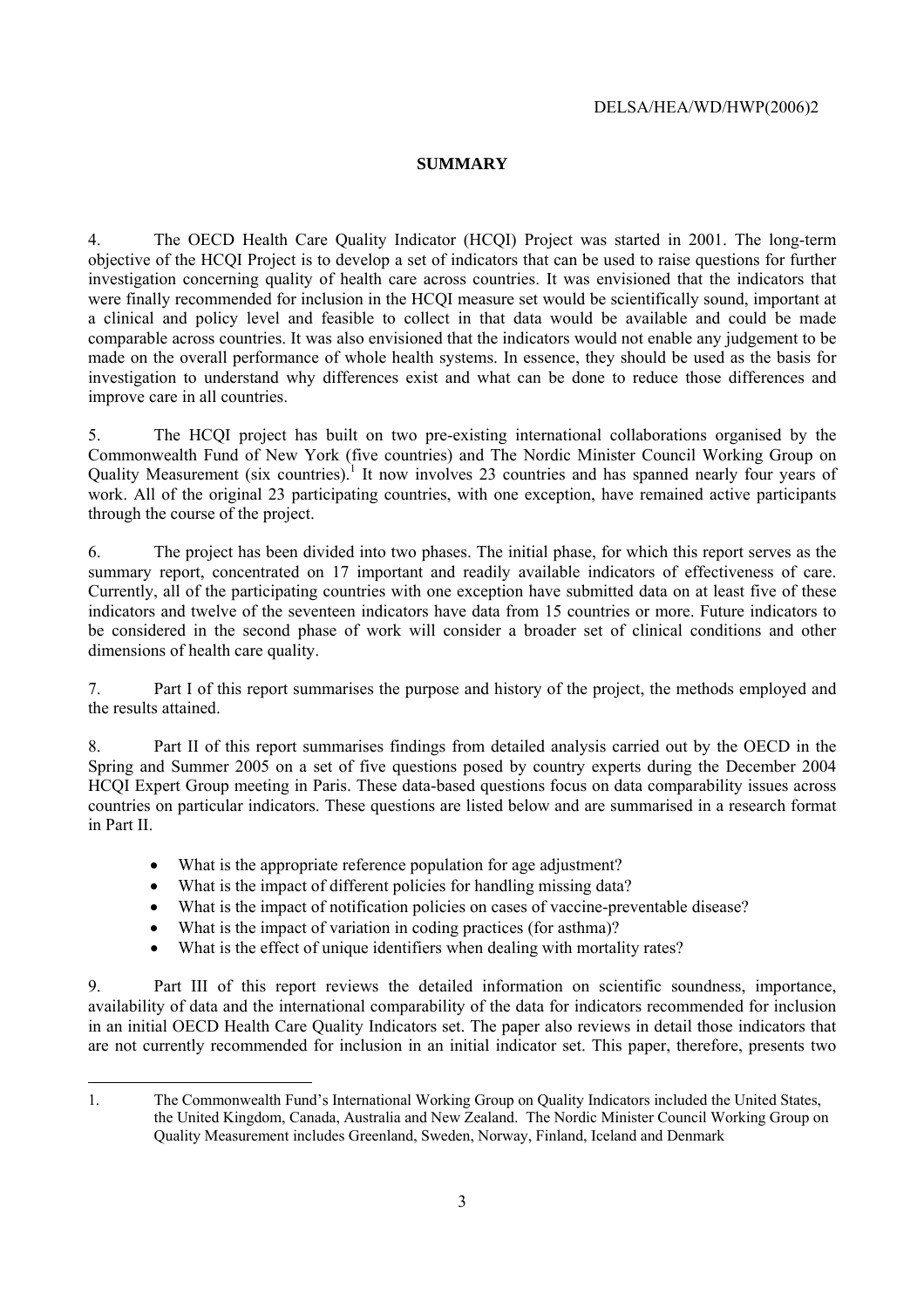groups of indicators, those recommended for retention and those not recommended for retention. Indicators that are not currently being recommended for retention are not necessarily being recommended for exclusion from future OECD HCQI consideration. A number of these indicators are generally viewed as scientifically sound, however data availability and comparability may not be up to standard currently. Therefore these indictors are not currently appropriate for international comparisons. The indicators recommended for retention in an initial HCQI indicator set are listed below.

- Breast Cancer Survival
- Mammography Screening
- Cervical Cancer Survival
- Cervical Cancer Screening
- Colorectal Cancer Survival
- Incidence of Vaccine Preventable Diseases
- Coverage for basic vaccination
- Asthma mortality rate
- AMI 30-day case fatality rate
- Stroke 30-day case fatality rate
- Waiting time for femur fracture surgery
- Influenza vaccination for adults over 65
- Smoking rates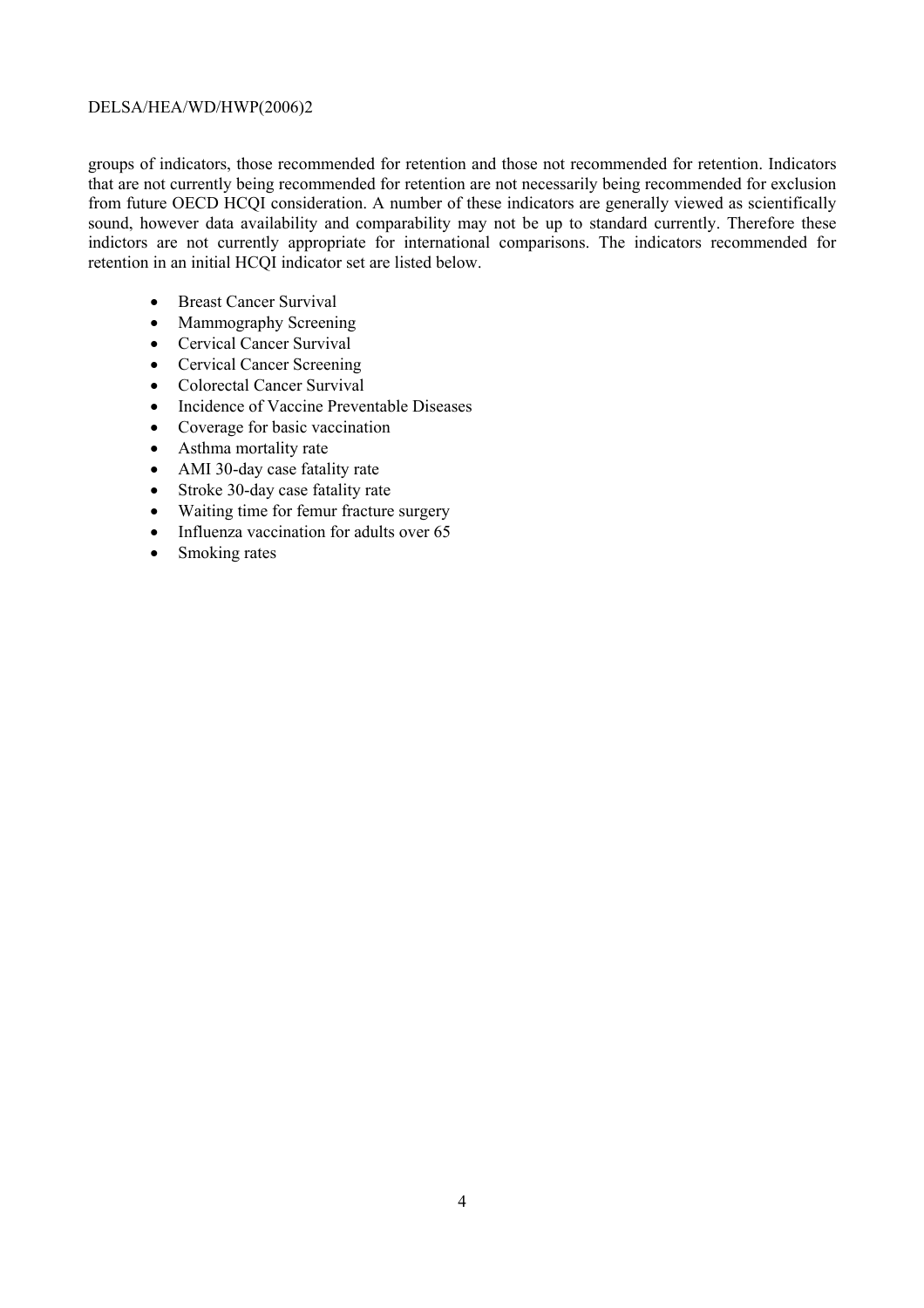# **RESUME**

10. Le projet de l'OCDE sur les indicateurs de la qualité des soins de santé (HCQI) a été lancé en 2001. Son objectif à long terme est d'élaborer un ensemble d'indicateurs qui puissent être utilisés pour déterminer de nouvelles pistes de recherche sur la qualité des soins dans les pays de l'OCDE. Les indicateurs devant finalement être recommandés pour faire partie de cet ensemble d'indicateurs doivent en principe être pertinents du point de vue scientifique et importants sur le plan clinique et stratégique, et leur collecte réalisable dans la pratique au sens où les données y afférentes doivent être disponibles et comparables à l'échelon international. Ces indicateurs ne sont pas non plus censés permettre de porter un jugement sur la performance globale des systèmes de santé dans leur intégralité. Ils devraient essentiellement être utilisés comme point de départ pour comprendre pourquoi des différences existent et par quels moyens les réduire et améliorer les soins de santé dans tous les pays.

11. Le projet HCQI s'est appuyé sur deux initiatives internationales préexistantes de coopération lancées respectivement par le Commonwealth Fund of New-York (cinq pays) et le Groupe de travail du Conseil nordique des ministres sur l'évaluation de la qualité (six pays<sup>2</sup>). Il porte aujourd'hui sur 23 pays et dure depuis près de quatre ans. A une exception près, ces 23 pays participants contribuent tous activement aux travaux depuis le début du projet.

12. Le projet est divisé en deux phases. La première, dont le présent rapport présente une synthèse, a été axée sur 17 indicateurs importants et facilement accessibles de l'efficacité des soins. A ce jour, tous les pays participants, à une exception près, ont communiqué des données sur au moins cinq de ces indicateurs, et 15 pays ou plus ont fourni des données pour douze d'entre eux. Les indicateurs qui seront pris en compte dans la deuxième phase des travaux porteront sur un éventail plus large d'affections cliniques et d'aspects de la qualité des soins de santé.

13. La partie I du rapport présente l'objet et l'historique du projet, les méthodes utilisées et les résultats obtenus.

14. La partie II fait une synthèse des conclusions des analyses approfondies réalisées par l'OCDE au cours du printemps et de l'été 2005 sur un ensemble de cinq questions posées par les experts nationaux lors de la réunion qu'ils ont tenue en décembre 2004 à Paris. Ces questions concernant les données portent sur des problèmes de comparabilité entre les pays pour des indicateurs particuliers. Elles sont présentées ci-après et les réponses sont résumées dans la partie II.

- Quelle est la population de référence appropriée pour l'ajustement selon l'âge ?
- Quelle est l'incidence des différentes politiques en matière de données manquantes ?

l 2. Le Groupe de travail international du Commonwealth Fund sur les indicateurs de la qualité comprenait les Etats-Unis, le Royaume-Uni, le Canada, l'Australie et la Nouvelle-Zélande. Le Groupe de travail du Conseil nordique des ministres sur l'évaluation de la qualité comprend le Groenland, la Suède, la Norvège, la Finlande, l'Islande et le Danemark.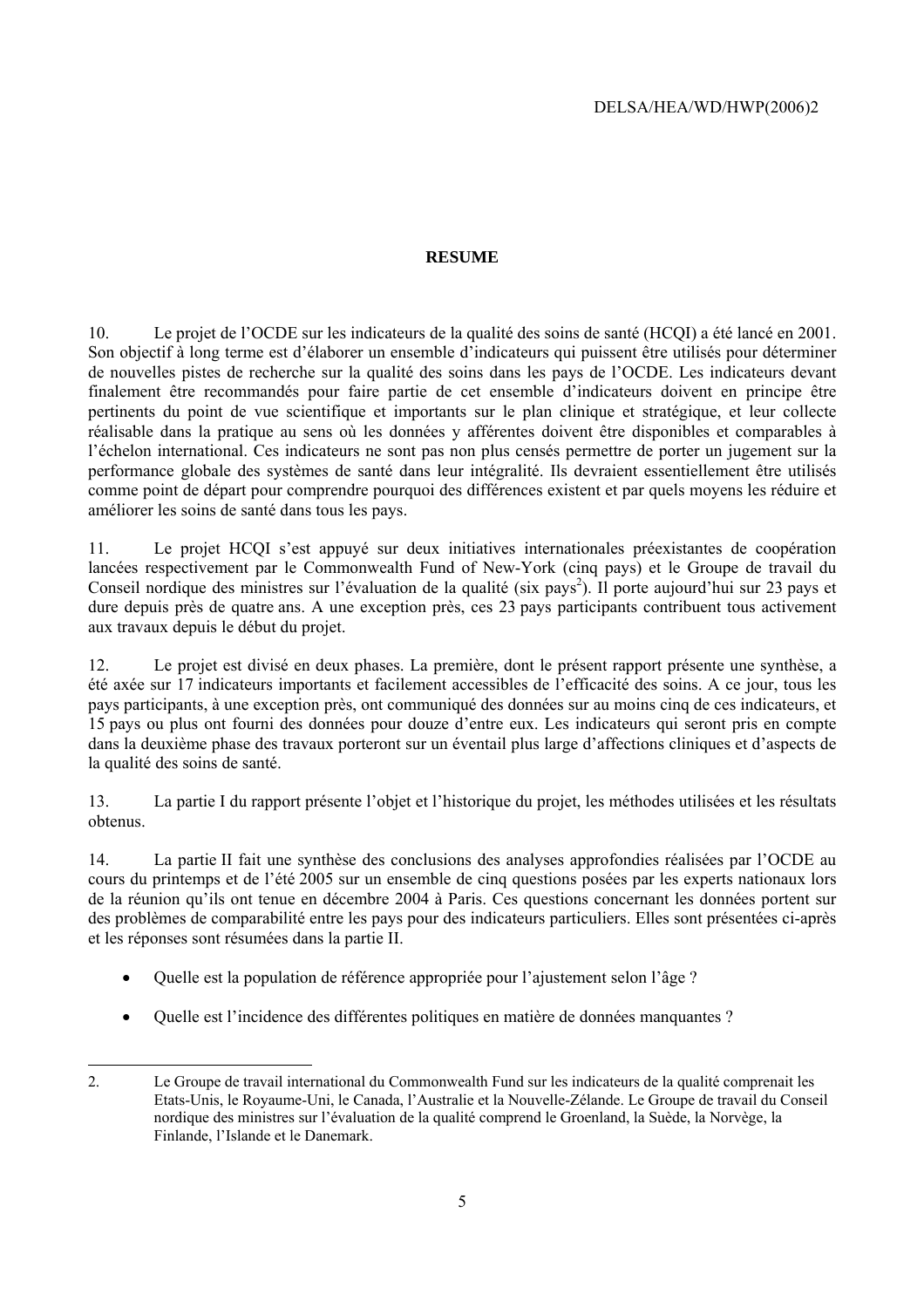- Quelle est l'incidence des politiques de notification sur les cas de maladies pouvant être prévenues par la vaccination ?
- Quelles est l'incidence des différences de pratiques en matière de codage (dans le cas de l'asthme) ?
- Quelle est l'incidence des identificateurs uniques lorsque l'on traite des taux de mortalité ?

15. La partie III du rapport présente des informations détaillées sur la pertinence scientifique et l'importance des indicateurs dont l'inclusion dans l'ensemble initial d'indicateurs de la qualité des soins de santé de l'OCDE a été recommandée, la disponibilité des données y afférentes et leur comparabilité au niveau international. Le document examine aussi en détail les indicateurs dont l'intégration dans cet ensemble initial n'est actuellement pas recommandée. On y présente donc deux groupes d'indicateurs, ceux qu'il a été recommandé de retenir et ceux dont la prise en compte n'est pas recommandée. Ces derniers ne sont pas pour autant définitivement écartés. Plusieurs d'entre eux sont généralement considérés comme pertinents sur le plan scientifique, mais pour le moment, la disponibilité et la comparabilité des données qui s'y rapportent ne sont pas nécessairement tout-à-fait satisfaisantes. Par conséquent, ces indicateurs ne se prêtent pas actuellement à la comparaison internationale. Il a été recommandé de faire figurer dans la liste initiale du projet HCQI les indicateurs suivants :

- Taux de survie au cancer du sein
- Dépistage par mammographie
- Taux de survie au cancer du col de l'utérus
- Dépistage du cancer du col de l'utérus
- Taux de survie au cancer colorectal
- Incidence des maladies pouvant être prévenues par la vaccination
- Couverture des programmes de vaccination de base
- Taux de mortalité pour cause d'asthme
- Taux de mortalité à 30 jours après un infarctus aigu du myocarde
- Taux de mortalité à 30 jours après un accident vasculaire cérébral
- Délai d'attente pour une opération en cas de fracture du fémur
- Vaccination contre la grippe chez les adultes de plus de 65 ans
- Taux de tabagisme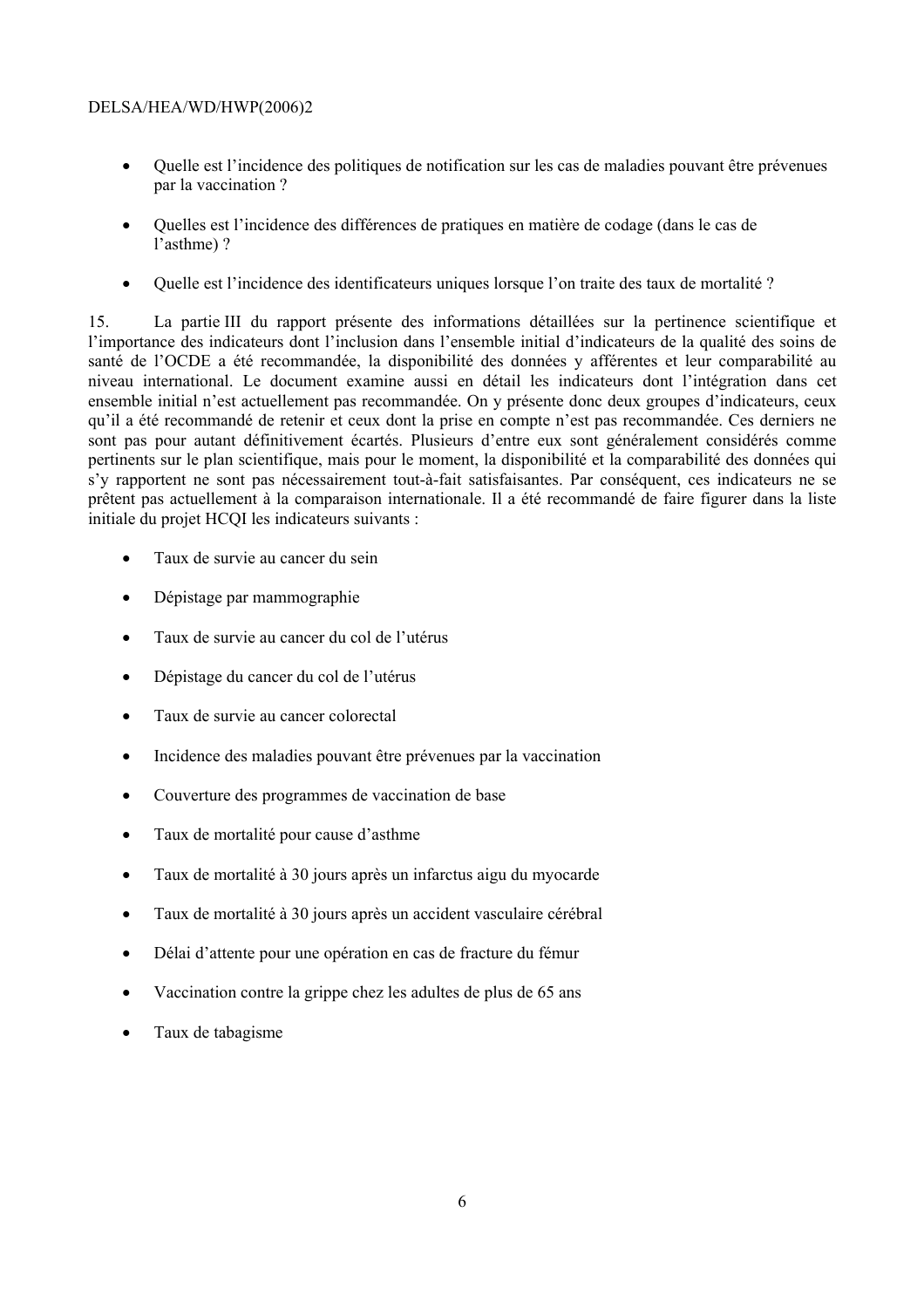# **TABLE OF CONTENTS**

| Summary of the Results of the Survey on Data Availability and Comparability 43         |  |
|----------------------------------------------------------------------------------------|--|
|                                                                                        |  |
|                                                                                        |  |
|                                                                                        |  |
|                                                                                        |  |
|                                                                                        |  |
|                                                                                        |  |
|                                                                                        |  |
| 9. Acute Myocardial Infarction 30-Day Case-Fatality Rate/In-Hospital Mortality Rate 98 |  |
|                                                                                        |  |
|                                                                                        |  |
|                                                                                        |  |
|                                                                                        |  |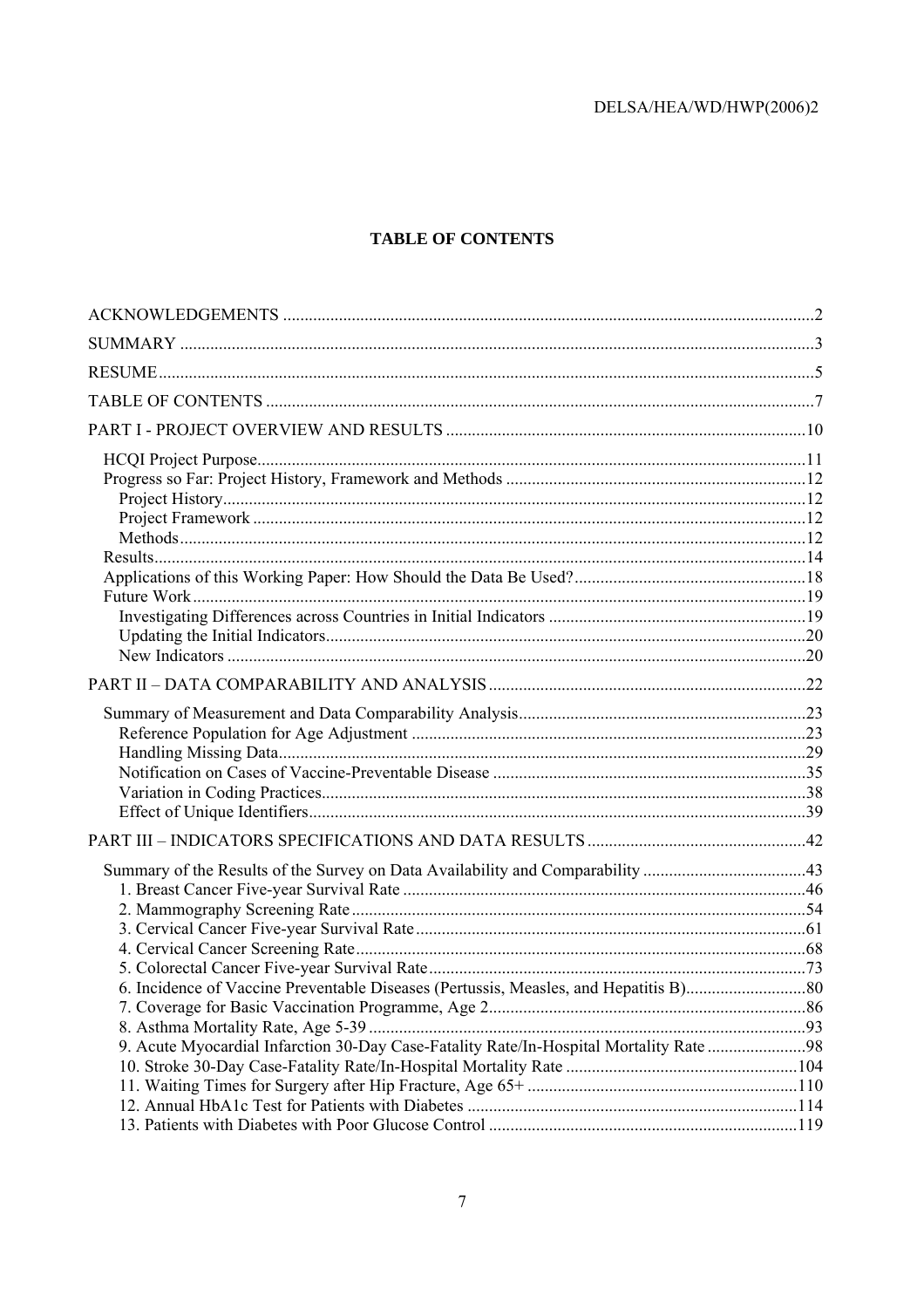# **Charts**

| Chart 1. Impact of Missing Data – Cancer Survival Rates and AMI/Stroke Mortality Rates 34 |  |
|-------------------------------------------------------------------------------------------|--|
|                                                                                           |  |

# **Tables**

| Table 3. Impact of Choice of Standard Population on Breast Cancer Five-Year Survival Rates26            |  |
|---------------------------------------------------------------------------------------------------------|--|
| Table 4. Impact of Choice of Standard Population on Cervical Cancer Five-Year Survival Rates27          |  |
| Table 5. Impact of Choice of Standard Population on Colorectal Cancer Five-Year Survival Rates28        |  |
| Table 6. Effect of Policies on Handling Missing Data on Survival and Mortality Rates 32                 |  |
| Table 7. Summary of Notification Status by Country for Vaccine-Preventable Diseases36                   |  |
|                                                                                                         |  |
| Table 9. Effect of Unique Identifiers on AMI and Stroke In-Hospital Mortality Estimates41               |  |
|                                                                                                         |  |
|                                                                                                         |  |
|                                                                                                         |  |
| Table 13. Breast Cancer Five-year Survival and Mortality, Sources and Methods51                         |  |
|                                                                                                         |  |
|                                                                                                         |  |
|                                                                                                         |  |
|                                                                                                         |  |
|                                                                                                         |  |
|                                                                                                         |  |
|                                                                                                         |  |
|                                                                                                         |  |
|                                                                                                         |  |
|                                                                                                         |  |
|                                                                                                         |  |
|                                                                                                         |  |
|                                                                                                         |  |
| Table 27. Colorectal Cancer Five-year Survival and Mortality, Sources and Methods77                     |  |
|                                                                                                         |  |
|                                                                                                         |  |
| Table 30. Incidence of Vaccine Preventable Diseases (Pertussis, Measles and Hepatitis B), Comparability |  |
|                                                                                                         |  |
|                                                                                                         |  |
|                                                                                                         |  |
|                                                                                                         |  |
|                                                                                                         |  |
|                                                                                                         |  |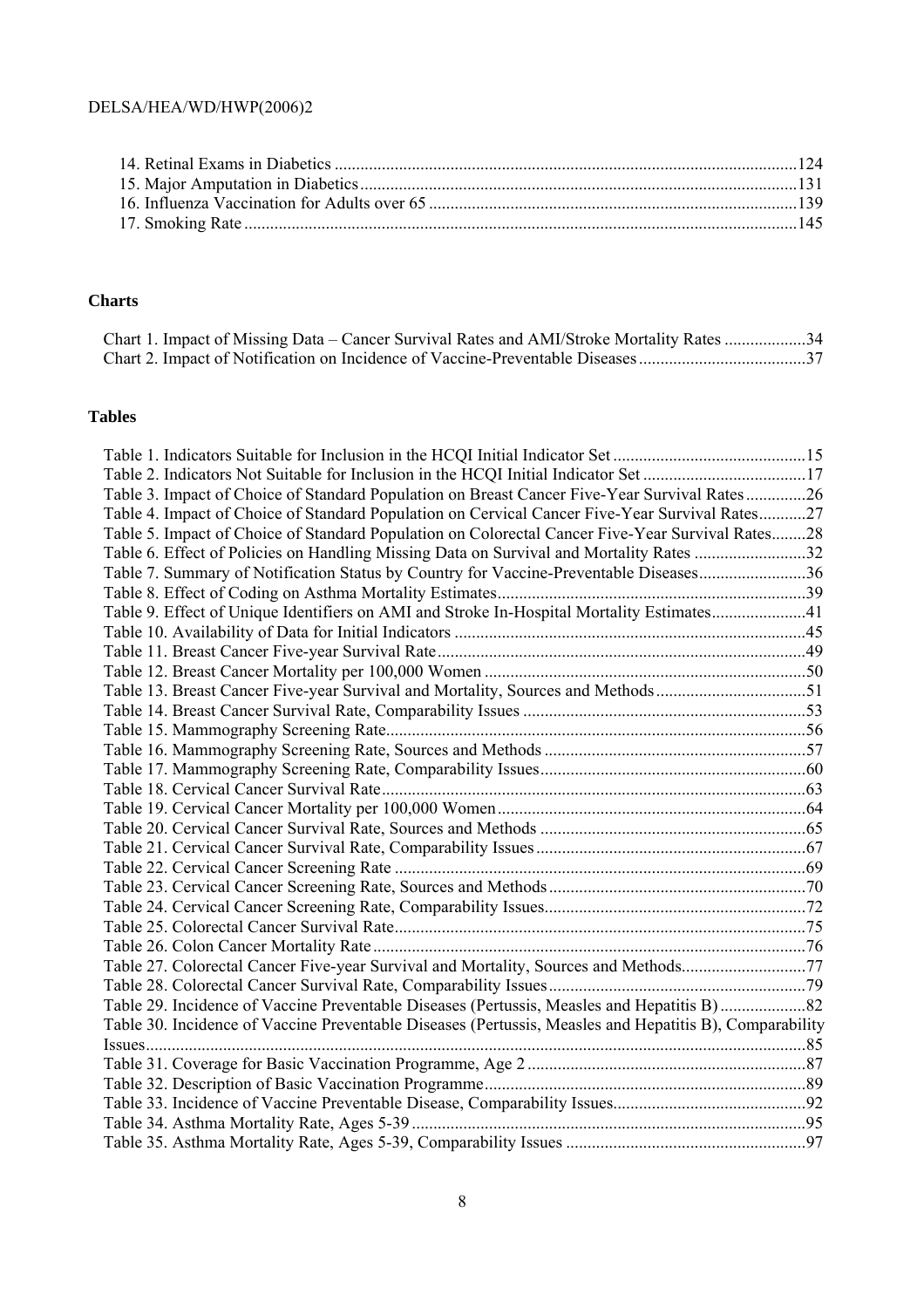| Table 36. In-Hospital Mortality Rate within 30 Days of Hospital Admission for AMI           | .100 |
|---------------------------------------------------------------------------------------------|------|
|                                                                                             |      |
|                                                                                             |      |
| Table 39. In-Hospital Mortality Rate for Stroke                                             |      |
|                                                                                             |      |
|                                                                                             |      |
| Table 42. In-Hospital Waiting Times for Surgery after Hip Fracture, Age 65+112              |      |
| Table 43. In-Hospital Waiting Times for Surgery after Hip Fracture, Comparability Issues113 |      |
|                                                                                             |      |
| Table 45. Annual HbA1c Test for Patients with Diabetes, Comparability Issues 118            |      |
|                                                                                             |      |
| Table 47. HbA1c Levels Indicating Poor Glucose Control, Comparability Issues123             |      |
| Table 48. Retinal Exams in Diabetics.                                                       |      |
|                                                                                             |      |
|                                                                                             |      |
|                                                                                             |      |
|                                                                                             |      |
|                                                                                             |      |
| Table 54. Smoking Rate.                                                                     |      |
|                                                                                             |      |
|                                                                                             |      |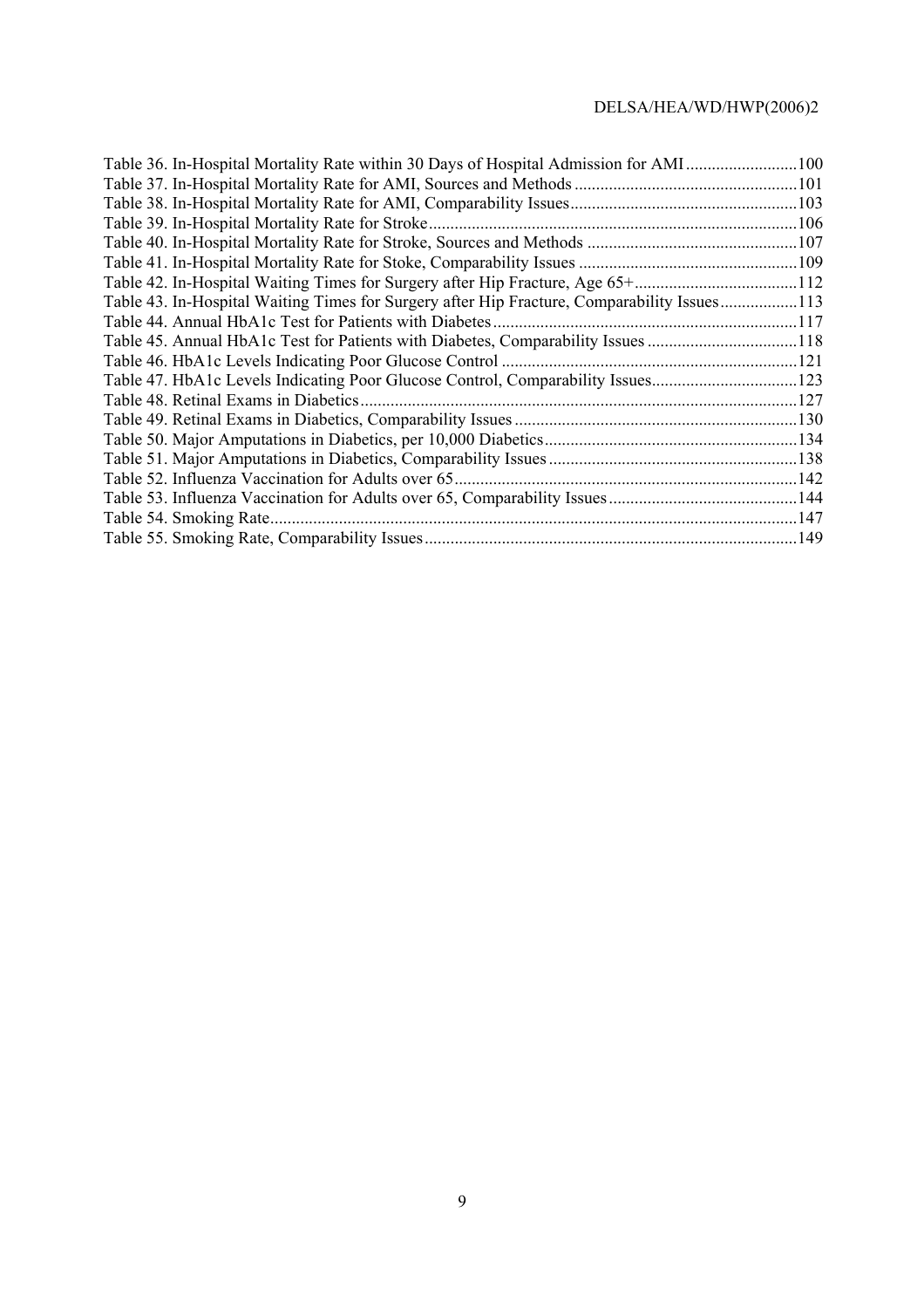# **PART I - PROJECT OVERVIEW AND RESULTS**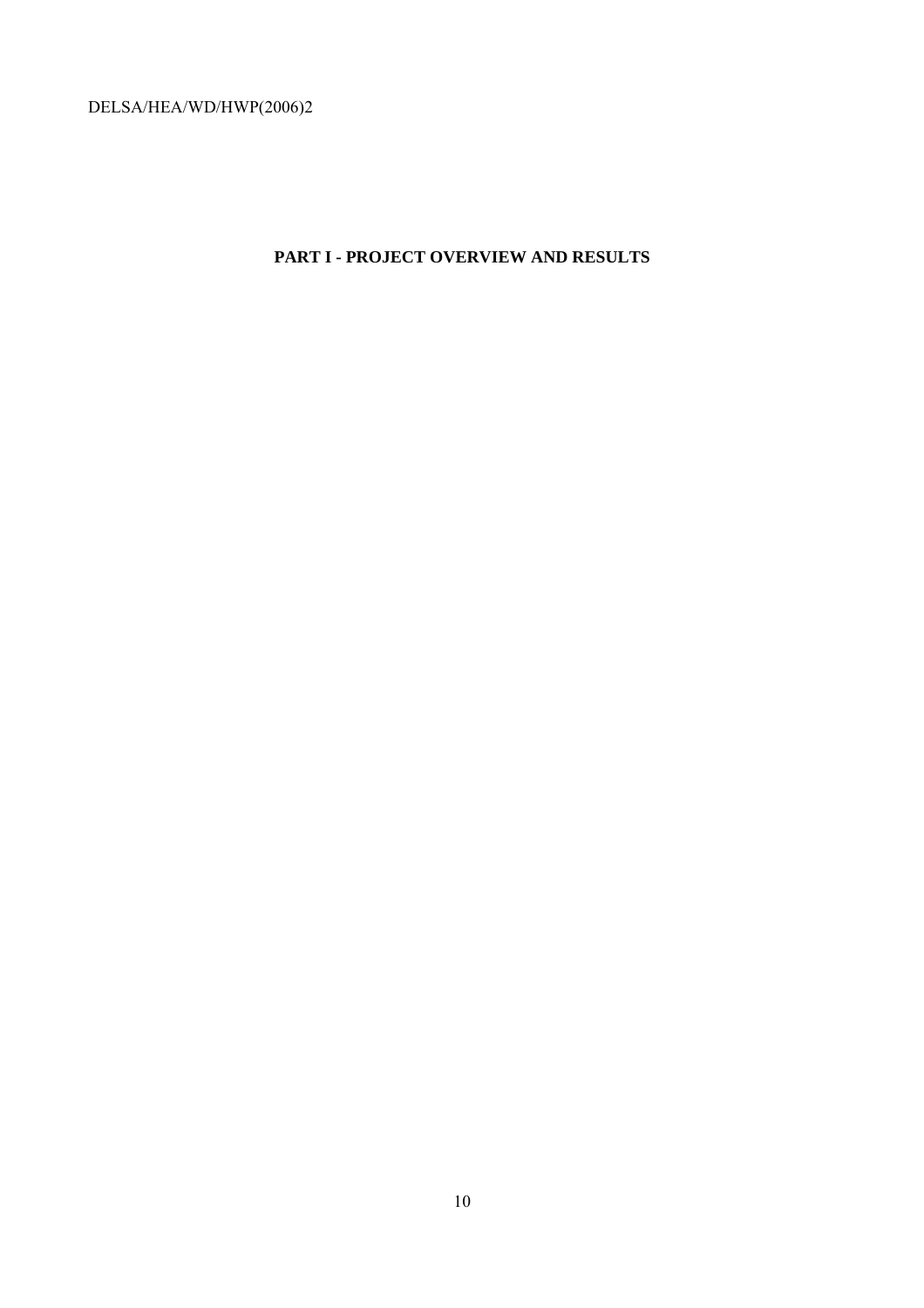#### **HCQI Project Purpose**

16. Quality of health care delivery is a topic of concern throughout the member states of the OECD. Articles examining findings on shortcomings in care or on comparative differences across countries have become more frequent in the popular press. Efforts to improve the measurement of quality of care through the development of quality indicators have become more present in the current literature and in policy forums worldwide.3,4,5,6 Many of these efforts target specific disease areas in one particular country. Others compare across countries, but target particular conditions.<sup>7</sup> Only a few efforts have attempted to examine quality of care across clinical conditions for more than one country.<sup>8</sup>

17. The OECD Health Care Quality Indicator (HCQI) Project was started in 2001. The long-term purpose of the HCQI Project is to develop a set of indicators to raise **questions** about health care quality across countries for key conditions and treatments. In essence, they should be used as the basis for investigation to understand why differences exist and what can be done to reduce those differences and improve care in all countries.

18. These differences may exist for a number of reasons, only some of which are in the control of the health system. One common reason why there are differences between countries in the estimates on indicators of health system performance is the difference in data, either in collection, analysis or reporting. The OECD Secretariat has explicitly undertaken the work to analyse and adjust for such differences in data such that there are no or only very minor data differences in the indicators that are recommended as suitable for inclusion in the HCQI Initial Indicator Set. Specific guidance on how the HCQI data should be used is presented in a later section.

19. A secondary goal of the HCQI Project – at the request of participating countries - is to support efforts aimed at coordination between major international organisations seeking to track health care quality indicators. The goal of such coordination is to lessen data collection burden on participating countries as well as to improve data comparability across international organisations. Organisations with whom the HCQI Project is coordinating include the European Commission including in particular Eurostat, the World Health Organization as well as ongoing international data collection efforts such as Eurocare (which collects data on cancer statistics.)

l 3. Institute of Medicine. Crossing the quality chasm: a new health system for the 21st century. Washington, DC: National Academies Press; 2001;

<sup>4.</sup> Sawicki PT. Quality of health care in Germany. A six-country comparison. Med Klin (Munich). 2005 Nov 15;100(11):755-68.

<sup>5.</sup> Roland M. Linking physicians' pay to the quality of care--a major experiment in the United Kingdom. N Engl J Med. 2004 Sep 30;351(14):1448-54.

<sup>6.</sup> US Department of Health and Human Services. *US National Healthcare Quality Report, 2004.* (Rockville, MD: Agency for Healthcare Research and Quality). 2005.

<sup>7.</sup> Ramirez JA. Worldwide Perspective of the Quality of Care Provided to Hospitalized Patients with Community-Acquired Pneumonia: Results from the CAPO International Cohort Study. Semin Respir Crit Care Med. 2005 Dec;26(6):543-52.

<sup>8.</sup> First Report and Recommendations of the Commonwealth Fund's International Working Group On Quality Indicators A Report to Health Ministers of Australia, Canada, New Zealand, the United Kingdom, and the United States. June 2004. The Commonwealth Fund. (no. 752).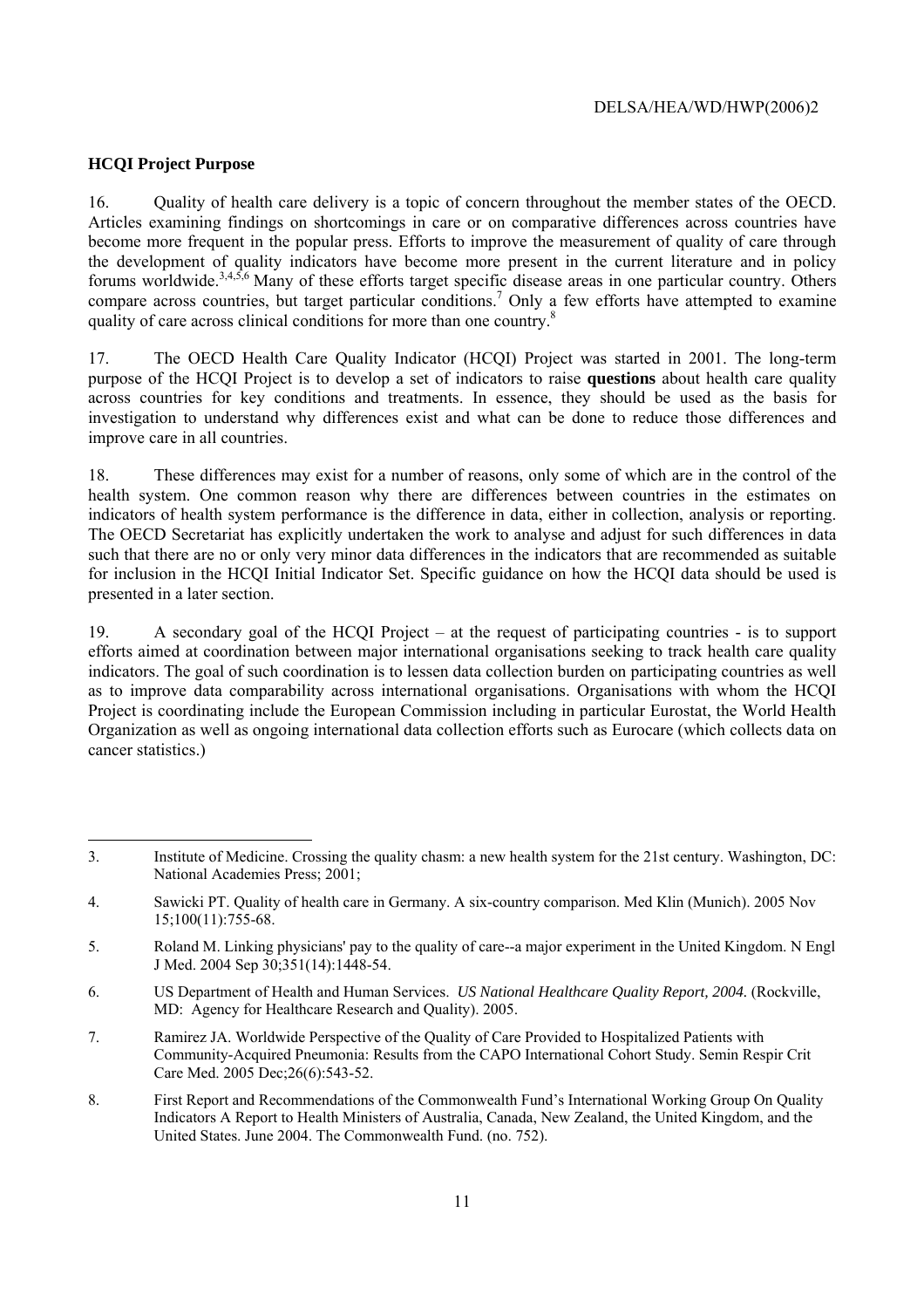# **Progress so Far: Project History, Framework and Methods**

### *Project History*

20. The project has been divided into two phases. In Phase I, pilot work was carried out on an initial set of 17 indicators to explore the technical issues associated with reporting health care quality internationally. An 'Initial List' of 17 indicators was identified which appeared to meet certain standards in terms of their importance for informing policy and their scientific soundness, and for which it was believed that data was widely available across the 23 countries taking part in the study. They were approved on conceptual grounds at a meeting of an Expert Group gathered to provide guidance on the OECD Health Care Quality Indicators (HCQI) Project in September 2003. Data for this list of 17 indicators was then analysed extensively to examine the comparability of country data for each indicator. A series of data comparability questions was raised by country experts for the list of 17 indicators and was subsequently examined empirically by the Secretariat.

21. In Phase II of the Project, the project will review a broader set of indicators across a range of clinical conditions. The broader set of five indicator areas was derived from a review and voting process within the HCQI Expert Group and five panel reports on potential indicators in these five areas were produced in 2004.<sup>9</sup> The conditions and care areas for the two phases are presented below.

### **OECD HCQI Conditions and Care Areas**

| Phase 1                                                                                                                                                                                                                                                               | Phase 2 (currently proposed)                                                                                                                                                                                          |
|-----------------------------------------------------------------------------------------------------------------------------------------------------------------------------------------------------------------------------------------------------------------------|-----------------------------------------------------------------------------------------------------------------------------------------------------------------------------------------------------------------------|
| Cancer screening rates and survival<br>Vaccination rates for children and elderly<br>٠<br>Mortality rates for asthma, heart attack and<br>٠<br>stroke<br>Waiting times for surgery (hip fracture)<br>٠<br>Diabetes control and adverse outcome rates<br>Smoking rates | Phase 1 indicators, plus additional indicators on:<br>Promotion, prevention and primary care<br>Mental health care<br>Patient safety<br>Cardiac care (additional indicators)<br>Diabetes care (additional indicators) |

#### *Project Framework*

22. A proposed framework has been devised for the HCQI Project which focuses on the most commonly used dimensions of health care performance based on a review of available country and international organisation frameworks. The framework acknowledges a broad set of these dimensions of performance while at the same time focusing the HCQI Project on three key dimensions of health care quality, namely: *effectiveness*, *safety* and *responsiveness* or *patient centeredness.* Details on the conceptual framework for the HCQI Project are reported in OECD Health Working Paper 23*.* 

### *Methods*

23. This section documents the methods used to select the indicators, including a summary of the indicator criteria. It also details the methods used to analyse data comparability across countries and the steps taken to verify data values with member countries and other international sources.

24. Summary of Indicator Criteria For an indicator to be a useful tool for evidence-based policy decisions, two conditions have to be met. First, it has to capture an **important** performance aspect. Second, is has to be **scientifically sound**.

l 9. For further information and copies of these reports, see http://www.oecd.org/document/31/0,2340,en\_2649\_37407\_2484127\_1\_1\_1\_37407,00.html.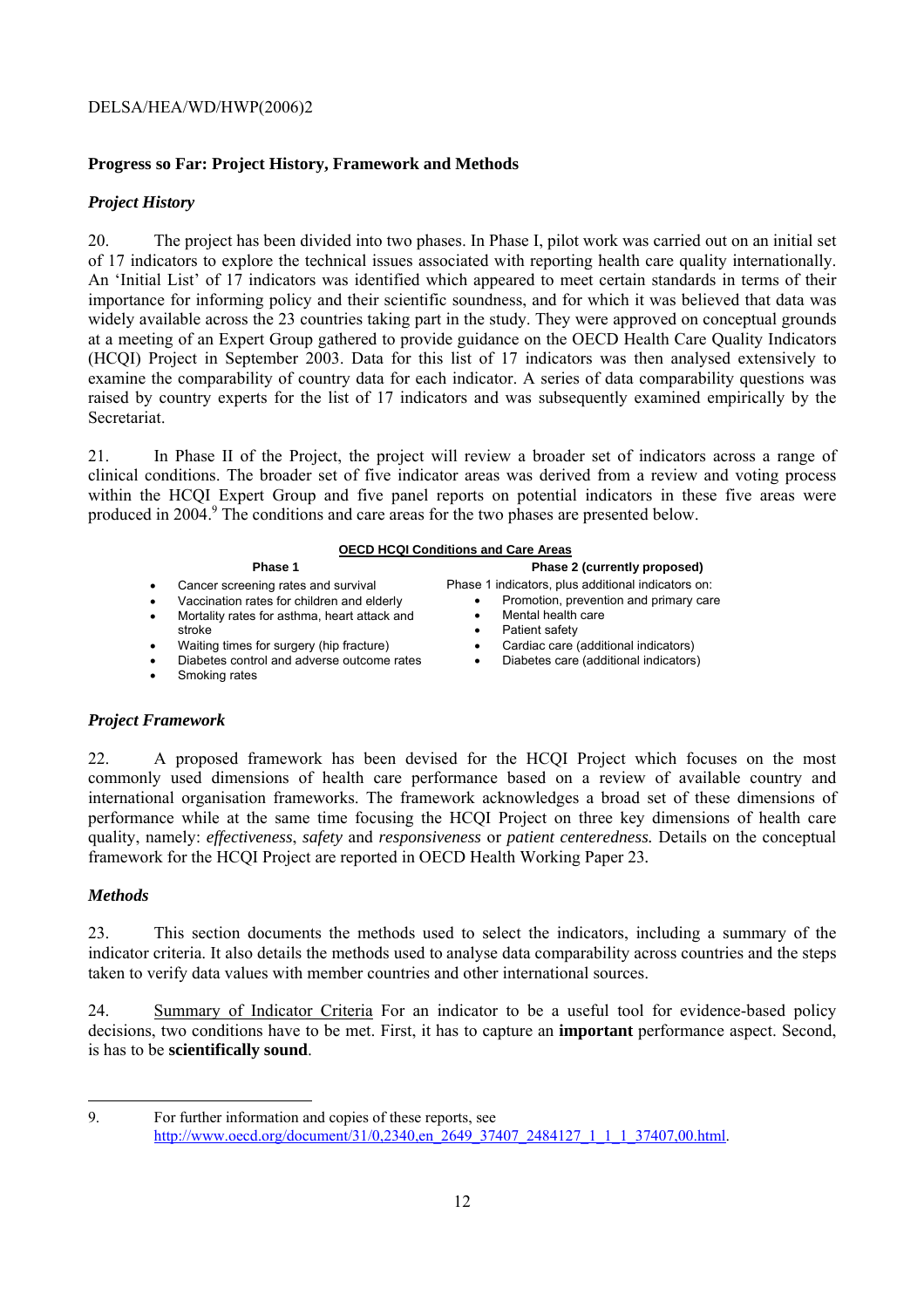- 25. The **importance** of an indicator can be further broken down into three dimensions:
	- *Impact on health*. What is the impact on health associated with this problem? Does the measure address areas in which there is a clear gap between the actual and potential levels of health? The impact on health is quantified in Part III of this report for each indicator by using mortality and morbidity estimates from the World Health Organization for the 'EURO A' group of countries, which includes most of the countries participating in the OECD HCOI.<sup>10</sup>
	- *Policy importance.* Are policymakers and consumers concerned about this area? Although this dimension is difficult to quantify objectively, the cost associated with the condition covered by each indicator is used to indicate the economic importance related to each indicator. In Part III of this report, relevant costs are quantified for each of the indicators. These costs are based on a thorough cost-of-illness study performed in Canada<sup>11</sup> as well as several other costing studies conducted in other countries.
	- *Susceptibility to being influenced by the health care system*. Can the health care system meaningfully address this aspect or problem? Does the health care system have an impact on the indicator independent of confounders like patient risk? Will changes in the indicator give information about success or failure of policy changes? This dimension is discussed based on a review of the relevant literature demonstrating that the health system can influence each indicator.
- 26. The **scientific soundness** of each indicator can also be broken down into three dimensions:
	- *Face validity*. Does the measure make sense logically and clinically? The face validity of each indicator in this report is based on the basic clinical rationale for the indicator and on past usage of the indicator in national or other quality reporting activities.
	- *Content validity*. Does the measure capture meaningful aspects of the quality of care? Content validity is assessed through a literature review of studies relevant to each indicator.
	- *Reliability*. Does the measure provide stable results across various populations and circumstances? Reliability of each indicator is assessed through a literature review of studies assessing the stability of results across populations or circumstances.

27. Data availability and thus feasibility were additional criteria for deciding the 17 indicators. This report summarises the results of a survey on data availability and comparability, based on the responses from the participating countries of the OECD HCQI.

28. The application of these criteria to the HCQI Initial Indicator Set was carried out as part of the two predecessor projects to the HCQI Project, the Commonwealth Fund and The Nordic Minister Council Working Group on Quality Measurement. For the Commonwealth Fund work, a rating system was used to rank each indicator based on the above criteria. Indicators which ranked highly on these criteria were retained in the measure set. This rating process was reviewed by the OECD Secretariat and then by the HCQI Expert Group as it began its work on selecting indicators. This resulted in a set of 17 indicators.

 $\overline{a}$ 10. Murray CJL, Lopez AD, Mathers CD, and Stein C. The Global Burden of Disease 2000 Project: Aims, Methods, and Data Sources. Global Programme on Evidence for Health Policy Discussion Paper No. 36. (Geneva: World Health Organization, November 2001). WHO EURO A countries include Andorra, Austria, Belgium, Croatia, Czech Republic, Denmark, Finland, France, Germany, Greece, Iceland, Ireland, Israel, Italy, Luxembourg, Malta, Monaco, Netherlands, Norway, Portugal, San Marino, Slovenia, Spain, Sweden, Switzerland, and the United Kingdom.

<sup>11.</sup> Health Canada, Economic Burden of Illness in Canada, 1998 (Ottawa: Health Canada, 2002).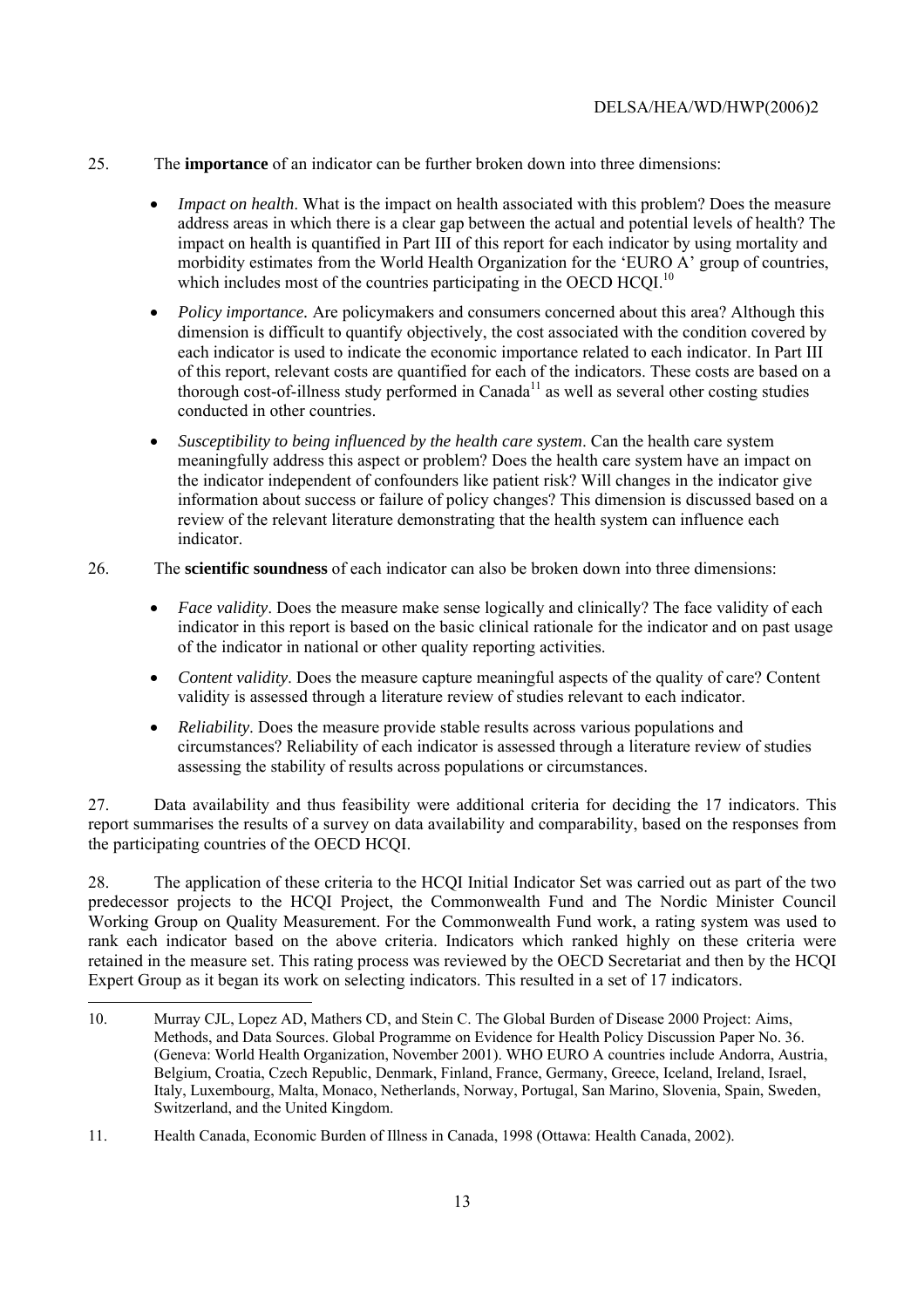29. Once a set of indicators was generated that were deemed scientifically sound and important (clinically and policy-wise), the Secretariat undertook to gather data from participating countries on the 17 indicators.

30. The Secretariat undertook a series of data analyses regarding the availability and comparability of the data on the 17 indicators. After two years of data analysis on the indicators and updating of original data gathered from countries, the Secretariat presented a draft of the Initial Indicators Report during the December 2004 HCQI Expert Group meeting in Paris. From this meeting, five final data comparability questions arose which the Secretariat agreed to investigate. These data-based questions focus on data comparability issues across countries on particular indicators and are reported in detail in Part II of this report. These questions are:

- What is the appropriate reference population for age adjustment?
- What is the impact of different policies for handling missing data?
- What is the impact of notification policies on cases of vaccine-preventable disease?
- What is the impact of variation in coding practices (for asthma)?
- What is the effect of unique identifiers when dealing with mortality rates?

### **Results**

31. This section presents the list of indicators that the OECD recommends retaining for the HCQI Initial Measure Set and a list of indicators that are not recommended for retention currently. Indicators that are not currently being recommended for retention are not necessarily being recommended for exclusion from future OECD HCQI consideration. A number of these indicators are generally viewed as scientifically sound, however data availability and comparability may not be up to standard currently. These two lists were derived from the data comparability sensitivity analyses conducted in Spring-Summer 2005 and on the extensive literature review and Expert Group consultations conducted from 2001 to the present. This list of measures is presented along with the key data issues for each measure. A detailed presentation of each measure is made in Part III of this paper.

32. Table 1 below lists the set of 13 indicators that, based on the above analyses and consultations, the OECD recommends for inclusion in the Initial HCQI Indicator Set. It also summarises the current data concerns regarding each indicator and a potential solution for this report.

33. Table 2 lists the set of 4 indicators out of 17 that are not currently recommended as suitable for the HCQI Initial Indicator Set. It also lists the principal data concerns regarding the indicator and possible future solutions for these data concerns.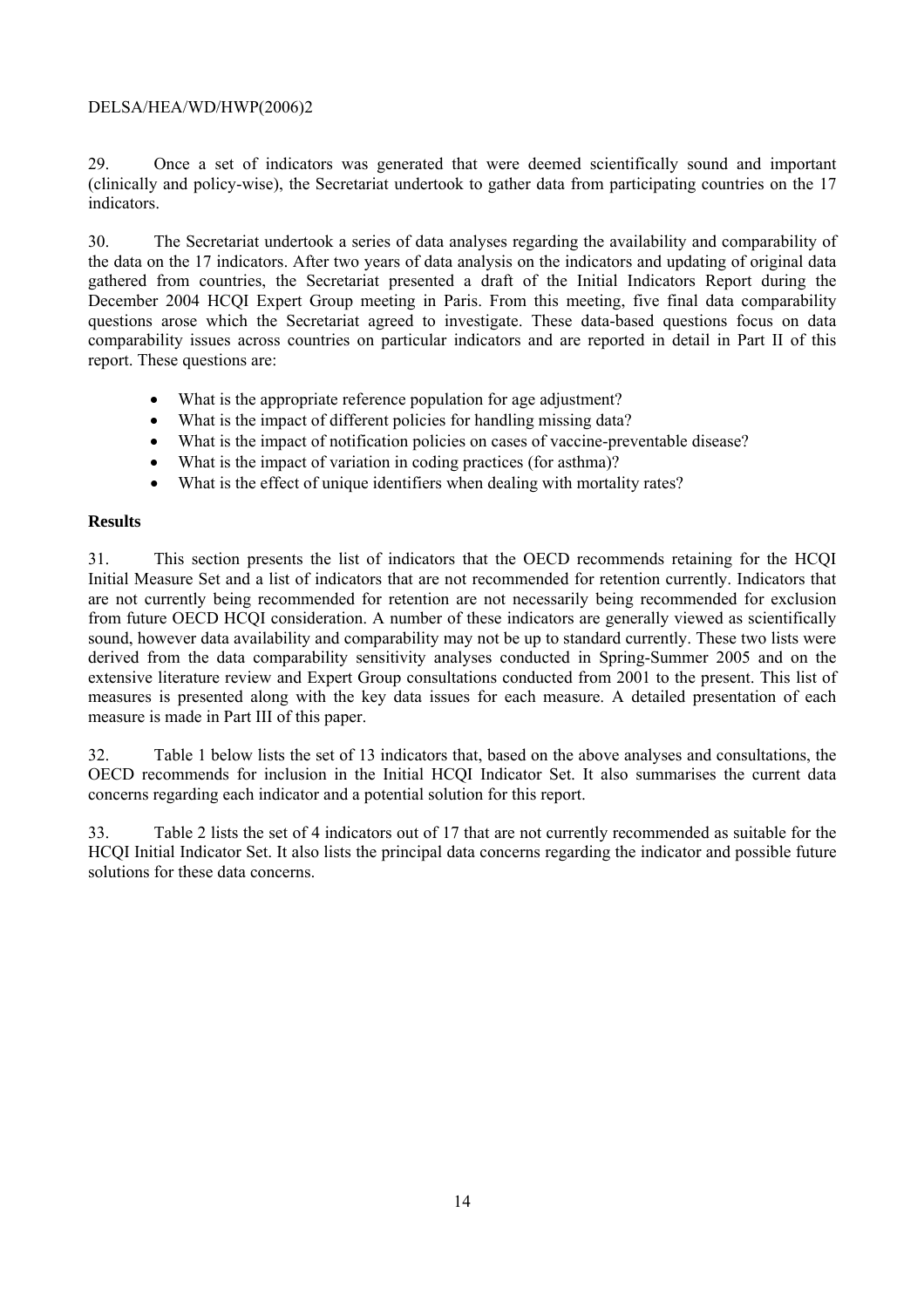#### **Table 1. Indicators Suitable for Inclusion in the HCQI Initial Indicator Set**

| <b>Indicator</b>                                                 | <b>Original Data Concerns*</b>                                                                                                                                                                                                                                                          | <b>Solutions Implemented</b>                                                                                                                                                                                                                                                                                                                                                          | <b>Other observations</b>                                                                                                                                                                                                          |
|------------------------------------------------------------------|-----------------------------------------------------------------------------------------------------------------------------------------------------------------------------------------------------------------------------------------------------------------------------------------|---------------------------------------------------------------------------------------------------------------------------------------------------------------------------------------------------------------------------------------------------------------------------------------------------------------------------------------------------------------------------------------|------------------------------------------------------------------------------------------------------------------------------------------------------------------------------------------------------------------------------------|
| 1. Breast Cancer<br><b>Survival</b>                              | No age standardisation, or standardised to different populations                                                                                                                                                                                                                        | Age standardise based on 1980 OECD population<br>and report both 1980 OECD and 1980 45+ OECD<br>populations where possible in future                                                                                                                                                                                                                                                  | Some countries have noted<br>concern on lead time bias and the<br>need for staging information. We<br>propose noting this concern in text<br>regarding the indicator and<br>including supplemental context<br>data where possible. |
| 2. Mammography<br>Screening                                      | 1. Some countries use surveys; some countries use screening<br>programmes to collect data.<br>2. Some countries indicate that data from mammography<br>screening programmes may significantly underreport<br>mammograms because women seek exams outside of the<br>screening programme. | 1. Separate tables should be used for countries<br>with screening programmes compared to survey<br>data.<br>2. If reliability of data is in serious question, then<br>removing data for a country should be considered                                                                                                                                                                |                                                                                                                                                                                                                                    |
| 3. Cervical Cancer<br><b>Survival</b>                            | No age standardisation, or standardised to different populations                                                                                                                                                                                                                        | Age standardise based on 1980 OECD population                                                                                                                                                                                                                                                                                                                                         | Some countries have noted<br>concern on lead time bias and the<br>need for staging information. We<br>propose noting this concern in text<br>regarding the indicator and<br>including supplemental context<br>data where possible. |
| 4. Cervical Cancer<br><b>Screening</b>                           | Some countries use surveys and some screening programmes to<br>collect data                                                                                                                                                                                                             | Separate tables should be used for countries with<br>screening programmes compared to survey data.                                                                                                                                                                                                                                                                                    |                                                                                                                                                                                                                                    |
| 5. Colorectal Cancer<br><b>Survival</b>                          | No age standardisation, or standardised to different populations                                                                                                                                                                                                                        | Age standardise based on 1980 OECD population<br>and report both 1980 OECD and 1980 45+ OECD<br>populations where possible in future                                                                                                                                                                                                                                                  | Some countries have noted<br>concern on lead time bias and the<br>need for staging information. We<br>propose noting this concern in text<br>regarding the indicator and<br>including supplemental context<br>data where possible. |
| 6. Incidence of<br><b>Vaccine Preventable</b><br><b>Diseases</b> | 1. Some voluntary reporting databases may underreport cases<br>2. Some methods of mandatory notification may systematically<br>over or under-report incidence                                                                                                                           | 1. Investigated under-reporting and found minimal<br>impact. Recommend to report results of analysis<br>done on this issue in this paper. Footnote to<br>indicate where there might be systematic over or<br>underreporting. Investigate nature of reporting<br>systems<br>2. If reliability of data is in serious question, then<br>removing data for a country should be considered |                                                                                                                                                                                                                                    |
| 7. Coverage for<br>basic vaccination                             | Only minor comparability issues.                                                                                                                                                                                                                                                        |                                                                                                                                                                                                                                                                                                                                                                                       |                                                                                                                                                                                                                                    |

[Indicators are numbered by the order that they appear in the main text]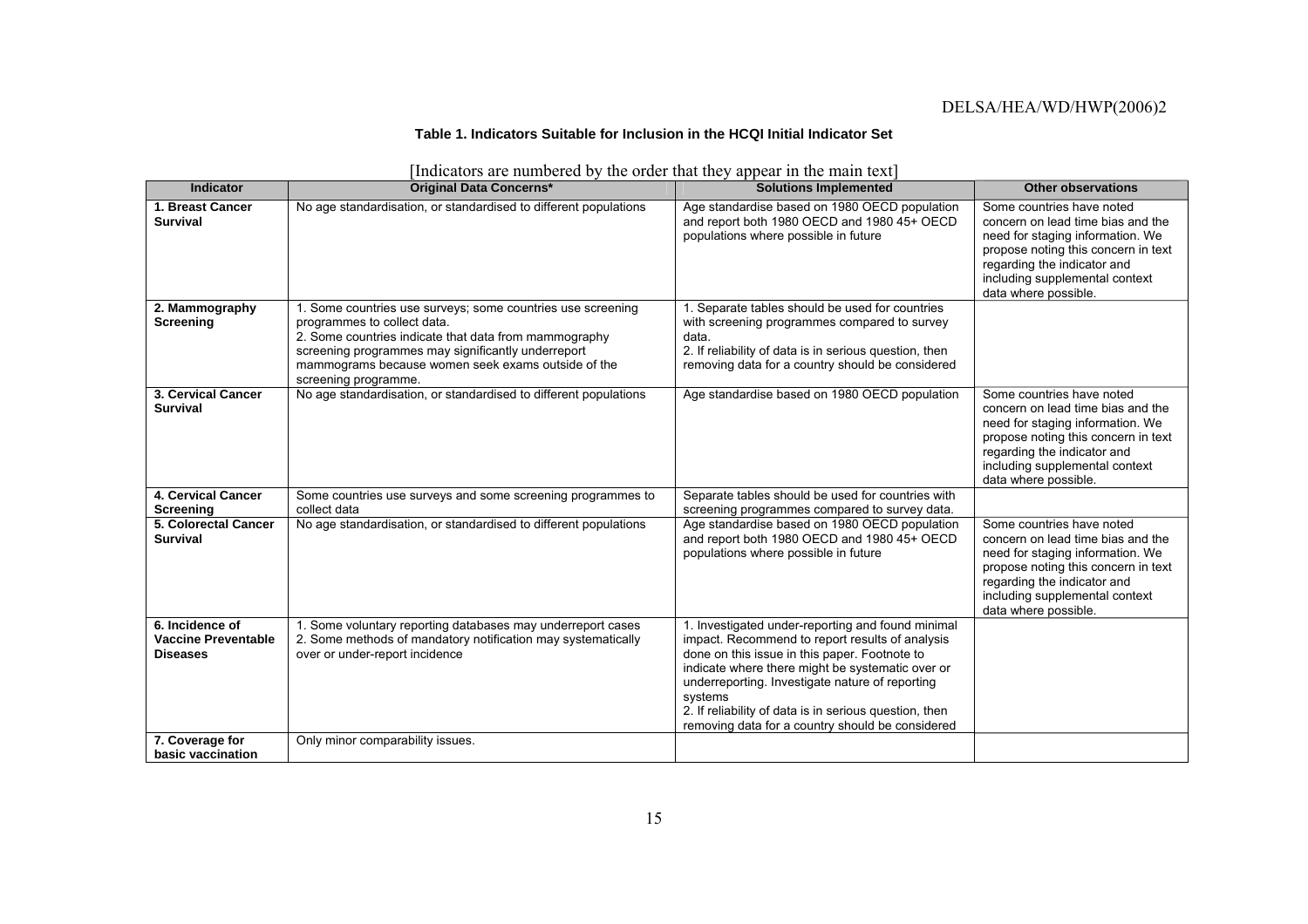| <b>Indicator</b>                                                        | <b>Original Data Concerns*</b>                                                                                                                                                                                                                       | <b>Solutions Implemented</b>                                                                                                                                                                                                                                                                                                                                                                                                                                                                                                                                                                                                                                               | <b>Other observations</b> |
|-------------------------------------------------------------------------|------------------------------------------------------------------------------------------------------------------------------------------------------------------------------------------------------------------------------------------------------|----------------------------------------------------------------------------------------------------------------------------------------------------------------------------------------------------------------------------------------------------------------------------------------------------------------------------------------------------------------------------------------------------------------------------------------------------------------------------------------------------------------------------------------------------------------------------------------------------------------------------------------------------------------------------|---------------------------|
| 8. Asthma mortality<br>rate                                             | 1. Some patient deaths may be recorded as more general<br>respiratory deaths. Coding analysis shows minimal impact.<br>2. Differences in ICD-10 codes used                                                                                           | 1. Report results of findings of analysis done for<br>this paper showing no significant impact on country<br>performance levels of coding issues.<br>2. Age standardise based on 1980 OECD<br>population                                                                                                                                                                                                                                                                                                                                                                                                                                                                   |                           |
| 9. AMI 30-day case<br>fatality rate                                     | 1. Data are not yet age standardised.<br>2. Some countries use unique patient IDs; some do not<br>3. Some countries are able to track patient after hospital discharge,<br>some are not.                                                             | 1. Report the results of the analysis conducted for<br>this paper showing minimal effect of unique<br>identifiers on data and country rankings<br>2. Agree to report data based on admissions<br>versus unique identifiers in order to accommodate<br>majority of countries<br>3 Finalise age standardisation using 1980 OECD<br>population.<br>4. Report in-hospital mortality for all countries for<br>comparability reasons until the majority of countries<br>is able to calculate the true 30-day case-fatality<br>rate.                                                                                                                                              |                           |
| 10. Stroke 30-day<br>case fatality rate                                 | 1. Different ICD-9 codes are used for the denominator<br>2. Data are not yet age standardised.<br>3. Some countries use unique patient IDs; some do not<br>4. Some countries are able to track patient after hospital discharge,<br>some are not     | 1. Report the results of the analysis conducted for<br>this paper showing minimal effect of unique<br>identifiers on data and country rankings<br>2. Agree to report data based on admissions<br>versus unique identifiers in order to accommodate<br>majority of countries<br>3. Footnotes can indicate whether ICD 9 or ICD 10<br>codes were used, and the same ICD-9 definition<br>should be used for all countries.<br>4. Report in-hospital mortality for all countries for<br>comparability reasons until the majority of countries<br>is able to calculate the true 30-day case-fatality<br>rate.<br>5. Finalise age standardisation using 1980 OECD<br>population. |                           |
| 11. Waiting time for<br>femur fracture<br>surgery                       | Only minor comparability problems                                                                                                                                                                                                                    | When using days (or nights) in hospital as a proxy<br>for 48 hours, should make proxy uniform across<br>countries                                                                                                                                                                                                                                                                                                                                                                                                                                                                                                                                                          |                           |
| 12. Influenza<br>vaccination for<br>adults over 65<br>13. Smoking rates | 1. Some countries use sample surveys, and some countries base<br>data on administrative records<br>2. Some countries using administrative data know that their<br>information underreports vaccinations each year<br>Only minor comparability issues | 1. Footnote where underreporting is likely; drop<br>data if reliability is of serious concern.<br>2. Separate tables should be used for countries<br>using administrative data compared to those using<br>sample survey data.                                                                                                                                                                                                                                                                                                                                                                                                                                              |                           |
|                                                                         |                                                                                                                                                                                                                                                      |                                                                                                                                                                                                                                                                                                                                                                                                                                                                                                                                                                                                                                                                            |                           |

\*Data-related issues that applied to only one country were not included in this table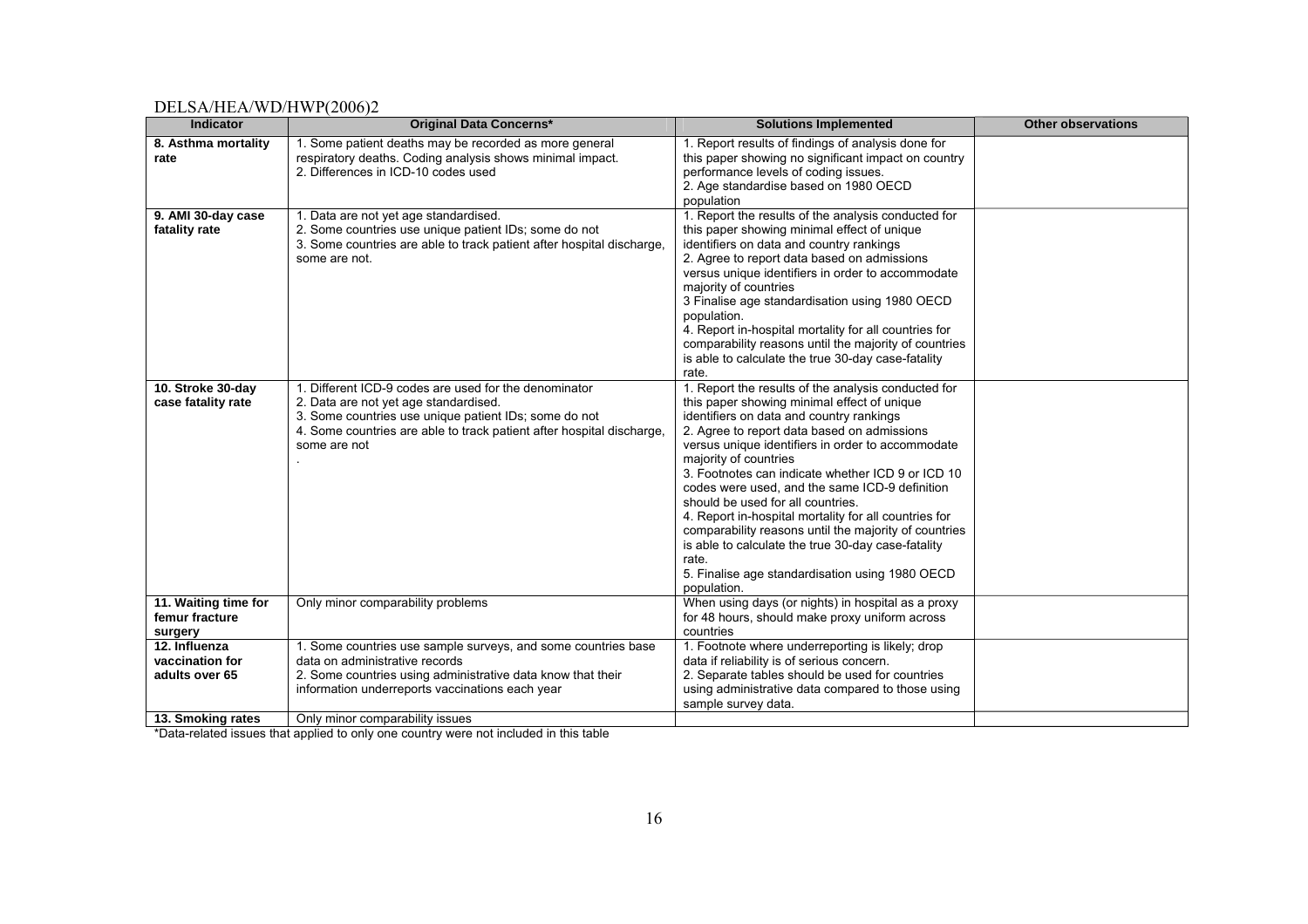| Indicator                       | Correctable*                                    | Unlikely to be correctable                                              | <b>Possible future solutions</b>                                  | <b>Other observations</b>                                        |
|---------------------------------|-------------------------------------------------|-------------------------------------------------------------------------|-------------------------------------------------------------------|------------------------------------------------------------------|
| 14. HbA1c testing               |                                                 | 1. Diabetics often are unfamiliar with                                  | 1. OECD could investigate the                                     | Based on data collection done for                                |
|                                 |                                                 | the term "HbAc1" leading to potential                                   | comparability between in-person surveys                           | Initial Indicator set, there may be an                           |
|                                 |                                                 | bias in population surveys.                                             | and a review of patient records.                                  | inadequate number of countries.                                  |
|                                 |                                                 | 2. Comparability between                                                | 2. Tables should separate results based on                        | However more recent OECD data                                    |
|                                 |                                                 | population/patient surveys and review<br>of patient records is unknown. | population-level data and research studies                        | availability survey indicates possibility                        |
|                                 |                                                 | 3. Data derived from research studies                                   | as well as those based on survey data and<br>patient records.     | of future work returning to indicator.                           |
|                                 |                                                 | may not be generalisable                                                |                                                                   |                                                                  |
|                                 |                                                 | 4. Currently there are an inadequate                                    |                                                                   |                                                                  |
|                                 |                                                 | number of countries that can produce                                    |                                                                   |                                                                  |
|                                 |                                                 | this indicator                                                          |                                                                   |                                                                  |
| 15. Poor glucose                | 1. Data provided for                            | 1. Some countries obtain samples from                                   | 1. In the future, OECD can work with                              | Based on data collection done for                                |
| control                         | different definition of                         | population based surveys and some                                       | countries to provide data that is consistent                      | Initial Indicator set, there may be an                           |
|                                 | poor glucose control                            | from specialised clinics. The                                           | with HCQI definition of poor control.                             | inadequate number of countries.                                  |
|                                 | $(HbAc1 > 8\%,$ compared                        | generalisability of such selected                                       | 2. Drop or report separately data from                            | However more recent OECD data                                    |
|                                 | to HbAc1 $> 9.5\%$ )                            | samples is unknown.                                                     | countries that cannot provide data that is                        | availability survey indicates possibility                        |
|                                 |                                                 | 2. Currently there are an inadequate                                    | generalisable to the national level.                              | of future work returning to indicator.                           |
|                                 |                                                 | number of countries that can produce                                    |                                                                   |                                                                  |
|                                 |                                                 | this indicator                                                          |                                                                   |                                                                  |
| 16. Retinal Exams in            |                                                 | Population based surveys and data                                       | Data collected from population surveys                            | Based on data collection done for                                |
| diabetics                       |                                                 | obtained from clinical surveys or                                       | should be separate from those obtained                            | Initial Indicator set, there may be an                           |
|                                 |                                                 | records may not be comparable.                                          | from clinical surveys or records.                                 | inadequate number of countries.                                  |
|                                 |                                                 |                                                                         |                                                                   | However more recent OECD data                                    |
|                                 |                                                 |                                                                         |                                                                   | availability survey indicates possibility                        |
|                                 |                                                 |                                                                         |                                                                   | of future work returning to indicator.                           |
| 17. Amputations in<br>diabetics | 1. Different diagnostic                         | 1. For the denominator, population                                      | 1. Data collected with the denominator                            | Based on data collection done for                                |
|                                 | codes used to capture<br>diabetic population in | based surveys and data obtained from                                    | from population surveys should be                                 | Initial Indicator set, there may be an                           |
|                                 | hospital discharge data.                        | clinical surveys or records may not be<br>fully comparable.             | separate from those obtained from clinical<br>surveys or records. | inadequate number of countries.<br>However more recent OECD data |
|                                 |                                                 | 2. Some countries indicated that the                                    | 2. OECD will need to work with countries                          | availability survey indicates possibility                        |
|                                 |                                                 | administrative records may underreport                                  | to ensure that comparable procedures are                          | of future work returning to indicator.                           |
|                                 |                                                 | diabetes because of incomplete                                          | used to calculate this indicator.                                 |                                                                  |
|                                 |                                                 | records.                                                                |                                                                   |                                                                  |

#### **Table 2. Indicators Not Suitable for Inclusion in the HCQI Initial Indicator Set**

\* Data-related issues that applied to only one country were not included in this table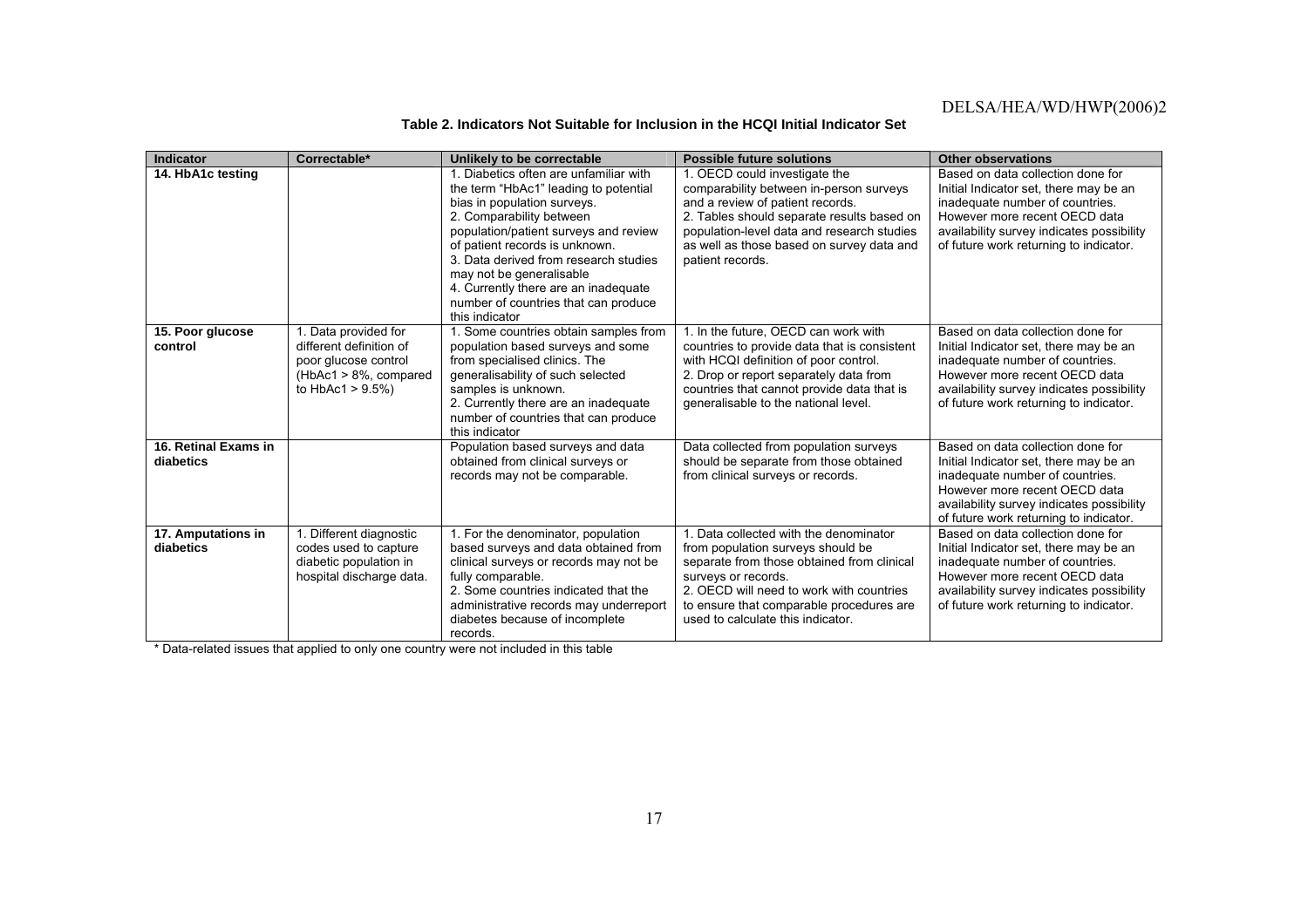### **Applications of this Working Paper: How Should the Data Be Used?**

34. The indicators recommended for retention in this document for the HCQI measure set have been recommended because of their scientific soundness, importance, data availability and comparability across countries. They are not derived as a set of measures that should be used to judge the performance of whole health systems. Because it is believed that these indicators have met certain minimum data comparability issues (along with the other criteria mentioned), the OECD Secretariat believes that these indicators can be used to raise **questions** for further investigation regarding quality of care across countries for the conditions and treatments concerned. In essence, they should be used by countries and researchers as indicators of where more investigation is needed to understand differences in quality across countries.

35. In this fashion, the HCQI indicators are similar to many of the other indicators in OECD's *Health Data* and their eventual addition to *Health Data* will provide a regular mechanism for updating the data and for continuing to examine data comparability issues as they arise. The OECD envisions the eventual addition of indicators that are recommended for retention in the HCQI measure set to *Health Data* on a gradual basis. Specific plans for such migration will be presented in other OECD documentation.

36. These indicators of quality of care are labelled as such deliberately. They have been reviewed intensively to reach a judgement that the data are reliable in the sense that observations from different countries are measured in ways which are close enough to be acceptable for making comparisons. But they remain indicators of quality of care: they do not purport to be unequivocal measures of relative effectiveness of delivery of health care.

37. This is because the level of the indicator will inevitably be affected by factors outside the influence of administrations or providers. This is true even for all of the indicators in the Initial Indicator Set. In this set of indicators, there are process indicators of care (*i.e.* was a screening done when recommended?); outcome indicators (*i.e.* mortality for a given condition) and one indicator of "avoidable risk" (*i.e.* smoking rates.) When examining differences across countries, each of these types of indicators may raise different questions and may offer different types of challenges for further investigation.

38. For example, **process indicators** are generally regarded as preferable in terms of their clinical specificity and their reliance on clinical guidelines for evidence of effectiveness. In addition, because they assess whether recommended interventions occurred, they are more reliable for assessing differences across provider organisations or across countries.<sup>12</sup> However, there still may be differences across countries in terms of local guidelines for good clinical practice. For example, vaccinations are influenced by national policies with respect to requiring vaccinations as a condition of (often compulsory) school attendance.

39. **Outcome indicators** have the distinct advantage of measuring the ultimate impact of health care interventions by assessing survival or mortality rates. In some cases, serologic measures such as actual levels of hypertension or HbA1C levels in diabetics as measured through health examination surveys are also considered "outcome" measures. However, outcome measures have inherent issues in terms of assessing quality of care across institutions or countries, precisely because there are many more factors that influence outcomes outside of the control of the health system.<sup>13</sup> These include patient compliance, background risk factors in the population (such as age, gender, comorbidities). An example of outcome measures with such concerns in the HCQI Initial Indicator Set includes cancer survival rates and AMI and stroke fatality rates. With these outcome indicators, the underlying health status of the population will have

<sup>12.</sup> Mant J, Hicks N. Detecting differences in quality of care: the sensitivity of measures of process and outcome in treating acute myocardial infarction. BMJ 1995;311(7008):793-6.

<sup>13.</sup> Orchard C. Comparing healthcare outcomes. BMJ 1994;308(6942):1493-6.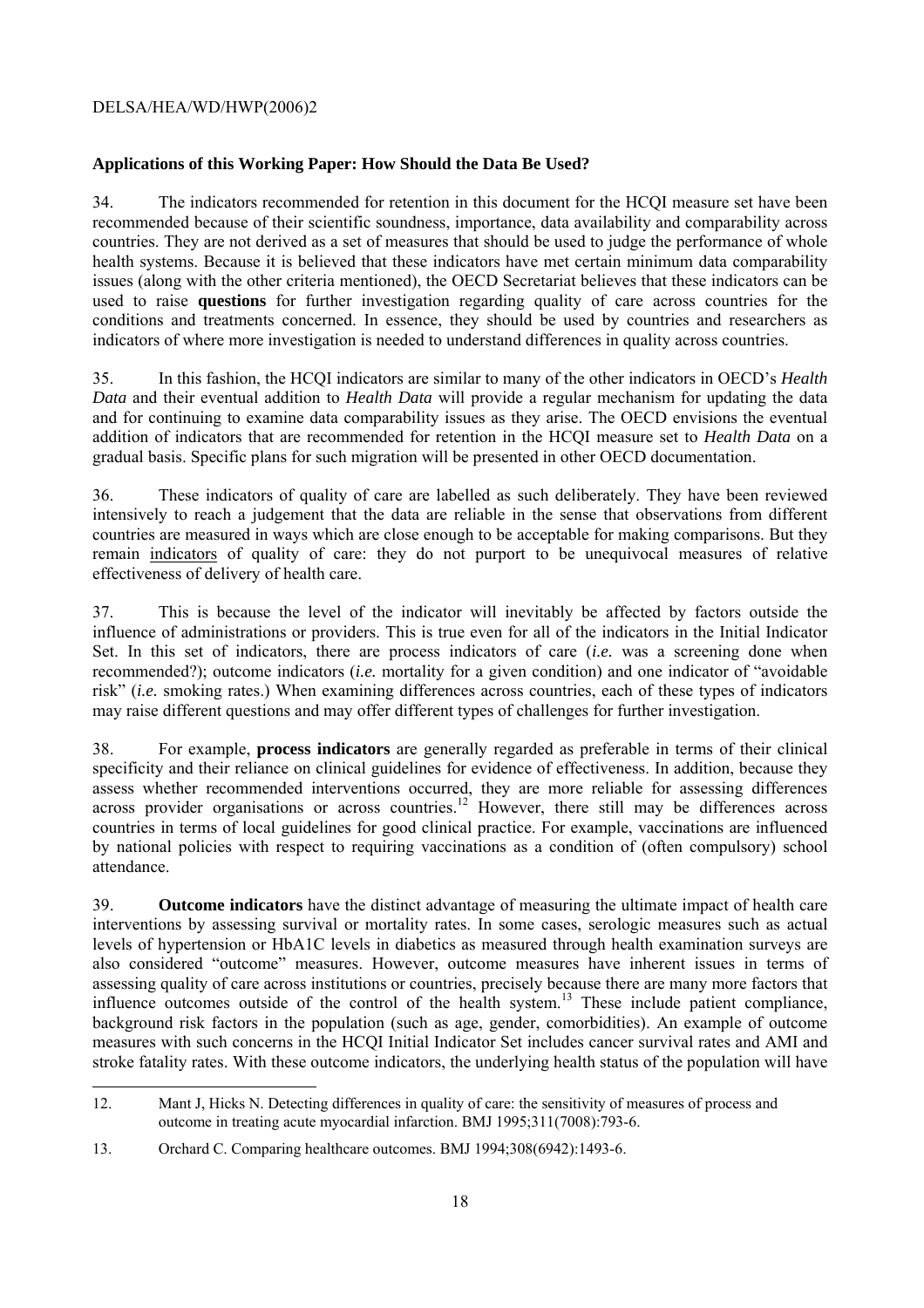an impact, even if case severity is precisely defined and even if some prominent risk factors, such as age, are adjusted in the analysis.

40. **Indicators of avoidable risk** have been left out of the quality of care indicator literature, largely because these indicators have been tracked as part of public health programme performance. However, many countries regard them as key health system measures. Occasionally, these indicators are considered distal outcome measures in that they assess the impact of health system and public health programmes to reduce risk factors in the population as a whole. Smoking is one of the most common of these avoidable risk factors and the one indicator of this type tracked in the HCQI Initial Indicator Set. The links between smoking rates and health system performance are discussed in detail in Part III of this report. In analysing differences across countries with indicators of avoidable risk, even more investigation could be made to background risk factors than with strict "outcome" indicators. Moreover, as in the case of smoking, investigation could be made as to the legal and regulatory context governing smoking practices in a country.14

41. It is clear, therefore, that for any given country, the exact meaning of differences between their country and others in the indicators presented in this report can only be found in further investigation. For example, asthma mortality has been retained as an indicator in the Initial Indicator Set, on the grounds that all asthma deaths are in principle avoidable. But clearly, the effectiveness of delivery of care for asthma could be greater in a country with high incidence but a relatively high mortality rate as compared to a country with few to no deaths, but relatively low incidence.

42. This distinction between statistically reliable measures and their use to make judgments about performance extends to almost all health statistics, including most of the series in OECD *Health Data*. The indicators in this data set are distinguished by the judgement that they represent measures of policy significance, and that the original ranking of the indicator is clear (for example, the higher the vaccination rate, the better.) Other data series do not have this quality. Take for example, the number of medical practitioners per capita: too low a figure is undesirable (insufficient care resources) but too high a ratio could lead to wasteful use of resources.

## **Future Work**

43. This Initial Indicator Report represents a significant step forward for the HCQI Project. However, it is only a first step. Future work should consider the above questions of additional investigation into the initial indicators. Secondly, these data, particularly data for process of care measures, should be updated periodically. Thirdly, the Initial Indicator Set is limited in its coverage of key disease areas and key aspects of health care. Future work needs to also consider the most efficient ways to update the Initial Indicator Set with new indicators in areas of priority to participating countries.

## *Investigating Differences across Countries in Initial Indicators*

44. The issues discussed in the previous section are only some of the issues that could be investigated as countries put these indicators into practice. There is some previous work in examining reasons for differences across countries and best practices in improving quality in work by the Commonwealth Fund and other organisations.<sup>15</sup> However, this area of investigating the reasons why such differences exist is an under explored area, precisely for the reasons that make quality indicator work internationally so difficult. In order to truly investigate the reasons for differences across countries, more contextual data is needed on

 14. Tominaga S. Major avoidable risk factors of cancer. Cancer Lett. 1999 Sep;143 Suppl 1:S19-23.

<sup>15.</sup> First Report and Recommendations of the Commonwealth Fund's International Working Group on Quality Indicators, The Commonwealth Fund, June 2004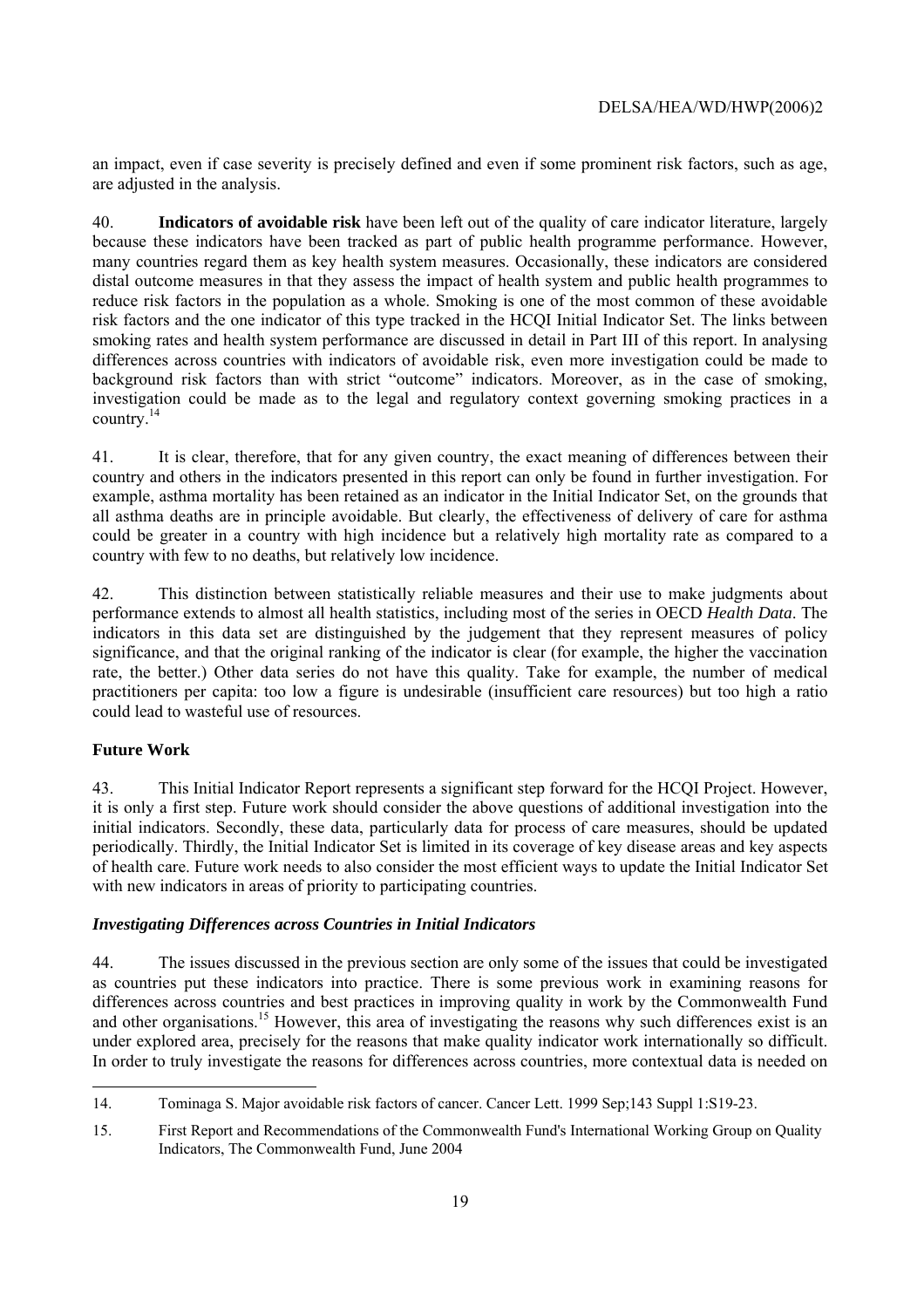patient level factors, such as age, gender, etc., as well as population level characteristics, such as prevalence rates. In addition, in some cases, health system characteristics might be useful in investigating differences.

45. That said, this supplemental data exist. Investigations in many national efforts include comparisons across regions or states where population and patient level factors are included in the analysis.16 Possibilities exist within the context of the HCQI Expert Group to map priority areas for further investigation and to request country involvement in pooling data for more in-depth analyses.

#### *Updating the Initial Indicators*

46. Although this report represents the latest data available from countries, it is envisioned that future work will involve setting a periodicity and a mechanism for updating the data in the Initial Indicators Report. This will also involve agreeing which indicators are suitable candidates for inclusion in the OECD *Health Data* data set, which would therefore have the responsibility for their updates. Whatever the mechanism, a clear area for future work will involve periodic review of the indicators and their specifications to ensure current relevance (*e.g.* verifying cutpoints and age recommendations for certain tests) as well as obtaining updated data from countries.

#### *New Indicators*

 $\overline{a}$ 

47. Although considerable work had gone into the initial indicators, there is concern in the HCQI Expert Group that the relative lack of breadth of the original 17 indicators (with numerous indicators in some disease areas and none in others) means that the initial indicator set would be incomplete. To remedy this, the OECD Secretariat has undertaken an exercise with member countries to identify priority areas for additional indicator development and to design a work plan to identify and take specific quality indicators within those priority areas. Members of the HCQI Expert Group were asked to rate a broad set of priority areas, using again indicator development techniques developed by RAND Corporation for their work on quality indicators. Five areas were eventually chosen based on consensus about clinical importance and policy relevance: cardiac care; diabetes mellitus; mental health; patient safety; and prevention/primary care. The OECD Secretariat was tasked to convene international Expert Panels to identify, review and evaluate indicators for these five areas. The proceedings of those Expert Panels were released as OECD Technical Papers in 2004.

48. Following this, and in parallel with the activity on the initial indicator report and indicator set, the OECD Secretariat undertook to ascertain the data availability for the total set of 85 indicators that were recommended in the five Expert Panel reports. Using a cut point for data availability of 10 countries being able to supply the data,<sup>17</sup> the Secretariat identified 23 indicators with potentially available data. The HCOI Expert Group then reviewed these data availability results as well as scientific soundness and importance of information on each indicator group (*e.g.* cardiac, diabetes, etc.) Based on this review, the Expert group

<sup>16.</sup> US Department of Health and Human Services. The US National Healthcare Quality Report: STATE RESOURCES for Selected Measures from the 2004 National Healthcare Quality Report. (Rockville, MD: The Agency for Healthcare Research and Quality). 2004. http://www.qualitytools.ahrq.gov/qualityreport/state/. Last accessed December 20, 2005.

<sup>17.</sup> This cutpoint of 10 countries with available data was used as part of the initial phase of the HCQI Project and was selected to be internally consistent across phases of the project. Some HCQI collaborating organisations have suggested that a lower threshold should be used for this phase of data exploration. The Secretariat will review this possibility following initial data collection for the phase II indicators.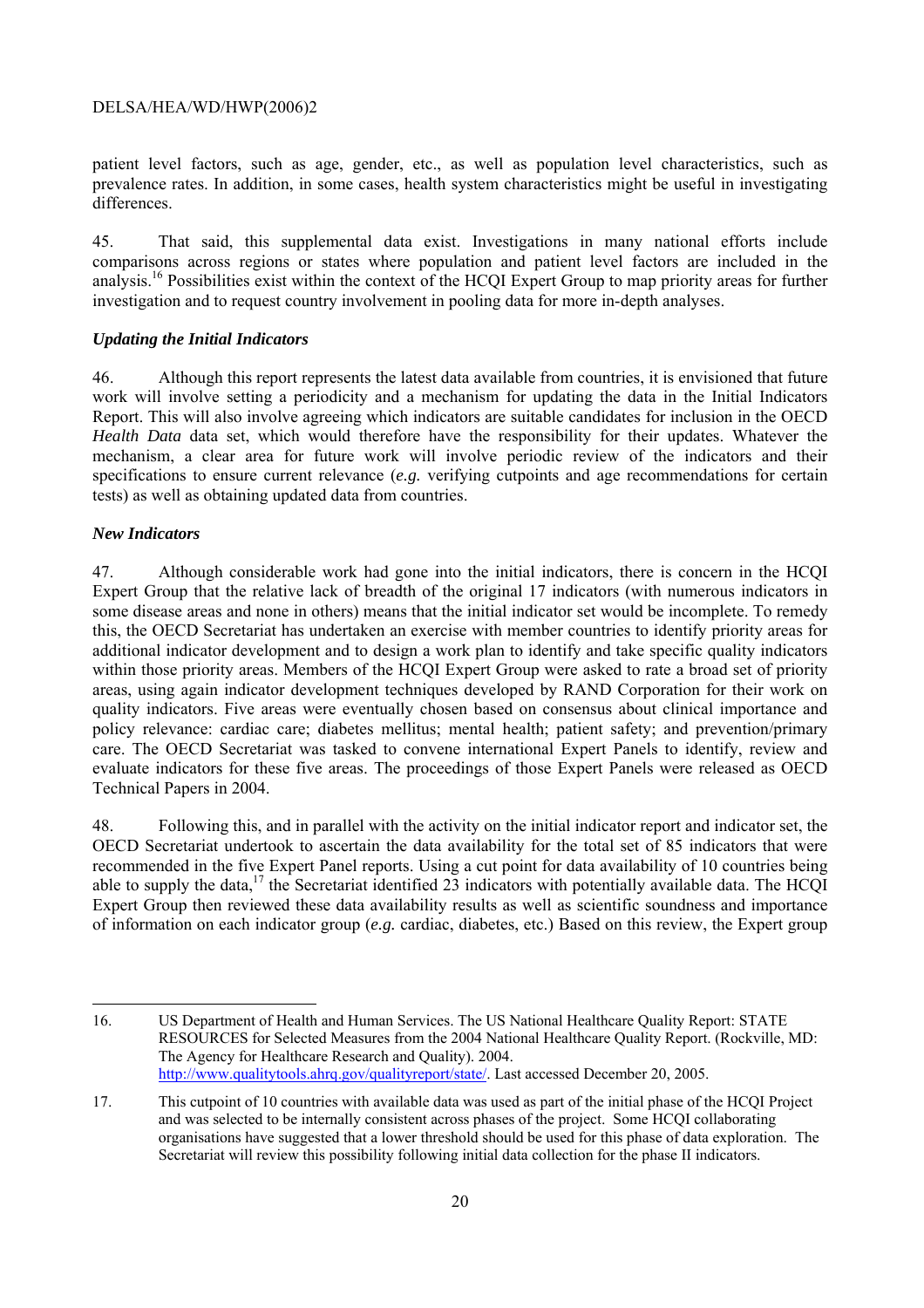signed off on five<sup>18</sup> new measures for data collection in early 2006. Data collection will start in late January. These new indicators are:

| <b>Diabetes</b>              | • Lower extremity amputation rates                            |
|------------------------------|---------------------------------------------------------------|
|                              | • Annual eye exam                                             |
| Patient safety <sup>19</sup> | • Postoperative hip fracture                                  |
|                              | • Complications of anaesthesia                                |
| Primary care and prevention  | • Hospitalisation for ambulatory care<br>sensitive conditions |

 $\overline{a}$ 

<sup>18.</sup> In effect, the last measure actually encompasses a number of ambulatory care sensitive conditions, so the possible number of new unique indicators could be from 5 to 12.

<sup>19.</sup> The OECD has been approached by a number of international organisations, including the WHO-Euro and the World Alliance on Patient Safety with a request that we also consider hospital-acquired infection indicators in the initial round of data collection (of which there are several in the HCQI Patient Safety Expert Panel recommended indicators). This will have to be reviewed and considered with the consultation of the HCQI Expert Group.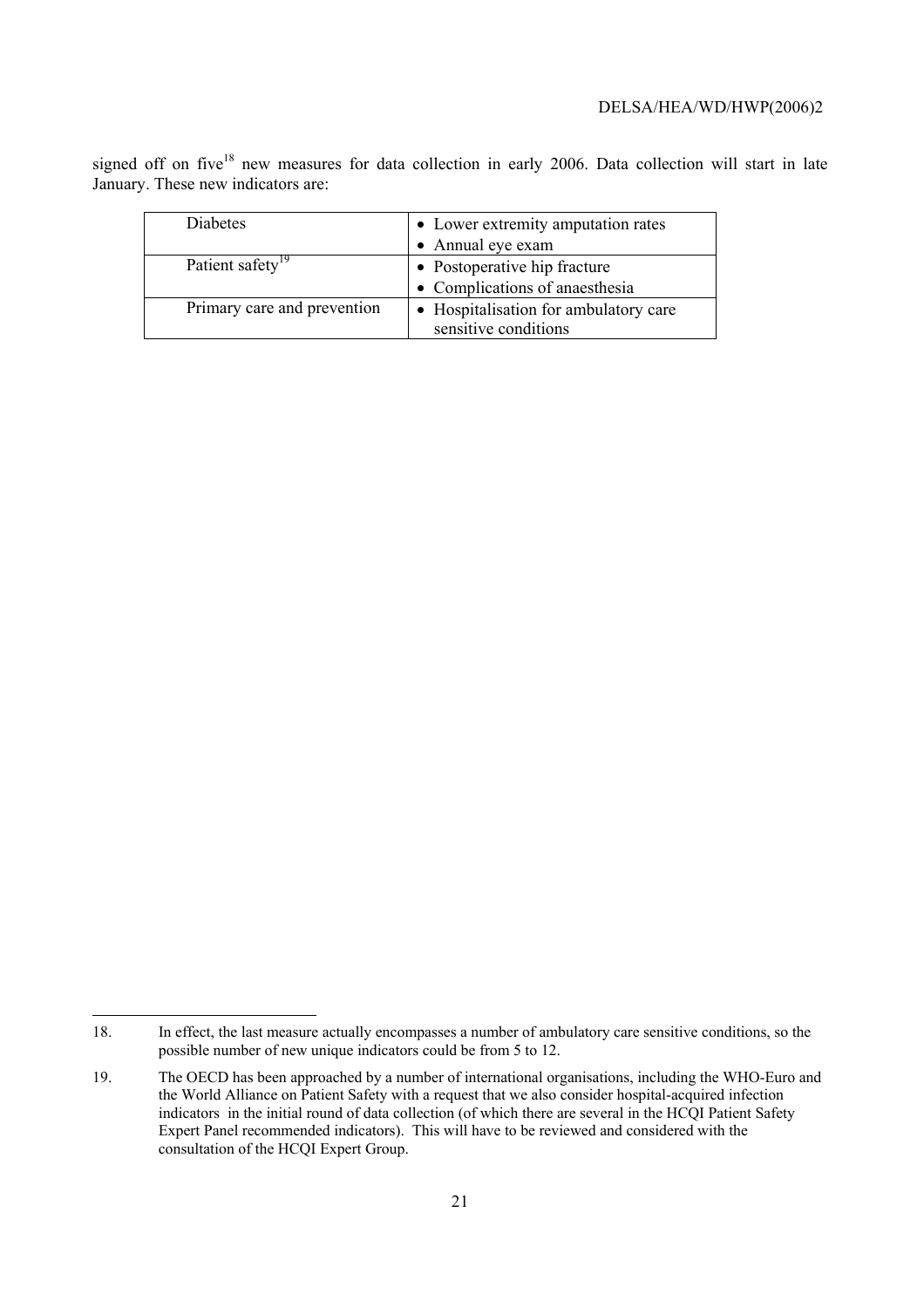# **PART II – DATA COMPARABILITY AND ANALYSIS**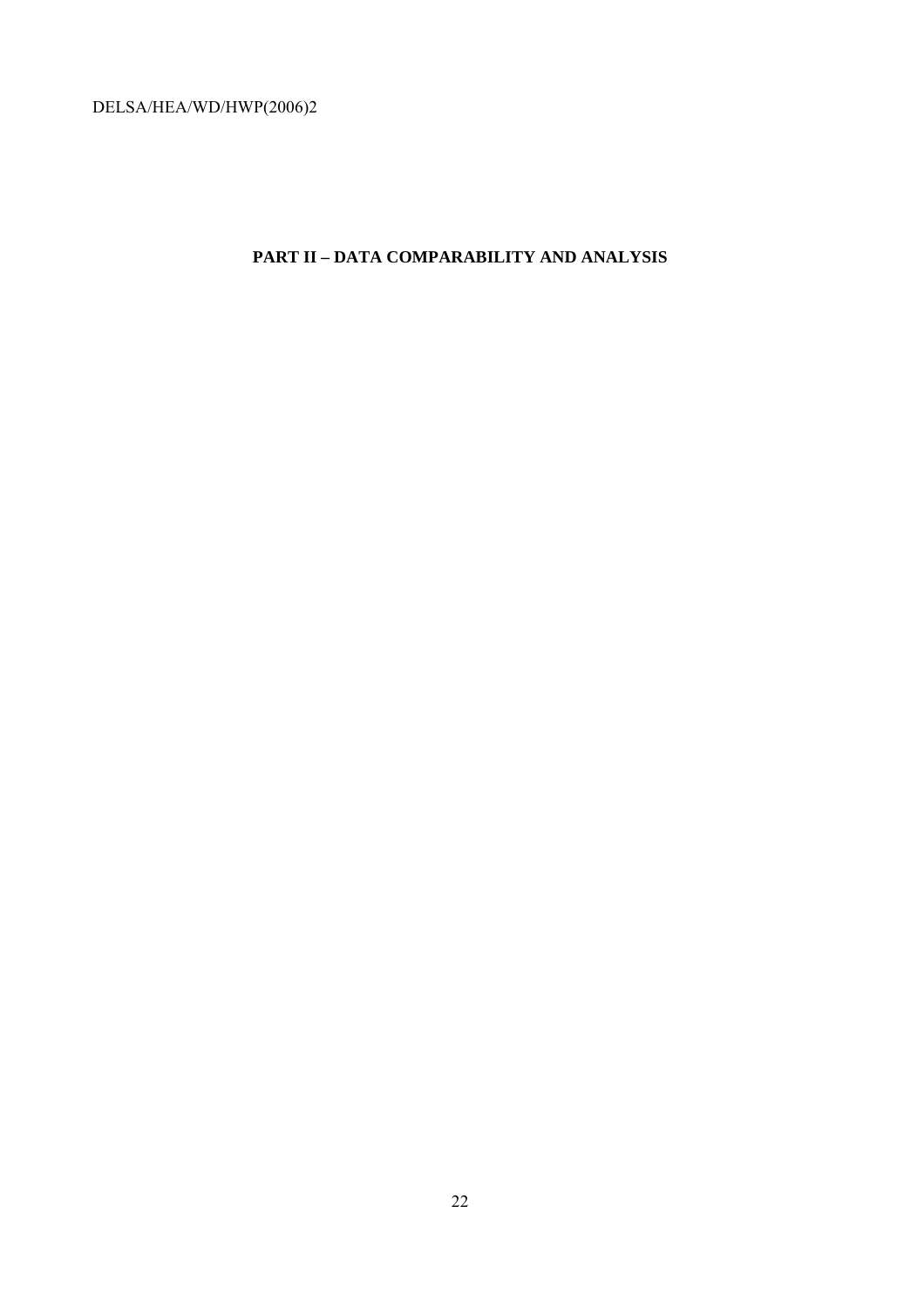#### **Summary of Measurement and Data Comparability Analysis**

49. This section summarises findings from detailed analysis carried out by the OECD in the Spring and Summer of 2005 on a set of five questions posed by country experts during the December 2004 HCQI Expert Group meeting in Paris. These data-based questions focus on data comparability issues across countries on particular indicators. These questions are:

- What is the appropriate reference population for age adjustment?
- What is the impact of different policies for handling missing data?
- What is the impact of notification policies on cases of vaccine-preventable disease?
- What is the impact of variation in coding practices (for asthma)?
- What is the effect of unique identifiers when dealing with mortality rates?

#### *Reference Population for Age Adjustment*

 $\overline{a}$ 

50. A country's age structure can influence international comparisons of health system performance, depending on the nature of the disease and the structure of the population. For example, if Country A's population is notably older as a whole than Country B's population, we would expect there to be higher rates of chronic diseases and for the population, as a whole, to be "sicker." We would then expect difference in performance for diseases whose incidence and prognosis depends on age at diagnosis. This difference, which is based on population characteristics and not within the control of the health system, should be taken into account when comparing performance levels on quality indicators across Country A and Country B. The same holds true for longitudinal comparisons within one country, if that country's age structure changes meaningfully over time.

51. To account for such differences in age structure, age adjustment is performed based on standardised populations. The resulting age-adjusted rates reflect a country's hypothetical performance on a standard population and should thus be viewed as relative indexes rather than actual measures. Ageadjusted rates can be computed by the direct method or indirect method. These adjustments become extremely important when examining data over time and when comparing performance. Many national reports on quality of care use some form of age adjustment to account for changes over time.<sup>20</sup>

52. Recent research has examined the impact of different standard populations and different age adjustment techniques. Several authors find that choice of age adjustment methods and standard populations are important when attempting to isolate independent effects of other covariates such as income, race or other socioeconomic factors.<sup>21</sup> Other recent literature, however, finds that there is relatively little impact on overall estimates of measures such as cancer survival when tracking statistics at a national level.<sup>22</sup> An important question in selecting a reference population is whether the general population or a disease-specific population, *i.e.* a population that has the distribution of patients with the respective disease, should be used. Depending on the age patterns of a disease, those types of populations may be markedly different and thus lead to different results and conclusions. As the incidence and prevalence of most diseases increases with age, the disease-specific populations tend to weigh older

<sup>20.</sup> Canadian Institute for Health Information. Comparable Health and Health System Performance Indicators for Canada, the Provinces and Territories, November 2004. http://secure.cihi.ca/cihiweb/dispPage.jsp?cw\_page=prtwg\_2004\_e (accessed 26 March 2004).

<sup>21.</sup> Milyo J, Mellor JM. On the importance of age-adjustment methods in ecological studies of social determinants of mortality. Health Serv Res. 2003 Dec;38(6 Pt 2):1781-90.

<sup>22.</sup> Brenner H, Hakulinen T. Age adjustment of cancer survival rates: methods, point estimates and standard errors. Br J Cancer. 2005 Aug 8;93(3):372-5.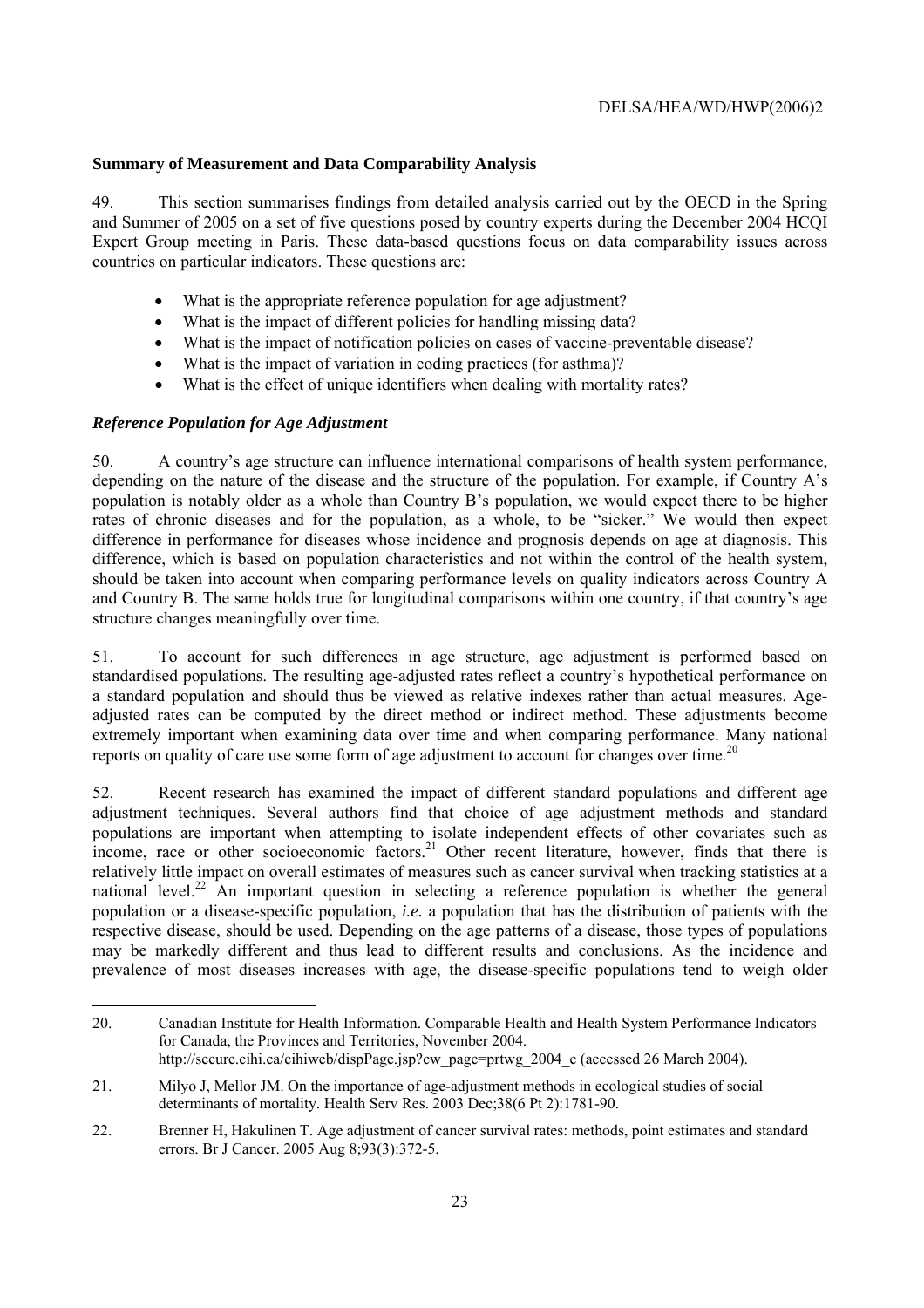$\overline{a}$ 

population segments more heavily, whereas general population weights reflect the higher share of younger cohorts. Thus, when using general population weights, the result in the younger age cohorts get typically overemphasised, because those cohorts make up for a small part of the diseased population but a large part of the general population.

53. Consequently, a disease-specific reference population would be theoretically superior, but is frequently not feasible because populations would have to be constructed for each respective disease and group of countries. To avoid this effort, many research projects thus resort to using general population weights. For the HCQI Project, the question is whether resources should be devoted to developing such reference populations or whether using a general population will yield similar enough results. Another technique to improve upon general population weights without the need to develop disease-specific weights is to truncate the sample to only include the population above a certain age (*i.e.* 40 or 45), *i.e.* to remove the segment of the population that is less affected by disease and that causes most of the distortion when using general population weights.<sup>23</sup> Another issue that may arise with general population weights is that they will substantially change the raw rates. For example in empirical work by the Eurocare team, it was found that rates standardised to the world standard population produced estimates that were in some cases only half the raw rates, a situation that seems not desirable.<sup> $24,25$ </sup> Their work found that a standard population that was "age-specific" performed slightly better in terms of providing estimates that approximated the raw estimates and also provided the best comparison across countries.<sup>26</sup>

54. We requested data in order to conduct an analysis of the influence of standard populations on both cancer five-year survival rates (for breast, colorectal and cervical cancer) and on in-hospital mortality rate 30 days following acute myocardial infarction; in-hospital mortality rate 30 days following hemorrhagic and ischemic stroke. Countries providing already standardised data tend to implement the direct method. Thus, this is the method assumed for this analysis. Four countries were able to provide this data to the OECD. In general, three rates were compared: a) rates adjusted to the 1980 OECD standard population, b) rates adjusted to the 2005 OECD standard population and c) rates adjusted to the Eurocare cancer specific population. We compared the rates and the relative rank of the countries using these three adjusted set of rates. $27$ 

55. The results of the analysis, given the small sample size, were inconclusive. There was little if any difference in the relative rank across the four countries based on whether the 1980 or 2005 OECD standard

<sup>23.</sup> Lousbergh, D; Buntinx, F; Geys, H; Du Bois, M; Dhollander, D; Molenberghs, G. Prostate-specific antigen screening coverage and prostate cancer incidence rates in the Belgian province of Limburg in 1996-1998. European Journal of Cancer Prevention. 11(6):547-549, December 2002.

<sup>24.</sup> Carazziari, I, Quinn, M, Capocaccia, R. Standard cancer patient population for age standardising survival ratios. European Journal of Cancer 40 (2004). 2307-2316.

<sup>25.</sup> Smith, PG. Comparison between registries: age-standardised rates. In Parkin DM, Muir CS, Whelan SL, Gao Y-T, Ferlay J, Powell J, eds. Cancer incidence in five continents, IARC Scientific Publications No. 120. Lyon, International Agency for Research on Cancer, 1992. pp. 865-870.

<sup>26.</sup> Of note is that in the same article, a test of three different disease-specific standard populations showed that, for breast and colorectal cancer, the adjustment with one or with all three cancer-specific populations was virtually identical with differences between the estimates of 0 to 1 percentage point. The adjustment for cervical cancer showed slightly more sensitivity to the choice of population, but still quite low with differences of 2 to 7 percentage points.

<sup>27</sup> The 'null' hypothesis of no standardised data was discarded as the fourth alternative for comparison because the current technical debate as reflected in the literature seems to have overcome the issue of whether or not standardising to concentrate in the impact of the choice of the population of reference.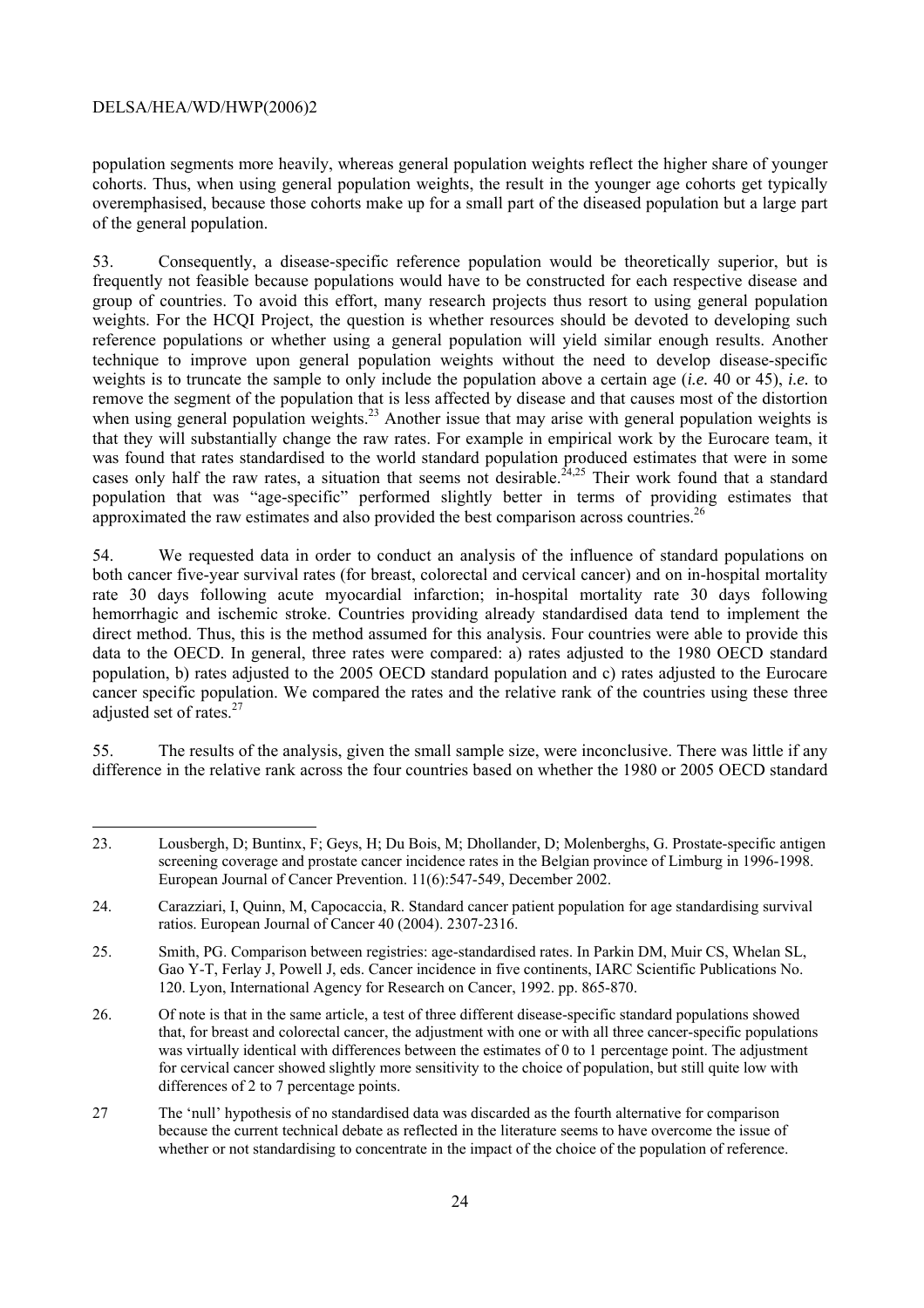population was used. There seemed to be some influence in countries' relative positions based on whether the 1980 OECD or the Eurocare standard populations were used.

56. In order to check these findings, the OECD Secretariat worked with Eurocare staff to conduct the same analysis as detailed above using more complete data from the Eurocare-3 sample. The Eurocare database contains data on 6.5 million cancer patients diagnosed from 1978 to 1994 in populations that are covered by 67 cancer registries in 22 European countries. The Eurocare database represents the largest and most comprehensive international cancer survival data available for comparisons to OECD countries.<sup>28</sup> This sample included 16 countries that are currently part of the OECD HCQI Project using data cancer survival data from 1990-1994. However once country estimated that Eurocare data for their country referred just to a specific region of the country not considered representative of the national situation. Thus, this country was not taken into account for this analysis. We repeated the analysis conducted for the four countries who submitted data and adjusted the observed and relative survival rates for breast, cervical and colorectal cancer to the 1980 OECD standard population, the 2005 OECD standard population, the Eurocare cancer specific standard population and a new 1980 OECD standard population which only included the ages 45+. The reason for this choice of age break is that this is the standard age cutpoint for Eurocare data survival rates.

57. An analysis of the 15 countries is summarised in the set of tables that follows. The tables (Tables 3-5) presents a summary of the rates, ranks and change in ranks when looking at the 1980 OECD standard population, the 2005 OECD standard population and the Eurocare standard population. The tables also presents a summary of the rates, ranks and change in ranks when looking just at the 1980 45+ standard population and the corresponding Eurocare standard population. The tables are split by disease (Table 3 breast cancer; Table 4- cervical cancer and Table 5- colorectal cancer).

58. The results of this analysis generally support the more limited analysis conducted on the four countries that submitted standardised data to the OECD. First, there appears to be virtually no difference in countries' relative rankings between using the 1980 and 2005 OECD standard populations. Secondly, there appears to be a small difference on the ranks of countries between using the 1980 OECD standard population and the Eurocare cancer population for relative survival rates. There is, however, some modest influence on the ranks of countries between using the 1980 OECD standard population and the Eurocare cancer population in terms of observed survival. Relative survival rates are the ratio of the disease-specific mortality to overall mortality in a given population. The above finding, therefore, is not surprising as these relative survival rates may account to some degree for the age structure of the general population. Finally, it appears that the use of a truncated sample and the 1980 OECD standard population (at age 45+) provides estimates moderately different from the ones based on the Eurocare cancer population.

 $\overline{a}$ 

<sup>28.</sup> Capocaccia R, Gatta G, Roazzi P, Carrani E, Santaquilani M, De Angelis R, Tavilla A and the EUROCARE Working Group. The EUROCARE-3 database: methodology of data collection, standardisation, quality control and statistical analysis. Annals of Oncology 14 (Supplement 5): v14–v27, 2003.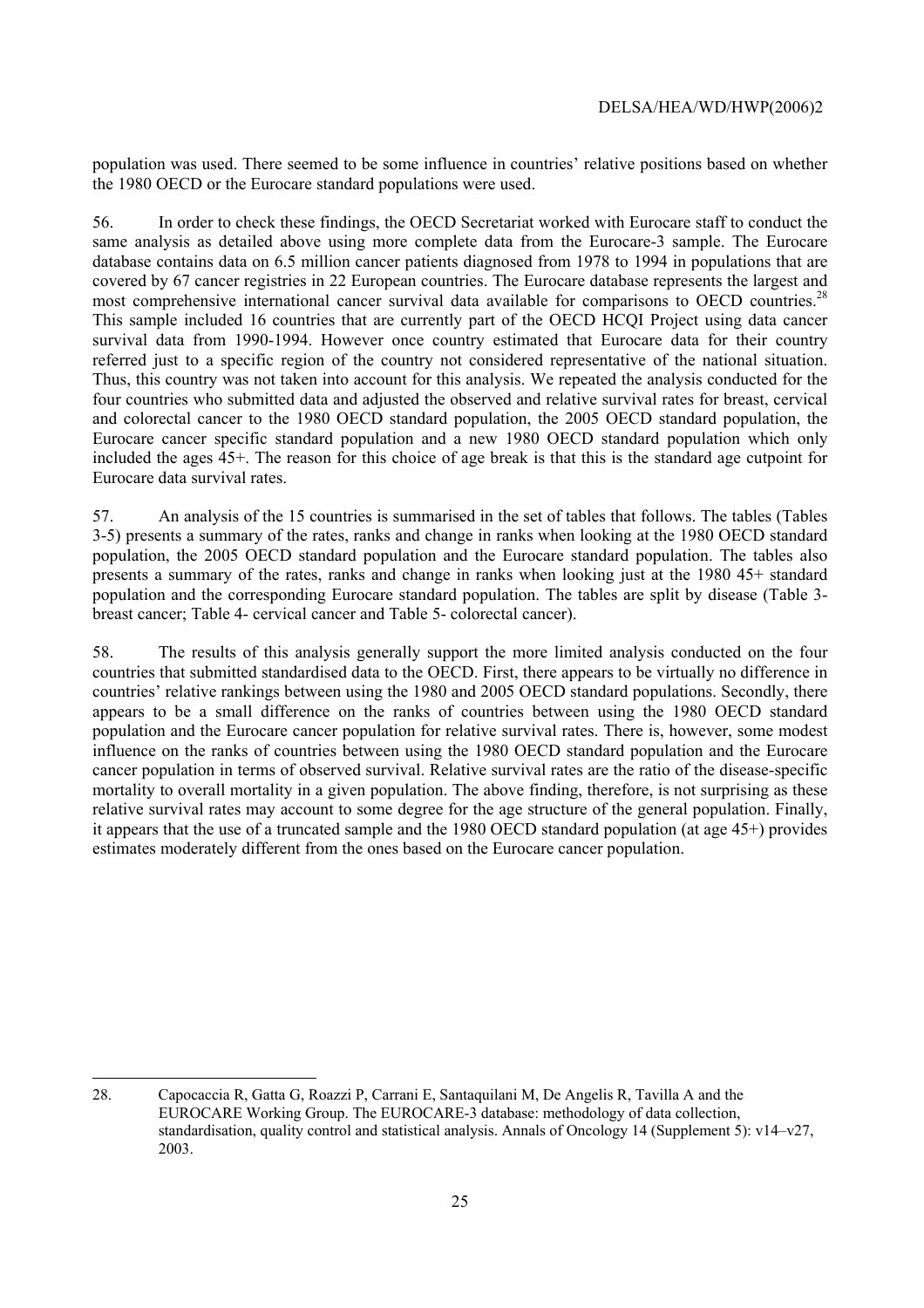**Table 3. Impact of Choice of Standard Population on Breast Cancer Five-Year Survival Rates** 

|                                             | <b>AUSTRIA</b> | REP.<br>CZECH | <b>DENMARK</b> | ENGLAND        | <b>FINLAND</b> | FRANCE         | <b>GERMANY</b> | <b>CELAND</b>  | <b>ITALY</b>   | NETHERLAND     | NORWAY       | <b>SLOVAK REP.</b> | <b>SPAIN</b>   | <b>SWEDEN</b>  | <b>SWITZERLAND</b> | Average change |
|---------------------------------------------|----------------|---------------|----------------|----------------|----------------|----------------|----------------|----------------|----------------|----------------|--------------|--------------------|----------------|----------------|--------------------|----------------|
|                                             |                |               |                |                |                |                |                |                |                |                |              |                    |                |                |                    | in rank        |
| Summary - Observed Breast Cancer            |                |               |                |                |                |                |                |                |                |                |              |                    |                |                |                    |                |
| Population                                  |                |               |                |                |                |                |                |                |                |                |              |                    |                |                |                    |                |
| 1980 OECD                                   | 70.22          | 56.30         | 68.88          | 69.35          | 76.63          | 77.36          | 68.80          | 74.30          | 75.94          | 72.96          | 71.98        | 53.60              | 72.50          | 78.38          | 76.18              |                |
| Rank                                        | 10             | 14            | 12             | 11             | 3              | $\overline{2}$ | 13             | 6              | 5              | $\overline{7}$ | 9            | 15                 | 8              | $\overline{1}$ | $\overline{4}$     |                |
| Eurocare                                    | 66.74          | 52.03         | 64.57          | 64.53          | 71.81          | 72.99          | 65.31          | 70.25          | 72.03          | 69.21          | 68.17        | 49.73              | 69.44          | 74.17          | 71.90              |                |
| Rank                                        | 10             | 14            | 12             | 13             | 5              | $\overline{2}$ | 11             | 6              | 3              | 8              | 9            | 15                 | $\overline{7}$ | $\overline{1}$ | $\overline{4}$     |                |
| 2005 OECD                                   | 69.51          | 55.43         | 68.08          | 68.42          | 75.65          | 76.43          | 68.03          | 73.65          | 75.12          | 72.18          | 71.15        | 52.84              | 71.88          | 77.39          | 75.22              |                |
| Rank                                        | 10             | 14            | 12             | 11             | 3              | 2              | 13             | 6              | 5              | $\overline{7}$ | 9            | 15                 | 8              | $\mathbf{1}$   | $\overline{4}$     |                |
| 1980 (45+) OECD                             | 70.22          | 56.30         | 68.88          | 69.35          | 76.63          | 77.36          | 68.80          | 74.30          | 75.94          | 72.96          | 71.98        | 53.60              | 72.50          | 78.38          | 76.18              |                |
| Rank                                        | 10             | 14            | 12             | 11             | 3              | $\overline{2}$ | 13             | 6              | 5              | $\overline{7}$ | 9            | 15                 | 8              | $\overline{1}$ | $\overline{4}$     |                |
| Difference in rank<br>1980-Eurocare         | 0              | 0             | 0              | $\overline{c}$ | $\overline{2}$ | 0              | $\overline{c}$ | 0              | $\overline{2}$ | $\mathbf{1}$   | 0            | $\mathsf 0$        | $\mathbf{1}$   | $\mathbf 0$    | $\mathbf 0$        | 0.7            |
| Difference in rank<br>1980-2005             | 0              | 0             | 0              | $\mathbf 0$    | $\mathbf 0$    | 0              | 0              | $\mathbf 0$    | $\mathbf 0$    | $\mathbf 0$    | $\mathsf 0$  | $\mathsf 0$        | $\mathbf 0$    | $\mathbf 0$    | $\pmb{0}$          | 0.0            |
| Difference in rank<br>1980 (45+) - Eurocare | 0              | 0             | 0              | $\overline{2}$ | 2              | $\mathbf 0$    | 2              | $\mathbf 0$    | $\overline{2}$ | $\overline{1}$ | $\mathbf 0$  | $\mathbf 0$        | $\mathbf{1}$   | $\mathbf 0$    | $\mathbf 0$        | 0.7            |
| Summary - Relative Breast Cancer            |                |               |                |                |                |                |                |                |                |                |              |                    |                |                |                    |                |
| Population                                  |                |               |                |                |                |                |                |                |                |                |              |                    |                |                |                    |                |
| 1980 OECD                                   | 74.90          | 68.09         | 77.35          | 75.22          | 81.80          | 83.68          | 74.79          | 77.38          | 82.44          | 78.95          | 77.09        | 64.18              | 78.77          | 82.42          | 83.11              |                |
| Rank                                        | 12             | 14            | 9              | 11             | 5              | $\overline{1}$ | 13             | 8              | 3              | 6              | 10           | 15                 | 7              | $\overline{4}$ | $\overline{c}$     |                |
| Eurocare                                    | 75.43          | 64.00         | 74.92          | 73.64          | 81.38          | 81.35          | 75.45          | 79.62          | 80.55          | 78.23          | 77.26        | 59.48              | 78.03          | 82.62          | 79.98              |                |
| Rank                                        | 11             | 14            | 12             | 13             | $\overline{2}$ | 3              | 10             | 6              | $\overline{4}$ | $\overline{7}$ | 9            | 15                 | 8              | $\mathbf{1}$   | 5                  |                |
| 2005 OECD                                   | 75.00          | 67.57         | 77.10          | 75.07          | 81.80          | 83.42          | 74.87          | 77.81          | 82.23          | 78.89          | 77.12        | 63.60              | 78.71          | 82.42          | 82.72              |                |
| Rank                                        | 12             | 14            | 10             | 11             | 5              | $\mathbf{1}$   | 13             | 8              | $\overline{4}$ | 6              | 9            | 15                 | $\overline{7}$ | 3              | $\overline{2}$     |                |
| 1980 (45+) OECD                             | 76.35          | 64.17         | 76.19          | 75.80          | 83.39          | 82.94          | 76.08          | 81.24          | 81.64          | 79.25          | 78.47        | 59.96              | 78.19          | 84.48          | 81.44              |                |
| Rank                                        | 10             | 14            | 11             | 13             | 2              | 3              | 12             | 6              | $\overline{4}$ | $\overline{7}$ | 8            | 15                 | 9              | $\overline{1}$ | 5                  |                |
| Difference in rank<br>1980-Eurocare         | $\mathbf{1}$   | 0             | 3              | $\overline{2}$ | 3              | $\overline{2}$ | 3              | $\overline{2}$ | $\mathbf{1}$   | $\mathbf{1}$   | $\mathbf{1}$ | $\mathsf 0$        | $\mathbf{1}$   | $\sqrt{3}$     | 3                  | 1.7            |
| Difference in rank<br>1980-2005             | 0              | 0             | $\overline{1}$ | 0              | 0              | 0              | 0              | 0              | $\mathbf{1}$   | $\mathbf 0$    | $\mathbf{1}$ | $\mathbf 0$        | 0              | $\overline{1}$ | $\mathbf 0$        | 0.3            |
| Difference in rank<br>1980 (45+) - Eurocare | $\mathbf{1}$   | 0             | -1             | 0              | $\mathbf 0$    | $\mathbf 0$    | $\overline{2}$ | 0              | 0              | 0              | $\mathbf{1}$ | $\mathbf 0$        | $\mathbf{1}$   | 0              | 0                  | 0.4            |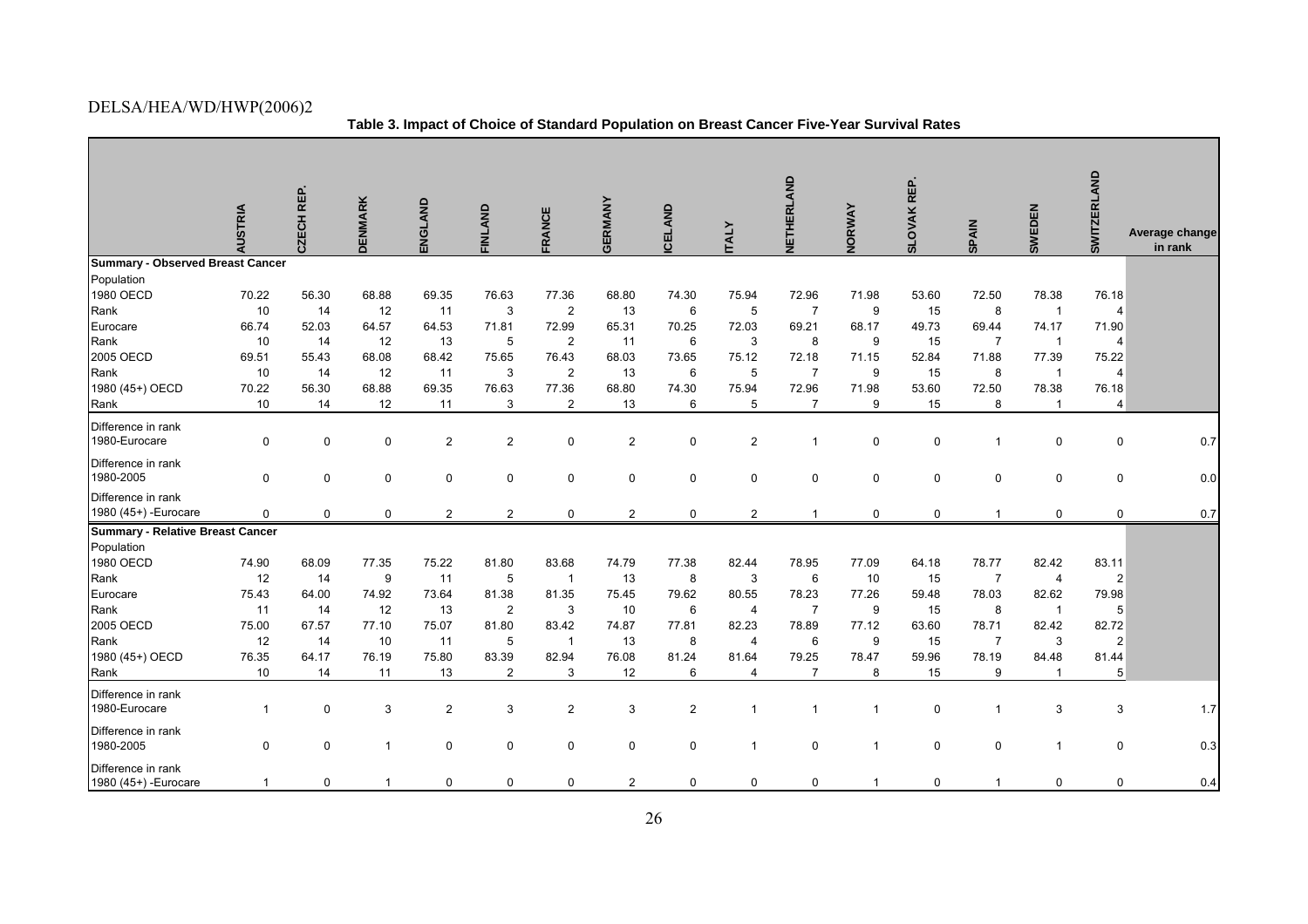|                                                           | AUSTRIA                    | CZECH REP.                 | <b>DENMARK</b>                | ENGLAND                     | <b>FINLAND</b>                   | FRANCE                                             | GERMANY                    | <b>CELAND</b>                  | <b>TALY</b>               | <b>NETHERLAND</b>                                  | NORWAY                                | SLOVAK REP.                | <b>SPAIN</b>                     | <b>SWEDEN</b>                                      | <b>SWITZERLAND</b>                    | Average<br>change in<br>rank |
|-----------------------------------------------------------|----------------------------|----------------------------|-------------------------------|-----------------------------|----------------------------------|----------------------------------------------------|----------------------------|--------------------------------|---------------------------|----------------------------------------------------|---------------------------------------|----------------------------|----------------------------------|----------------------------------------------------|---------------------------------------|------------------------------|
| <b>Summary-Observed Cervical Cancer</b>                   |                            |                            |                               |                             |                                  |                                                    |                            |                                |                           |                                                    |                                       |                            |                                  |                                                    |                                       |                              |
| Population<br>1980 OECD<br>Rank<br>Eurocare               | 66.48<br>13<br>60.54       | 68.62<br>12<br>61.09       | 71.43<br>6<br>63.21           | 69.05<br>11<br>60.80        | 71.40<br>$\overline{7}$<br>62.92 | 71.08<br>9<br>65.03                                | 64.97<br>14<br>59.67       | 73.05<br>4<br>65.27            | 70.30<br>10<br>63.90      | 73.99<br>$\overline{2}$<br>66.03                   | 73.26<br>3<br>65.66                   | 62.75<br>15<br>54.36       | 71.37<br>8<br>65.31              | 75.24<br>$\overline{1}$<br>66.83                   | 72.87<br>5<br>66.00                   |                              |
| Rank<br>2005 OECD<br>Rank<br>1980 (45+) OECD              | 13<br>64.93<br>13<br>55.57 | 11<br>66.69<br>12<br>54.79 | 9<br>69.33<br>8<br>55.44      | 12<br>67.05<br>11<br>53.04  | 10<br>69.32<br>9<br>54.82        | $\overline{7}$<br>69.44<br>$\overline{7}$<br>60.79 | 14<br>63.45<br>14<br>54.94 | 6<br>70.99<br>5<br>56.33       | 8<br>68.68<br>10<br>59.02 | $\overline{2}$<br>72.09<br>$\overline{2}$<br>58.17 | $\overline{4}$<br>71.28<br>3<br>57.90 | 15<br>60.69<br>15<br>46.98 | 5<br>69.79<br>6<br>59.22         | $\overline{1}$<br>73.13<br>$\overline{1}$<br>58.51 | 3<br>71.22<br>$\overline{4}$<br>60.15 |                              |
| Rank                                                      | 9                          | 13                         | 10                            | 14                          | 12                               | $\overline{1}$                                     | 11                         | 8                              | $\overline{4}$            | 6                                                  | $\overline{7}$                        | 15                         | 3                                | 5                                                  | $\overline{2}$                        |                              |
| Difference in rank<br>1980-Eurocare<br>Difference in rank | 0                          | $\overline{1}$             | 3                             | 1                           | 3                                | $\overline{2}$                                     | $\mathbf 0$                | $\overline{2}$                 | $\overline{2}$            | 0                                                  | $\overline{1}$                        | $\mathbf 0$                | 3                                | 0                                                  | $\overline{2}$                        | 1.3                          |
| 1980-2005<br>Difference in rank<br>1980 (45+)-Eurocare    | 0<br>4                     | 0<br>$\overline{2}$        | $\overline{2}$                | $\pmb{0}$<br>$\overline{2}$ | $\overline{c}$<br>$\overline{c}$ | $\sqrt{2}$<br>6                                    | $\pmb{0}$<br>3             | $\mathbf{1}$<br>$\overline{2}$ | 0<br>4                    | 0<br>4                                             | $\mathsf 0$<br>3                      | $\pmb{0}$<br>$\mathbf 0$   | $\overline{c}$<br>$\sqrt{2}$     | 0<br>4                                             | $\mathbf{1}$                          | 0.7<br>2.7                   |
| <b>Summary-Relative Cervical Cancer</b><br>Population     |                            |                            |                               |                             |                                  |                                                    |                            |                                |                           |                                                    |                                       |                            |                                  |                                                    |                                       |                              |
| 1980 OECD<br>Rank                                         | 68.23<br>13<br>63.59       | 71.12<br>11<br>65.27       | 73.60<br>6<br>66.76           | 70.83<br>12<br>63.81        | 73.19<br>8<br>65.99              | 72.74<br>9<br>67.77                                | 67.19<br>14<br>63.50       | 74.95<br>4<br>68.61            | 71.86<br>10<br>66.55      | 75.93<br>2<br>69.41                                | 75.14<br>3<br>68.97                   | 64.53<br>15<br>57.15       | 73.23<br>$\overline{7}$<br>68.66 | 76.86<br>$\overline{1}$<br>69.61                   | 74.45<br>5                            |                              |
| Eurocare<br>Rank<br>2005 OECD                             | 13<br>67.02                | 11<br>69.59                | 8<br>71.83                    | 12<br>69.13                 | 10<br>71.45                      | $\overline{7}$<br>71.37                            | 14<br>66.07                | 6<br>73.24                     | 9<br>70.51                | $\overline{2}$<br>74.41                            | 3<br>73.53                            | 15<br>62.70                | 4<br>72.05                       | $\overline{1}$<br>75.04                            | 68.65<br>5<br>73.07                   |                              |
| Rank<br>1980 (45+) OECD<br>Rank                           | 13<br>59.31<br>12          | 11<br>60.17<br>9           | $\overline{7}$<br>60.07<br>10 | 12<br>56.89<br>14           | 8<br>58.61<br>13                 | 9<br>64.23<br>$\overline{1}$                       | 14<br>59.75<br>11          | $\overline{4}$<br>60.63<br>8   | 10<br>62.35<br>5          | $\overline{2}$<br>62.35<br>$\overline{4}$          | 3<br>62.05<br>6                       | 15<br>50.66<br>15          | 6<br>63.22<br>3                  | $\overline{1}$<br>61.98<br>$\overline{7}$          | 5<br>63.45<br>$\overline{2}$          |                              |
| Difference in rank<br>1980-Eurocare                       | 0                          | 0                          | $\overline{2}$                | $\mathbf 0$                 | $\overline{2}$                   | $\overline{2}$                                     | $\mathbf 0$                | $\overline{2}$                 | $\mathbf{1}$              | 0                                                  | $\mathbf 0$                           | $\mathbf 0$                | 3                                | 0                                                  | 0                                     | 0.8                          |
| Difference in rank<br>1980-2005                           | 0                          | 0                          | $\mathbf{1}$                  | $\pmb{0}$                   | 0                                | $\pmb{0}$                                          | $\mathsf 0$                | 0                              | 0                         | 0                                                  | $\mathsf 0$                           | 0                          | $\mathbf 1$                      | 0                                                  | 0                                     | 0.1                          |
| Difference in rank<br>1980 (45+)-Eurocare                 |                            | $\overline{2}$             | $\overline{2}$                | $\overline{2}$              | 3                                | 6                                                  | 3                          | 2                              | 4                         | $\overline{2}$                                     | 3                                     | $\Omega$                   | 1                                | 6                                                  | 3                                     | 2.7                          |

DELSA/HEA/WD/HWP(2006)2 **Table 4. Impact of Choice of Standard Population on Cervical Cancer Five-Year Survival Rates**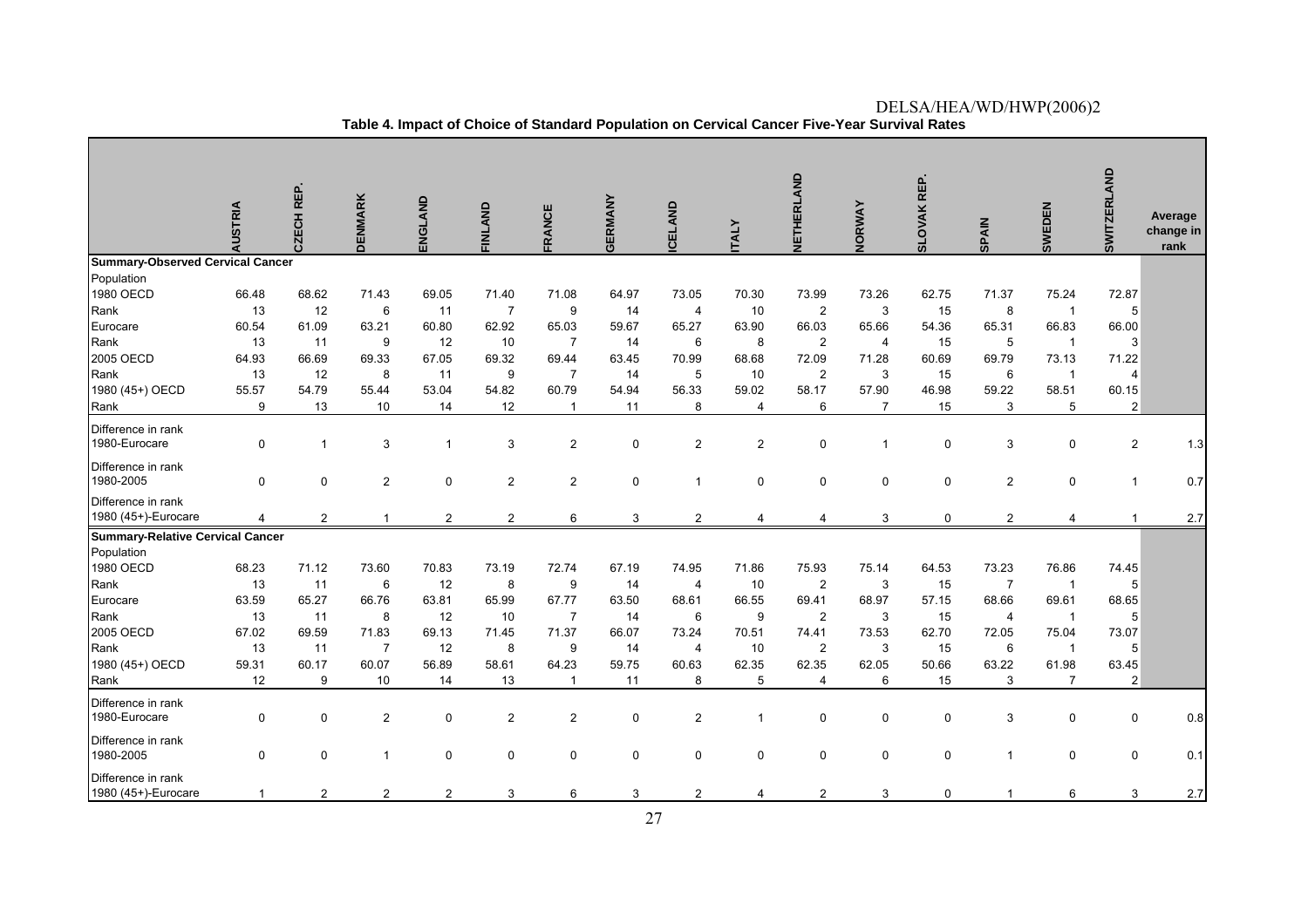**Table 5. Impact of Choice of Standard Population on Colorectal Cancer Five-Year Survival Rates** 

|                                             |                |              |                |                |                |                |                     |                     |                | NETHERLAND     |                     | SLOVAK REP.         |                | <b>SWITZERLAND</b> |                   |
|---------------------------------------------|----------------|--------------|----------------|----------------|----------------|----------------|---------------------|---------------------|----------------|----------------|---------------------|---------------------|----------------|--------------------|-------------------|
|                                             |                |              |                |                |                |                |                     |                     |                |                |                     |                     |                |                    | Average           |
|                                             | <b>AUSTRIA</b> | CZECH REP.   | <b>DENMARK</b> | ENGLAND        | <b>FINLAND</b> | <b>FRANCE</b>  | <b>GERMANY</b>      | <b>CELAND</b>       | <b>TALY</b>    |                | <b>NORWAY</b>       |                     | <b>SPAIN</b>   |                    | change in<br>rank |
| Summary-Observed Colorectal Cancer          |                |              |                |                |                |                |                     |                     |                |                |                     |                     |                |                    |                   |
| Population                                  |                |              |                |                |                |                |                     |                     |                |                |                     |                     |                |                    |                   |
| 1980 OECD                                   | 54.90          | 40.86        | 49.03          | 48.80          | 59.29          | 62.91          | 53.72               | 56.20               | 53.11          | 56.44          | 53.76               | 39.50               | 54.29          | 58.46              |                   |
| Rank                                        | 6              | 13           | 11             | 12             | $\overline{2}$ | $\overline{1}$ | 9                   | 5                   | 10             | 4              | 8                   | 14                  | $\overline{7}$ |                    |                   |
| Eurocare                                    | 42.46          | 25.35        | 34.89          | 35.52          | 40.49          | 45.95          | 40.48               | 41.59               | 41.20          | 42.30          | 41.97               | 26.23               | 43.10          | 45.63              |                   |
| Rank                                        | 4              | 14           | 12             | 11             | 9              | $\overline{1}$ | 10                  | $\overline{7}$      | 8              | 5              | 6                   | 13                  | 3              | $\overline{2}$     |                   |
| 2005 OECD                                   | 54.31          | 39.63        | 48.01          | 47.83          | 57.88          | 61.76          | 52.90               | 55.39               | 52.35          | 55.42          | 52.92               | 38.58               | 53.55          | 57.41              |                   |
| Rank                                        | 6              | 13           | 11             | 12             | $\overline{2}$ | $\overline{1}$ | 9                   | 5                   | 10             | 4              | 8                   | 14                  | $\overline{7}$ | 3                  |                   |
| 1980 (45+) OECD                             | 51.60          | 31.05        | 41.40          | 41.50          | 48.10          | 54.95          | 48.97               | 50.59               | 48.68          | 48.87          | 48.30               | 32.41               | 49.31          | 50.68              |                   |
| Rank                                        | $\overline{2}$ | 14           | 12             | 11             | 10             | $\overline{1}$ | 6                   | 4                   | 8              | $\overline{7}$ | 9                   | 13                  | 5              | 3                  |                   |
| Difference in rank                          |                |              |                |                |                |                |                     |                     |                |                |                     |                     |                |                    |                   |
| 1980-Eurocare                               | $\overline{2}$ | $\mathbf{1}$ | $\overline{1}$ | $\overline{1}$ | $\overline{7}$ | 0              | $\overline{1}$      | $\overline{2}$      | $\overline{2}$ | $\mathbf{1}$   | $\overline{2}$      | $\overline{1}$      | 4              | $\mathbf{1}$       | 1.9               |
| Difference in rank                          |                |              |                |                |                |                |                     |                     |                |                |                     |                     |                |                    |                   |
| 1980-2005                                   | $\mathbf 0$    | 0            | 0              | 0              | $\mathbf 0$    | 0              | $\pmb{0}$           | $\mathbf 0$         | $\pmb{0}$      | 0              | $\mathsf{O}\xspace$ | $\mathsf{O}\xspace$ | $\mathsf 0$    | $\mathbf 0$        | 0.0               |
| Difference in rank                          |                |              |                |                |                |                |                     |                     |                |                |                     |                     |                |                    |                   |
| 1980 (45+) OECD-Eurocare                    | $\overline{2}$ | 0            | 0              | 0              | $\mathbf{1}$   | 0              | $\overline{4}$      | 3                   | $\mathbf 0$    | $\overline{2}$ | 3                   | $\mathbf 0$         | $\overline{2}$ | $\mathbf{1}$       | 1.3               |
| <b>Summary - Relative Colorectal Cancer</b> |                |              |                |                |                |                |                     |                     |                |                |                     |                     |                |                    |                   |
| Population                                  |                |              |                |                |                |                |                     |                     |                |                |                     |                     |                |                    |                   |
| 1980 OECD                                   | 57.41          | 43.50        | 51.69          | 51.23          | 62.15          | 65.90          | 56.64               | 58.52               | 55.38          | 59.07          | 56.35               | 42.11               | 56.88          | 60.97              |                   |
| Rank                                        | 6              | 13           | 11             | 12             | $\overline{2}$ | $\overline{1}$ | 8                   | 5                   | 10             | 4              | 9                   | 14                  | $\overline{7}$ | 3                  |                   |
| Eurocare                                    | 52.55          | 34.59        | 44.76          | 45.59          | 51.49          | 56.90          | 51.53               | 51.25               | 50.17          | 53.43          | 52.76               | 34.92               | 53.57          | 55.86              |                   |
| Rank                                        | 6              | 14           | 12             | 11             | 8              | $\overline{1}$ | $\overline{7}$      | $\boldsymbol{9}$    | 10             | 4              | 5                   | 13                  | 3              | $\overline{2}$     |                   |
| 2005 OECD                                   | 57.31          | 42.70        | 51.12          | 50.74          | 61.26          | 65.27          | 56.34               | 58.17               | 55.05          | 58.59          | 56.03               | 41.60               | 56.64          | 60.41              |                   |
| Rank                                        | 6              | 13           | 11             | 12             | $\overline{2}$ | $\overline{1}$ | 8                   | 5                   | 10             | $\overline{4}$ | 9                   | 14                  | $\overline{7}$ | 3                  |                   |
| 1980 (45+) OECD                             | 57.12          | 36.63        | 47.06          | 46.90          | 54.14          | 61.17          | 55.30               | 55.71               | 53.66          | 54.79          | 54.08               | 37.89               | 54.85          | 56.03              |                   |
| Rank                                        | $\overline{2}$ | 14           | 11             | 12             | 8              | $\mathbf{1}$   | 5                   | $\overline{4}$      | 10             | $\overline{7}$ | 9                   | 13                  | 6              | 3                  |                   |
| Difference in rank                          |                |              |                |                |                |                |                     |                     |                |                |                     |                     |                |                    |                   |
| 1980-Eurocare                               | $\mathbf 0$    | $\mathbf{1}$ | $\overline{1}$ | $\overline{1}$ | 6              | 0              | $\mathbf{1}$        | 4                   | 0              | 0              | $\overline{4}$      | $\mathbf 1$         | 4              | $\mathbf{1}$       | 1.7               |
| Difference in rank                          |                |              |                |                |                |                |                     |                     |                |                |                     |                     |                |                    |                   |
| 1980-2005                                   | $\mathbf 0$    | 0            | 0              | 0              | $\mathbf 0$    | 0              | $\mathsf{O}\xspace$ | $\mathsf{O}\xspace$ | $\pmb{0}$      | $\mathbf 0$    | $\mathbf 0$         | $\mathsf 0$         | $\mathsf 0$    | $\mathbf 0$        | 0.0               |
| Difference in rank                          |                |              |                |                |                |                |                     |                     |                |                |                     |                     |                |                    |                   |
| 1980 (45+)-Eurocare                         | 4              | 0            | $\mathbf{1}$   | $\overline{1}$ | 0              | 0              | $\overline{c}$      | 5                   | 0              | 3              | 4                   | 0                   | 3              | $\mathbf{1}$       | 1.7               |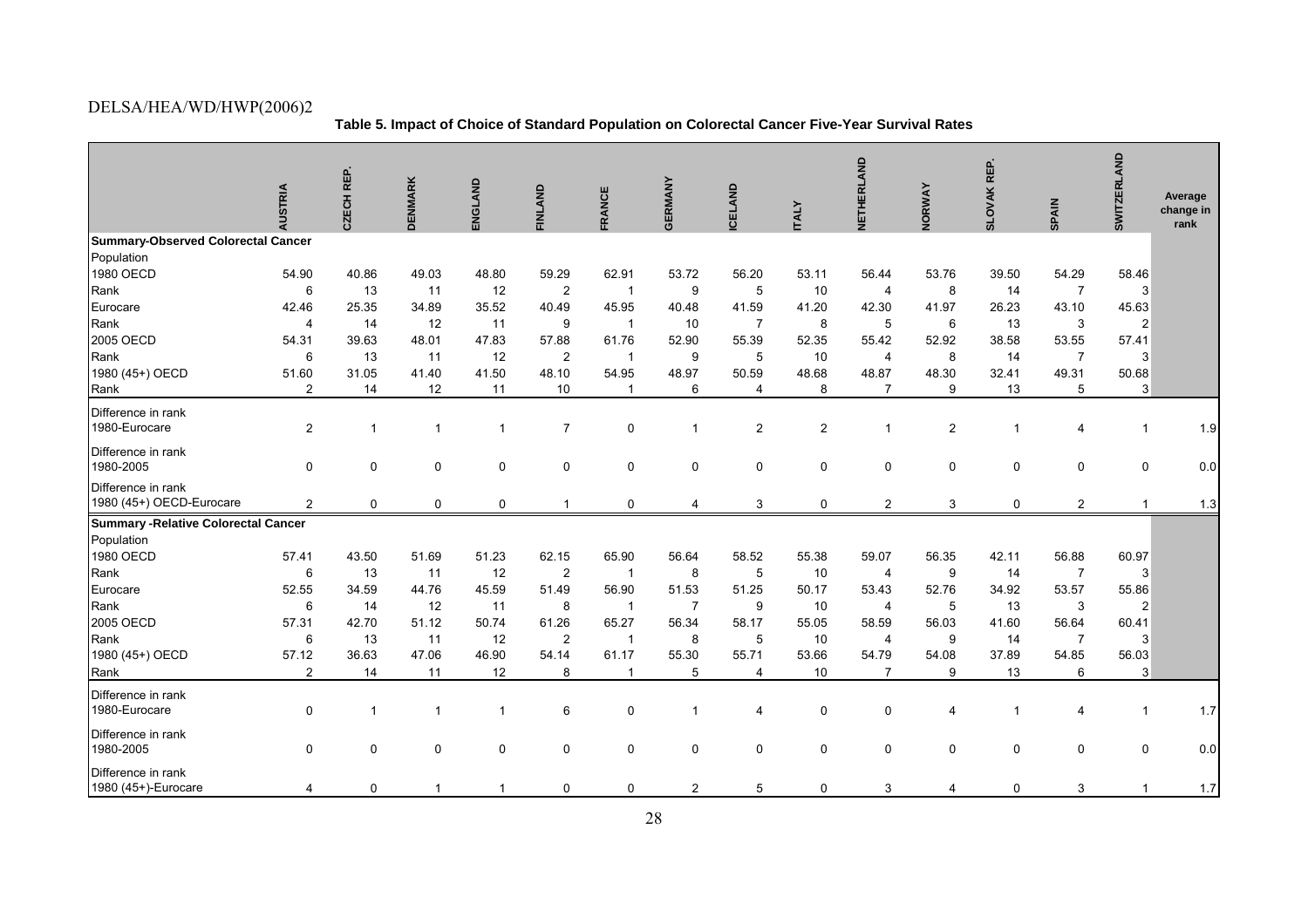59. Recommendation: Based on the analyses and review of the literature conducted and summarised above, there appears to be little difference between the use of the 1980 and 2005 OECD standard populations. When comparing estimates based on the 1980 OECD standard populations to the Eurocare cancer population, there were just slight differences in results for relative survival rates and moderate differences for absolute survival rates. In some cases, (*i.e.* breast cancer) the differences in absolute survival rates can be further reduced by the use of a truncated sample at age 45. In other cases (*i.e.* cervical cancer) these differences are not reduced. Given these findings, substantial effort of developing an OECD cancer population does not seem warranted. In addition, it is unclear that uniformly applying an age adjustment using a truncated sample at 45+ may not be warranted either. We recommend the use of the 1980 OECD standard population for age adjusting cancer survival rates for the current set of HCQI indicators. Future work on the HCQI indicators may consider more specialised adjustment approaches.

#### *Handling Missing Data*

60. The handling of missing data may influence both national and international assessments of health status and health care. There may be many reasons why data would be missing from a data set, and different types of data (surveys, administrative data, etc) may have missing data for different reasons. In surveys, a person may refuse to answer a question or they may not understand the question, or they may terminate the interview. In administrative data, a code may not have been entered at all or as an invalid code. The literature is mixed in its findings of the impact of nonresponse on national level statistics.<sup>29</sup> In addition, policies for national and international reporting efforts vary, with most clinical trials including missing or "lost to follow up" data in the analysis and other national or international surveys excluding or imputing missing, in some cases depending on the indicator itself. $30,31,32$ 

61. Data may be missing at random, in which case, across large enough samples at the national level, we would not expect this missing data to have a systematic influence on results. However, many countries have standards for how missing data should be handled. Standards have been shown to vary widely across states or regions within a country on how missing data is handled and naturally, would be expected to vary significantly across countries. Since the assumption is that these standards would be systematically enforced, there is some concern that the handling of missing data on certain variables might have an influence on results and conclusions

62. There are two types of missing data: total (or unit) missing, when no information is collected on a sampled unit, and partial (or item) missing, when the absence of information is only limited to some variables.<sup>33</sup> When constructing quality indicators, the most salient issue is how to deal with partially

<sup>29.</sup> Oropesa RS, Landale NS. Nonresponse in follow-back surveys of ethnic minority groups: an analysis of the Puerto Rican Maternal and Infant Health Study. Matern Child Health J. 2002 Mar;6(1):49-58.

<sup>30.</sup> C Sanmartin, E Ng, D Blackwell, J Gentleman, M Martinez, C Simile. Joint US/Canada Survey of Health 2002-03. Statistics Canada and the US Centers for Disease Control and Prevention. Catalogue No. 82M0022XIE. 2003.

<sup>31.</sup> US Department of Health and Human Services, Agency for Healthcare Research and Quality: *National Healthcare Quality Report.* Rockville, MD: Agency for Healthcare Research and Quality; 2003.

<sup>32.</sup> Patient Care In The Community - Specialist Care Nursing Summary Information For 2001-02. UK Department of Health, Government Statistical Service. November 2002. http://www.dh.gov.uk/assetRoot/04/02/32/75/04023275.pdf. Accessed 9/12/05.

<sup>33.</sup> Statistical Society of Canada. Handling Missing Data Case Study. 2002 Case Studies. http://www.ssc.ca/documents/case\_studies/2002/missing\_e.html. Last accessed 9/12/05.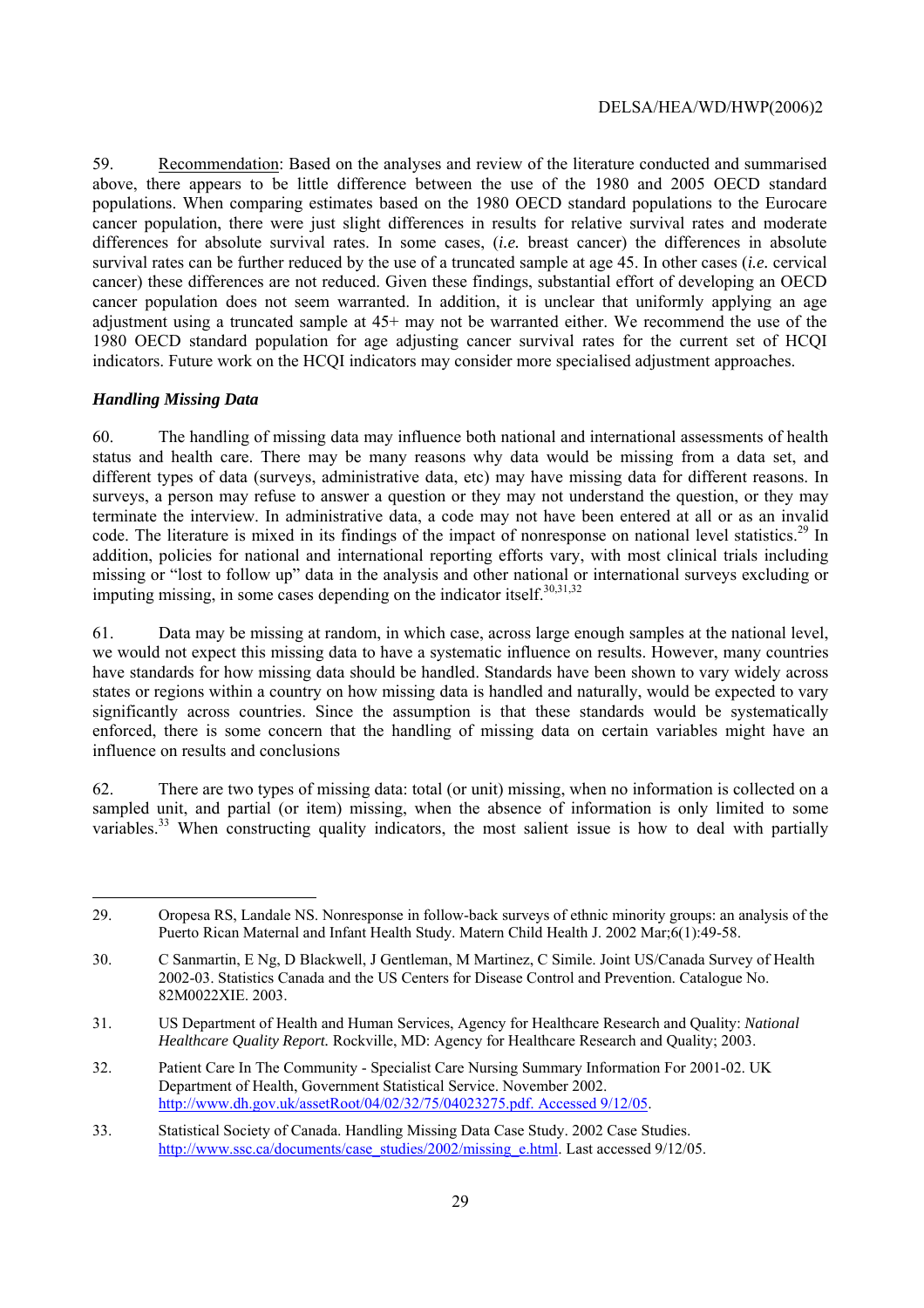incomplete data,<sup>34</sup> in particular if a patient has been identified for the denominator but data to construct the numerator correctly are missing. This would occur if a patient were diagnosed with cancer, entered in the cancer registry, but is then lost to follow-up so that survival or death cannot be ascertained. The options are explained below:

- Include patient in numerator and denominator this means that the patient is entered as blank or missing in the numerator and then counted in the denominator. In this, the data is counted as a "yes" or as "survivors" (in the case of survival statistics) and the total number of records remains constant.
- Include patient in denominator only  $-$  this means that the patient is only included in the denominator and therefore would count as a "no" or as "non-survivor" in the overall counts, although the total number of records remains constant.
- Exclude from both numerator and denominator  $-$  this means that the missing data is treated as having "dropped out" of the analysis and is not counted as either a "yes/survivor" or "no/nonsurvivor". In this case, the overall number of records will change.

63. We reviewed data supplied by seven participating HCQI countries on how missing data was handled for a set of measures on which the HCQI Expert Group expressed the greatest concern vis-à-vis this issue at the December 2004 HCQI Expert Group meeting. This set of measures was as follows:

- 5-year observed survival rate, breast cancer
- 5-year relative survival rate, breast cancer
- 5-year observed survival rate, cervical cancer
- 5-year relative survival rate, cervical cancer
- 5-year observed survival rate, colorectal cancer
- 5-year relative survival rate, colorectal cancer
- In-hospital mortality rate 30 days following acute myocardial infarction (five-year age groups)
- In-hospital mortality rate 30 days following hemorrhagic and ischemic stroke (five-year age groups)
- Percentage femur fractures operated within 48 hours
- % of diabetic patients with poor glucose control

64. The results of this analysis are summarised in Table 6 below and are presented graphically in the set of figures listed as Chart 1 subsequently. We reviewed the policies and the estimates on each of the above measures in relation to those missing data policies. The analysis on femur fractures and % of diabetic patients with poor glucose control is not presented as there were not a sufficient number of countries reporting data on these measures to allow for an analysis of how missing data is handled. From our review and the graphical displays, countries vary considerably in how they handle missing data on each measure. However, these policies do not seem to be systematically related to the results for the given

 34. While completely missing data also represent an important problem, those cases are – by definition – invisible to the analyst and cannot be addressed analytically. However, having estimates on the magnitude of the issue across countries would improve data comparability.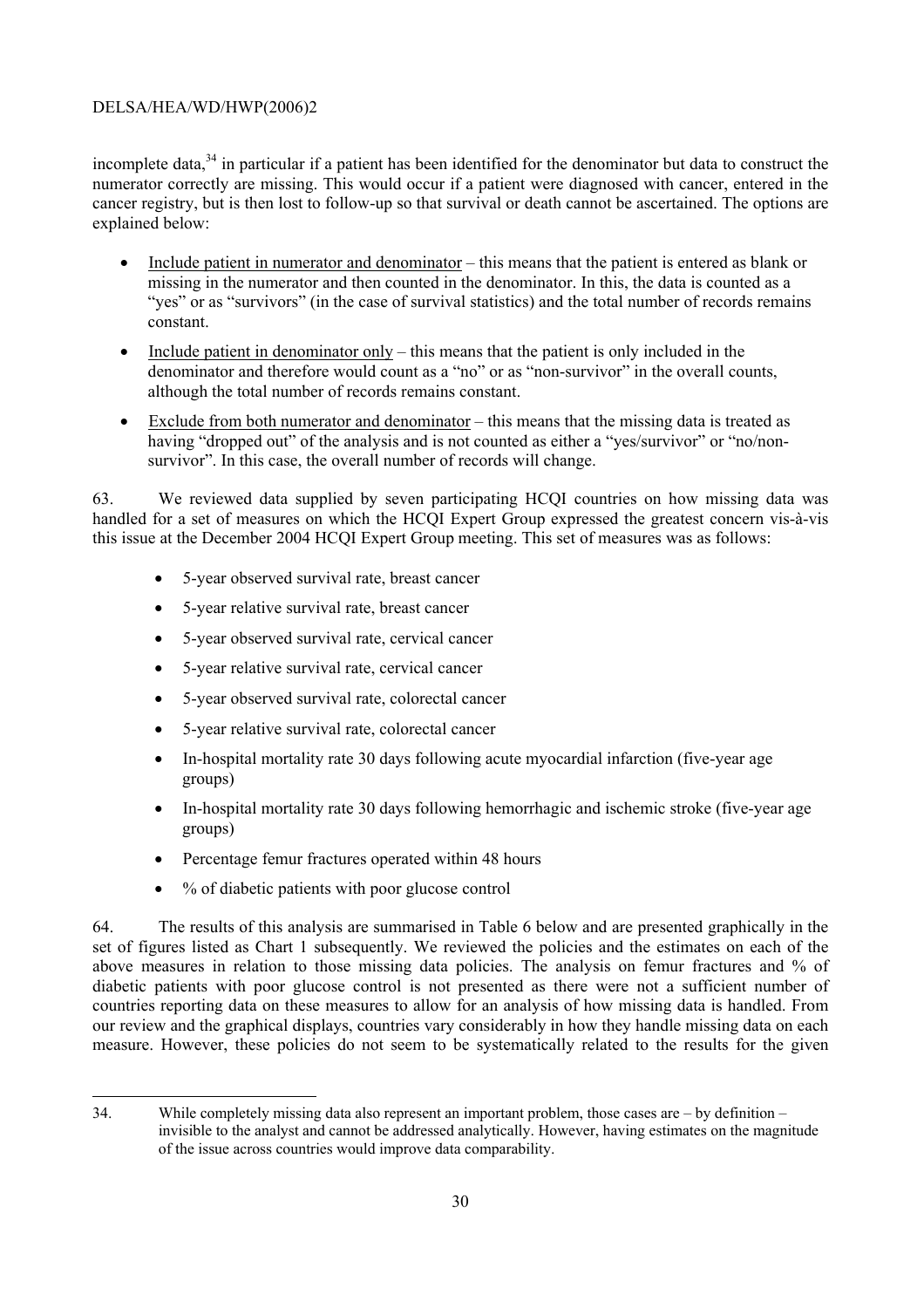countries. These results should, of course, be viewed with caution, as the sample of countries supplying data on this question is small.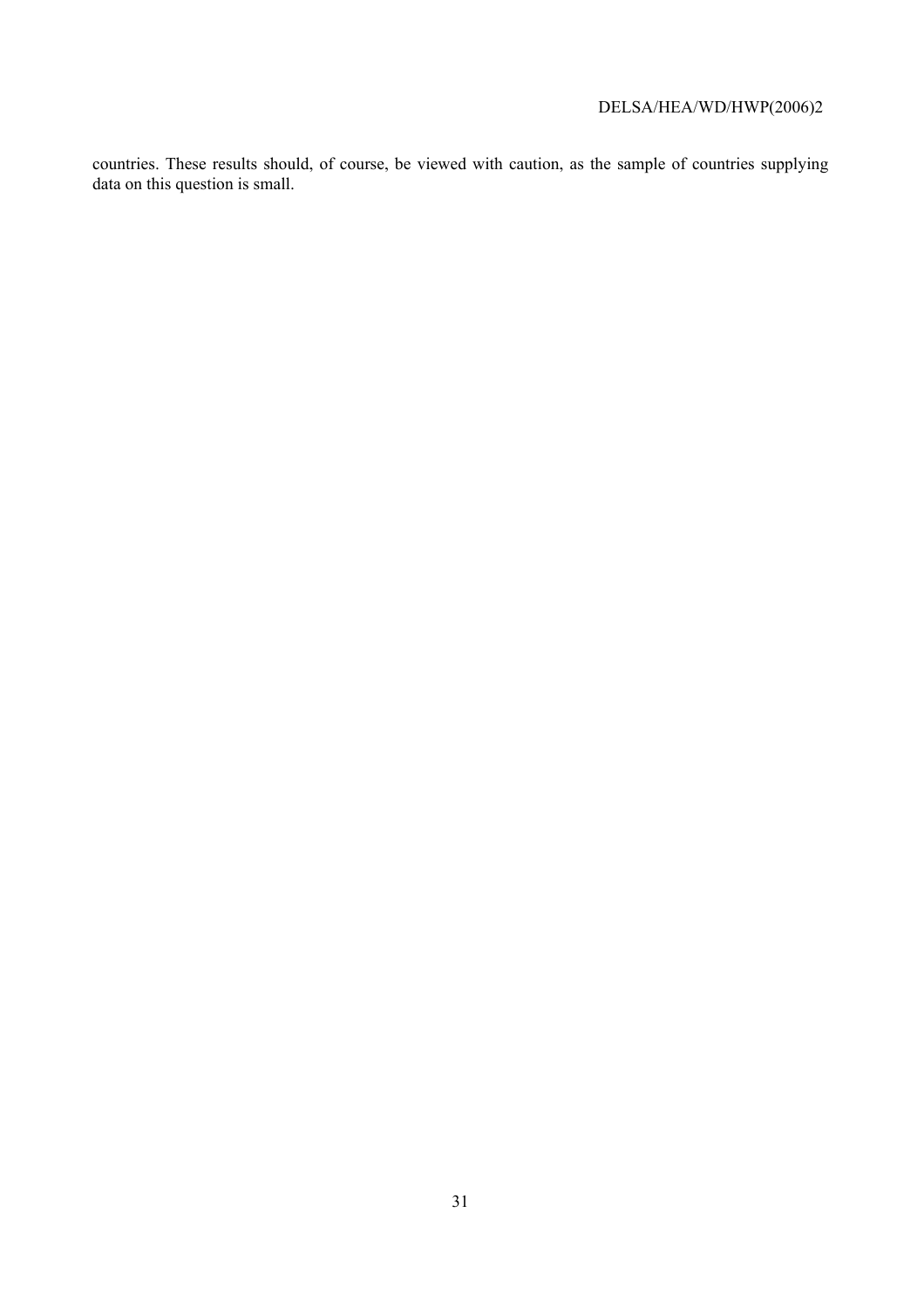# **Table 6. Effect of Policies on Handling Missing Data on Survival and Mortality Rates**

| <b>Indicator</b>                                  | Country              | <b>Missing data management</b>                  | <b>Most recent</b><br>estimates | Year      |
|---------------------------------------------------|----------------------|-------------------------------------------------|---------------------------------|-----------|
| 5-year observed survival rate,<br>breast cancer   | Canada               | Included in both numerator and<br>denominator   | 79.0%                           | 1997      |
|                                                   | Czech Republic       | Included in denominator only                    | 63.0%                           | 1993-1997 |
|                                                   | Finland              | Excluded from both numerator<br>and denominator | 76.2%                           | 1995-2000 |
|                                                   | Germany              | Included in both numerator and<br>denominator   | 69.0%                           | 1993-1997 |
|                                                   | Mexico               | Excluded from both numerator<br>and denominator | 47.0%                           | 1997-1998 |
|                                                   | Sweden               | Excluded from both numerator<br>and denominator | 75.3%                           | 1996      |
|                                                   | <b>United States</b> | Excluded from both numerator<br>and denominator | 79.3%                           | 1998-2002 |
| 5-year relative survival rate,<br>breast cancer   | Canada               | Included in both numerator and<br>denominator   | 82.0%                           | 1997      |
|                                                   | Czech Republic       | Included in denominator only                    | 86.0%                           | 1993-1997 |
|                                                   | Finland              | Excluded from both numerator<br>and denominator | 85.6%                           | 1995-2000 |
|                                                   | Germany              | Included in both numerator and<br>denominator   | 78.0%                           | 1993-1997 |
|                                                   | Sweden               | Excluded from both numerator<br>and denominator | 84.7%                           | 1996      |
|                                                   | <b>United States</b> | Excluded from both numerator<br>and denominator | 88.9%                           | 1998-2002 |
| 5-year observed survival rate,<br>cervical cancer | Canada               | Included in both numerator and<br>denominator   | 72.0%                           | 1997      |
|                                                   | Czech Republic       | Included in denominator only                    | 63.0%                           | 1993-1997 |
|                                                   | Finland              | Excluded from both numerator<br>and denominator | 63.8%                           | 1995-2001 |
|                                                   | Germany              | Included in both numerator and<br>denominator   | 62.0%                           | 1993-1997 |
|                                                   | Mexico               | Excluded from both numerator<br>and denominator | 30.1%                           | 1997-1998 |
|                                                   | Sweden               | Excluded from both numerator<br>and denominator | 66.0%                           | 1996      |
|                                                   | <b>United States</b> | Excluded from both numerator<br>and denominator | 67.8%                           | 1998-2002 |
| 5-year relative survival rate,<br>cervical cancer | Canada               | Included in both numerator and<br>denominator   | 74.0%                           | 1997      |
|                                                   | Czech Republic       | Included in denominator only                    | 92.0%                           | 1993-1997 |
|                                                   | Finland              | Excluded from both numerator<br>and denominator | 70.7%                           | 1995-2001 |
|                                                   | Germany              | Included in both numerator and<br>denominator   | 66.0%                           | 1993-1997 |
|                                                   | Sweden               | Excluded from both numerator<br>and denominator | 69.2%                           | 1996      |
|                                                   | <b>United States</b> | Excluded from both numerator<br>and denominator | 72.0%                           | 1998-2002 |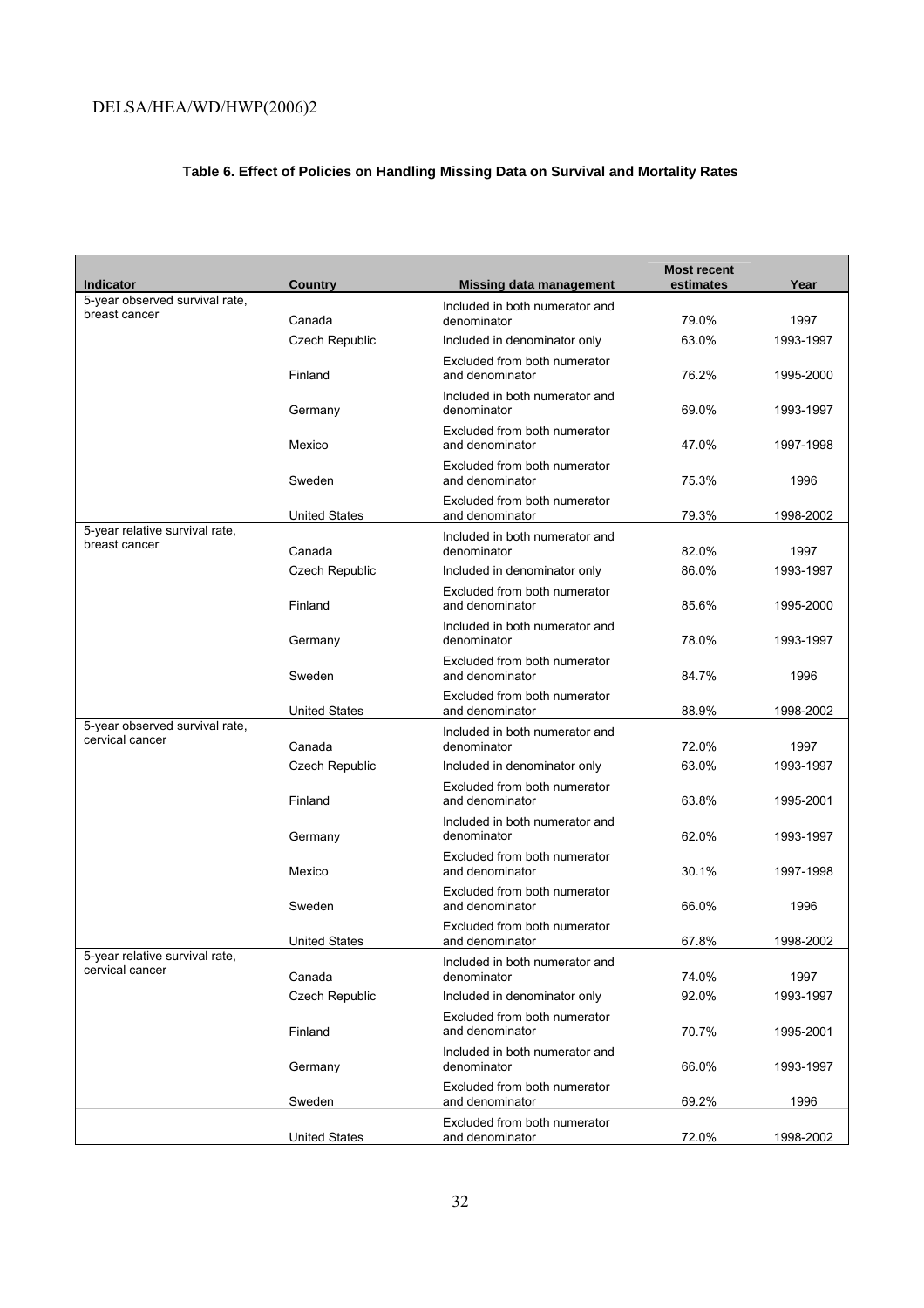| <b>Indicator</b>                                                                               | <b>Country</b>                        | <b>Missing data management</b>                  | <b>Most recent</b><br>estimates | Year              |
|------------------------------------------------------------------------------------------------|---------------------------------------|-------------------------------------------------|---------------------------------|-------------------|
| 5-year observed survival rate,<br>colorectal cancer                                            |                                       | Included in both numerator and                  |                                 |                   |
|                                                                                                | Canada<br>Czech Republic <sup>®</sup> | denominator<br>Included in denominator only     | 59.0%<br>32.0%                  | 1997<br>1993-1997 |
|                                                                                                |                                       | Excluded from both numerator                    |                                 |                   |
|                                                                                                | Finland                               | and denominator                                 | 43.1%                           | 1995-2000         |
|                                                                                                | Germany <sup>®</sup>                  | Included in both numerator and<br>denominator   | 41.5%                           | 1993-1997         |
|                                                                                                | Mexico                                | Excluded from both numerator<br>and denominator | 47.5%                           | 1997-1998         |
|                                                                                                | Sweden                                | Excluded from both numerator<br>and denominator | 45.9%                           | 1996              |
|                                                                                                | <b>United States</b>                  | Excluded from both numerator<br>and denominator | 51.0%                           | 1998-2002         |
| 5-year relative survival rate,<br>colorectal cancer                                            | Canada                                | Included in both numerator and<br>denominator   | 62.0%                           | 1997              |
|                                                                                                | Czech Republic                        | Included in denominator only                    | 76.0%                           | 1993-1997         |
|                                                                                                | Finland                               | Excluded from both numerator<br>and denominator | 56.3%                           | 1995-2000         |
|                                                                                                | Germany <sup>®</sup>                  | Included in both numerator and<br>denominator   | 55.5%                           | 1993-1997         |
|                                                                                                | Sweden                                | Excluded from both numerator<br>and denominator | 58.3%                           | 1996              |
|                                                                                                | <b>United States</b>                  | Excluded from both numerator<br>and denominator | 64.4%                           | 1998-2002         |
| In-hospital mortality rate 30 days<br>following acute myocardial<br>infarction                 | Finland                               | Included in both numerator and<br>denominator   | 18.0%                           | 2003              |
|                                                                                                | Germany                               | Excluded from both numerator<br>and denominator | 11.9%                           | 1999              |
|                                                                                                | Mexico                                | Excluded from both numerator<br>and denominator | 23.1%                           | 2004              |
|                                                                                                | Sweden                                | Included in both numerator and<br>denominator   | 11.5%                           | 2001              |
| In-hospital mortality rate 30 days                                                             |                                       |                                                 |                                 |                   |
| following hemorrhagic stroke<br>(five-year age groups)                                         | Finland                               | Included in both numerator and<br>denominator   | 24.0%                           | 2003              |
|                                                                                                | Germany                               | Excluded from both numerator<br>and denominator | 21.0%                           | 1999              |
|                                                                                                | Mexico                                | Excluded from both numerator<br>and denominator | 19.4%                           | 2004              |
|                                                                                                | Sweden                                | Included in both numerator and<br>denominator   | 6.4%                            | 2004              |
| In-hospital mortality rate 30 days                                                             |                                       |                                                 |                                 |                   |
| following ischemic stroke (five-<br>year age groups)                                           | Finland                               | Included in both numerator and<br>denominator   | 11.0%                           | 2003              |
|                                                                                                | Germany                               | Excluded from both numerator<br>and denominator | 10.9%                           | 1999              |
|                                                                                                | Mexico                                | Excluded from both numerator<br>and denominator | 7.1%                            | 2004              |
| *This is an overall value, for data desegregation between men and women see part III, table 25 | Sweden                                | Included in both numerator and<br>denominator   | 4.6%                            | 2004              |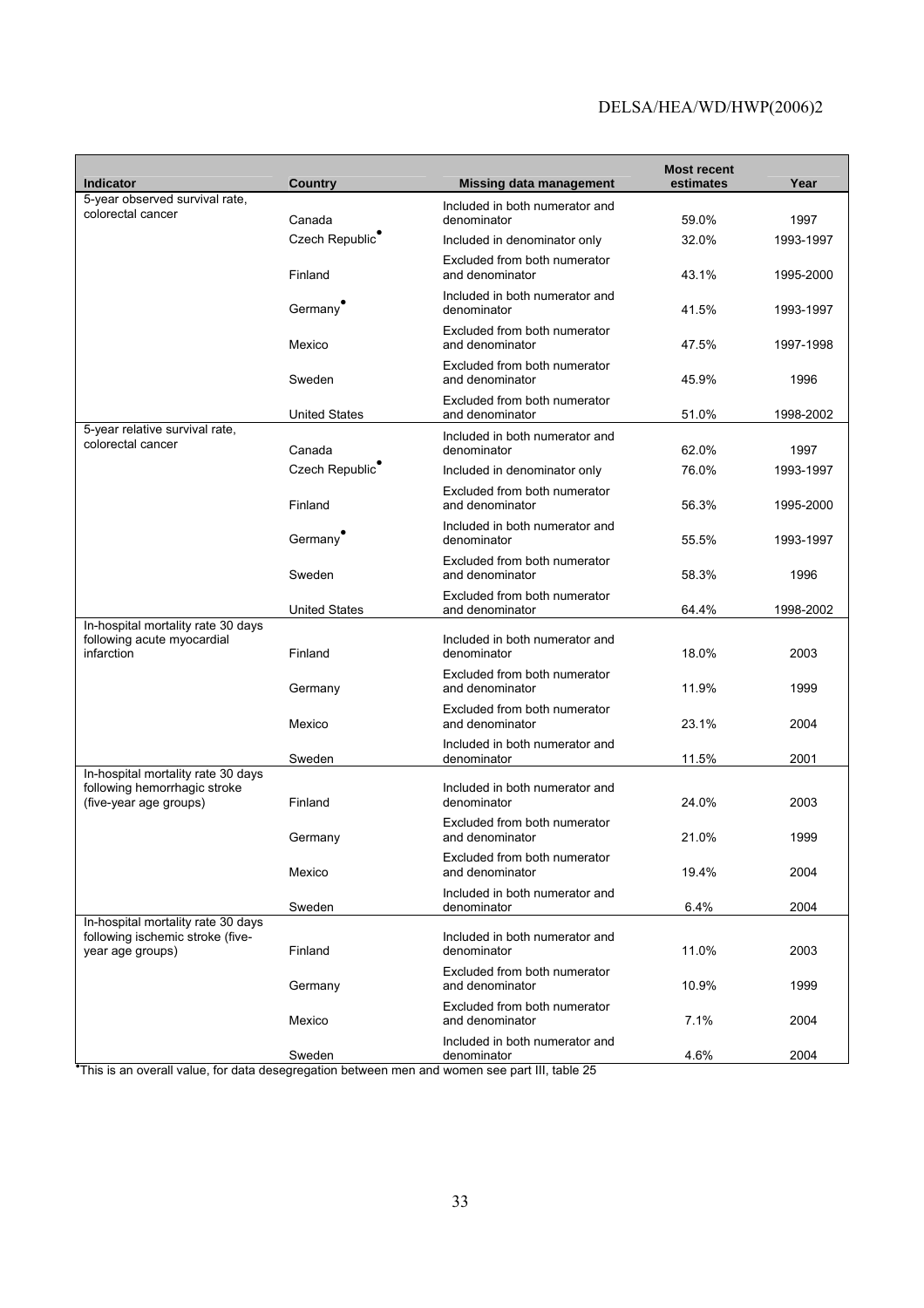#### **Chart 1. Impact of Missing Data – Cancer Survival Rates and AMI/Stroke Mortality Rates**



**Impact of Missing Data: Relative Survival Rates for Cancer**

**Impact of Missing Data: AMI and Stroke 30-day Mortality** 

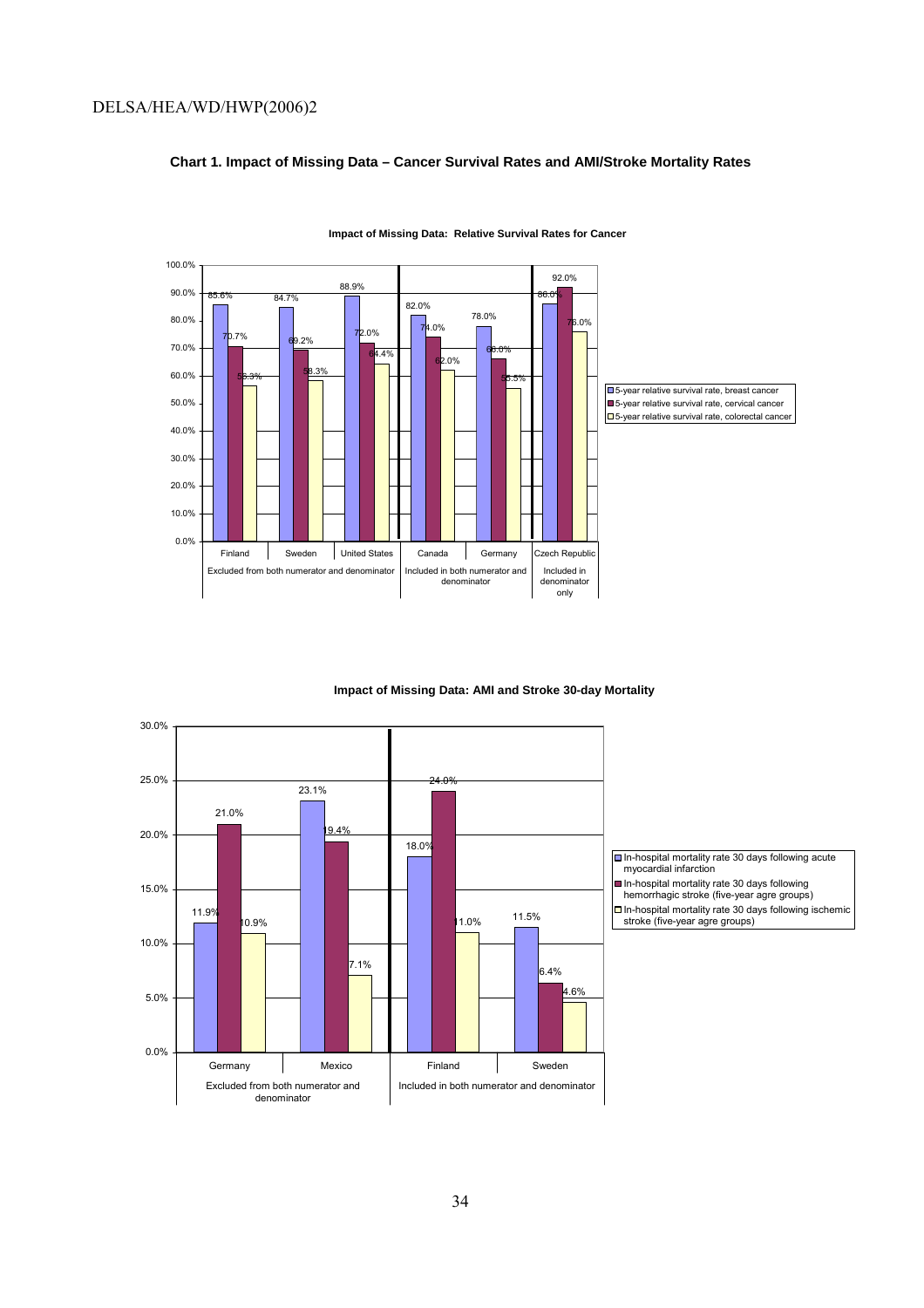65. Recommendation: We recommend that the HCQI Project not exclude the measures reviewed in the above analysis solely on the basis of differing policies regarding the handling of missing data. However, any discussion of the above measures should note the variability in countries policies regarding the handling of missing data and its possible influence on overall results. We recommend that countries agree on consensus policies for handling of missing data to improve comparability for future HCQI work.

#### *Notification on Cases of Vaccine-Preventable Disease*

66. Reporting of vaccine-preventable diseases is common practice in most OECD countries. The effect of mandatory notification on reporting rates of vaccine-preventable diseases has been examined by individual country registry programmes and in the literature. Some authors cite that such mandatory reporting systems are prone to underreporting, that few systematic studies have examined the timeliness and completeness of national and local reporting systems and that there still exist difficulties in consistent application of case definitions across settings for reporting purposes, it is generally accepted that these systems are suited to ongoing monitoring.<sup>35,36,37</sup>

67. A concern was raised by several countries in December 2004 in the use of the indicators on the incidence of vaccine-preventable diseases (pertussis, measles and Hepatitis B.) Namely, countries were concerned that results might be influenced by differences across countries in whether these three diseases have mandatory requirements at the national level for reporting either confirmed or suspected cases of any of these diseases.<sup>38</sup>

68. We used data from eight countries who submitted information as to the reporting requirements for measles, pertussis and Hepatitis B. We examined the average incidence levels across countries with different reporting policies and differences between individual countries based on these reporting policies examined graphically and with analysis of variance statistical tests.

69. Countries vary in terms of whether confirmed or suspected cases of certain vaccine-preventable diseases are required to be reported or not, with countries being roughly evenly split as to whether reporting for confirmed or both confirmed and suspected cases is required (Table 7). As can be seen from the attached graphs (Chart 2), there appears to be no systematic differences in the incidence of vaccine – preventable diseases based on country reporting requirements for confirmed or suspected cases. Statistical analyses on these differences were conducted and showed no statistical differences across countries in incidence levels of vaccine-preventable diseases based on reporting requirements. However, given the

<sup>35.</sup> Ramsay ME, Rushdy AA, Harris HE. Surveillance of hepatitis B: an example of a vaccine preventable disease. Vaccine. 1998 Nov;16 Suppl:S76-80.

<sup>36.</sup> Australian Government. Department of Health and Aging. National Notifiable Diseases Surveillance System web site. http://www.health.gov.au/internet/wcms/publishing.nsf/Content/cda-surveilsurv\_sys.htm#nndss. Last accessed 8/12/05

<sup>37.</sup> Jajosky RA, Groseclose SL. Evaluation of reporting timeliness of public health surveillance systems for infectious. diseases. BMC Public Health. 2004 Jul 26;4(1):29.

<sup>38.</sup> Note that an additional concern was raised by the Secretariat, which is that in the case of some countries, data gathered by the HCQI Project differed significantly from data reported in other data sources, such as the WHO Health for All database. The Secretariat undertook a detailed comparison on this and other indicators of the HCQI data and other data sources. In this case, differences were generally resolved by consulting other country data sources. However, in some cases, country data sources (*i.e.* national statistics institute web sites, etc.) introduced a third estimate that was different from the HCQI data and from the third party (*i.e.* WHO) data. The Secretariat is working to resolve these differences in consultation with country and WHO staff and future versions of this paper will report on that work.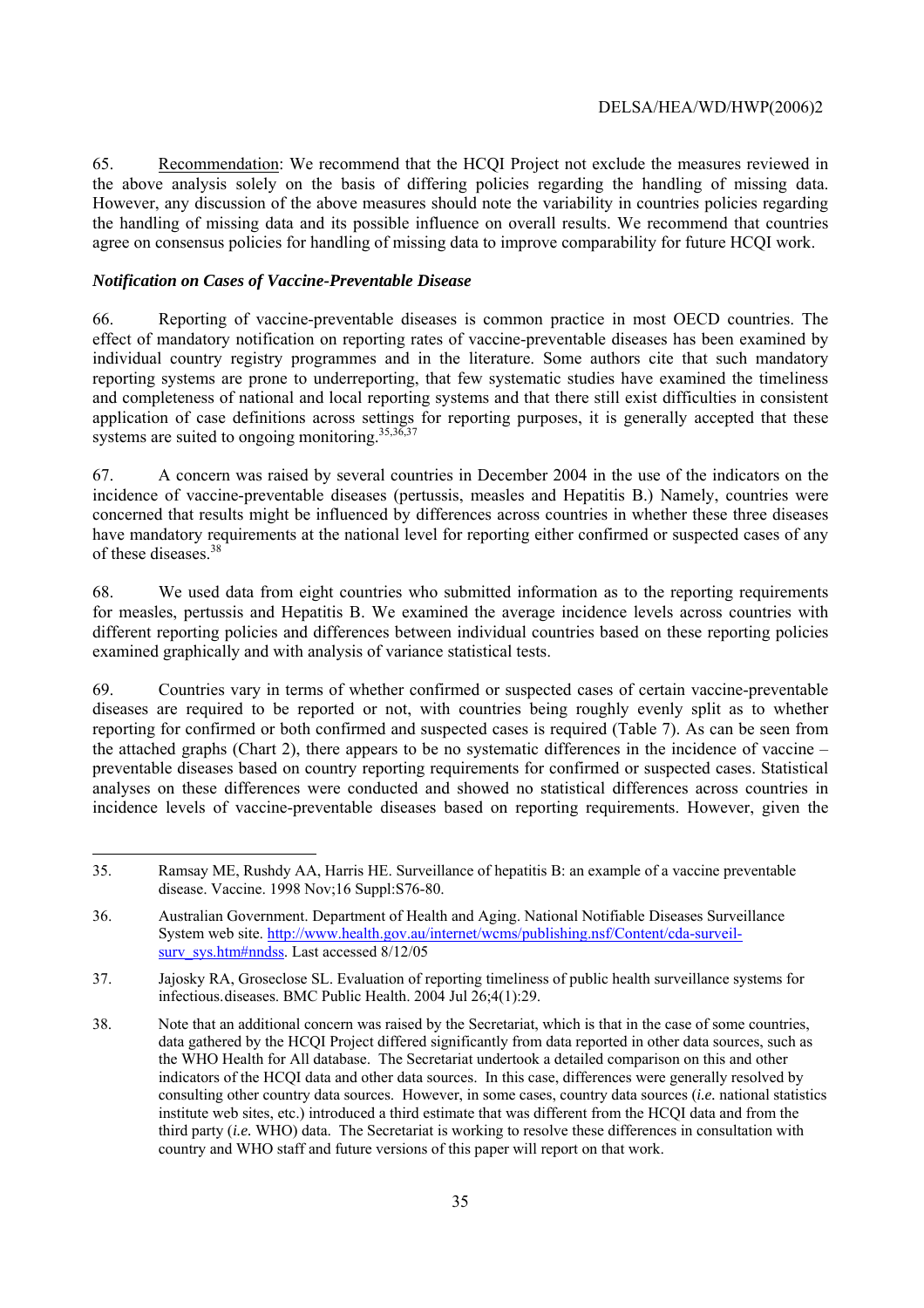small sample of countries reporting, these statistical tests are regarded as only marginally reliable and are not reported in this paper.

| Indicator         | <b>Country</b>  | <b>Vaccination</b><br>reporting | <b>Most recent</b><br>estimates per<br>100,000 | Year |
|-------------------|-----------------|---------------------------------|------------------------------------------------|------|
|                   | Australia       | Suspected and<br>confirmed      | 1.7                                            | 2003 |
| acute Hepatitis B | Germany         | Suspected and<br>confirmed      | 2.9                                            | 2001 |
|                   | Mexico          | Suspected and<br>confirmed      | 0.65                                           | 2004 |
|                   | Finland         | Confirmed only                  | 2.4                                            | 2001 |
|                   | Portugal        | Suspected and<br>confirmed      | 0.92                                           | 2003 |
|                   | Slovak Republic | Suspected and<br>confirmed      | 2.06                                           | 2004 |
|                   | Sweden          | Suspected and<br>confirmed      | 19.4                                           | 2002 |
|                   | Australia       | Suspected and<br>confirmed      | 0.50                                           | 2003 |
|                   | Germany         | Suspected and<br>confirmed      | 7.30                                           | 2001 |
|                   | Mexico          | Suspected and<br>confirmed      | 0.06                                           | 2004 |
| Measles           | Slovak Republic | Suspected and<br>confirmed      | 0.04                                           | 2004 |
|                   | Finland         | Confirmed only                  | 0.02                                           | 2001 |
|                   | Portugal        | Suspected and<br>confirmed      | 0.01                                           | 2003 |
|                   | Sweden          | Suspected and<br>confirmed      | 0.10                                           | 2002 |
|                   | Iceland         | Suspected and<br>confirmed      | 4.00                                           | 2002 |
|                   | Australia       | Suspected and<br>confirmed      | 25.7                                           | 2003 |
|                   | Mexico          | Suspected and<br>confirmed      | 0.13                                           | 2004 |
|                   | Slovak Republic | Suspected and<br>confirmed      | 0.39                                           | 2004 |
| Pertussis         | Finland         | Confirmed only                  | 6.1                                            | 2001 |
|                   | Portugal        | Suspected and<br>confirmed      | 0.36                                           | 2003 |
|                   | Sweden          | Suspected and<br>confirmed      | 15.1                                           | 2002 |
|                   | Japan           | <b>Neither</b>                  | 11                                             | 2003 |
|                   | Iceland         | Suspected and<br>confirmed      | 0.3                                            | 2004 |

**Table 7. Summary of Notification Status by Country for Vaccine-Preventable Diseases**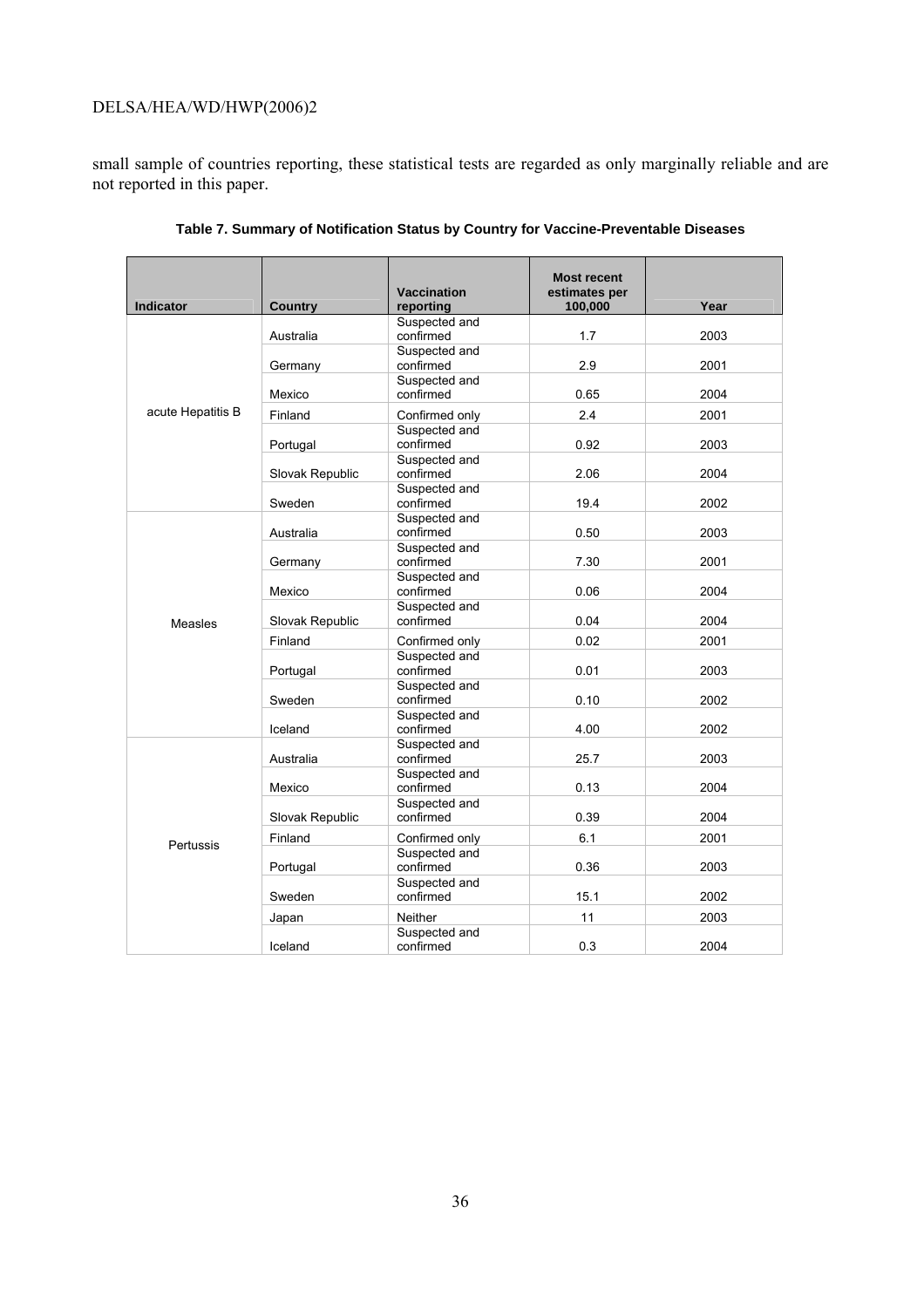## **Chart 2. Impact of Notification on Incidence of Vaccine-Preventable Diseases**



#### **Impact of Vaccination Reporting on Rates of Acute Hepatitis B, 2001-2004**





(continued on next page)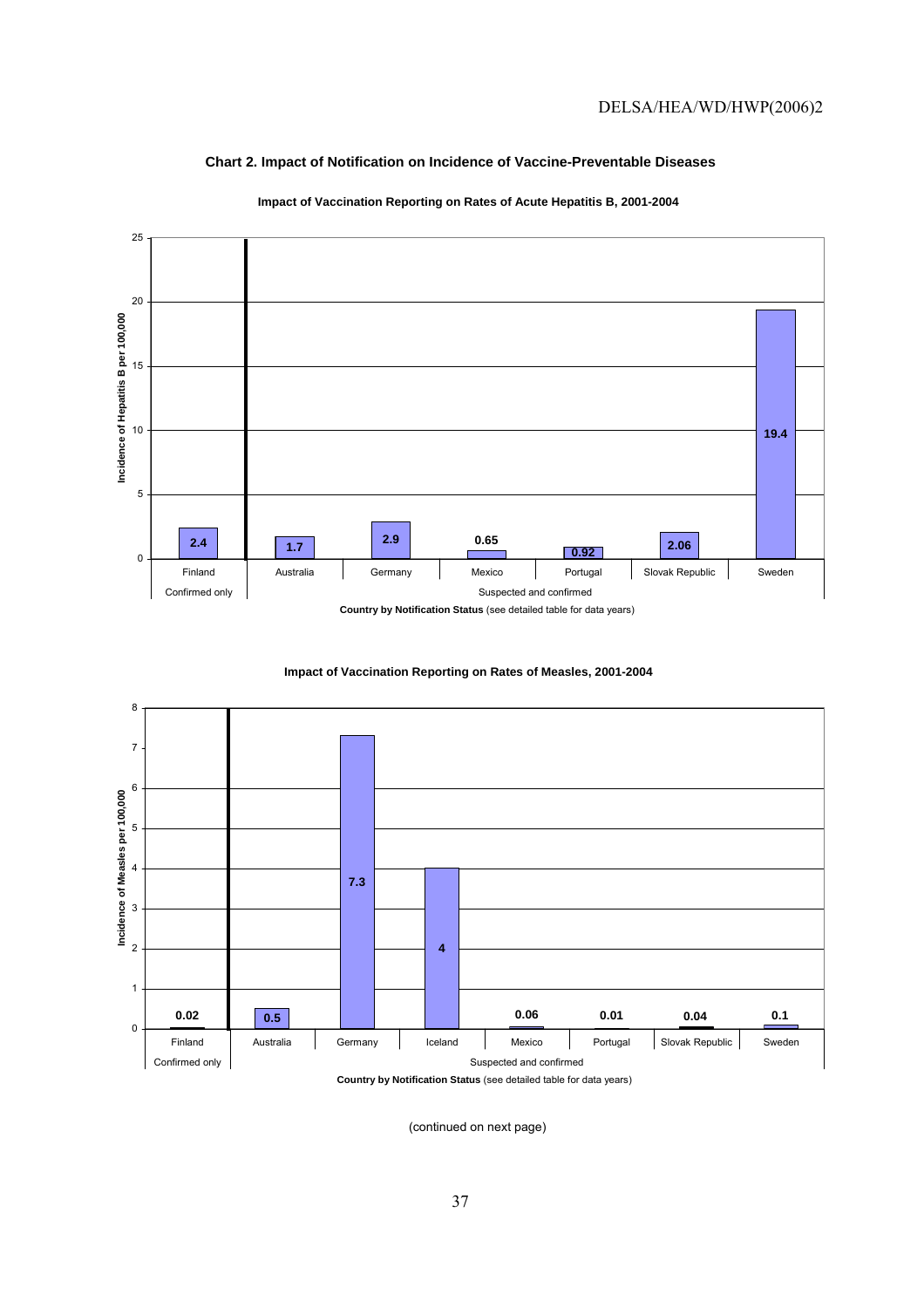

#### **Impact of Vaccination Reporting on Rates of Pertussis, 2001-2004**

70. Recommendation: We recommend that the measures of incidence of vaccine-preventable diseases not be excluded from the measure set based on differences across countries in policies on notification of suspected and confirmed cases. However, we also recommend that appropriate notes be made as to the differences across countries in reporting requirements and the outcome of this analysis.

#### *Variation in Coding Practices*

71. For data systems that rely on coding of events, there will always be some concern that variation across settings in coding practices may have an influence on results. A particular concern was voiced on the asthma mortality indicator, as there is some evidence in the literature that there may be some over- and under-classification of asthma death based on miscoding on death certificates. <sup>39,40</sup> If this underreporting systematically varied between countries this would be a threat to comparability.

72. We used data from seven countries to examine the question miscoding might have an impact on reported asthma mortality rates. We requested mortality rates based on two different definitions:

- as originally specified in the HCQI measure specifications (ICD-9: 493; ICD-10: J45-J46) reflecting deaths coded as actual asthma deaths
- as specified in the OECD June 2005 sensitivity analysis data questionnaire (ICD-9: 490-494, 496; ICD-10: J40-J47) reflecting deaths from all respiratory conditions.

<sup>39.</sup> Guite HF, Burney PGJ. Accuracy of recording of deaths from asthma in the UK: the false negative rate. *Thorax* 1996; 51:924–928.

<sup>40.</sup> Keeley DJ, Silverman M. Are we too ready to diagnose asthma in children? *Thorax* 1999;54:625–628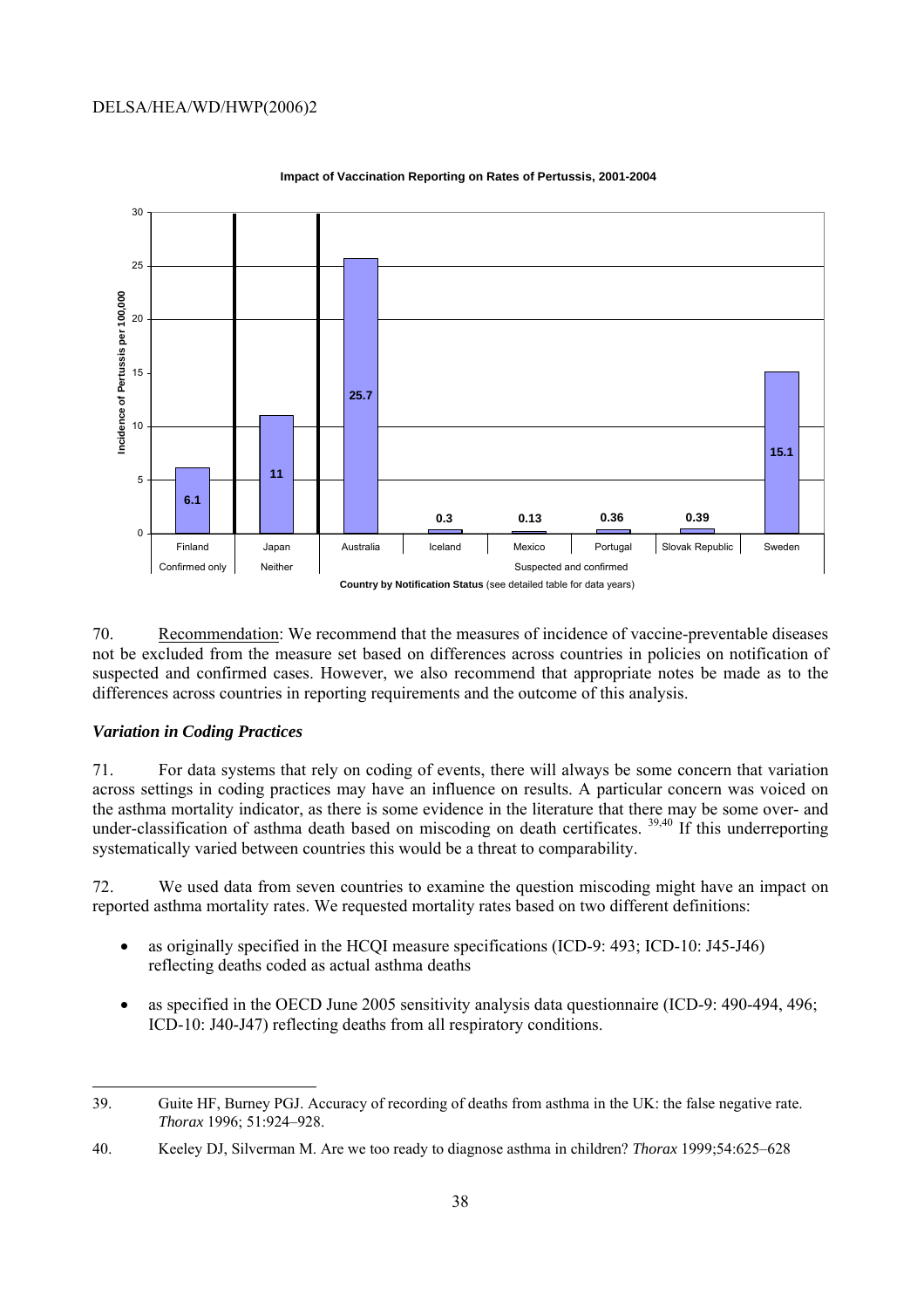73. We hypothesised that, if miscoding of asthma deaths occurred, the deaths would be recorded as caused by another respiratory condition. If miscoding varied systematically across countries, one should see a different proportion of asthma cases recorded as deaths from respiratory conditions. Hence the ratio of asthma deaths to respiratory deaths and country rankings on those two rates should differ substantially. As can be seen from Table 8 rankings change only slightly with three countries not moving at all and the other four just one place. While this cannot be regarded as proof of absence of differential miscoding, which would require a comparative analyses of patient records, the findings suggests that coding errors may not vary substantially across countries.

| Country              | Original<br>definition | <b>Broad</b><br>definition | Absolute<br>difference (per<br>100,000) | Relative<br>difference | Original data<br>rank | Expanded<br>definition<br>rank | Rank<br>change |
|----------------------|------------------------|----------------------------|-----------------------------------------|------------------------|-----------------------|--------------------------------|----------------|
| Australia            | 0.37                   | 0.47                       | 0.1                                     | 21.3%                  | 6                     | 5                              |                |
| Canada               | 0.11                   | 0.18                       | 0.07                                    | 38.9%                  | $\overline{2}$        |                                |                |
| Germany              | 0.16                   | 0.28                       | 0.12                                    | 42.9%                  | 3                     | 3                              | 0              |
| Japan                | 0.24                   | 0.32                       | 0.08                                    | 25.0%                  | 4                     | 4                              | 0              |
| Mexico               | 0.32                   | 0.61                       | 0.29                                    | 47.5%                  | 5                     | 6                              | $-1$           |
| Sweden               | 0.07                   | 0.27                       | 0.2                                     | 74.1%                  |                       | 2                              | $-1$           |
| <b>United States</b> | 0.467                  | 0.623                      | 0.156                                   | 25.0%                  |                       |                                | 0              |

## **Table 8. Effect of Coding on Asthma Mortality Estimates**

Asthma definition= ICD-9 493 or ICD-10 J45, J46; per 100,000

Any respiratory condition definition= ICD-9: 490-494, 496 or ICD-10: J40-J47; per 100,000

Note: Finland and Iceland provided data for this table. However, given that there were no deaths in either year for either country in the ICD codes requested, these countries were excluded from this sensitivity analysis. Finland provided data for asthma deaths in the age group 5-39 years under the rubrics ICD-10: J40-44 and J47 for years 2001 and 2003. No death for this cause was reported in 2003 and just 0.26/100,000 in 2001. Iceland provided data for 1999 and 2003

74. Recommendation: We recommend that this indicator not be excluded from the current HCQI measure set because of concerns about differential miscoding. The hope would be, of course, that all countries would be able to ensure adherence to coding definitions for death certificates. In addition, we recommend that the results of this analysis be reported along with the indicator to highlight the potential influence of recording differences.

## *Effect of Unique Identifiers*

75. The majority of countries participating in the HCQI project do not have a unique patient identifier, which would allow tracking patients over multiple hospital admissions. Thus, each hospital admission is treated as a case in its own right. This introduces error into calculations of case fatality rates for patients hospitalised with AMI and stroke.

76. Imagine the following scenario: A patient is admitted with acute stroke on day 1, discharged home on day 17, readmitted for complications of the stroke on day 23 and dies on day 28. A country that can track only admissions would record two cases of admission for stroke and one death within 30 days (of the second admission). A country that can track individual patients would record one admission and one death within 30 days. Under this scenario, the admission-based calculation would lead to an underestimation of the case fatality rate, because the denominator is being inflated.

77. But it is also possible that the admission-based calculation overestimates the case fatality rate. If the same patient died on day 35, the admissions-based count would still show two admissions and one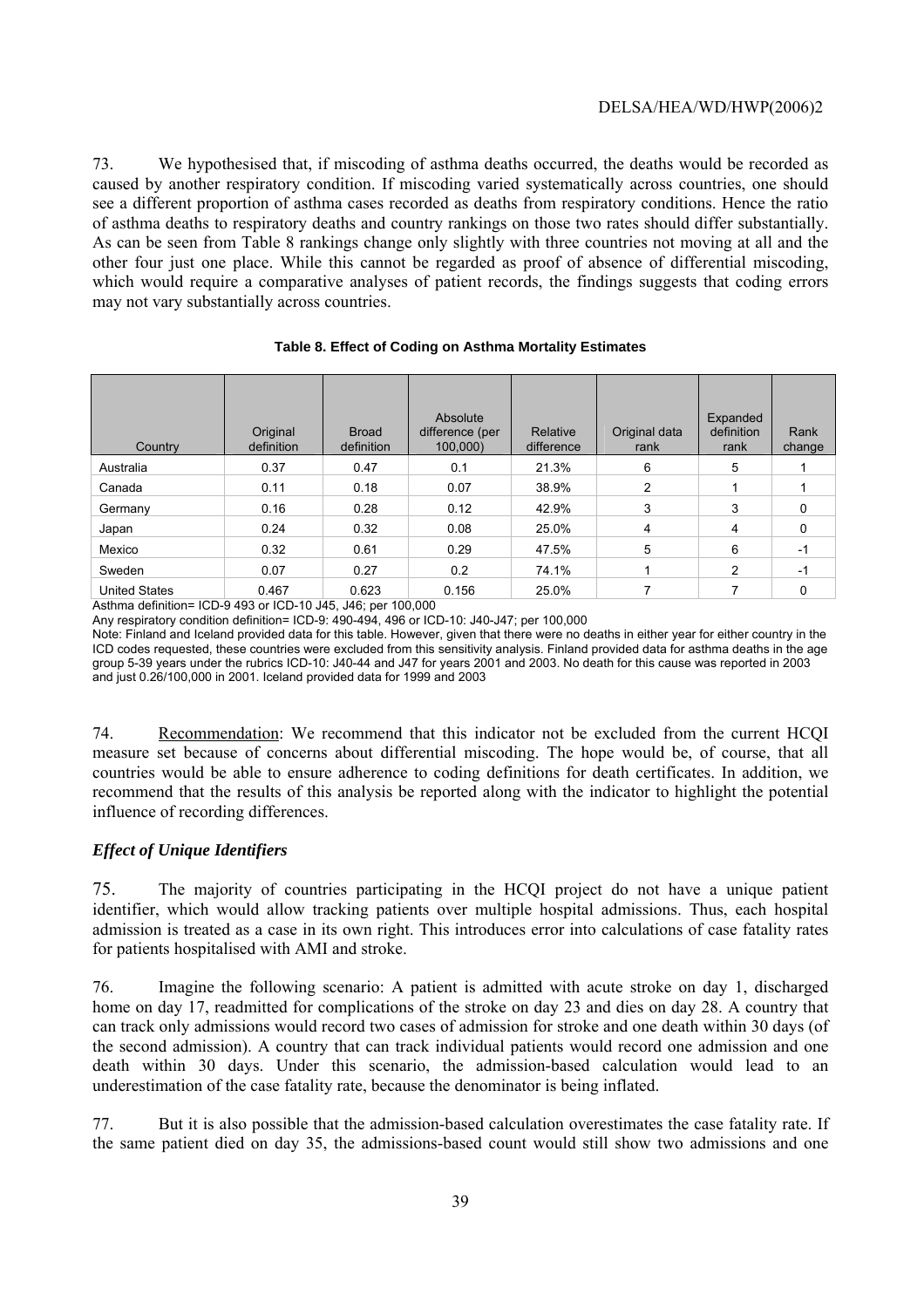death, whereas the patient-based count would correctly show one admission and no death. Or, if the diagnosis for the second admission was, say, pneumonia (a common complication of stroke) and the patient died on day 28 of the episode, the admission-based calculation would suggest one admission and no death, but the patient-based method one admission and one death.

78. We can therefore not predict a priori what the effect of using the admission-based calculation will be, but it becomes an empirical question to test which of the three possible scenarios is more common. One should keep in mind, however, that the most likely sequence of events will still be one admission that leads to either permanent discharge or death, *i.e.* to equivalence of the two methods.

79. We used data from countries that can calculate the case fatality rates both ways to investigate the error introduced by the admission-based method. We calculated the absolute and relative error as well as the change in relative ranking of the country that the error would produce. The results are shown separately for AMI, haemorrhagic and ischemic stroke in Table 9.

80. It can be seen that the admissions-based calculation typically underestimates the true case fatality rates, indicating that the first scenario depicted above dominates. The absolute error is usually quite small, between 1 and 6 percent, but the relative error can become relatively large, given the small base from which it is calculated. The error does not change the rank order of countries.

81. Recommendation: To the degree that definite conclusions can be drawn from this small sample, the admission-based calculation of case fatality rate appears to slightly underestimate the true rate, but has limited impact on the interpretation of the results. We recommend that these measures not be excluded from the initial measure set based on these findings. The data should be reported in conjunction with average length of hospital stay and caution should be used when comparing countries with substantial differences in length of stay.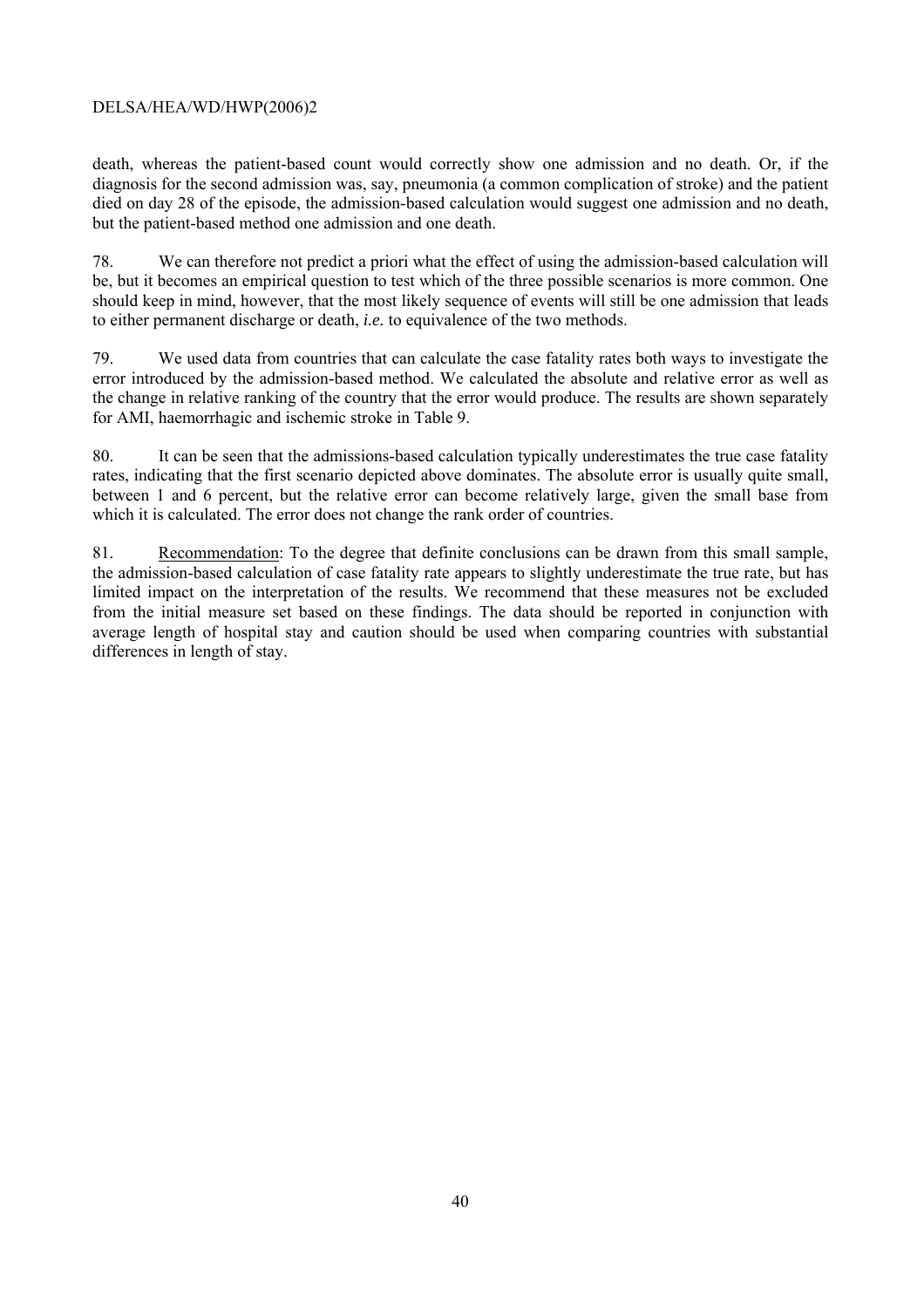|                            | <b>Country</b> | In-hospital<br><b>Mortality</b><br><b>Based on</b><br>Number of<br><b>Admissions</b> | In-hospital<br><b>Mortality</b><br><b>Based on</b><br><b>Number of</b><br><b>Unique</b><br><b>Patients</b> | Absolute<br>Error | <b>Relative</b><br>Error | <b>Country</b><br>Rank<br><b>Based on</b><br><b>Number of</b><br><b>Admissions</b> | <b>Country</b><br>Rank<br><b>Based on</b><br><b>Number</b><br>of Unique<br><b>Patients</b> | Change in<br>Country<br>Rank |
|----------------------------|----------------|--------------------------------------------------------------------------------------|------------------------------------------------------------------------------------------------------------|-------------------|--------------------------|------------------------------------------------------------------------------------|--------------------------------------------------------------------------------------------|------------------------------|
|                            |                |                                                                                      |                                                                                                            |                   |                          |                                                                                    |                                                                                            |                              |
|                            | Canada         | 10%                                                                                  | 12%                                                                                                        | 2.00%             | 16.67%                   | $\overline{2}$                                                                     | $\overline{2}$                                                                             | $\mathbf 0$                  |
|                            | Mexico         | 23.09%                                                                               | 24.42%                                                                                                     | 1.33%             | 5.45%                    | 4                                                                                  | 4                                                                                          | 0                            |
| Acute<br><b>Myocardial</b> | Norway         | 9.00%                                                                                | 10.00%                                                                                                     | 1.00%             | 10.00%                   | 1                                                                                  | 1                                                                                          | 0                            |
| Infarction                 | Portugal       | 12.00%                                                                               | 12.00%                                                                                                     | $0.00\%$          | $0.00\%$                 | 3                                                                                  | $\overline{2}$                                                                             | $-1$                         |
|                            |                |                                                                                      |                                                                                                            |                   |                          |                                                                                    |                                                                                            |                              |
|                            | Canada         | 30%                                                                                  | 34%                                                                                                        | 4.00%             | 11.76%                   | 4                                                                                  | 4                                                                                          | 0                            |
|                            | Mexico         | 19.44%                                                                               | 24.42%                                                                                                     | 4.98%             | 20.39%                   | 1                                                                                  | 1                                                                                          | 0                            |
| Haemorrhagic               | Norway         | 22.00%                                                                               | 25.00%                                                                                                     | 3.00%             | 12.00%                   | $\overline{2}$                                                                     | $\overline{2}$                                                                             | 0                            |
| <b>Stroke</b>              | Portugal       | 25.00%                                                                               | 25.20%                                                                                                     | 0.20%             | 0.79%                    | 3                                                                                  | 3                                                                                          | 0                            |
|                            |                |                                                                                      |                                                                                                            |                   |                          |                                                                                    |                                                                                            |                              |
|                            | Canada         | 12%                                                                                  | 13%                                                                                                        | 1.00%             | 7.69%                    | 3                                                                                  | 4                                                                                          | 1                            |
|                            | Mexico         | 7.14%                                                                                | 7.46%                                                                                                      | 0.32%             | 4.29%                    | 1                                                                                  | $\mathbf 1$                                                                                | 0                            |
| <b>Ischemic</b>            | Norway         | 8.00%                                                                                | 9.00%                                                                                                      | 1.00%             | 11.11%                   | $\overline{2}$                                                                     | $\overline{2}$                                                                             | 0                            |
| <b>Stroke</b>              | Portugal       | 12.20%                                                                               | 12.20%                                                                                                     | 0.00%             | 0.00%                    | 4                                                                                  | 3                                                                                          | $-1$                         |

#### **Table 9. Effect of Unique Identifiers on AMI and Stroke In-Hospital Mortality Estimates**

Note: that in some cases estimates created for these special data comparability analyses differ from data reported in Part III for some countries.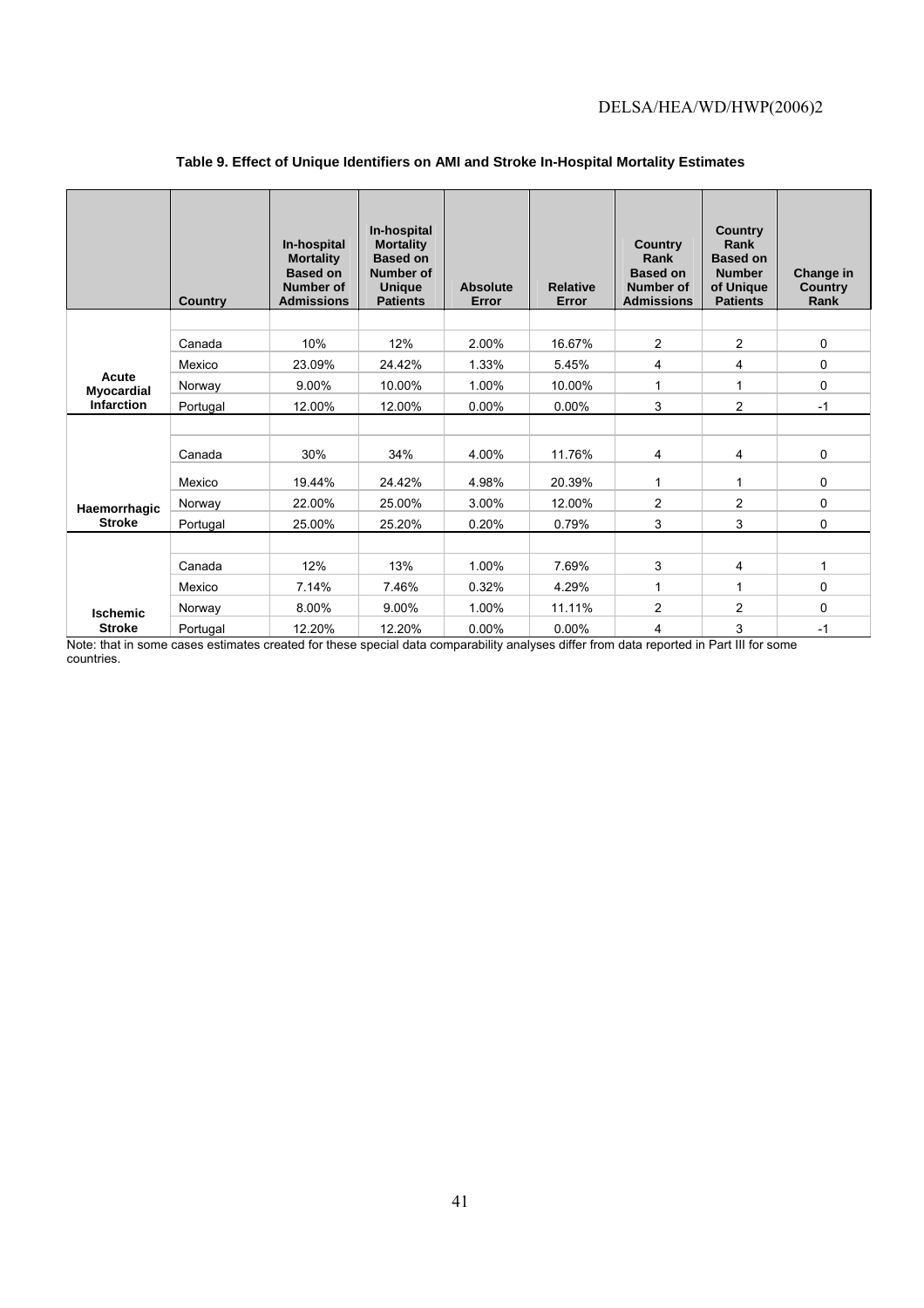# **PART III – INDICATORS SPECIFICATIONS AND DATA RESULTS**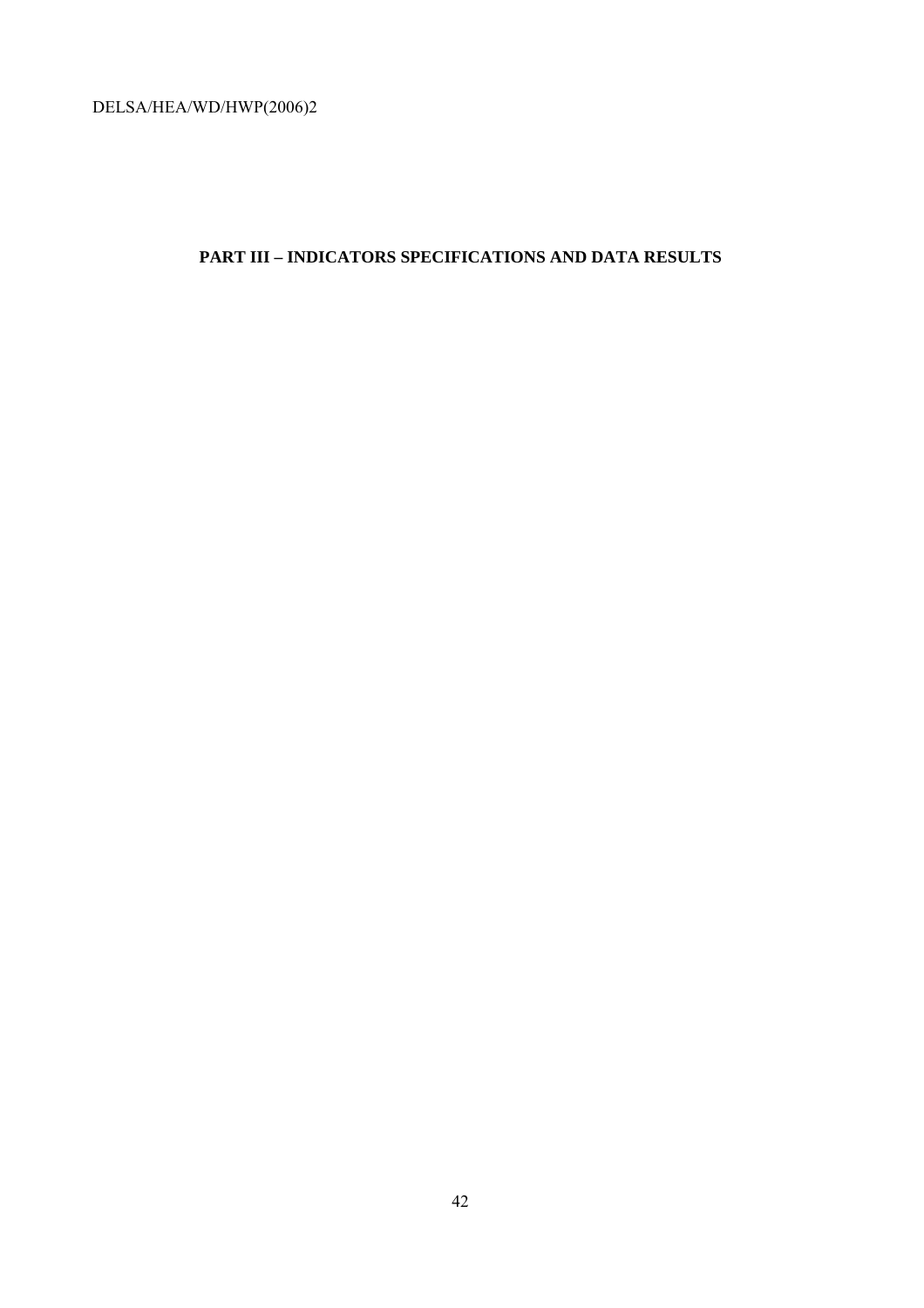#### **Summary of the Results of the Survey on Data Availability and Comparability**

82. Following the recommendation of the Health Care Quality Indicators (HCQI) Expert Group at its November 2005 meeting, the Secretariat requested updated data and supporting documentation from the participating countries on the HCQI Initial Indicators. In addition, a follow-up questionnaire on potential comparability issues was sent to each of the 23 participating countries. All countries have replied to the request. The overall results of the survey on data were encouraging. For each indicator, at least some of the 23 participating countries could provide data and no indicator had fewer than eight submissions. Even for demanding measures, like "Diabetic Patients with Elevated HbA1c levels", which requires conducting blood test in a population based sample, data sources could be identified in 11 countries. And almost all counties could construct cancer survival rates and immunisation rates. This suggests the existence of a sufficiently large data pool on the international level to construct an initial set of quality indicators.

83. A key issue in the HCQI indicator work was that, while countries can construct many indicators, inherent differences in the methodologies and data sources used could render them incomparable. In other words, differences in indicators would reflect data differences rather than differences in quality of care. For this survey, the Secretariat has obtained the indicators as they were supplied be each country according to national definitions. While the requests suggested a standard definition, no attempt was made to work with countries bilaterally to change national definitions to an international standard. This section of the Initial Indicators Report presents detailed information for each indicator on country sources and methods.

84. For this report, potential threats to the comparability of each indicator were documented and appraised along two dimensions, one being the severity of the threat, the other the likelihood to be able to address the issue. Solutions have been suggested where comparability differences seem to be remediable. Obviously, severe threat with low likelihood of addressing it would create the greatest challenge to international comparability. These solutions were then tested and the results of those tests have been reported in Part II of this report.

85. There were a large number of minor comparability issues, mostly with respect to the age range that was included in an indicator and the years for which data were available. It is quite likely that those inconsistencies could be addressed if an indicator were collected on a regular basis for international comparisons. Moreover, attention can be drawn to minor comparability issues in footnotes. These issues have been addressed in detail in Part II of this report.

86. A variety of threats to comparability were identified that could be overcome in the short run. However, numerous challenges remain that are unlikely to be addressed in the short run. A common problem is the definition of the sample from which the indicator is derived. While randomised sampling would yield data that are representative for a country as a whole, many indicators that were submitted in response to the current request are based on non-representative samples. In several cases, in particular with regionally based samples, countries stated that the results were generalisable to the nation as a whole. For example, Germany had traditionally relied on the cancer registry of one state for national policies and considers those results as typical for the country. But other countries reported data from selected providers or care settings that may not reflect the prevailing patterns of care in a given country. To illustrate, Spain originally reported two diabetes indicators (HbA1c test rate and HbA1c control) for a group of primary care centres that participate in voluntary quality improvement projects. Those practitioners are more likely to provide care according to evidence-based standards, raising the question of generalisability of the findings. Another severe problem is the differential ability of countries to track patients after hospital admissions. Some countries assign unique patient identifiers, some do not. And some countries are able to track patients after hospital discharge, others do not. As discussed under the 30-day mortality rates for acute myocardial infarction and stroke, those differences create severe comparability problems, which may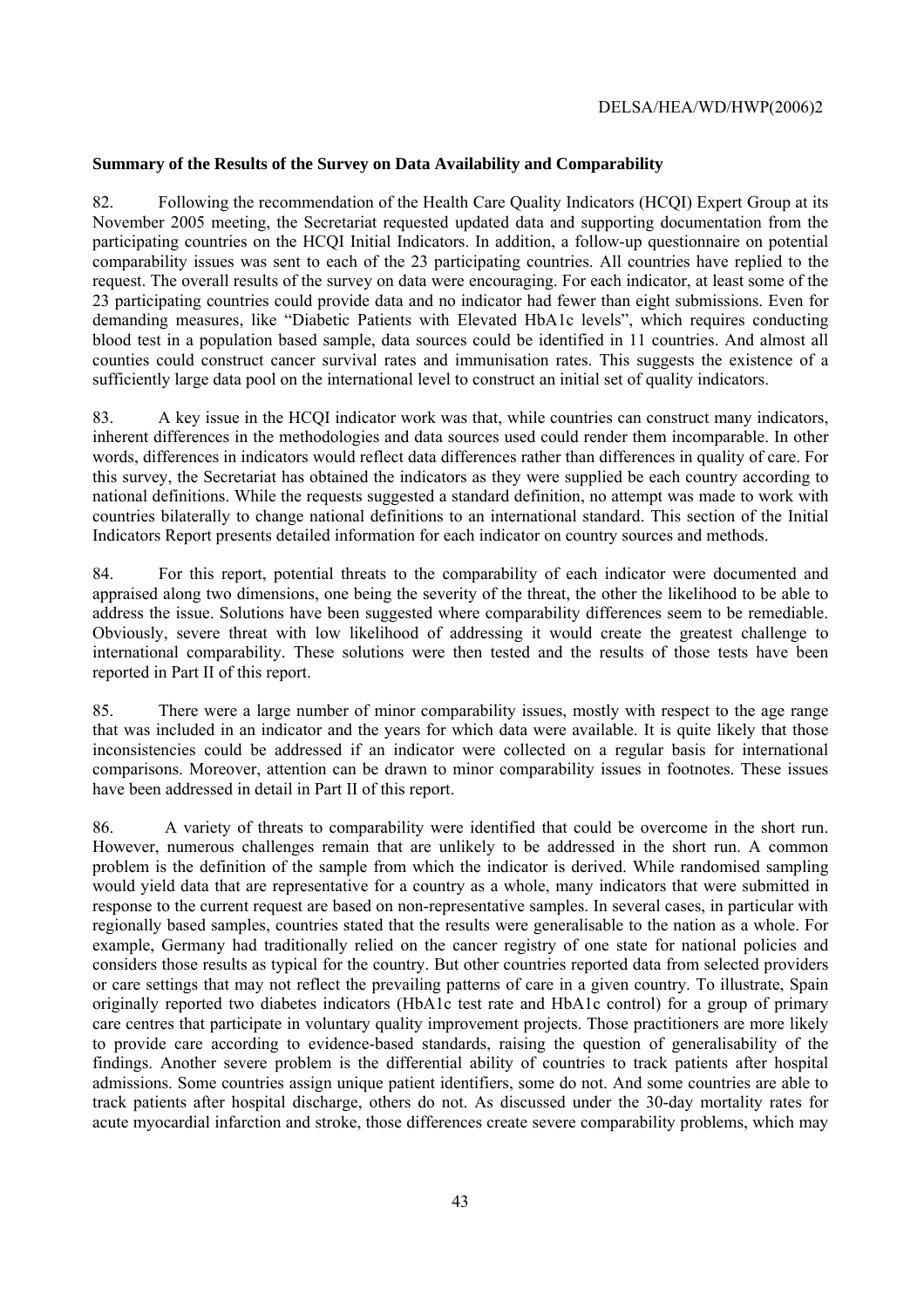be difficult to overcome for logistical and political reasons. This specific problem was again investigated and is discussed in Part II of this report.

87. An important observation is that international collaboration is well able to deal with such problems in the long run. One example is cancer survival rates for which the EU-sponsored Eurocare projects and other international efforts have resulted in common and comparable definitions and data collection protocols. So it can be expected that other comparability issues will be resolved in the future.<sup>41</sup>

88. In the short run, the Secretariat has adopted the policy of relying on each countries assessment as to whether submitted data are sufficiently generalisable to their respective nation and whether sources and methods are similar enough to the proposed standard definitions to be considered comparable. Each country was given the option of withholding data that it did not consider generalisable or comparable. **However, given other countries' concerns that these non-nationally representative data should not be compared to nationally representative or national full samples, the Secretariat has highlighted these differences in the Sources and Methods tables and, wherever appropriate, in the data tables themselves.**

89. This part of the report summarises the detailed scientific review for each measure and presents updated data for each measure. The measures are listed in their original order. The summary of the Secretariats recommendations on indicators to be and not to be retained are presented in Part 1.

<sup>41.</sup> One comparability issue was raised by the Secretariat during the production of this report. In the case of some countries, data gathered by the HCQI Project differed significantly from data reported in other data sources, such as the WHO Health for All database. The Secretariat undertook a detailed comparison on this and other indicators of the HCQI data and other data sources. In this case, differences were generally resolved by consulting other country data sources. However, in some cases, country data sources (*i.e.* national statistics institute web sites, etc.) introduced a third estimate that was different from the HCQI data and from the third party (*i.e.* WHO) data. The Secretariat is working to resolve these differences in consultation with country and WHO staff and future versions of this paper will report on that work.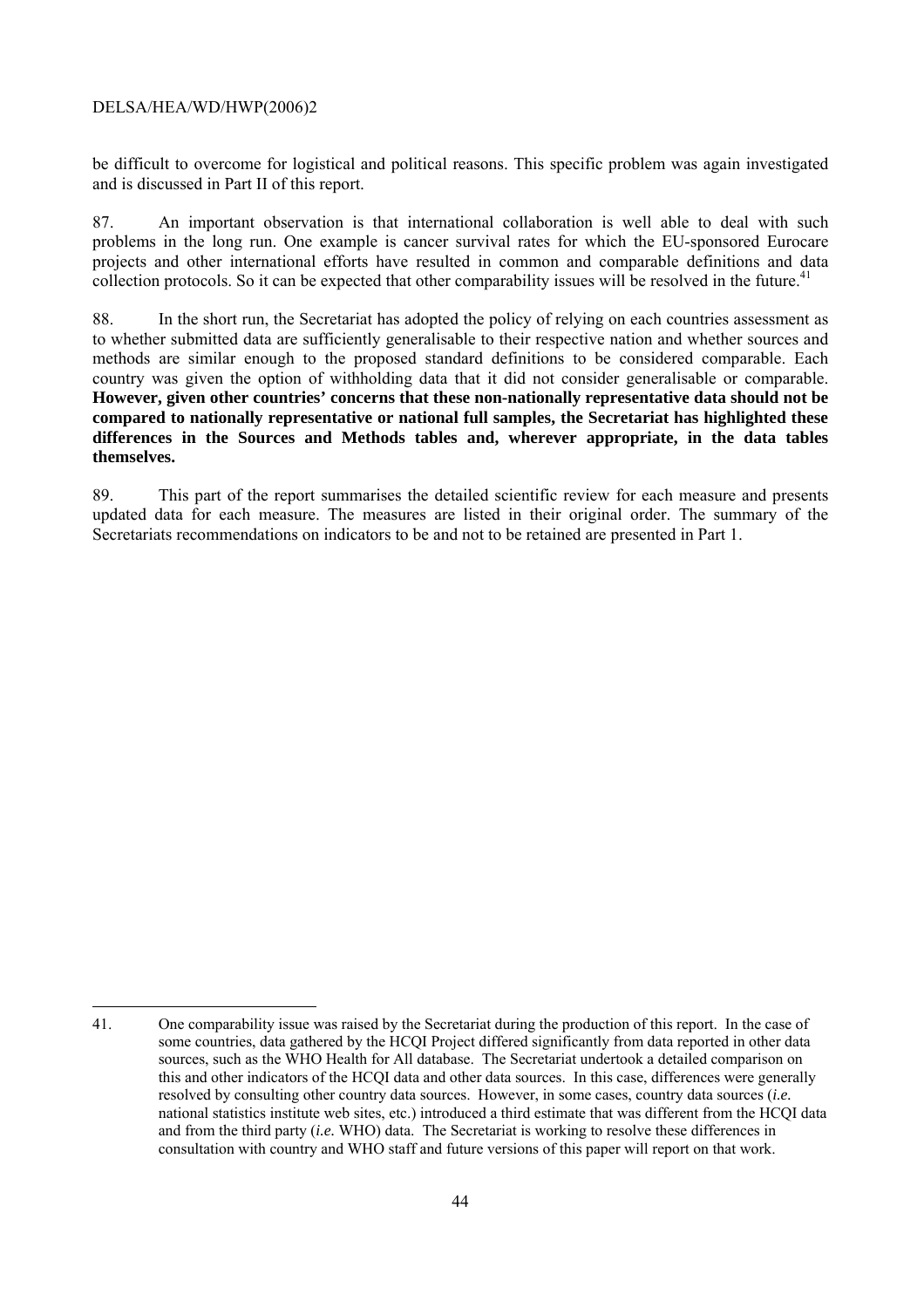## **Table 10. Availability of Data for Initial Indicators**

## [Indicators are numbered by the order that they appear in the main text]

|                          | 1a                                          | 1 <sub>b</sub>                | $\overline{2}$ | 3a                       | 3 <sub>b</sub>           | 4               | 5a                                | 5 <sub>b</sub>            | $6\phantom{1}6$                | $\overline{7}$           | $\pmb{8}$               | 9   | 10       | 11       | 12                            | 13a                          | 13 <sub>b</sub>                    | 14                   | 15                          | 16                       | $17$          |
|--------------------------|---------------------------------------------|-------------------------------|----------------|--------------------------|--------------------------|-----------------|-----------------------------------|---------------------------|--------------------------------|--------------------------|-------------------------|-----|----------|----------|-------------------------------|------------------------------|------------------------------------|----------------------|-----------------------------|--------------------------|---------------|
| <b>Country/Indicator</b> | <b>Ist Cancer</b><br>(obs)<br><b>Breast</b> | <b>Breast Cancer</b><br>(rel) | Mammography    | Cervical Cancer<br>(obs) | Cervical Cancer<br>(rel) | Cervical Screen | <b>Colorectal Cancer</b><br>(obs) | Colorectal<br>Cancer(rel) | Incidence Vaccins<br>$(p-m-h)$ | Childhood<br>Vaccination | <b>Asthma Mortality</b> | AMI | H Stroke | I Stroke | <b>Waiting times</b><br>femur | Diabetes<br>(test for HbA1c) | Diabetes (poor<br>glucose control) | <b>Retinal Exams</b> | <b>Major</b><br>Amputations | Influenza vaccins<br>65+ | Smoking rates |
| <b>Australia</b>         |                                             |                               |                |                          |                          |                 |                                   |                           |                                |                          |                         |     |          |          |                               |                              |                                    |                      |                             |                          |               |
| <b>Austria</b>           |                                             |                               |                |                          |                          |                 |                                   |                           |                                |                          |                         |     |          |          |                               |                              |                                    |                      |                             |                          |               |
| Canada                   |                                             |                               |                |                          |                          |                 |                                   |                           |                                |                          |                         |     |          |          |                               |                              |                                    |                      |                             |                          |               |
| <b>Czech Republic</b>    |                                             |                               |                |                          |                          |                 |                                   |                           |                                |                          |                         |     |          |          |                               |                              |                                    |                      |                             |                          |               |
| <b>Denmark</b>           |                                             |                               |                |                          |                          |                 |                                   |                           |                                |                          |                         |     |          |          |                               |                              |                                    |                      |                             |                          |               |
| <b>Finland</b>           |                                             |                               |                |                          |                          |                 |                                   |                           |                                |                          |                         |     |          |          |                               |                              |                                    |                      |                             |                          |               |
| <b>France</b>            |                                             |                               |                |                          |                          |                 |                                   |                           |                                |                          |                         |     |          |          |                               |                              |                                    |                      |                             |                          |               |
| Germany                  |                                             |                               |                |                          |                          |                 |                                   |                           |                                |                          |                         |     |          |          |                               |                              |                                    |                      |                             |                          |               |
| Iceland                  |                                             |                               |                |                          |                          |                 |                                   |                           |                                |                          |                         |     |          |          |                               |                              |                                    |                      |                             |                          |               |
| Ireland                  |                                             |                               |                |                          |                          |                 |                                   |                           |                                |                          |                         |     |          |          |                               |                              |                                    |                      |                             |                          |               |
| Italy                    |                                             |                               |                |                          |                          |                 |                                   |                           |                                |                          |                         |     |          |          |                               |                              |                                    |                      |                             |                          |               |
| Japan                    |                                             |                               |                |                          |                          |                 |                                   |                           |                                |                          |                         |     |          |          |                               |                              |                                    |                      |                             |                          |               |
| <b>Mexico</b>            |                                             |                               |                |                          |                          |                 |                                   |                           |                                |                          |                         |     |          |          |                               |                              |                                    |                      |                             |                          |               |
| <b>Netherlands</b>       |                                             |                               |                |                          |                          |                 |                                   |                           |                                |                          |                         |     |          |          |                               |                              |                                    |                      |                             |                          |               |
| <b>New Zealand</b>       |                                             |                               |                |                          |                          |                 |                                   |                           |                                |                          |                         |     |          |          |                               |                              |                                    |                      |                             |                          |               |
| Norway                   |                                             |                               |                |                          |                          |                 |                                   |                           |                                |                          |                         |     |          |          |                               |                              |                                    |                      |                             |                          |               |
| Portugal                 |                                             |                               |                |                          |                          |                 |                                   |                           |                                |                          |                         |     |          |          |                               |                              |                                    |                      |                             |                          |               |
| <b>Slovak Republic</b>   |                                             |                               |                |                          |                          |                 |                                   |                           |                                |                          |                         |     |          |          |                               |                              |                                    |                      |                             |                          |               |
| Spain                    |                                             |                               |                |                          |                          |                 |                                   |                           |                                |                          |                         |     |          |          |                               |                              |                                    |                      |                             |                          |               |
| Sweden                   |                                             |                               |                |                          |                          |                 |                                   |                           |                                |                          |                         |     |          |          |                               |                              |                                    |                      |                             |                          |               |
| <b>Switzerland</b>       |                                             |                               |                |                          |                          |                 |                                   |                           |                                |                          |                         |     |          |          |                               |                              |                                    |                      |                             |                          |               |
| <b>United Kingdom</b>    |                                             |                               |                |                          |                          |                 |                                   |                           |                                |                          |                         |     |          |          |                               |                              |                                    |                      |                             |                          |               |
| <b>United States</b>     |                                             |                               |                |                          |                          |                 |                                   |                           |                                |                          |                         |     |          |          |                               |                              |                                    |                      |                             |                          |               |

**Blank/white cells** indicate unavailability of data.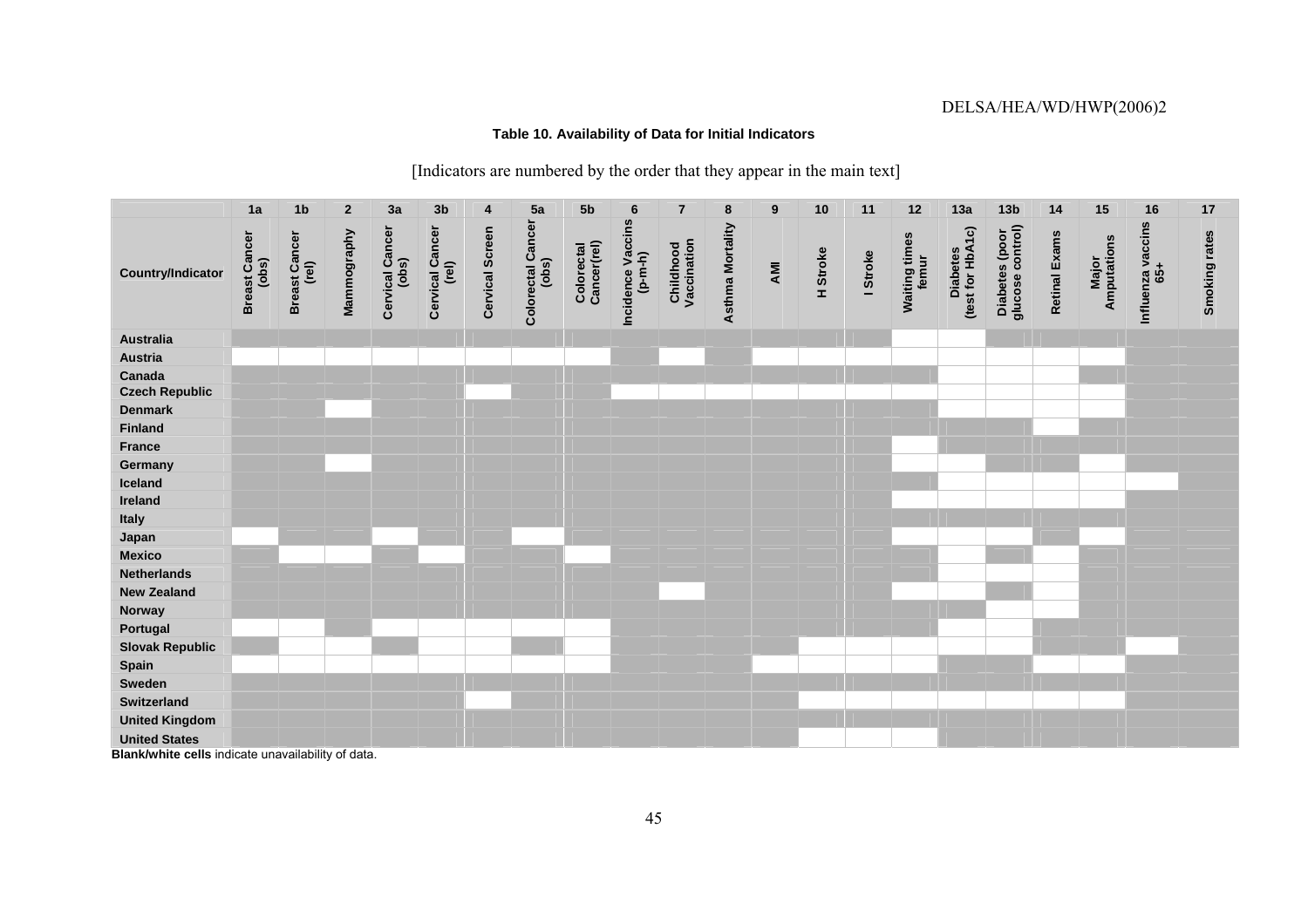## *1. Breast Cancer Five-year Survival Rate*

## *Operational Definition*

A. 5-year observed survival rate, breast cancer (Diagnostic code: ICD-9 C:174.xx, ICD 10: C50.x)

**Numerator:** Number of women diagnosed with breast cancer surviving five years after diagnosis **Denominator:** Number of women diagnosed with breast cancer

B. 5-year relative survival rate, breast cancer (Diagnostic code: ICD-9 C:174.xx, ICD 10: C50.x)

**Numerator:** Observed rate of women diagnosed with breast cancer surviving five years after diagnosis

 **Denominator**: Expected survival rate of a comparable group from the general population

#### *Importance*

90. *Mortality:* Breast cancer is the most common form of cancer in women, with a life-time incidence of about 11% and a life-time mortality rate of about 3%.42 In other words, one in nine women acquires breast cancer at some point in her life and one in thirty will die from it. Breast cancer was responsible for an estimated 43 deaths per 100 000 women in WHO Euro A countries in 2000. This represents 2.2% of all deaths (both sexes), or 8.6% of all cancer deaths.

91. *Cost:* Cancer is the third leading attributable contributor to health care costs in Canada; it was not estimated how many of these costs were specifically due to breast cancer. In the United States, the total expenditures for all cancers were projected at 189.5 billion USD.<sup>43</sup> In the United Kingdom, breast cancer was estimated to cost 243 million pounds according to a 1999 study.<sup>44</sup>

92. *Influenced by health system:* The health care system can improve the prognosis of breast cancer through early detection and appropriate treatment. The average breast cancer 5-year relative survival rate was over 70% in European countries in 1985-1989. Breast cancer survival has improved over time in European countries.45 Breast cancer survival is much better than survival for the other major sites of cancer in women – lung, ovarian, and colorectal cancers. A study of 1 000 women age 40-60 undergoing annual mammography for ten years showed that 80 developed breast cancer, with 40 cured by treatment (survival  $>$  20 years).<sup>46</sup>

## *Scientific Soundness*

l

93. *Face validity:* Numerous clinical studies have conclusively demonstrated the effectiveness of breast cancer screening and treatment in improving survival. But it is also known that resources for and

<sup>42.</sup> http://srab.cancer.gov/devcan/report1.pdf accessed 19 August 2003.

<sup>43.</sup> US Department of Health and Human Services. *US National Healthcare Quality Report 2004*. Rockville, MD: Agency for Healthcare Research and Quality.

<sup>44.</sup> Dolan P, Torgerson DJ, Wolstenholme J. Costs of breast cancer treatment in the United Kingdom. Breast. 1999 Aug;8(4):205-7.

<sup>45.</sup> Health Canada, *Economic Burden of Illness in Canada, 1998* (Ottawa: Health Canada, 2002).

<sup>46.</sup> Fletcher SW and Elmore JG, "Mammographic screening for breast cancer." *New England Journal of Medicine* 2003. 348(17): 1672-80.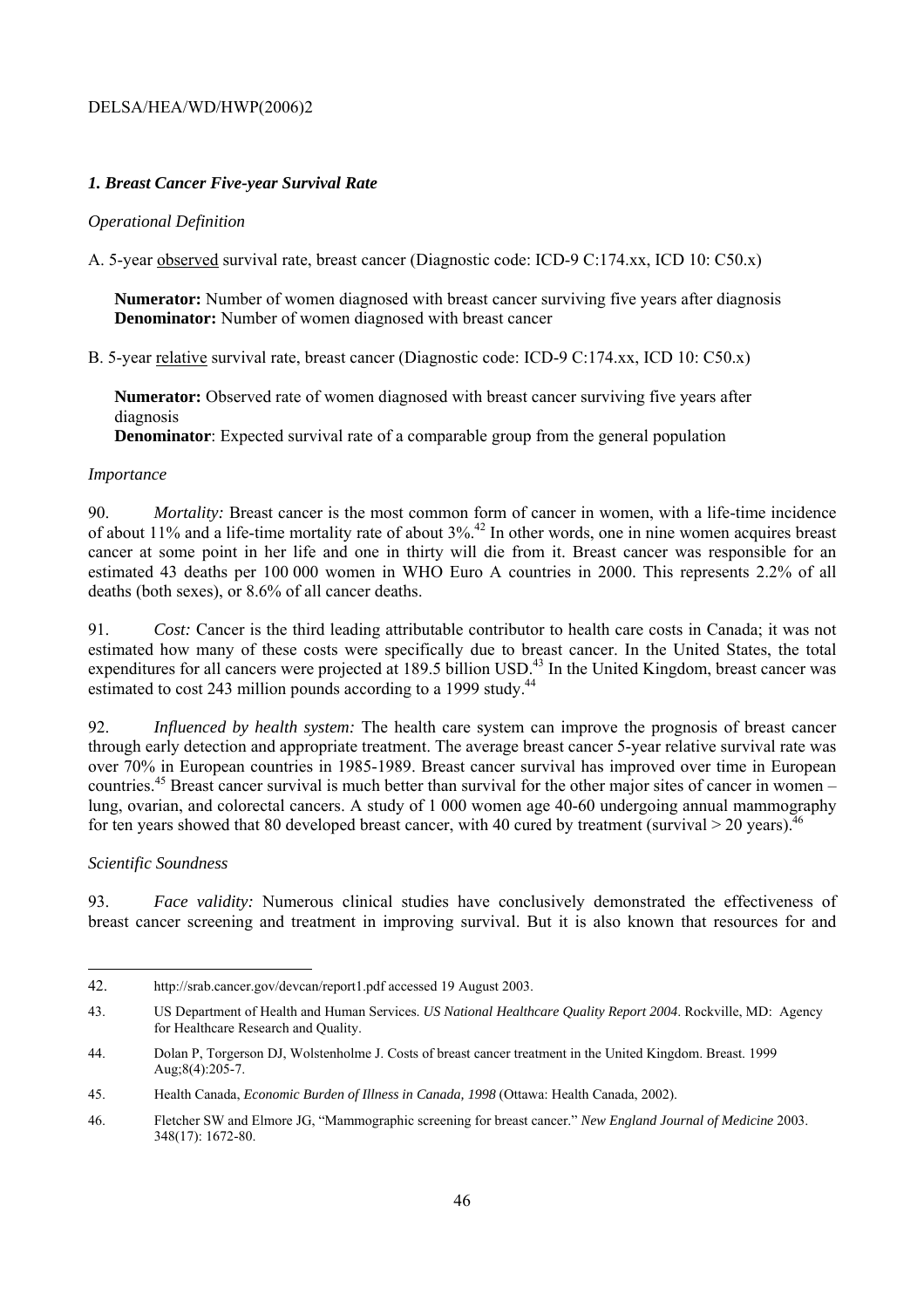patterns of care vary substantially across OECD countries.<sup>47</sup> Thus, measuring and comparing survival rates may provide insight into the performance of different health care systems. Breast cancer survival rates have been used to compare European countries in the EUROCARE study,<sup>48</sup> in comparisons between European countries and the United States,<sup>49</sup> and in national reporting activities in many countries.

94. *Content validity*: If some countries diagnose cancer earlier than others in relation to stage of disease, there may be lead time bias both in average survival rates and in 5 year survival rates (if any patients survive over 5 years). However, if early detection improves treatability and prognosis there will be longer average survival and, if more patients survive beyond 5 years, higher 5 year survival because of a genuine quality effect. That is apart from any other differences in effectiveness between countries. Hence, any international comparisons of 5 year survival rates for cancers where prognosis is improved by early detection (such as breast cancer) and where speed of diagnosis may differ, may include an unknown combination of three possible effects: i) lead time bias; ii) improved prognosis due to early detection; and iii) other differences in effectiveness of treatments between countries. Therefore, such comparisons are likely to be interesting for raising questions about effectiveness, on two counts, despite being possibly affected by lead time bias. An alternative measure, used by some countries which can stage cancers**,** is date of detection in relation to stage of disease. If staging data becomes more widely available across countries, it should allow for the adoption of international comparisons of survival rates which reduce or eliminate lead time bias.

95. Lead-time bias has been found in longitudinal studies of cancer survival rates. Welch *et al.*  concluded that for many cancers apparent increases in survival rates over time were attributable to lead-time bias and not to improved treatment.<sup>50</sup> This finding was based on the observation that increasing survival rates for certain cancers were correlated with increased incidence, but not decreased mortality, suggesting that more early cases were being detected by better diagnostic measures without improving prognosis. In the case of breast cancer, however, mortality has decreased along with increased survival and incidence, indicating improved treatment. Research on this point for cancers where early diagnosis improves survival (*i.e.* breast cancer) has emphasised that lead time bias cannot explain improved outcomes from early diagnosis.<sup>51</sup>

96. One solution to sorting out differences between countries in survival rates is to display mortality data by country for specific cancers. Another, future, solution is to examine stage at diagnosis for these cancers. However, as noted above, this is less relevant for cancers examined in the HCQI Initial Indicator set where early diagnosis is highly related to improved prognosis. In addition, the examination of stage of diagnosis is not feasible at present for enough OECD countries, but could be incorporated in future presentations of the data. This paper presents survival rates with mortality rates for specific cancers.

*97. Reliability:* Cancer survival rates are based on data from national cancer registries, which are widely regarded as very reliable. However, certain methods used in constructing those indicators may differ across countries and thus reduce the comparability of the data. These include methods for recording and verifying diagnoses, the number of cases lost to follow-up, and the number of cases that are registered only

l

<sup>47.</sup> Organisation for Economic Cooperation and Development. A Disease-Based Comparison of Health Systems: What is Best at What Cost? (Paris: OECD, 2003).

<sup>48.</sup> Quinn MJ, Martinez-Garcia C, Berrino F and the EUROCARE Working Group. "Variations in survival from breast cancer in Europe by age and country, 1978-1989. *European Journal of Cancer*. 1998. 34(14): 2204-2211.

<sup>49.</sup> Gatta G, Capocaccia R, Coleman MP, Gloeckler Ries LA, Hakulinen T, Micheli A, Sant M, Verdecchia A, Berrino F. "Toward a comparison of survival in American and European cancer patients." *Cancer* 2000, 89(4): 893-900.

<sup>50.</sup> Welch HG, Schwartz LM, Woloshin S. "Are increasing 5-year survival rates evidence of success against cancer?" *JAMA*2000. 283(22): 2975-78.

<sup>51.</sup> Jacques PF, Hartz SC, Tuthill RW, Hollingsworth C. Elimination of "lead time" bias in assessing the effect of early breast cancer diagnosis. Am J Epidemiol. 1981 Jan;113(1):93-7.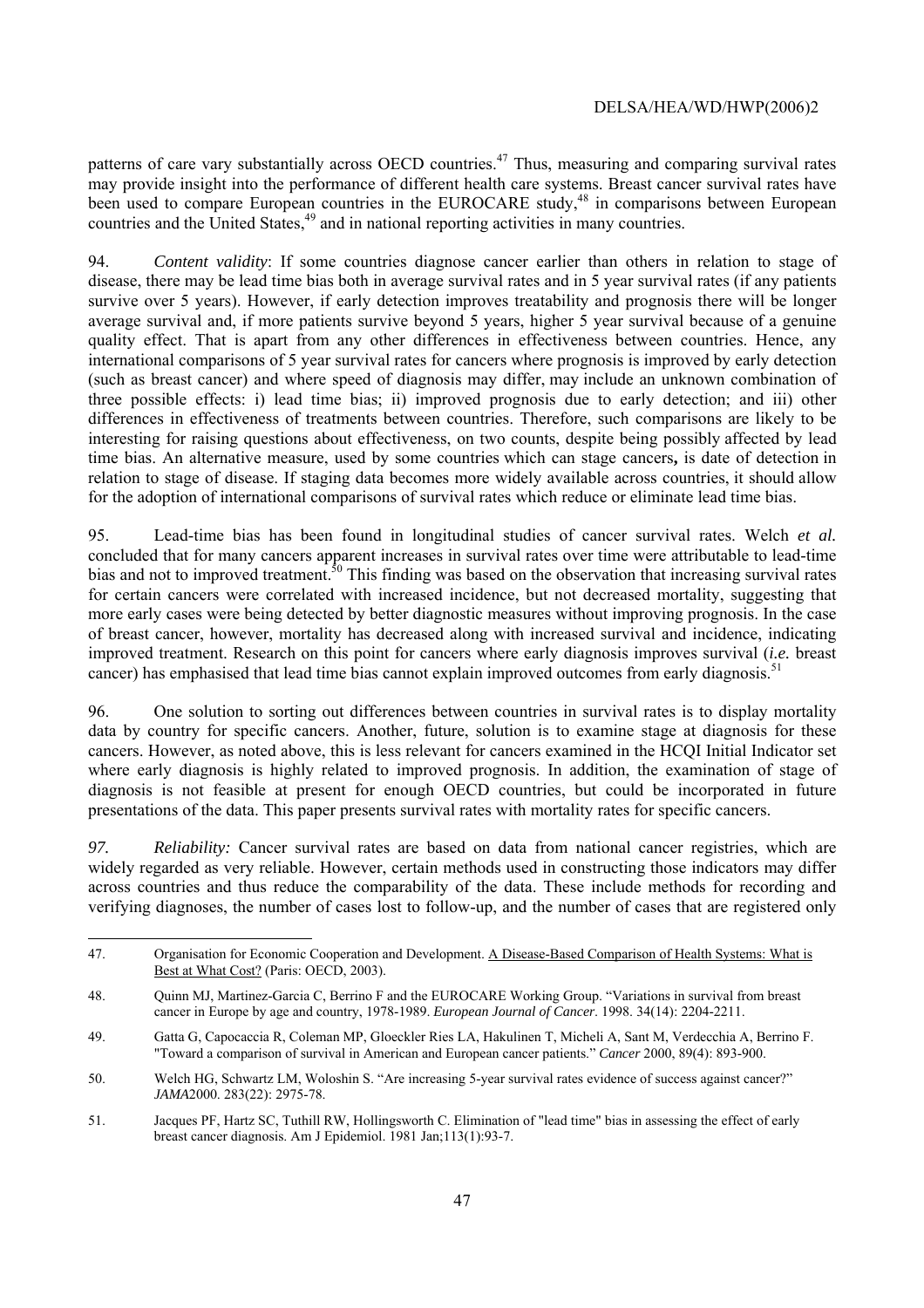at the time of death.<sup>52</sup> The work of the EUROCARE collaborative, funded by the European Commission, has greatly contributed to the standardisation of methods used by cancer registries internationally.

## *Feasibility*

98. *Data availability:* Breast cancer survival rates are available for 20 countries (Table 11) and mortality rates are available for 22 countries (Table 12). The survival rates data submitted were for a range of years. Most countries included all ages, although some countries excluded persons under 15. The differences in ages should not be a significant concern for breast cancer survival rates. Only some countries performed age standardisation, and not all were standardised to the same reference population. A detailed examination of this question is presented above in "Reference Population for Age Adjustment." The main comparability challenges concern whether the data are from national registries, or alternate sources. Two countries provided data that were not generalisable to the national level. The mortality rates data are available for a range of years, and the data were rarely age standardised.

99. *Comparability issues:* Detailed documentation is provided in Table 13 and an assessment in Table 14. For future data collection, many of these issues can be remedied. Future data collection could employ age-standardisation to the same population to increase comparability. Ideally, with regular HCQI data collection, countries will be able to provide rates for more closely related time periods.

100. *Overall Assessment:* Most countries were able to provide data on this indicator. The fact that fewer countries supplied mortality data is attributed to the questionnaire indicating that the mortality data was optional. Most countries already have national cancer registries or otherwise generalisable data, and most countries routinely assess survival and mortality rates. The main burden associated with data collection for this indicator would be that countries would have to agree on a common reference population and use it consistently for age standardisation of an indicator.

l 52. Berrino F, Gatta G, Chessa E, Valente F, Capocaccia R, and the EUROCARE Working Group. "Introduction: the EUROCARE II study." *European Journal of Cancer* 1998. 34(14):2139-53.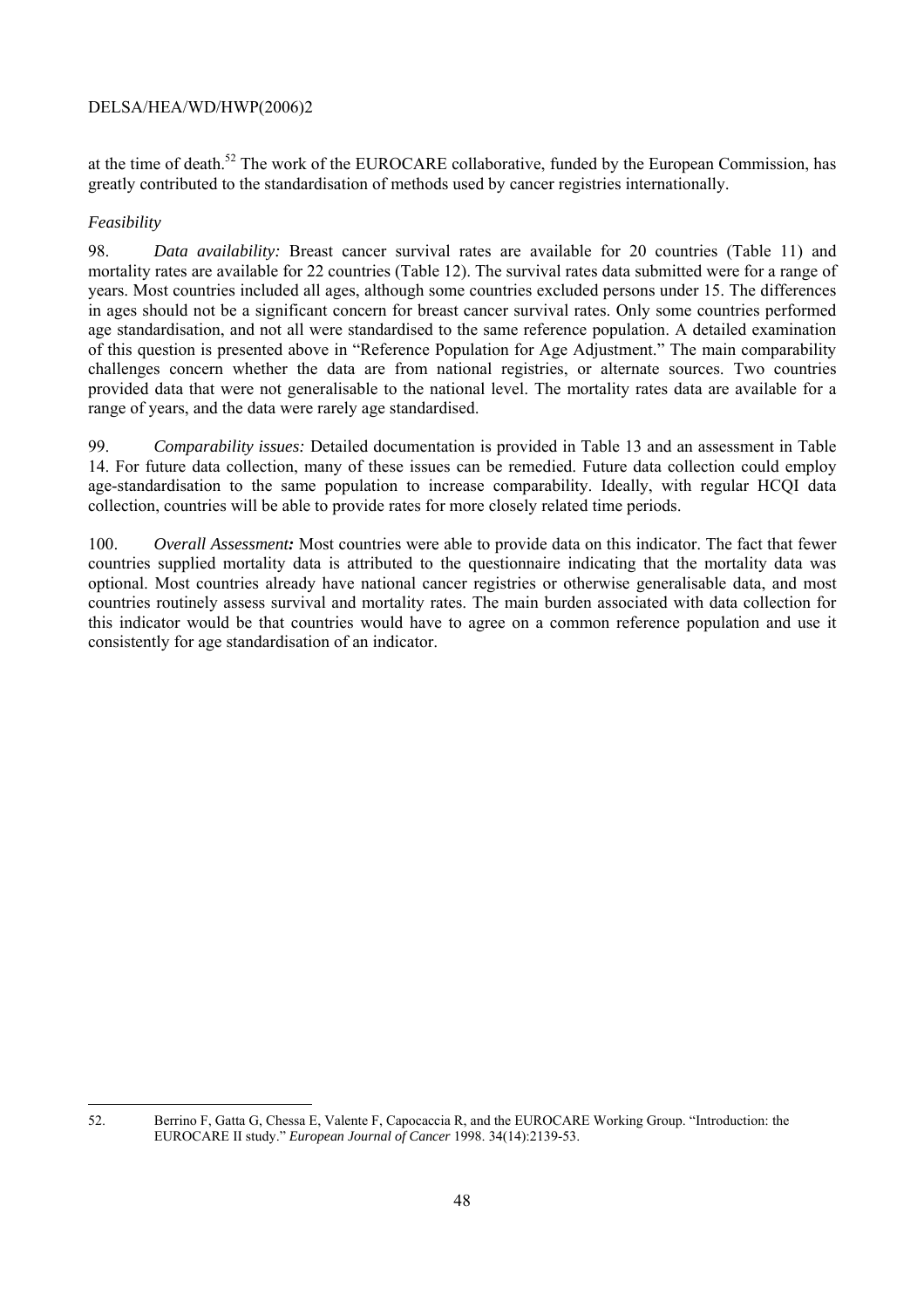|                       |           | Observed rate | Lower CI  |           | Upper CI Relative Rate | Lower CI Upper CI |           |
|-----------------------|-----------|---------------|-----------|-----------|------------------------|-------------------|-----------|
| <b>Country</b>        | Data year | $\%$          | %         | $\%$      | %                      | $\%$              | $\%$      |
| Australia             | 1992      | 77.0          | 74.6      | 78.8      | 80.0                   | 77.8              | 81.8      |
| Canada                | 1993-1997 | 79.0          | 78.0      | 81.0      | 82.0                   | 81.0              | 84.0      |
| <b>Czech Republic</b> | 1993-1997 | 63.0          | 62.0      | 63.3      | 86.0                   | <b>NA</b>         | <b>NA</b> |
| Denmark               | 1991-1995 | 68.0          | 68.0      | 69.0      | 77.0                   | 76.0              | 78.0      |
| Finland               | 1995-2000 | 76.2          | 74.5      | 77.8      | 85.6                   | 83.7              | 87.4      |
| France                | 1990.1994 | 70.6          | <b>NA</b> | <b>NA</b> | 79.7                   | 78.2              | 81.3      |
| Germany*              | 1993-1997 | 69.0          | 67.0      | 71.0      | 78.0                   | 76.0              | 80.0      |
| Iceland               | 1995-1999 | 80.4          | <b>NA</b> | <b>NA</b> | 88.8                   | 85.3              | 92.4      |
| Ireland               | 1994-1998 | 65.0          | 64.0      | 66.0      | 73.0                   | 71.0              | 74.0      |
| Italy *               | 1990-1994 | 74.0          | <b>NA</b> | <b>NA</b> | 81.0                   | 79.9              | 81.2      |
| Japan                 | 1997      | <b>NA</b>     | <b>NA</b> | <b>NA</b> | 79.0                   | <b>NA</b>         | <b>NA</b> |
| Mexico                | 1997-1998 | 47.0          | <b>NA</b> | NA        | <b>NA</b>              | <b>NA</b>         | <b>NA</b> |
| Netherlands           | 1993-1997 | 74.0          | 72.0      | 76.0      | 82.0                   | 80.0              | 84.0      |
| New Zealand           | 1992      | 71.0          | 68.8      | 73.2      | 79.0                   | 77.0              | 81.8      |
| Norway                | 1998-2003 | 72.1          | 71.3      | 72.9      | 82.8                   | 81.9              | 83.7      |
| Slovak Republic       | 2001      | 67.4          | 57.9      | 61.2      | <b>NA</b>              | <b>NA</b>         | <b>NA</b> |
| Sweden                | 1996      | 75.3          | 74.1      | 76.4      | 84.7                   | 83.4              | 86.0      |
| Switzerland *         | 1990-1994 | 73.0          | <b>NA</b> | <b>NA</b> | 81.0                   | <b>NA</b>         | <b>NA</b> |
| United Kingdom        | 1998-2001 | 77.0          | 76.0      | 78.0      | 80.0                   | 79.0              | 81.0      |
| <b>United States</b>  | 1998-2002 | 79.3          | 78.7      | 79.9      | 88.9                   | 88.3              | 89.5      |

#### **Table 11. Breast Cancer Five-year Survival Rate**

CI denotes Confidence Interval

\* Based on data that is has limited generalisability to national level; see next table for specifics.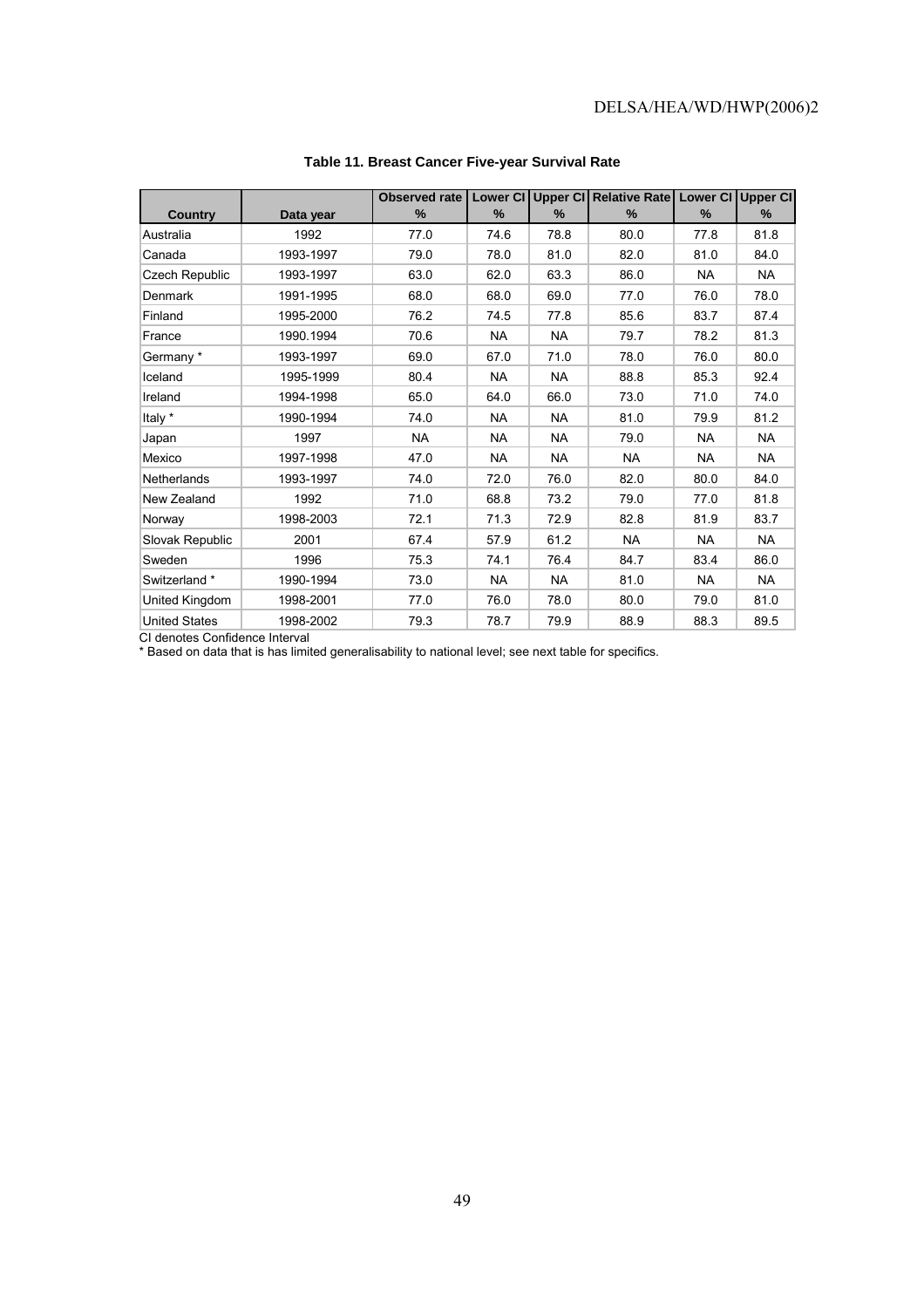| Country                                 | Year | <b>Breast Cancer Mortality</b><br>per 100,000 people |
|-----------------------------------------|------|------------------------------------------------------|
| Australia                               | 2001 | 21.3                                                 |
| Austria                                 | 2003 | 23.9                                                 |
| Canada                                  | 2001 | 24.2                                                 |
| <b>Czech Republic</b>                   | 2003 | 25.0                                                 |
| Denmark                                 | 2000 | 33.4                                                 |
| Finland                                 | 2003 | 19.5                                                 |
| France                                  | 2001 | 24.1                                                 |
| Germany                                 | 2001 | 25.1                                                 |
| Iceland                                 | 2002 | 22.4                                                 |
| Ireland                                 | 2001 | 31.1                                                 |
| Italy                                   | 2001 | 23.2                                                 |
| Japan                                   | 2002 | 9.8                                                  |
| Netherlands                             | 2003 | 28.8                                                 |
| New Zealand                             | 2000 | 27.0                                                 |
| Norway                                  | 2002 | 21.3                                                 |
| Portugal                                | 2002 | 19.8                                                 |
| Slovak Republic                         | 2002 | 22.1                                                 |
| Spain                                   | 2002 | 18.2                                                 |
| Sweden                                  | 2001 | 20.0                                                 |
| Switzerland                             | 2001 | 23.7                                                 |
| United Kingdom                          | 2002 | 27.4                                                 |
| <b>United States</b><br>221171717171777 | 2001 | 22.4                                                 |

## **Table 12. Breast Cancer Mortality per 100,000 Women**

Sources: OECD HEALTH DATA 2005, Sept. 05.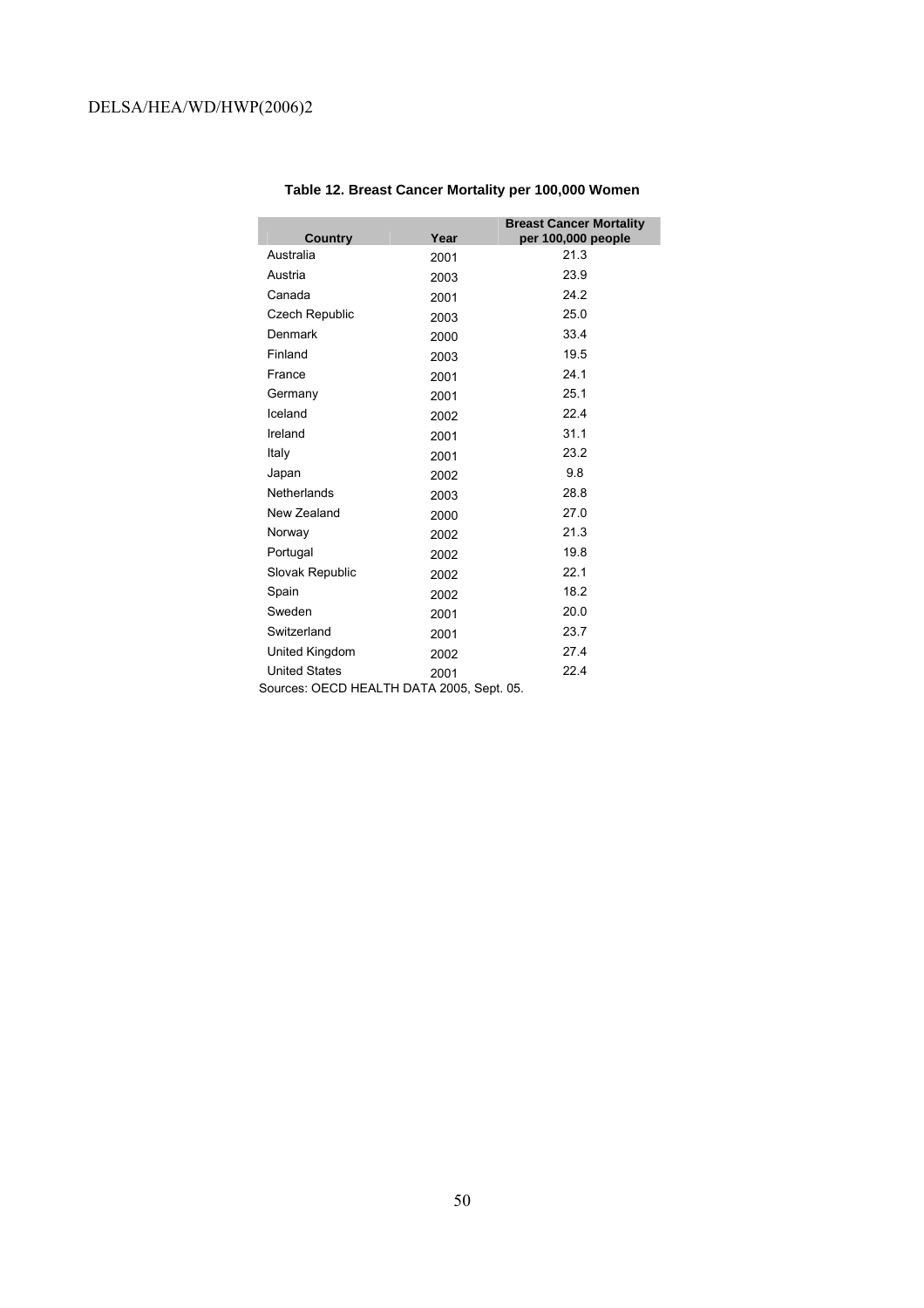|                   |                                                                                                                                            | <b>Survival</b><br>Rate   |       | , oar oar m ar ana mortant ji ooarooo ana mothodo                                                                                                                                                                                                                                 | <b>Reference</b>                                                    |                                                                                                                                                                                                                                                                                                                                                                                                                                                                                                          |
|-------------------|--------------------------------------------------------------------------------------------------------------------------------------------|---------------------------|-------|-----------------------------------------------------------------------------------------------------------------------------------------------------------------------------------------------------------------------------------------------------------------------------------|---------------------------------------------------------------------|----------------------------------------------------------------------------------------------------------------------------------------------------------------------------------------------------------------------------------------------------------------------------------------------------------------------------------------------------------------------------------------------------------------------------------------------------------------------------------------------------------|
| Country           | <b>Breast Cancer Survival Rate Source</b>                                                                                                  | <b>Diagnostic</b><br>Code | Ages  | <b>Description of Registry/Population</b>                                                                                                                                                                                                                                         | <b>Population Used for</b><br><b>Age Standardisation</b>            | <b>Comments</b>                                                                                                                                                                                                                                                                                                                                                                                                                                                                                          |
| Australia         | Australian Institute for Health and Welfare                                                                                                |                           | $20+$ |                                                                                                                                                                                                                                                                                   | <b>OECD 1980</b>                                                    |                                                                                                                                                                                                                                                                                                                                                                                                                                                                                                          |
| Canada            | Canadian Cancer Registry                                                                                                                   |                           | 15-99 | <b>Excludes Quebec</b>                                                                                                                                                                                                                                                            | <b>OECD 1980</b>                                                    |                                                                                                                                                                                                                                                                                                                                                                                                                                                                                                          |
| Czech<br>Republic | Czech National Cancer Registry (CNCR) -<br>Institute of Health Information and Statistics<br>(HHS)                                         | ICD-10 C50                | all   | National registry                                                                                                                                                                                                                                                                 | Number of<br>inhabitants/females in<br>18 age groups - 5 236<br>176 | 5-year cumulative survival expresses the<br>absolute number or % probability of survival over<br>5 years after diagnosis of certain neoplasm, on<br>the basis of statistics in the National Cancer<br>Registry. Data is usually delayed by 2 years in<br>order to include the results of case-finding and<br>completion of the registry from additional<br>sources. Explanation of life tables provided by<br>the Czech Statistical Office diminishes<br>inaccuracies originating in death certificates. |
|                   |                                                                                                                                            |                           |       |                                                                                                                                                                                                                                                                                   |                                                                     |                                                                                                                                                                                                                                                                                                                                                                                                                                                                                                          |
| Denmark           | National Cancer Registry                                                                                                                   | $ICD-10$                  | all   | National registry                                                                                                                                                                                                                                                                 |                                                                     |                                                                                                                                                                                                                                                                                                                                                                                                                                                                                                          |
| Finland           | <b>Finnish Cancer Registry</b>                                                                                                             | ICD-9 174                 | all   | National registry<br>4 regional registries: Calvados, Côte                                                                                                                                                                                                                        | none                                                                |                                                                                                                                                                                                                                                                                                                                                                                                                                                                                                          |
| France            | EUROCARE-3: Electronic availability of<br>EUROCARE 3 data: a tool for further<br>analysis P Roazzi Annals of Oncology 14<br>150-155, 2003. | ICD-9 174                 | $15+$ | d'Or, Isère, Bas-Rhin representing<br>3.199.575 persons, i.e. 5.6% of<br>French population in 1990.<br>Generalisable.                                                                                                                                                             | ICSS population                                                     |                                                                                                                                                                                                                                                                                                                                                                                                                                                                                                          |
| Germany           | Saarland Cancer Registry                                                                                                                   | ICD-9 174                 | 15-89 | Data refer to the region of Saarland,<br>thus it is not representative for all<br>Germany, however long standing<br>experience with this data source<br>shows that the results are largely<br>generalisable to the German<br>population, but not representative of<br>the nation. | none                                                                | Includes only: Saarland residents, 15 and 89 yrs<br>at diagnosis, with invasive/malignant cases, first<br>primaries                                                                                                                                                                                                                                                                                                                                                                                      |
| Iceland           | Icelandic Cancer Registry                                                                                                                  | ICD-9 174                 | all   | National registry                                                                                                                                                                                                                                                                 |                                                                     |                                                                                                                                                                                                                                                                                                                                                                                                                                                                                                          |
| Ireland           | Irish National Cancer Registry                                                                                                             |                           | all   |                                                                                                                                                                                                                                                                                   | none                                                                |                                                                                                                                                                                                                                                                                                                                                                                                                                                                                                          |
| Italy             | Istituto Superiore di Sanità, Eurocare-3                                                                                                   | ICD-9 174                 | $14+$ | 13 Cancer registry - 15% coverage.                                                                                                                                                                                                                                                | Eurocare-3 standard<br>population                                   | Italian Ministry of Health consider the data<br>representative of Italy                                                                                                                                                                                                                                                                                                                                                                                                                                  |
| Japan             |                                                                                                                                            |                           |       |                                                                                                                                                                                                                                                                                   |                                                                     | Registry is voluntary, not compulsory resulting in<br>underreporting.                                                                                                                                                                                                                                                                                                                                                                                                                                    |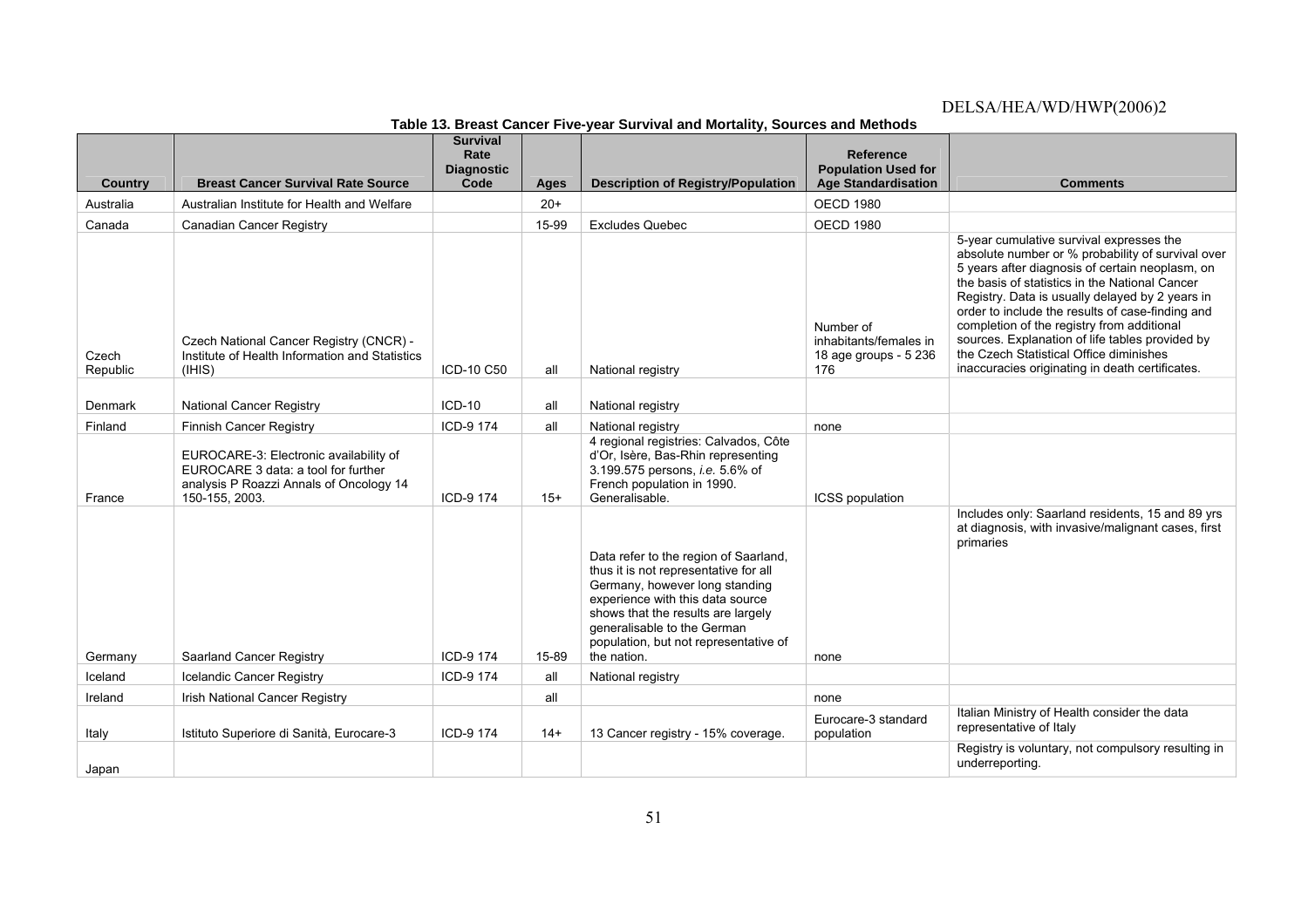| Country              | <b>Breast Cancer Survival Rate Source</b>                                                                                                                                                                                                                                                                                                            | <b>Survival</b><br>Rate<br><b>Diagnostic</b><br>Code | Ages     | <b>Description of Registry/Population</b>                                                                                                                                                                                | Reference<br><b>Population Used for</b><br><b>Age Standardisation</b> | <b>Comments</b>                                                                                                                                                                                                                                                                                                         |
|----------------------|------------------------------------------------------------------------------------------------------------------------------------------------------------------------------------------------------------------------------------------------------------------------------------------------------------------------------------------------------|------------------------------------------------------|----------|--------------------------------------------------------------------------------------------------------------------------------------------------------------------------------------------------------------------------|-----------------------------------------------------------------------|-------------------------------------------------------------------------------------------------------------------------------------------------------------------------------------------------------------------------------------------------------------------------------------------------------------------------|
| Mexico               | Servicio de Oncología Mamaria, Hospital<br>Luis Castelazo Ayala, IMSS                                                                                                                                                                                                                                                                                | ICD-9 174                                            | all      | The region covered is the Mexico<br>City Region and also the southeast of<br>the country. Generalisable.                                                                                                                 | none                                                                  | 2002 5-yr survival rate for patients without<br>auxiliary nodes was 68%, with auxiliary nodes<br>was 40%. In 2001 the survival rate was 70% and<br>42% respectively. Data based on two cohorts of<br>448 patients followed to 2001, and 456 to 2002.                                                                    |
| <b>Netherlands</b>   | IKZ study. Coebergh JW, Janssen M,<br>Louwman M, Voogd A. Cancer incidence,<br>care and survival in the South of the<br>Netherlands 1955-1999. Eindhoven:<br>Comprehensive Cancer Centre South (IKZ),<br>2001.                                                                                                                                       | ICD-9 174                                            | $0 - 90$ | IKZ: Southeast of the Netherlands<br>around Eindhoven and Tilburg. The<br>population at-risk in the period 1993-<br>1997 was 997.411 men and 997.869<br>women (1.995.280 in total). 13% of<br>population. Generalisable. | none                                                                  | Excludes: untraceable patients without adequate<br>demographic information; patients with a second<br>tumor in the same organ, patients diagnosed<br>near day of death or who died in the first month<br>after diagnosis, patients older than 90 years at<br>diagnosis.                                                 |
| New Zealand          | New Zealand Cancer Registry and New<br>Zealand Mortality Registry                                                                                                                                                                                                                                                                                    |                                                      |          | National registry                                                                                                                                                                                                        | <b>OECD 1980</b>                                                      |                                                                                                                                                                                                                                                                                                                         |
| Norway               | Cancer Registry of Norway                                                                                                                                                                                                                                                                                                                            | $ICD-O-2$ :<br>C <sub>50</sub>                       | all      |                                                                                                                                                                                                                          | none                                                                  |                                                                                                                                                                                                                                                                                                                         |
| Slovak<br>Republic   | National Cancer Registry of Slovakia and<br><b>Eurocare Project</b>                                                                                                                                                                                                                                                                                  | ICD-9 174 or<br>ICD-10 C50                           | all      |                                                                                                                                                                                                                          | World standard<br>population                                          | Evaluation is being done every 5 years and will<br>be available in 2006.                                                                                                                                                                                                                                                |
| Sweden               | Swedish Cancer Registry                                                                                                                                                                                                                                                                                                                              | ICD-9 174                                            |          | National registry                                                                                                                                                                                                        | none                                                                  |                                                                                                                                                                                                                                                                                                                         |
| Switzerland          | Cancer Registry of the Canton of Geneva                                                                                                                                                                                                                                                                                                              | ICD-9 174                                            | all      | Canton of Geneva. Not<br>generalisable.                                                                                                                                                                                  |                                                                       |                                                                                                                                                                                                                                                                                                                         |
| United<br>Kingdom    | Office for National Statistics/Department of<br>Health                                                                                                                                                                                                                                                                                               | ICD-9 174                                            | 15-99    | Data are for England.                                                                                                                                                                                                    | <b>OECD 1980</b>                                                      | The age profile of the England and Wales cancer<br>population differs from the OECD population. For<br>instance, 51% of the adult population is age 15-<br>39, but only 6.1% of breast cancer cases are in<br>this age group. For further review of the age<br>standardisation question, see Part II of this<br>report. |
| <b>United States</b> | Surveillance Epidemiology and End Results<br>(SEER) Programme (www.seer.cancer.gov)<br>SEER*Stat Database: Incidence - SEER 9<br>Regs Public-Use, Nov 2004 Sub (1973-<br>2002), National Cancer Institute, DCCPS,<br>Surveillance Research Programme, Cancer<br>Statistics Branch, released April 1, 2005,<br>based on the November 2004 submission. |                                                      |          |                                                                                                                                                                                                                          | <b>OECD 1980</b>                                                      |                                                                                                                                                                                                                                                                                                                         |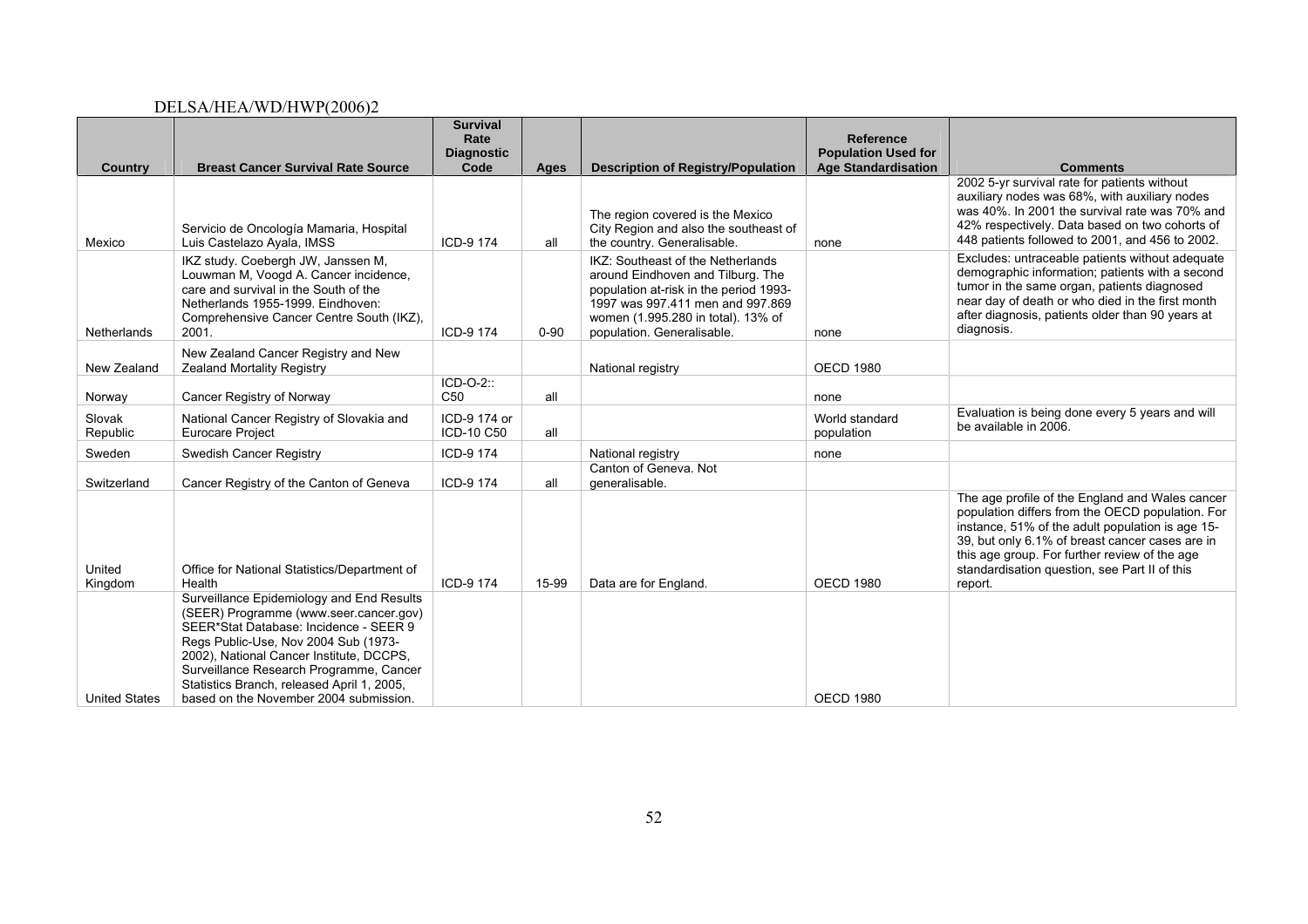|                                          |          | Comparability Implications                                                                                                                                                                                                                                                                             |                                                                                               |  |  |  |  |  |  |  |
|------------------------------------------|----------|--------------------------------------------------------------------------------------------------------------------------------------------------------------------------------------------------------------------------------------------------------------------------------------------------------|-----------------------------------------------------------------------------------------------|--|--|--|--|--|--|--|
|                                          |          | Minor                                                                                                                                                                                                                                                                                                  | Severe                                                                                        |  |  |  |  |  |  |  |
| Possibility to correct the<br>deviation? | Possible | 1. Data available for different time periods<br>2. Some countries excluded those under 15<br>years of age<br>3. Different approaches to age<br>standardisation. However, age<br>standardisation analysis shows minimal<br>impact on overall numbers (see "Reference<br>Population for Age Adjustment") |                                                                                               |  |  |  |  |  |  |  |
|                                          | Unlikely |                                                                                                                                                                                                                                                                                                        | 1. One country could only<br>provide data that was not<br>generalisable to the national level |  |  |  |  |  |  |  |

## **Table 14. Breast Cancer Survival Rate, Comparability Issues**

Possible solutions:

- Agree on common reference population and standardise accordingly
- Footnotes can indicate the year, or deviations in ages.
- Drop or list separately countries that cannot provide data that are generalisable to the national level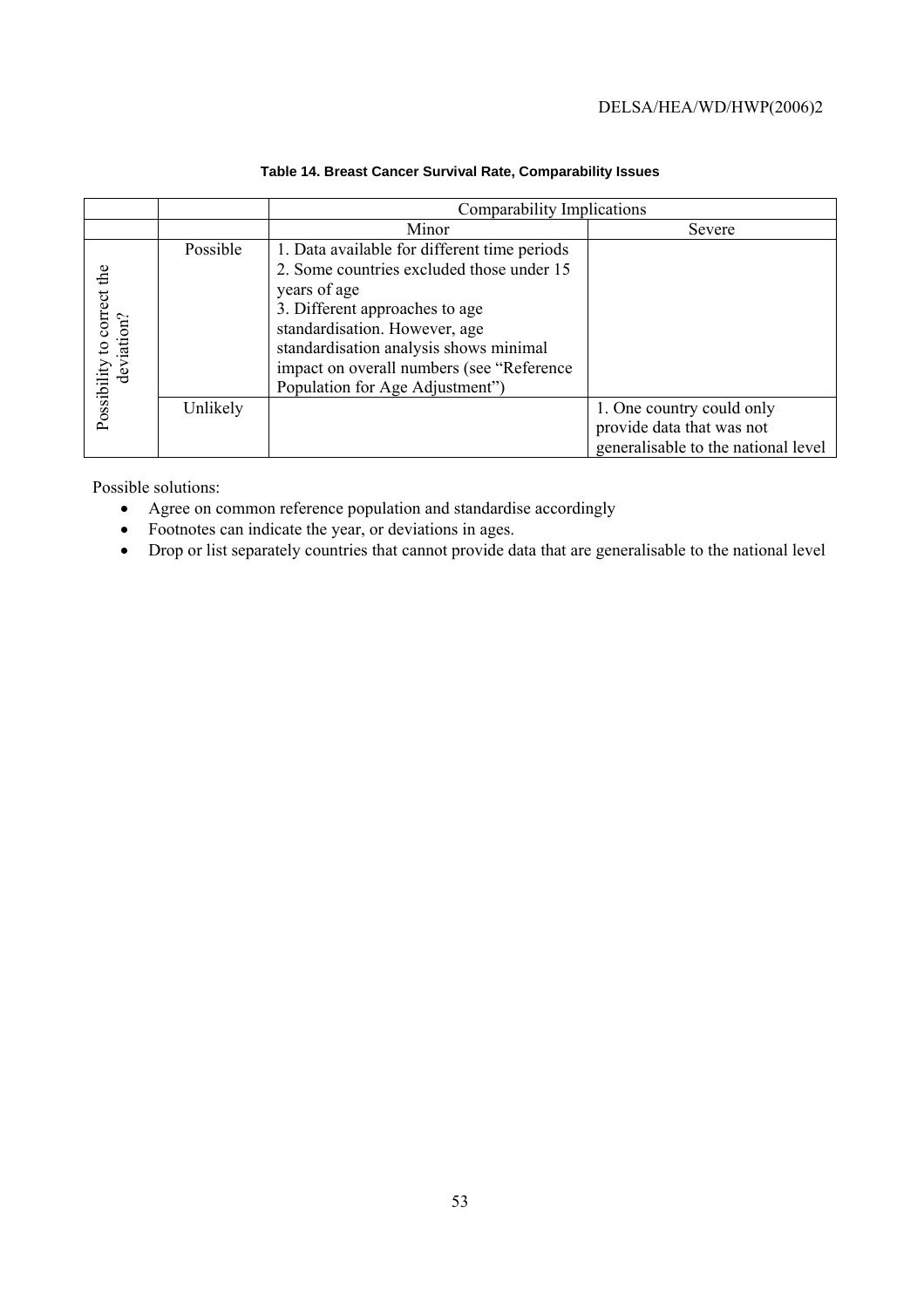## *2. Mammography Screening Rate*

#### *Operational Definition*

**Numerator:** Number of women ages 52-69 reporting having received a bilateral mammography within the past year.

**Denominator:** Number of women ages 52-69 answering survey questions on mammography or eligible for organised screening programme.

#### *Importance*

101. *Mortality:* Breast cancer is the most common form of cancer in women, with a life-time incidence of about 11% and a life-time mortality rate of about 3%.<sup>53</sup> In other words, one in nine women acquires breast cancer at some point in her life and one in thirty will die from it. Breast cancer was responsible for an estimated 43 deaths per 100 000 women in WHO Euro A countries in 2000. This represents 2.2% of all deaths (both sexes), or 8.6% of all cancer deaths.

102. *Cost:* Cancer is the third leading attributable contributor to health care costs in Canada; it was not estimated how many of these costs were specifically due to breast cancer. In the United Kingdom, breast cancer was estimated to cost 243 million pounds according to a 1999 study.<sup>54</sup> The average direct cost of breast cancer screening in France was estimated at 57.77-60.51 Euros per woman attending for screening.<sup>55</sup>

#### *Scientific Soundness*

103. *Face validity:* Mammography in breast cancer screening is one of the most thoroughly studied techniques worldwide. By detecting cancers early, screening is believed to lead to reduced mortality and less aggressive treatment.

104. *Construct validity:* A study of 1,000 women age 40-60 undergoing annual mammography for ten years showed that 80 developed breast cancer, with 40 cured by treatment (survival > 20 years).**<sup>56</sup>** In randomised, controlled trials, there is evidence that mammography reduces breast cancer mortality rates among women 40-70 years of age.<sup>57</sup> In four Swedish trials that compared two to six rounds of mammography reported 9-32% reduction in the risk for death from breast cancer.<sup>58</sup> With respect to the effectiveness of cancer screening tests, the US Preventive Services Task Force has graded mammography for women between 40-49 years of age as having fair evidence. The Canadian Task Force on Preventive Health Care (CTFPHC) graded differently based on age cohort. According to the CTFPHC there is

<sup>53.</sup> http://srab.cancer.gov/devcan/report1.pdf accessed 19 August 2003.

<sup>54.</sup> Dolan P, Torgerson DJ, Wolstenholme J. Costs of breast cancer treatment in the United Kingdom. Breast. 1999 Aug;8(4):205-7.

<sup>55.</sup> Watt S. [The cost of screening for breast and cervical cancer in France] Bull Cancer. 2003 Nov;90(11):997-1004.

<sup>56.</sup> Fletcher SW and Elmore JG, "Mammographic screening for breast cancer." *New England Journal of Medicine* 2003. 348(17): 1672-80.

<sup>57.</sup> Franco, E.L., Duarte-Franco, E., and Rohan, T.E. (2002), "Evidence-based policy recommendations on cancer screening and prevention" *Cancer Detection and Prevention*, Vol.26, pp. 350-61.

<sup>58.</sup> Humphrey, L., Helfand, M., Chan, B., and Woolf, S.H. (2002), "Breast Cancer Screening: A Summary of the Evidence for the US Preventive Services Task Force" *Annals of Internal Medicine*, Vol.137(5), pp.E347-67.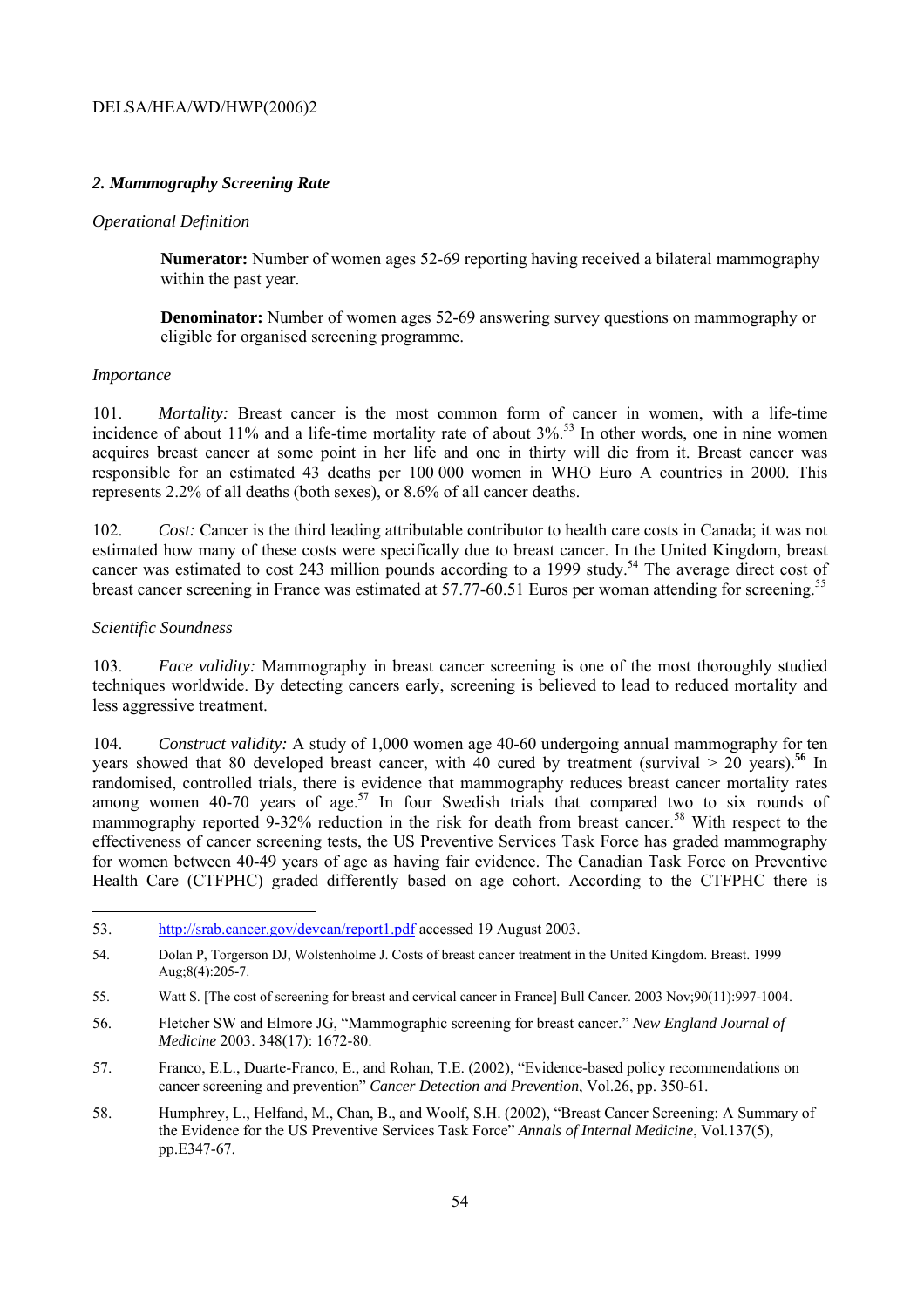insufficient evidence to recommend for or against the use of mammography for women between 40-49 years, while there is good evidence to support the recommendation for women between 60 to 69 years.

105. *Reliability:* Screening in many countries is derived from organised screening programmes and is dependent on aspects of the programme's design such as eligible population, recall period, etc. Other countries use national surveys to determine screening rates. These rates will be affected by national aspects of survey design such as the question used, sampling, and method of administering the survey. Survey questions are also sensitive to cultural differences in survey responses in different countries, potentially leading to recall bias.

## *Feasibility*

 $\overline{a}$ 

106. *Data availability:* Mammography screening rates are available for 16 countries (Table 15). The mammography screening rates data submitted are for years ranging from 2001 to 2003. Seven of the 11 countries used a slightly different age range. Fourteen of the countries deviated from the 1-year recall period.<sup>59</sup> Some of these include countries whose screening programmes are designed, to screen at a different interval than one-year. Eleven countries use screening programmes, and 5 used surveys. One country noted that their screening programme rate is likely to underreport, because women can obtain mammograms elsewhere which would not be included. One country excluded women with double mastectomies from their data.

107. *Comparability Issues:* Detailed documentation is provided in Table 16 and an assessment in Table 17. A major comparability issues arises because of different data sources that are susceptible to different types of errors and biases: Some countries use patient surveys and others use administrative data. Surveys, for example, may suffer from incorrect recall, whereas administrative data can only capture vaccination delivered under the payment system covered by the data. The deviations in recall years also affect the comparability of this indicator.<sup>60</sup>

108. *Overall assessment:* Sixteen countries provided data on this indicator. Countries routinely collect this information, or participate in screening surveys.

<sup>59.</sup> Future data collections on this indicator may alter the specifications on recall period, given the prevalence of other time periods in use in HCQI countries.

<sup>60.</sup> If the recall period reflects the official screening policy of a given country, however, one could argue that the indicator correctly reflects adherence to national standards.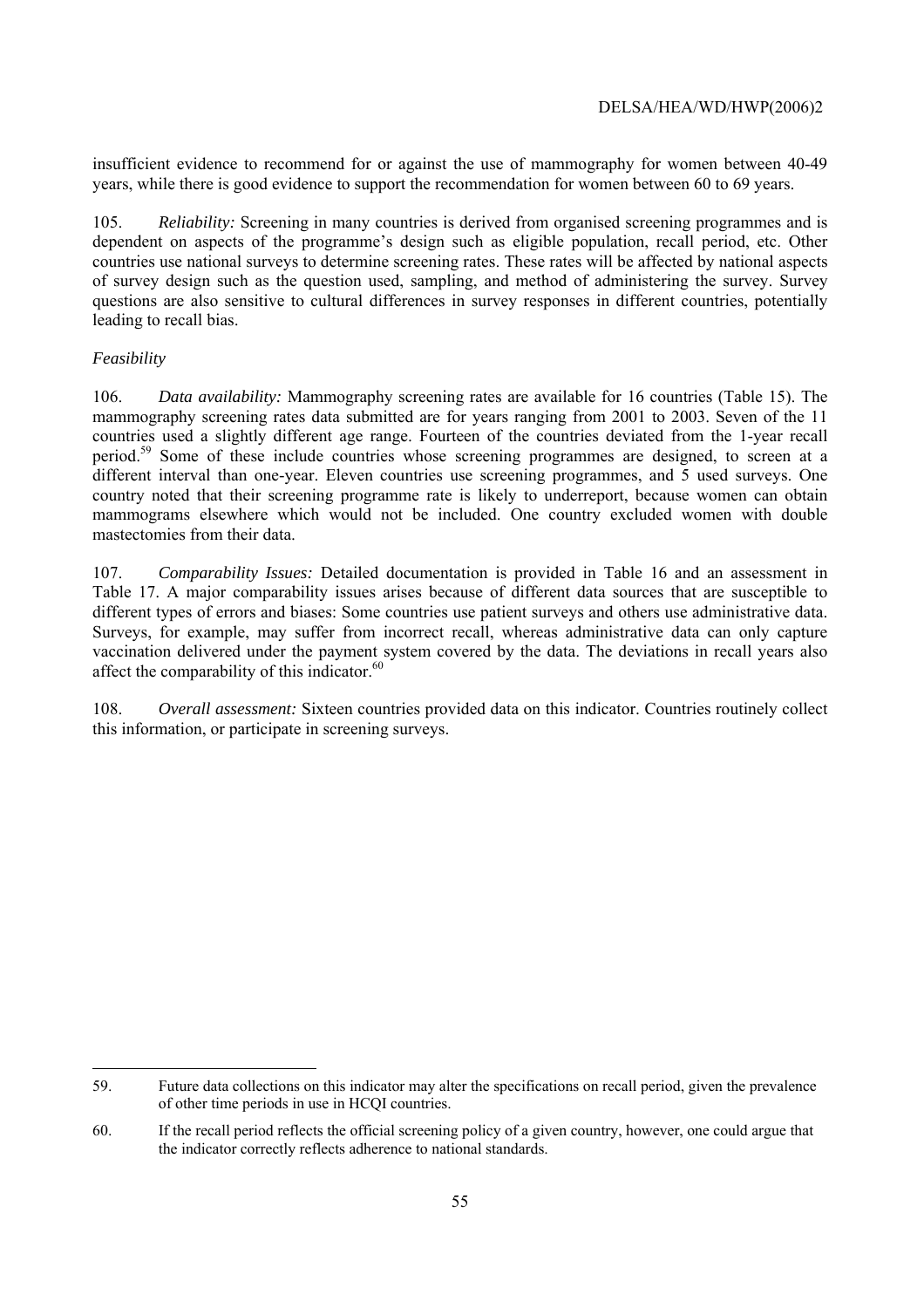| <b>Country</b>       | Mammography<br>screening rate % | Data year | <b>Survey or Screening</b><br>Program |
|----------------------|---------------------------------|-----------|---------------------------------------|
| Canada               | 70.6                            | 2003      | survey                                |
| France               | 38.6                            | 2002-2003 | survey                                |
| Italy                | 28.0                            | 2000      | survey                                |
| Switzerland *        | 27.0                            | 2002      | survey                                |
| <b>United States</b> | 69.5                            | 2003      | survey                                |
| Australia            | 57.1                            | 2001-02   | screening program                     |
| Finland              | 87.7                            | 2003      | screening program                     |
| Iceland              | 61.0                            | 2004      | screening program                     |
| Ireland              | 79.5                            | 2003      | screening program                     |
| Japan                | 2.6                             | 2003      | screening program                     |
| <b>Netherlands</b>   | 79.0                            | 2002      | screening program                     |
| New Zealand          | 63.0                            | 2002      | screening program                     |
| Norway               | 98.0                            | 2003      | screening program                     |
| Portugal *           | 60.1                            | 2003      | screening program                     |
| Sweden               | 84.0                            | 2004      | screening program                     |
| United Kingdom       | 74.9                            | 2003-2004 | screening program                     |

#### **Table 15. Mammography Screening Rate**

Notes: France – value 38.6 for 2002-2003, but 72.8 for over 2 years; Japan – value for 1 year recall.

\* Based on data that has limited generalisability to national level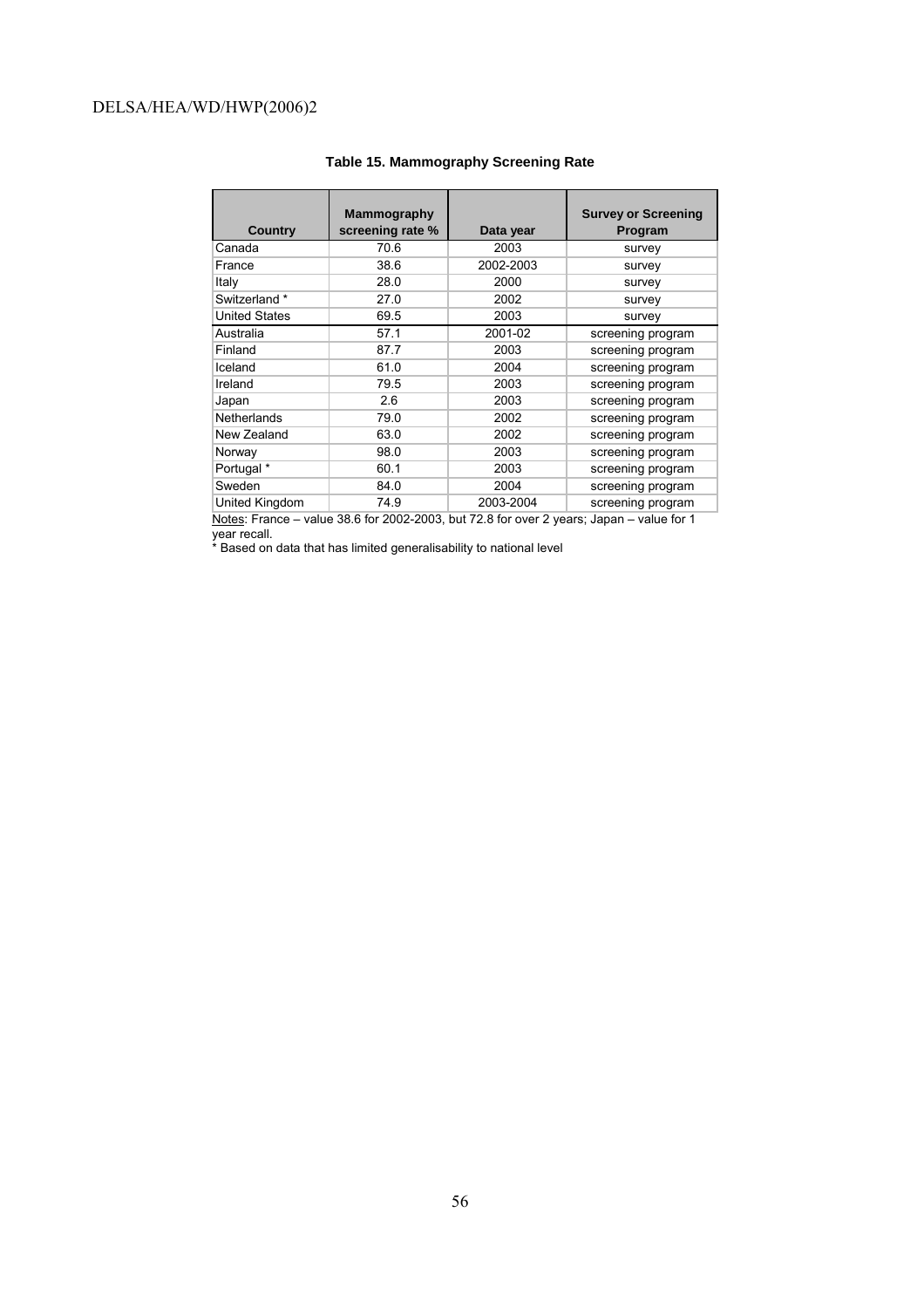**Table 16. Mammography Screening Rate, Sources and Methods**

| <b>Country</b>    | <b>Source</b>                                                                                                                                       | <b>Population</b>                                  | Age       | <b>Recall</b><br><b>Period</b><br>(years) | <b>Screening</b><br>Programme/Survey<br><b>Questions</b>                                                                                                            | <b>Comments</b>                                                                                                                                                                                                                                                                                                                                                                                                                                                                                                                                                                                         |
|-------------------|-----------------------------------------------------------------------------------------------------------------------------------------------------|----------------------------------------------------|-----------|-------------------------------------------|---------------------------------------------------------------------------------------------------------------------------------------------------------------------|---------------------------------------------------------------------------------------------------------------------------------------------------------------------------------------------------------------------------------------------------------------------------------------------------------------------------------------------------------------------------------------------------------------------------------------------------------------------------------------------------------------------------------------------------------------------------------------------------------|
| Australia         | Screening programme - AIHW 2005.<br>BreastScreen Australia monitoring report 2001-<br>2002. AIHW Cat No CAN 24. Canberra: AIHW<br>(www.aihw.gov.au) | Nationally<br>representative<br>sample             | $50 - 69$ | $\overline{2}$                            |                                                                                                                                                                     | BreastScreen Australia                                                                                                                                                                                                                                                                                                                                                                                                                                                                                                                                                                                  |
| Canada            | <b>Statistics Canada</b>                                                                                                                            | Nationally<br>representative<br>sample             | $50 - 69$ | 2                                         |                                                                                                                                                                     | Canadian Community Health Survey, 2003. On-line                                                                                                                                                                                                                                                                                                                                                                                                                                                                                                                                                         |
| Czech<br>Republic | Committee for Mammography Screening in the<br>Czech Republic                                                                                        |                                                    | 45-69     |                                           |                                                                                                                                                                     |                                                                                                                                                                                                                                                                                                                                                                                                                                                                                                                                                                                                         |
| Denmark           |                                                                                                                                                     |                                                    |           |                                           |                                                                                                                                                                     | Denmark does not have a nationwide programme and cannot provide<br>any data.                                                                                                                                                                                                                                                                                                                                                                                                                                                                                                                            |
| Finland           |                                                                                                                                                     | National, full<br>population                       | 50-69     | $\overline{2}$                            |                                                                                                                                                                     | The numbers are from the national screening programme 2003.<br>Municipalities invite the population to participate in the screening cost<br>free. The indicator represents proportion of women aged 50-69<br>screened within one year (here 2003). The Finnish bylaw on Public<br>Health from 1992 entitles municipalities to offer breast cancer<br>screening for women aged 50-59 years; screenings for 60-69 years<br>old women are optional.                                                                                                                                                        |
| France            | National Health Survey, INSEE                                                                                                                       | Nationally<br>representative<br>sample             | 50-69     | 2 (see<br>note to<br>Table<br>15)         | "When was your last<br>mammography? Have you<br>had a mammography: in the<br>past year; in the past 2<br>years; in the last 3-5 years;<br>or more the 5 years ago?" | The overall proportion of women who had a mammography during<br>the past 2 years (less than 1 year or 1 or 2 years) is 72.8% ages 52-<br>69.                                                                                                                                                                                                                                                                                                                                                                                                                                                            |
| Germany           |                                                                                                                                                     |                                                    |           |                                           |                                                                                                                                                                     | In Germany, population-based mammography screening according<br>to the European guidelines for quality assurance in mammography<br>screening has been introduced following the regulations defined in<br>Sozialgesetzbuch V (translated as Social Code Book V) since the<br>beginning of 2004. Following a stepwise implementation plan, all<br>women 50-69 years of age will be invited to participate in the<br>screening, irrespective of their health insurance. The programme is<br>projected to run on a nation-wide scale by the end of 2005. Reliable<br>data will not be available until 2007. |
| Iceland           | Cancer Detection Centre of the Icelandic Cancer<br>Society, Ministry of Health                                                                      | National, full<br>population                       | 40-69     | $\overline{2}$                            | Long description in<br>questionnaire. See<br>questionnaire.                                                                                                         |                                                                                                                                                                                                                                                                                                                                                                                                                                                                                                                                                                                                         |
| Ireland           |                                                                                                                                                     | Regional<br>programme national<br>roll-out planned | $50 - 64$ | 2                                         | Name of the programme:<br>"Breastcheck"                                                                                                                             |                                                                                                                                                                                                                                                                                                                                                                                                                                                                                                                                                                                                         |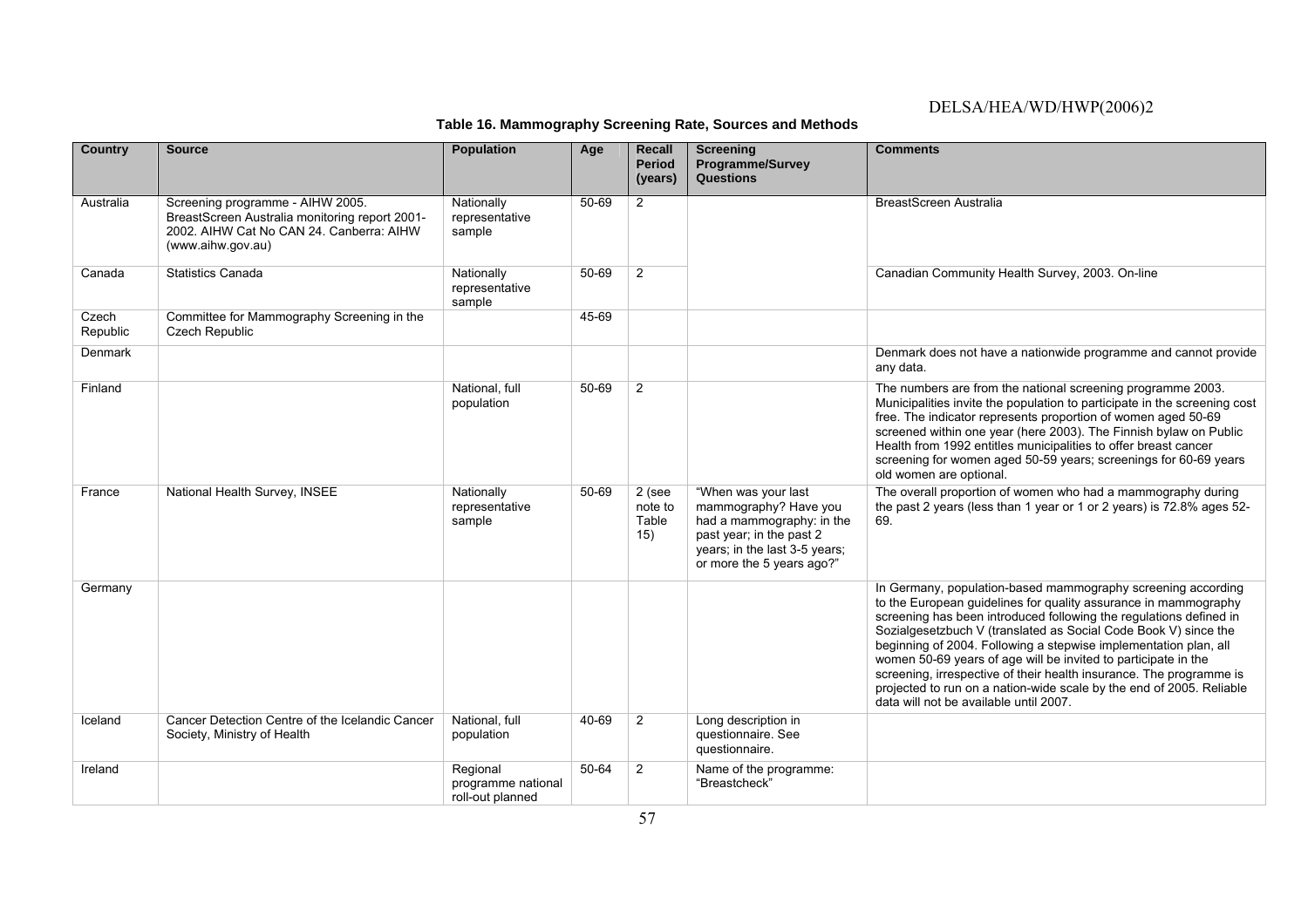| <b>Country</b>        | <b>Source</b>                                                                                                                                                                                                                                                                                                                                                                                                                                                                         | <b>Population</b>                      | Age       | <b>Recall</b><br><b>Period</b><br>(years) | <b>Screening</b><br><b>Programme/Survey</b><br><b>Questions</b>                                                                                                                                                                                                                                                       | <b>Comments</b>                                                                                                                                                                                                                                                                                                                                                                                                                                                                                                                                                                                                                                                                                                                                                                                                                                                                                                                                                                                                                                                                                                                                   |
|-----------------------|---------------------------------------------------------------------------------------------------------------------------------------------------------------------------------------------------------------------------------------------------------------------------------------------------------------------------------------------------------------------------------------------------------------------------------------------------------------------------------------|----------------------------------------|-----------|-------------------------------------------|-----------------------------------------------------------------------------------------------------------------------------------------------------------------------------------------------------------------------------------------------------------------------------------------------------------------------|---------------------------------------------------------------------------------------------------------------------------------------------------------------------------------------------------------------------------------------------------------------------------------------------------------------------------------------------------------------------------------------------------------------------------------------------------------------------------------------------------------------------------------------------------------------------------------------------------------------------------------------------------------------------------------------------------------------------------------------------------------------------------------------------------------------------------------------------------------------------------------------------------------------------------------------------------------------------------------------------------------------------------------------------------------------------------------------------------------------------------------------------------|
| Italy                 | ISTAT. Indagine Multiscopo Sulle Famiglie.<br>Condizioni di salute e ricorso ai servizi sanitari.<br>Roma 2002                                                                                                                                                                                                                                                                                                                                                                        | Nationally<br>representative<br>sample | 55-69     | 2                                         | *Did you ever undergo to<br>mammography being<br>asymptomatic?<br>*How old you were when you<br>did undergo to the first<br>mammography in your life?<br>* Did you do other<br>mammographies after that<br>time?<br>*How frequently did you<br>undergo to subsequent<br>mammography controls after<br>the first time? | Data are collected as a result of a Multipurpose National Survey on<br>Health Condition by which a representative sample of Italian women<br>was also interviewed about their preventive practices. It is ought to<br>consider that organised screening programmes are developing in<br>Italy following the European Guidelines (European guidelines for<br>quality assurance in mammography screening, 3rd edition, 2001) and<br>Italian Oncology Commission Indication (Official Gazette of the Italian<br>Republic, Guidelines on prevention, diagnosis and oncology, March<br>2003). Women aged 50-69 are invited to a screening mammography<br>every two years. Coverage from screening programmes is estimated<br>to be near 47% in 2001 and the mean value of participation in Italian<br>Breast Screening Programmes is 53.6%. Mammographies executed<br>inside screening programmes in 2001 are 567,224 (Source:<br>Osservatorio Nazionale per la Prevenzione dei Tumori Femminili.<br>Secondo Rapporto, Lega Italiana per la Lotta contro i Tumori,<br>2003). A spontaneous screening activity is present and needs to be<br>evaluated. |
| Japan                 |                                                                                                                                                                                                                                                                                                                                                                                                                                                                                       | National, full<br>population           | 50-69     | $\overline{2}$                            |                                                                                                                                                                                                                                                                                                                       | May underestimate total national mammography rates because the<br>estimate does not include other mass screening programmes such<br>as work-site health maintenance programmes or health checkups<br>paid by recipients                                                                                                                                                                                                                                                                                                                                                                                                                                                                                                                                                                                                                                                                                                                                                                                                                                                                                                                           |
| Netherlands           | LETB, Landelijk Evaluatie Team voor<br>bevolkingsonderzoek naar Borstkanker (National<br>Evaluation Team for Breast Cancer Screening<br>NETB) Landelijke evaluatie van<br>bevolingsonderzoek naar bortskanker in<br>Nederland. 2002 (X)Het tiende evaluatierapport<br>en 2004 Tussenrapportage. (National evaluation<br>of breast cancer screening in the Netherlands.<br>2002 (X) Tenth evaluation and report and 2004<br>Interim report. Rotterdam: LETB. Erasmus ML<br>2002, 2004. | National, full<br>population           | $50 - 75$ | $\overline{2}$                            |                                                                                                                                                                                                                                                                                                                       | Name of the programme: Netherlands Bevolkingsonderzoek naar<br>Borstkanker (Breast Cancer screening programme in the<br>Netherlands. Every two years women of age 50-75 are invited to<br>have a screening. In 2002 the target population was 1090000. The<br>screening is organised and carried out by nine regional screening<br>organisations. All invitations, screen examinations and screen results<br>are recorded at the individual level in the regional information<br>systems. The screening organisations are connected to the<br>computerised municipal population registry that provide address<br>details of the eligible women and information on whether these<br>women have died or moved out of the region.                                                                                                                                                                                                                                                                                                                                                                                                                    |
| <b>New</b><br>Zealand | BreastScreen Aotearoa                                                                                                                                                                                                                                                                                                                                                                                                                                                                 | Nationally<br>representative<br>sample | 50-64     | 3                                         |                                                                                                                                                                                                                                                                                                                       |                                                                                                                                                                                                                                                                                                                                                                                                                                                                                                                                                                                                                                                                                                                                                                                                                                                                                                                                                                                                                                                                                                                                                   |
| Norway                | Norwegian Breast Cancer Screening<br>Programme                                                                                                                                                                                                                                                                                                                                                                                                                                        | <b>National full</b><br>population     | 50-69     | 2                                         |                                                                                                                                                                                                                                                                                                                       | Population based, Nationwide since Feb. 2004, 2 views, 2 years<br>screening interval. Quality assurance manual based on EU<br>quidelines.                                                                                                                                                                                                                                                                                                                                                                                                                                                                                                                                                                                                                                                                                                                                                                                                                                                                                                                                                                                                         |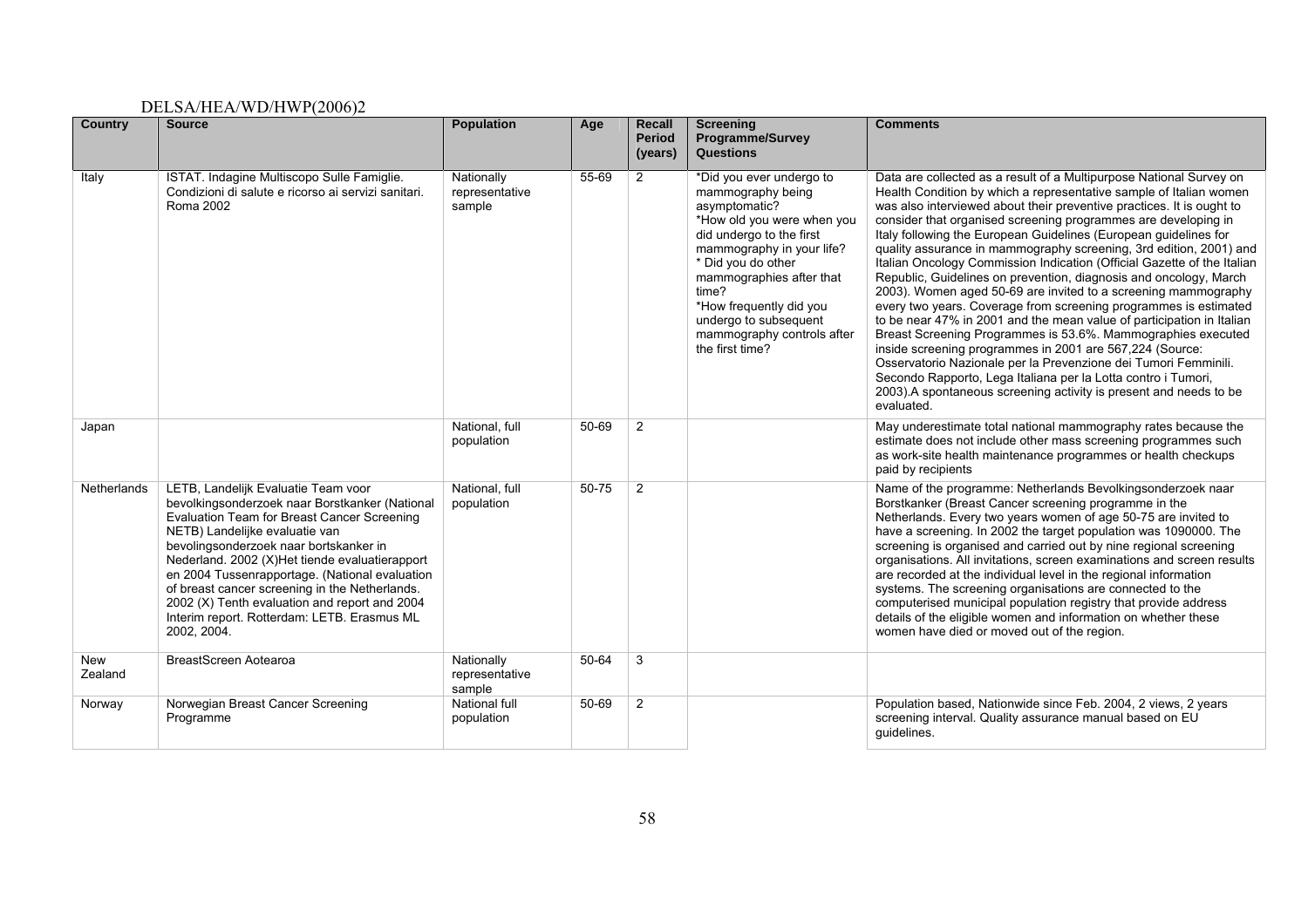| <b>Country</b>     | <b>Source</b>                                                                               | <b>Population</b>                                  | Age     | <b>Recall</b><br><b>Period</b><br>(years) | <b>Screening</b><br><b>Programme/Survey</b><br><b>Questions</b>                                                                                                                                                                                                                                                                                                                                                                          | <b>Comments</b>                                                                                                                                                                                                                                                                                                                                                                                                                                                                                     |
|--------------------|---------------------------------------------------------------------------------------------|----------------------------------------------------|---------|-------------------------------------------|------------------------------------------------------------------------------------------------------------------------------------------------------------------------------------------------------------------------------------------------------------------------------------------------------------------------------------------------------------------------------------------------------------------------------------------|-----------------------------------------------------------------------------------------------------------------------------------------------------------------------------------------------------------------------------------------------------------------------------------------------------------------------------------------------------------------------------------------------------------------------------------------------------------------------------------------------------|
| Portugal           | Programmea de rastreio cancro da mama da<br>regiao centro (Liga portuguesa contra o cancro) | Regional sample,<br>generalisable to<br>nation     | 50-69   | 2                                         |                                                                                                                                                                                                                                                                                                                                                                                                                                          | Values from one region only - the Centre Region, which is totally<br>covered (28 municipalities). North has got screening in two districts<br>and South in three and two partial. They are population programmes<br>in accordance with the European Guidelines for Quality Assurance<br>Mammography Screening.                                                                                                                                                                                      |
| Slovak<br>Republic |                                                                                             |                                                    |         |                                           |                                                                                                                                                                                                                                                                                                                                                                                                                                          | Only total number of examinations using mammography is available<br>(202,081) in 2004 (screening and diagnostics together). According to<br>Slovak Republic sources, there is not an organised and well<br>documented mammography screening effort at present in the<br>country. Mammography is used mainly for diagnostics. It is<br>impossible to define the number or part of women undergoing<br>mammography for screening from those examined with cancer or<br>having signs of breast cancer. |
| Sweden             |                                                                                             |                                                    | 50-69   |                                           |                                                                                                                                                                                                                                                                                                                                                                                                                                          | Data by region in the county of Östergötland. In Sweden the<br>screening programme is for women 50-74. Some county councils<br>have programmes starting at 40. The programme is run by 21<br>different county councils and presently there is no national data.                                                                                                                                                                                                                                     |
| Switzerland        | National Health Survey, Federal Office for<br><b>Statistics</b>                             | Regional sample,<br>not generalisable to<br>nation | 50-69   | 2                                         | Phone survey: 1. have you<br>ever had a mammogram? 2.<br>If yes, when was the last<br>mammography you got?<br>(Giving date, if no date, the<br>next question was asked) 3.<br>Was it during the last 12<br>months?                                                                                                                                                                                                                       | Only local screening, data not for national aggregation                                                                                                                                                                                                                                                                                                                                                                                                                                             |
| United<br>Kingdom  |                                                                                             | National, full<br>population                       | 53-64   | 3                                         |                                                                                                                                                                                                                                                                                                                                                                                                                                          | Data for England only. NHS Breast Screening Programme. All<br>women aged 53-64. The denominator has 2641 (or 3054 in 2003/04)<br>excluded who have had a double mastectomy                                                                                                                                                                                                                                                                                                                          |
| United<br>States   | <b>CDC NCHS NHIS</b>                                                                        | Nationally<br>representative<br>sample             | $>= 40$ | 2                                         | "A mammogram is an x-ray<br>taken only of the breasts by a<br>machine that presses the<br>breast against a plate. Have<br>you ever had a<br>mammogram?" (If yes:)<br>When did you have your<br>most recent mammogram?<br>Was it a year ago or less;<br>more than 1 year but nor<br>more than 2 years; more<br>than 2 years but not more<br>than 3 years; more than 3<br>years but not more than 5<br>years; or more than 5 years<br>ago? | The measure is percent of women 40 and over who have had a<br>mammography within the preceding 2 years.                                                                                                                                                                                                                                                                                                                                                                                             |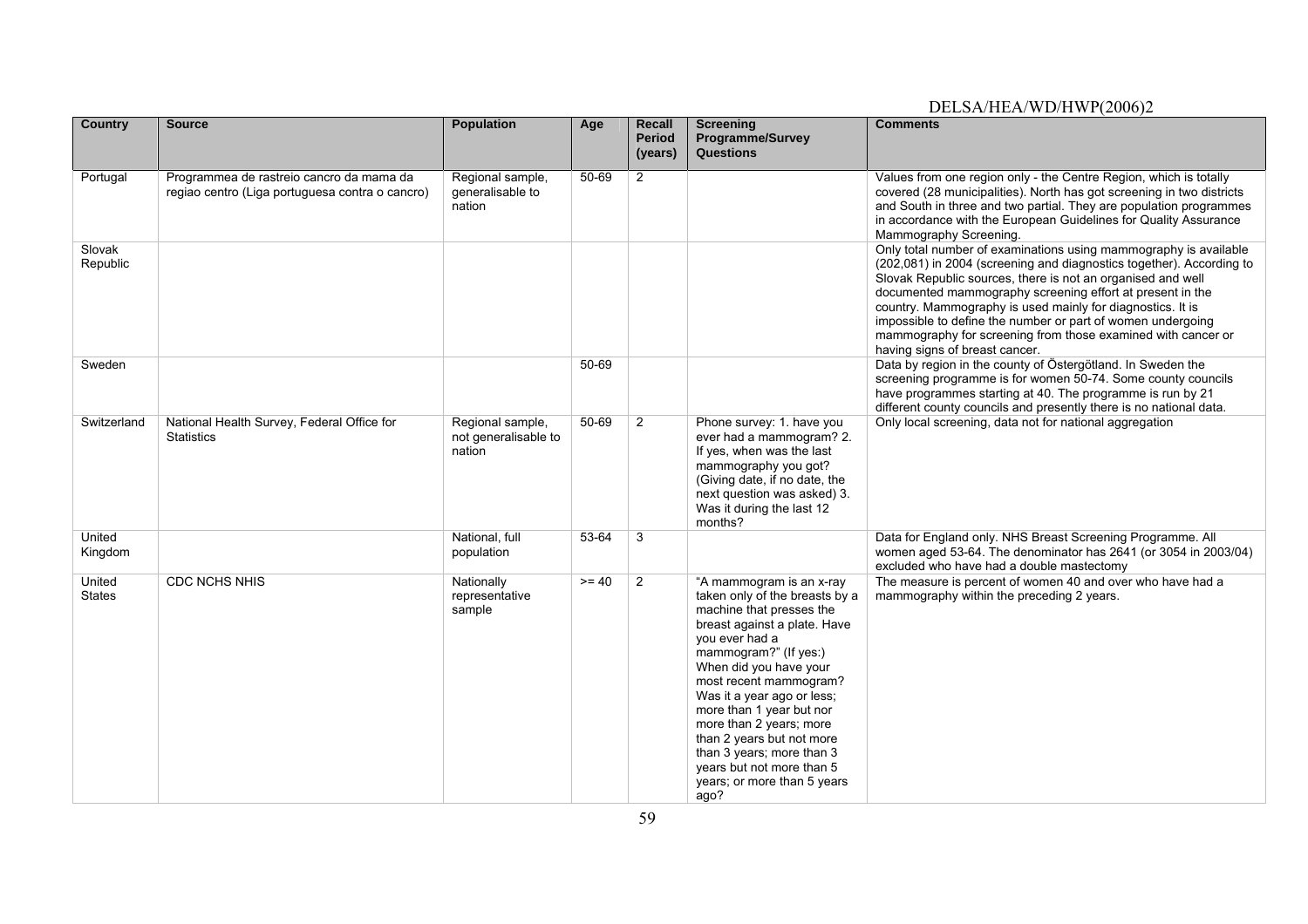|                            |          | Comparability Implications                                                             |                                                                                                                                                                                                                                                                                                    |  |  |  |  |
|----------------------------|----------|----------------------------------------------------------------------------------------|----------------------------------------------------------------------------------------------------------------------------------------------------------------------------------------------------------------------------------------------------------------------------------------------------|--|--|--|--|
|                            |          | Minor                                                                                  | Severe                                                                                                                                                                                                                                                                                             |  |  |  |  |
| deviation?                 | Possible | 1. Data available for different years<br>2. Data available for different age ranges    |                                                                                                                                                                                                                                                                                                    |  |  |  |  |
| Possibility to correct the | Unlikely | 1. Recall periods vary (degree of variation<br>will affect comparability implications) | 1. Some countries use surveys<br>some countries use screening<br>programmes to collect data.<br>2. Some countries indicate that<br>data from mammography<br>screening programmes may<br>significantly underreport<br>mammograms because women<br>seek exams outside of the<br>screening programme. |  |  |  |  |

### **Table 17. Mammography Screening Rate, Comparability Issues**

Possible solutions:

- Footnotes can indicate the year and deviations in the numerator, recall periods or age ranges.
- Separate tables should be used for countries with screening programmes compared to survey data.
- If reliability of data is in serious question, then removing data for a country should be considered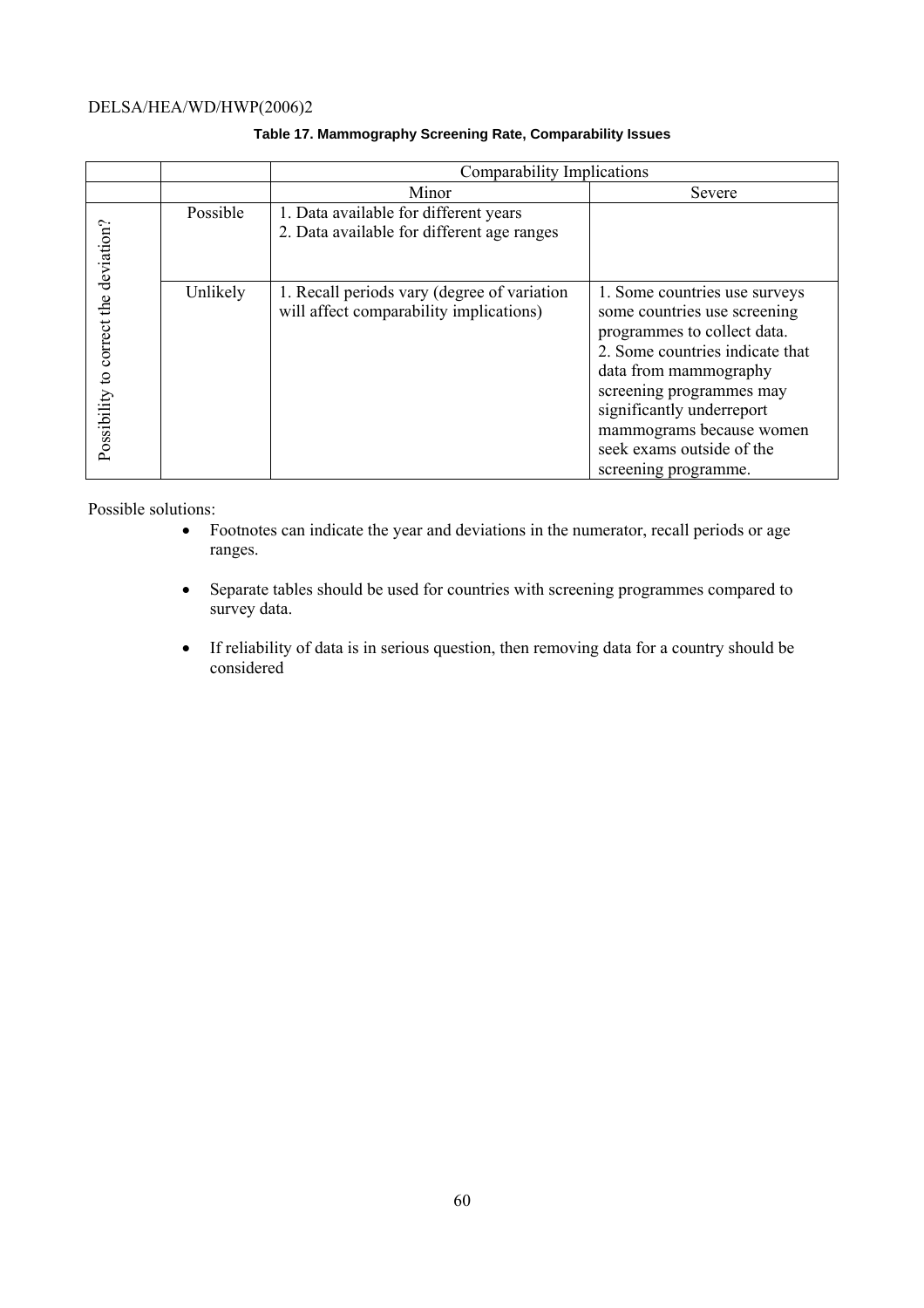## *3. Cervical Cancer Five-year Survival Rate*

## *Operational Definition*

A. 5-year observed survival rate, cervical cancer (Diagnostic code: ICD-9 C:180.xx; ICD-10: C53.x)

**Numerator:** Number of women diagnosed with cervical cancer surviving five years after diagnosis **Denominator:** Number of women diagnosed with cervical cancer

B. 5-year relative survival rate, cervical cancer (Diagnostic code: ICD-9 C:180.xx; ICD-10: C53.x)

**Numerator:** Observed rate of women diagnosed with cervical cancer surviving five years after diagnosis

 **Denominator**: Expected survival rate of a comparable group from the general population

#### *Importance*

109. *Mortality:* Cervical cancer was responsible for an estimated 3.8 deaths per 100 000 women in WHO Euro A countries in 2000. This represents 0.2% of all deaths (both sexes), or 0.8% of all cancer deaths.

110. *Cost:* Cancer is the third leading attributable contributor to health care costs in Canada. In the United States, the total expenditures for all cancers were projected at 189.5 billion USD.

111. *Influenced by health system:* Average cervical cancer 5-year relative survival was over 60% in European countries in 1985-1989. Survival has increased over time, particularly in older age groups. Much of the advances can be attributed to the widespread use of cervical cancer screening. Screening by pelvic exam and pap smears can even identify pre-malignant lesions, which can be effectively treated. Regular screening also increases the probability of diagnosing early states of manifest malignant disease, which improves prognosis greatly and may allow curative treatment without full removal of the uterus.<sup>61</sup>

## *Scientific Soundness*

l

112. *Face validity:* Screening and treatment of cervical cancer should lead to improved survival rates. Cervical cancer survival rates have been used to compare European countries in the EUROCARE study, $62$  in comparisons between European countries and the United States, $63$  and in national reporting activities in many countries.

113. *Content validity:* A potential threat to the validity of cancer survival rates is lead-time bias. For a comprehensive discussion of this potential threat, please see the discussion of the five-year survival rate of breast cancer patients. As in the case of breast cancer, mortality from cervical cancer as decreased along with increased survival and incidence, indicating improved treatment.

114. *Reliability:* For a comprehensive discussion of the reliability of cancer registry data, please see the discussion of the five-year survival rate of breast cancer patients.

<sup>61.</sup> Gatta, G., M.B. Lasota, A. Verdecchia and the EUROCARE Working Group. "Survival of European women with gynaecological tumours, during the period 1978-1989." *European Journal of Cancer* 34(14): 2218-2225.

<sup>62.</sup> Gatta G, Lasota MB, Verdecchia A, and the EUROCARE Working Group. *European Journal of Cancer* 1998. 34(14): 2218-2225.

<sup>63.</sup> Gatta G, Capocaccia R, Coleman MP, Gloeckler Ries LA, Hakulinen T, Micheli A, Sant M, Verdecchia A, Berrino F. "Toward a comparison of survival in American and European cancer patients." *Cancer* 2000, 89(4): 893-900.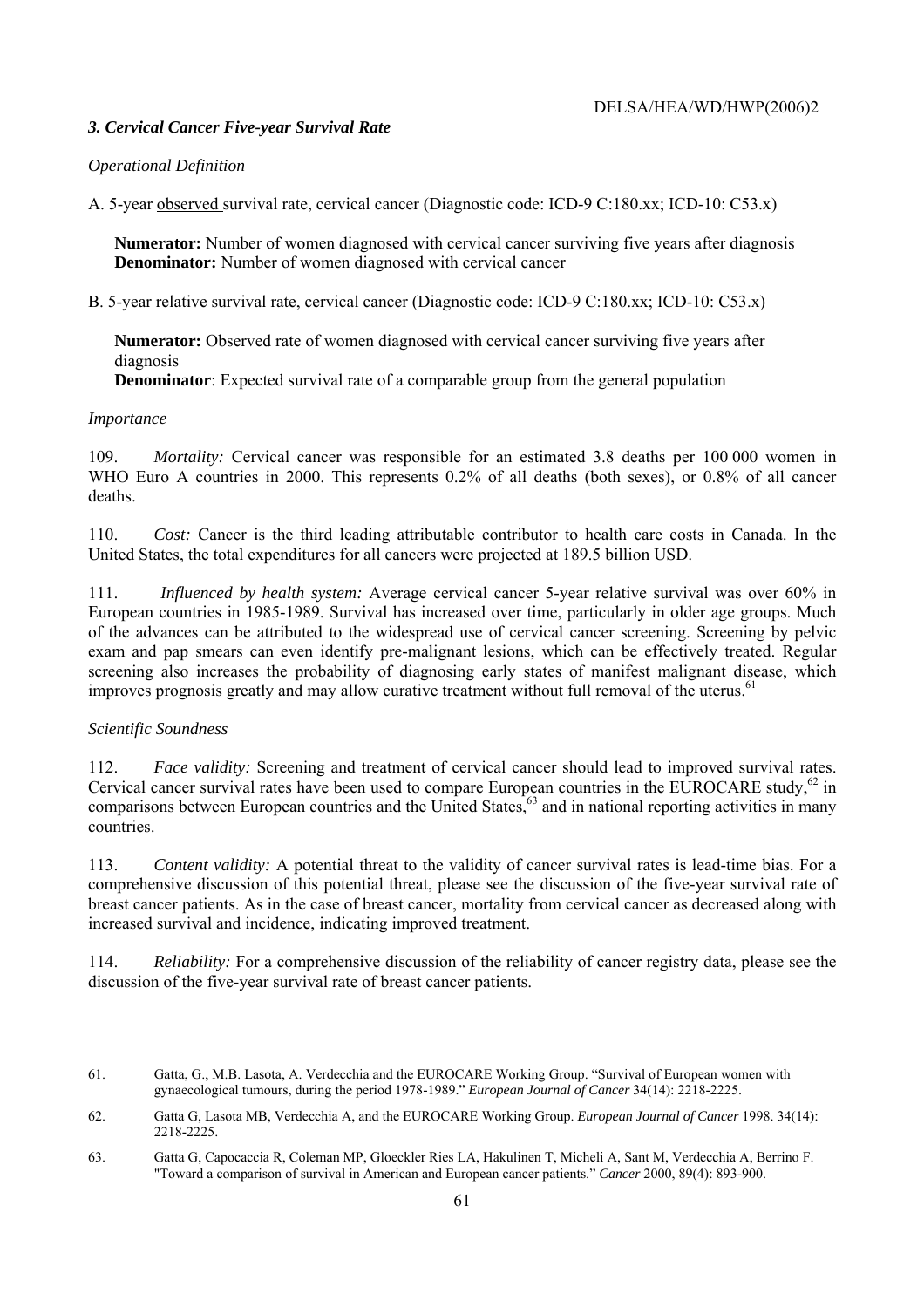## DELSA/HEA/WD/HWP(2006)2 *Feasibility*

115. *Data Availability:* Cervical cancer survival rates are available for 20 countries (Table 18) and mortality rates are available for 22 countries (Table 19). The survival rates data submitted were for a range of years. Most countries included all ages, although some countries excluded persons under 15. The differences in ages should not be a significant concern for cervical cancer survival rates. A few countries used the ICD 10 or ICD 0 coding system, but there is a one-to-one cross-walk between the ICD-0, ICD-9 and ICD-10 diagnostic codes so that comparability issues do not arise. However, one country included malignancies of the corpus uteri in the ICD-10 codes. Only some countries performed age standardisation, and not all were standardised to the same reference population. The main comparability challenges concerns whether the data is from national registries, or alternate sources. Three countries provided data that was not generalisable to the national level. The mortality rates data are available for a range of years, and the data were rarely age standardised.

116. *Comparability Issues:* Detailed documentation is provided in Table 20 and an assessment in Table 21. For future data collection, many of these issues can be remedied. Future data collection will agestandardised to the same population for more precise comparability. Ideally, with regular HCQI data collection, countries will be able to provide rates for more closely rated time periods.

117. *Overall Assessment*: Most countries were able to provide data on this indicator. The fact that fewer countries supplied mortality data is attributed to the questionnaire indicating that the mortality data was optional. Most countries already have national cancer registries or otherwise generalisable data, and most countries routinely assess survival and mortality rates. The main burden associated with data collection for this indicator would be that most countries would have to agree on a common reference population and use this consistently for age standardisation of an indicator.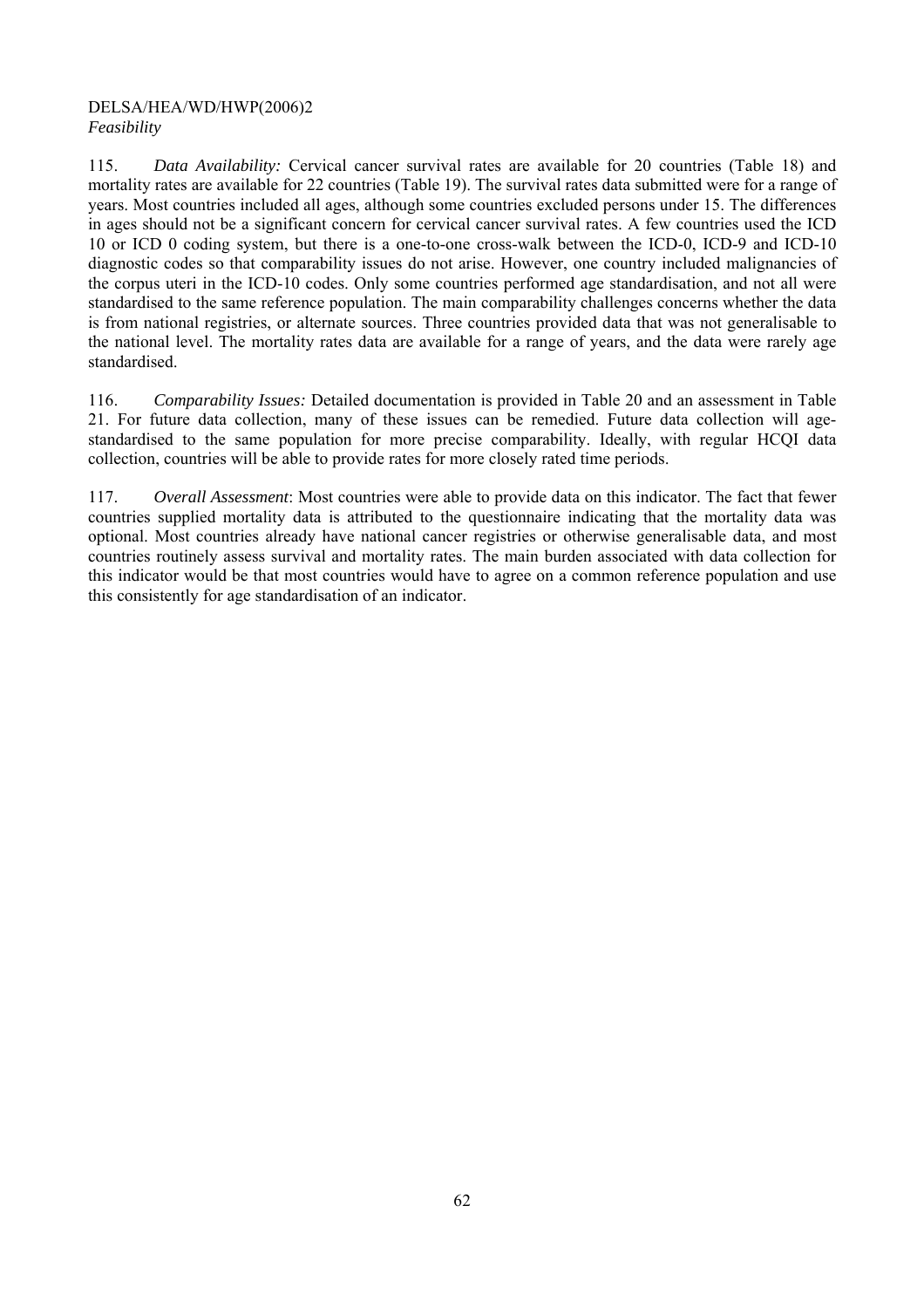| Country              | <b>Data Year</b> | <b>Observed</b><br>Rate % | Lower<br>CI% | <b>Upper</b><br>CI% | <b>Relative</b><br>Rate % | Lower<br>CI% | <b>Upper</b><br>CI% |
|----------------------|------------------|---------------------------|--------------|---------------------|---------------------------|--------------|---------------------|
| Australia            | 1992             | 75.7                      | 74.3         | 77.0                | 77.6                      | 76.2         | 79.0                |
| Canada               | 1997             | 72.0                      | 70.0         | 75.0                | 74.0                      | 71.0         | 77.0                |
| Czech<br>Republic    | 1993-1997        | 63.0                      | 61.8         | 64.4                | 92.0                      | <b>NA</b>    | <b>NA</b>           |
| Denmark              | 1991-1995        | 63.0                      | 62.0         | 65.0                | 67.0                      | 65.0         | 69.0                |
| Finland              | 1995-2001        | 63.8                      | 56.0         | 71.5                | 70.7                      | 62.0         | 78.7                |
| France               | 1990-1994        | 62.7                      | <b>NA</b>    | <b>NA</b>           | 65.9                      | 61.9         | 70.1                |
| Germany*             | 1993-1997        | 62.0                      | 57.0         | 67.0                | 66.0                      | 61.0         | 71.0                |
| Iceland              | 1995-1999        | 74.0                      | <b>NA</b>    | <b>NA</b>           | 76.6                      | 66.0         | 87.9                |
| Ireland              | 1994-1998        | 60.0                      | 55.0         | 63.0                | 62.0                      | 58.0         | 66.0                |
| Italy *              | 1990-1994        | 59.0                      | <b>NA</b>    | <b>NA</b>           | 64.0                      | 64.5         | 68.7                |
| Japan                | 1997             | <b>NA</b>                 | <b>NA</b>    | <b>NA</b>           | 64.9                      | <b>NA</b>    | <b>NA</b>           |
| Mexico               | 1997-1998        | 30.1                      | 27.9         | 32.3                | <b>NA</b>                 | <b>NA</b>    | <b>NA</b>           |
| Netherlands *        | 1993-1997        | 75.0 (<60)                | 67.0         | 83.0                | 76.0                      | 68.0         | 84.0                |
|                      |                  | $46.0(60+)$               | 32.0         | 60.0                | 55.0                      | 39.0         | 71.0                |
| New Zealand          | 1994             | 69.3                      | 62.9         | 75.7                | 73.2                      | 66.4         | 78.0                |
| Norway               | 1998-2003        | 68.3                      | 66.1         | 70.5                | 73.2                      | 70.9         | 75.5                |
| Slovak<br>Republic   | 2001             | 57.1                      | 55.1         | 59.2                | <b>NA</b>                 | <b>NA</b>    | <b>NA</b>           |
| Sweden               | 1996             | 66.0                      | 61.6         | 70.5                | 69.2                      | 64.5         | 73.9                |
| Switzerland *        | 1990-1994        | 66.0                      | <b>NA</b>    | <b>NA</b>           | 72.0                      | <b>NA</b>    | <b>NA</b>           |
| United<br>Kingdom    | 1998-2001        | 70.0                      | 69.0         | 71.0                | 72.0                      | 71.0         | 73.0                |
| <b>United States</b> | 1998-2002        | 67.8                      | 65.6         | 69.9                | 72.0                      | 69.8         | 74.2                |

## **Table 18. Cervical Cancer Survival Rate**

\* Based on data that has limited generalisability to national level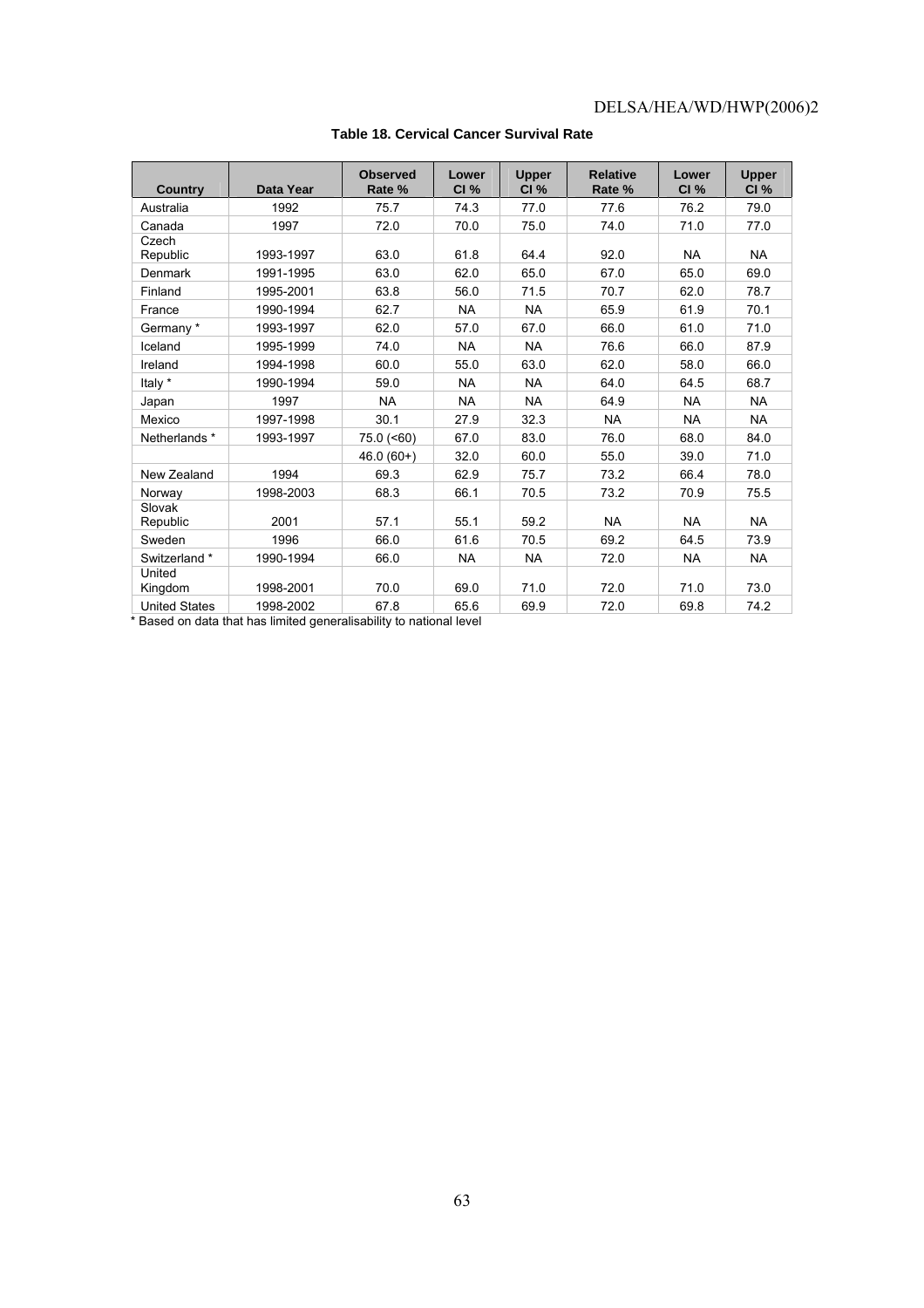|                                          | <b>Mortality</b> |      |  |  |  |  |
|------------------------------------------|------------------|------|--|--|--|--|
| Country                                  | Rate             | Year |  |  |  |  |
| Australia                                | 2.3              | 2001 |  |  |  |  |
| Austria                                  | 2.7              | 2003 |  |  |  |  |
| Canada                                   | 2.0              | 2001 |  |  |  |  |
| Czech Republic                           | 5.4              | 2003 |  |  |  |  |
| Denmark                                  | 3.8              | 2000 |  |  |  |  |
| Finland                                  | 1.2              | 2003 |  |  |  |  |
| France                                   | 1.8              | 2001 |  |  |  |  |
| Germany                                  | 2.8              | 2001 |  |  |  |  |
| Iceland                                  | 1.6              | 2002 |  |  |  |  |
| Ireland                                  | 3.2              | 2001 |  |  |  |  |
| Italy                                    | 0.9              | 2001 |  |  |  |  |
| Japan                                    | 2.5              | 2002 |  |  |  |  |
| Netherlands                              | 1.8              | 2003 |  |  |  |  |
| New Zealand                              | 3.0              | 2000 |  |  |  |  |
| Norway                                   | 3.1              | 2002 |  |  |  |  |
| Portugal                                 | 2.9              | 2002 |  |  |  |  |
| Slovak Republic                          | 5.9              | 2002 |  |  |  |  |
| Spain                                    | 1.8              | 2002 |  |  |  |  |
| Sweden                                   | 2.2              | 2001 |  |  |  |  |
| Switzerland                              | 1.5              | 2001 |  |  |  |  |
| United Kingdom                           | 2.6              | 2002 |  |  |  |  |
| <b>United States</b>                     | 2.3              | 2001 |  |  |  |  |
| Sources: OECD HEALTH DATA 2005, Sept. 05 |                  |      |  |  |  |  |

**Table 19. Cervical Cancer Mortality per 100,000 Women**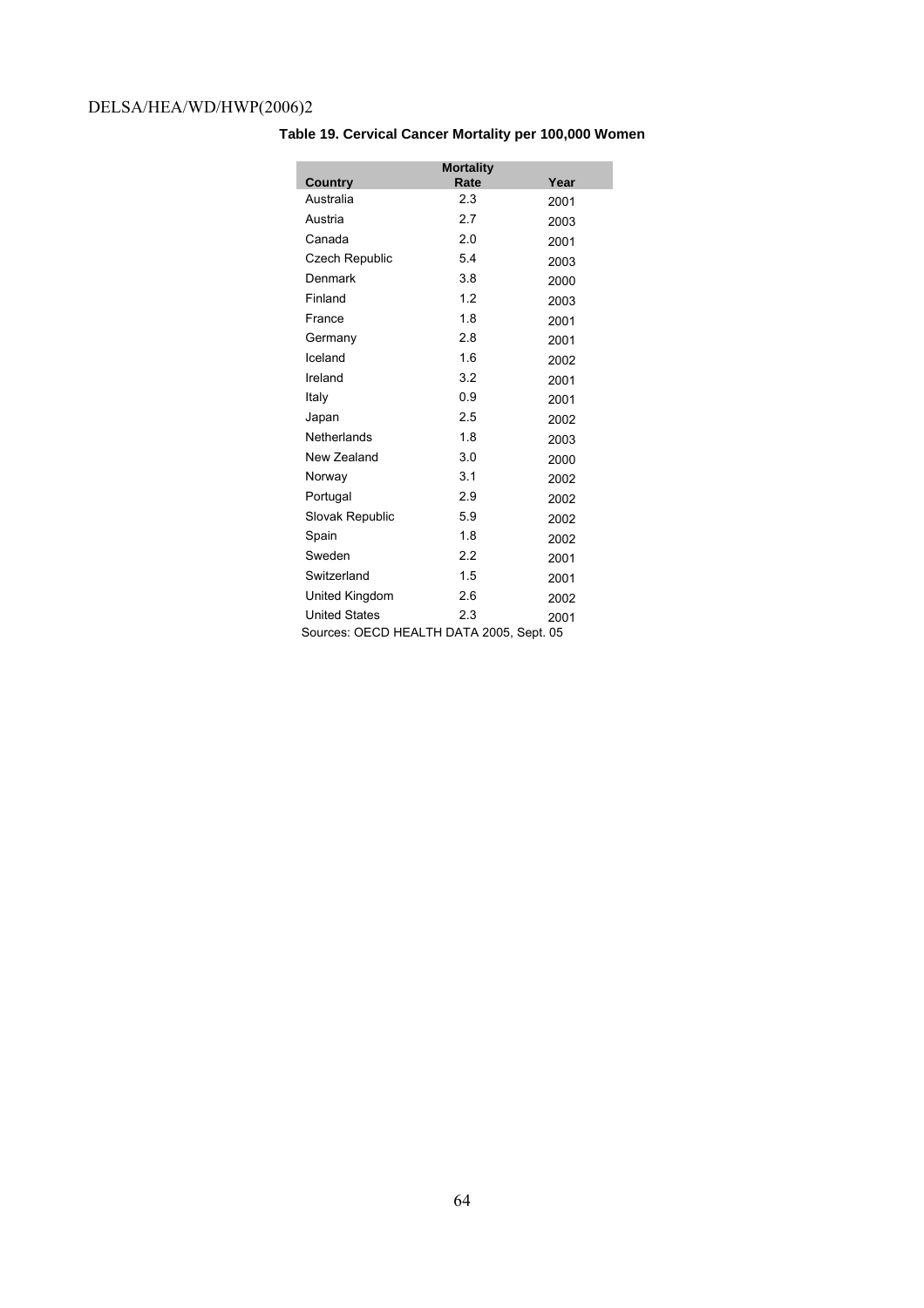## **Table 20. Cervical Cancer Survival Rate, Sources and Methods**

| <b>Country</b>    | <b>Source</b>                                                                                                                                       | <b>Diagnosis</b><br>Code    | Ages  | <b>Population</b>                                                                                                                                                                                                                                                                    | Age<br><b>Standardisation</b><br><b>Reference</b><br><b>Population</b> | <b>Comments</b>                                                                                                                                                                                           |
|-------------------|-----------------------------------------------------------------------------------------------------------------------------------------------------|-----------------------------|-------|--------------------------------------------------------------------------------------------------------------------------------------------------------------------------------------------------------------------------------------------------------------------------------------|------------------------------------------------------------------------|-----------------------------------------------------------------------------------------------------------------------------------------------------------------------------------------------------------|
| Australia         | Australian Institute for<br><b>Health and Welfare</b>                                                                                               |                             | $20+$ |                                                                                                                                                                                                                                                                                      |                                                                        |                                                                                                                                                                                                           |
| Canada            | Canadian Cancer<br>Registry                                                                                                                         |                             |       |                                                                                                                                                                                                                                                                                      | <b>OECD 1980</b>                                                       |                                                                                                                                                                                                           |
| Czech<br>Republic | <b>CNCR-IHIS</b>                                                                                                                                    | $ICD-10$<br>C <sub>53</sub> |       | National registry                                                                                                                                                                                                                                                                    |                                                                        | 5-year cumulative survival expresses the absolute number or %<br>probability of survival over 5 years after diagnosis of certain<br>neoplasm, on the basis of statistics in the National Cancer Registry. |
| Denmark           | <b>National Cancer</b><br>Registry                                                                                                                  | $ICD-10$                    | All   | National                                                                                                                                                                                                                                                                             |                                                                        |                                                                                                                                                                                                           |
| Finland           | <b>Finnish Cancer Registry</b>                                                                                                                      | ICD-9 180                   | all   | National registry                                                                                                                                                                                                                                                                    | none                                                                   | Diagnoses 1995, follow up 2000.                                                                                                                                                                           |
| France            | EUROCARE-3:<br>Electronic availability of<br>EUROCARE 3 data: a<br>tool for further analysis<br>P Roazzi Annals of<br>Oncology 14 150-155,<br>2003. | ICD-9 180                   | $15+$ | 3 regional registries: Calvados,<br>Côte d'Or. Bas-Rhin.<br>representing 2,162.000 persons,<br><i>i.e.</i> 3,8 % of French population in<br>1990.                                                                                                                                    | <b>ICSS</b> population                                                 | French network of cancer registries survival data from 1988 to 1997<br>follow-up to 2002 will be published soon.                                                                                          |
| Germany           | Saarland Cancer<br>Registry                                                                                                                         | ICD-9 180                   | 15-89 | Data refer to the region of<br>Saarland, thus it is not<br>representative for all Germany,<br>however long standing<br>experience with this data source<br>shows that the results are largely<br>generalisable to the German<br>population, but not representative<br>of the nation. | none                                                                   | Includes only: patients with invasive/malignant cases, first<br>primaries. Uses SURV3 Finnish Cancer Registry software.                                                                                   |
| Iceland           | The Icelandic Cancer<br>Registry                                                                                                                    | ICD-9 180                   | all   | National registry                                                                                                                                                                                                                                                                    |                                                                        |                                                                                                                                                                                                           |
| Ireland           | <b>Irish National Cancer</b><br>Register                                                                                                            |                             |       |                                                                                                                                                                                                                                                                                      | none                                                                   | Also standardised to OECD 1980 and Eurocare                                                                                                                                                               |
| Italy             | Istituto Superiore di<br>sanità. Eurocare-2                                                                                                         | ICD-9 180                   | $15+$ | 13 cancer registries covering<br>15% of population                                                                                                                                                                                                                                   | Eurocare-3<br>standard population                                      | Italian Ministry of Health consider the data representative of Italy                                                                                                                                      |
| Japan             |                                                                                                                                                     |                             |       |                                                                                                                                                                                                                                                                                      |                                                                        | Includes endometrial cancer                                                                                                                                                                               |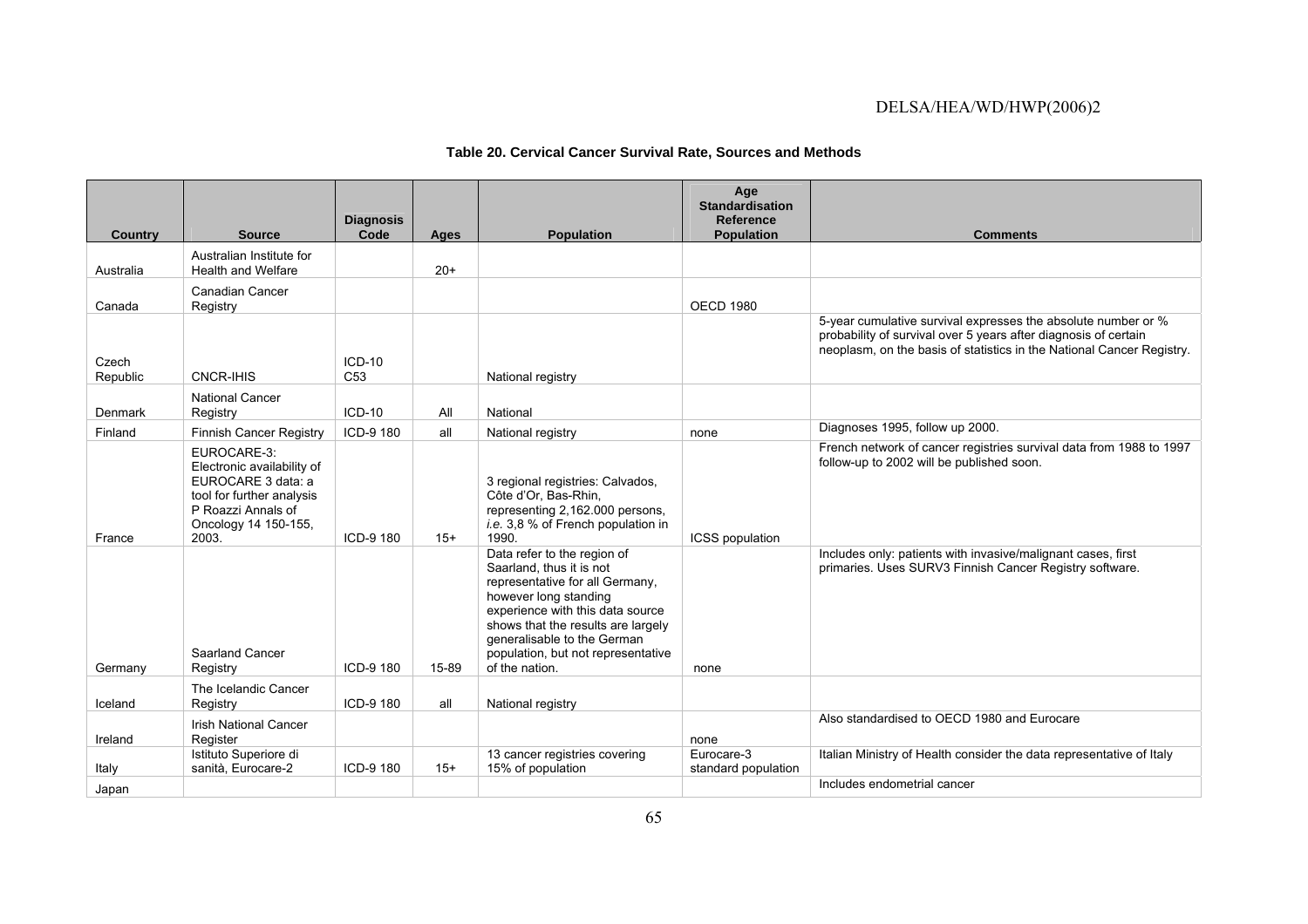| <b>Country</b>       | <b>Source</b>                                                                                                                                                                                                                 | <b>Diagnosis</b><br>Code      | Ages     | <b>Population</b>                                                                                                                                                                                                                                          | Age<br><b>Standardisation</b><br><b>Reference</b><br><b>Population</b> | <b>Comments</b>                                                                                                                                                                                                                                             |
|----------------------|-------------------------------------------------------------------------------------------------------------------------------------------------------------------------------------------------------------------------------|-------------------------------|----------|------------------------------------------------------------------------------------------------------------------------------------------------------------------------------------------------------------------------------------------------------------|------------------------------------------------------------------------|-------------------------------------------------------------------------------------------------------------------------------------------------------------------------------------------------------------------------------------------------------------|
| Mexico               | Departamento de<br>Epidemiología, Unidad<br>de Investigación en<br>Enfermedades<br>Oncológicas CMN SXXI,<br><b>IMSS</b>                                                                                                       | ICD-9 180                     |          | Women with social security<br>services (60%) and non-insured<br>40%                                                                                                                                                                                        | none                                                                   |                                                                                                                                                                                                                                                             |
| <b>Netherlands</b>   | IKZ Study: Coebergh<br>JW, Janssen M,<br>Louwman M, Voogd A.<br>Cancer incidence, care<br>and survival in the<br>South of the<br>Netherlands 1955-1999.<br>Eindhoven:<br>Comprehensive Cancer<br>Centre South (IKZ),<br>2001. | ICD-9 180                     | $0 - 90$ | Southeast of the Netherlands<br>around Eindhoven and Tilburg.<br>The population at-risk in the<br>period 1993-1997 was 997.411<br>men and 997.869 women<br>(1.995.280 in total). This is about<br>13% of the Dutch population.<br>Limited generalisability | none                                                                   | Sample population unlike total population because of Roman-<br>Catholic origin (unlike Northern Netherlands) and lack of big cities<br>in this region and this region is rather urbanised rural area.<br>Standardised to European standard; eastern region. |
| New Zealand          | New Zealand Cancer<br>Registry and NZ<br>Mortality Registry                                                                                                                                                                   |                               |          |                                                                                                                                                                                                                                                            | <b>OECD 1980</b>                                                       |                                                                                                                                                                                                                                                             |
| Norway               | Cancer Registry of<br>Norway                                                                                                                                                                                                  | ICD-10-2:<br>C <sub>53</sub>  | all      | National registry                                                                                                                                                                                                                                          | none                                                                   |                                                                                                                                                                                                                                                             |
| Slovak<br>Republic   | National cancer Registry<br>of Slovakia                                                                                                                                                                                       | ICD-9 180<br>or ICD-10<br>C43 | all      | National registry                                                                                                                                                                                                                                          | World Standard<br>Population (WSR)                                     | Evaluation is being done every 5 years, update will be available in<br>2006.                                                                                                                                                                                |
| Sweden               | The Swedish Cancer<br>Registry                                                                                                                                                                                                | ICD-9 180                     |          |                                                                                                                                                                                                                                                            | none                                                                   |                                                                                                                                                                                                                                                             |
| Switzerland          | Cancer Registry of the<br>Canton of Geneva                                                                                                                                                                                    | ICD-9 180                     | all      | Canton of Geneva, not<br>qeneralisable                                                                                                                                                                                                                     |                                                                        |                                                                                                                                                                                                                                                             |
| United<br>Kingdom    | <b>Office for National</b><br>Statistics/Department of<br>Health                                                                                                                                                              | ICD-9 180                     | 15-99    | Data are for England                                                                                                                                                                                                                                       | <b>OECD 1980</b>                                                       |                                                                                                                                                                                                                                                             |
| <b>United States</b> | <b>SEER</b>                                                                                                                                                                                                                   |                               |          | Generalisable to nation                                                                                                                                                                                                                                    | <b>OECD 1980</b>                                                       |                                                                                                                                                                                                                                                             |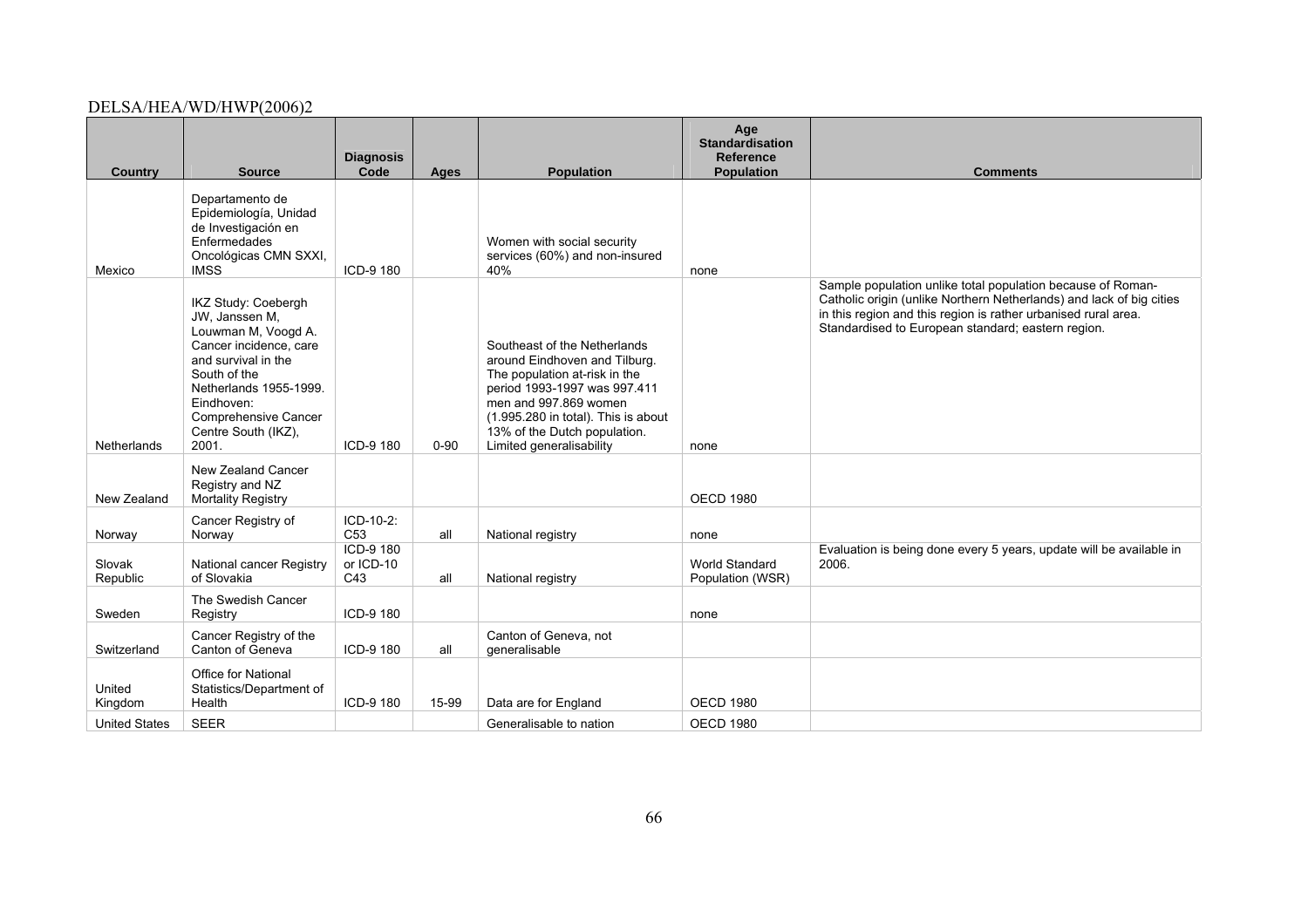|                                          |          | Comparability Implications                                                                                                                                                                                                                                                                             |                                                                                                   |  |  |  |  |  |
|------------------------------------------|----------|--------------------------------------------------------------------------------------------------------------------------------------------------------------------------------------------------------------------------------------------------------------------------------------------------------|---------------------------------------------------------------------------------------------------|--|--|--|--|--|
|                                          |          | Minor                                                                                                                                                                                                                                                                                                  | Severe                                                                                            |  |  |  |  |  |
| Possibility to correct the<br>deviation? | Possible | 1. Data available for different time periods<br>2. Some countries excluded those under 15<br>years of age<br>3. Different approaches to age<br>standardisation. However, age<br>standardisation analysis shows minimal<br>impact on overall numbers (see "Reference<br>Population for Age Adjustment") |                                                                                                   |  |  |  |  |  |
|                                          | Unlikely |                                                                                                                                                                                                                                                                                                        | 1. Three countries could only<br>provide data that was not<br>generalisable to the national level |  |  |  |  |  |

## **Table 21. Cervical Cancer Survival Rate, Comparability Issues**

Possible solutions:

- Agree on common reference population and standardise accordingly
- Footnotes can indicate the year, or deviations in ages.
- Drop countries that cannot provide data that are generalisable to the national level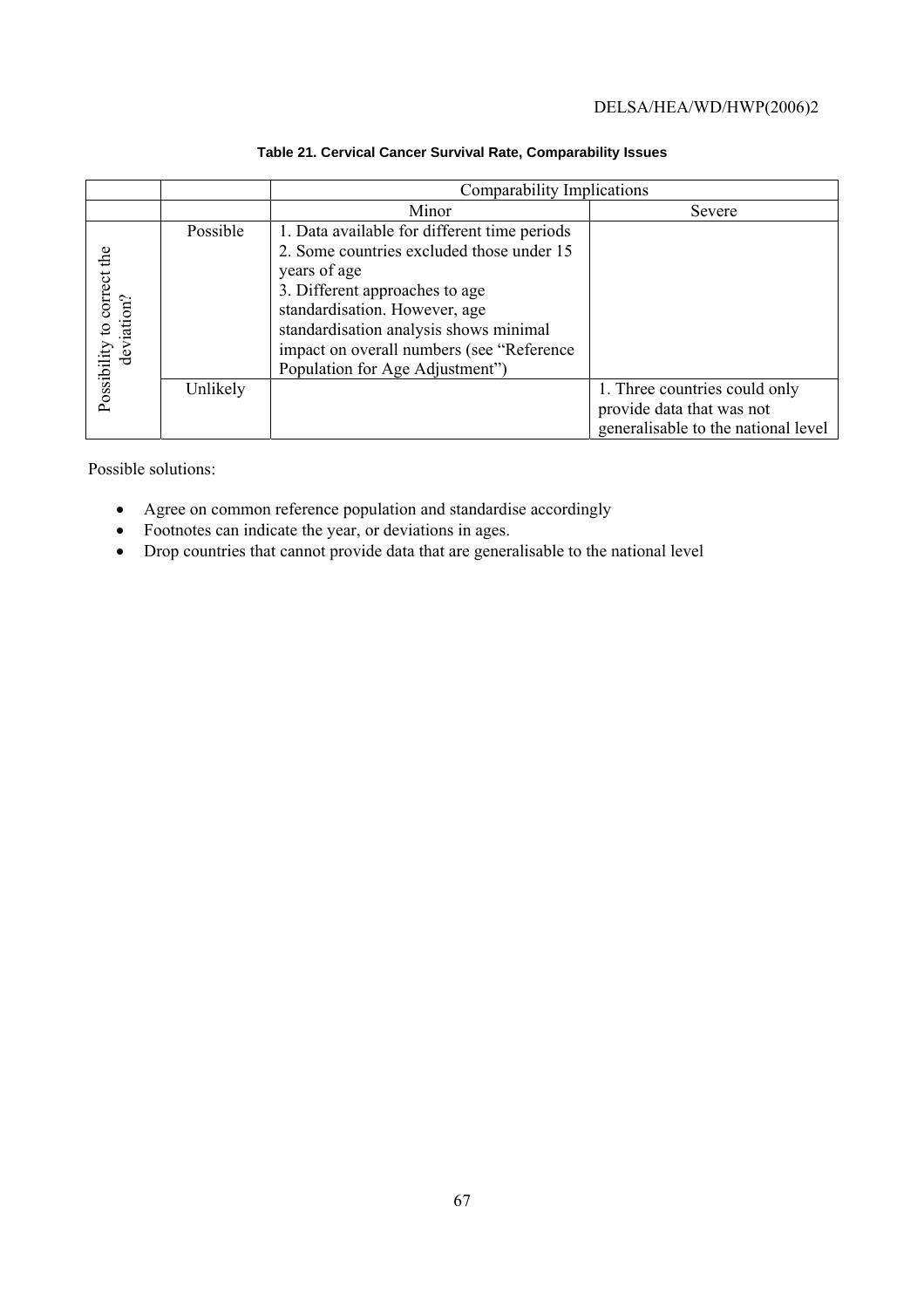## *4. Cervical Cancer Screening Rate*

## *Operational Definition*

**Numerator:** Number of women age 20-69 reporting cervical cancer screening within the past 3 years *or*  number of women age 20-69 screened for cervical cancer through an organised programme.

**Denominator:** Number of women age 20-69 answering survey question *or* participating in organised screening programme.

## *Importance*

118. For a discussion of the importance of cervical cancer, please refer to the discussion under the cervical cancer survival rate above.

119. *Cost:* Cancer is the third leading attributable contributor to health care costs in Canada. In the United States, the total expenditures for all cancers were projected at 189.5 billion USD. Cervical cancer screening is generally regarded as one of the lower cost screening programmes across types of cancer. One study in Italy estimated the cost at approximately \$24 per woman screened, although a study of the cost effectiveness of cervical cancer screening in the European Union found great variation across countries in the number of times women are recommended to be screened in their lifetime (between as few as 7 times and as many as  $50+$ <sup>64,65</sup>

## *Scientific Soundness*

l

120. *Face validity:* Cervical cancer screening is often considered the most successful cancer screening test.<sup>66</sup> Screening can reduce mortality due to cervical cancer through earlier detection of tumours or even premalignant stages of the disease. Many countries have national targets for cervical cancer screening or organised screening programmes.

121. *Content validity:* Evidence linking cervical cancer screening with decreased mortality has come from observational epidemiological studies, pre-post studies showing that mortality decreased after the introduction of organised screening, geographical comparisons showing that mortality reduction is greater in areas with higher screening coverage, and numerous consensus statements from expert groups.<sup>67</sup> This evidence has been judged sufficient to recommend cervical cancer screening after formal reviews by the US Preventive Services Task Force, the Canadian Task Force on Preventive Health Care, and the US National Cancer Institute Physician's Data Query.

122. *Reliability:* The cervical screening rate in many countries will be derived from organised screening programmes and is therefore dependent on aspects of the programme's design such as eligible population, recall period, etc. Other countries will use national surveys to determine screening rates. These rates will be affected by national aspects of survey design such as the question used, sampling, and method of

<sup>64.</sup> Zappa M, Cecchini S, Ciatto S, Iossa A, Falini P, Mancini M, Paci E. Measurement of the cost of screening for cervical cancer in the district of Florence, Italy. Tumori. 1998 Nov-Dec;84(6):631-5.

<sup>65.</sup> van Ballegooijen M, van den Akker-van Marle E, Patnick J, Lynge E, Arbyn M, Anttila A, Ronco G, Dik J, Habbema F. Overview of important cervical cancer screening process values in European Union (EU) countries, and tentative predictions of the corresponding effectiveness and cost-effectiveness. Eur J Cancer. 2000 Nov;36(17):2177-88.

<sup>66.</sup> Franco EL, Duarte-Franco E, TE Rohan. "Evidence-based policy recommendations on cancer screening and prevention." *Cancer Detection and Prevention*. 2002. 26: 350-61.

<sup>67.</sup> Franco EL, Duarte-Franco E, TE Rohan. "Evidence-based policy recommendations on cancer screening and prevention." *Cancer Detection and Prevention*. 2002. 26: 350-61.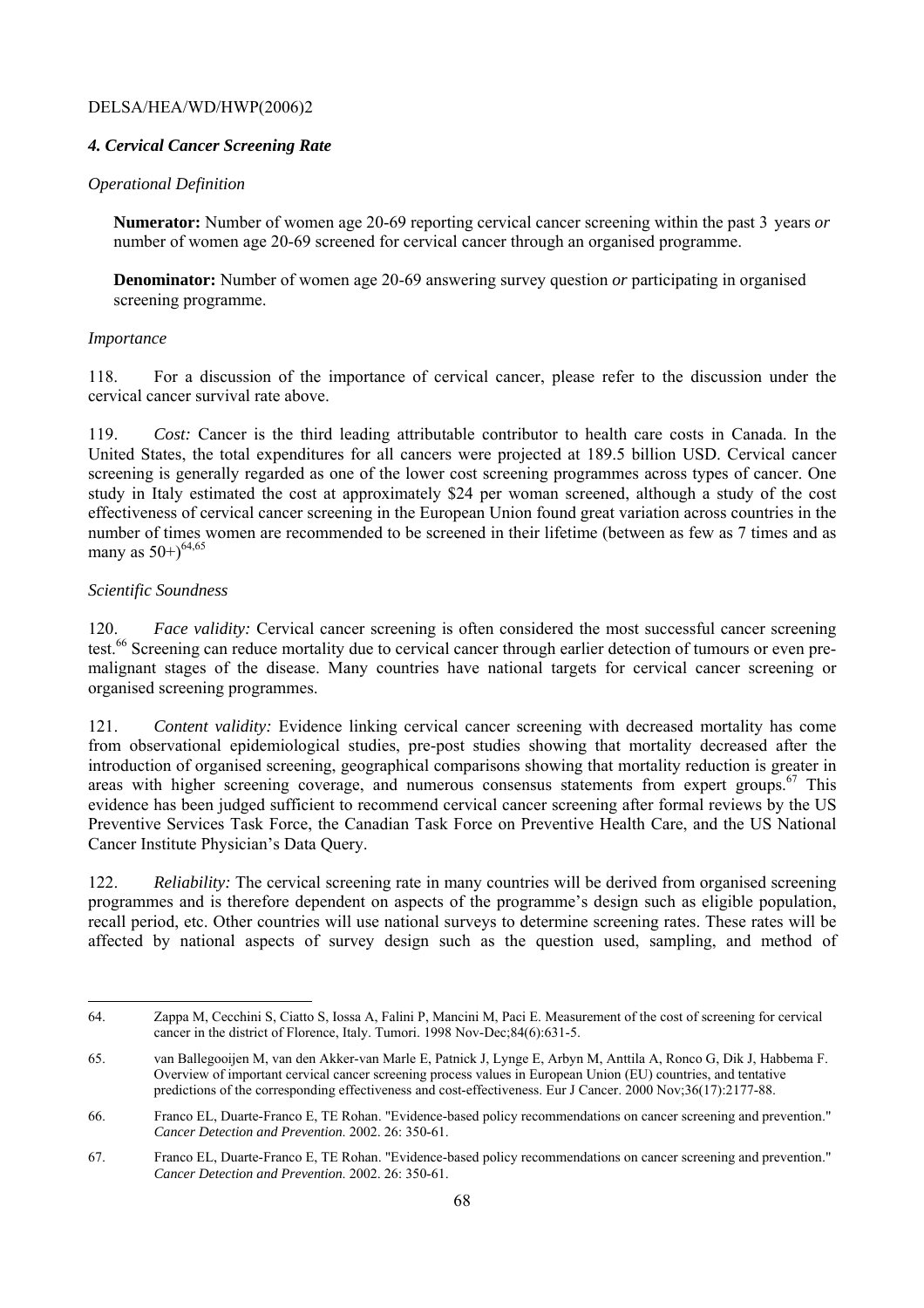administering the survey. Survey questions are also sensitive to cultural differences in survey responses in different countries, potentially leading to recall bias.

## *Feasibility*

123. *Data availability:* Cervical cancer screening rates are available for 17 countries (Table 22). The screening rates data submitted ranges from 2000 to 2005. Twelve countries deviate from the age range of 20- 69. Six countries have a longer recall period, and four have a shorter recall period, than the OECD 3 year definition. Five countries collected the data from a survey and twelve from a screening programme.

124. *Comparability issues:* Detailed documentation is provided in Table 23 and an assessment in Table 24. In most cases, the year and age differences should be only minor threats to comparability. The more significant threats to comparability are the differences in recall period, and whether the data is from a screening programme or a survey programme. Population based surveys may include bias from selfreporting, or recall bias. Screening programmes may systematically over or underestimate the screening rate, depending on how the denominator is estimated, and depending on whether women frequently obtain exams from other sources that would not be recorded by the screening programme.

125. *Overall Assessment:* A total of 17 countries were able to provide data for this indicator. Most countries regularly collect data on cervical screening (or have screening programmes).

| <b>Country</b>       | <b>Cervical Cancer</b><br><b>Screening Rate %</b> | Data Year | <b>Recall Period (in</b><br>years) | <b>Screening</b><br>Program |
|----------------------|---------------------------------------------------|-----------|------------------------------------|-----------------------------|
| Canada               | 74.0                                              | 2003      | 3                                  | survey                      |
| France               | 74.9                                              | 2002-2003 | $\overline{2}$                     | survey                      |
| Italy                | 45.1                                              | 2000      | 3                                  | survey                      |
| Japan                | 23.7                                              | 2004      | 1                                  | survey                      |
| <b>United States</b> | 79.2                                              | 2003      | 3                                  | survey                      |
| Australia            | 60.6                                              | 2002-2003 | $\overline{2}$                     | screening program           |
| Denmark              | 45.2                                              | 2002-2004 | 3                                  | screening program           |
| Finland              | 71.8                                              | 2002      | 5                                  | screening program           |
| Germany              | 55.9-64.6                                         | 2002      |                                    | screening program           |
| Iceland              | 62.0                                              | 2004      | $\overline{2}$                     | screening program           |
| Ireland              | 70.1                                              | 2003      | 5                                  | screening program           |
| Mexico               | 38.9                                              | 2002      | 3                                  | screening program           |
| Netherlands          | 66.0                                              | 2003      | 5                                  | screening program           |
| New Zealand          | 77.0                                              | 2002      | 3                                  | screening program           |
| Norway               | 72.5                                              | 2002-2004 | 3                                  | screening program           |
| Sweden               | 72.0                                              | 2002      | 5                                  | screening program           |
| United Kingdom       | 69.7                                              | 2004-2005 | 3.5                                | screening program           |

#### **Table 22. Cervical Cancer Screening Rate**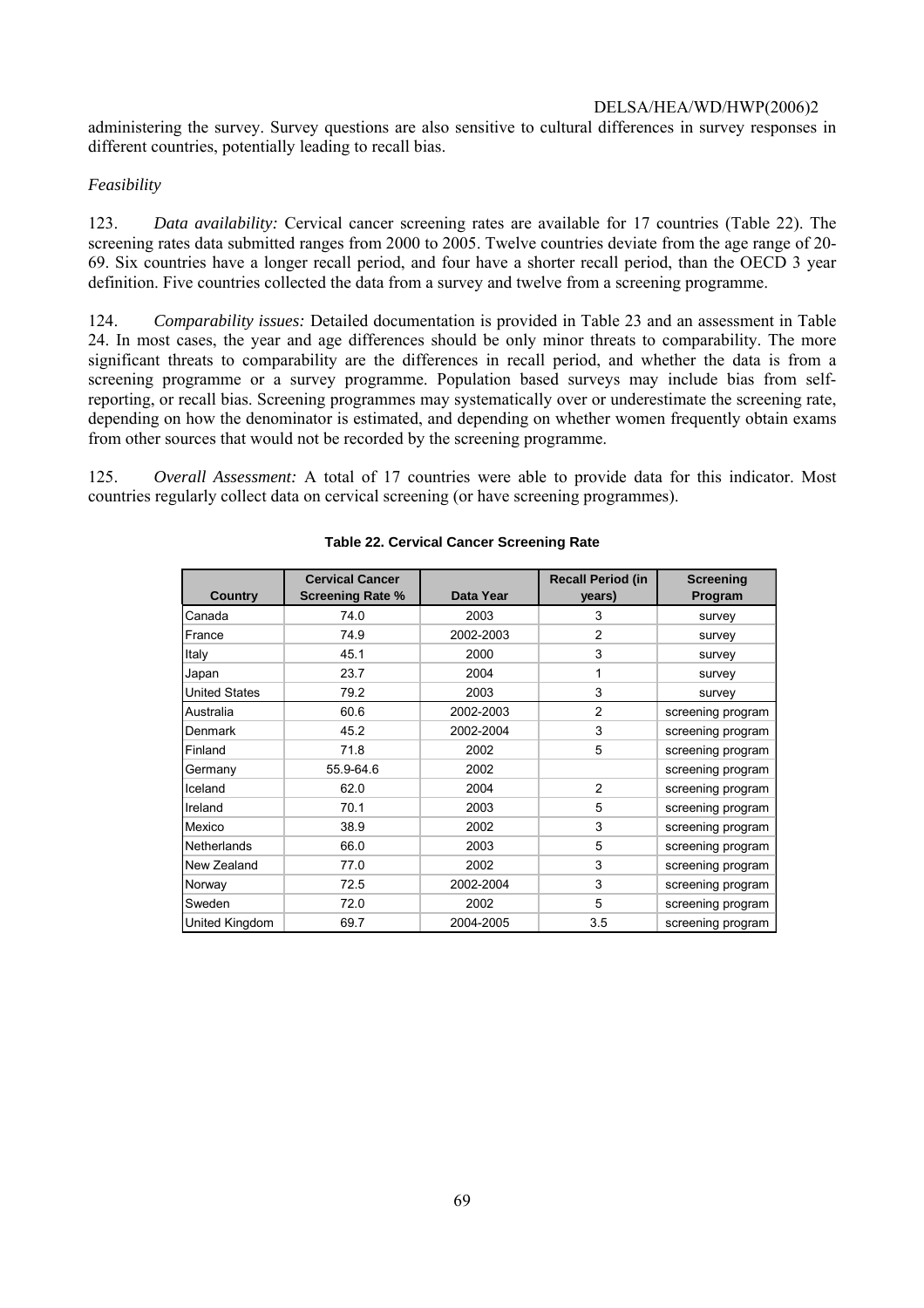## **Table 23. Cervical Cancer Screening Rate, Sources and Methods**

|                | <b>Source</b>                                                                                                  |           | <b>Recall</b><br><b>Period</b> |                                                                                                                                                                                                                                                                                                                                                               | <b>Comments</b>                                                                                                                                                                                                                                                                                                                                                                                                                                                                                          |
|----------------|----------------------------------------------------------------------------------------------------------------|-----------|--------------------------------|---------------------------------------------------------------------------------------------------------------------------------------------------------------------------------------------------------------------------------------------------------------------------------------------------------------------------------------------------------------|----------------------------------------------------------------------------------------------------------------------------------------------------------------------------------------------------------------------------------------------------------------------------------------------------------------------------------------------------------------------------------------------------------------------------------------------------------------------------------------------------------|
| <b>Country</b> |                                                                                                                | Ages      |                                | <b>Programme Description</b>                                                                                                                                                                                                                                                                                                                                  | The previous data available, 0.79, was from the 2001                                                                                                                                                                                                                                                                                                                                                                                                                                                     |
|                | AIHW 2005. Cervical screening in<br>Australia 2002-2003. AIHW Cat No CAN                                       |           |                                | These crude rates come from our National Cervical                                                                                                                                                                                                                                                                                                             | National Health Survey, and was self-report. It was for                                                                                                                                                                                                                                                                                                                                                                                                                                                  |
| Australia      | 26. Canberra: AIHW (www.aihw.gov.au)                                                                           | 20-69     | $\overline{2}$                 | Screening Programme, and are for women aged 20-69.<br>The reporting interval is two years.                                                                                                                                                                                                                                                                    | women aged 18-69, with recall period of 3 years.                                                                                                                                                                                                                                                                                                                                                                                                                                                         |
| Canada         | Canadian Community Health Survey                                                                               | 18-69     | 3                              |                                                                                                                                                                                                                                                                                                                                                               |                                                                                                                                                                                                                                                                                                                                                                                                                                                                                                          |
| Denmark        |                                                                                                                | 23-59     | 3                              | The screening programmes are in Denmark the counties<br>responsibility. The National Board of Health recommends<br>that cervical cancer screening is offered to women age 23-<br>59 every third year. All 16 counties except one follow this<br>recommendation (the one county offers to women 25-45).<br>Four counties offer screening to a wider age range. |                                                                                                                                                                                                                                                                                                                                                                                                                                                                                                          |
| Finland        |                                                                                                                | $30 - 60$ | 5                              | There is a statute ordering screening of all women aged<br>30-60 every five years. Municipalities are responsible for<br>the administration of the screen programme. In a survey<br>2000, about 80 % of municipalities screened the women<br>according to the statute. Some municipalities screen from<br>25 years, and older                                 | (numerator 147635, denominator 218703)                                                                                                                                                                                                                                                                                                                                                                                                                                                                   |
| France         | National Health Survey, INSEE                                                                                  | 20-69     | 2                              |                                                                                                                                                                                                                                                                                                                                                               | This indicator is based upon women declarations (national<br>representative sample).                                                                                                                                                                                                                                                                                                                                                                                                                     |
| Germany        |                                                                                                                | $20+$     |                                | The insurance data from "GKV" includes information from<br>a combined screening system involving various cancer<br>sites for different ages, which is offered in an unorganised<br>form to all women from the health insurance.                                                                                                                               | Data are not based on an organized screening programme,<br>but represent administrative data provided by the Central<br>Research Institute of Ambulatory Health Care in Germany<br>(Zentralinstitut für die Kassenärztliche Versorgung (ZI).<br>German statutory health insurance covers yearly screening<br>for all women 20 years and older. Apart from follow-up of<br>women with abnormal test results, there is no formal<br>invitation or recall and women participate at their own<br>discretion. |
| Iceland        |                                                                                                                | 20-69     | $\overline{2}$                 | All women between 20-69 are invited to a cervical cancer<br>screening at two year intervals from January 1988. In<br>2002, 74% of women accepted the invitation and came for<br>the screening, examination and pap-smear. When arriving<br>to the screening centre they also answer a survey.                                                                 | The cervical cancer screening began in 1964 and consists<br>of a gynaecologic exam and pap-smear.                                                                                                                                                                                                                                                                                                                                                                                                        |
| Ireland        |                                                                                                                | 25-60     | 5                              | Regional programme                                                                                                                                                                                                                                                                                                                                            |                                                                                                                                                                                                                                                                                                                                                                                                                                                                                                          |
| Italy          | ISTAT Indagine multiscopo sulle famiglie<br>"Condizioni di salute e ricorso ai servizi<br>sanitari"            | 25-69     | 3                              |                                                                                                                                                                                                                                                                                                                                                               | <b>NA</b>                                                                                                                                                                                                                                                                                                                                                                                                                                                                                                |
| Japan          | National Household Interview Survey:<br>nation-wide sampling questionnaires<br>survey, conducted every 3 years | 20-69     |                                |                                                                                                                                                                                                                                                                                                                                                               |                                                                                                                                                                                                                                                                                                                                                                                                                                                                                                          |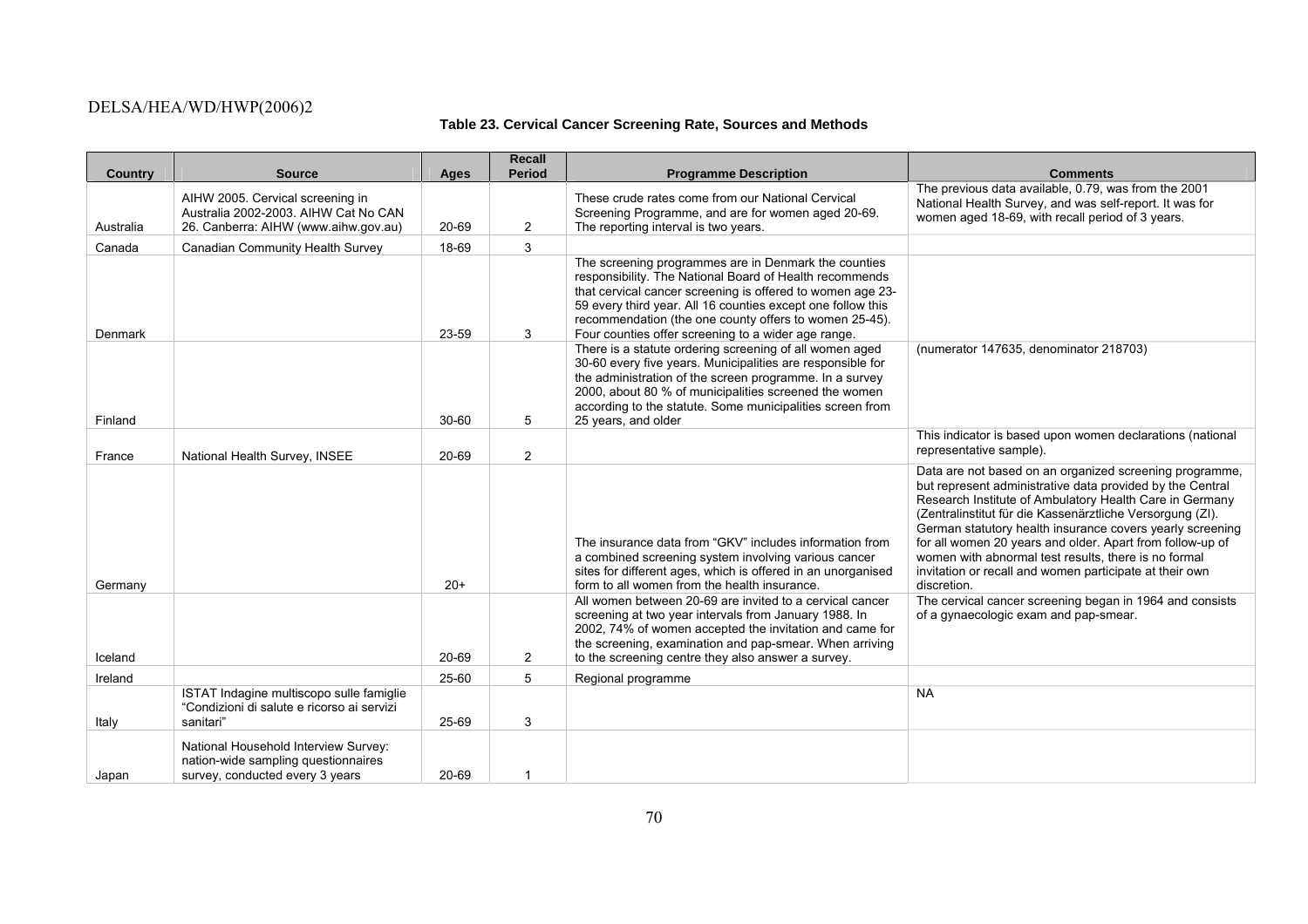| Country                 | <b>Source</b>                    | Ages      | <b>Recall</b><br><b>Period</b>   | <b>Programme Description</b>                                                                                                                                                                                                                                                        | <b>Comments</b>                                                                                                                                                                                                                                                                                                                                                                                                                                                                                                                                                                                                                                                 |
|-------------------------|----------------------------------|-----------|----------------------------------|-------------------------------------------------------------------------------------------------------------------------------------------------------------------------------------------------------------------------------------------------------------------------------------|-----------------------------------------------------------------------------------------------------------------------------------------------------------------------------------------------------------------------------------------------------------------------------------------------------------------------------------------------------------------------------------------------------------------------------------------------------------------------------------------------------------------------------------------------------------------------------------------------------------------------------------------------------------------|
| Mexico                  |                                  | 25-64     | 3                                | Screening programme for women between 20 and 59<br>years old looking for hypertension, diabetes mellitus breast<br>and cervical cancer. SUI Source for three year screening<br>rate based on population between 25 and 64 years old.                                                |                                                                                                                                                                                                                                                                                                                                                                                                                                                                                                                                                                                                                                                                 |
| Netherlands             |                                  | $30 - 60$ | 5                                | Women are invited 7 times (at ages 30, 35, 40, 45, 50, 55<br>and 60). Women not in the Population Registration are<br>excluded. The validity of the screening rate is very high.<br>The screening rate is registrated in PALEBA/PALGA<br>(Pathological National Automated Archive). | In 1988, the national screening programme for cervical<br>cancer started. From the 1998 to 1996 all women age 35-<br>53 were invited every three years. Because of changes in<br>age range and recall period comparing yearly screening<br>rates is difficult. For more information: M van Ballegooijen<br>Erasmus MC 010-4087714 There is a special issue on<br>cancer with information of the Dutch screening programme<br>(and other European countries): European Journal of<br>Cancer, volume 36, nr. 17                                                                                                                                                   |
| New<br>Zealand          | <b>National Screening Unit</b>   | 20-69     | 3                                |                                                                                                                                                                                                                                                                                     |                                                                                                                                                                                                                                                                                                                                                                                                                                                                                                                                                                                                                                                                 |
| Norway                  |                                  | 25-67     | 3                                | programme includes all women aged 25-69 years                                                                                                                                                                                                                                       | Reference: JF Nygård, GB Skare, SØ Thoresen: The<br>cervical screening programme in Norway, 1992-2000:<br>Changes in Pap smear coverage and incidence of cervical<br>cancer. J Med Screening 2002;9 (2):86-91.                                                                                                                                                                                                                                                                                                                                                                                                                                                  |
| Slovak<br>Republic      |                                  |           |                                  |                                                                                                                                                                                                                                                                                     | During recent years no screening programme covering the<br>whole female population has been performed in this country<br>but the women are invited. The proportion of female<br>population screened is very different in various regions of<br>the country.                                                                                                                                                                                                                                                                                                                                                                                                     |
| Sweden                  |                                  | $23 - 60$ | 5 yearly<br>between<br>$50 - 60$ | All women residents in Sweden aged 23-60 are invited to<br>the screening programme (during ages 23-49 at 3-yearly<br>intervals, during 50-60 at 5 year intervals). The programme<br>is organised by the different counties in Sweden, but<br>following national recommendations.    | The numerator for the figure 72% is the number of women<br>having had a Pap smear taken in Sweden in the ages 23-<br>49, using data from all cytology laboratories in Sweden as<br>the data source (combined data on organised screening as<br>well as all opportunistic testing as well). The denominator is<br>the total female population of Sweden in the age groups 23-<br>49. The programme invites all women in Sweden who have<br>not opted out of the screening programme. As the number<br>of women having opted out is extremely small, "participating<br>in the organised screening programme" and "total<br>population" are equivalent numerators. |
| United<br>Kingdom       |                                  | 25-64     | 3.5                              | The programme screens almost four million women in<br>England each year. Of the 3.8 million (3.7 in 2002-03, 3.5<br>in 2003/4, 3.8 in 2004/5) women in the target age group<br>screened in 2001-02, 2.7 million (2.6 in 2004/5) were<br>tested following an invitation.             | All women aged 25-64 are invited for screening every 3<br>years, excluding those for whom recall ceased for clinical<br>reasons. In the data above, the exclusions included 1.15<br>millions women (in 2003/4; 1.14 in 2004/5).                                                                                                                                                                                                                                                                                                                                                                                                                                 |
| United<br><b>States</b> | National Health Interview Survey | 18-69     | 3                                |                                                                                                                                                                                                                                                                                     | The measure is percent of women 18 and over who have<br>had a PAP test within the past 3 years.                                                                                                                                                                                                                                                                                                                                                                                                                                                                                                                                                                 |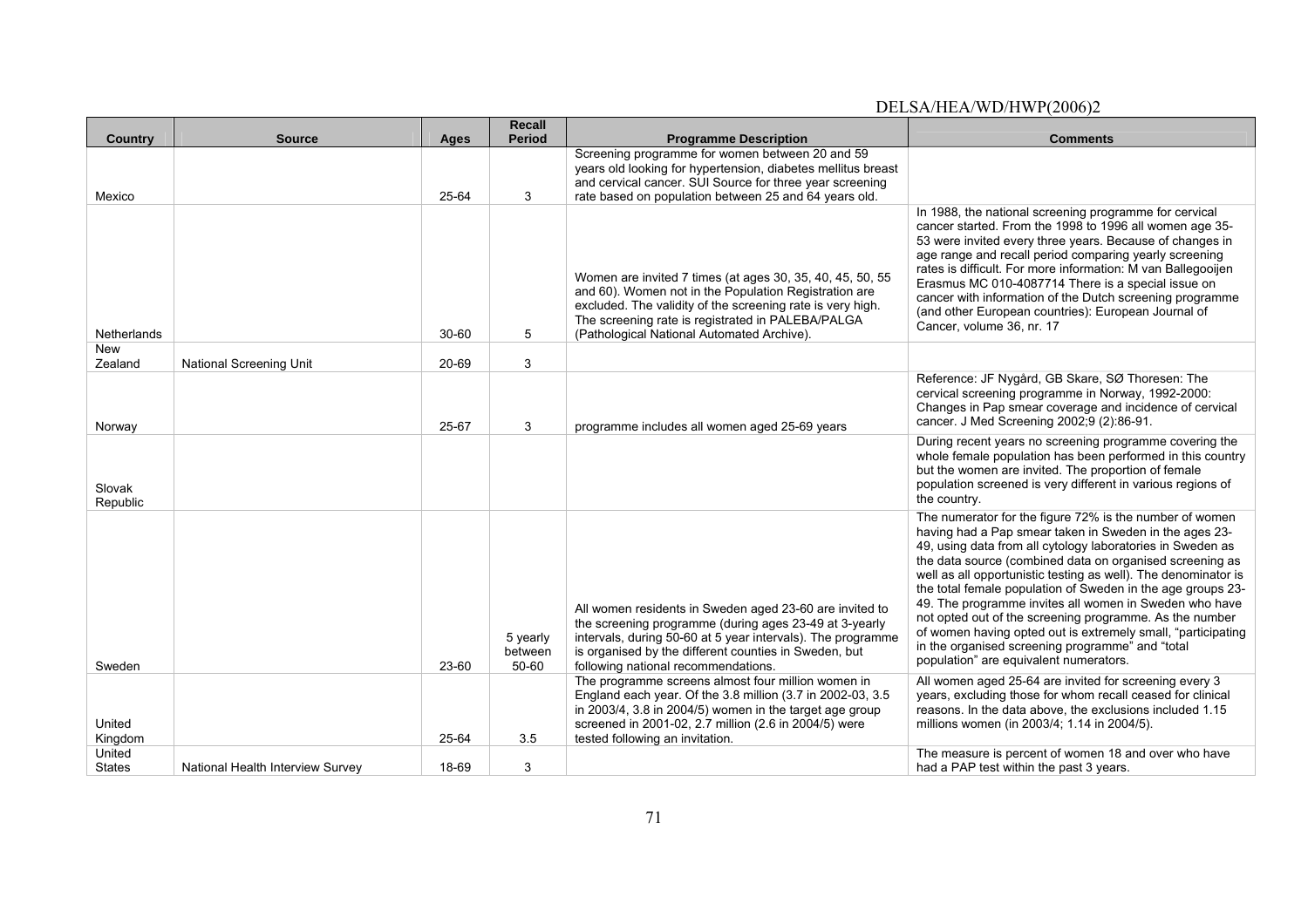|                                          |          | Comparability Implications                                                          |                                                                                   |
|------------------------------------------|----------|-------------------------------------------------------------------------------------|-----------------------------------------------------------------------------------|
|                                          |          | Minor                                                                               | Severe                                                                            |
|                                          | Possible | 1. Data available for different years<br>2. Data available for different age ranges |                                                                                   |
| Possibility to correct the<br>deviation? | Unlikely | 1. Recall period different in some countries                                        | 1. Some countries use surveys<br>and some screening programmes<br>to collect data |

## **Table 24. Cervical Cancer Screening Rate, Comparability Issues**

Possible solutions:

- Footnotes can indicate the year and deviations in the numerator, recall periods or age ranges.
- Separate tables should be considered for countries with screening programmes compared to survey data.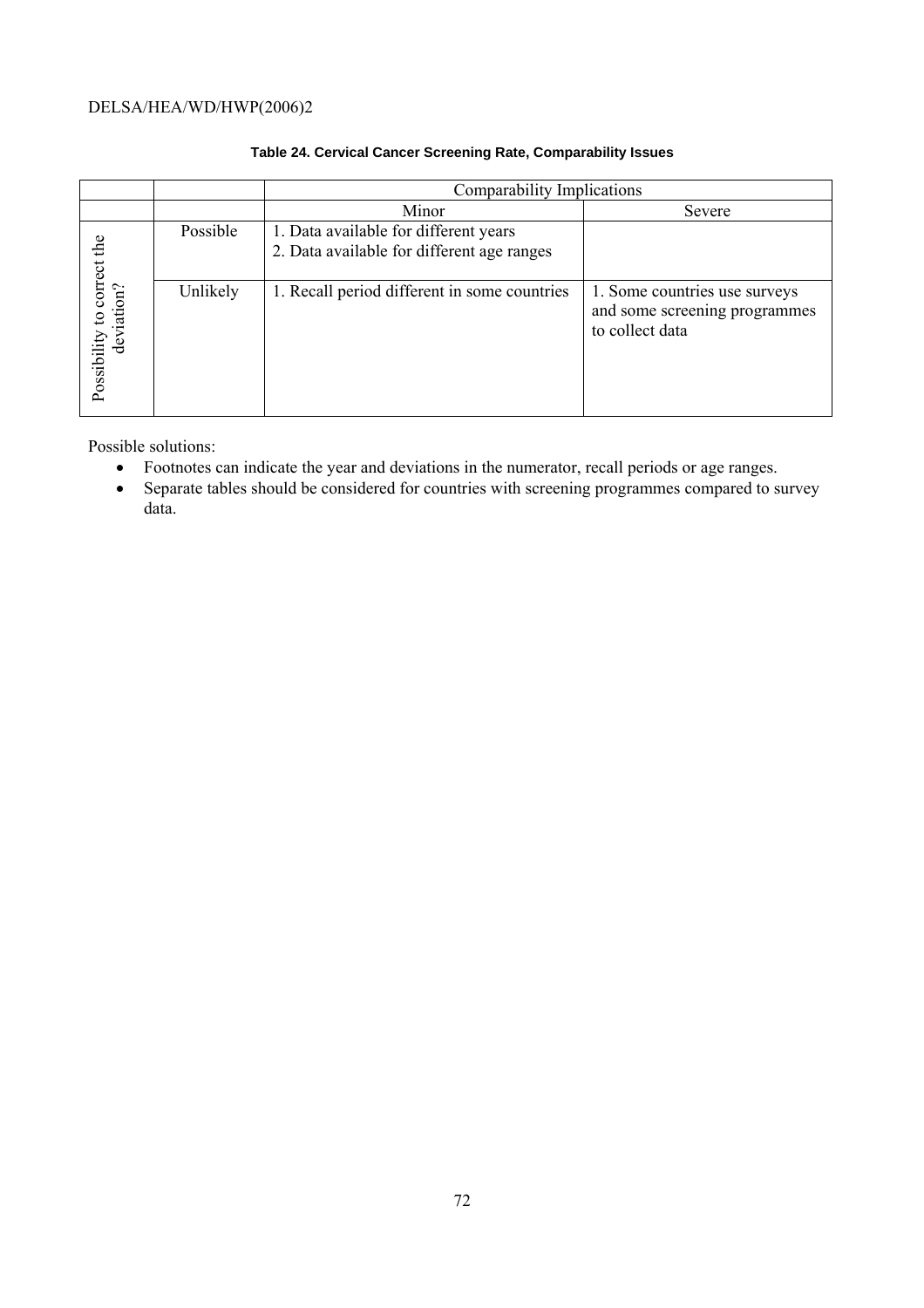# *5. Colorectal Cancer Five-year Survival Rate*

# *Operational Definition*

A. 5-year observed survival rate, colorectal cancer (Diagnostic code: ICD-9 C:153.xx, 154.xx; ICD-10: C18.xx, C19.xx, C20.xx)

**Numerator:** Number of people diagnosed with colorectal cancer surviving five years after diagnosis **Denominator:** Number of people diagnosed with colorectal cancer

B. 5-year relative survival rate, colorectal cancer (Diagnostic code: ICD-9 C:153.xx, 154.xx; ICD-10: C18.xx, C19.xx, C20.xx)

**Numerator:** Observed rate of people diagnosed with colorectal cancer surviving five years after diagnosis

**Denominator:** Expected survival rate of a comparable group from the general population

## *Importance*

126. *Mortality:* Colorectal cancer was responsible for an estimated 34 deaths per 100 000 people in WHO Euro A countries in 2000. This represents 3.5% of all deaths, or 13.4% of all cancer deaths.

127. *Cost:* Cancer is the third leading attributable contributor to health care costs in Canada.

128. *Influenced by health system:* Colorectal cancer five-year relative survival was on average over 40% in European countries in 1978-1989. Over this time period, survival improved by 20%. Better medical care is said to have contributed to this increase in survival rates in three ways. First, better techniques for surgery and anaesthesia reduced operative mortality and allowed to conduct surgery in higher risk patients. Second, screening and increased awareness have lead to improvements in the stage at diagnosis. And, third, the use of radio-chemotherapy has improved treatment and prognosis of more advanced stages of the disease, by slowing down growth of cancer cells in the lymphatic tissue and metastases.<sup>68</sup>

## *Scientific Soundness*

129. *Face validity:* Screening and treatment of colorectal cancer should lead to improved survival rates. Colorectal cancer survival rates have been used to compare European countries in the EUROCARE study,<sup>69</sup> in comparisons between European countries and the United States,<sup>70</sup> and in national reporting activities in many countries.

130. *Content validity:* Several treatments have been linked with improved survival from colorectal cancer, including surgical resection<sup>71</sup> and screening by sigmoidoscopy.<sup>72</sup>

l 68. Gatta G., J. Faivre, R. Capocaccia, M. Ponz de Leon and the EUROCARE Working Group. 1989. "Survival of colorectal cancer patients in Europe during the period 1978-1989." *European Journal of Cancer* 34(14): 2176-2183.

<sup>69.</sup> Quinn MJ, Martinez-Garcia C, Berrino F and the EUROCARE Working Group. "Variations in survival from breast cancer in Europe by age and country, 1978-1989. *European Journal of Cancer*. 1998. 34(14): 2204-2211.

<sup>70.</sup> Gatta G, Capocaccia R, Coleman MP, Gloeckler Ries LA, Hakulinen T, Micheli A, Sant M, Verdecchia A, Berrino F. "Toward a comparison of survival in American and European cancer patients." *Cancer* 2000, 89(4): 893-900.

<sup>71.</sup> Gatta G, Faivre J, Capocaccia R, Ponz de Leon M, and the EUROCARE Working Group. *European Journal of Cancer*  1998. 34(14):2176-2183.

<sup>72.</sup> Franco EL, Duarte-Franco E, TE Rohan. "Evidence-based policy recommendations on cancer screening and prevention." *Cancer Detection and Prevention*. 2002. 26: 350-61.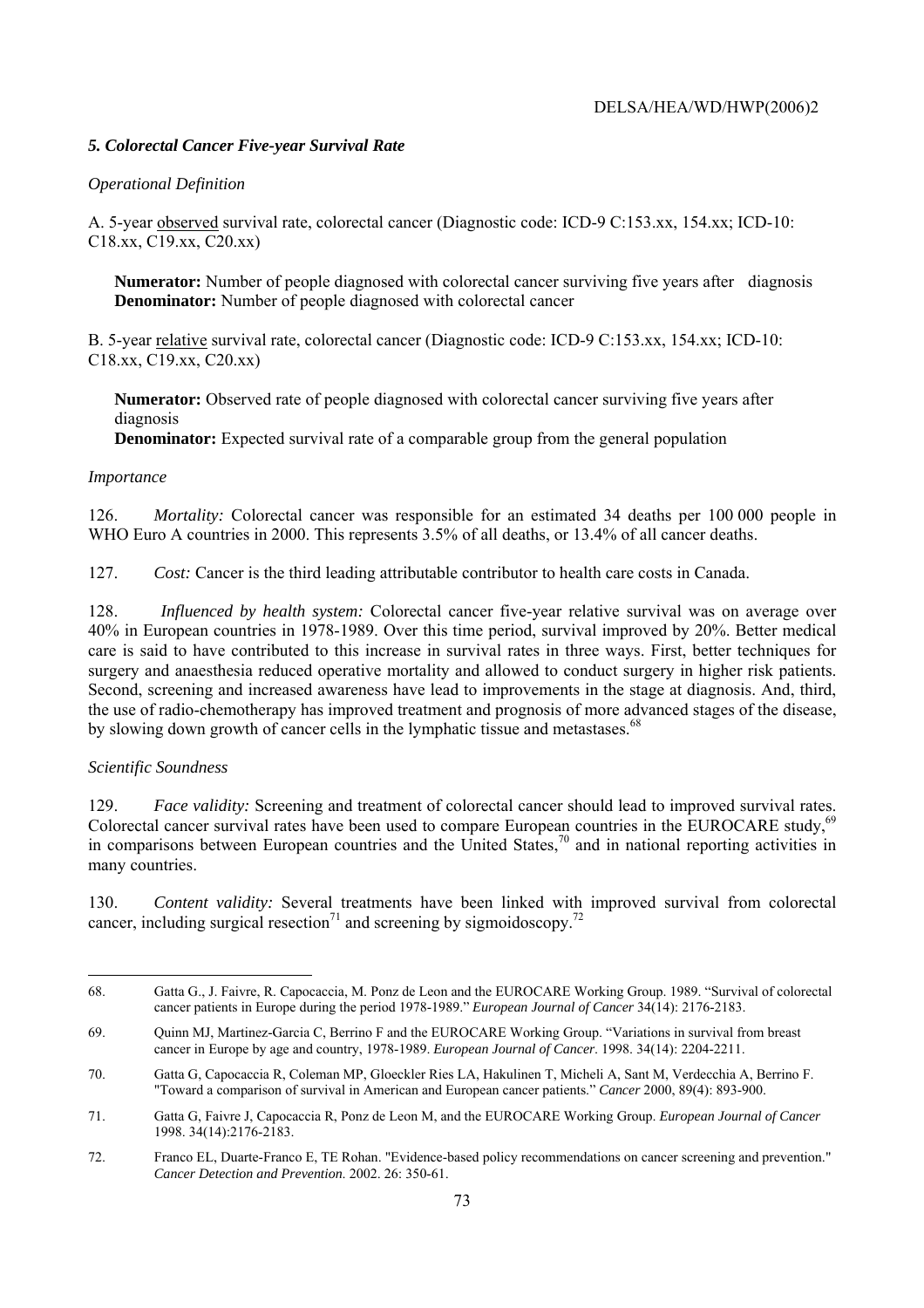131. *Content validity:* A potential threat to the validity of cancer survival rates is lead-time bias. For a comprehensive discussion of this potential threat, please see the discussion of the five-year survival rate of breast cancer patients. As in the case of breast cancer, mortality from colon cancer has decreased along with increased survival and incidence, indicating improved treatment.

132. *Reliability:* For a comprehensive discussion of the reliability of cancer registry data, please see the discussion of the five-year survival rate of breast cancer patients.

## *Feasibility*

133. *Data availability:* Colorectal cancer survival rates are available for 20 countries (Table 25) and mortality rates (for cancer of the colon only) are available for 22 countries (Table 26). The survival rates data submitted were for a range of years. Most countries included all ages, although some countries excluded persons under 15. The differences in ages should not be a significant concern for colorectal cancer survival rates. One country used ICD 10 codes, but they correspond to the ICD 9 code in the OECD definition.<sup>73</sup> Only some countries performed age standardisation, and not all were standardised to the same reference population. The main comparability concerns are whether the data is from national registries, or alternate sources. Three countries provided data that was not generalisable to the national level. The mortality rates data are available for a rage of years, and the data were rarely age standardised.

134. *Comparability issues:* Detailed documentation is provided in Table 27. For future data collection, many of these issues can be remedied. Future data collection will age-standardised to the same population for more precise comparability. Ideally, with regular HCQI data collection, countries will be able to provide rates for more closely rated time periods.

135. *Overall Assessment:* Most countries were able to provide data on this indicator. The fact that fewer countries supplied mortality data is attributed to the questionnaire indicating that the mortality data was optional. Most countries already have national cancer registries or otherwise generalisable data, and most countries routinely assess survival and mortality rates. The main burden associated with data collection for this indicator would be that most countries would have to agree on a common reference population and use this consistently for age standardisation of an indicator.

 $\overline{a}$ 73. It should be kept in mind, however, that the ICD-9 definition of colorectal cancer (153.xx and 154.xx) also includes anal cancer, which is biologically and prognostically different. The ICD-10 coding system would allow for a cleaner separation of anal cancer (C21) and should be used for this indicator once it becomes more widely adopted.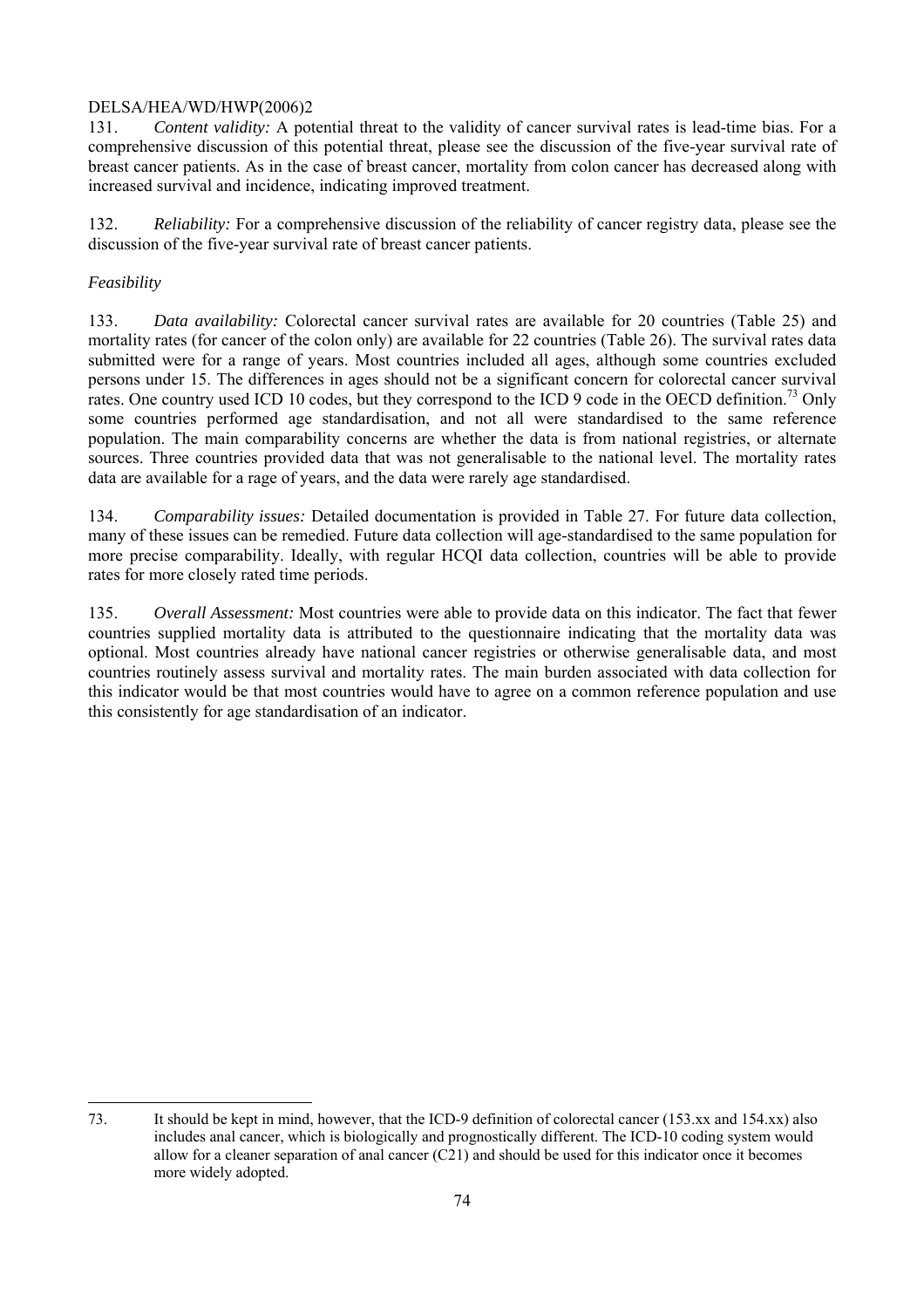| <b>Country</b>       | <b>Data Year</b> | <b>Specificity</b> | <b>Observed</b><br><b>Survival</b><br>Rate % | Lower<br>CI% | <b>Upper</b><br>CI% | <b>Relative</b><br><b>Survival</b><br>Rate % | Lower<br>CI% | <b>Upper</b><br>CI% |
|----------------------|------------------|--------------------|----------------------------------------------|--------------|---------------------|----------------------------------------------|--------------|---------------------|
| Australia            | 1992             |                    | 59.0                                         | 57.1         | 61.2                | 62.0                                         | 59.9         | 64.0                |
| Canada               | 1997             |                    | 59.0                                         | 56.0         | 62.0                | 62.0                                         | 59.0         | 65.0                |
| Czech<br>Republic    | 1993-1997        | men                | 30.0                                         | 29.6         | 31.0                | 75.0                                         | <b>NA</b>    | <b>NA</b>           |
|                      |                  | women              | 34.0                                         | 33.4         | 35.1                | 78.0                                         | <b>NA</b>    | <b>NA</b>           |
| Denmark              | 1991-1995        | men                | 32.0                                         | 31.0         | 33.0                | 45.0                                         | 43.0         | 47.0                |
|                      |                  | women              | 39.0                                         | 38.0         | 40.0                | 49.0                                         | 47.0         | 51.0                |
| Finland              | 1995-2000        |                    | 43.1                                         | 40.7         | 45.5                | 56.3                                         | 53.3         | 59.4                |
| France               | 1990-1994        | men                | 45.6                                         | <b>NA</b>    | <b>NA</b>           | 55.8                                         | 53.5         | 58.3                |
|                      |                  | women              | 54.1                                         | <b>NA</b>    | <b>NA</b>           | 61.7                                         | 59.4         | 64.1                |
| Germany*             | 1993-1997        | men                | 43.0                                         | 41.0         | 45.0                | 55.0                                         | 52.0         | 58.0                |
|                      |                  | women              | 45.0                                         | 42.0         | 47.0                | 56.0                                         | 53.0         | 59.0                |
| Iceland              | 1995-1999        | men                | 46.5                                         | <b>NA</b>    | <b>NA</b>           | 58.9                                         | 51.0         | 66.8                |
|                      |                  | women              | 42.7                                         | <b>NA</b>    | <b>NA</b>           | 52.5                                         | 44.0         | 61.0                |
| Ireland              | 1994-1998        |                    | 41.0                                         | 55.0         | 63.0                | 62.0                                         | 58.0         | 66.0                |
| Italy                | 1990-1994        |                    | 42.0                                         | <b>NA</b>    | <b>NA</b>           | 52.0                                         | <b>NA</b>    | <b>NA</b>           |
| Japan                | 1997             | colon              | <b>NA</b>                                    | <b>NA</b>    | <b>NA</b>           | 55.0                                         | <b>NA</b>    | <b>NA</b>           |
|                      |                  | rectum             | <b>NA</b>                                    | <b>NA</b>    | <b>NA</b>           | 51.0                                         | <b>NA</b>    | <b>NA</b>           |
| Mexico               | 1997-1998        |                    | 47.5                                         | <b>NA</b>    | <b>NA</b>           | <b>NA</b>                                    | <b>NA</b>    | <b>NA</b>           |
| Netherlands*         | 1993-1997        | colon              | 48.0                                         | 46.0         | 50.0                | 60.0                                         | 56.0         | 64.0                |
|                      |                  | rectum             | 46.0                                         | 42.0         | 50.0                | 56.0                                         | 52.0         | 60.0                |
| New Zealand          | 1994             |                    | 53.0                                         | 51.1         | 54.6                | 65.0                                         | 63.3         | 67.6                |
| Norway               | 1998-2003        |                    | 43.1                                         | 42.3         | 43.9                | 56.6                                         | 55.6         | 57.7                |
| Slovak<br>Republic   | 2001             | men                | 32.7                                         | 30.8         | 34.7                | <b>NA</b>                                    | <b>NA</b>    | <b>NA</b>           |
|                      |                  | women              | 37.7                                         | 35.8         | 39.8                | <b>NA</b>                                    | <b>NA</b>    | <b>NA</b>           |
| Sweden               | 1996             |                    | 45.9                                         | 44.4         | 47.4                | 58.3                                         | 56.5         | 60.2                |
| Switzerland*         | 1990-1994        | men                | 48.0                                         | <b>NA</b>    | <b>NA</b>           | 59.0                                         | <b>NA</b>    | <b>NA</b>           |
|                      |                  | women              | 51.0                                         | <b>NA</b>    | <b>NA</b>           | 62.0                                         | <b>NA</b>    | <b>NA</b>           |
| United<br>Kingdom    | 1998-2001        |                    | 55.0                                         | 54.0         | 56.0                | 57.0                                         | 58.0         | 58.0                |
| <b>United States</b> | 1998-2002        |                    | 50.9                                         | 50.1         | 51.7                | 64.4                                         | 63.4         | 65.4                |

## **Table 25. Colorectal Cancer Survival Rate**

\* Based on data that has limited generalisability to national level

CI denotes Confidence Interval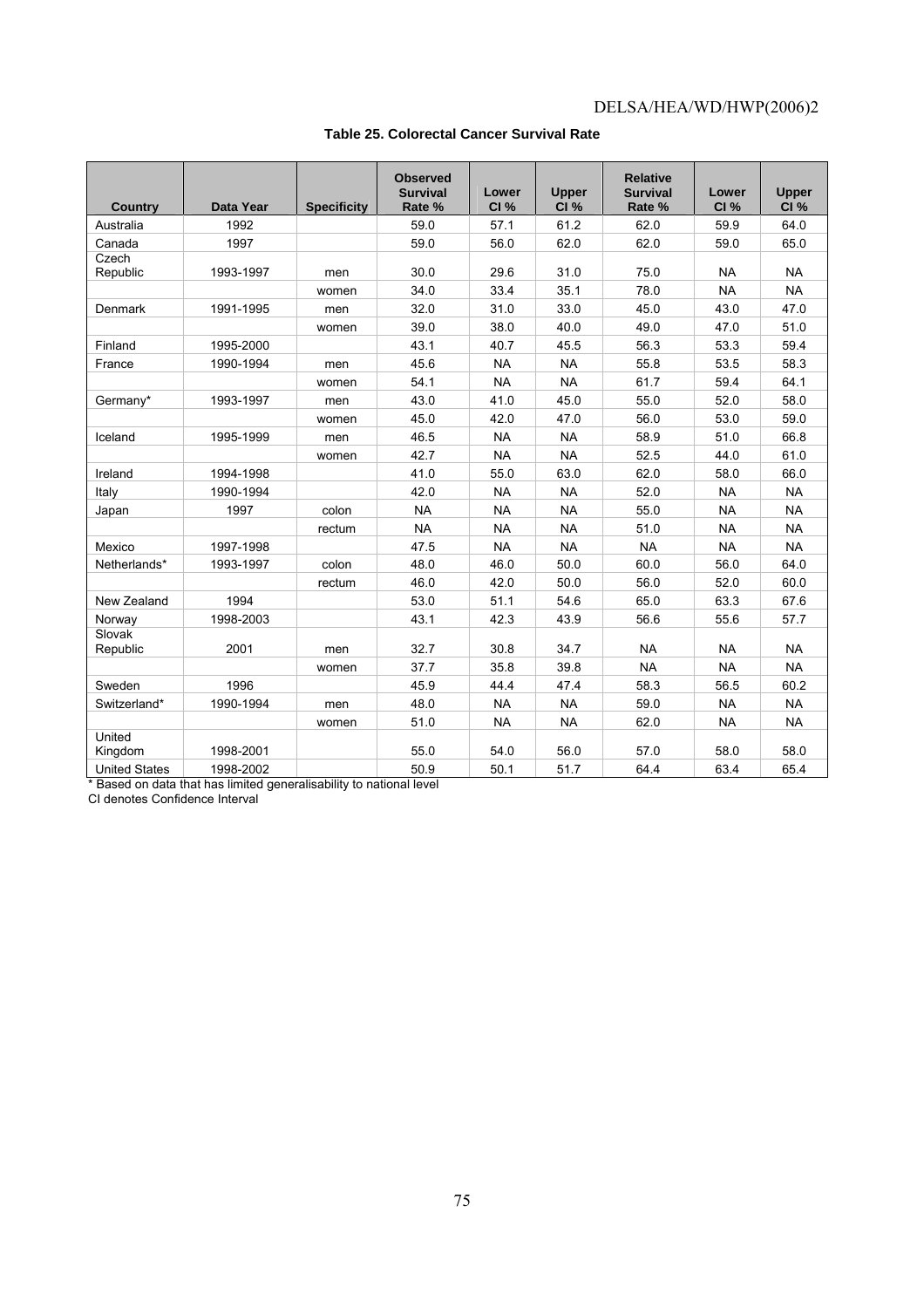| Country                                 | Rate | Year |
|-----------------------------------------|------|------|
| Australia                               | 20.7 | 2001 |
| Austria                                 | 21.2 | 2003 |
| Canada                                  | 17.7 | 2001 |
| <b>Czech Republic</b>                   | 35.0 | 2003 |
| Denmark                                 | 27.0 | 2000 |
| Finland                                 | 13.8 | 2003 |
| France                                  | 18.0 | 2001 |
| Germany                                 | 22.0 | 2001 |
| Iceland                                 | 17.6 | 2002 |
| Ireland                                 | 23.0 | 2001 |
| Italy                                   | 17.6 | 2001 |
| Japan                                   | 17.9 | 2002 |
| Netherlands                             | 20.8 | 2003 |
| New Zealand                             | 27.0 | 2000 |
| Norway                                  | 24.2 | 2002 |
| Portugal                                | 20.9 | 2002 |
| Slovak Republic                         | 31.0 | 2002 |
| Spain                                   | 19.6 | 2002 |
| Sweden                                  | 17.7 | 2001 |
| Switzerland                             | 15.7 | 2001 |
| United Kingdom                          | 18.4 | 2002 |
| <b>United States</b>                    | 16.6 | 2001 |
| Source: OECD HEALTH DATA 2005, Sept. 05 |      |      |

#### **Table 26. Colon Cancer Mortality Rate**

Note: Additional specificity on mortality rates by cancer site for colorectal cancer is available from OECD HCQI data. Note that the data above are for colon cancer only.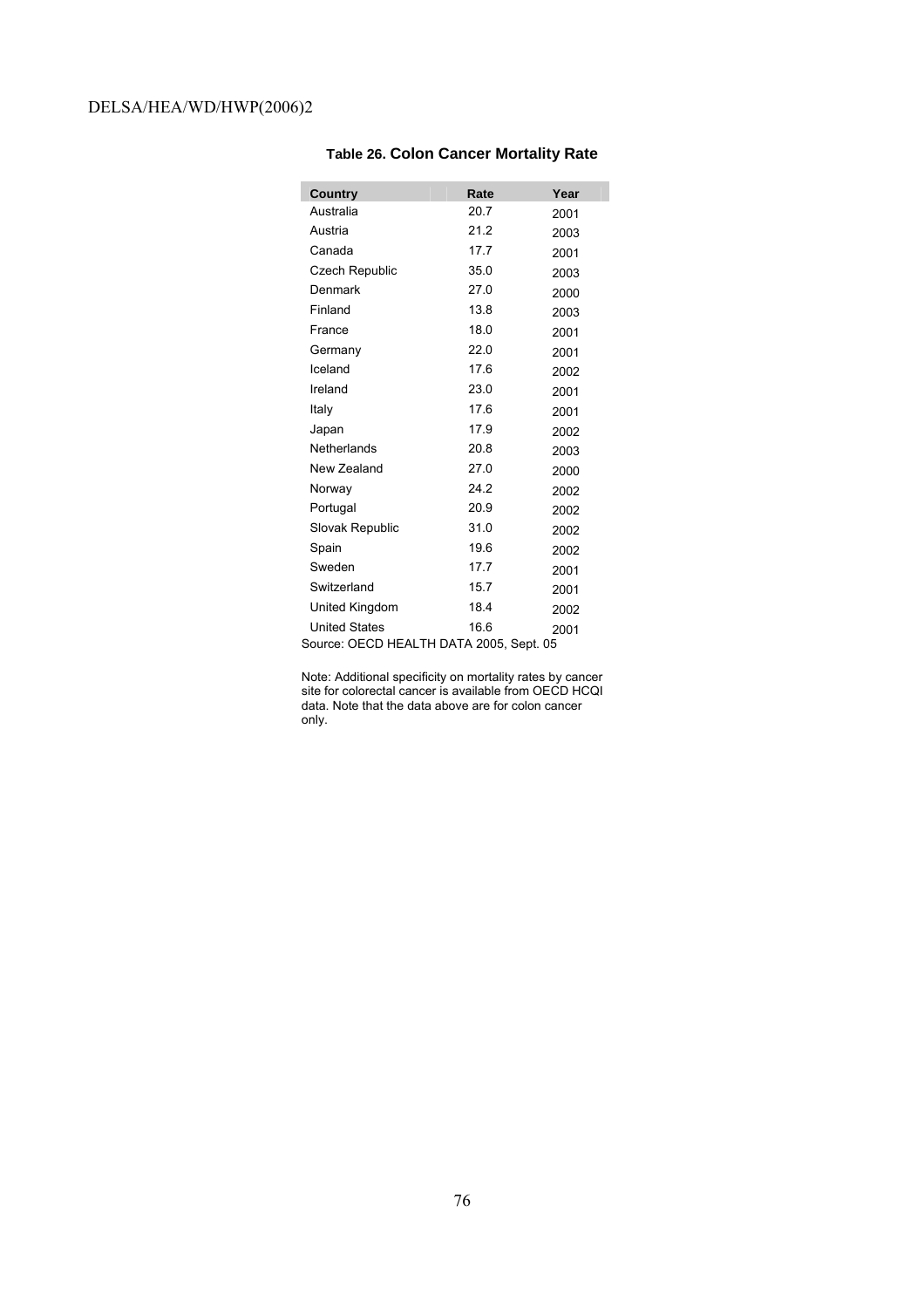| <b>Country</b>    | <b>Source</b>                                                                                                                              | <b>Diagnosis</b><br>Code                | Ages  | Age<br><b>Standardisation</b><br><b>Reference</b><br><b>Population</b>                                   | <b>Population</b>                                                                                                                                                                                                                                                                | <b>Comments</b>                                                                                                                                                                                                                                                                                                                                                                                                                                                                                                                                       |
|-------------------|--------------------------------------------------------------------------------------------------------------------------------------------|-----------------------------------------|-------|----------------------------------------------------------------------------------------------------------|----------------------------------------------------------------------------------------------------------------------------------------------------------------------------------------------------------------------------------------------------------------------------------|-------------------------------------------------------------------------------------------------------------------------------------------------------------------------------------------------------------------------------------------------------------------------------------------------------------------------------------------------------------------------------------------------------------------------------------------------------------------------------------------------------------------------------------------------------|
| Australia         | Australian Institute for Health and Welfare                                                                                                |                                         | $20+$ | <b>OECD 1980</b>                                                                                         |                                                                                                                                                                                                                                                                                  |                                                                                                                                                                                                                                                                                                                                                                                                                                                                                                                                                       |
| Canada            | <b>Canadian Cancer Registry</b>                                                                                                            |                                         | 15-99 | <b>OECD 1980</b>                                                                                         |                                                                                                                                                                                                                                                                                  |                                                                                                                                                                                                                                                                                                                                                                                                                                                                                                                                                       |
| Czech<br>Republic | <b>CNCR-IHIS</b>                                                                                                                           | ICD-10.<br>C18, C19,<br>C <sub>20</sub> |       | Structure-number<br>of inhabitants in<br>18 age groups - 4<br>964 598 (males),<br>5 236 176<br>(females) |                                                                                                                                                                                                                                                                                  | 5-year cumulative survival expresses the absolute<br>number or % probability of survival over 5 years after<br>diagnosis of certain neoplasm, on the basis of<br>statistics in the National Cancer Registry. Data is<br>usually delayed by 2 years in order to include the<br>results of case-finding and completion of the registry<br>from additional sources. Exploitation of life tables<br>provided by Czech Statistical Office diminishes<br>inaccuracies originating in Death Certificates (reports<br>on examination of the deceased person). |
| Denmark           | <b>National Cancer Registry</b>                                                                                                            | $ICD-10$                                | all   | Question to<br>correspondent                                                                             | National                                                                                                                                                                                                                                                                         |                                                                                                                                                                                                                                                                                                                                                                                                                                                                                                                                                       |
| Finland           | <b>Finnish Cancer Registry</b>                                                                                                             | ICD-9 153,<br>154                       |       |                                                                                                          |                                                                                                                                                                                                                                                                                  |                                                                                                                                                                                                                                                                                                                                                                                                                                                                                                                                                       |
| France            | EUROCARE-3: Electronic availability of<br>EUROCARE 3 data: a tool for further<br>analysis P Roazzi Annals of Oncology 14<br>150-155, 2003. | ICD-9 153,<br>154                       | $15+$ | ICSS population                                                                                          | 3 regional registries: Calvados, Côte<br>d'Or, Bas-Rhin, representing<br>2,162.000 persons, i.e. 3,8% of French<br>population in 1990. Generalisable to<br>nation.                                                                                                               |                                                                                                                                                                                                                                                                                                                                                                                                                                                                                                                                                       |
| Germany           | Saarland Cancer Registry                                                                                                                   | ICD-9 153,<br>154                       | 15-89 | none                                                                                                     | Data refer to the region of Saarland,<br>thus it is not representative for all<br>Germany, however long standing<br>experience with this data source<br>shows that the results are largely<br>generalisable to the German<br>population, but not representative of<br>the nation |                                                                                                                                                                                                                                                                                                                                                                                                                                                                                                                                                       |
| Iceland           | The Icelandic Cancer Registry                                                                                                              | ICD-9 153,<br>154                       |       |                                                                                                          |                                                                                                                                                                                                                                                                                  |                                                                                                                                                                                                                                                                                                                                                                                                                                                                                                                                                       |
| Ireland           | Irish National Cancer Registry                                                                                                             |                                         |       | none                                                                                                     |                                                                                                                                                                                                                                                                                  |                                                                                                                                                                                                                                                                                                                                                                                                                                                                                                                                                       |
| Italy             | Istituto Superiore di sanità - EUROCARE -<br>3 PROJECT                                                                                     | ICD-9 153,<br>154                       | $15+$ | The EUROCARE<br>-3 standard<br>population                                                                |                                                                                                                                                                                                                                                                                  |                                                                                                                                                                                                                                                                                                                                                                                                                                                                                                                                                       |

#### **Table 27. Colorectal Cancer Five-year Survival and Mortality, Sources and Methods**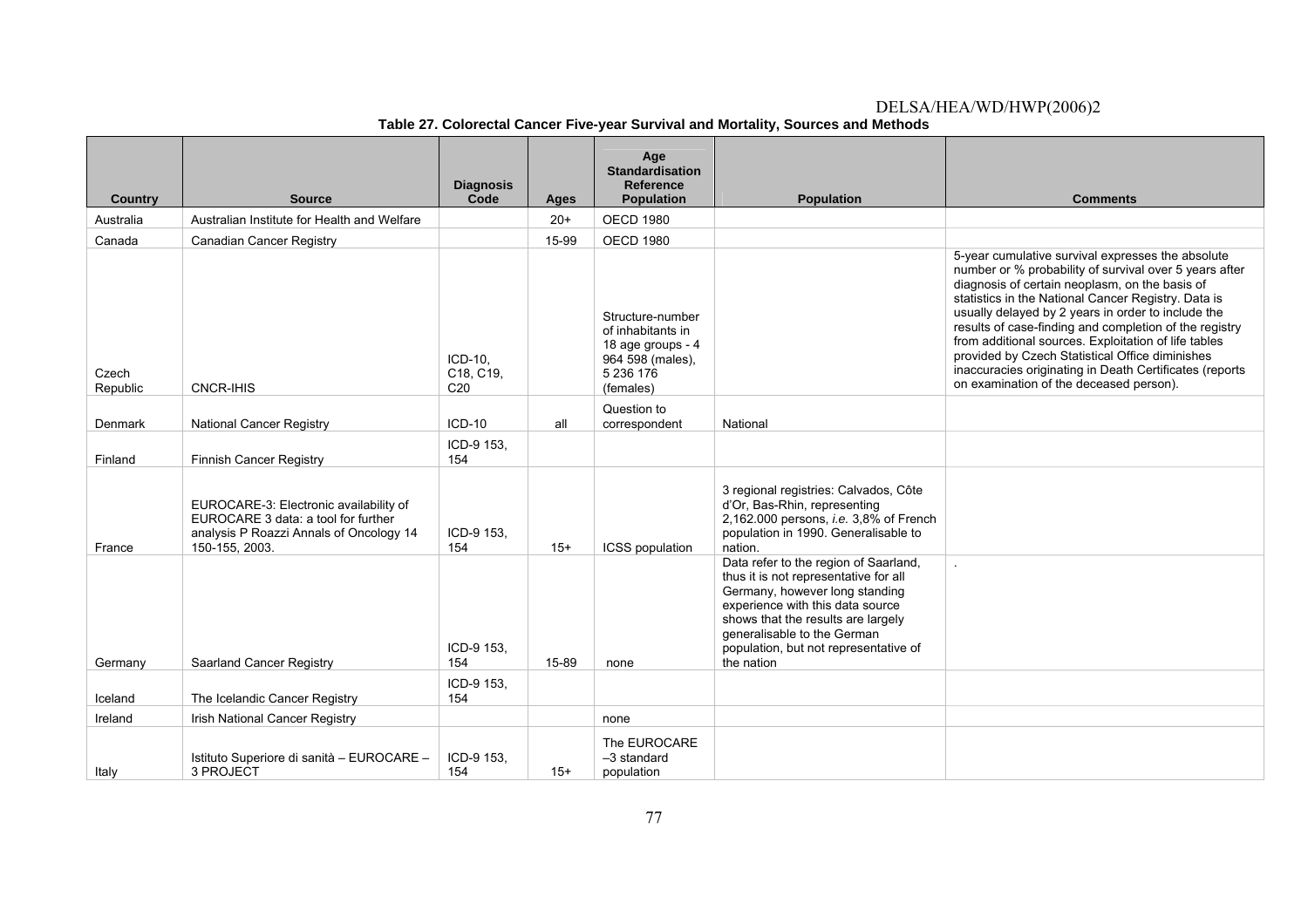| <b>Country</b>       | <b>Source</b>                                                   | <b>Diagnosis</b><br>Code                       | Ages     | Age<br><b>Standardisation</b><br>Reference<br><b>Population</b>                               | <b>Population</b>                                                                                                                                                                                                                                              | <b>Comments</b>     |
|----------------------|-----------------------------------------------------------------|------------------------------------------------|----------|-----------------------------------------------------------------------------------------------|----------------------------------------------------------------------------------------------------------------------------------------------------------------------------------------------------------------------------------------------------------------|---------------------|
| Japan                |                                                                 |                                                |          |                                                                                               | OSAKA with 9 million population, no<br>sampling. Generalisable to nation.                                                                                                                                                                                      |                     |
| Mexico               | Centro Médico Nacional de Occidente,<br><b>IMSS</b>             | ICD-9 153,<br>154                              |          |                                                                                               |                                                                                                                                                                                                                                                                |                     |
| Netherlands          |                                                                 | ICD-9 153,<br>154                              | $0 - 90$ | none                                                                                          | IKZ (see breast cancer). Limited<br>generalisability                                                                                                                                                                                                           | Eastern Region only |
| New Zealand          | New Zealand Cancer Registry and NZ<br><b>Mortality Registry</b> |                                                |          | <b>OECD 1980</b>                                                                              |                                                                                                                                                                                                                                                                |                     |
| Norway               | Cancer Registry of Norway                                       | ICD-9 153,<br>154                              |          | <b>Entire Norwegian</b><br>population used<br>as reference, but<br>no age<br>standardisation. | National registry                                                                                                                                                                                                                                              |                     |
| Slovak<br>Republic   | National Cancer Registry of Slovakia                            | $ICD-9$<br>153,154 or<br>$ICD-10$<br>C18,19,20 |          | <b>WSR</b>                                                                                    |                                                                                                                                                                                                                                                                |                     |
| Sweden               | The Swedish Cancer Registry                                     | ICD-9 153,<br>154                              |          | none                                                                                          |                                                                                                                                                                                                                                                                |                     |
| Switzerland          | www.imsp.ch/rgt Cancer Registry of the<br>Canton of Geneva      | ICD-9 153,<br>154                              |          |                                                                                               | Canton of Geneva                                                                                                                                                                                                                                               |                     |
| United<br>Kingdom    | Office for National Statistics/Department of<br>Health          | ICD-9 153,<br>154                              | 15-99    | <b>OECD 1980</b>                                                                              | Data for England. The age profile of<br>the England & Wales cancer<br>population is nothing like the OECD<br>population. For instance, 51% of the<br>adult OECD population is age 15-39,<br>but only 1.3% of colorectal cancer<br>cases are in this age group. |                     |
| <b>United States</b> | <b>SEER</b>                                                     |                                                |          | <b>OECD 1980</b>                                                                              | Generalisable to nation                                                                                                                                                                                                                                        |                     |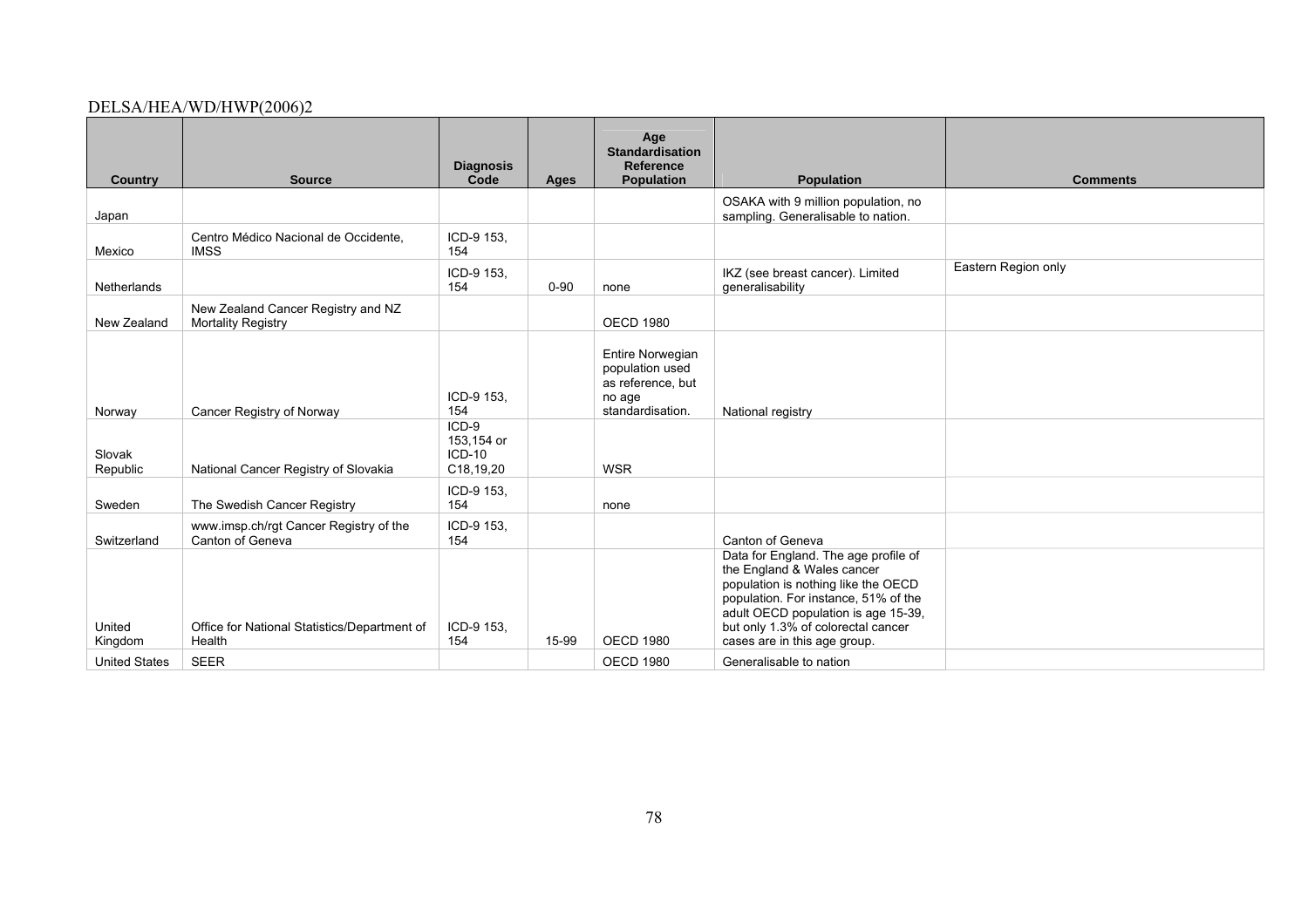|                                          |          | Comparability Implications                                                                                                                                                                                                                                                                              |                                                                                                  |
|------------------------------------------|----------|---------------------------------------------------------------------------------------------------------------------------------------------------------------------------------------------------------------------------------------------------------------------------------------------------------|--------------------------------------------------------------------------------------------------|
|                                          |          | Minor                                                                                                                                                                                                                                                                                                   | Severe                                                                                           |
| Possibility to correct the<br>deviation? | Possible | 1. Data available for different time periods<br>2. Some countries excluded those under 15<br>years of age<br>3. Different approaches to age<br>standardisation. However, age<br>standardisation analysis shows minimal<br>impact on overall numbers (see "Reference"<br>Population for Age Adjustment") |                                                                                                  |
|                                          | Unlikely |                                                                                                                                                                                                                                                                                                         | 1. Some countries could only<br>provide data that was not<br>generalisable to the national level |

## **Table 28. Colorectal Cancer Survival Rate, Comparability Issues**

Possible solutions:

- Agree on common reference population and standardise accordingly
- Footnotes can indicate the year, or deviations in ages.
- Drop or report separately countries that cannot provide data that are generalisable to the national level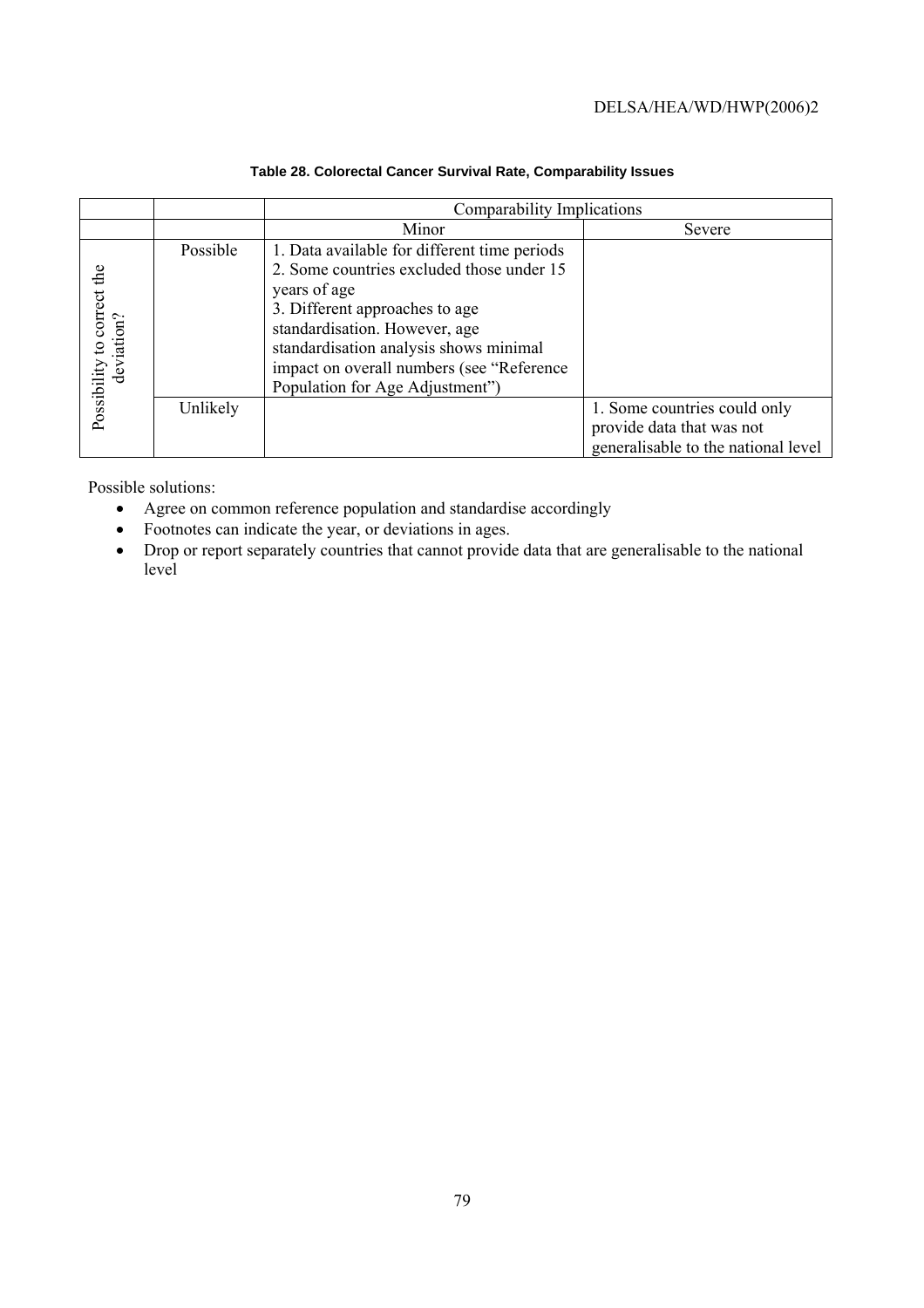### *6. Incidence of Vaccine Preventable Diseases (Pertussis, Measles, and Hepatitis B)*

#### *Operational Definition*

**Numerator:** Number of reported cases

**Denominator:** Total 100,000 population

#### *Importance*

136. *Incidence:* Pertussis infected an estimated 1 171 000 people in WHO Euro A countries in 2000, an incidence rate of 284 per 100 000. Measles infected an estimated 74 000 people in WHO Euro A countries in 2000, an incidence rate of 18 per 100 000. Hepatitis B infected an estimated 66 000 people in WHO Euro A countries in 2000, an incidence rate of 16 per 100 000.

137. *Cost:* Infectious diseases are the 14<sup>th</sup> highest attributable contributor to cost of illness in Canada (1.3% of direct and indirect costs). Treating those three diseases has important implications for health care spending. Data for the years 1980 to 1989 show that 69% of infants with pertussis required hospitalisation and  $0.6\%$  died.<sup>74</sup> Measles can lead to acute and life-threatening complications, such as pneumonia and brain inflammation, and also to chronic complications, like Sub-acute Sclerosing Panencephalitis (SSPE), a chronic inflammation of the brain leading to progressive neurological deficits and finally death. Hepatitis B can lead to acute liver failure, requiring liver transplantation, and to liver cirrhosis.

138. *Influenced by health system:* Safe and effective vaccines exist for all three diseases.

#### *Scientific Soundness*

l

139. *Face validity:* Pertussis, measles, and Hepatitis B are almost completely preventable diseases. National vaccination programmes against these three diseases exist in most OECD countries.

140. *Content validity:* Reviews of the evidence supporting the efficacy of vaccines against these three diseases have concluded that the vaccines are highly effective.<sup>75,76,77</sup> There is no evidence showing that the administration of these vaccines causes a specific allergy, asthma, autism, multiple sclerosis, or sudden infant death syndrome.78 Drops in the vaccination rate in OECD countries, such as the decline in pertussis vaccination in the United Kingdom in the 1970s due to a belief that it caused brain damage, have been associated with increased morbidity and mortality.<sup>79</sup>

<sup>74.</sup> http://www.pertussis.com/backgrounder.html , accessed 18 August 2003.

<sup>75.</sup> Gordon A. "Vaccines and vaccination." *New England Journal of Medicine* 2001. 345(14): 1042-1053.

<sup>76.</sup> Bedford H. "Concerns about immunisation." *British Medical Journal* 2000. 320:240-3.

<sup>77.</sup> Damme PV, Kane M, Medeus A. "Integration of hepatitis B vaccination into national immunisation programmes." *British Medical Journal* 1997. 314:1033.

<sup>78.</sup> Gordon A. "Vaccines and vaccination." *New England Journal of Medicine* 2001. 345(14): 1042-1053.

<sup>79.</sup> Gordon A. "Vaccines and vaccination." *New England Journal of Medicine* 2001. 345(14): 1042-1053.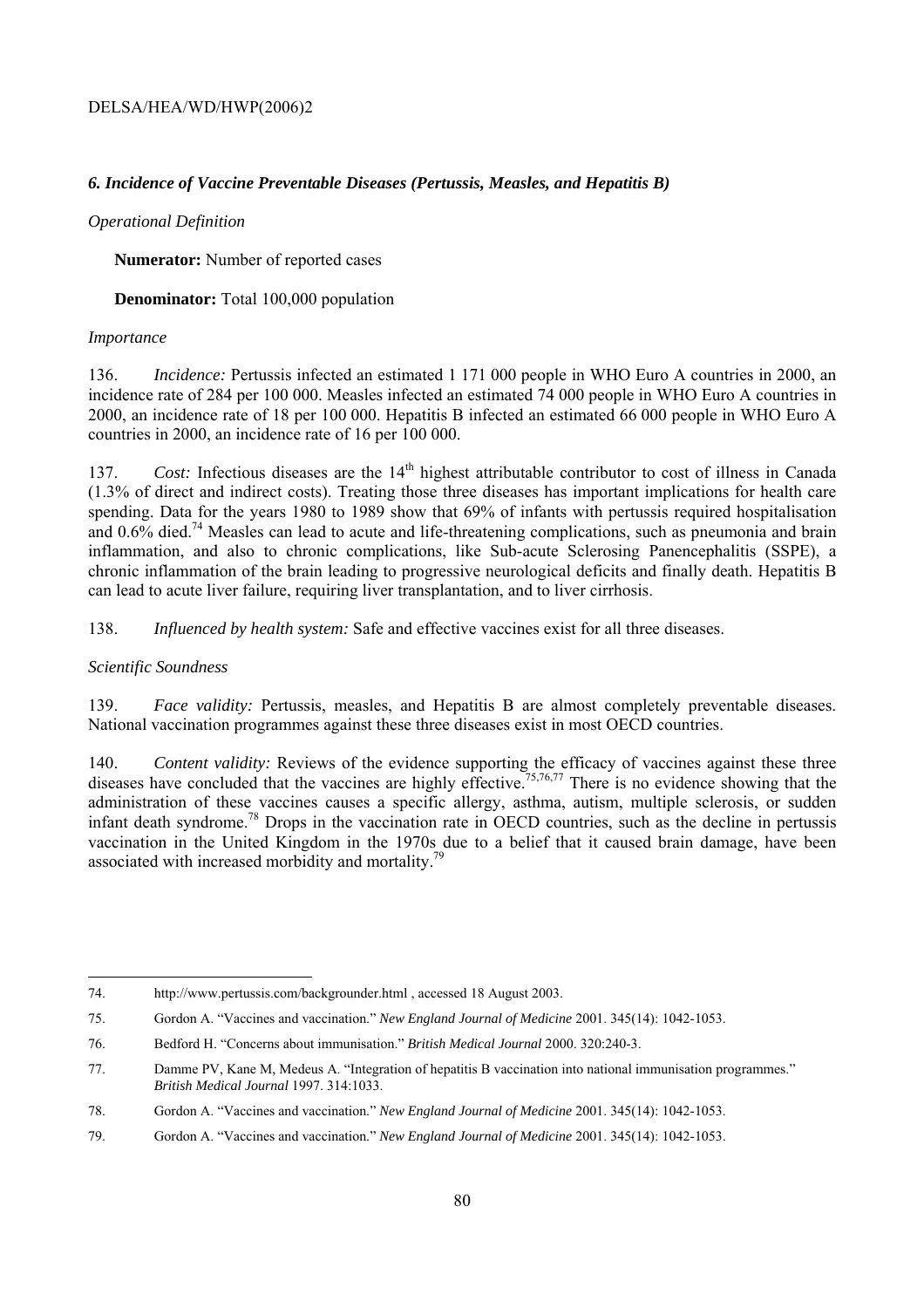141. *Reliability:* The incidence of these diseases may be affected by differences in the surveillance activities in each country. Countries may have different legal requirements concerning reporting. Enhanced diagnosis and awareness has lead to apparent increases in incidence of pertussis in several studies.<sup>8</sup>

## *Feasibility*

142. *Data availability:* Incidence rates are available for 22 countries (Table 29). The incidence data submitted were for a range of years. In two countries reporting is mandated by the state, and in two other countries reporting is not mandatory, or it is only required for hepatitis B. One country does not distinguish between acute and non-acute Hepatitis B. One country was so concerned about the validity of the Hepatitis registry data that they did not report incidence. One country indicated that their measles rate is likely to be an overestimate. As discussed earlier in this report, considerable work remains to be done to harmonise different sources of data on this indicator, including the OECD HCQI data, WHO Health for All data and country data sources.

143. *Comparability issues:* Detailed documentation is provided in Table 29. Ideally, with regular HCQI data collection, countries will be able to provide rates for more closely rated time periods. The main comparability concerns are whether the data is from registries where reporting is mandatory, or voluntary, whether there is any systematic underreporting or over-reporting in those registries, and how this varies from county to country. A detailed review of this issue is presented above in "Notification on Cases of Vaccine-Preventable Disease."

144. *Overall Assessment:* Overall, most countries were able to provide data on this indicator. Most countries already have national infectious disease registries.

l

<sup>80.</sup> Crowcroft NS. "Whooping cough – a continuing problem." *British Medical Journal.* 2002. 324: 1537-8.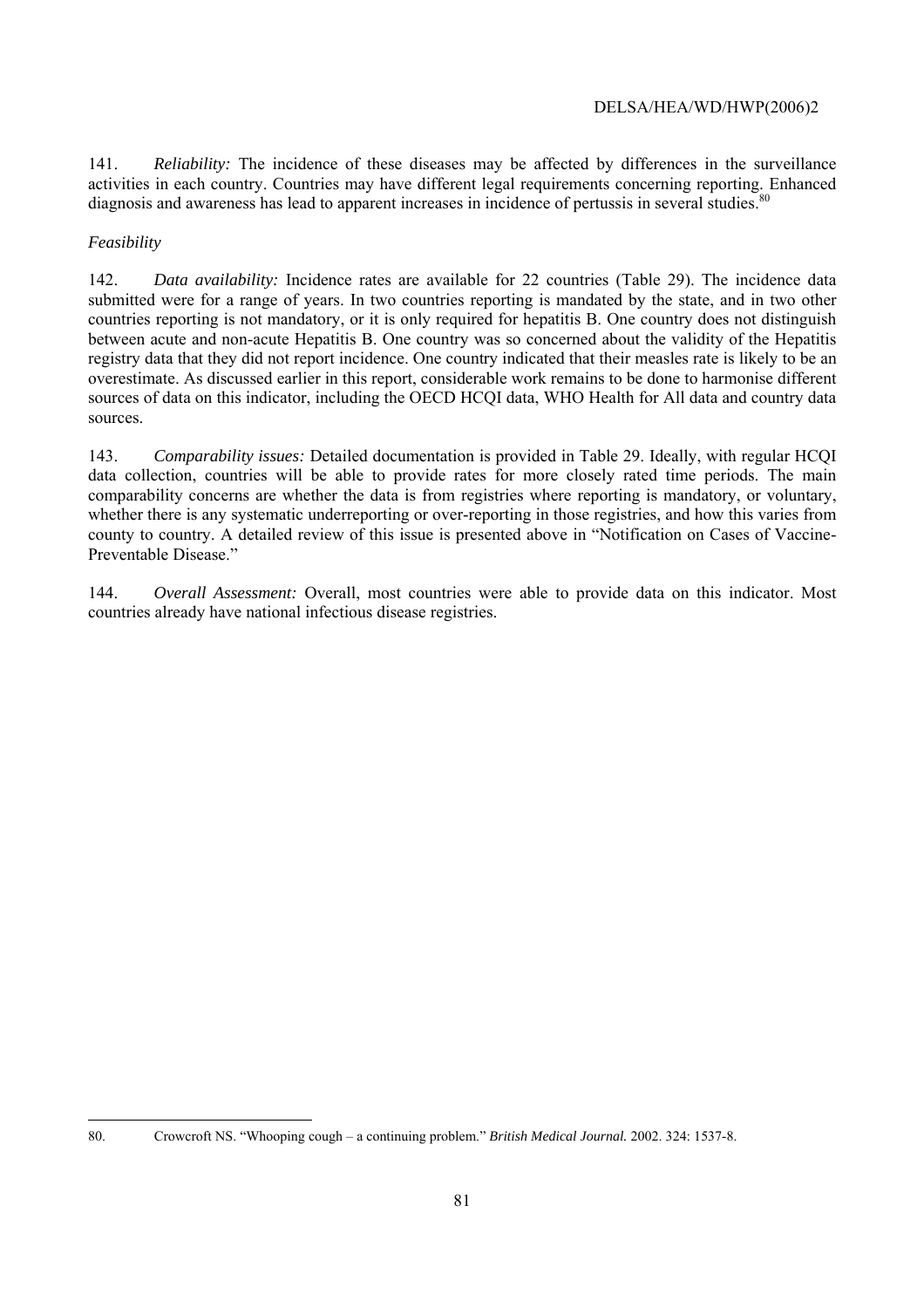# **Table 29. Incidence of Vaccine Preventable Diseases (Pertussis, Measles and Hepatitis B)**

| <b>Country</b> | <b>Data</b><br>Year | <b>Incidence</b><br>of<br><b>Pertussis</b><br>per 100,000 | <b>Incidence</b><br>of Measles<br>per 100,000 | Incidence<br>of Hepatitis<br><b>B</b> per<br>100,000 | <b>Source</b>                                                                                               | <b>Reporting Mandated?</b>                                                                                                                                            | <b>Comments</b>                                                                                                                                                                                                                                                                                                                                                                                                                                                                                                                                                                                                                                                                                                                                                                                                                                                                                                                                                                                                                                                                                                      |
|----------------|---------------------|-----------------------------------------------------------|-----------------------------------------------|------------------------------------------------------|-------------------------------------------------------------------------------------------------------------|-----------------------------------------------------------------------------------------------------------------------------------------------------------------------|----------------------------------------------------------------------------------------------------------------------------------------------------------------------------------------------------------------------------------------------------------------------------------------------------------------------------------------------------------------------------------------------------------------------------------------------------------------------------------------------------------------------------------------------------------------------------------------------------------------------------------------------------------------------------------------------------------------------------------------------------------------------------------------------------------------------------------------------------------------------------------------------------------------------------------------------------------------------------------------------------------------------------------------------------------------------------------------------------------------------|
| Australia      | 2003                | 25.7                                                      | 0.5                                           | 1.7                                                  | Communicable Diseases Network Australia.<br>National Notifiable Disease Surveillance<br>System              | by state                                                                                                                                                              |                                                                                                                                                                                                                                                                                                                                                                                                                                                                                                                                                                                                                                                                                                                                                                                                                                                                                                                                                                                                                                                                                                                      |
| Austria        | 2000                | 1.4                                                       | 0                                             | 3.3                                                  | Statistik Austria                                                                                           | Pertussis and hepatitis:<br>notifiable for more than five<br>decades: measles: notifiable<br>in general since 2001 (till<br>2001 limited notification<br>requirement) |                                                                                                                                                                                                                                                                                                                                                                                                                                                                                                                                                                                                                                                                                                                                                                                                                                                                                                                                                                                                                                                                                                                      |
| Canada         | 1999                | 20                                                        | 0.1                                           | 4.2                                                  | Centre for Infectious Disease Prevention<br>and Control, Health Canada                                      |                                                                                                                                                                       |                                                                                                                                                                                                                                                                                                                                                                                                                                                                                                                                                                                                                                                                                                                                                                                                                                                                                                                                                                                                                                                                                                                      |
| Denmark        | 2004                | 4.22                                                      | $\mathbf 0$                                   | 0.80                                                 | <b>Statens Serum Institut</b>                                                                               |                                                                                                                                                                       | The national vaccination programme includes measles and<br>pertussis.                                                                                                                                                                                                                                                                                                                                                                                                                                                                                                                                                                                                                                                                                                                                                                                                                                                                                                                                                                                                                                                |
| Finland        | 2001                | 6.1                                                       | 0.02                                          | 2.4                                                  | Surveillance register of National Public<br>Health Institute, Helsinki                                      | ves                                                                                                                                                                   |                                                                                                                                                                                                                                                                                                                                                                                                                                                                                                                                                                                                                                                                                                                                                                                                                                                                                                                                                                                                                                                                                                                      |
| France         | 2003                | <b>NA</b>                                                 | $\overline{7}$                                | $<$ 1                                                | Réseau sentinelle for Measles, Disease<br>surveillance national institute (in VS) for<br><b>Hepatitis B</b> | Yes for hepatitis, No for<br>others. For measles is<br>mandatory since 2005.                                                                                          | Hepatitis B: 158 cases notified in the whole country from<br>1/03/2003 to 1/03/2004. No incidence data for pertussis;<br>RENACOQ, which is a hospitals network created in 1996,<br>including 44 hospitals with paediatrics units, monitors<br>pertussis cases. Its goal is to describe epidemiological<br>characteristics of children pertussis, from a hospital point of<br>view, and not to calculate an incidence rate. Réseau<br>sentinelle is a General practitioners network, on voluntary<br>basis, which collects and analyses epidemiological data on<br>GP activity. GPs are included on a voluntary basis. Data<br>concern transmissible diseases that are frequent in general<br>practice: Influenza, acute diarrhoea, measles, mumps,<br>varicella, hepatitis A, B, C. But now, as cases have<br>became rarer and rarer, exhaustive cases notification is<br>required for hepatitis B (since march 2003) and measles<br>(2005). Incidence of measles and hepatitis B decreases as<br>vaccination rate increases. However, hepatitis B<br>vaccination rate does not increase as much as measles<br>rate. |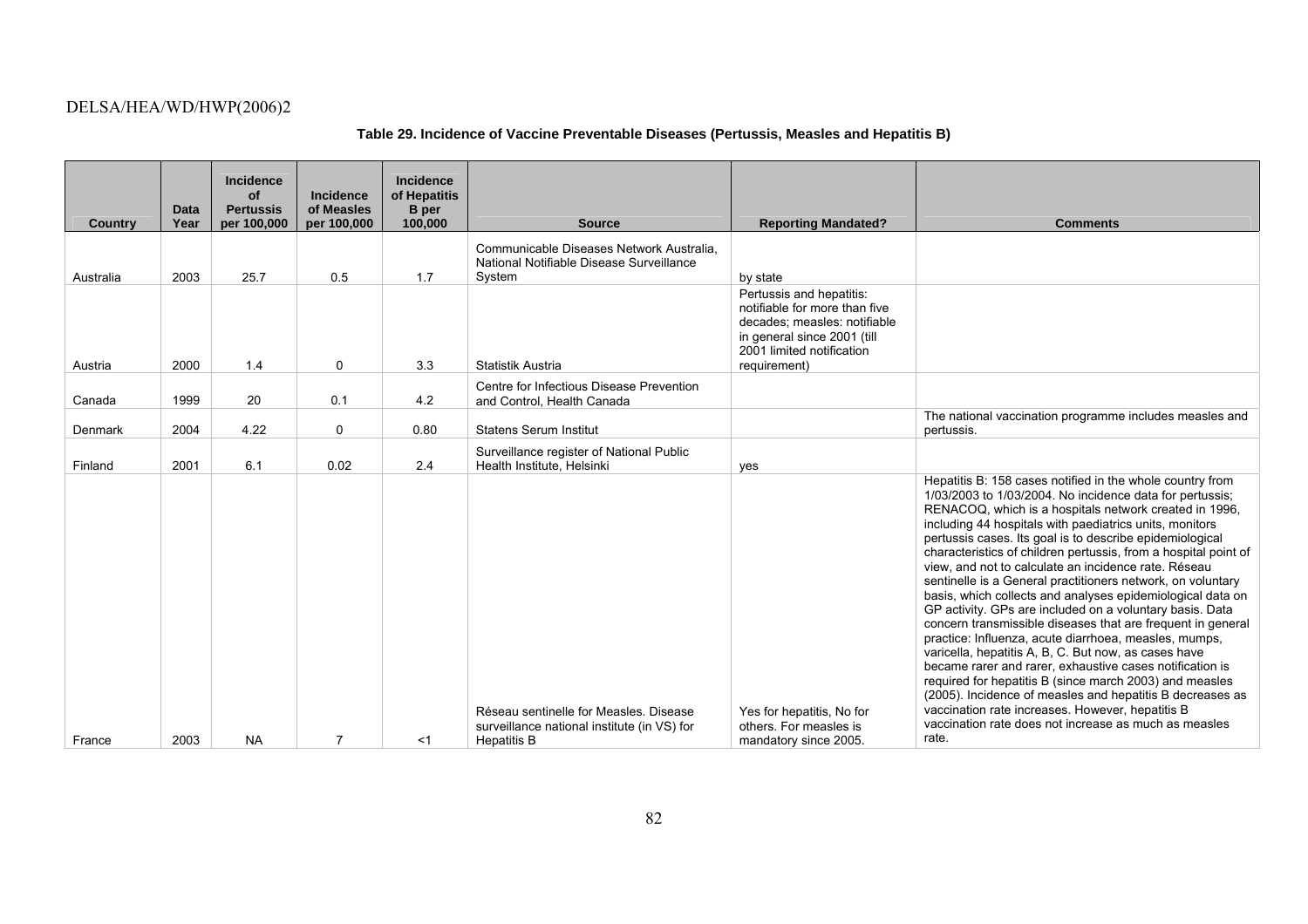| Country            | <b>Data</b><br>Year | <b>Incidence</b><br>of<br><b>Pertussis</b><br>per 100,000 | <b>Incidence</b><br>of Measles<br>per 100,000 | <b>Incidence</b><br>of Hepatitis<br><b>B</b> per<br>100,000 | <b>Source</b>                                                                                                                                                                                                                                                                                                                                                                                                                                                                                                            | <b>Reporting Mandated?</b>                                                                                                                             | <b>Comments</b>                                                                                                                                                                                                                                                  |
|--------------------|---------------------|-----------------------------------------------------------|-----------------------------------------------|-------------------------------------------------------------|--------------------------------------------------------------------------------------------------------------------------------------------------------------------------------------------------------------------------------------------------------------------------------------------------------------------------------------------------------------------------------------------------------------------------------------------------------------------------------------------------------------------------|--------------------------------------------------------------------------------------------------------------------------------------------------------|------------------------------------------------------------------------------------------------------------------------------------------------------------------------------------------------------------------------------------------------------------------|
|                    |                     |                                                           |                                               |                                                             |                                                                                                                                                                                                                                                                                                                                                                                                                                                                                                                          | Yes for measles and Hep B.<br>For pertussis mandatory                                                                                                  |                                                                                                                                                                                                                                                                  |
|                    |                     |                                                           |                                               |                                                             |                                                                                                                                                                                                                                                                                                                                                                                                                                                                                                                          | reporting is regulated on a                                                                                                                            |                                                                                                                                                                                                                                                                  |
|                    |                     |                                                           |                                               |                                                             |                                                                                                                                                                                                                                                                                                                                                                                                                                                                                                                          | federal state, hence data<br>representative on a national                                                                                              |                                                                                                                                                                                                                                                                  |
| Germany            | 2004                | NA.                                                       | 0.15                                          | 1.5                                                         | Robert Koch Institute                                                                                                                                                                                                                                                                                                                                                                                                                                                                                                    | level cannot be provided.                                                                                                                              |                                                                                                                                                                                                                                                                  |
| Iceland            | 2004                | 0.3                                                       | <b>NA</b>                                     | <b>NA</b>                                                   | Directorate of Health, Division of Infectious<br>Disease Control                                                                                                                                                                                                                                                                                                                                                                                                                                                         | yes                                                                                                                                                    | Incidence of all Hep B cases is 14 (cannot separate acute)                                                                                                                                                                                                       |
| Ireland            | 2004                | 2.22                                                      | 8.08                                          | 17.33                                                       | <b>HSE Health Protection Surveillance Centre</b>                                                                                                                                                                                                                                                                                                                                                                                                                                                                         |                                                                                                                                                        |                                                                                                                                                                                                                                                                  |
|                    |                     |                                                           |                                               |                                                             | Notification data - Regioni - Ministero della                                                                                                                                                                                                                                                                                                                                                                                                                                                                            |                                                                                                                                                        |                                                                                                                                                                                                                                                                  |
| Italy              | 2003                | 2.23                                                      | 20.9                                          | 2.24                                                        | salute                                                                                                                                                                                                                                                                                                                                                                                                                                                                                                                   | yes                                                                                                                                                    |                                                                                                                                                                                                                                                                  |
| Japan              | 2003                | 11                                                        | 60.9                                          | <b>NA</b>                                                   | For 2003: Nagai M. "National estimated<br>based on surveillance", march 2005.                                                                                                                                                                                                                                                                                                                                                                                                                                            | No for pertussis or measles,<br>these are voluntary reporting<br>from sentinel institutions.<br>Hepatitis B is mandatory but<br>remains underreported. | Hepatitis B is severely underestimated and therefore<br>excluded from this report. Hepatitis includes all (A, B, C)<br>types.                                                                                                                                    |
| Mexico             | 2004                | 0.13                                                      | 0.06                                          | 0.65                                                        | For 2004: SUIVE, 2004, Sistema Único de<br>Información para la Vigilancia<br>Epidemiológica, Dirección General de<br>Epidemiología, Secretaría de Salud.                                                                                                                                                                                                                                                                                                                                                                 | yes                                                                                                                                                    | Indicator coverage: total population, national level.<br>Population: Proyecciones de la Población de México 2000<br>- 2050; y la estructura de la población por entidad<br>federativa de la muestra censal del XII Censo de Población<br>y Vivienda. INEGI 2000. |
| <b>Netherlands</b> | 2002                | 28                                                        | 0.02                                          | 1.6(2002)<br>2.0(2003)                                      | Sources for pertussis and measles 2002:<br>Statistics Netherlands and Abbink F, Greeff<br>SC de, Hof S van den, Melker HE de. The<br>National Immunisation Programme in the<br>Netherlands: the incidence of target<br>diseases (1997-2002). RIVM report no.<br>210021001/2004. Source for Hepatitis B:<br>Statistics Netherlands and Laar, MJW van<br>de & Coul ELM op de (editors). HIV and<br>Sexually Transmitted Infections in the<br>Netherlands in 2003. RIVM report no.<br>441100020/2004. Bilthoven: RIVM, 2004 | yes                                                                                                                                                    |                                                                                                                                                                                                                                                                  |
| New Zealand        | 2000                | <b>NA</b>                                                 | 1.8                                           | 2.1                                                         | Notifications 2000                                                                                                                                                                                                                                                                                                                                                                                                                                                                                                       |                                                                                                                                                        |                                                                                                                                                                                                                                                                  |
| Norway             | 2004                | 170                                                       | 0.2                                           | 4.1                                                         | The Norwegian System for Notification of<br>Infectious Diseases (MSIS)                                                                                                                                                                                                                                                                                                                                                                                                                                                   | yes                                                                                                                                                    | Substantial increase in reporting of pertussis since 1997,<br>probably due to both real increase and better access to<br>improved diagnostics.                                                                                                                   |
| Portugal           | 2003                | 0.038                                                     | 0.077                                         | 1.13                                                        | Compulsory Declaration Disease Database -<br>"Direcção Geral de Saúde" - Health Ministry                                                                                                                                                                                                                                                                                                                                                                                                                                 | yes                                                                                                                                                    | Population (estimate 2001) 10 335 559. Notified cases<br>(Year 2001) Pertussis: 2; Measles: 27; Hepatitis B: 210.<br>Tetanus, rubella, measles, Meningococcal disease, Hep A,<br>polio, diptheria also reported by system.                                       |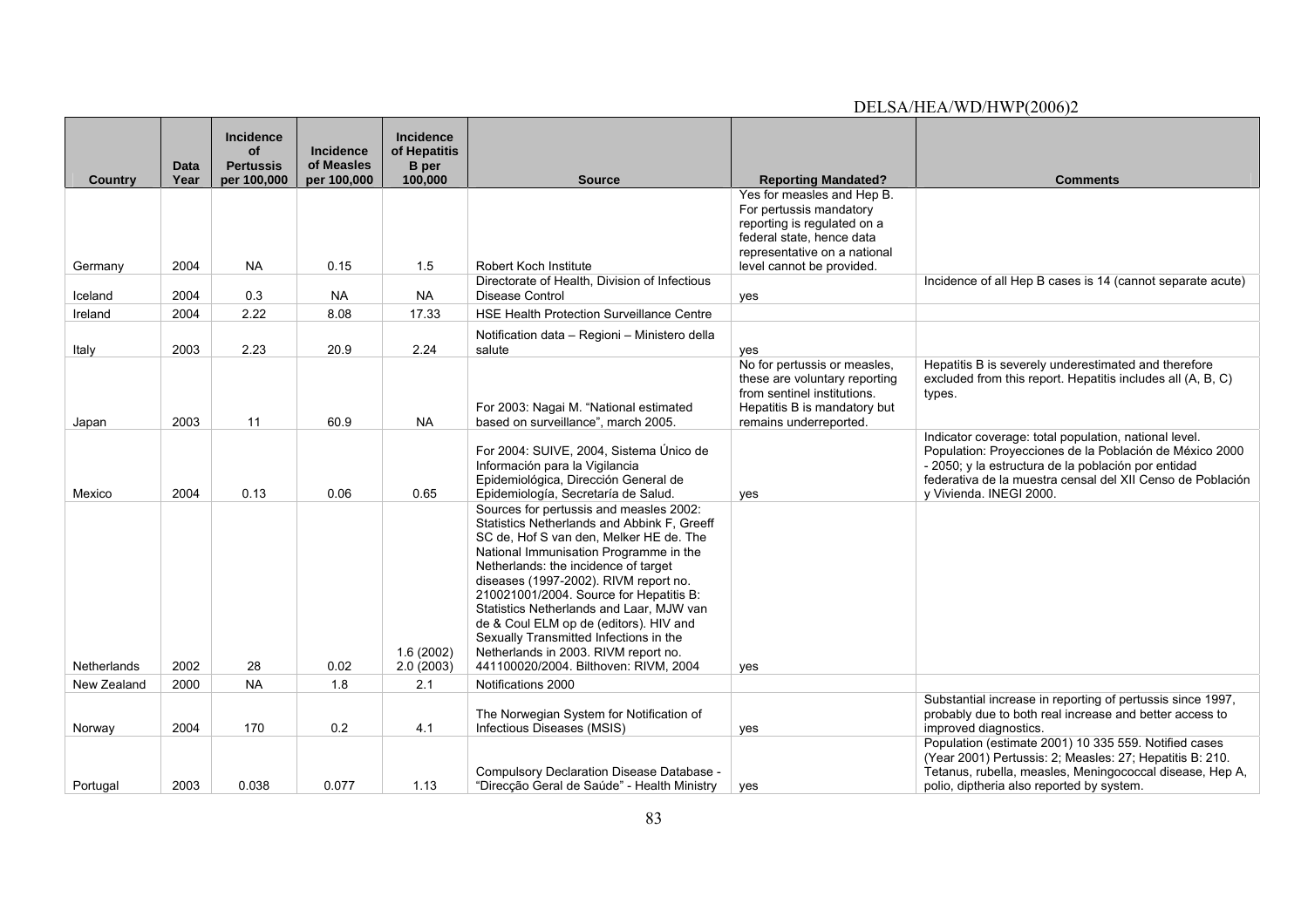| <b>Country</b>       | Data<br>Year | <b>Incidence</b><br>οf<br><b>Pertussis</b><br>per 100,000 | <b>Incidence</b><br>of Measles<br>per 100,000 | <b>Incidence</b><br>of Hepatitis<br><b>B</b> per<br>100,000 | <b>Source</b>                                                                                     | <b>Reporting Mandated?</b> | <b>Comments</b>                                                                                                                                                                                                                                                                                                             |
|----------------------|--------------|-----------------------------------------------------------|-----------------------------------------------|-------------------------------------------------------------|---------------------------------------------------------------------------------------------------|----------------------------|-----------------------------------------------------------------------------------------------------------------------------------------------------------------------------------------------------------------------------------------------------------------------------------------------------------------------------|
| Slovak<br>Republic   | 2004         | 0.39                                                      | 0.04                                          | 2.06                                                        | National Register of Infectious Diseases,<br>Regional Public Health Authority, Banska<br>Bystrica |                            | Includes suspected and confirmed cases in the three<br>figures. Incidence of measles and pertussis decreased<br>dramatically after introduction of vaccination programme,<br>incidence of acute hepatitis B has been decreasing<br>gradually, for instance from 20.2/100000 in 1985<br>decreased to incidence 2.06 in 2004. |
| Spain                | 2004         | 0.22                                                      | 0.07                                          | 0.22                                                        | Instituto de Salud Carlos III                                                                     |                            |                                                                                                                                                                                                                                                                                                                             |
| Sweden               | 2004         | 17.5                                                      | 0.1                                           | 2.9                                                         | Swedish Institute for Infectious Diseases<br>Control (Smittskyddsinstitutet)                      | yes                        |                                                                                                                                                                                                                                                                                                                             |
| Switzerland          | 2002         | 80 (2001)                                                 | 10 (2001)                                     | 2.1                                                         | Pertussis and Measles: Swiss Sentinel<br>Surveillance Network<br>Hepatitis B: Notifications       | yes for Hep B              | Data for pertussis and measles are estimates based on<br>222 cases of pertussis and 22 cases of measles reported<br>within the sentinel surveillance covering about 3 to 4% of<br>primary care physicians                                                                                                                   |
| United<br>Kingdom    | 2004         | 0.95                                                      | 4.44                                          | 2.29                                                        | <b>Health Protection Agency</b>                                                                   | Yes                        | Measles in UK is not always lab confirmed, notifications<br>are reported on clinical suspicion, if lab test shows it is not<br>measles then it is supposed to be denotified, but this often<br>doesn't happen, so measles incidence is likely to be an<br>overestimate.                                                     |
| <b>United States</b> | 2003         | 4.04                                                      | 0.02                                          | 2.61                                                        | National Notifiable Disease Surveillance<br>System                                                | by State                   |                                                                                                                                                                                                                                                                                                                             |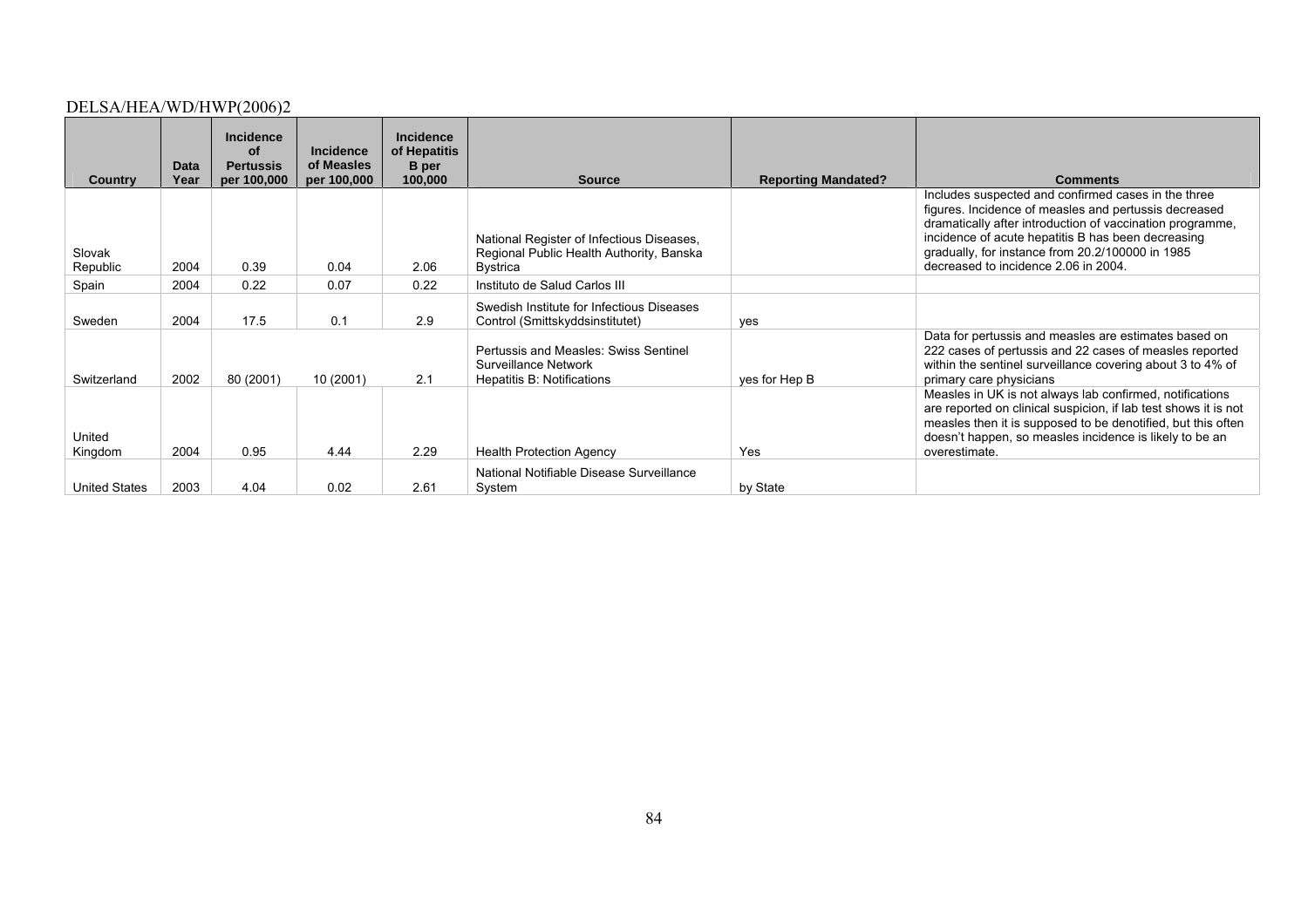|                                       |          | Comparability Implications            |                                                                                                                                                                                                                                                                                                                                                                                                                                    |  |  |  |  |
|---------------------------------------|----------|---------------------------------------|------------------------------------------------------------------------------------------------------------------------------------------------------------------------------------------------------------------------------------------------------------------------------------------------------------------------------------------------------------------------------------------------------------------------------------|--|--|--|--|
|                                       |          | Minor                                 | Severe                                                                                                                                                                                                                                                                                                                                                                                                                             |  |  |  |  |
|                                       | Possible | 1. Data available for different years |                                                                                                                                                                                                                                                                                                                                                                                                                                    |  |  |  |  |
| Possibility to correct the deviation? | Unlikely |                                       | 1. Some voluntary reporting<br>databases may underreport cases<br>and it is uncertain how<br>comparable the data are between<br>mandatory and voluntary<br>registries<br>2. Some methods of mandatory<br>notification may systematically<br>over or under-report incidence,<br>however analysis shows minimal<br>impact on countries relative<br>numbers (see "Notification on<br><b>Cases of Vaccine-Preventable</b><br>Disease") |  |  |  |  |

## **Table 30. Incidence of Vaccine Preventable Diseases (Pertussis, Measles and Hepatitis B), Comparability Issues**

Possible solutions:

- Footnotes can indicate the year, or where reporting is not mandatory.
- Footnote to indicate where there might be systematic over or underreporting.
- If reliability of data is in serious question, then removing data for a country should be considered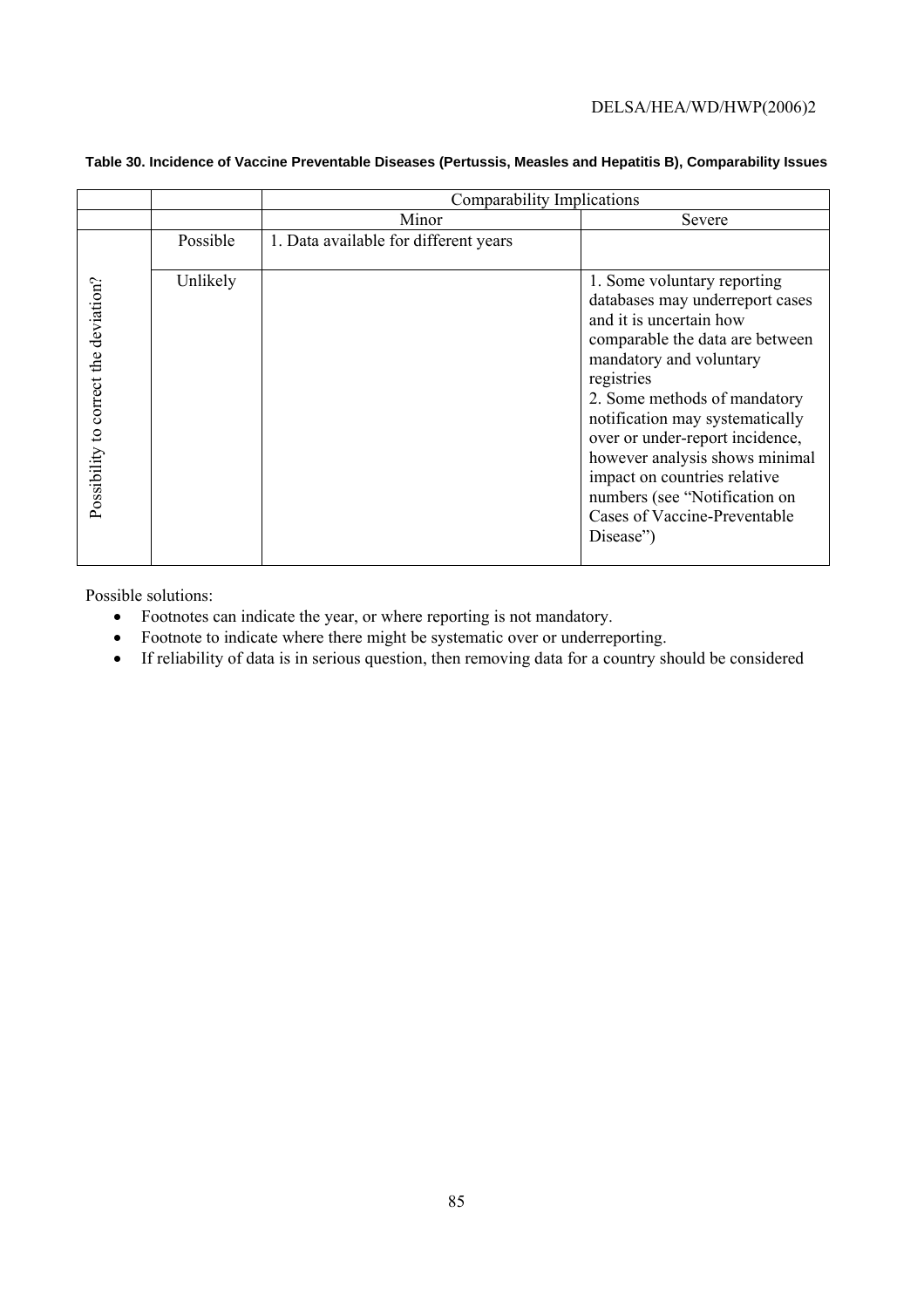# *7. Coverage for Basic Vaccination Programme, Age 2*

## *Operational Definition*

**Numerator:** Number of children who are fully immunised at age 2 for basic vaccination programme

**Denominator:** Number of children age 2 years

## *Importance*

145. *Incidence:* Childhood-cluster diseases (pertussis, poliomyelitis, diphtheria, measles, and tetanus) occurred in 1 245 000 people in WHO Euro A countries in 2000 (all pertussis and measles).

146. *Cost:* Infectious diseases are the 14<sup>th</sup> highest attributable contributor to cost of illness in Canada (1.3% of direct and indirect costs). Acute and chronic complications can be severe and are expensive to treat.

## *Scientific Soundness*

147. *Face validity:* National governments have set goals for basic vaccination and should be able to compare how well they meet those goals compared to how well other countries meet theirs.

148. *Content validity:* Each country will have established its basic vaccination programme based on its interpretation of the evidence supporting each vaccine.

## *Feasibility*

.

149. *Data availability*: Vaccination coverage rates are available for 20 countries (Table 31). The vaccination data provided were for the years 2000-2005. Some countries use slightly different age ranges. These ages tend to correspond to specific vaccination programmes in the individual countries. Most data comes from Health Ministries, although 2 came from studies of vaccination rates.

150. *Comparability Issues:* Detailed documentation is provided in Table 32 and 33. This indicator is fairly unique among the other potential indicators. This indicator is meant to measure compliance with national vaccination policies, rather than a uniform vaccination programme. Thus the deviations in age are not considered a threat to comparability as long as they reflect national policies. For this reason, it has been counted as "one" indicator, even though there are obviously a range of antigens included in each country's vaccination policies and relative performance on each antigen's vaccination levels.

151. *Overall Assessment:* A total of 20 countries were able to provide data for this indicator. Most countries regularly collect data on childhood vaccination, so there would be little additional collection burden.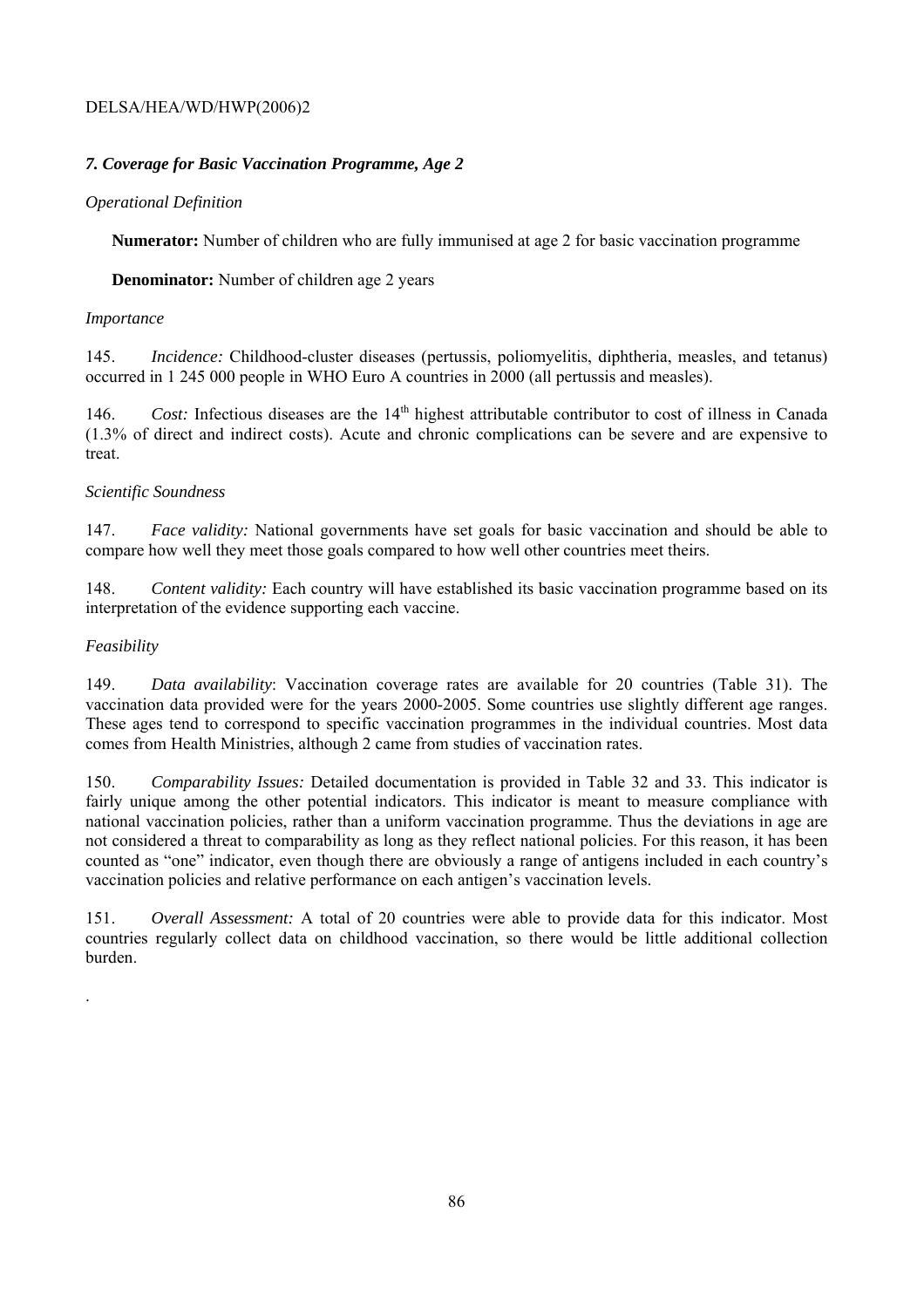| <b>Country</b>     | <b>Data</b><br>Year | <b>Overall %</b>                              | DPT %                      | Polio % | BCG %           | <b>Pertussis</b><br>% | Hep B<br>% | <b>Measles %</b> | Rubella %   | Mumps %       | MMR %                                                                                                                           | HiB % | <b>Triple</b><br>viral % | <b>NMeni</b><br>ngitidi<br>$s \mathsf{C}$ % | Other %         |
|--------------------|---------------------|-----------------------------------------------|----------------------------|---------|-----------------|-----------------------|------------|------------------|-------------|---------------|---------------------------------------------------------------------------------------------------------------------------------|-------|--------------------------|---------------------------------------------|-----------------|
| Australia          | 2004                | 91.7                                          | 95                         | 95      |                 |                       | 95.4       |                  |             |               | 93.6                                                                                                                            | 93.4  |                          |                                             |                 |
| Canada             | 2002                |                                               | 76.8 (Dip)                 |         |                 | 75.2                  |            | 94.5             |             |               |                                                                                                                                 |       |                          |                                             | Tetanus<br>74.3 |
| Denmark            | 2004                |                                               | 95                         | 95      |                 | 95                    |            |                  |             |               | 96                                                                                                                              | 95    |                          |                                             |                 |
| Finland            | 2002                | 93.3                                          | 95.6                       | 95.9    | 98.3            |                       |            |                  |             |               | 96.6                                                                                                                            | 96.2  |                          |                                             |                 |
| France             | 2004                |                                               | 90.3                       | 90.1    | $94:3-4$<br>yrs | 89.9                  | 30         | 93.2: 3-4 yrs    | 93: 3-4 yrs | 93.2: 3-4 yrs |                                                                                                                                 | 87    |                          |                                             |                 |
| Germany*           |                     |                                               |                            |         |                 |                       |            |                  |             |               |                                                                                                                                 |       |                          |                                             |                 |
| Iceland            | 2003                |                                               | 97                         | 97      |                 | 97                    |            | 93               | 93          | 93            | 93                                                                                                                              | 97    | 93                       |                                             |                 |
| Ireland            | 2004                | 90 (BCG,<br>DTP, Hib,<br>Polio, MenC,<br>MMR) | 91                         | 90      |                 |                       |            |                  |             |               | 83                                                                                                                              | 90    |                          | 89                                          |                 |
| Italy              | 2003                |                                               | 95.8                       | 96.7    |                 |                       | 95.3       |                  |             |               | 83.9                                                                                                                            | 90.4  |                          |                                             |                 |
| Japan              | 2003                |                                               | 85                         | 86.4    | 98.1            |                       |            | 88.8             | 79.8        |               | Discontinue<br>d since April<br>2003, due<br>to side<br>effects of<br>aseptic<br>meningitis<br>caused by<br>Mumps<br>component. |       |                          |                                             |                 |
| Mexico             | 2004                | 93.5: 9 mos<br>95.6: 12 mos<br>98.5: 1-4 yrs  | 99.5                       | 99.5    | 99.9            | 99.5                  | 99.5       |                  |             |               | 98.6                                                                                                                            | 99.5  |                          |                                             |                 |
| Netherlands        | 2001                |                                               | 95.3: 1 mos<br>97.6: 4 mos |         |                 |                       |            |                  |             |               | 95.6:14<br>mos                                                                                                                  |       |                          |                                             |                 |
| Norway             | 2004                |                                               | 91                         | 91      |                 | 91                    |            |                  |             |               | 88                                                                                                                              | 93    |                          |                                             |                 |
| Portugal           | 2004                |                                               | 97.8                       | 97.3    | 87.4            | 97.8                  | 96         | 94.8             |             |               | 94.8                                                                                                                            | 97.4  |                          |                                             |                 |
| Slovak<br>Republic | 2004                | 98                                            |                            |         |                 |                       |            |                  |             |               |                                                                                                                                 |       |                          |                                             |                 |
| Spain              | 2004                |                                               | 97                         | 96      |                 |                       | 98.2       |                  |             |               | 97.3                                                                                                                            | 96.8  | 97.3                     | 96.7                                        |                 |
| Sweden             | 2004                |                                               | 98.6                       | 98.6    | 15.9            | 98.6                  |            | 94.5             | 94.5        | 94.5          | 94.5                                                                                                                            | 98.3  |                          |                                             |                 |

# **Table 31. Coverage for Basic Vaccination Programme, Age 2**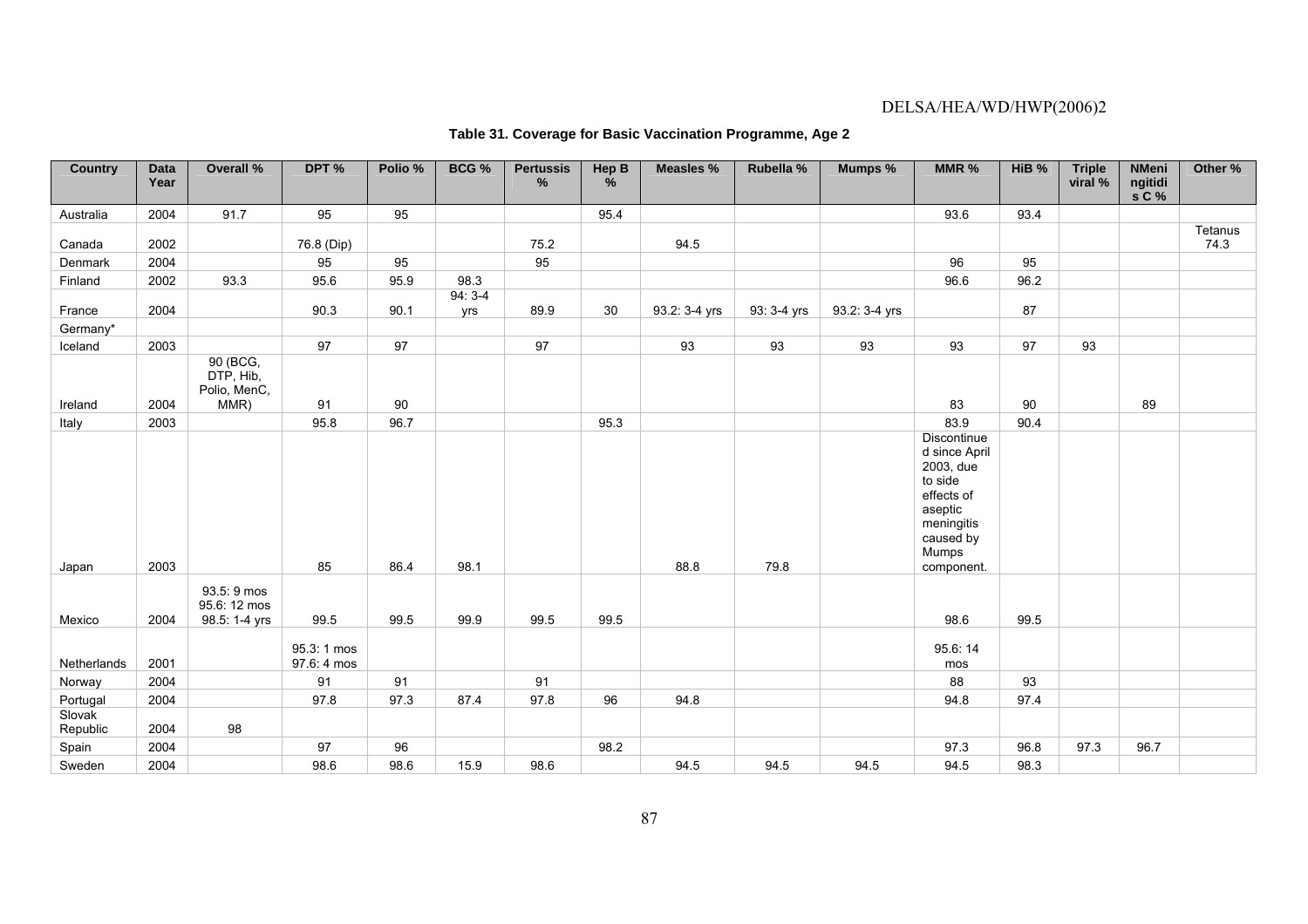| Country                        | Data<br>Year  | Overall %                                                                               | DPT %   | Polio % | BCG % | <b>Pertussis</b><br>% | Hep B<br>% | Measles % | Rubella % | Mumps % | MMR $%$ | HiB <sub>%</sub> | <b>Triple</b><br>viral % | <b>NMeni</b><br>ngitidi<br>s C % | Other % |
|--------------------------------|---------------|-----------------------------------------------------------------------------------------|---------|---------|-------|-----------------------|------------|-----------|-----------|---------|---------|------------------|--------------------------|----------------------------------|---------|
| Switzerland                    | 2000-<br>2002 | 76. for<br>D3, T3, P3, Po<br>3, Hib3, MMR1<br>; 68 for<br>D4, T4, P4, Po<br>4,Hib3,MMR1 |         |         |       |                       |            |           |           |         |         |                  |                          |                                  |         |
| United<br>Kingdom              | 2004-<br>2005 |                                                                                         | 94      | 93.4    |       | 93                    |            |           |           |         | 81      | 93               |                          | 93                               |         |
| United                         |               |                                                                                         |         |         |       |                       |            |           |           |         |         |                  |                          |                                  |         |
| States<br>$\sim$ $\sim$ $\sim$ | 2003<br>.     | 79.4<br>.                                                                               | 96<br>. | 91.6    |       |                       | 92.4       |           |           |         | 93      | 93.9             |                          |                                  |         |

\* Based on data that is has limited generalisability to national level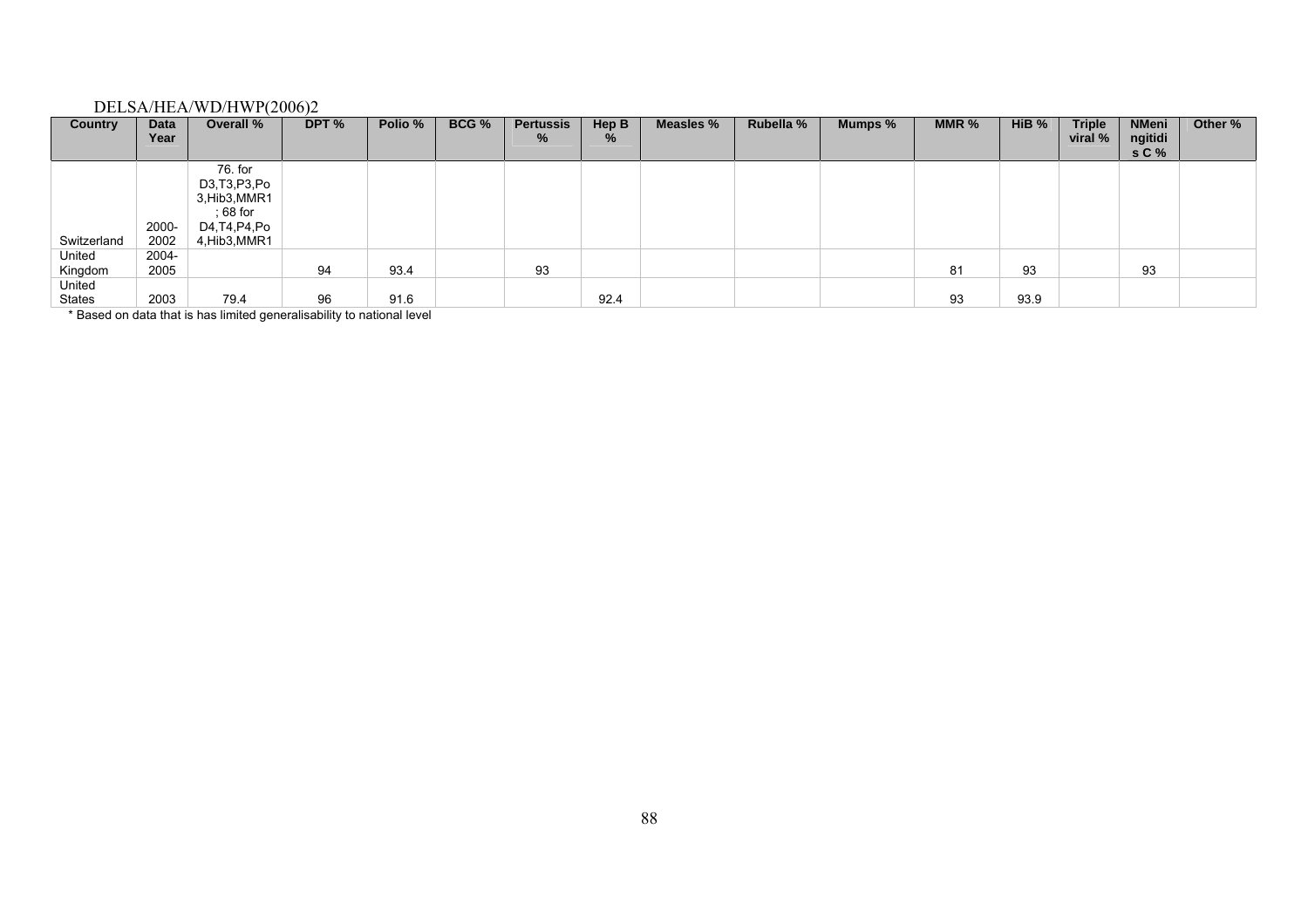## **Table 32. Description of Basic Vaccination Programme**

| Country   | <b>Source</b>                                                                                                        | <b>Programme Description</b>                                                                                                                                                                                                                                                                                                                                                                                                                                                                                                                                                                                                      | <b>Comments</b>                                                                                                                                                                                                                                                                                                                                                                                                                                                                                                                                                                                                                         |
|-----------|----------------------------------------------------------------------------------------------------------------------|-----------------------------------------------------------------------------------------------------------------------------------------------------------------------------------------------------------------------------------------------------------------------------------------------------------------------------------------------------------------------------------------------------------------------------------------------------------------------------------------------------------------------------------------------------------------------------------------------------------------------------------|-----------------------------------------------------------------------------------------------------------------------------------------------------------------------------------------------------------------------------------------------------------------------------------------------------------------------------------------------------------------------------------------------------------------------------------------------------------------------------------------------------------------------------------------------------------------------------------------------------------------------------------------|
| Australia | Australian Childhood Immunisation Register<br>(ACIR)                                                                 | Birth: hep B; 2months: Hep B, DTP, Whooping Cough (DTPa/HepB), Hib,<br>Polio, Pneumococcal; 4months: DTPa/HepB, Hib, Polio, Pneum; 6 months:<br>DTPa/HepB, Polio, Pneum; 12 months: Hib, MMR, Meningococcal C; 18<br>months: Pneum, Chicken Pox; 4 yrs: DTPa, Polio, MMR; 10-13 yrs: Chicken<br>Pox and HepB (if never before); 15-17 yrs:DTP adult                                                                                                                                                                                                                                                                               | Data are for birth cohorts 1st July to 30th Sept 02, assessed 31st<br>Dec 2004.                                                                                                                                                                                                                                                                                                                                                                                                                                                                                                                                                         |
| Canada    | <b>Health Canada</b>                                                                                                 | 4 doses Diphtheria; 4 doses tetanus; 4 doses pertussis                                                                                                                                                                                                                                                                                                                                                                                                                                                                                                                                                                            | These vaccination rates are described for persons under 2 years of<br>age. Another vaccination occurs at 4-6 years of age.                                                                                                                                                                                                                                                                                                                                                                                                                                                                                                              |
| Denmark   | <b>Statens Serum Institut</b>                                                                                        | The basic programme includes 3 vaccinations before 12 month for Diptheria,<br>Tetanus, Poliomyelitis, Pertussis given in one shot and another shot for<br>haemophilus influenza b. The Diptheria, Tetanus, Poliomyelitis and Pertussis<br>vaccine is followed up by a shot at age 5.                                                                                                                                                                                                                                                                                                                                              | The vaccination programme is free of cost but some parents<br>choose not to let their children be vaccinated, because they<br>believe that it will strengthen the child's immune system if the child<br>has the disease.                                                                                                                                                                                                                                                                                                                                                                                                                |
| Finland   | Vaccination coverage study, published in 2002, by<br>National Public Health Institute                                | (Vaccine:Age) BCG: < 1 week // DTwP (DTP) I: 3 mons // DTwP II, Hib I: 4<br>mons // DTwP III: 5 mon // IPV (polio) ib II: 6 month // IPV: 12 mMPR I, Hib III<br>Morbilli, Mumps, Rubella: 14-18 month // DTwP IV, IPV III: 20-24 months.<br>HBV1 Hepatitis B. To children of parents who use iv drugs or are carriers of<br>HBs-antigen, vaccination at 0, 1, 2 and 12 months of age.                                                                                                                                                                                                                                             | 2002 study (children born in 1999)                                                                                                                                                                                                                                                                                                                                                                                                                                                                                                                                                                                                      |
| France    | French Ministry of Health, DREES (Statistics<br>Department)                                                          | Vaccination against Diphtheria - tetanus, Poliomyelitis, BCG is mandatory.<br>Vaccination against Pertussis, Haemophilus influenzae b, Hepatitis B, Measles,<br>Mumps, Rubella is not mandatory, but strongly recommended. MMR booster<br>has been recommended at age 2 since 2005. These percentages concern 24<br>months children for DTP polio and pertussis.                                                                                                                                                                                                                                                                  | Vaccination rates for Diphtheria - tetanus and Poliomyelitis are<br>calculated for a full vaccination (including 3 doses + booster). So<br>are calculated Pertussis and H. Influenzae vaccination rates, 4<br>doses Diphteria, tetanus, poliomyelitis, pertussis and Hib. 3 doses<br>Hep B and one dose MMR.                                                                                                                                                                                                                                                                                                                            |
| Germany   | Lauberau et al. (2001) Durchimpfungsraten bei<br>Kindern in Deutschland 1999, Monatsschr<br>Kinderheikd 149, 367-372 | According to recommendations of the Standing Committee on Vaccination<br>(STIKO) at the Robert Koch Institute (www.rki.de) basic childhood<br>immunisation up to the age of 2 years includes vaccinations against the<br>following diseases: diphtheria (D), tetanus (T), pertussis (aP), poliomyelitis<br>(IPV), haemophilus influenzae (HiB), hepatitis B (HB), measles, mumps,<br>rubella (MMR combination vaccine), and varizella zoster virus (VZV) infections.<br>The recommended time schedule is: DTaP, Hib, IPV, HB at ages 2,3,4, and<br>11-14 months; MMR at ages 11-14 and 15-23 months; VZV at ages 11-14<br>months. | Approximately 90% of vaccinations are administered by privately<br>practising physicians in Germany. In general, vaccination is<br>covered by statutory health insurance when recommended by the<br>STIKO. Small sample size, not representative. Small study of 367<br>children. Data with larger sample size available for 5 yr olds. This<br>is a regional non representative survey conducted in 1999 and it is<br>not generalisable to national level. Current and nationally<br>representative data will be available by the end of 2006 from the<br>first national Children and Youth Health Survey in Germany<br>(www.kiggs.de) |
| Iceland   | Directorate of Health, Division of Infectious<br>Disease Control                                                     | DPT+Hib+IPV at 3 months, 5 months and 12 months of age. MnC at 6 months<br>and 8 months of age. MMR at 18 months and 12 years. DTP at 5 years of age.<br>dT+IPV at 14 years of age.                                                                                                                                                                                                                                                                                                                                                                                                                                               |                                                                                                                                                                                                                                                                                                                                                                                                                                                                                                                                                                                                                                         |
| Ireland   | <b>HSE. Health Protection Surveillance Centre</b>                                                                    | DTP is tracked separately for diptheria, pertussis and tetanus (3 doses of each<br>antigen by age 2)                                                                                                                                                                                                                                                                                                                                                                                                                                                                                                                              |                                                                                                                                                                                                                                                                                                                                                                                                                                                                                                                                                                                                                                         |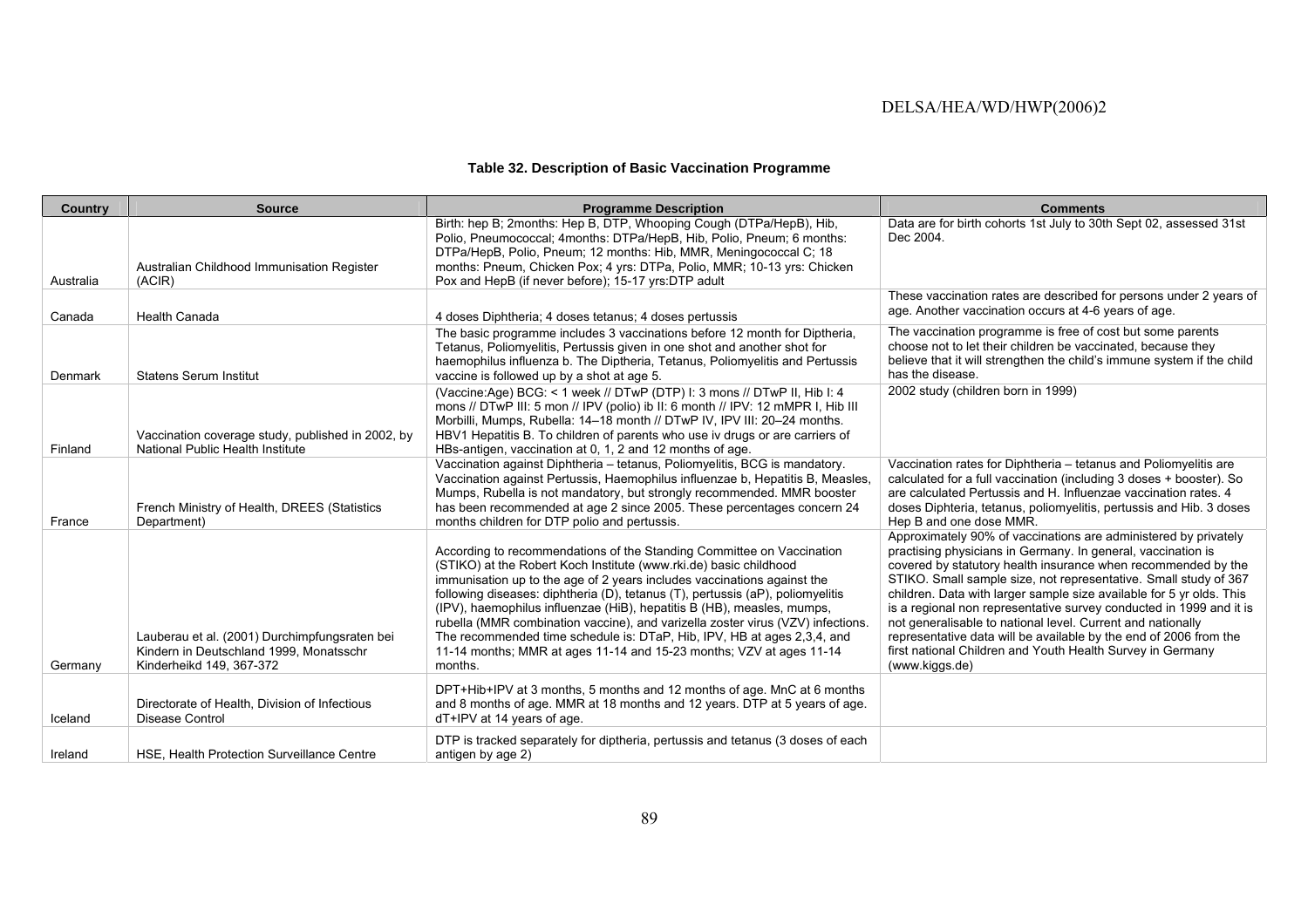| <b>Country</b>     | <b>Source</b>                                                                                                                                                                                                                                                                 | <b>Programme Description</b>                                                                                                                                                                                                                                                                                                                                                                                                                                                                                                                                                                                                                                                                                                                                                                                                                                 | <b>Comments</b>                                                                                                                                                                                                                                                                                           |
|--------------------|-------------------------------------------------------------------------------------------------------------------------------------------------------------------------------------------------------------------------------------------------------------------------------|--------------------------------------------------------------------------------------------------------------------------------------------------------------------------------------------------------------------------------------------------------------------------------------------------------------------------------------------------------------------------------------------------------------------------------------------------------------------------------------------------------------------------------------------------------------------------------------------------------------------------------------------------------------------------------------------------------------------------------------------------------------------------------------------------------------------------------------------------------------|-----------------------------------------------------------------------------------------------------------------------------------------------------------------------------------------------------------------------------------------------------------------------------------------------------------|
| Italy              | Regions, Autonomous Provinces, Ministry of<br>Health                                                                                                                                                                                                                          | The basic immunisation programme in Italy comprises mandatory and<br>recommended vaccines. The mandatory ones are: diphtheria, tetanus, polio<br>and hepatitis B; the recommended are measles, mumps, rubella, MMR,<br>pertussis, haemophilus influenzae type B. The immunisation schedules have<br>been updated with the Ministerial decrees of 7 April 1999 (concerning the<br>passage from an all OPV immunisation schedule to a sequential schedule) and<br>of 18 June 2002. (This last concerning the shift from a sequential polio<br>schedule to an all IPV immunisation schedule). The shots are given at 3,5,11<br>months for DTP, Hib, polio, hepatitis B, and at 12-15 months for MMR. A<br>booster dose of polio vaccine is scheduled during the third year of age. The<br>vaccines are administered by the personnel of the local health units. |                                                                                                                                                                                                                                                                                                           |
| Japan              | Regional Health Activity Report from municipal<br>governments                                                                                                                                                                                                                 | Oral polio vaccine is given from 3 months to 1.5 year old, DPT(I) is given in 3<br>months to 2.5 years old and DPT(II) is given in the age of 11 years old.<br>Measles vaccine is given in 1 year old and Rubella is given in 1-2 years old, all<br>of which are publicly funded.                                                                                                                                                                                                                                                                                                                                                                                                                                                                                                                                                                            |                                                                                                                                                                                                                                                                                                           |
| Mexico             | Secretaría de Salud, 2004. Programmea de<br>Vacunación (Vaccination programme).                                                                                                                                                                                               | DPT, mumps, measles, rubella, anti-hemophilus influenza, polio, hepatitis B,<br>anti-tuberculosis. Indicator coverage: vaccinations applied by all public<br>institutions, thus figures relate to the whole (public) health sector, i.e. total<br>population & national level.                                                                                                                                                                                                                                                                                                                                                                                                                                                                                                                                                                               |                                                                                                                                                                                                                                                                                                           |
| Netherlands        | Abbink F, Oomen PJ, Zwakhals SLN, Melker HE<br>de, Ambler-Huiskes A. Immunisation coverage in<br>the Netherlands as at 1 january 2004. RIVM report<br>no. 210021003/2005. Bilthoven: RIVM, 2005.<br>'Vaccinatietoestand in Nederland per 1 januari<br>2001' Inspectie voor de | Every child is offered vaccination from birth to 13 years on a voluntary basis<br>and free of charge. The Dutch National Immunisation Programme is<br>implemented mainly by the network of Maternal and Child Health Clinics for<br>children up to the age of 4 years and by Public Health Services for school-aged<br>children. The provincial immunisation administrations maintain a database of<br>vaccination records for each child living in the province and process births,<br>deaths and removal from municipal population records. Parents receive an<br>invitation for vaccination with information on the importance of vaccination.                                                                                                                                                                                                            |                                                                                                                                                                                                                                                                                                           |
| New<br>Zealand     |                                                                                                                                                                                                                                                                               |                                                                                                                                                                                                                                                                                                                                                                                                                                                                                                                                                                                                                                                                                                                                                                                                                                                              | No data yet, but the National Immunisation register should be<br>functioning throughout the country by 2006.                                                                                                                                                                                              |
| Norway             | The Norwegian Notification system for Vaccination<br>(SYSVAK)                                                                                                                                                                                                                 | DTaP, Hib, IPV at 3,5,12 mos; MMR 15 mos; IPV 6-8yrs; DT 11 yrs; MMR 12<br>yrs IPV, BCG 13-14 yrs                                                                                                                                                                                                                                                                                                                                                                                                                                                                                                                                                                                                                                                                                                                                                            |                                                                                                                                                                                                                                                                                                           |
| Portugal           | "Direcção Geral de Saúde" - Health Ministry                                                                                                                                                                                                                                   | Till 12 months: DTP (Diphtheria, Tetanus, Pertussis); Polio; BCG; HIB;<br>Hepatitis B. Between 12 and 23 months: VASPR (Measles, Mumps, Rubella).                                                                                                                                                                                                                                                                                                                                                                                                                                                                                                                                                                                                                                                                                                            | The National Programme of Vaccination, created in 1965, is<br>universal, free of charge for the population and not compulsory. It<br>is supported on a recommendation scheme which is up-to-date<br>periodically.                                                                                         |
| Slovak<br>Republic | Public Health Authority of Slovak Republic,<br>Bratislava                                                                                                                                                                                                                     | Immunisation programme in the Slovak Republic is realised since 1954 by low<br>IP included vaccination against 10 antigens: TB, poliomyelitis, VHB, diphteria,<br>pertussis, tetanus, haemophilius influenza type B, measles, mumps, rubella.                                                                                                                                                                                                                                                                                                                                                                                                                                                                                                                                                                                                                | Until 2004, immunisation programme was managed by PHA of the<br>Slovak Republic; vaccines were covered from state budget. Since<br>2005 a new system of vaccination is introduced, expenditure of<br>vaccines is covered by health insurances. Vaccination policies are<br>defined at the national level. |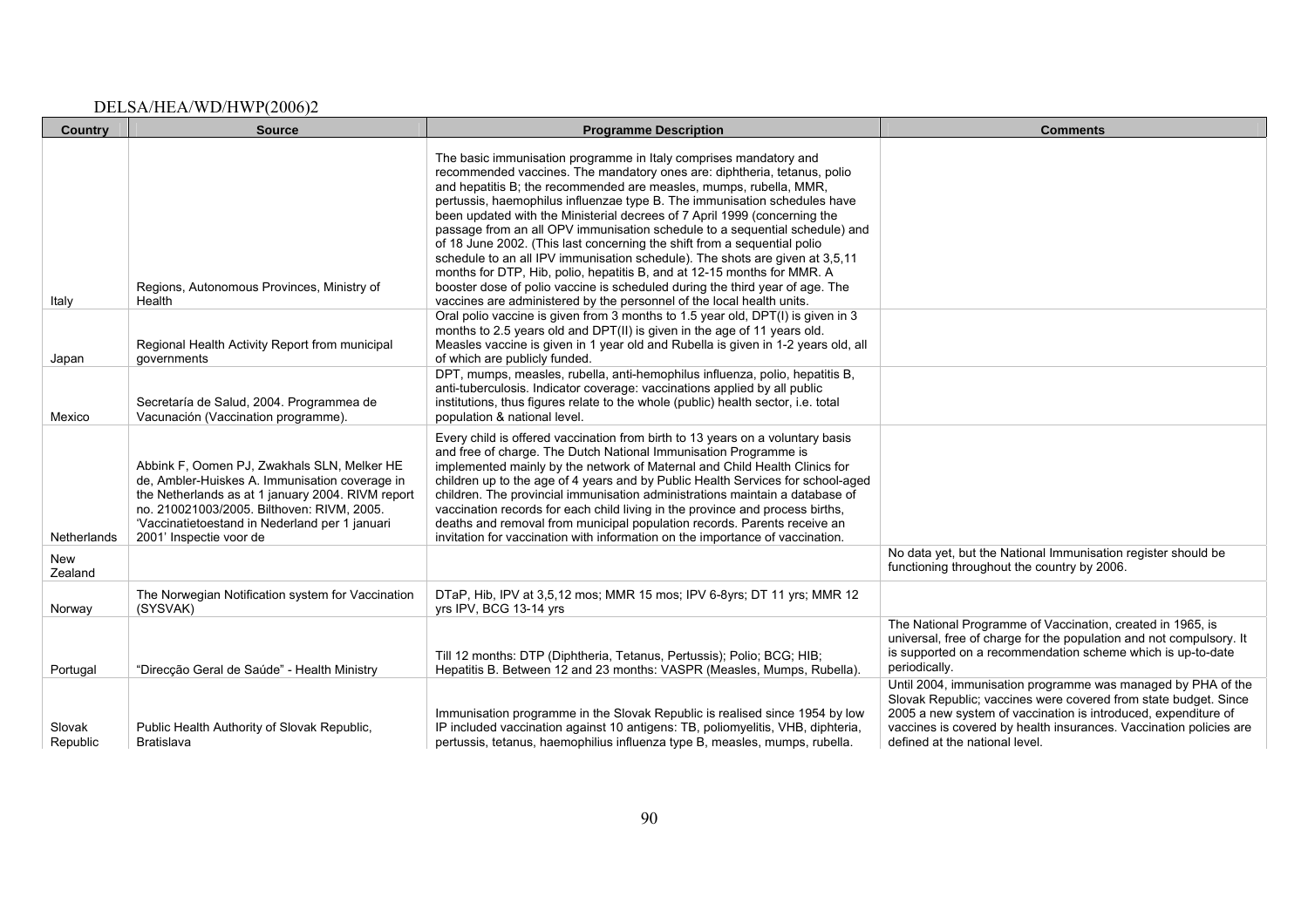| <b>Country</b>          | Source                                                                       | <b>Programme Description</b>                                                                                                                                                                                                                                                                                                                                                                                                                                                                                                                                    | <b>Comments</b>                                                                                                    |
|-------------------------|------------------------------------------------------------------------------|-----------------------------------------------------------------------------------------------------------------------------------------------------------------------------------------------------------------------------------------------------------------------------------------------------------------------------------------------------------------------------------------------------------------------------------------------------------------------------------------------------------------------------------------------------------------|--------------------------------------------------------------------------------------------------------------------|
| Spain                   | Ministry of Health                                                           | Until 2000 the basic programme included: DPT (diphteria/pertussis/tetanus).<br>poliomyelitis, triple viral (measles/mumps/rubella) and Haemphillus influenzae<br>B. By year 2001 was added Neisseria meningitidis C. Basic vaccination<br>programme: children < 1 year. DTP: official vaccination calendar. BCG: not<br>included in the official vaccination calendar. Pertussis: official vaccination<br>calendar. Triple viral: $<$ 2 years.                                                                                                                  |                                                                                                                    |
| Sweden                  | Swedish Institute for Infectious Diseases Control<br>(Smittskyddsinstitutet) | DTP at 3, 5, 12 months; HiB at 3, 5, 12 months, IPV at 3, 5, 12 months and 6<br>years, MMR at 18 months and 12 years (in addition targeted BCG and hepatitis<br>B vaccination in risk groups).                                                                                                                                                                                                                                                                                                                                                                  | In Sweden, the indicator of interest is the MMR rate, which also<br>shows considerable variation between counties. |
| Switzerland             | Survey at the canton level                                                   | DTP 2,3,6, 15-25 months, 4-7 yrs, booster 11-15 yrs; HiB 2, 4, 6, 15-24<br>months: IPV 2,3,6, 15-25 months: MMR 12 and 15-24 months: HB 14 yrs.                                                                                                                                                                                                                                                                                                                                                                                                                 |                                                                                                                    |
| United<br>Kingdom       | Department of Health                                                         | It is not possible to give an aggregated proportion of children who have had all<br>the standard vaccinations, so we have reported a rate for each of the standard<br>vaccination programmes. • Description of the basic immunisation programme:<br>DTaP/IPV/Hib is a primary immunisation given to babies when they are 2, 3<br>and 4 months old. The DTaP/IPV/Hib vaccine protects against five different<br>diseases: diphtheria (D); tetanus (T); pertussis. Meningitis C is a primary<br>immunisation given to babies when they are 2, 3 and 4 months old. | Data are for England only                                                                                          |
| United<br><b>States</b> | National Immunization Survey CDC                                             | Combined series (for overall rate 4:3:1) is $\approx$ 4 doses of DTPDT/DTaP, $\approx$ 3<br>doses of poliovirus vaccine and $\ge$ = 1 dose of measles-containing vaccine                                                                                                                                                                                                                                                                                                                                                                                        | See www.nisabt.org                                                                                                 |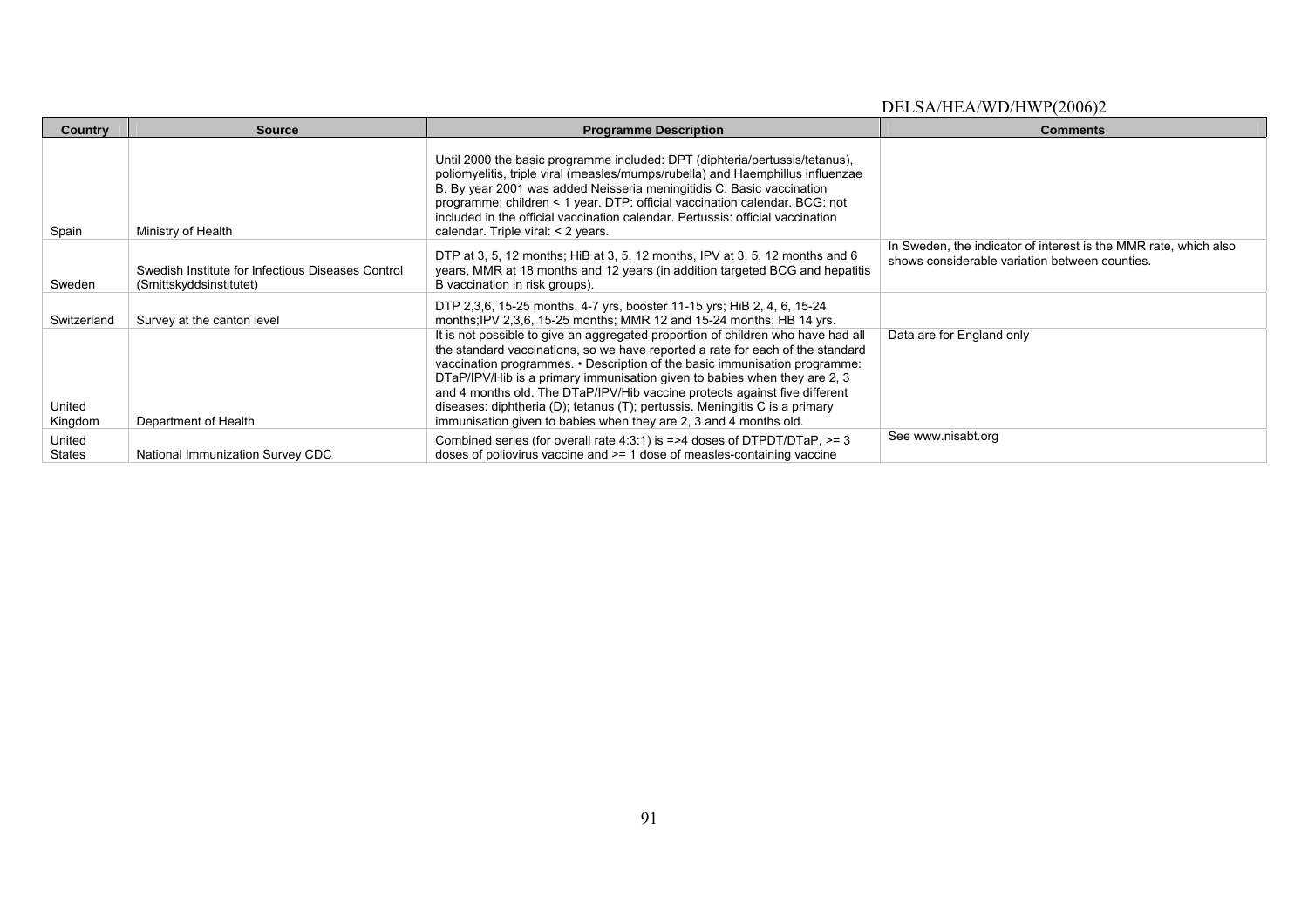|                             |          | Comparability Implications                                                                      |        |
|-----------------------------|----------|-------------------------------------------------------------------------------------------------|--------|
|                             |          | Minor                                                                                           | Severe |
| $\mathbf{c}$                | Possible | 1. Data available for different years<br>2. Data available for slightly different age<br>ranges |        |
| Possibility<br>correct<br>d | Unlikely |                                                                                                 |        |

## **Table 33. Incidence of Vaccine Preventable Disease, Comparability Issues**

Possible solutions:

• Footnotes can indicate the year and deviations in age.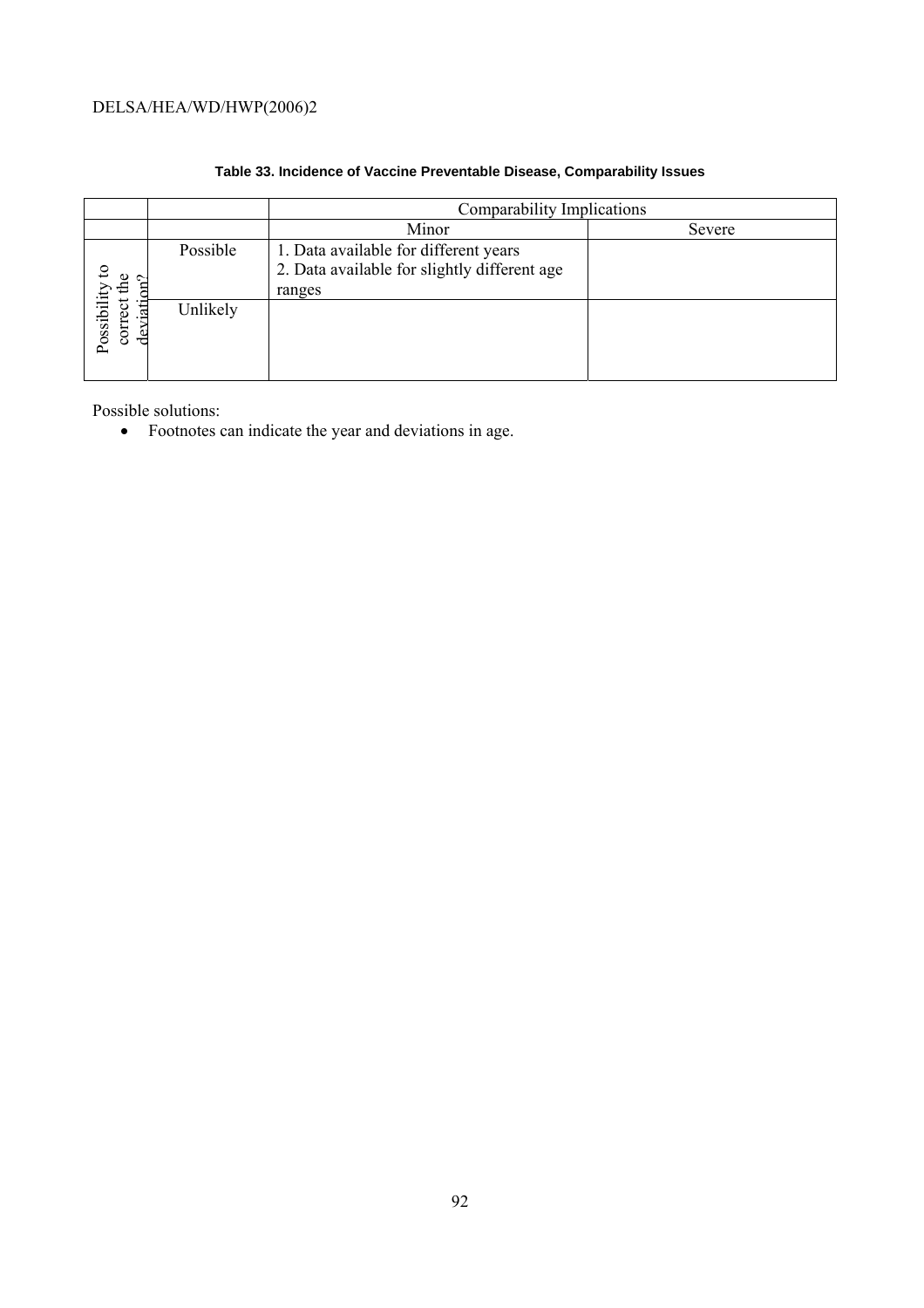## *8. Asthma Mortality Rate, Age 5-39*

### *Operational Definition*

**Numerator:** Number of people dying from asthma as a primary cause, age 5-39 [Asthma diagnostic codes ICD-9-493 or ICD-10-J45, J 46]

 **Denominator:** 100,000 people age 5-39

#### *Importance*

152. *Mortality:* Asthma was responsible for an estimated 3.4 deaths per 100 000 people in WHO Euro A countries in 2000. This represents 0.3% of all deaths.

153. *Prevalence:* Asthma affected an estimated five of every 100 people in WHO Euro A countries in 2000.

154. *Cost:* Respiratory diseases are the 5<sup>th</sup> attributable contributor to cost of illness in Canada (5.4% of direct and indirect costs). In the United States, costs for asthma total between \$11.3 billion and \$14 billion, with direct costs of hospital care, physician services, and prescriptions as much as \$9.4 billion.<sup>81,82</sup>

#### *Scientific Soundness*

155. *Face validity:* Deaths from asthma should be preventable if the condition is managed appropriately. Asthma mortality rates have been used for health system comparison in the European Community, United Kingdom, Australia National Health Priority Areas, and several research studies.<sup>83</sup>

156. *Content validity:* No known studies have examined the content validity of asthma mortality.

157. *Reliability:* Differences in the coding of death certificates could affect the mortality rate. A study of the accuracy of death certificate coding for asthma found a low sensitivity (42%) but high specificity (99%), indicating that death certificates tend to underreport the true asthma mortality rate, but almost all deaths attributed to asthma are attributed correctly.<sup>84</sup> The age group chosen, 5-39, was the group for which attribution of death to asthma was considered most reliable by consensus of a group of clinician experts from Australia, Canada, New Zealand, the UK, and the US.

<sup>81.</sup> US Department of Health and Human Services. *US National Healthcare Quality Report 2004*. Rockville, MD: Agency for Healthcare Research and Quality.

<sup>82.</sup> National Heart, Lung, and Blood Institute. Data fact sheet: asthma statistics. Bethesda, MD: U.S. Department of Health and Human Services, National Institutes of Health, National Heart, Lung, and Blood Institute; 1999. Available at: http://www.nhlbi.nih.gov/health/prof/lung/asthma/asthstat.pdf

<sup>83.</sup> Charlton JR, Hartley RM, Silver R, Holland WW. Geographical variation in mortality from conditions amenable to medical intervention in England and Wales. *Lancet.* 1983; 1(8236 pt 1): 691-696; Holland WW and the EC Working Group on Health Services and "Avoidable Death." Eds. *European Community Atlas of Avoidable Death 1985-1989.* 3rd ed. Oxford: Oxford University Press, 1997; Manuel DG, Mao Y. "Avoidable mortality in the United States and Canada, 1980-1996." *American Journal of Public Health*. 2002. 92(9):1481-84; Australian National Health Priority Areas, http://www.aihw.gov.au/nhpa/asthma/indicators.html, accessed May 2003.

<sup>84.</sup> Hunt LW, Silverstein MD, Reed CE, O'Connell EJ, O'Fallon WM, Yunginger JW. "Accuracy of the death certificate in a population-based study of asthmatic patients." *JAMA* 1993, 269(15): 1947-1952.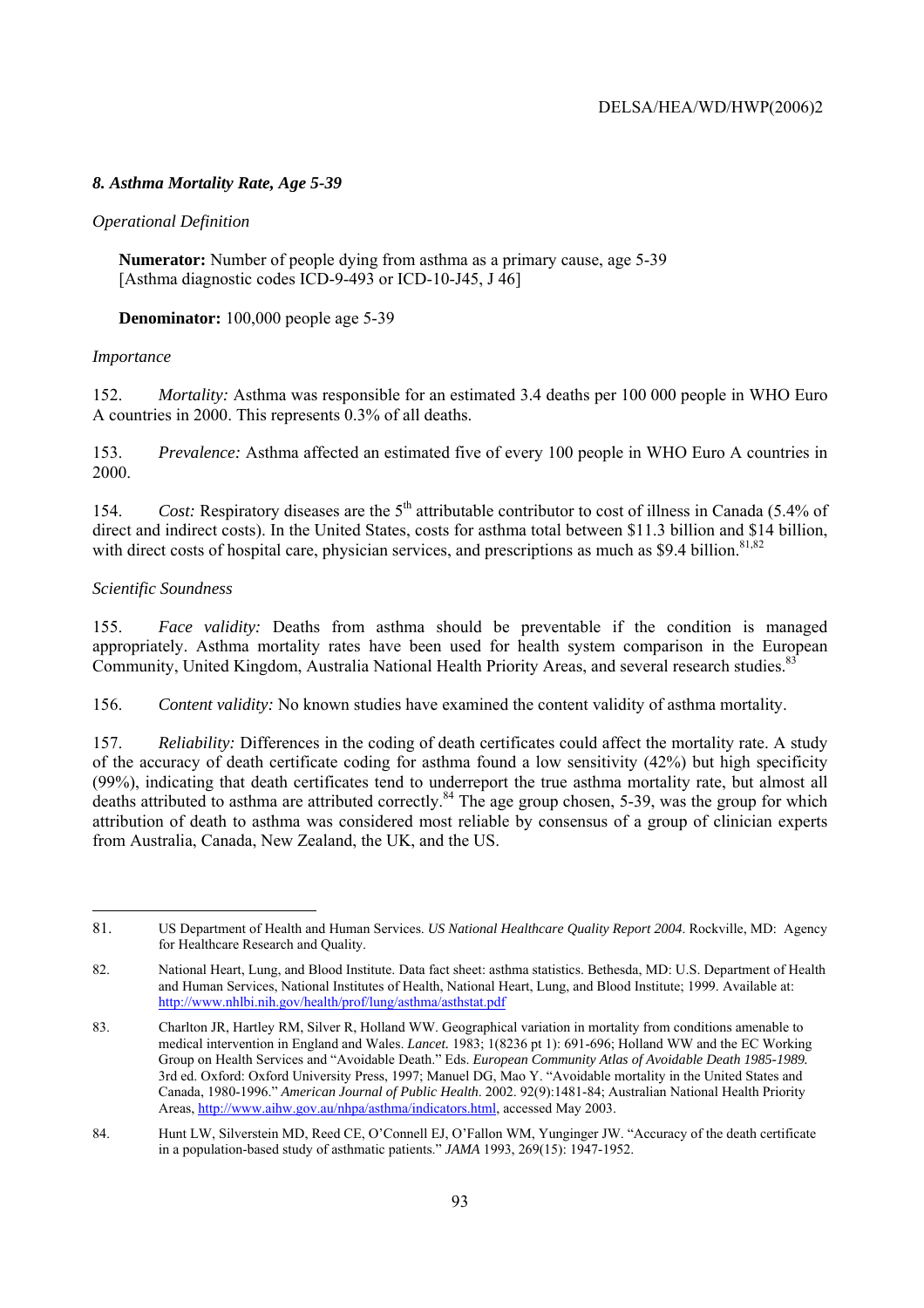## *Feasibility*

158. *Data Availability:* Asthma mortality rates are available for 22 countries (Table 34). The asthma mortality data provided range from 1998-2004. Some countries used ICD-9 codes, and some used ICD-10 codes and the ICD-10 codes included differed. Age standardisation, when done, was performed with a number of different reference populations. Countries were able to comply with the OECD age range. One country expressed concern that asthma deaths may have been recorded as more general respiratory deaths.

159. *Comparability issues:* Detailed documentation is provided in Table 35. While there is a one-toone crosswalk between the ICD-9 and ICD-10 coding systems, some countries did not include the ICD-10 J46 (status asthmaticus), which denotes a severe exacerbation of asthma. Since patients with such severe attacks are at higher mortality risk, this coding difference may have a severe impact on comparability. For at least one country, there was concern that some deaths may have been recorded as more general respiratory deaths. This issue was investigated in depth as part of the data comparability analyses and a presentation of the summary of the findings is presented in the main section of this report.

160. *Overall assessment:* A total of 22 countries were able to provide data for this indicator. This indicator would be available through administrative records. In the future, the data should be agestandardised to a consistent reference population.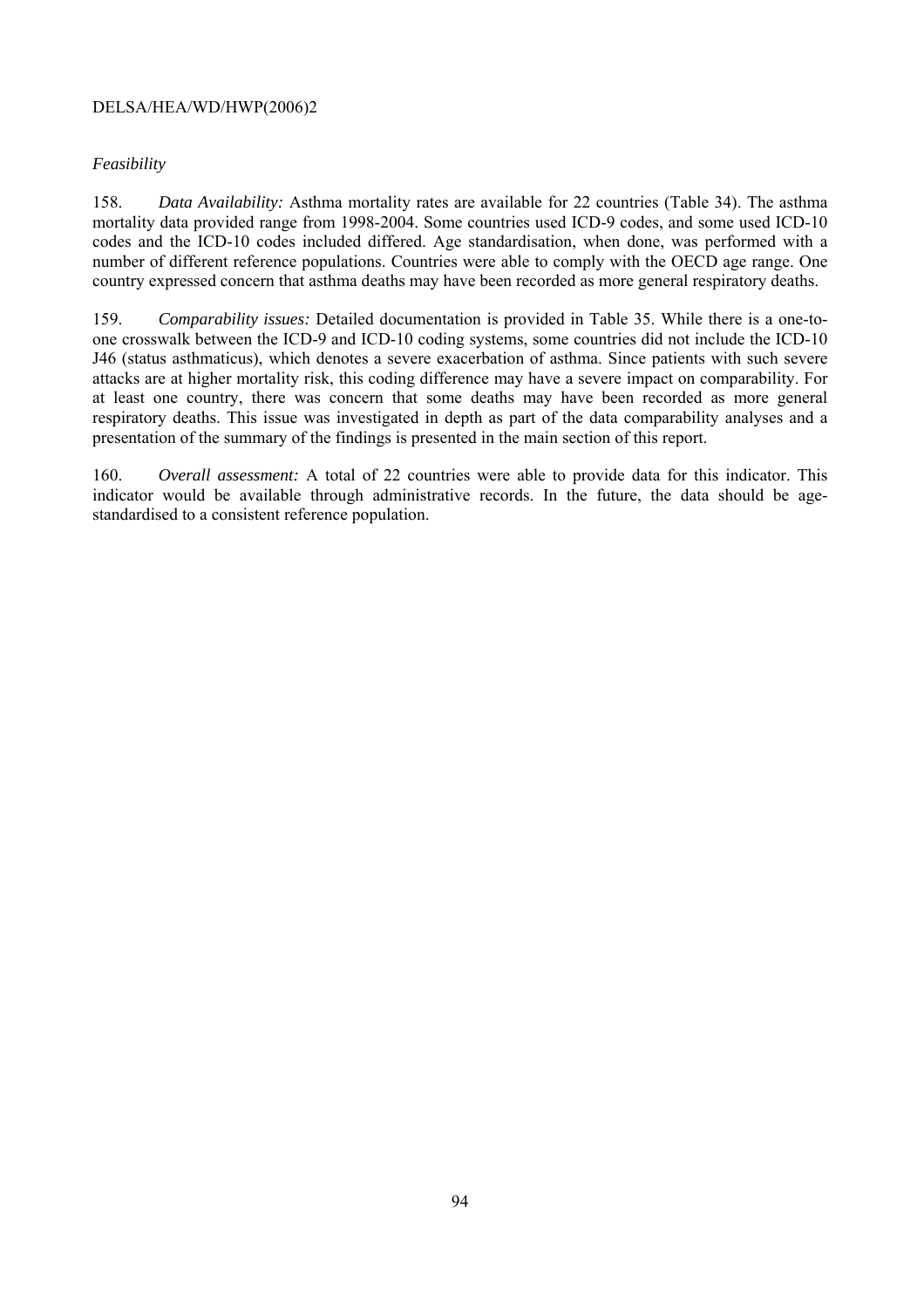|  |  |  |  | Table 34. Asthma Mortality Rate, Ages 5-39 |
|--|--|--|--|--------------------------------------------|
|--|--|--|--|--------------------------------------------|

| <b>Country</b>     | Asthma<br><b>Mortality</b><br>per 100,000<br>people | Data<br>Year | <b>Source</b>                                                                                                                                                                                     | <b>Diagnosis Code</b> | <b>Reference</b><br><b>Population for Age</b><br><b>Adjustment</b> | <b>Comments</b>                                                                                                                                                              |
|--------------------|-----------------------------------------------------|--------------|---------------------------------------------------------------------------------------------------------------------------------------------------------------------------------------------------|-----------------------|--------------------------------------------------------------------|------------------------------------------------------------------------------------------------------------------------------------------------------------------------------|
|                    |                                                     |              |                                                                                                                                                                                                   |                       |                                                                    |                                                                                                                                                                              |
| Australia          | 0.37                                                | 2003         | Australia Institute for Health and Welfare Mortality<br>Database                                                                                                                                  |                       | <b>OECD 1980</b>                                                   |                                                                                                                                                                              |
| Austria            | 0.1                                                 | 2000         | Statistik Austria                                                                                                                                                                                 |                       |                                                                    |                                                                                                                                                                              |
| Canada             | 0.11                                                | 2002         | Canadian Vital Statistics Mortality Database                                                                                                                                                      | ICD-10 J45, J46       | 1991 Census of<br>Canada                                           |                                                                                                                                                                              |
| Denmark            | 0.407                                               | 2001         | Causes of Death Register                                                                                                                                                                          | ICD-10 J45, J46       | none                                                               | Denmark wishes to make sure that the<br>possibility of underreporting for this indicator is<br>recognised. The underreporting makes<br>comparisons difficult and misleading. |
|                    |                                                     |              |                                                                                                                                                                                                   | ICD-9-493 / ICD-      |                                                                    | ages 5-39                                                                                                                                                                    |
| Finland            | 0                                                   | 2003         | <b>Statistics Finland</b>                                                                                                                                                                         | 10-J45, J46           | none                                                               |                                                                                                                                                                              |
| France             | 0.3                                                 | 2001         | Numerator: national exhaustive mortality data<br>(centre for epidemiology of medical causes of<br>deaths - INSERM-CépiDc) for numerator, INSEE<br>(Statistics National Institute) for population) | ICD-10 J45, 46        | none                                                               |                                                                                                                                                                              |
| Germany            | 0.16                                                | 2003         | Todesursachenstatistik (causes of death statistics)                                                                                                                                               | ICD-10 J45, J46       | none                                                               | Value for ICD-10 J40-J47 is: 0.28.                                                                                                                                           |
| Iceland            | $\Omega$                                            | 2003         | <b>National Death Registry</b>                                                                                                                                                                    | ICD-10 J45            | none                                                               |                                                                                                                                                                              |
| Ireland            | 0.38                                                | 2003         | <b>PHIS</b>                                                                                                                                                                                       | ICD-9-493             | PHIS Population Data                                               |                                                                                                                                                                              |
| Italy              | 0.144                                               | 2001         | Italian Mortality data base, collected by ISTAT and<br>processed by Istituto Superiore di Sanità                                                                                                  | ICD-9493              | Italian Census 1991                                                |                                                                                                                                                                              |
| Japan              | 0.24                                                | 2004         | Vital statistics of Japan 2004                                                                                                                                                                    | ICD-10-J45, J46       |                                                                    |                                                                                                                                                                              |
| Mexico             | 0.32                                                | 2002         | Estadísticas Vitales, INEGI 2002. Proyecciones de<br>Población de México 2000-2050, Conapo 2001.                                                                                                  | ICD-10 J45-46         | none                                                               |                                                                                                                                                                              |
| Netherlands        | 0.127                                               | 2002         | <b>Statistics Netherlands</b>                                                                                                                                                                     | ICD-10 J45, 46        | European standard<br>population 1990                               | Data from Statistics Netherlands, processed by<br>Public Health Forecasting (VTV part of RIVM,<br>funded by ministry of public health)                                       |
| New Zealand        | 0.8                                                 | 2000         | New Zealand Deaths                                                                                                                                                                                |                       | <b>OECD 1980</b>                                                   |                                                                                                                                                                              |
| Norway             | 0.18                                                | 2003         | <b>Statistics Norway (SSB)</b>                                                                                                                                                                    | ICD-10 J45            |                                                                    |                                                                                                                                                                              |
| Portugal           | 0.16                                                | 2002         | Data Base of Statistics National Institute                                                                                                                                                        | ICD-9493              | none                                                               |                                                                                                                                                                              |
| Slovak<br>Republic | 0.111                                               | 2004         |                                                                                                                                                                                                   |                       |                                                                    |                                                                                                                                                                              |
| Spain              | 0.197                                               | 1998         | Instituto Nacional de Estadística                                                                                                                                                                 |                       |                                                                    |                                                                                                                                                                              |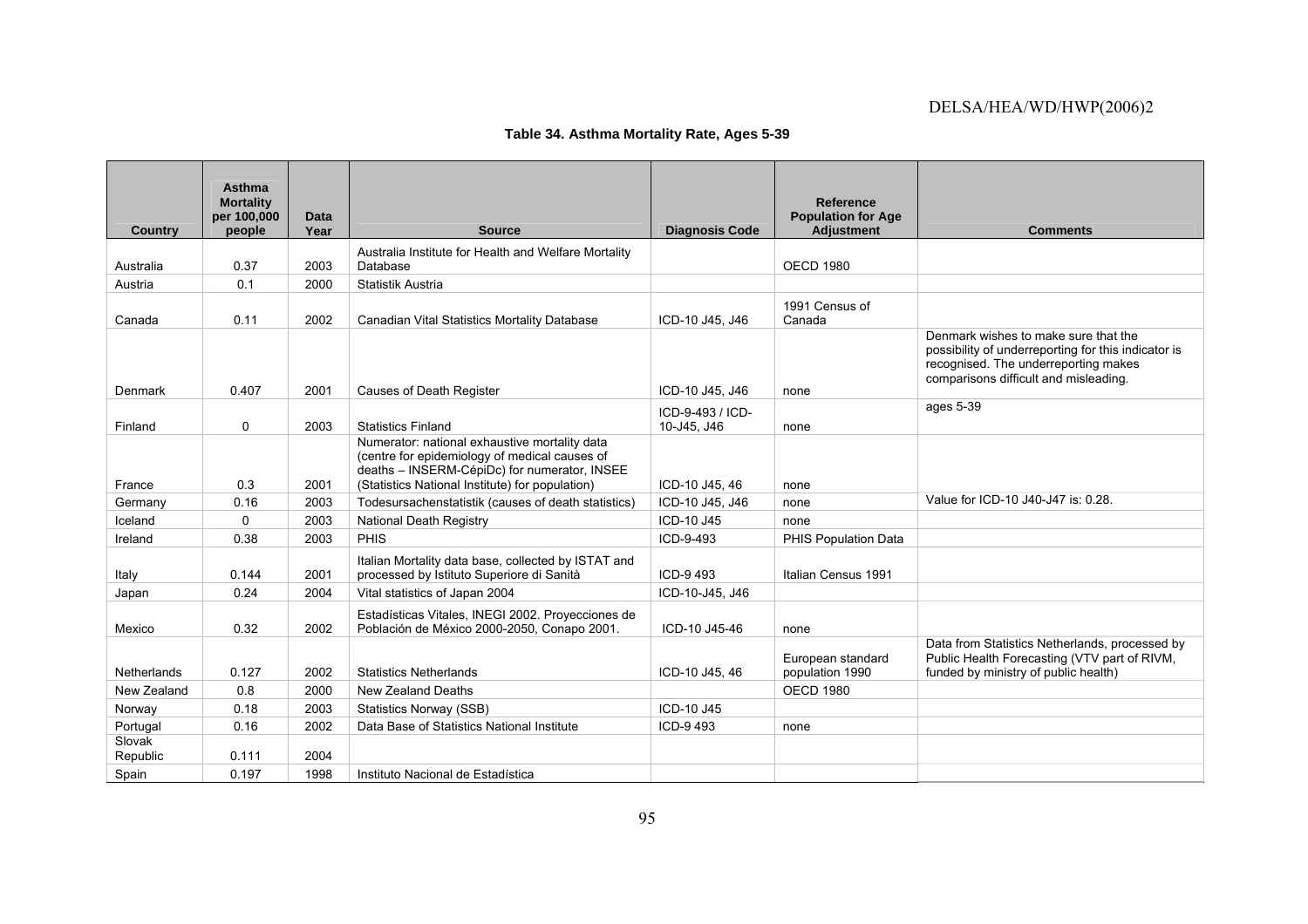| <b>Country</b>       | Asthma<br><b>Mortality</b><br>per 100,000<br>people | Data<br>Year | <b>Source</b>                                                                                                                                                                                                                       | <b>Diagnosis Code</b> | Reference<br><b>Population for Age</b><br><b>Adjustment</b> | <b>Comments</b>           |
|----------------------|-----------------------------------------------------|--------------|-------------------------------------------------------------------------------------------------------------------------------------------------------------------------------------------------------------------------------------|-----------------------|-------------------------------------------------------------|---------------------------|
|                      |                                                     |              |                                                                                                                                                                                                                                     |                       |                                                             |                           |
| Switzerland          | 0.2                                                 | 1999         | <b>Federal Office of Statistics</b>                                                                                                                                                                                                 | ICD-9493              | European                                                    |                           |
| United<br>Kingdom    | 0.49                                                | 2004         | Department of Health Mortality Extract 1993-04,<br>Office for National Statistics; Mid-year Population<br>Estimates 1993-04, Office for National Statistics;<br>Calculations by National Centre for Health<br>Outcomes Development. | ICD-10 J45-J46        | <b>OECD 1980</b>                                            | Data are for England only |
| <b>United States</b> | 0.467                                               | 2002         | US Vital Statistics and US Census                                                                                                                                                                                                   |                       | <b>OECD 1980</b>                                            |                           |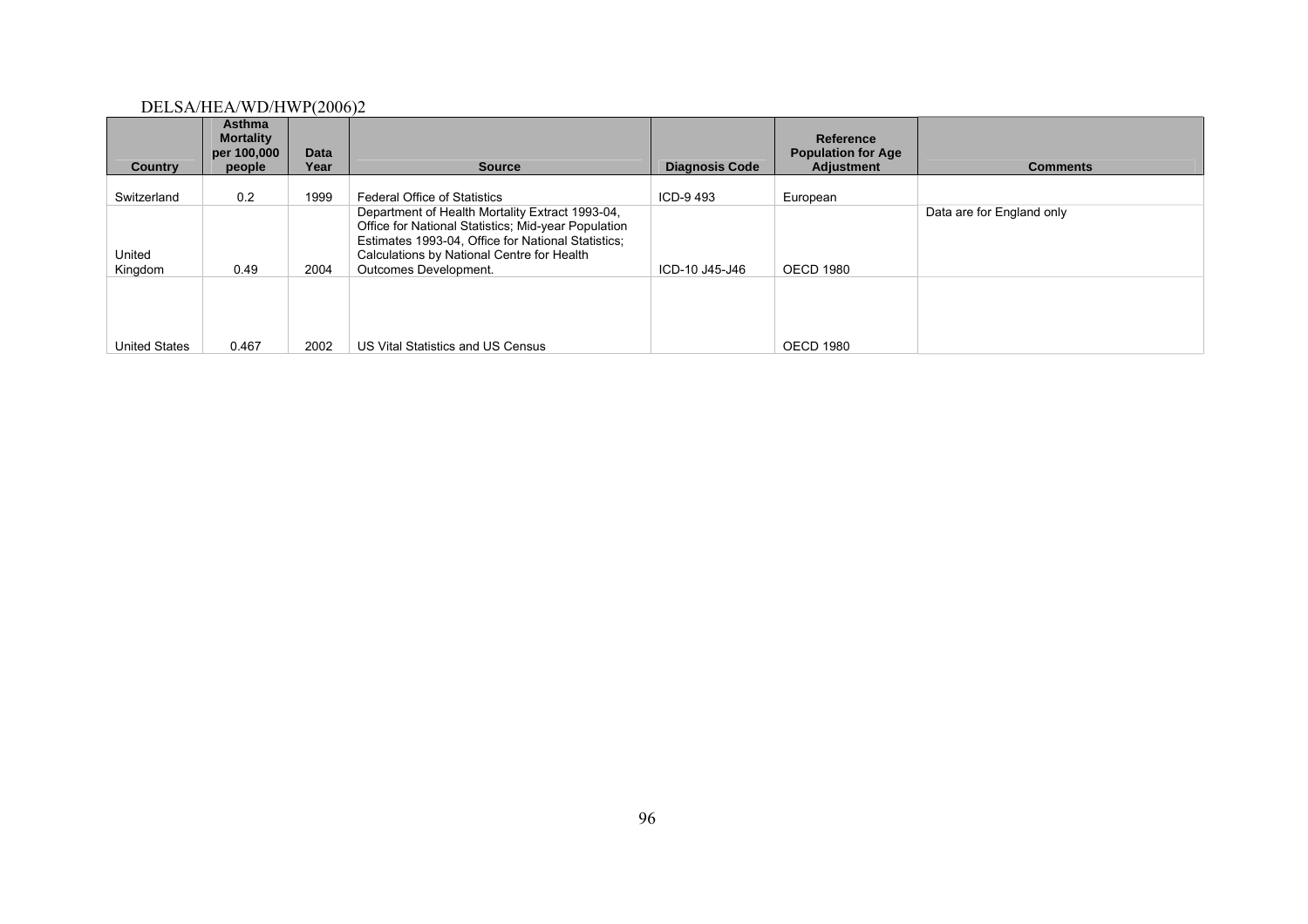|                                          |          | Comparability Implications                                                                                                       |                                                                                                                                                                                                                                                     |
|------------------------------------------|----------|----------------------------------------------------------------------------------------------------------------------------------|-----------------------------------------------------------------------------------------------------------------------------------------------------------------------------------------------------------------------------------------------------|
|                                          |          | Minor                                                                                                                            | Severe                                                                                                                                                                                                                                              |
| Possibility to correct the<br>deviation? | Possible | 1. Data available for different years<br>Some countries use asthma definition<br>based on ICD 9 codes, others on ICD 10<br>codes | 1. Some patient deaths may be<br>recorded as more general<br>respiratory deaths. However,<br>analysis shows minimal impact<br>of countries relative numbers<br>(see "Variation in Coding")<br>Practices")<br>2. Differences in ICD-10 codes<br>used |
|                                          | Unlikely |                                                                                                                                  |                                                                                                                                                                                                                                                     |

## **Table 35. Asthma Mortality Rate, Ages 5-39, Comparability Issues**

Possible solutions:

- Footnote differences in years.
- Request data based on identical ICD-10 codes.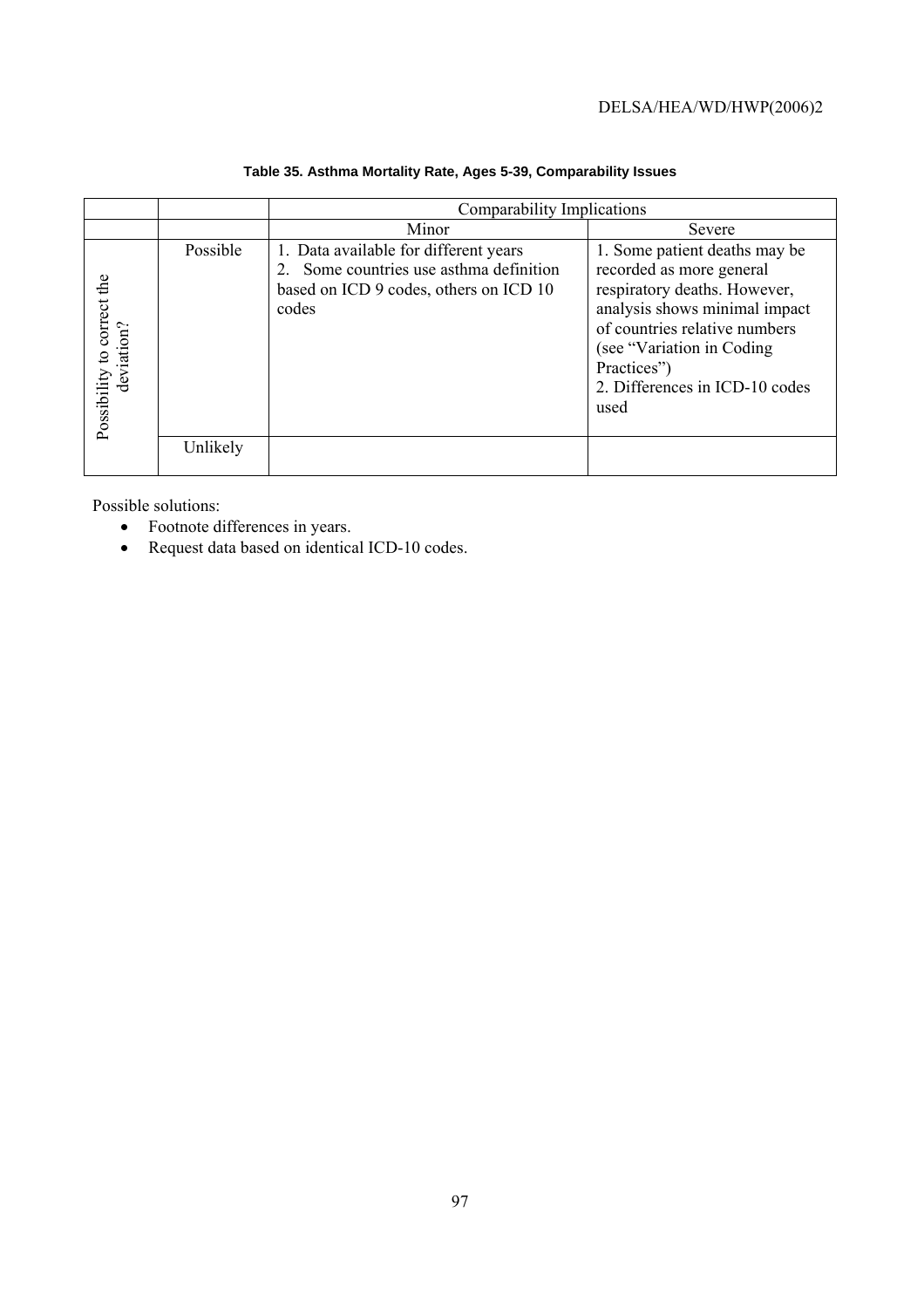## *9. Acute Myocardial Infarction 30-Day Case-Fatality Rate/In-Hospital Mortality Rate*

## *Operational Definition*

**Numerator:** Number of deaths in the hospital that occurred within 30 days of hospital admission with primary diagnosis of acute myocardial infarction (ICD-9 410 or ICD-10 I21, I22)

**Denominator:** Number of people hospitalised with primary diagnosis of acute myocardial infarction.

#### *Importance*

161. *Mortality:* Ischemic heart disease was responsible for an estimated 185 deaths per 100 000 people in WHO Euro A countries in 2000, the leading cause of death. This represents 18.7% of all deaths.

162. *Prevalence:* The point prevalence of angina pectoris was estimated at 8.3 per 1 000 people in WHO Euro A countries in 2000.

163. *Cost:* Cardiovascular diseases are the largest attributable contributor to cost of illness in Canada (11.6% of direct and indirect costs). The cost of heart disease and stroke in the United States is projected to be \$368 billion in 2004.<sup>85</sup>

## *Scientific Soundness*

164. *Face validity*: Many research studies have linked processes of care for AMI with survival improvements, resulting in detailed practice guidelines.<sup>86</sup> AMI case-fatality rates have been used for hospital benchmarking by the US Agency for Healthcare Research and Quality  $(AHRO)$ ,  $87$  the United Kingdom's National Health Service, and a variety of hospital associations and quality monitoring groups in the US. They have also been employed for international comparisons by the OECD Ageing-Related Diseases Project<sup>88</sup> and the WHO Monica Project<sup>89</sup>

165. *Content validity:* The content validity of this indicator was reviewed by AHRQ for use at the hospital level.<sup>90</sup> The review found clear evidence that specific processes of care lead to improved outcomes, including mortality, at the patient level. At the hospital level, the evidence supporting content validity was considered "substantial." This was based on studies linking hospitals with higher quality ratings based on processes of care provided, peer reputation, or other means with lower case-fatality rates. No validation studies have been performed at the international level.

 85 Centers for Disease Control and Prevention. Preventing heart disease and stroke: addressing the Nation's leading killers. Atlanta, GA: Centers for Disease Control and Prevention; 2004. Available at:http://www.cdc.gov/nccdphp/aag/pdf/aag\_cvh2004.pdf.

<sup>86.</sup> Davies SM, Geppert J, McClellan M, McDonald KM, Romano PS, Shojania KJ. "Refinement of the HCUP quality indicators." AHRQ publication 01-0035, May 2001.

<sup>87.</sup> Davies SM, Geppert J, McClellan M, McDonald KM, Romano PS, Shojania KJ. "Refinement of the HCUP quality indicators." AHRQ publication 01-0035, May 2001.

<sup>88.</sup> Organisation for Economic Cooperation and Development. A Disease-Based Comparison of Health Systems: What is Best at What Cost? (Paris: OECD, 2003).

<sup>89.</sup> http://www.ktl.fi/monica/public/brief.html accessed 19 August 2003.

<sup>90.</sup> Davies SM, Geppert J, McClellan M, McDonald KM, Romano PS, Shojania KJ. "Refinement of the HCUP quality indicators." AHRQ publication 01-0035, May 2001.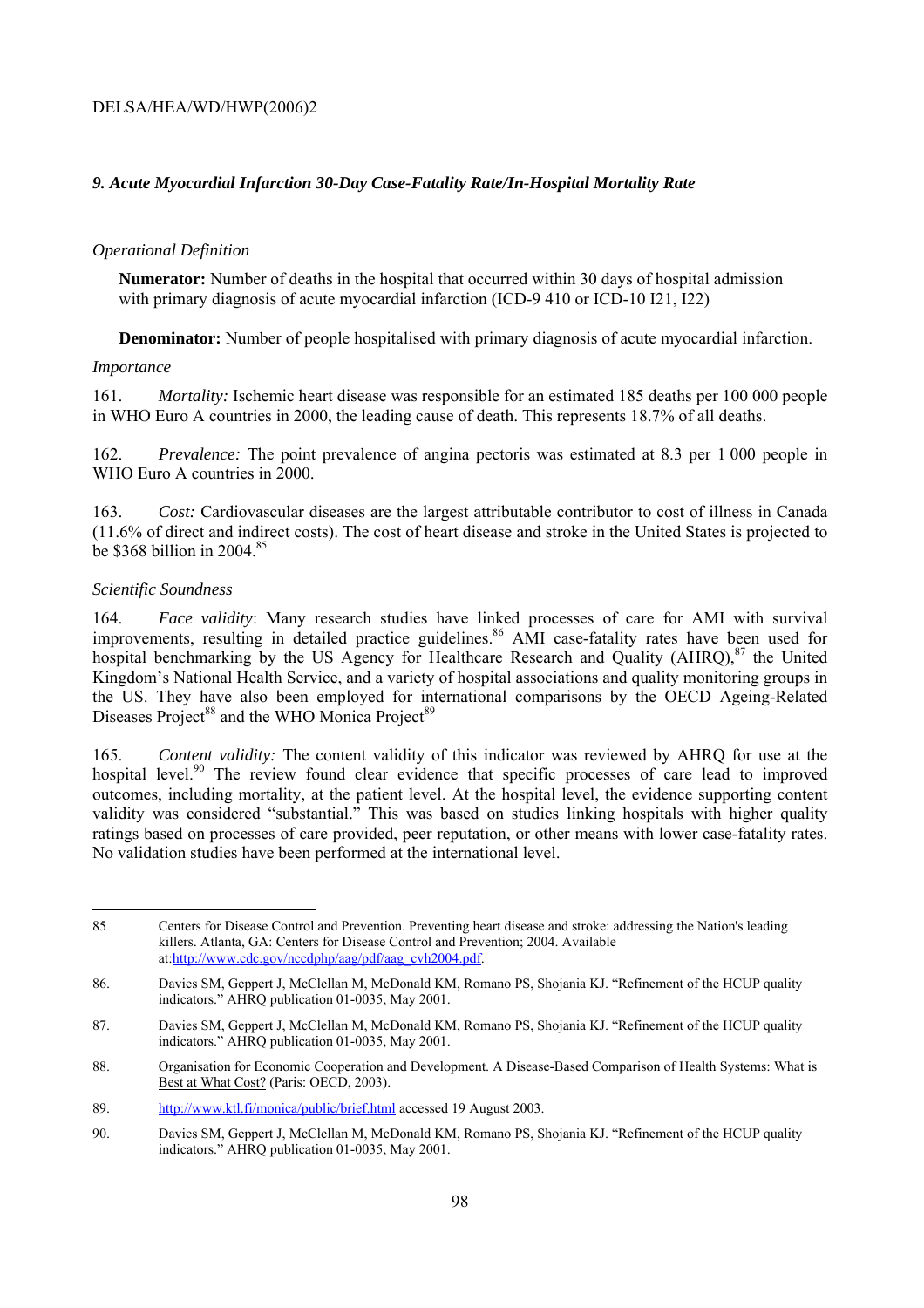166. *Reliability:* The measurement of rates may be affected by differences in coding practices among hospitals and countries; no evidence on the reliability of international comparisons using AMI coding exists. Differences in the average severity of the acute event and the underlying and concomitant chronic disease in different countries may also influence rates. Another threat to reliably measuring AMI mortality rates is the reliance on the identification of the event based on hospital administrative data. Differences in admission practices for AMI cases would affect the denominator of this indicator.

167. An important threat to reliability is the fact that constructing case-fatality rates requires following patients after hospital discharge, which is not possible in many countries for data limitations and confidentiality reasons. If in-hospital mortality rates were used as a proxy for case-fatality rates, differences in discharge practices would affect the numerator since any deaths after discharge or transfer to another care institution would not be captured.

168. Data from countries with can provide both in-hospital and 30-day case-fatality rates show that most deaths occur in the hospital, with mortality rates increasing with age. Patients age 40-44 had an average 4.3% case-fatality rate in the hospital, with another 0.2% case-fatality rate after discharge; patients age 65-69 had average in-hospital case-fatality of 12.5%, and 1.8% case-fatality after discharge; and patients age 85-89 had an average  $31.7\%$  in-hospital case-fatality rate, with 3.4% dying after discharge.<sup>91</sup> The variation among countries in the percentage of deaths occurring in-hospital versus out-of-hospital was small; the percentage of deaths occurring in-hospital ranged from 74-90% in the 40-59 age group, from 78- 89% in the 60-74 age group, and from 77-90% in the 75-89 age group. These results suggest that the inhospital case-fatality rate captures the majority of deaths following AMI. Only few patients die after hospital discharge, suggesting that in-hospital mortality rates may be regarded a suitable proxy for true case-fatality rates at the national level.

## *Feasibility*

169. *Data availability:* AMI 30-day in-hospital mortality rates were available for 20 countries. (Table 36) Countries provided data for years ranging from 1999 to 2004. Seven countries excluded some age groups. While some countries use ICD-9 and some use ICD-10 code, the definitions are fully equivalent. One country included deaths outside the hospital.

170. *Comparability issues:* Detailed documentation is provided in Table 37 and an assessment in Table 38. Some countries have a unique patient identifier that allows identifying hospital readmissions. Those countries will be able to accurately determining the denominator based on unique cases, whereas countries without such an identifier base the denominator on hospital episodes. Using hospital admission will underestimate the case-fatality rate. To illustrate this with an example, a patient discharged after 15 days, who was readmitted seven days later and died two days after the second admission, would contribute two episodes to the denominator, one with and one without death, if no unique identifier was available. The identifier would allow correctly determining that this constituted only one case. This issue was investigated in detail as part of the data comparability analyses and is reported in the main section of this report.

171. For the numerator, some countries are able to track patients after hospital discharge and are thus able to provide a true 30-day case fatality rate, whereas other can only provide the in-hospital mortality rate, which will be lower. As we have shown, in-hospital deaths represent about 90% of all deaths, but the proportion differs by country. Another challenge is that this indicator only covers patients who die in the

<sup>91.</sup> The countries studied were Denmark, the United States, Finland, Sweden, and Canada (province of Ontario). The results are published in Moise P and Jacobzone S, "OECD study of cross-national differences in the treatment, costs and outcomes of ischemic heart disease." OECD Health Working Papers no. 3. Paris: OECD, 2003. Case-fatality for men and women was calculated separately.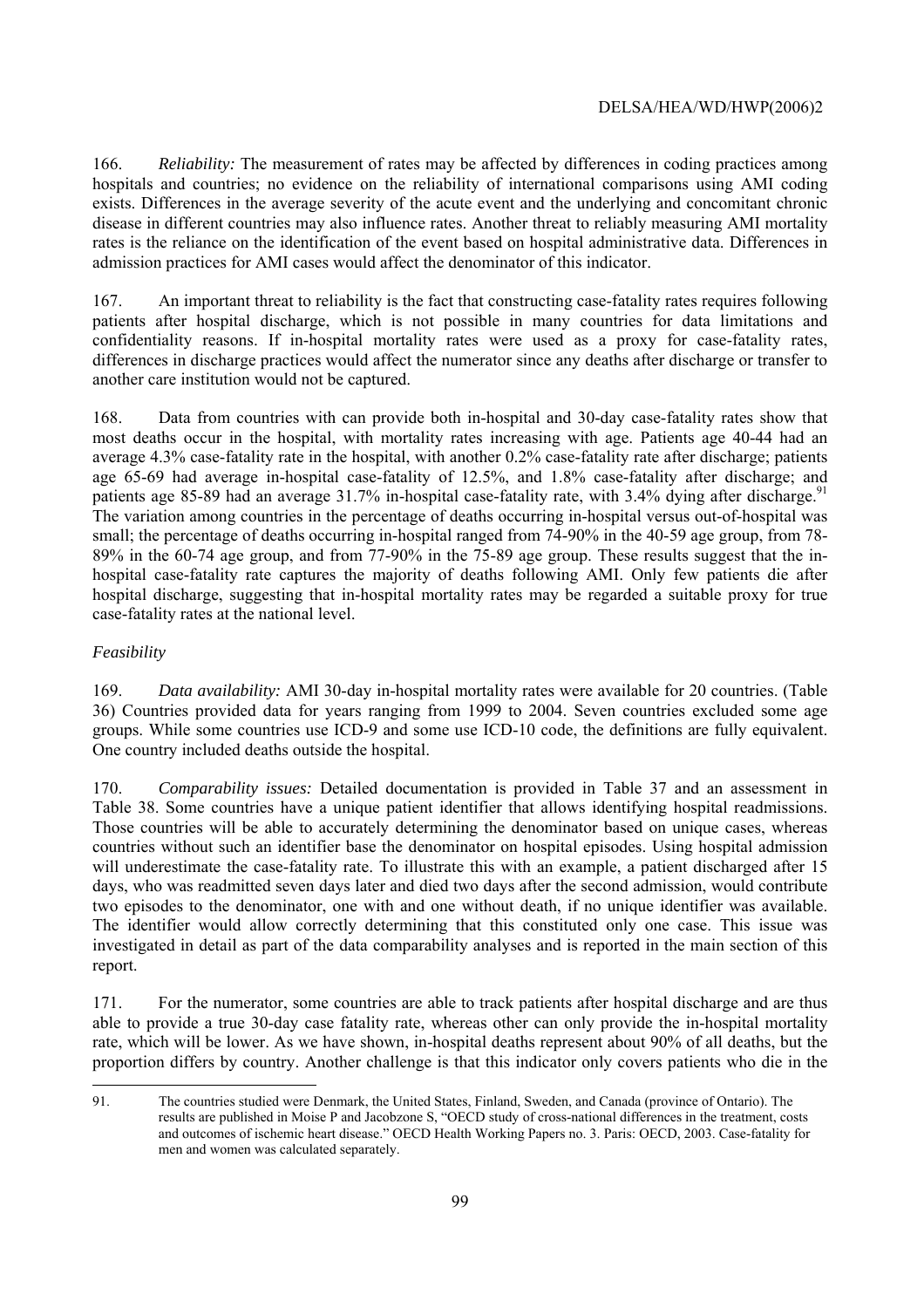hospital. For most countries, it was would be difficult to link patient records to death records. Additionally, AMI patients who are later admitted with another condition (*e.g.* heart failure) and die would not be identified due to lack of follow-up using patient IDs. This would underestimate the mortality rate, by decreasing the numerator. This questionnaire did not specify that age standardisation should be performed. In future data collection, age standardisation should be performed to control for the variation in age across countries. However, country policies regarding missing data and "lost to follow up" were investigated and are reported in the main body of this paper.

172. *Overall Assessment:* Twenty countries were able to provide data for this indicator and the information was typically derived from readily available data sources. To improve comparability, additional analysis will be required from each country, including age-standardisation to a consistent reference population.

| Country              | AMI 30 day In-Hospital<br><b>Case Fatality Rate %</b> | Year      |
|----------------------|-------------------------------------------------------|-----------|
| Australia            | 8.8                                                   | 2000-2001 |
| Canada               | 12                                                    | 2001      |
| Denmark              | 6.5                                                   | 2004      |
| Finland              | 18                                                    | 2003      |
| France               | 8                                                     | 2003      |
| Germany              | 11.9                                                  | 1999      |
| Iceland*             | 6.7                                                   | 2004      |
| Ireland              | 11.3                                                  | 2003      |
| Italy*               | 9.6                                                   | 2003      |
| Japan                | 10.3                                                  | 1999      |
| Mexico               | 23.1                                                  | 2004      |
| <b>Netherlands</b>   | 11                                                    | 2001      |
| New Zealand          | 10.9                                                  | 2000-2001 |
| Norway               | 9                                                     | 2004      |
| Portugal             | 12                                                    | 2004      |
| Slovak Republic*     | 13                                                    | 2004      |
| Sweden               | 11.5                                                  | 2001      |
| Switzerland          | 6.9                                                   | 2004      |
| United Kingdom       | 11                                                    | 2003-2004 |
| <b>United States</b> | 14.8                                                  | 2001      |

#### **Table 36. In-Hospital Mortality Rate within 30 Days of Hospital Admission for AMI**

\* Based on data that is has some limitations on its generalisability to the national level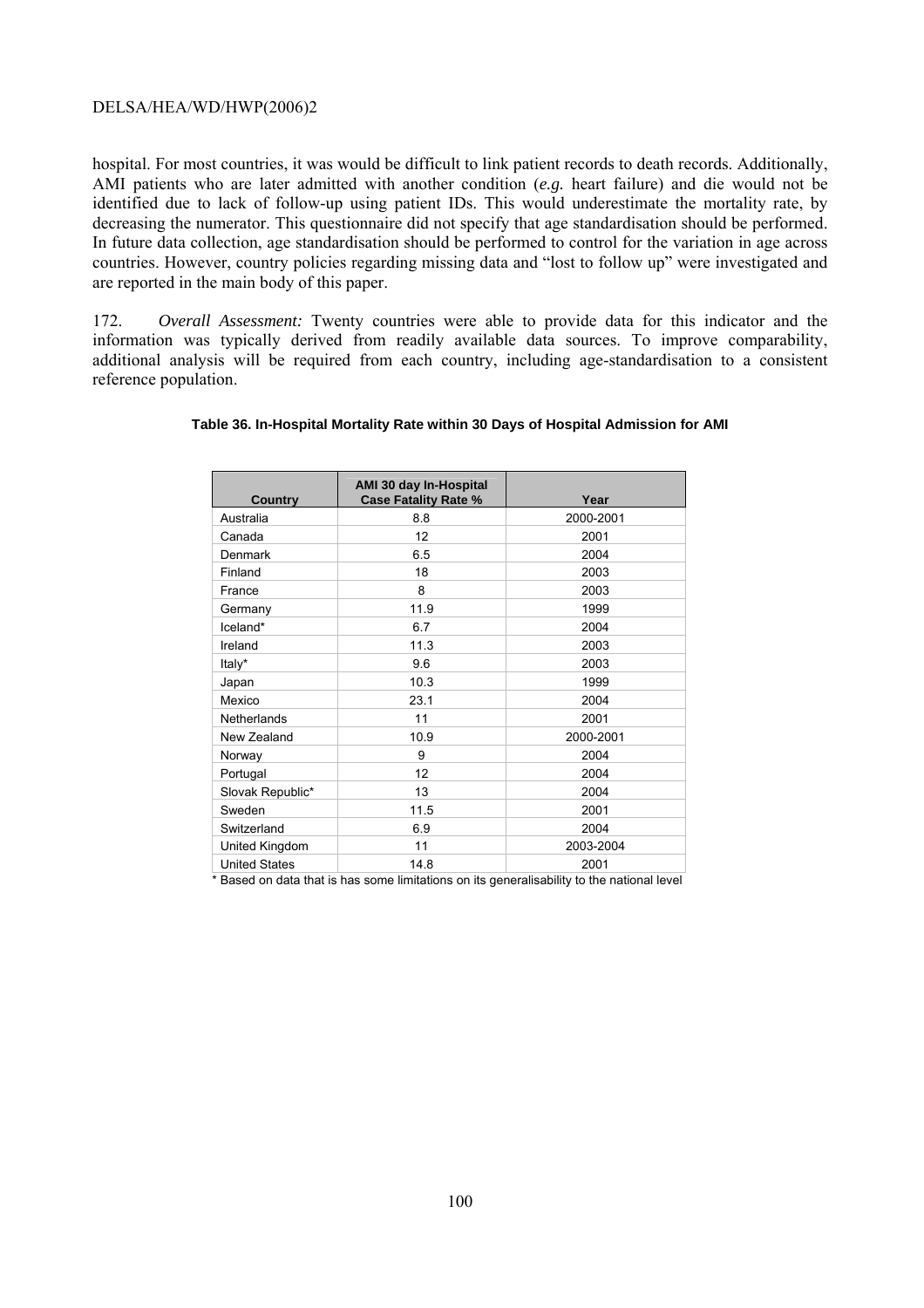#### **Table 37. In-Hospital Mortality Rate for AMI, Sources and Methods**

| <b>Country</b>     | <b>Source</b>                                                                                                                                                       | <b>Diagnosis</b><br>Code       | Ages   | <b>Comments</b>                                                                                                                                                                                                                                                                                         |
|--------------------|---------------------------------------------------------------------------------------------------------------------------------------------------------------------|--------------------------------|--------|---------------------------------------------------------------------------------------------------------------------------------------------------------------------------------------------------------------------------------------------------------------------------------------------------------|
| Australia          | <b>AIHW National Morbidity Database</b>                                                                                                                             | ICD-10 I21-I22                 | all    |                                                                                                                                                                                                                                                                                                         |
| Canada             | Hospital Morbidity Database 2001                                                                                                                                    | ICD-9410                       | $20+$  |                                                                                                                                                                                                                                                                                                         |
| Denmark            | <b>National Patient Register</b>                                                                                                                                    |                                | all    | Relevant cases are identified by unique personal identifiers. Not age standardised.                                                                                                                                                                                                                     |
| Finland            | Hospital discharge register (AMI-patients) and Statistics<br>Finland (AMI deaths)                                                                                   | ICD-9410 or<br>ICD-10 I21, I22 | $30+$  | The value for 2000, which counted deaths in all settings for AMI admissions, was 44% this is<br>a considerable discrepancy that raises questions about comparing data from different years<br>and with differently defined settings.                                                                    |
| France             | PMSI MCO (National Hospital Information System)                                                                                                                     | ICD-10 I21-I22                 | all    | It is a discharge rate indicator, but not a person based indicator. People who are transferred<br>in another hospital are counted for two discharges. It counts only deaths occurring in<br>hospital. Hospital and non hospital mortality are currently experimented.                                   |
| Germany            | 10%-sample of all hospital cases in Germany 1999<br>"Krankenhausdiagnosestatistik" by the Statistisches<br><b>Bundesamt</b>                                         | ICD-9410                       | $10+$  | 10% discharge sample.                                                                                                                                                                                                                                                                                   |
| Iceland            | <b>National University Hospital</b>                                                                                                                                 | ICD-10 I21-I22                 | all    | 5 year age groups are defined alternatively ( <i>i.e.</i> 11-15 instead of 10-14). Refers to the total<br>number of discharges, not individuals. Refers only to National University Hospitals; Serves<br>whole country but not exhaustive.                                                              |
| Ireland            |                                                                                                                                                                     |                                |        | Not age standardised                                                                                                                                                                                                                                                                                    |
| Italy              | Hospital Discharge national database                                                                                                                                | ICD-9410                       | $20+$  | Regional data (Fonte: SER - regione Veneto) from national hospital discharges data base -<br>Ministero della salute. Not generalisable to the entire country, only hospital mortality.                                                                                                                  |
| Japan              | Japan's 30 day in hospital mortality; September 1999<br>[source: Patient Survey conducted by MHLW]                                                                  | ICD-10 I21-I22                 | all    |                                                                                                                                                                                                                                                                                                         |
| Mexico             | Sistema Automatizado de Egresos Hospitalarios y Bases<br>de datos de egresos hospitalarios de los Institutos<br>Nacionales de Salud. Secretaría de Salud.           | ICD-9410                       |        | Information on hospital mortality rates for AMI are drawn from the 2004 discharges database<br>of public service attending population without access to social security that means around<br>50% of the Mexican population. Consequently these figures do not represent the total<br>population served. |
| Netherlands        | hospital mortality, source: National Hospital Registration                                                                                                          | ICD-9410                       |        | In-hospital mortality only. Preliminary data should be available for 2003.                                                                                                                                                                                                                              |
| New Zealand        | NMDS 2000/2001                                                                                                                                                      | Other                          | all    |                                                                                                                                                                                                                                                                                                         |
| Norway             | Norwegian Patient register                                                                                                                                          | ICD-10 I21-I22                 | 15-105 | This value is not based on unique identifier (ID)                                                                                                                                                                                                                                                       |
| Portugal           | "Instituto de Gestão Informática e Financeira da Saúde" -<br><b>Health Ministry</b>                                                                                 | ICD-9410                       | 15-105 | This indicator was calculated with data from Diagnosis Related Groups (DRGs) a national<br>data base from "Instituto de Gestão Informática e Financeira da Saúde" - Health Ministry.                                                                                                                    |
| Slovak<br>Republic | Health insurance companies; Data is obtained from<br>health insurance companies with the highest number of<br>insurees; represents approx. 65% of total population. |                                |        |                                                                                                                                                                                                                                                                                                         |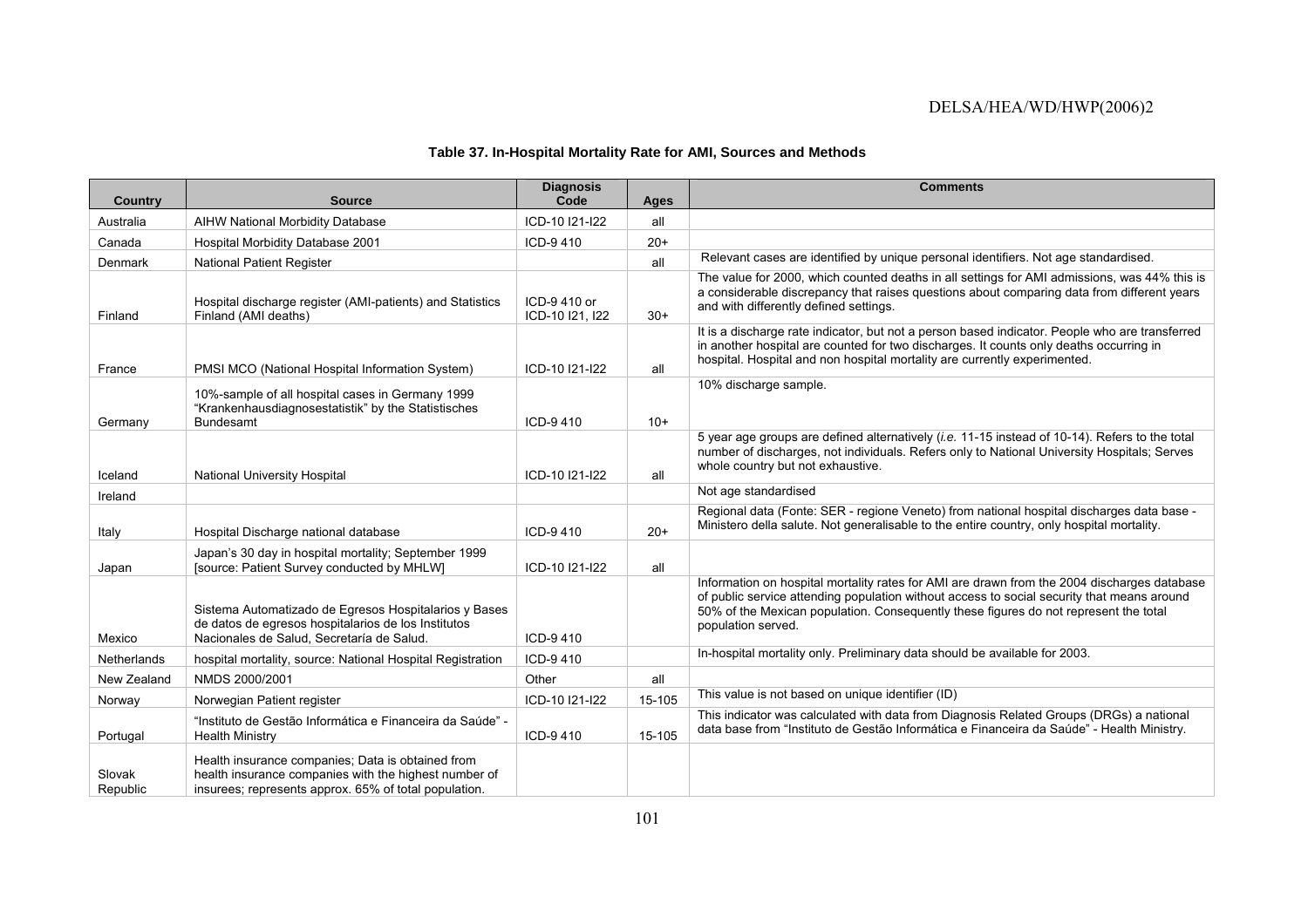| Country           | <b>Source</b>                                                                                                                    | <b>Diagnosis</b><br>Code | Ages | <b>Comments</b>                                                                                                                                                                                                                                                  |
|-------------------|----------------------------------------------------------------------------------------------------------------------------------|--------------------------|------|------------------------------------------------------------------------------------------------------------------------------------------------------------------------------------------------------------------------------------------------------------------|
|                   |                                                                                                                                  |                          |      |                                                                                                                                                                                                                                                                  |
| Sweden            | National Patient Register, Center for Epidemiology,<br>National Board of Health and Welfare                                      |                          | $95$ |                                                                                                                                                                                                                                                                  |
| Switzerland       |                                                                                                                                  |                          |      |                                                                                                                                                                                                                                                                  |
| United<br>Kingdom | Hospital Episode Statistics (covers all NHS trusts in<br>England)                                                                | ICD-10 121-122           | all  | Based on in hospital mortality during the last finished consultant episode in an inpatient<br>spell. The data are for England only. The age adjusted figure above is distorted by the fact<br>that there was a single admission in the 10-14 age group who died. |
| United States     | Centers for Medicare & Medicaid Services' Medicare<br><b>Quality Monitoring System</b><br>(http://www.cms.hhs.gov/quality/MQMS/) |                          |      | AMI 30-day case fatality rate.                                                                                                                                                                                                                                   |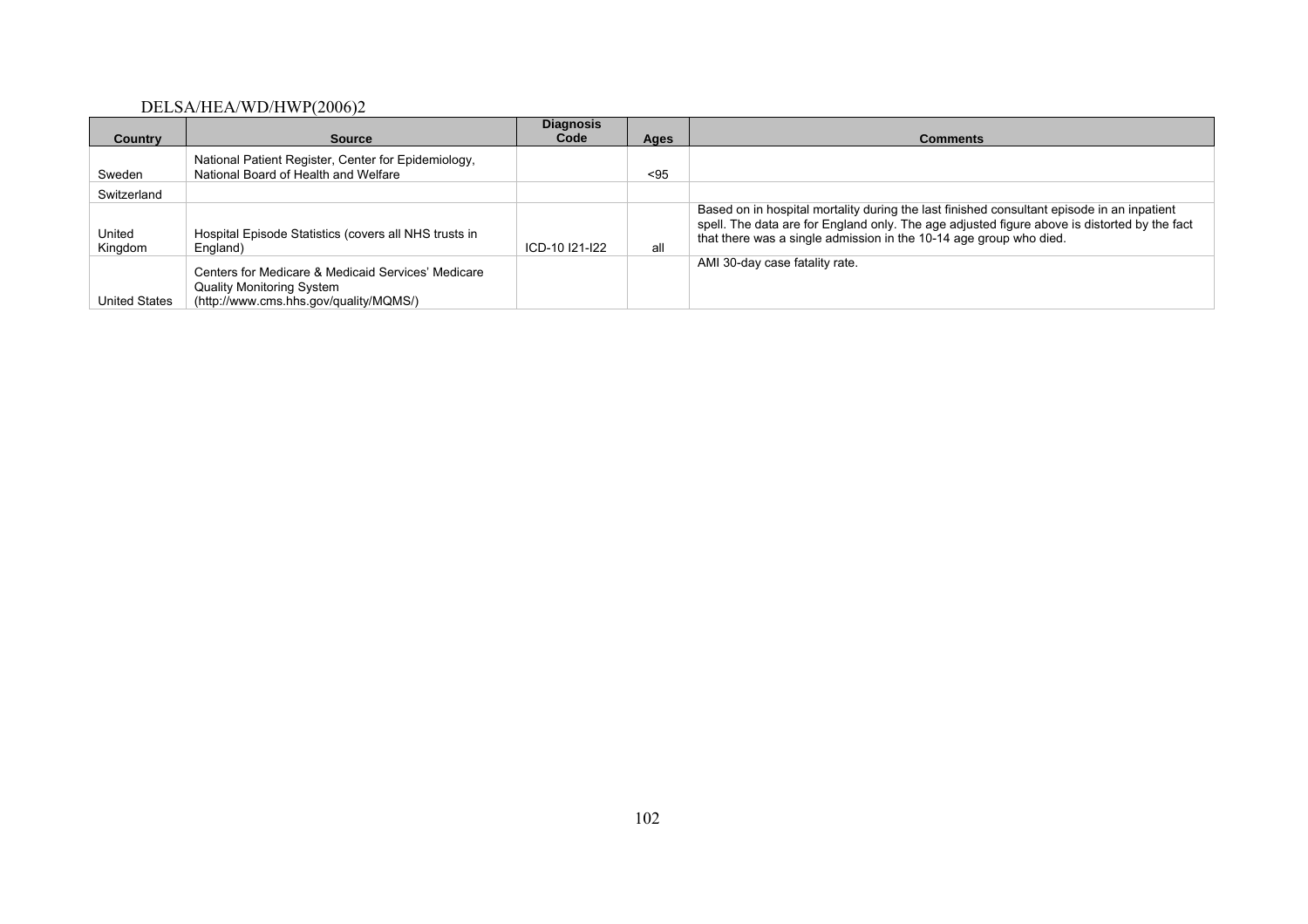|                                          |          | Comparability Implications                                                                                                                                                                                                                                                                                                          |                                                                                           |
|------------------------------------------|----------|-------------------------------------------------------------------------------------------------------------------------------------------------------------------------------------------------------------------------------------------------------------------------------------------------------------------------------------|-------------------------------------------------------------------------------------------|
|                                          |          | Minor                                                                                                                                                                                                                                                                                                                               | Severe                                                                                    |
|                                          | Possible | 1. Data available for different years<br>2. Some countries have different age<br>ranges.                                                                                                                                                                                                                                            |                                                                                           |
| Possibility to correct the<br>deviation? | Unlikely | 1. Some data are drawn from samples of<br>patient records, some from all patients.<br>2. Some countries use unique patient IDs<br>some do not. An investigation of the impact<br>of this (on denominators and overall<br>estimates) shows minimal impact (See<br>"Effect of Unique Identifiers" in main<br>section of this report). | 1. Some countries are able to<br>track patient after hospital<br>discharge, some are not. |

### **Table 38. In-Hospital Mortality Rate for AMI, Comparability Issues**

Possible solutions:

- If proper sampling technique used, sampling should not affect the mortality rate.
- Footnotes can indicate the differences in age range. Future data collection can attempt to ensure that all patients are included in data submissions
- Use country data for in-hospital mortality based on number of admissions and report (where possible) in conjunction with average length of stay.
- Future data collection should perform age standardisation on using an agreed upon reference group.
- Report in-hospital mortality for all countries for comparability reasons until the majority of countries is able to calculate the true 30-day case-fatality rate.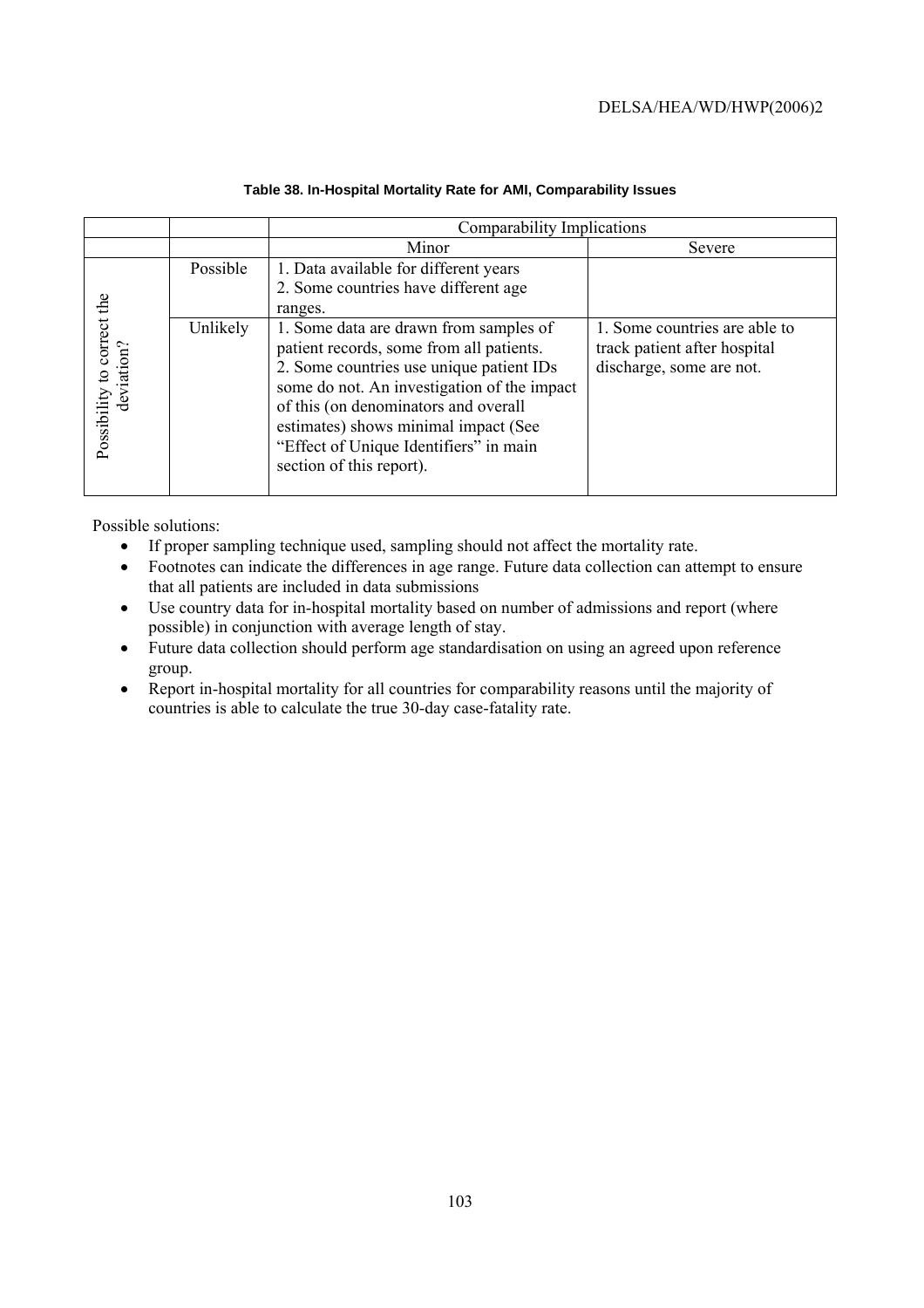## *10. Stroke 30-Day Case-Fatality Rate/In-Hospital Mortality Rate*

## *Operational Definition*

**Numerator:** Number of deaths in the hospital that occurred within 30 days of hospital admission with primary diagnosis of a) hemorrhagic stroke (ICD-9 430-432 or ICD-10 I61-I62) and b) ischemic stroke (ICD-9 433, 434, and 436 or ICD-10 I63-I64).

**Denominator:** Number of people hospitalised with primary diagnosis of stroke

#### *Importance*

173. *Mortality:* Cerebrovascular disease was responsible for an estimated 114 deaths per 100 000 people in WHO Euro A countries in 2000. This represents 11.5% of all deaths.

174. *Prevalence:* The prevalence of cerebrovascular disease was 13.7 per 1 000 people in WHO Euro A countries in 2000.

175. *Cost:* Nervous system diseases are the 8<sup>th</sup> largest attributable contributor to cost of illness in Canada (3.4% of direct and indirect costs).

#### *Scientific Soundness*

176. *Face validity:* Hospital care is expected to improve stroke survival although the severity of the stroke is a more important determinant and many deaths occur outside of the hospital (AHRQ). Stroke case-fatality rates case-fatality rates have been used for hospital benchmarking by the US Agency for Healthcare Research and Quality  $(AHRQ)^{92}$  and a variety of hospital associations and quality monitoring groups in the US, and for international comparisons by the OECD Ageing-Related Diseases Project.<sup>93</sup>

177. *Content validity:* A review by AHRQ concluded that this indicator has sufficient content validity for use at the hospital level.<sup>94</sup> The review found that there was evidence showing that specific processes of care improve outcomes, including mortality, at the patient level, but no evidence at the hospital level. Some evidence, mainly from European countries, has linked the existence of dedicated stroke units in hospitals with improved outcomes.<sup>95</sup> No validation studies have been performed at the international level.

178. *Reliability:* As for AMI mortality rates, this indicator may be affected by differences in coding practices among hospitals and countries; no evidence on the reliability of stroke coding exists internationally. Differences in the average severity of the acute event and the underlying chronic disease in different countries may also influence rates. In order to account for some of the differential risk, ischemic

<sup>92.</sup> Davies SM, Geppert J, McClellan M, McDonald KM, Romano PS, Shojania KJ. "Refinement of the HCUP quality indicators." AHRQ publication 01-0035, May 2001.

<sup>93.</sup> Organisation for Economic Cooperation and Development. A Disease-Based Comparison of Health Systems: What is Best at What Cost? (Paris: OECD, 2003).

<sup>94.</sup> Davies SM, Geppert J, McClellan M, McDonald KM, Romano PS, Shojania KJ. "Refinement of the HCUP quality indicators." AHRQ publication 01-0035, May 2001.

<sup>95.</sup> How do stroke units improve patient outcomes? A collaborative systematic review of the randomized trials. Stroke Unit Trialists Collaboration. Stroke 1997;28(11):2139-44.; Langhorne P, Williams BO, Gilchrist W, *et al.* Do stroke units save lives? Lancet 1993;342(8868):395-8.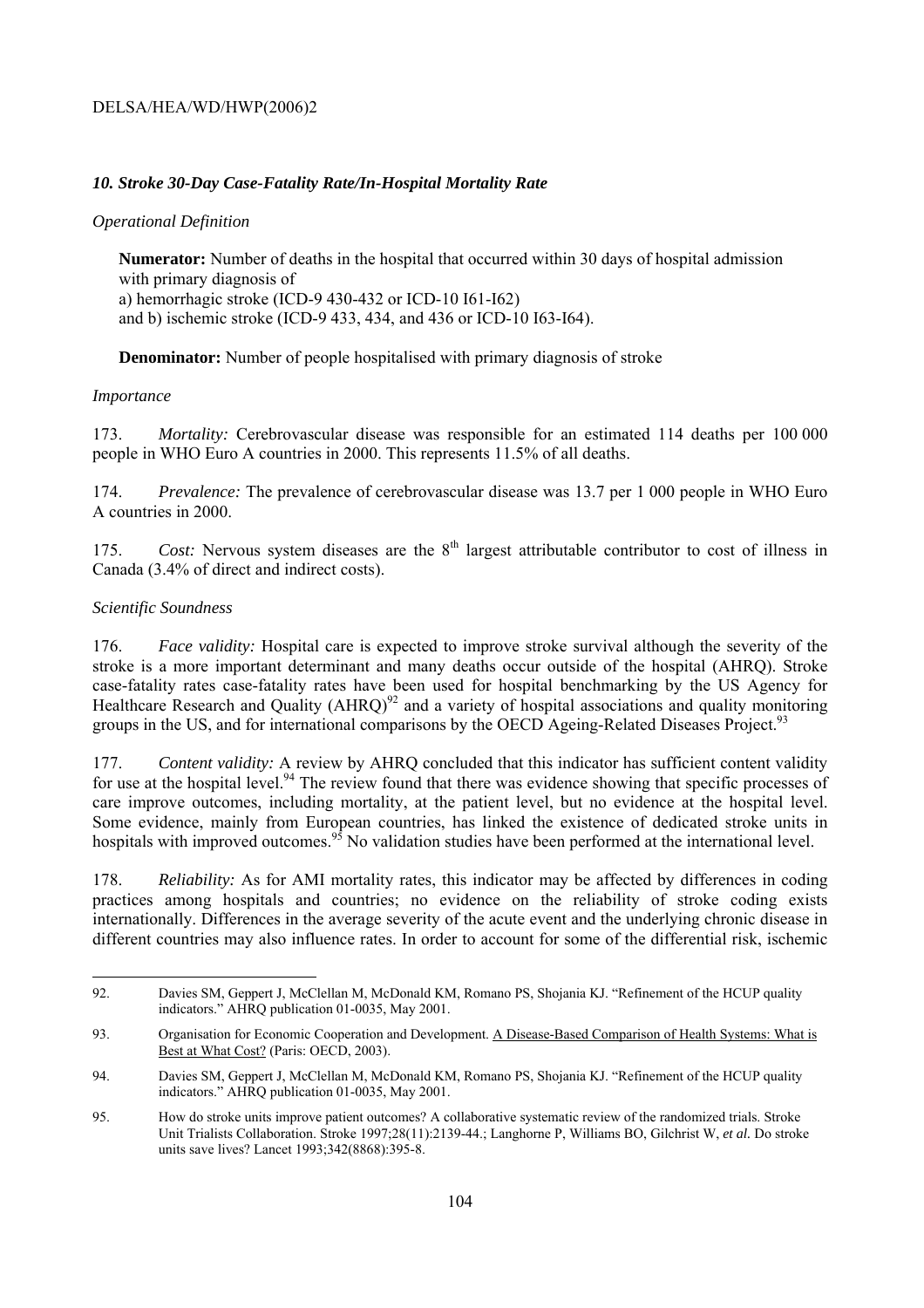stroke and hemorrhagic stroke were considered separately. While their clinical presentation is similar, ischemic and hemorrhagic stroke have different pathophysiologic causes. In ischemic stroke, the blood supply to a part of the brain is interrupted, leading to a necrosis of the affected part. In hemorrhagic stroke, rupture of a blood vessel causes bleeding into the brain, usually causing more wide-spread damage to the brain. Similar to AMI mortality rates, a threat to reliably measuring stroke case-fatality is the reliance on hospital administrative data. Differences in admission practices would affect the denominator of the casefatality rate.

179. As for the AMI mortality indicator, the question arises whether in-hospital fatality rates may be used as a reliable proxy for 30-day case fatality rates. Data presented in a previous version of this report from two countries with both in-hospital mortality and 30-day case-fatality rates after ischemic stroke show that most deaths occur in the hospital. The average 30-day case-fatality rate was 18.7% in the hospital and 2.1% after discharge.<sup>96</sup> The two countries had similar out-of-hospital case-fatality rates (2.2) and 3.6%). These results are similar to the analysis carried out as part of this project's sensitivity analysis (see "Effect of Unique Identifiers".) These results suggest that the in-hospital mortality rate captures the majority of deaths following stroke, suggesting that it can be used as a proxy for the 30-day case-fatality rate.

## *Feasibility*

180. *Data availability*: Stroke in-hospital mortality rates are available for 17 countries and are hemorrhagic and ischemic stroke are both presented here as part of this "one" indicator (Table 39). Countries provided data for years ranging from 1999 to 2004. Four countries had excluded some age groups. Some countries use ICD-9 and some use ICD 10 code. One country was unable to separate hemorrhagic and ischemic stroke mortality rates.

181. *Comparability Issues:* Detailed documentation is provided in Table 40 and an assessment in Table 41. Minor challenges are the differences in the years for which countries provided the data, the covered age range and the sampling procedure. Major issues arise in the identification of cases for the numerator and the denominator. For the denominator, some countries use ICD-10 and some ICD-9 diagnoses, and the set of ICD-9 diagnoses differed in that some countries include 433 and some did not. ICD-10 allows for a clear distinction between occlusion of cerebral and pre-cerebral arteries with (I63 and I64) and without (I65) damage to the brain and only the former group should be included in the denominator, while ICD-9 differentiates on the basis of a fifth digit coding modification (*e.g.*, 433.01 vs. 433.11), which might be unreliably recorded.

182. Another issue is that some countries have a unique patient identifier that allows identifying hospital readmissions. Those countries will be able to accurately determining the denominator based on unique cases, whereas countries without such an identifier base the denominator on hospital episodes. This issue is investigated and reported in detail in the main section of this report.

183. For the numerator, some countries are able to track patients after hospital discharge and are thus able to provide a true 30-day case fatality rate, whereas other can only provide the in-hospital mortality rate, which will be lower. As we have shown, in-hospital deaths represent about 80% of all deaths. This questionnaire did not specify that age standardisation should be performed. In future data collection, age standardisation to a common reference population should be performed to control for the variation in age across countries.

 96. The three countries are Sweden, Canada (Ontario), and the United Kingdom (Oxford). The data are from the OECD Ageing-related Diseases Project (forthcoming).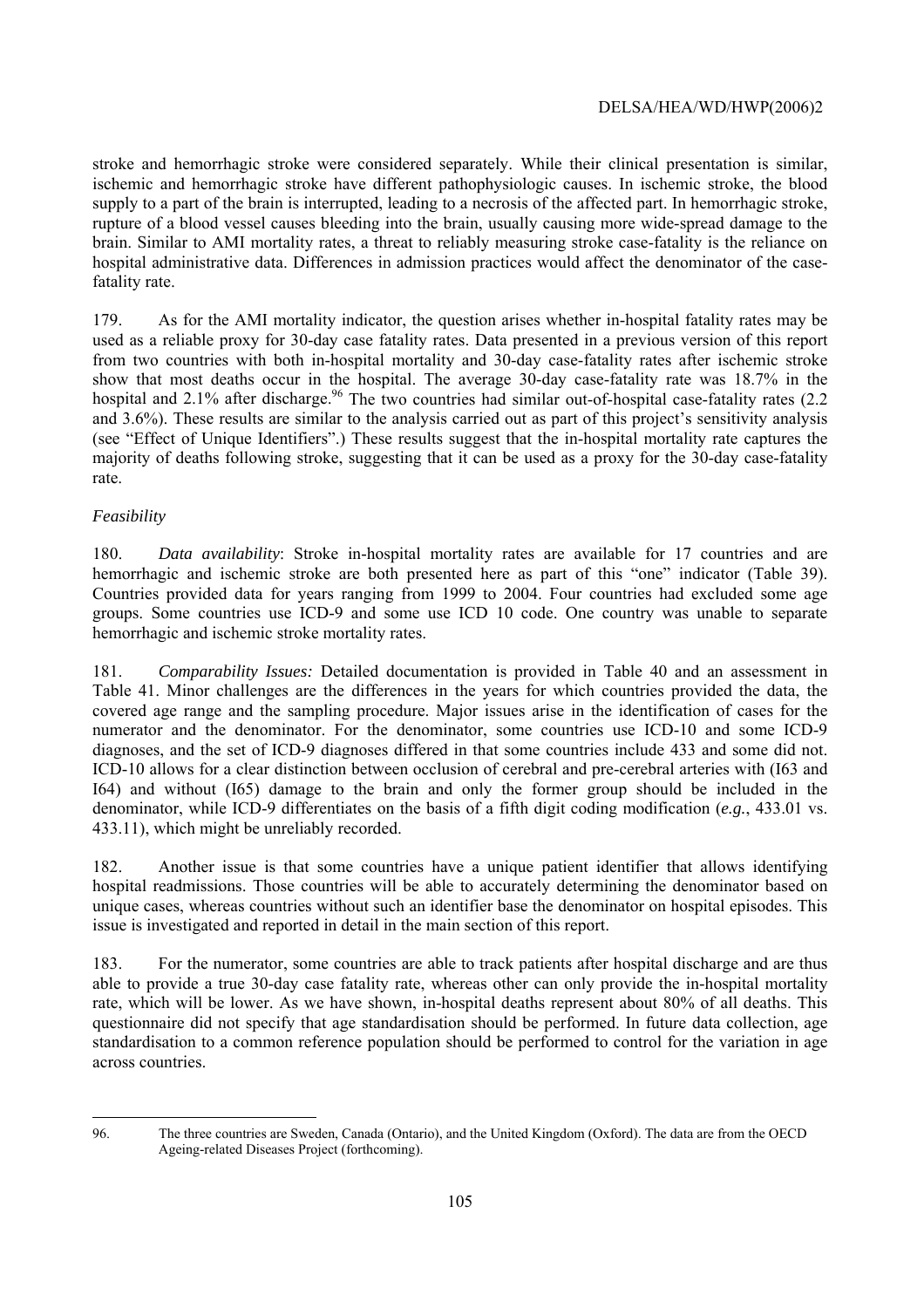184. *Overall Assessment:* Seventeen countries were able to provide data for this indicator and the information was typically derived from readily available data sources. To improve comparability, additional analysis will be required from each country.

|                | Hemorrhagic<br><b>Mortality Rate</b> | <b>Ischemic</b><br><b>Mortality Rate</b> |           |
|----------------|--------------------------------------|------------------------------------------|-----------|
| <b>Country</b> | ℅                                    | %                                        | Year      |
| Australia      | 25                                   | 13                                       | 2000-01   |
| Canada         | 34                                   | 13                                       | 2001      |
| Denmark        | 25.4                                 | 6.9                                      | 2004      |
| Finland        | 24                                   | 11                                       | 2003      |
| France         | 27.5                                 | 13.5                                     | 2003      |
| Germany*       | 21                                   | 10.9                                     | 1999      |
| Iceland        | 39.2                                 | 6.3                                      | 2004      |
| Ireland        | <b>NA</b>                            | 11.6                                     | 2003      |
| Italy*         | 24.6                                 | 9.4                                      | 2003      |
| Japan          | 5.3                                  | 3.2                                      | 1999      |
| Mexico         | 19.4                                 | 7.1                                      | 2004      |
| Netherlands    | 35                                   | 16                                       | 2001      |
| New Zealand    | 32.3                                 | 13.9                                     | 1999-2000 |
| Norway         | 22                                   | 8                                        | 2004      |
| Portugal       | 25                                   | 12.2                                     | 2004      |
| Sweden         | 6.4                                  | 4.6                                      | 2004      |
| United Kingdom | 15.2                                 | 5.4                                      | 2003-2004 |

#### **Table 39. In-Hospital Mortality Rate for Stroke**

\* Based on data that is has limited generalisability to national level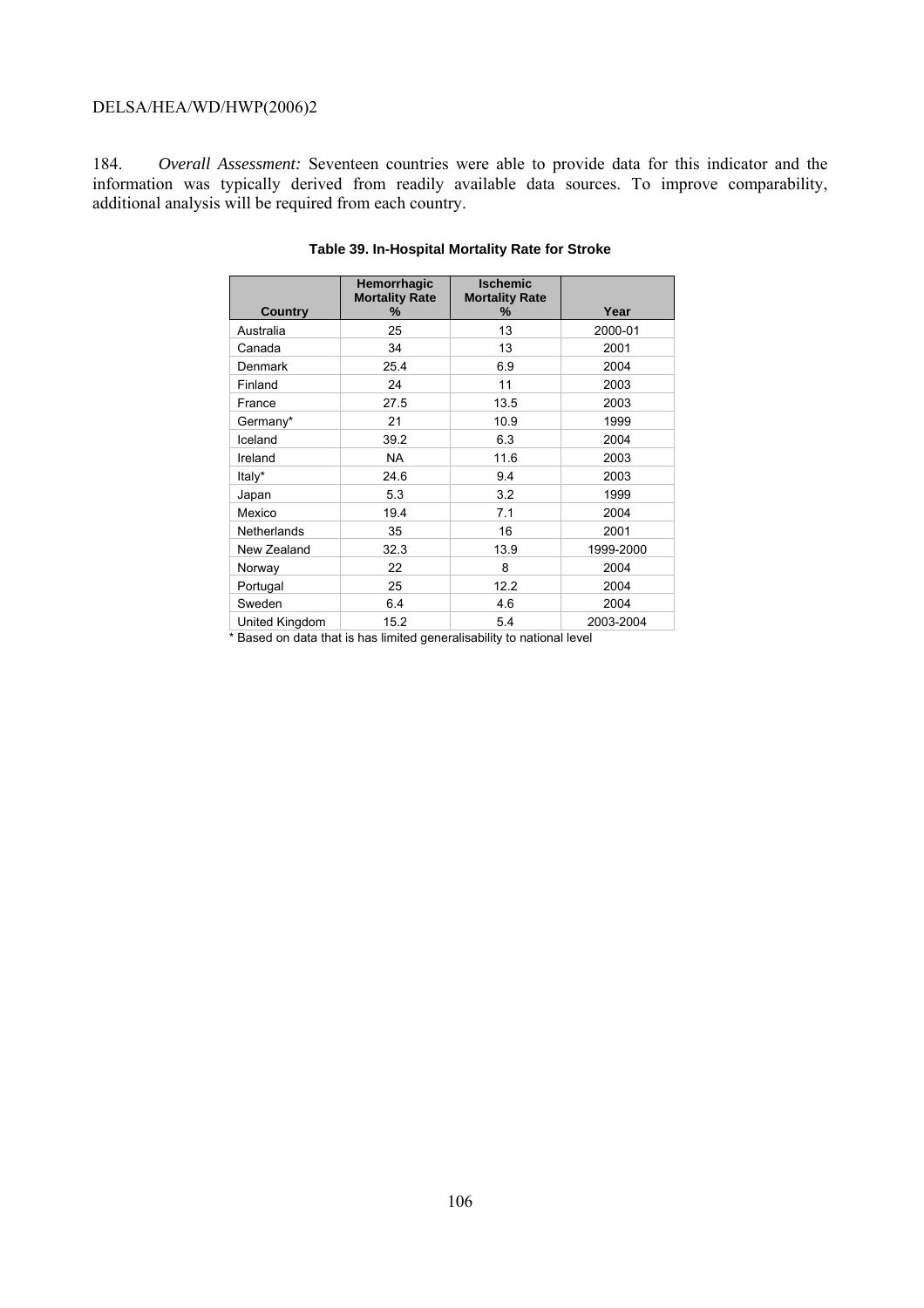#### **Table 40. In-Hospital Mortality Rate for Stroke, Sources and Methods**

| <b>Country</b> | <b>Source</b>                                                                                                                                                | Hemorrhagic<br><b>Diagnostic Code</b> | <b>Ischemic Diagnosis</b><br>Code | Ages      | <b>Comments</b>                                                                                                                                                                                                                                                                                                                                                                                                |
|----------------|--------------------------------------------------------------------------------------------------------------------------------------------------------------|---------------------------------------|-----------------------------------|-----------|----------------------------------------------------------------------------------------------------------------------------------------------------------------------------------------------------------------------------------------------------------------------------------------------------------------------------------------------------------------------------------------------------------------|
| Australia      | AIHW National Morbidity Database.                                                                                                                            | ICD-10 161-162                        | ICD-10 I63-I64                    | all       |                                                                                                                                                                                                                                                                                                                                                                                                                |
| Canada         | Hospital Morbidity Database 2001                                                                                                                             | ICD-9-430-432                         | ICD-9 433, 434, and<br>436        | $20+$     | Death cases are defined as all cause in hospital<br>deaths. Denominator includes unique patient IDs.<br>Excludes BC & NL but generalisable to nation.                                                                                                                                                                                                                                                          |
| Denmark        | <b>National Patient Register</b>                                                                                                                             | ICD-10 161-162                        | ICD-10 I63-I64                    | all       | Relevant cases are identified by unique personal<br>identifiers. No age standardisation.                                                                                                                                                                                                                                                                                                                       |
| Finland        | Patient Discharge Register                                                                                                                                   | ICD-10 161 162                        | ICD-10 163 164                    | 30-100    | Additional Information: Mean length of stay for those<br>who died varied from 2-8 days in different age groups;<br>the mean length of stay for all patients from 7-14 days.                                                                                                                                                                                                                                    |
| France         | PMSI MCO (National Hospital Information<br>System)                                                                                                           | ICD-10 161-162                        | ICD-10 163-164                    | all       | Data are discharge rates but not a person-based.<br>People who are transferred in another hospital are<br>counted for two discharges. Data source count only<br>deaths occurring in hospital. Hospital and non hospital<br>mortality are currently experimented.                                                                                                                                               |
| Germany        | 10%-sample of all hospital cases in Germany<br>1999 "Krankenhausdiagnosestatistik                                                                            | ICD-9-430-432                         | ICD-9 434, and 436                | all       |                                                                                                                                                                                                                                                                                                                                                                                                                |
| Iceland        | National University Hospital                                                                                                                                 | ICD-10 161-162                        | ICD-10 163-164                    | all       |                                                                                                                                                                                                                                                                                                                                                                                                                |
| Ireland        |                                                                                                                                                              |                                       |                                   |           |                                                                                                                                                                                                                                                                                                                                                                                                                |
| Italy          | Hospital Discharge national database                                                                                                                         | ICD-9-430-432                         | ICD-9 433, 434, and<br>436        | $20+$     | Data are not generalisable to entire country. Only<br>hospital mortality. The result is based on one region's<br>data                                                                                                                                                                                                                                                                                          |
| Japan          | <b>Patient Survey</b>                                                                                                                                        |                                       |                                   | all       | Extrapolated from one month nation-wide sampling<br>survey on hospitals and clinics.                                                                                                                                                                                                                                                                                                                           |
| Mexico         | Sistema Automatizado de Egresos<br>Hospitalarios y Bases de datos de egresos<br>hospitalarios de los Institutos Nacionales de<br>Salud, Secretaría de Salud. |                                       |                                   |           | Indicator coverage: discharges recorded in all<br>hospitals providing care to the uninsured population<br>(i.e. without access to social insurance). These include<br>hospital facilities run by States Health Services,<br>National Institutes of Health (except for the National<br>Rehabilitation Centre and Psychiatric Hospitals) and a<br>few hospitals run by the Federal government in Mexico<br>City. |
| Netherlands    | National Hospital Registration                                                                                                                               | ICD-9-430-432                         | ICD-9 433, 434, and<br>436        | all       | Only hospital mortality available in this source.                                                                                                                                                                                                                                                                                                                                                              |
| New Zealand    | National Minimum Dataset (NMDS) 1 July<br>1999 - 31 July 2000                                                                                                | ICD-9-430-432                         | ICD-9 433, 434, and<br>436        | all       |                                                                                                                                                                                                                                                                                                                                                                                                                |
| Norway         | Norwegian Patient register                                                                                                                                   | ICD-10 161-162                        | ICD-10 163-164                    | $0 - 105$ | Values are not based on unique ID.                                                                                                                                                                                                                                                                                                                                                                             |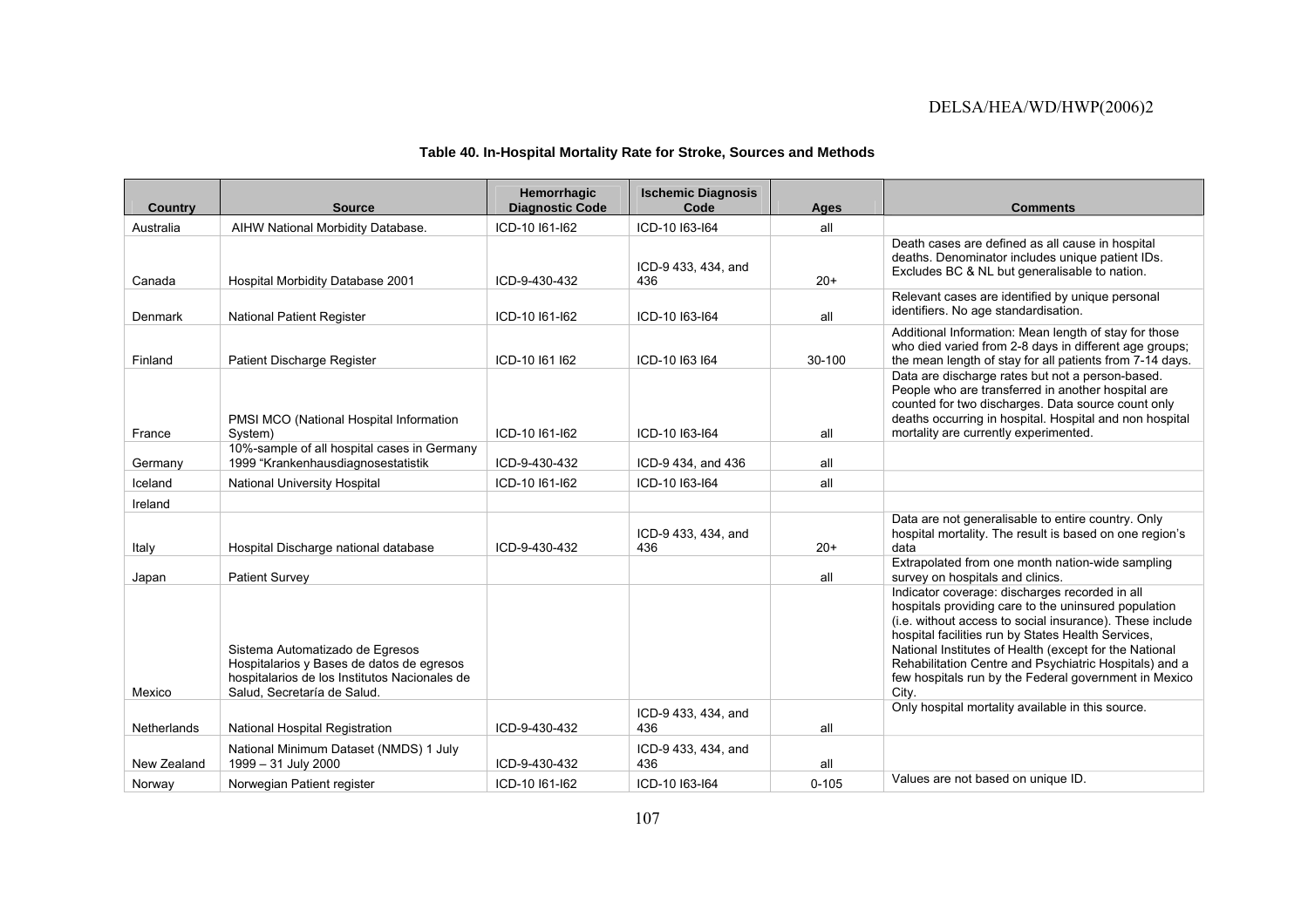|                |                                               | Hemorrhagic            | <b>Ischemic Diagnosis</b> |      |                                                         |
|----------------|-----------------------------------------------|------------------------|---------------------------|------|---------------------------------------------------------|
| <b>Country</b> | <b>Source</b>                                 | <b>Diagnostic Code</b> | Code                      | Ages | <b>Comments</b>                                         |
|                | "Instituto de Gestão Informática e Financeira |                        | ICD-9 433, 434, and       |      | 2004 figures still provisional.                         |
| Portugal       | da Saúde", Health Ministry                    | ICD-9-430-432          | 436                       | all  |                                                         |
|                | National Patient Register, Center for         |                        |                           |      | Values are not based on unique ID.                      |
|                | Epidemiology, National Board of Health and    |                        |                           |      |                                                         |
| Sweden         | Welfare                                       | ICD-10 161-162         |                           | all  |                                                         |
| United         | Hospital Episode Statistics (covers all NHS   |                        |                           |      | Based on in-hospital mortality during the last finished |
| Kingdom        | trusts in England)                            | ICD-10 161-162         | ICD-10 163-164            | all  | consultant episode in an impatient spell.               |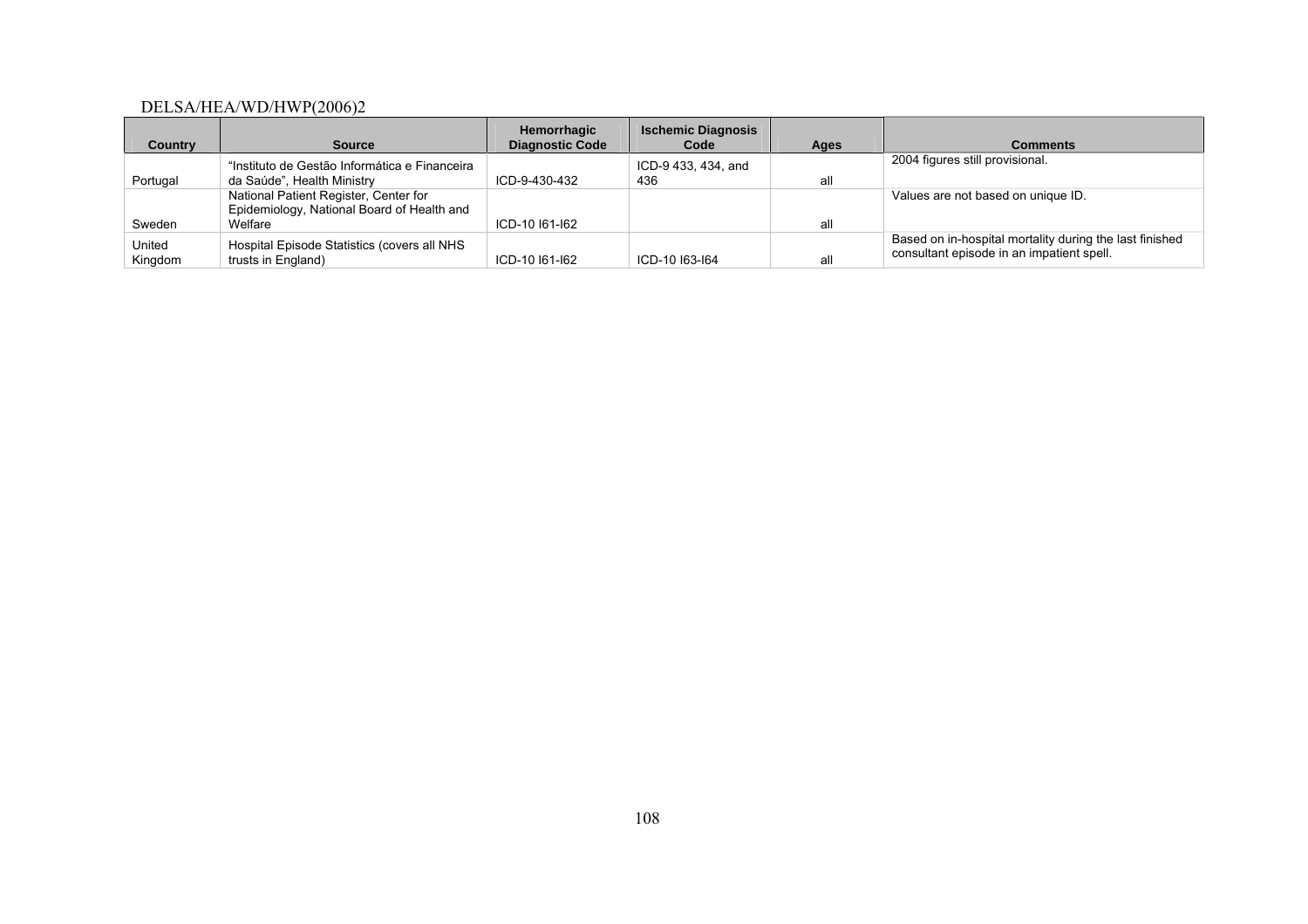|                                       |                      | Comparability Implications                                                                                                                                                                                                                                                                                                                        |                                                                                                                                                                                                   |  |  |  |  |
|---------------------------------------|----------------------|---------------------------------------------------------------------------------------------------------------------------------------------------------------------------------------------------------------------------------------------------------------------------------------------------------------------------------------------------|---------------------------------------------------------------------------------------------------------------------------------------------------------------------------------------------------|--|--|--|--|
|                                       |                      | Minor                                                                                                                                                                                                                                                                                                                                             | Severe                                                                                                                                                                                            |  |  |  |  |
| Possibility to correct the deviation? | Possible<br>Unlikely | 1. Data available for different years<br>2. Some countries have different age<br>ranges.<br>1. Some data drawn from samples of<br>patient records, some from all patients.<br>2. ICD-9 and ICD-10 definitions for the<br>denominator are not fully equivalent<br>3. Some countries use unique patient IDs<br>some do not. An investigation of the | 1. Different ICD-9 codes are used<br>for the denominator<br>2. Data are not yet age<br>standardised.<br>1. Some countries are able to<br>track patient after hospital<br>discharge, some are not. |  |  |  |  |
|                                       |                      | impact of this (on denominators and overall<br>estimates) shows minimal impact (See<br>"Effect of Unique Identifiers" in main<br>section of this report).                                                                                                                                                                                         |                                                                                                                                                                                                   |  |  |  |  |

#### **Table 41. In-Hospital Mortality Rate for Stoke, Comparability Issues**

Possible solutions:

- If proper sampling technique used, sampling should not affect the mortality rate.
- Footnotes can indicate the differences in the age range. Future data collection can attempt to ensure that all patients are included in data submissions
- Footnotes can indicate whether ICD 9 or ICD 10 codes were used, and the same ICD-9 definition should be used for all countries.
- Use country data for in-hospital mortality based on number of admissions and report (where possible) in conjunction with average length of stay.
- Report in-hospital mortality for all countries for comparability reasons until the majority of countries is able to calculate the true 30-day case-fatality rate.
- Future data collection should perform age standardisation.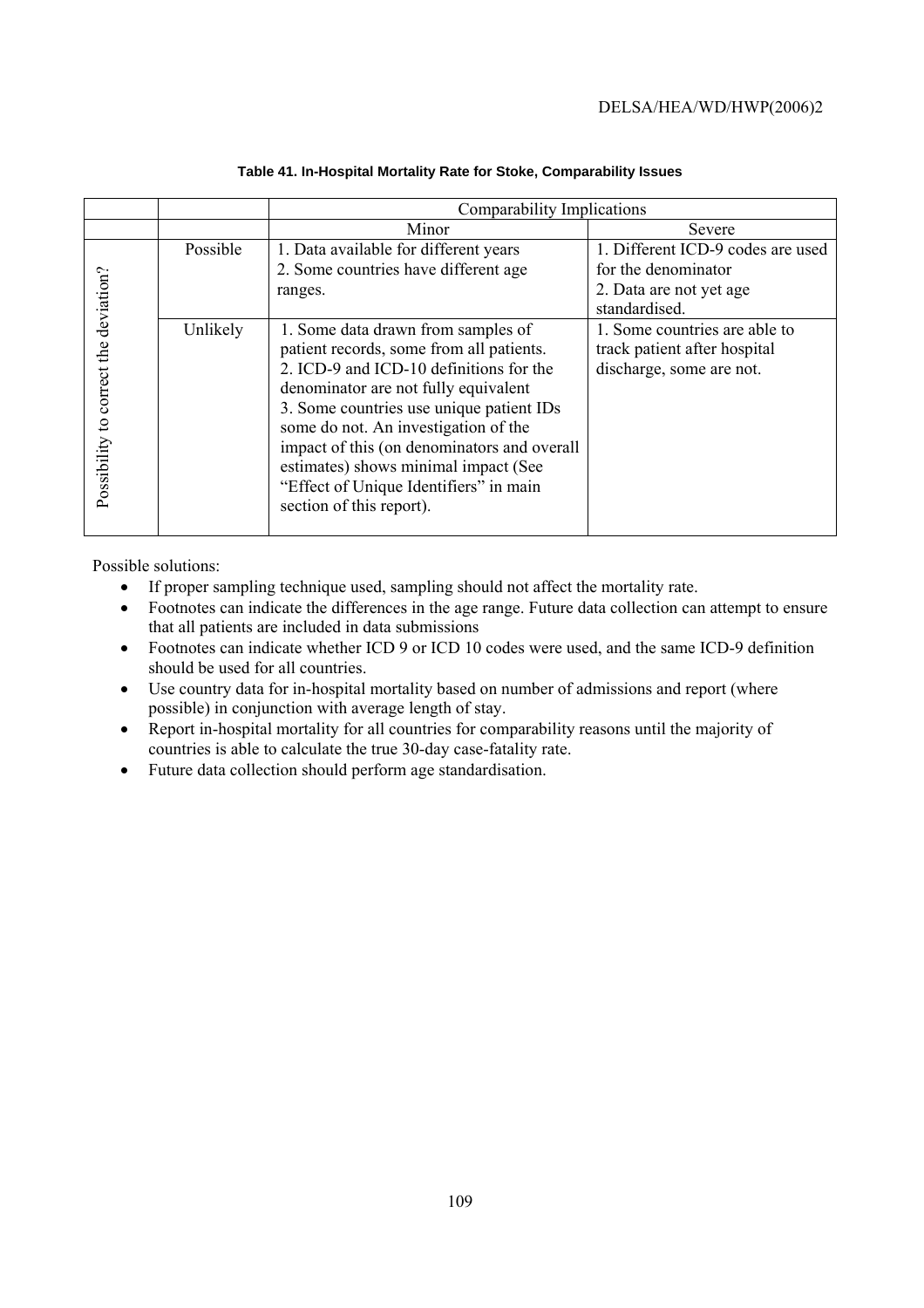#### *11. Waiting Times for Surgery after Hip Fracture, Age 65+*

#### *Operational Definition*

**Numerator:** The number of patients with surgery initiated within 48 hours

**Denominator:** The number of patients age 65 and older admitted to the hospital with a diagnosis of upper femur fracture (ICD-10 S72.0, S72.1, S72.2 or ICD-9 820)

#### *Importance*

185. *Prevalence:* In industrialised countries, the lifetime risk of hip fracture is 18% in women and 6% in men. $97$  One in five people die within one year of a hip fracture, and one in four require long-term care. $98$ 

186. *Cost*: Hip fractures cause an economic and quality of life burden on elderly men and women. One Belgian study, using a matched case-control design, estimated the hospitalisation costs for hip fractures at 9 534 USD and the excess costs of the hip fracture during the year following hospitalisation to be 7 300  $USD<sup>99</sup>$ 

#### *Scientific Soundness*

187. *Face validity:* Rapid surgery after a hip fracture can reduce the incidence of life-threatening complications such as pulmonary embolism.<sup>100</sup> The waiting time for surgery after hip fracture is used as a national quality indicator in Norway.

188. *Content validity:* A review of the evidence from clinical trials of surgery after hip fracture concluded that surgery should be performed within 48 hours, preferably within 24 hours.<sup>101</sup> Zuckerman *et al.* found that delays in surgery after hip fracture of more than two days approximately doubled the risk of death within one year, controlling for age, sex, and pre-existing medical conditions.<sup>102</sup> Laberge *et al.* also found increasing risk of death with the length of operative delay.<sup>103</sup>

189. *Reliability:* No known studies have examined the reliability of this indicator.

<sup>97.</sup> Gillespie WJ, "Hip fracture." *British Medical Journal* 2000, 321: 968-75.

<sup>98.</sup> Gillespie WJ, "Hip fracture." *British Medical Journal* 2000, 321: 968-75.

<sup>99</sup> Haentjens P, Autier P, Barette M, Boonen S; Belgian Hip Fracture Study Group. The economic cost of hip fractures among elderly women. A one-year, prospective, observational cohort study with matched-pair analysis. Belgian Hip Fracture Study Group. J Bone Joint Surg Am. 2001 Apr;83-A(4):493-500.

<sup>100.</sup> Laberge A, Bernard PM, Lamarche PA. "Relation entre le délai pré-opératoire pour une fracture de hanche, les complications post-opératoires et le risque de décès." *Rev. Epidém. Et Santé Publ.* 1997. 45; 5-12.

<sup>101.</sup> Parker MJ. "Managing an elderly patient with a fractured femur." *British Medical Journal* 2000, 320: 102-3.

<sup>102.</sup> Zuckerman JD, Skovron ML, Koval KJ, Anaronoff G, Frankel VH. "Postoperative complications and mortality associated with operative delay in older patients who have a fracture of the hip." *The Journal of Bone and Joint Surgery.* 1995. 77(10): 1551-1556.

<sup>103.</sup> Laberge A, Bernard PM, Lamarche PA. "Relation entre le délai préopératoir pour une fracture de hanche, les complications post-opératoires et le risqué de décès. " Rev. Epidém. Et Santé Publ. 1997. 45; 5-12.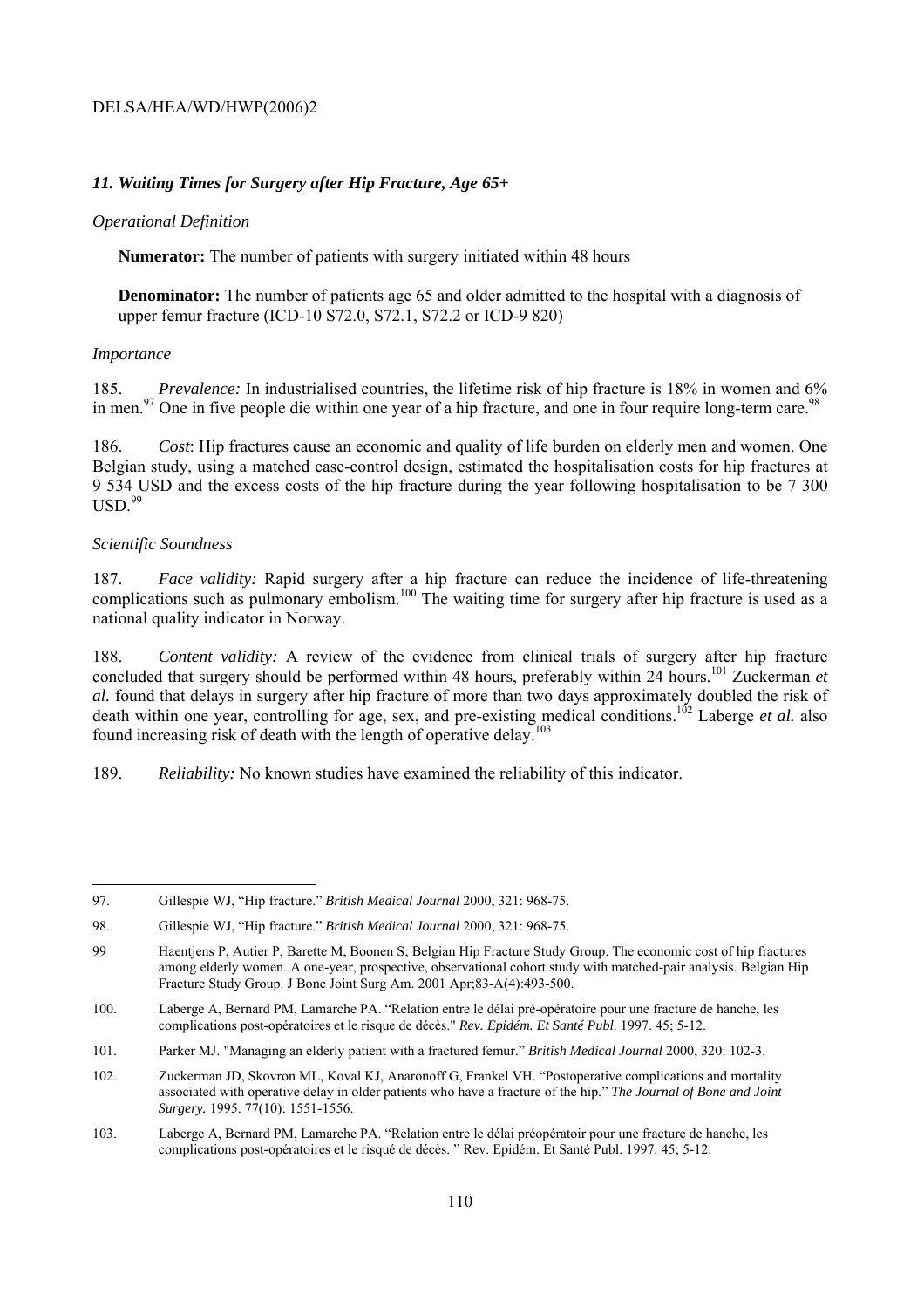## *Feasibility*

190. *Data availability:* Hip fracture waiting times are available for eleven countries (Table 42). Several countries have problems with the time specifications for the numerator. Data reported for years between 1999 and 2004. There is no problem with diagnosis, or age range comparability.

191. *Comparability issues:* Detailed documentation is provided in Table 42 and an assessment in Table 43. Consistency in the indicator numerator (whether countries can measure surgery initiated within 48 hours, or use 2 or 3 hospital days/nights as a proxy for 48 hours) is a minor concern. Definition will need to be more specifically defined to determine whether re-operations on a femur fracture (elective surgery) should be included in this indicator. Some countries use ICD 9 codes, some ICD 10 codes. This is not a threat to comparability, because there is a one-to-one match between the two sets of codes. Procedure codes for vary between countries, which would be a problem only if the national codes did not map into the common definition.

192. *Overall Assessment:* Eleven countries attempted to provide data for this indicator. Data would be available in medical records, but would require a dedicated record review, which is not routinely done in most national data collection systems. A more widespread adoption of electronic medical records would improve data availability.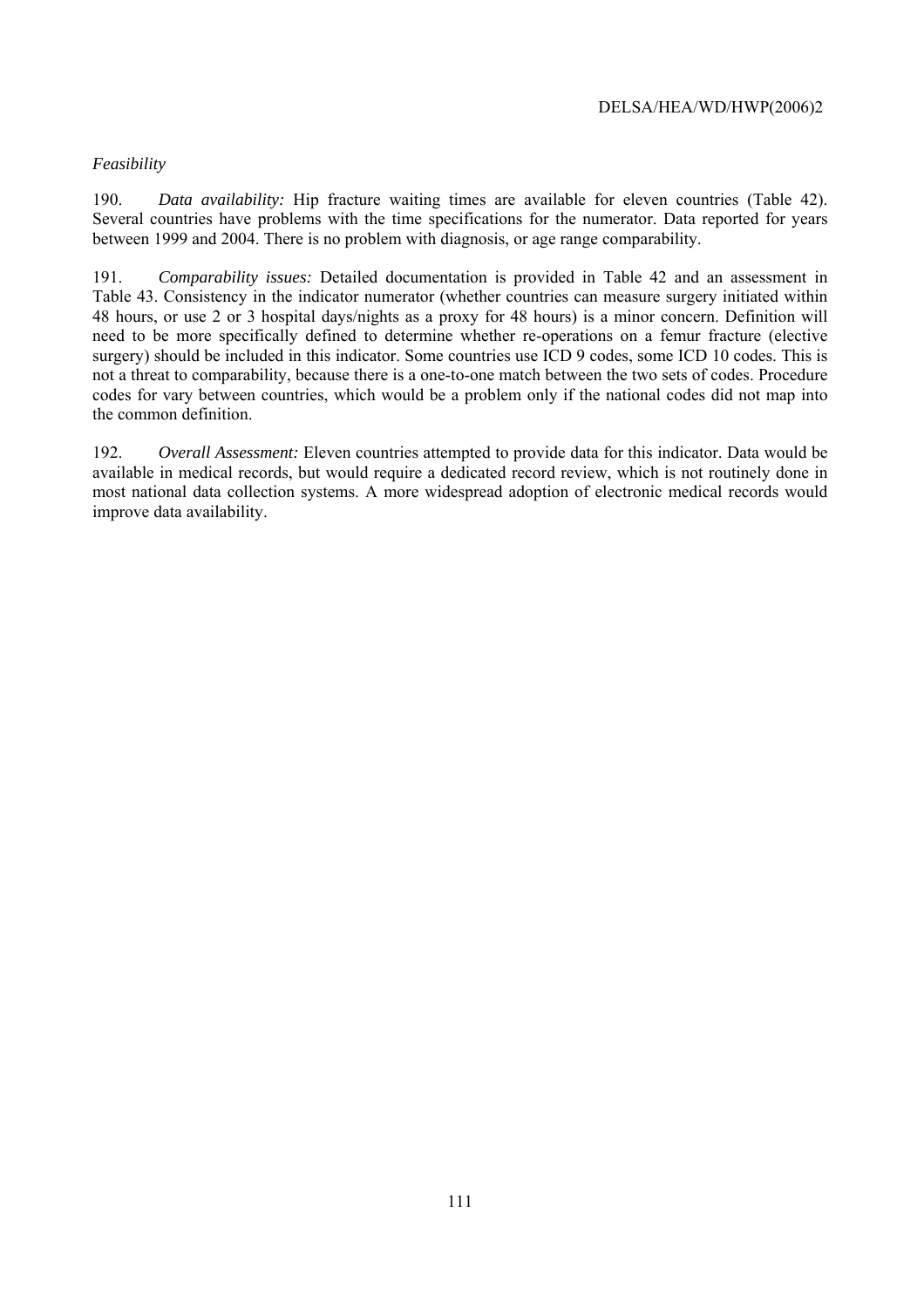# **Table 42. In-Hospital Waiting Times for Surgery after Hip Fracture, Age 65+**

|                   |               | Femur<br><b>Fractures</b><br>operated<br>within 48 |                                                                             |                                            |                                                                                                                                                                                                                                                                                                                                                                          |
|-------------------|---------------|----------------------------------------------------|-----------------------------------------------------------------------------|--------------------------------------------|--------------------------------------------------------------------------------------------------------------------------------------------------------------------------------------------------------------------------------------------------------------------------------------------------------------------------------------------------------------------------|
|                   |               | hours,                                             |                                                                             |                                            |                                                                                                                                                                                                                                                                                                                                                                          |
| Country           | Year          | age 65+,<br>%                                      | <b>Source</b>                                                               | <b>Diagnosis Code</b>                      | <b>Comments</b>                                                                                                                                                                                                                                                                                                                                                          |
| Canada            | 2002          | 79.5                                               | Discharge Abstract Database                                                 |                                            | 0.7947 is the crude rate; age standardised = 0.7959. CIHI DAD has operation<br>dates but no hours. Therefore, rate is for 3 days. Excludes Quebec and some<br>hospitals in Manitoba. This data used the most responsible diagnosis field only,<br>rather than all re-admission diagnosis fields.                                                                         |
| Denmark           | 2004          | 68.1                                               | <b>National Patient Register</b>                                            | ICD-10 S72.0, S72.1, S72.2                 |                                                                                                                                                                                                                                                                                                                                                                          |
| Finland           | 2003          | 86                                                 | <b>National Patient Registry</b>                                            | ICD-10 S72.0, S72.1, S72.2 or<br>ICD-9820  | Validities of person's age, admission day and main diagnosis in the register are<br>very good and all inpatient hospital visits are included in the register.                                                                                                                                                                                                            |
| Iceland           | 1999-<br>2003 | 73.1                                               | Directorate of Health in Iceland                                            | ICD-10 S72.0, S72.1, S72.2 or<br>ICD-9820  | No missing cases. Indicator tracks surgery within two calendar days e.g.<br>admission on January 1st, surgery before January 3rd.                                                                                                                                                                                                                                        |
| Italy             | 2003          | 32.7                                               | National Hospital Discharges data<br>base - Ministero della salute          | ICD-10 S72.0, S72.1, S72.2                 | Numerator: the number of patients with surgery initiated within 48 hours.<br>Denominator: the number of patients aged 65 and older admitted to hospital with<br>diagnosis of upper femur fracture.                                                                                                                                                                       |
| Mexico            | 2003          | 65.1                                               | Hospital de Traumatología de Lomas<br>Verdes, IMSS                          |                                            | Data reported includes patients operated within 120 hrs.                                                                                                                                                                                                                                                                                                                 |
| Netherlands       | 2001          | 80.4                                               | <b>LMR</b>                                                                  | ICD-10 S72.0, S72.1, S72.2 or<br>ICD-9 820 |                                                                                                                                                                                                                                                                                                                                                                          |
| Norway            | 2004          | 93                                                 | <b>Patient Administrative Data</b>                                          | ICD-10 S72.0, S72.1, S72.2                 |                                                                                                                                                                                                                                                                                                                                                                          |
| Portugal          | 2004          | 50.1                                               | "Instituto de Gestão Informática e<br>Financeira da Saúde", Health Ministry | ICD-9820                                   | This indicator was calculated with data from Diagnosis Related Groups (DRGs) a<br>national data base from "Instituto de Gestão Informática e Financeira da Saúde"<br>- Health Ministry.                                                                                                                                                                                  |
| Sweden            | 2003          | 93.5                                               | National quality register for hip<br>fractures                              | ICD-10 S72.0, S72.1, S72.2 or<br>ICD-9 820 | National data not available, information from some regions included in a special<br>project under The National Hip Fracture Register. The register covers around<br>80% of all surgeries in Sweden. The register does not measure the exact time of<br>arrival at the hospital only the date.                                                                            |
| United<br>Kingdom | 2002-<br>2003 | 61.5                                               | Hospital Episode Statistics (covers all<br>NHS trusts in England)           | ICD-10 S72.0, S72.1 S72.2                  | Based on admission (epiorder = 1) finished (Epistat = 3) consultant episodes.<br>Numerator is calculated as the number of primary operations (oper_1) carried<br>out on date op dte 1 within 48 hours of admission date (admidate). We only<br>include those who have either HRG chapter of H or primary operation OPCS-4<br>chapter of W. The data are for England only |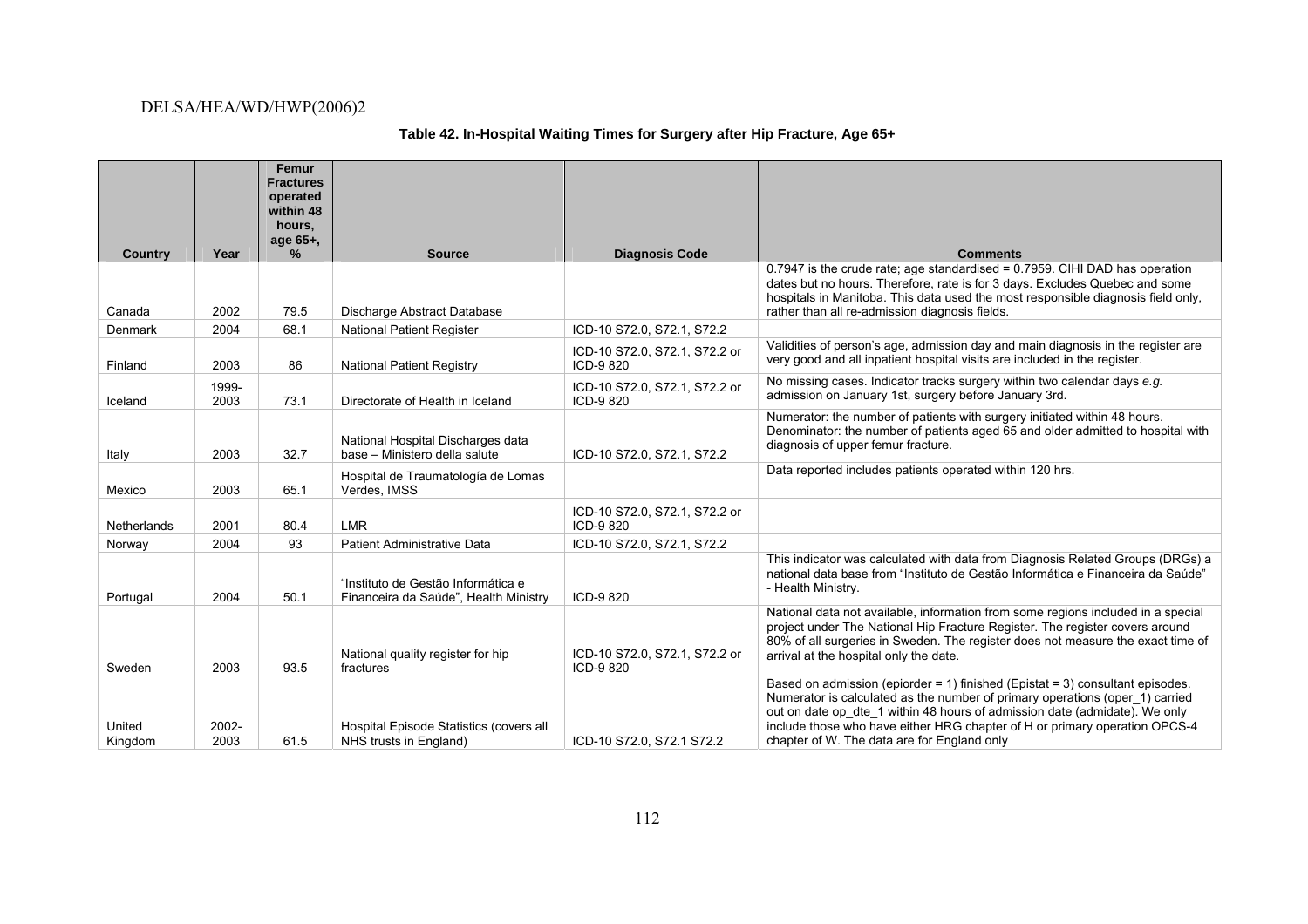|                                  |          | Comparability Implications                                                                        |                                                                                                                   |  |  |  |
|----------------------------------|----------|---------------------------------------------------------------------------------------------------|-------------------------------------------------------------------------------------------------------------------|--|--|--|
|                                  |          | Minor                                                                                             | Severe                                                                                                            |  |  |  |
| $\sim$<br>≞                      | Possible | 1. Some countries using 48 hours, and some<br>using 2 or 3 hospital days/nights for<br>numerator. |                                                                                                                   |  |  |  |
| deviation<br>correct<br>Possibil | Unlikely | 1. Data available for different years<br>2. Procedure codes vary between countries                | 1. One country could only<br>provide information on the<br>percentage of surgeries initiated<br>within 120 hours. |  |  |  |

#### **Table 43. In-Hospital Waiting Times for Surgery after Hip Fracture, Comparability Issues**

Possible solutions:

- OECD can work with countries to investigate whether differences in procedure codes introduce any problems to data comparability.
- Footnotes can indicate the year and deviations in the numerator.
- Drop or list separately countries that cannot provide numerator within 48 hours or 2/3 hospital days/nights.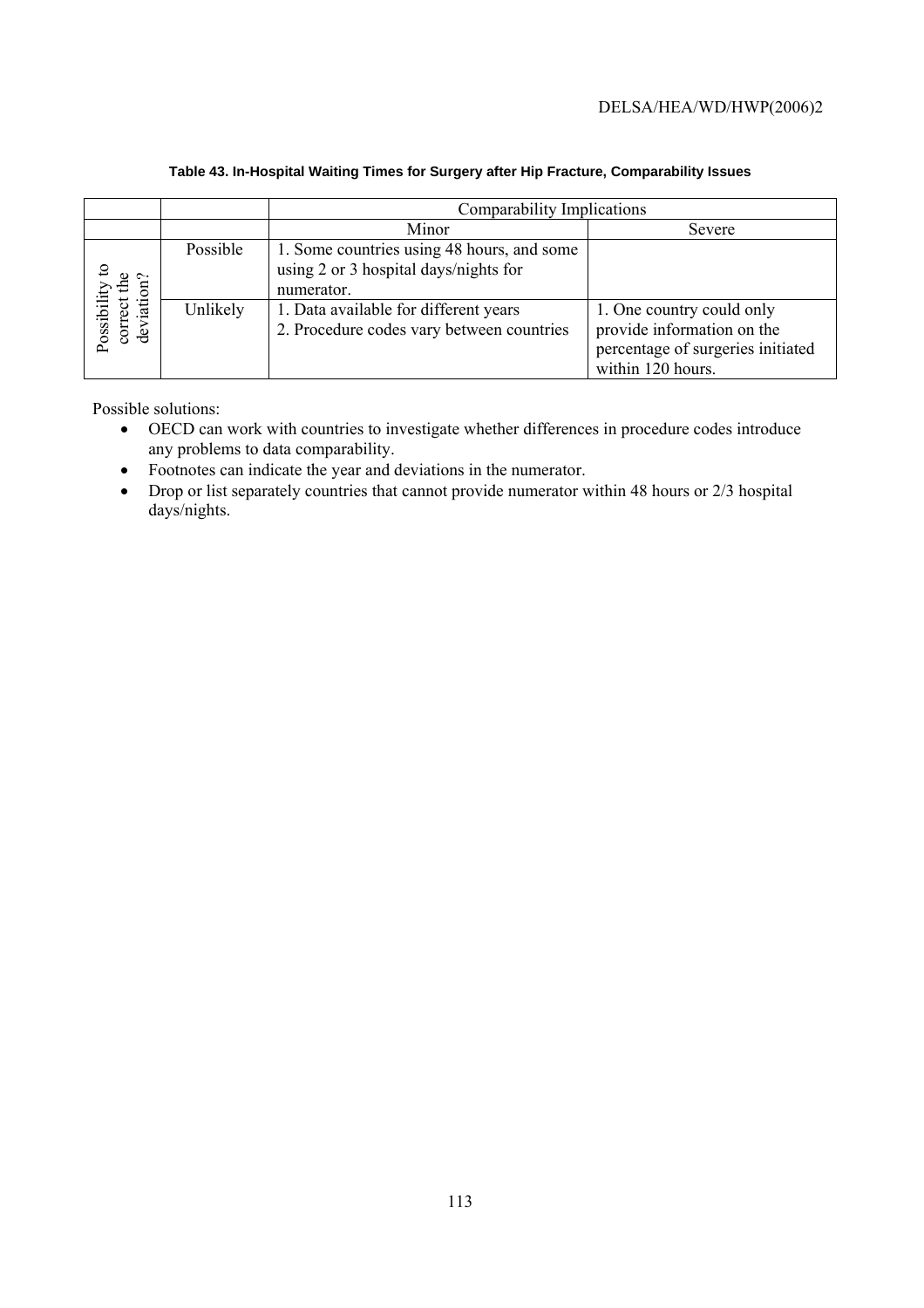#### *12. Annual HbA1c Test for Patients with Diabetes*

*NOTE that this indicator was not recommended for inclusion in the initial HCQI indicator set. It is included in this paper to illustrate current data concerns with the indicator and their possible future solutions* 

#### *Operational Definition*

**Numerator:** Number of patients with at least one test of HbA1c levels in the reporting year

**Denominator:** People age 18-75 with diabetes mellitus type I or II, defined as: at least one physician visit with a diagnosis of diabetes or patient dispensed insulin and/or hypoglycaemic agent, excluding those with gestational diabetes and those not seen for continuing care.

#### *Importance*

193. *Mortality:* Diabetes mellitus was responsible for an estimated 21 deaths per 100 000 people in WHO Euro A countries in 2000. This represents 2.1% of all deaths.

194. *Prevalence:* Diabetes mellitus affected an estimated 3 of every 100 people living in WHO Euro A countries in 2000. Diabetes mellitus constitutes a major public health burden in the industrialised countries, affecting, for example in the US an estimated 15.7 million people, including an estimated 5.4 million people not yet diagnosed. In addition to being the seventh leading cause of death in the US.<sup>104</sup> diabetes mellitus is also the leading cause of blindness in people ages 20-74, the leading cause of end-stage renal disease (ESRD), the most frequent cause of non-traumatic lower limb amputations, and a major risk factor for heart disease and stroke. The prevalence of diabetes in the US is projected to increase from the present rate of 5.9% to 8.9% by 2025.<sup>105</sup>

195. *Cost:* Endocrine diseases, of which diabetes is the most common, are the 12<sup>th</sup> attributable contributor to cost of illness in Canada (2.2% of direct and indirect costs). In the United States, the costs of diabetes totalled \$132 billion in 2002, including about \$92 billion in direct medical expenditures and about \$40 billion in lost productivity and premature death.<sup>106</sup>

#### *Scientific Soundness*

196. *Face validity:* There is now strong evidence that reducing blood glucose to normal levels can reduce the risk of complications associated with both Type  $1^{107}$  and Type  $2^{108}$  diabetes. Because of the severity of the complications associated with chronic diabetes, because diabetes does not cause any

 $\overline{a}$ 104. American Diabetes Association "Facts and Figures", http://www.diabetes.org; NIDDK "Diabetes Overview", http://www.niddk.nih.gov/health/diabetes/pubs/dmover/dmover.htm.

<sup>105.</sup> American Diabetes Association "Facts and Figures", http://www.diabetes.org; NIDDK "Diabetes Overview", http://www.niddk.nih.gov/health/diabetes/pubs/dmover/dmover.htm.

<sup>106</sup> Hogan P, Dall T, Nikolov P. Economic costs of diabetes in the US in 2002. Diabetes Care 2003;26(3):917-32.

<sup>107.</sup> American Diabetes Association Position Statement: Implications of the Diabetes Control and Complications Trial, *Diabetes Care* 24(1) supplement, ADA Clinical Practice Recommendations 2001, http://www.diabetes.org/clinicalrecommendations/Supplement101/S25.htm.

<sup>108.</sup> American Diabetes Association Position Statement: Implications of the United Kingdom Prospective Diabetes Study, *Diabetes Care* 24(1) supplement, ADA Clinical Practice Recommendations 2001, http://www.diabetes.org/clinicalrecommendations/Supplement101/S28.htm.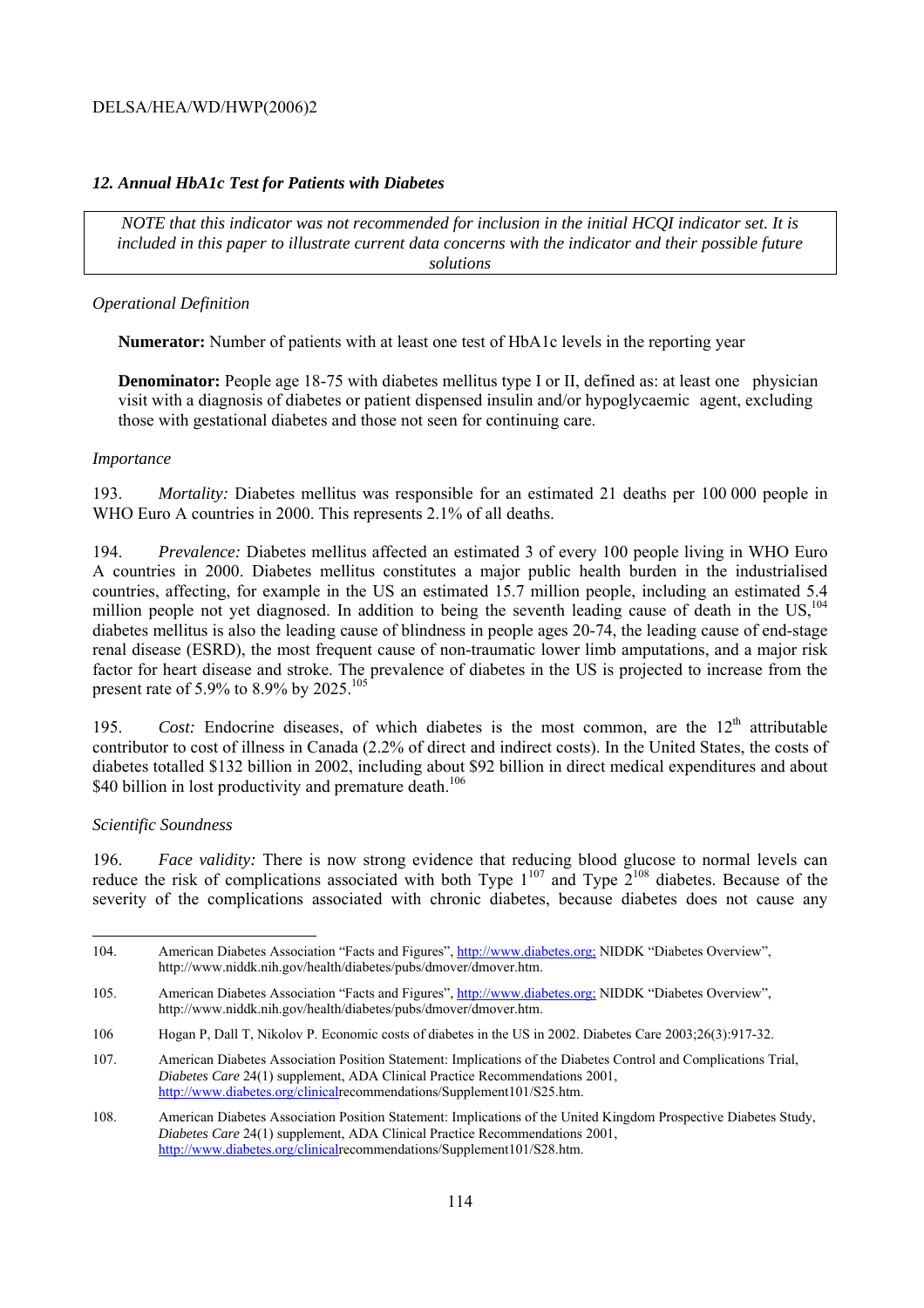symptoms in its initial stages and because of the long period between the commencement of sustained hyperglycaemia and observable complications, diabetes is a prime candidate for aggressive, outpatient based, primary preventive care. Blood glucose testing using HbA1c is recommended as a quality indicator by the American Medical Association and is used by the US Veteran's Administration. The American Diabetes Association and many other national scientific societies have issued guidelines for the management of diabetes that reflect the implications of this research.<sup>109</sup> These guidelines have been disseminated widely, and adapted by many health care provider organisations to reflect local practice. Yet as in other areas of clinical practice, numerous studies have documented that the level of clinician adherence to diabetes practice guidelines' recommendations for routine monitoring and screening remains variable and often quite low.<sup>110</sup>

197. *Content validity:* Reviews of the evidence from clinical trials of diabetes management, including those conducted by the Cochrane Collaboration, the American Diabetes Association, the New Zealand Guidelines Group, and others, have all concluded that good glycemic control reduces the occurrence of retinopathy, nephropathy, and neuropathy, and improves functional status and well-being among people with Type 1 and Type 2 diabetes. $111$ 

198. *Reliability:* Data on the frequency of HbA1c testing is usually derived from studies using medical chart review or prospective data collection. International comparison of these studies is therefore affected by all differences in study design.

# *Feasibility*

199. *Data availability:* HbA1c test rates are available for eight countries (Table 44). The HbA1c screening data supplied were for 2000-2005. Five countries provided data that was a slight deviation from the OECD age range requested. Countries provided data based on samples from primary care clinics, and from patient surveys. Countries that reported from general surveys also reported a problem that many diabetics are not familiar with the term of HbAc1.

200. *Comparability issues:* Detailed documentation is provided in Table 44 and an assessment in Table 45. There should be concern over comparing the results of patient surveys, to a review of patient records. A major challenge to this indicator relates to fielding surveys that who might be able to accurately collect information on HbAc1 testing. Because diabetics are not always familiar with the term HbAc1, selfreported data may not be reliable, resulting in one country not reporting their data. Data derived as part of research project may not be generalisable to a country, because care patterns and patient characteristics may be systematically different from the general population.

 109. American Diabetes Association Position Statement: Standards of Medical Care for Patients with Diabetes Mellitus, *Diabetes Care* 24(1) supplement, ADA Clinical Practice Recommendations 2001, http://www.diabetes.org/clinicalrecommendations/Supplement101/S33.htm.

<sup>110.</sup> See, for example, Streja DA, Rabkin SW, "Factors Associated with Implementation of Preventive Care Measures in Patients with Diabetes Mellitus", *Arch Intern Med* 159:294-302, 8 Feb. 1999; and Lawler FH, Viviani N, "Patient and Physician Perspectives Regarding Treatment of Diabetes: Compliance with Practice Guidelines", *J Fam Pract* 44(4):369-373, Apr 1997.

<sup>111.</sup> Renders CM, Valk GD, Griffin S, Wagner EH, Eijk JThM van, Assendelft WJJ. "Interventions to improve the management of diabetes mellitus in primary care, outpatient and community settings (Cochrane Review). In: *The Cochrane Library,* Issue 2, 2002. Oxford: Update Software; New Zealand Guidelines Group, "Primary care guidelines for the management of core aspects of diabetes," http://www.nzgg.org.nz/library/gl\_complete/diabetes/index.cfm#contents, accessed May 2003; Nathan DM, "Initial management of glycemia in type 2 diabetes mellitus," *New England Journal of Medicine* 2002, 347(17): 1342-49.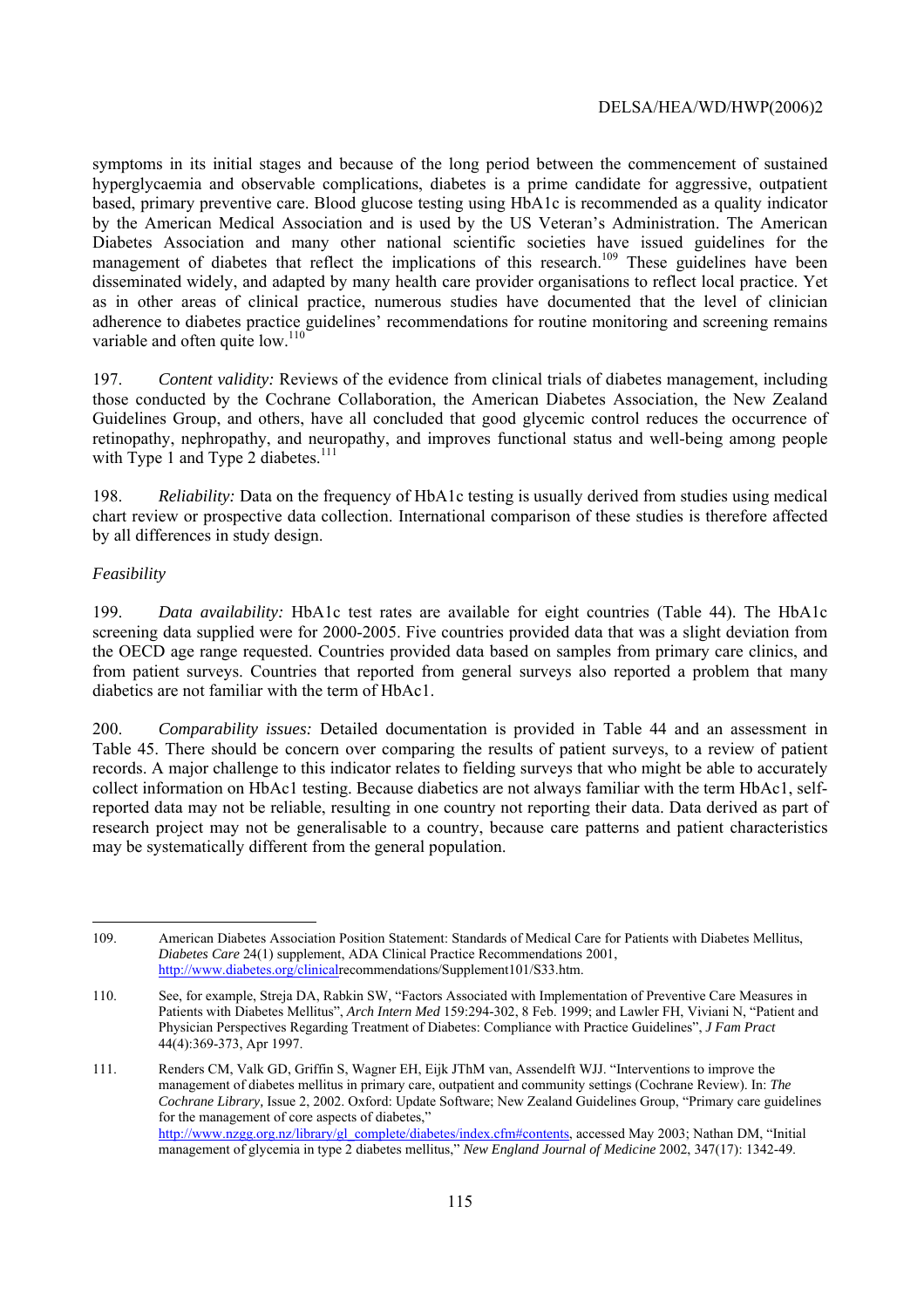201. *Overall assessment:* Only eight countries could provide data on this indicator. It also appears that some of the data comes from research projects and may not be regularly collected. However, during the course of the project, data availability improved for this indicator and it may warrant examination in future HCQI efforts.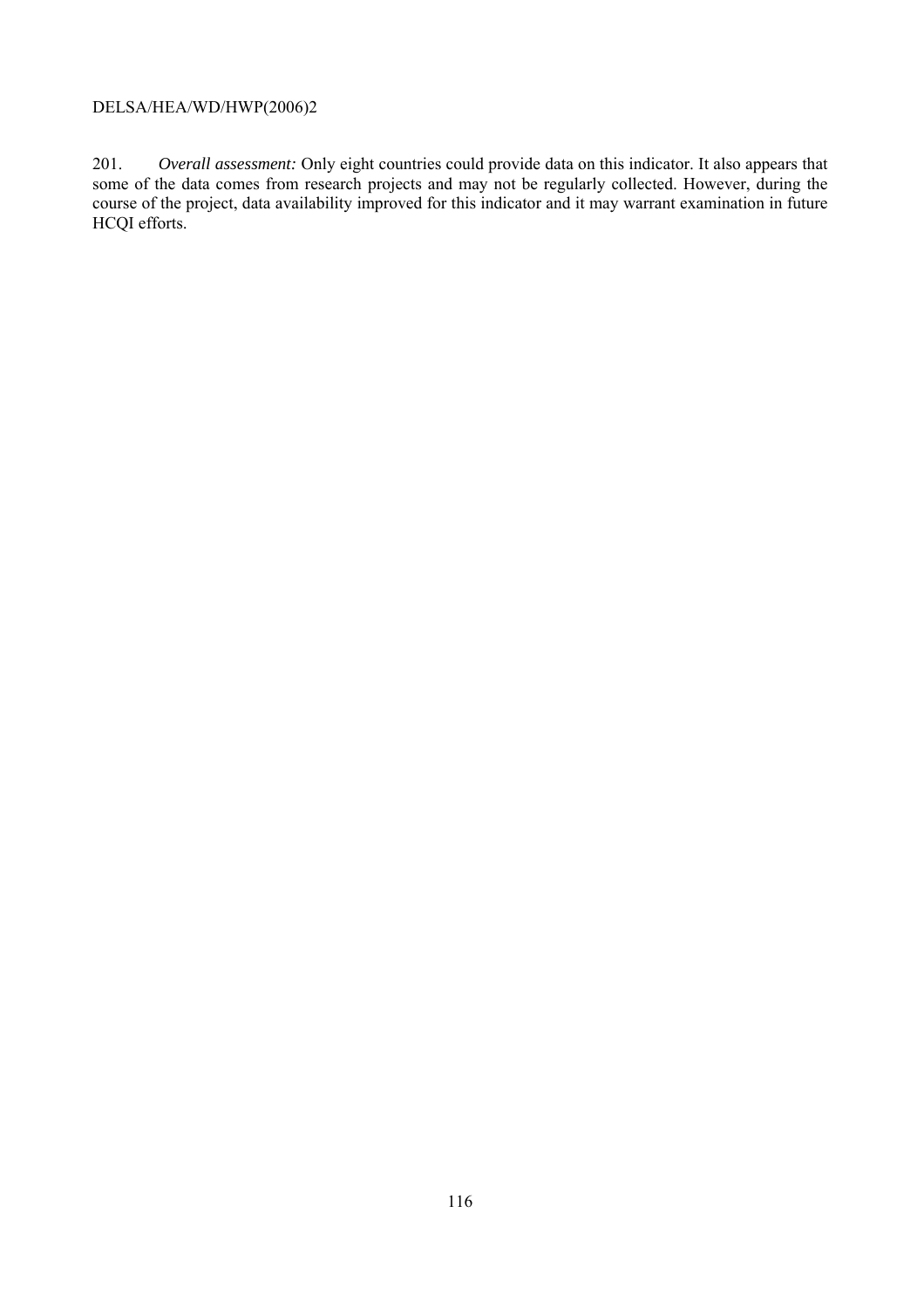#### **Table 44. Annual HbA1c Test for Patients with Diabetes**

|                      | Indicator not included in initial HCQI indicator set.<br>Data are presented to illustrate comparability issues and are not currently appropriate for use in cross-country comparisons. |               |                                                                                                                                                  |           |                                                                                                                                                                                                                                                                                                                                                                                                                                                                                                                                                                                                                                                                                                                                                                              |  |  |  |
|----------------------|----------------------------------------------------------------------------------------------------------------------------------------------------------------------------------------|---------------|--------------------------------------------------------------------------------------------------------------------------------------------------|-----------|------------------------------------------------------------------------------------------------------------------------------------------------------------------------------------------------------------------------------------------------------------------------------------------------------------------------------------------------------------------------------------------------------------------------------------------------------------------------------------------------------------------------------------------------------------------------------------------------------------------------------------------------------------------------------------------------------------------------------------------------------------------------------|--|--|--|
| Country              | <b>Diabetic</b><br><b>Patients</b><br><b>Tested for</b><br><b>HbA1c</b> in the<br>last year %                                                                                          | Year          | <b>Source</b>                                                                                                                                    | Ages      | <b>Comments</b>                                                                                                                                                                                                                                                                                                                                                                                                                                                                                                                                                                                                                                                                                                                                                              |  |  |  |
| Finland              | 98                                                                                                                                                                                     | 2000          | A survey made in 2000                                                                                                                            |           | Data come from a research project, and are a representative sample of diabetics in Finland. The<br>objective was to describe the level of diabetic care in Finland. The criteria were HbA1c levels, blood<br>pressure and lipid level. 3580 diabetic took part, 3462 had had their HbAc1 level measured. The results<br>are 97% in patients on oral medication, 99% in patients on insulin, 100% in patients on combination<br>medication.                                                                                                                                                                                                                                                                                                                                   |  |  |  |
| France               | 82.6                                                                                                                                                                                   | 2002          | "Entred" (survey based upon a national sample of<br>diabetic patients whose health insurance is<br>"Caisse nationale des travailleurs salariés") | $18+$     | Patients repaid for insulin or hypoglycemic agents                                                                                                                                                                                                                                                                                                                                                                                                                                                                                                                                                                                                                                                                                                                           |  |  |  |
| Italy                | Type 1: 91<br>Type II: 88                                                                                                                                                              | 2004          | Associazone medici diabetologi                                                                                                                   | $1 - 100$ | Based on sample of 120,000 diabetic persons of any age. The information has been derived from<br>electronic records of 86 diabetes outpatient clinics. In Italy 50-70% patients are followed by diabetes<br>clinics.                                                                                                                                                                                                                                                                                                                                                                                                                                                                                                                                                         |  |  |  |
| Norway               | 93                                                                                                                                                                                     | 2000          | Unpublished data from an epidemiological study<br>carried out in two parts of Norway.                                                            |           | A sample of 2000 patients with diabetes attending primary care in Norway had their HbA1c tested at<br>least once during the year.                                                                                                                                                                                                                                                                                                                                                                                                                                                                                                                                                                                                                                            |  |  |  |
| Spain                | 77.4                                                                                                                                                                                   | 2000          | GEDAPS (Study Group of Diabetes in Primary<br>Health Care)                                                                                       | $14+$     | This indicator was based in a sample of 6202 people with diabetes mellitus aged 14 years and older.<br>This sample was obtained from the morbidity registries in several centres of primary health care by<br>physicians who participate voluntarily in a programme to improve care quality.                                                                                                                                                                                                                                                                                                                                                                                                                                                                                 |  |  |  |
| Sweden               | 97                                                                                                                                                                                     | 2003          | National Diabetic Register, covering<br>approximately 30% of all diabetics in Sweden                                                             |           | In Sweden the focus has shifted to monitoring evidence-based practice and outcomes of care. Only<br>patients with type 1 diabetes or type 2 diabetes and at least one test of HbA1c levels were reported this<br>vear 2003.                                                                                                                                                                                                                                                                                                                                                                                                                                                                                                                                                  |  |  |  |
| United<br>Kingdom    | 94.4                                                                                                                                                                                   | 2004-<br>2005 | Quality and Outcomes Framework (QOF), Health<br>and Social Care Information Centre                                                               | $16+$     | The data provided represents "the percentage of diabetic patients who have a record of HbA1c or<br>equivalent in the previous 15 months. As the care of children with diabetes mellitus is generally under<br>the control of specialists, the register should exclude those patients age 16 and under. Likewise, the<br>indicators are not intended to apply to patients with gestational diabetes and relate to patients with both<br>Type 1 and Type 2 diabetes". Data does not adjust for age or gender-they are crude rates. No<br>allowance is made for e.g. deprivation and ethnicity. And importantly, there are "exclusions" from QOF<br>e.g. if a patient fails to show for repeat requests for annual review, GPs can and do exclude them from<br>the denominator. |  |  |  |
| <b>United States</b> | 90.4                                                                                                                                                                                   | 2002          | <b>MEPS</b>                                                                                                                                      | $18+$     | Research for the Medical Expenditure Panel Survey (MEPS) at US DHHS AHRQ has shown that there<br>are a large number of non respondents to questions about whether the individual had an HbA1C test<br>due to lack of knowledge about HbA1C.                                                                                                                                                                                                                                                                                                                                                                                                                                                                                                                                  |  |  |  |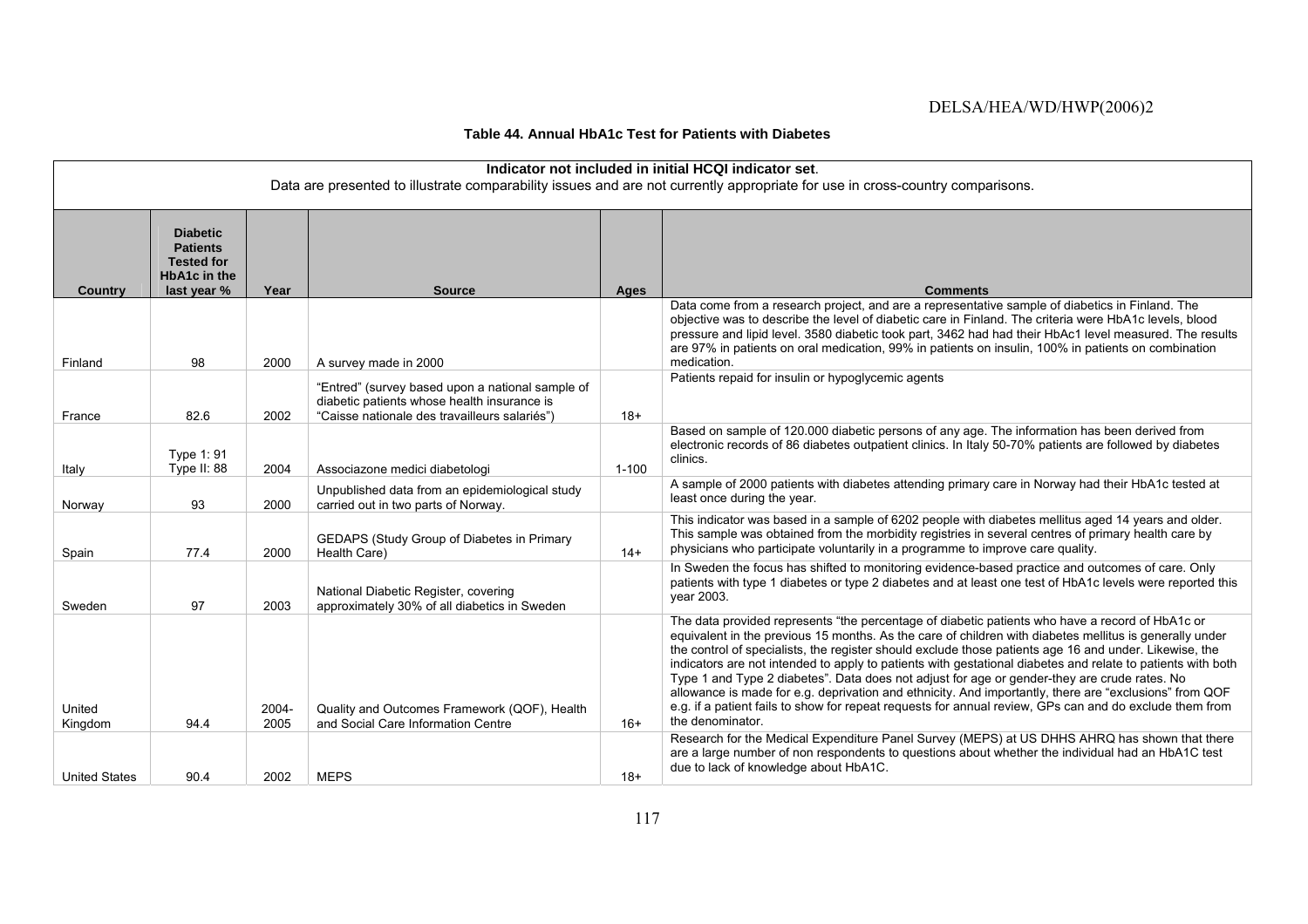|                                          |          | Comparability Implications         |                                                                                                                                                                                                                                                                                                     |  |  |  |  |  |
|------------------------------------------|----------|------------------------------------|-----------------------------------------------------------------------------------------------------------------------------------------------------------------------------------------------------------------------------------------------------------------------------------------------------|--|--|--|--|--|
|                                          |          | Minor                              | Severe                                                                                                                                                                                                                                                                                              |  |  |  |  |  |
|                                          | Possible | Age ranges vary                    |                                                                                                                                                                                                                                                                                                     |  |  |  |  |  |
| Possibility to correct the<br>deviation? | Unlikely | Data available for different years | 1. Diabetics often are unfamiliar<br>with the term "HbAc1"<br>leading to potential bias in<br>population surveys.<br>2. Comparability between<br>population/patient surveys and<br>review of patient records is<br>unknown.<br>3. Data derived from research<br>studies may not be<br>generalisable |  |  |  |  |  |

#### **Table 45. Annual HbA1c Test for Patients with Diabetes, Comparability Issues**

Possible solutions:

- Footnotes can indicate the year and age range
- OECD could investigate the comparability between in-person surveys and a review of patient records.
- Tables should separate results based on population-level data and research studies as well as those based on survey data and patient records.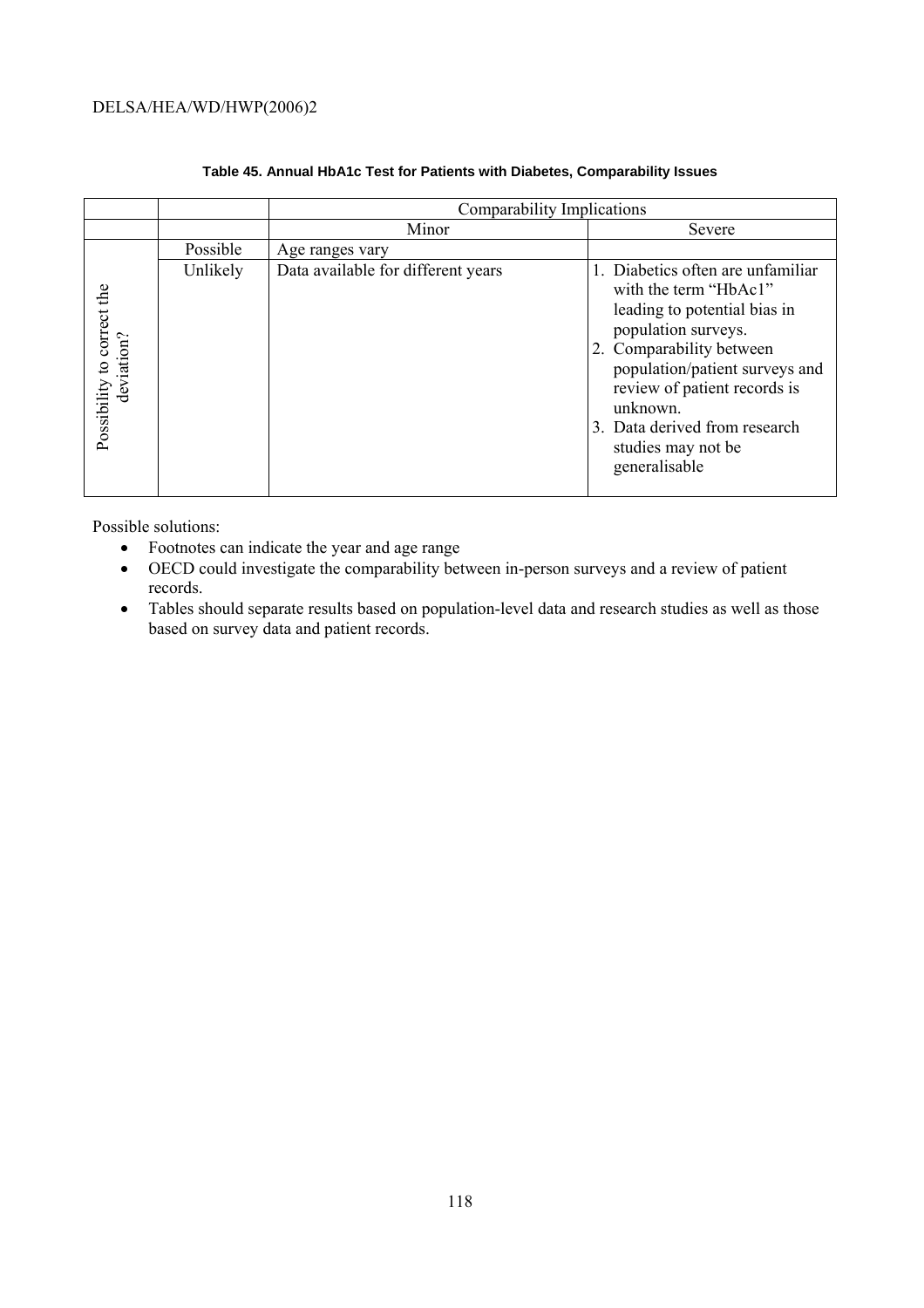# *13. Patients with Diabetes with Poor Glucose Control*

*NOTE that this indicator was not recommended for inclusion in the initial HCQI indicator set. It is included in this paper to illustrate current data concerns with the indicator and their possible future solutions* 

#### *Operational Definition*

**Numerator***:* Number of patients with HbA1c levels greater than 9.5% at the most recent test given in the reporting year.

**Denominator***:* People age 18-75 with diabetes mellitus type I or II who had HbA1c levels tested within the reporting year (Diabetes defined as: at least one physician visit with a diagnosis of diabetes OR patient dispensed insulin and/or hypoglycaemic agent, excluding those with gestational diabetes).

*Importance (for a more detailed discussed, please see above under HbA1c Test Rate)* 

202. *Mortality:* Diabetes mellitus was responsible for an estimated 21 deaths per 100 000 people in WHO Euro A countries in 2000. This represents 2.1% of all deaths.

203. *Prevalence:* Diabetes mellitus affected an estimated three of every 100 people living in WHO Euro A countries in 2000.

204. *Cost:* Endocrine diseases, of which diabetes is the most common, are the 12<sup>th</sup> attributable contributor to cost of illness in Canada (2.2% of direct and indirect costs). In the United States, the costs of diabetes totalled \$132 billion in 2002, including about \$92 billion in direct medical expenditures and about \$40 billion in lost productivity and premature death.<sup>112</sup>

#### *Scientific Soundness*

205. *Face validity:* HbA1c has been termed the memory of glucose control. Chronically elevated blood glucose levels, indicating poor glycemic control, lead to chemical alterations of the haemoglobin, the component of the red blood cells that transport oxygen. By measuring HbA1c-levels, clinicians gain insight into the glycemic control of a patient over the last couple of weeks. Thus, the test allows determining how well a patient's diabetes is managed and elevated values indicated uncontrolled diabetes.

206. *Content validity:* Reviews of the evidence from clinical trials of diabetes management, including those conducted by the Cochrane Collaboration, the American Diabetes Association, the New Zealand Guidelines Group, and others, have all concluded that good glycemic control reduces the occurrence of retinopathy, nephropathy, and neuropathy, and improves functional status and well-being among people with Type 1 and Type 2 diabetes.<sup>113</sup> Many diabetic patients have poor glycemic control.<sup>114</sup> The threshold

<sup>112.</sup> Hogan P, Dall T, Nikolov P. Economic costs of diabetes in the US in 2002. Diabetes Care 2003;26(3):917-32.

<sup>113.</sup> Renders CM, Valk GD, Griffin S, Wagner EH, Eijk JThM van, Assendelft WJJ. "Interventions to improve the management of diabetes mellitus in primary care, outpatient and community settings (Cochrane Review). In: *The Cochrane Library,* Issue 2, 2002. Oxford: Update Software; New Zealand Guidelines Group, "Primary care guidelines for the management of core aspects of diabetes," http://www.nzgg.org.nz/library/gl\_complete/diabetes/index.cfm#contents, accessed May 2003; Nathan DM, "Initial management of glycemia in type 2 diabetes mellitus," *New England Journal of Medicine* 2002, 347(17): 1342-49.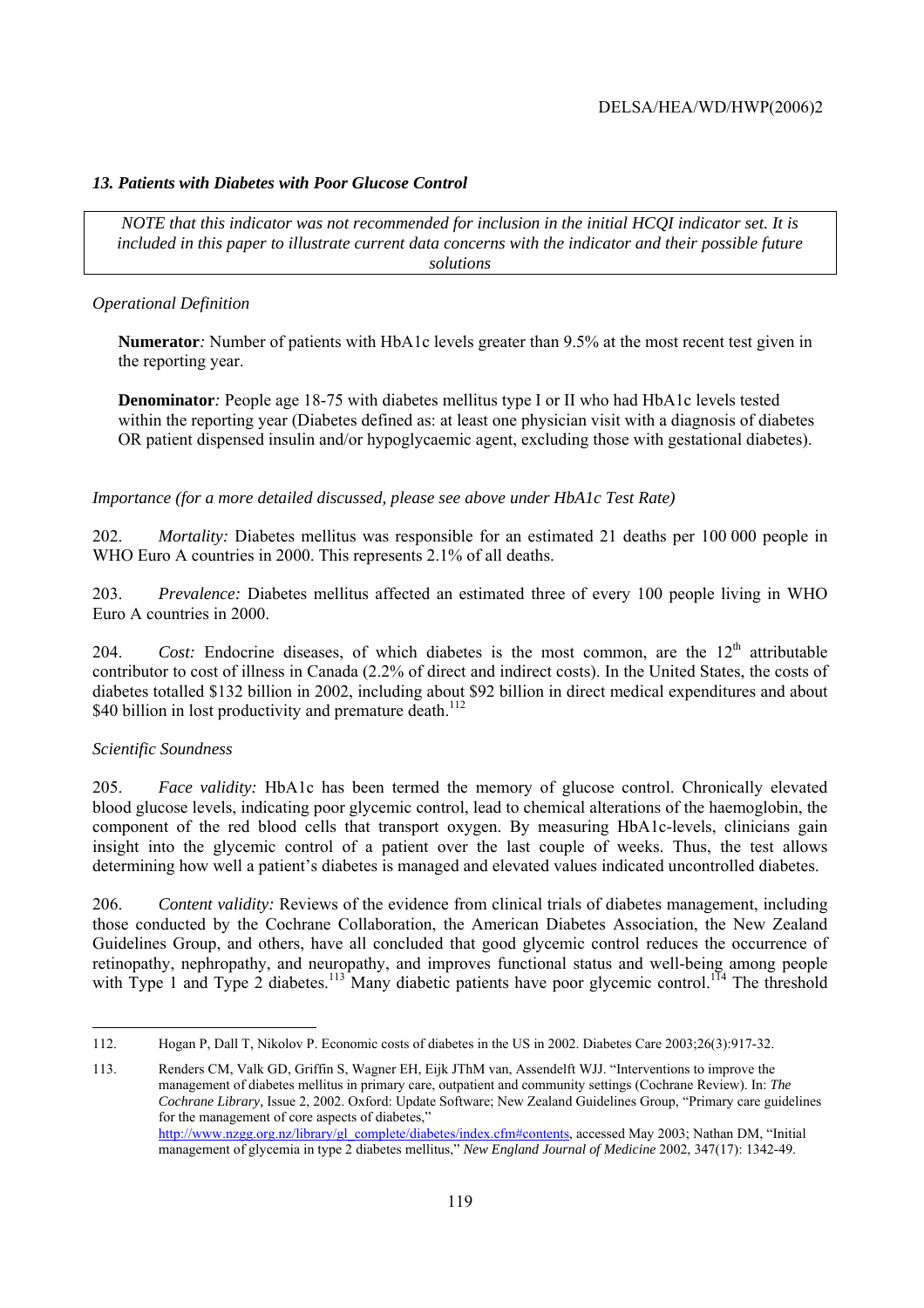for this indicator, 9.5% (indicating very poor glycemic control), is based on a recommendation from a group of 15 experts in clinical diabetes developing indicators for the National Committee for Quality Assurance.<sup>115</sup> This threshold, however, will need to be updated periodically, as numerous organisations, including the US National Quality Forum and the Alliance on Diabetes Quality Improvement (representing the American Medical Association, the American Diabetes Association and the Joint Commission on the Accreditation of Healthcare Organisations) have updated this threshold to a more stringent level.

207. *Reliability:* Different HbA1c tests could provide different results. However, the threshold chosen was judged high enough so that no patient, regardless of the test used or health condition should exceed the threshold.

## *Feasibility*

208. *Data availability:* HbA1c levels are available for eleven countries (Table 46). The screening data are supplied for a range of years. Some countries provided data that was a slight deviation from the OECD age range requested. Some countries used population surveys, and others sampled from clinics or hospitals. One country used a sample from a specialty clinic, which may not be representative of diabetes care nationally. One country provided data with a definition that was significantly more rigorous than the OECD definition. (Although another country, while supplying the data as requested, regularly uses the more rigorous target as well.) One country provided data for a specific ethnic group that is not generalisable to the national level.

209. *Comparability issues:* Detailed documentation is provided in Table 46 and an assessment in Table 47. The differences in years provided at age deviations do not appear to be significant threats to validity. The variation in definition of poor glucose control (HbAc1>9.5%) is a significant problem with respect to international comparability. The differing sampling techniques are likely to pose threats to comparability.

210. *Overall assessment:* Eleven countries could provide data on this indicator. It appears that some of the data stem from research studies and may not be regularly collected. Data would be available in patient records, but would require a review of patient records which, currently, is not routinely done in most national data collection systems.

 <sup>114.</sup> Renders CM, Valk GD, Griffin S, Wagner EH, Eijk JThM van, Assendelft WJJ. "Interventions to improve the management of diabetes mellitus in primary care, outpatient and community settings (Cochrane Review). In: *The Cochrane Library,* Issue 2, 2002. Oxford: Update Software.

<sup>115.</sup> National Committee for Quality Assurance, "Diabetes Quality Improvement Project initial measure set (final version)." http://www.ncqa.org/dprp/dqip2.htm, accessed May 2003.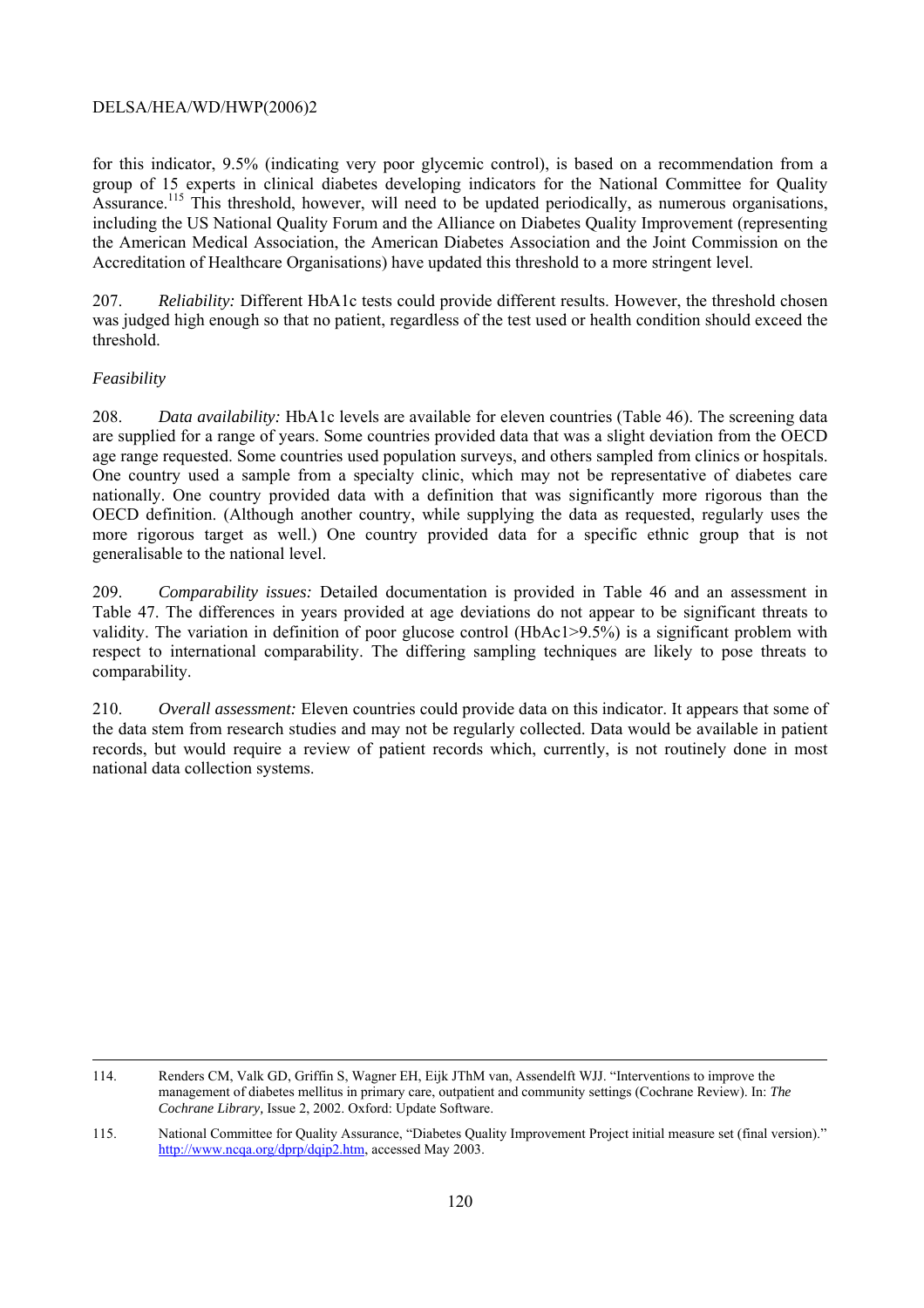## **Table 46. HbA1c Levels Indicating Poor Glucose Control**

|                | Indicator not included in initial HCQI indicator set.<br>Data are presented to illustrate comparability issues and are not currently appropriate for use in cross-country comparisons. |               |                                                                                                                                                  |                                     |                                                                                                                                                                                                                                                                                                 |  |  |
|----------------|----------------------------------------------------------------------------------------------------------------------------------------------------------------------------------------|---------------|--------------------------------------------------------------------------------------------------------------------------------------------------|-------------------------------------|-------------------------------------------------------------------------------------------------------------------------------------------------------------------------------------------------------------------------------------------------------------------------------------------------|--|--|
| <b>Country</b> | <b>Diabetic Patients</b><br><b>Indicating Poor</b><br><b>Glucose Control %</b>                                                                                                         | Year          | <b>Source</b>                                                                                                                                    | Ages                                | <b>Comments</b>                                                                                                                                                                                                                                                                                 |  |  |
| Australia      | 10.9                                                                                                                                                                                   | 1999-<br>2000 | Australian Diabetes Obesity, and Lifestyle Study<br>(AusDiab)                                                                                    | 25-75                               | Data were weighted to match the age and sex distribution of the 1998<br>residential population of Australia aged 25 and older.                                                                                                                                                                  |  |  |
| Finland        | 17.7<br>Type: 28.1<br>Type 2: 12.5                                                                                                                                                     | 2000          | A survey among Finnish diabetics (a representative<br>sample of 3580, of whom 3462 had their HbAc1<br>measured)                                  |                                     |                                                                                                                                                                                                                                                                                                 |  |  |
| France         | 7.9 (missing)<br>26.6 (level $<$ 6.5%)<br>40.3 (level 6.5-8%)<br>20.9 (level 8-10%)<br>4.3 (level >10%)                                                                                | 2001          | "Entred" (survey based upon a national sample of<br>diabetic patients whose health insurance is "Caisse<br>nationale des travailleurs salariés") |                                     | Sample of 1718 patients repaid for insulin or hypoglycaemic agents: a<br>questionnaire was sent to patients and then another to their practitioner.                                                                                                                                             |  |  |
| Germany        | 16.4                                                                                                                                                                                   | 1998          | German National Health Interview and Examination<br>Survey 1998 (Bundes-Gesundheitssurvey 1998)                                                  | 18-75                               | The result is based on data of a population survey, which included 298 diabetic<br>persons in accordance with the definitions stated above.                                                                                                                                                     |  |  |
| Italy          | 10.7                                                                                                                                                                                   | 2003          | Study "SFIDA"                                                                                                                                    | $35 - 70$                           | Information on metabolic control comes from cross-sectional study involving<br>12,222 patients with type 2 DB enrolled by 261 DB outpatient clinics (more than<br>1 third of Italian DB outpatient clinics). Data refers to individuals with levels<br>>8% HbA1c.                               |  |  |
| Mexico         | 20.8                                                                                                                                                                                   | 2002          | Unidad de Investigación en Epidemiología Clínica,<br>Hospital de Especialidades Centro Médico Nacional<br>Siglo XXI                              | $18 - 75$                           | Data based on a representative sample of 1082 type 2 diabetes patients.                                                                                                                                                                                                                         |  |  |
| New Zealand    | 9.9                                                                                                                                                                                    | 2001          | Annual Check Programme                                                                                                                           | 18-75<br>other<br>ages<br>available | NZ uses proportion with HBA1c>8% as a performance indicator for District<br>Health Boards. This is reported, and targets are set, by ethnicity.                                                                                                                                                 |  |  |
| Spain          | 9.5                                                                                                                                                                                    | 2000          | Source: GEDAPS (Study Group of Diabetes in<br>Primary Health Care)                                                                               | $14+$                               | This indicator was based in a sample of 6202 people with diabetes mellitus<br>aged 14 years and older. This sample was obtained from the morbidity<br>registries in several centres of primary health care by physicians who<br>participate voluntarily in a programme to improve care quality. |  |  |
| Sweden         | PHC: 60.0<br>Hospital Clinics: 31.0                                                                                                                                                    | 2001          | National Diabetes Register                                                                                                                       |                                     | The difference between PHC and hospital clinics is likely to depend on patient<br>selection. The measure can be reported, e.g., per type of diabetes, age and<br>sex.                                                                                                                           |  |  |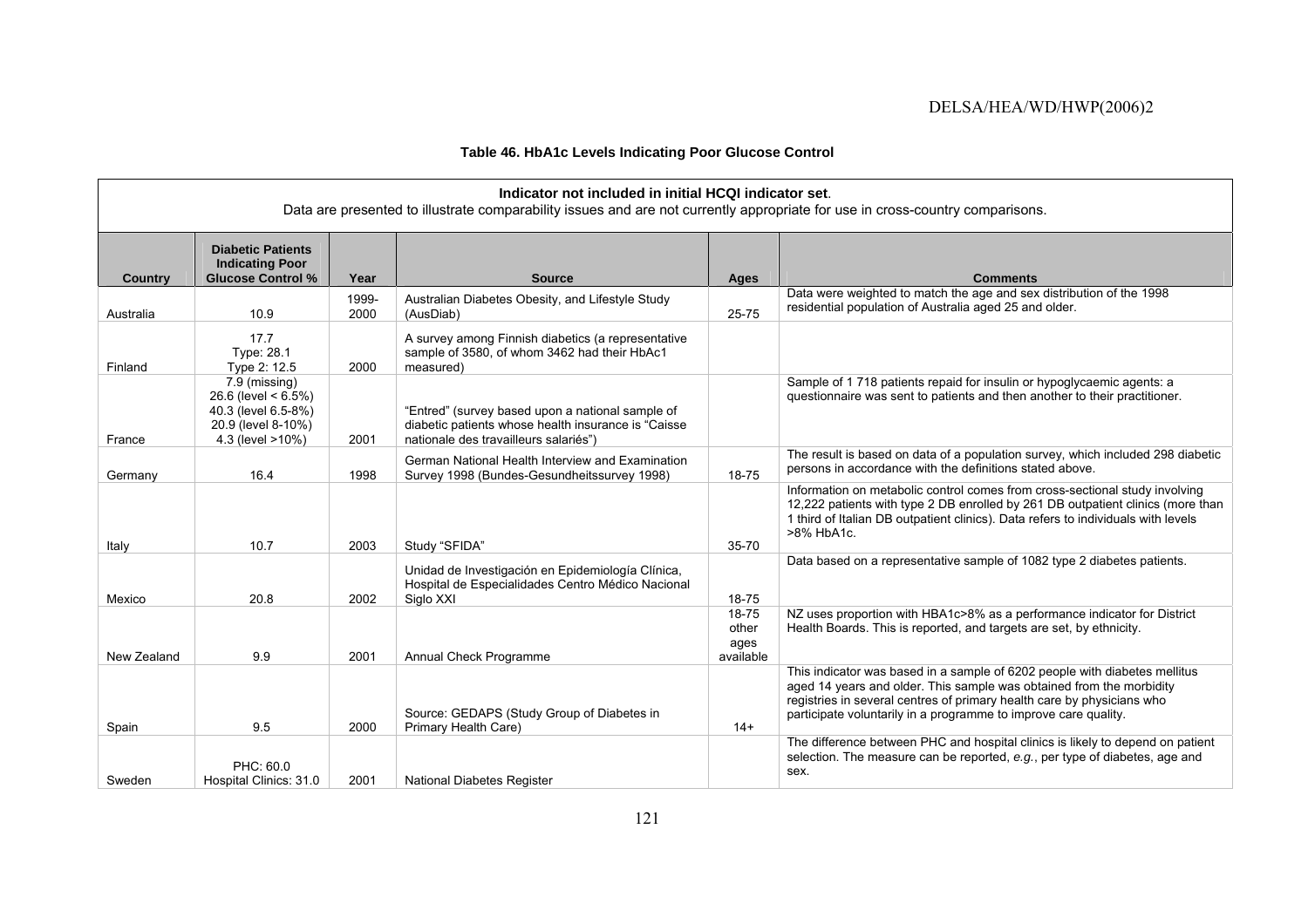| Indicator not included in initial HCQI indicator set.<br>Data are presented to illustrate comparability issues and are not currently appropriate for use in cross-country comparisons. |                                                                                |               |                                                                                    |       |                 |  |
|----------------------------------------------------------------------------------------------------------------------------------------------------------------------------------------|--------------------------------------------------------------------------------|---------------|------------------------------------------------------------------------------------|-------|-----------------|--|
| Country                                                                                                                                                                                | <b>Diabetic Patients</b><br><b>Indicating Poor</b><br><b>Glucose Control %</b> | Year          | <b>Source</b>                                                                      | Ages  | <b>Comments</b> |  |
| United<br>Kingdom                                                                                                                                                                      | 10.6                                                                           | 2004-<br>2005 | Quality and Outcomes Framework (QOF), Health and<br>Social Care Information Centre | $16+$ |                 |  |
| Non-institutionalised diagnosed diabetics<br>1999-<br>National Health and Nutrition Examination Survey<br>$18+$<br>21<br>2002<br>United States<br>(NHANES), NHQR                       |                                                                                |               |                                                                                    |       |                 |  |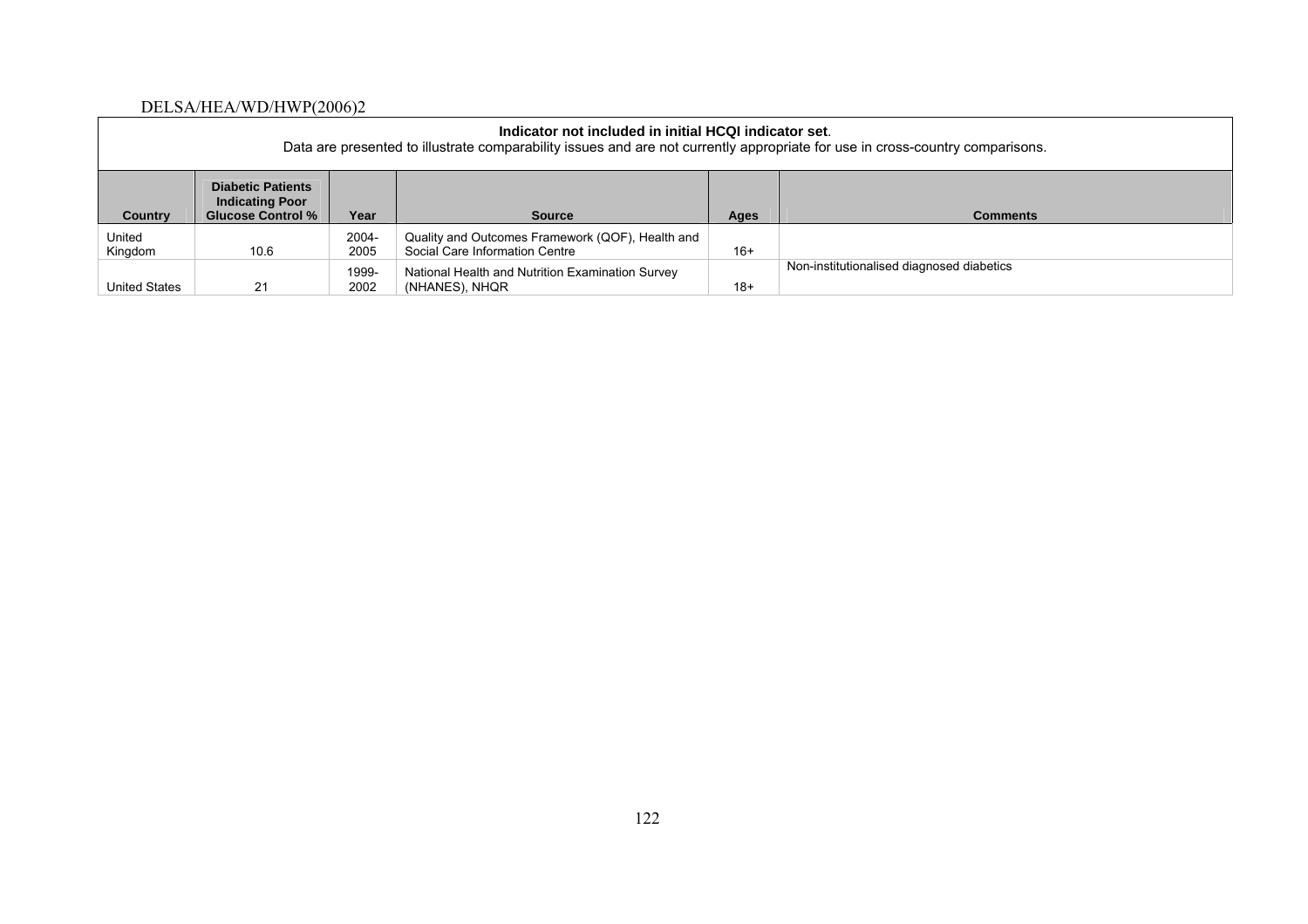|                                       |          | Comparability Implications                                  |                                                                                                                                                                                                                                                                                                        |  |  |  |
|---------------------------------------|----------|-------------------------------------------------------------|--------------------------------------------------------------------------------------------------------------------------------------------------------------------------------------------------------------------------------------------------------------------------------------------------------|--|--|--|
|                                       |          | Minor                                                       | Severe                                                                                                                                                                                                                                                                                                 |  |  |  |
| Possibility to correct the deviation? | Possible | 1. Age ranges vary<br>2. Data available for different years | 1. Data provided for different<br>definition of poor glucose control<br>(HbAc1 $> 8\%$ , compared to<br>$HbAc1 > 9.5\%)$<br>2. Some countries obtain samples<br>from population based surveys<br>and some from specialised<br>clinics. The generalisability of<br>such selected samples is<br>unknown. |  |  |  |
|                                       | Unlikely |                                                             | 1. Some countries obtain samples<br>from population based surveys<br>and some from specialised<br>clinics. The generalisability of<br>such selected samples is<br>unknown.                                                                                                                             |  |  |  |

#### **Table 47. HbA1c Levels Indicating Poor Glucose Control, Comparability Issues**

Possible solutions:

- Footnotes can indicate the year and age range
- In the future, OECD can work with countries to provide data that is consistent with HCQI definition of poor control.
- Drop or report separately data from countries that cannot provide data that is generalisable to the national level.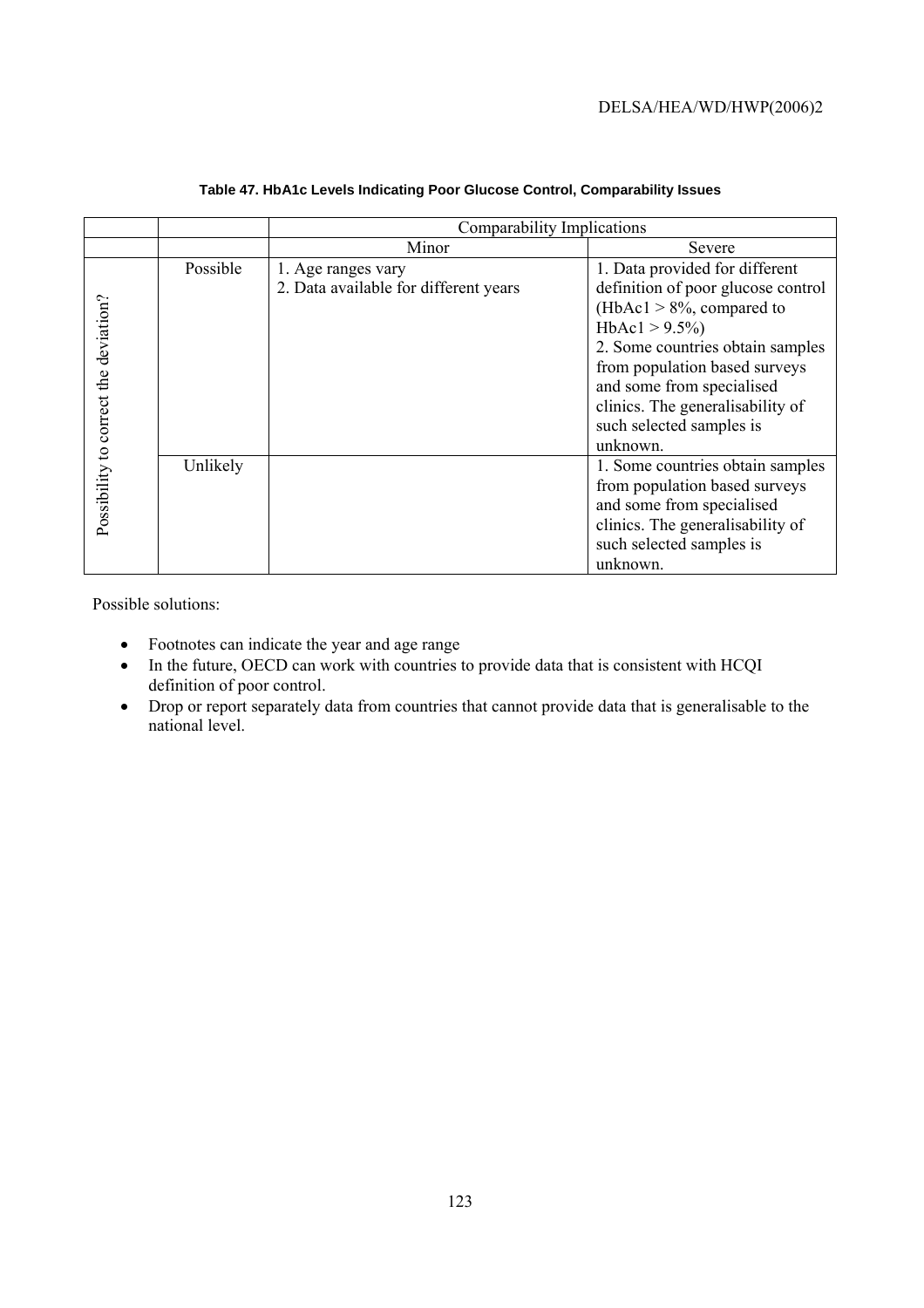## *14. Retinal Exams in Diabetics*

*NOTE that this indicator was not recommended for inclusion in the initial HCQI indicator set. It is included in this paper to illustrate current data concerns with the indicator and their possible future solutions* 

#### *Operational Definition*

**Numerator:** Number of diabetic patients who received a dilated eye exam or evaluation of retinal photography by an ophthalmologist or optometrist in a given year.

**Denominator:** Number of patients with diabetes (Type 1 and Type 2) ages 18-75 years.

#### *Importance*

211. *Mortality*: Diabetes mellitus was responsible for an estimated 21 deaths per 100,000 people in WHO Euro A countries in 2000. This represents 2% of all deaths.

212. *Incidence:* Diabetes mellitus affected an estimated 3 of every 100 people living in WHO Euro A countries in 2000. Diabetes mellitus constitutes a major public health burden in the industrialised countries, affecting, for example in the US an estimated 15.7 million people, including an estimated 5.4 million people not yet diagnosed. The prevalence of diabetes in the US is projected to increase from the present rate of 5.9% to 8.9% by 2025.<sup>116</sup> In addition to being the seventh leading cause of death in the US;<sup>117</sup> diabetes mellitus is also the leading cause of blindness in people ages 20-74. Retinopathy poses a serious threat to vision. In the United States, diabetes is responsible for 8% of legal blindness, making it the leading cause of new cases of blindness in adults 20-74 years of age.*<sup>118</sup>* Each year, between 12,000 and 24,000 people lose their sight because of diabetes. Nearly all patients who have type 1 diabetes for about 20 years will have evidence of diabetic retinopathy. Up to 21% of people with type 2 diabetes have retinopathy when they are first diagnosed with diabetes, and most will eventually develop some degree of retinopathy.

213. *Cost:* Endocrine diseases, of which diabetes is the most common, are the 12<sup>th</sup> attributable contributor to cost of illness in Canada (2.2% of direct and indirect costs). In the United States, the costs of diabetes totalled \$132 billion in 2002, including about \$92 billion in direct medical expenditures and about \$40 billion in lost productivity and premature death.<sup>119</sup>

#### *Scientific Soundness*

214. *Face validity:* The prevalence of retinopathy is strongly related to the duration and control of diabetes, rendering adequate glycemic control the key measure to prevent retinopathy. But even in patients with manifest retinopathy, treatment modalities exist that can delay progression and eventual blindness.<sup>120</sup>

<sup>116.</sup> American Diabetes Association "Facts and Figures", http://www.diabetes.org; NIDDK "Diabetes Overview", http://www.niddk.nih.gov/health/diabetes/pubs/dmover/dmover.htm.

<sup>117.</sup> *Ibid.*

<sup>118.</sup> American Diabetes Association, http://www.diabetes.org/diabetes-statistics/eye-complications.jsp. Accessed, 28/07/04.

<sup>119</sup> Hogan P, Dall T, Nikolov P. Economic costs of diabetes in the US in 2002. Diabetes Care 2003;26(3):917-32.

<sup>120.</sup> American Diabetes Association: Clinical Practice Recommendations 2002. Diabetic Retinopathy (Position Statement).2002; 25(sup.1):90-93. Available at: http://care.diabetesjournals.org/cgi/content/full/25/suppl\_1/s90.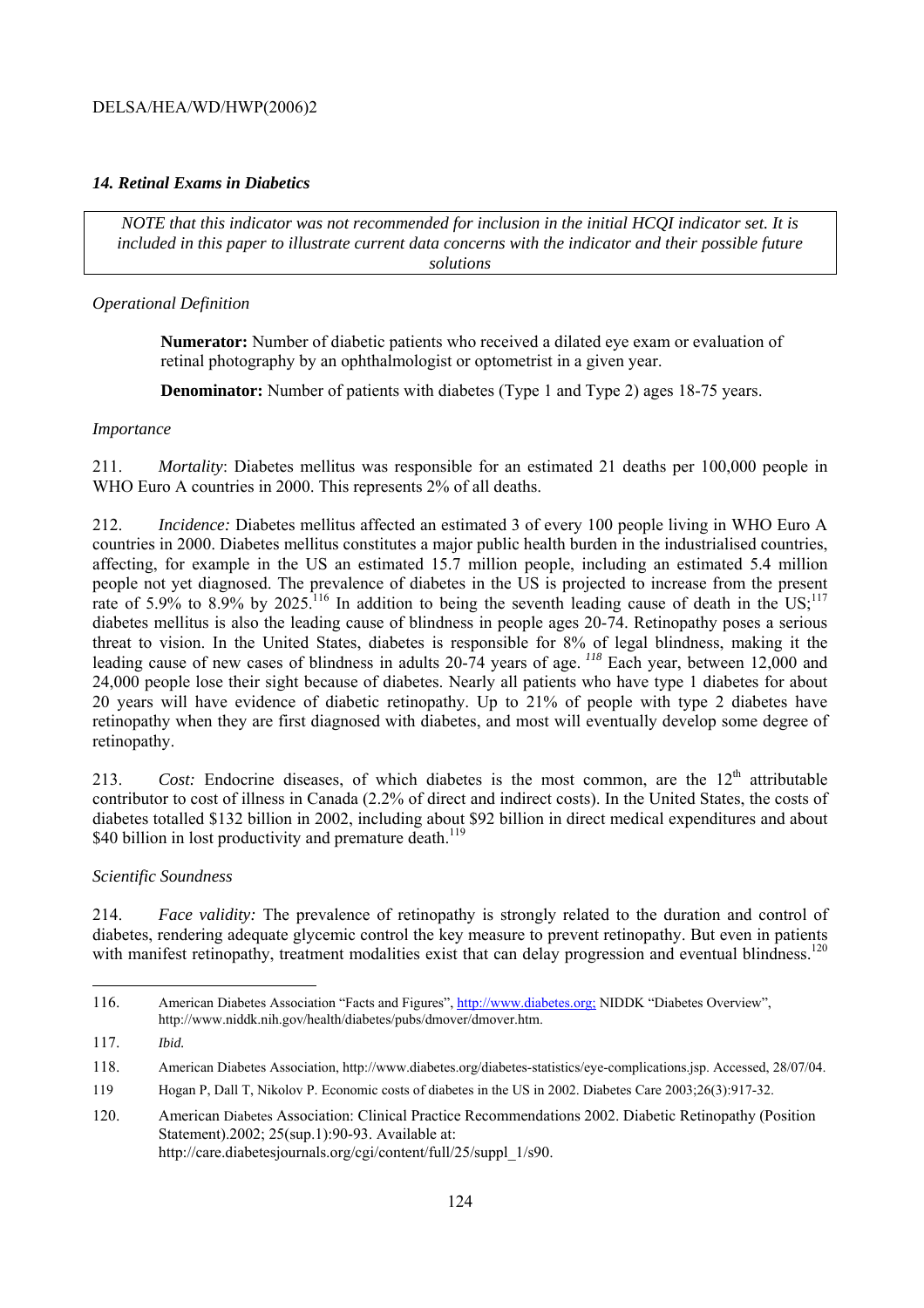People with proliferative retinopathy can reduce their risk of blindness by 95% with timely treatment and appropriate follow-up care.<sup>121</sup> Because a person can have retinopathy and not realise it, a regular check-up with an eye care professional is essential for early detection and treatment.

215. In addition, there have been several cost-effectiveness analyses of screening for diabetic retinopathy. Even though modelling techniques and component costs have differed substantially, the result of all the analyses is the same: screening for diabetic retinopathy saves vision at a relatively low cost, and the cost is less than the disability payments provided to people who would go blind in the absence of a screening programme. $122$ 

216. *Construct validity:* A number of associations, such as the American Association of Clinical Endocrinologists/American College of Endocrinology, American Diabetes Association, and American Academy of Ophthalmology, offer clinical guidelines recommending that annual eye exams be performed on patients with diabetes. In addition, annual retinal exams are one of five diabetes management tests recommended by the US Alliance on Diabetes Quality Improvement (which includes the American Diabetes Association.) They recommend that for the patient group 29 years or younger that the first examination be made within 3-5 years after diagnosis of diabetes once the patient is age 10 or older, with a minimum routine follow up yearly. For the patient group 30 years an older, it is recommended that the first examination be conducted at the time of diagnosis of diabetes and with yearly minimum routine followups. Women with diabetes planning pregnancy should have a comprehensive eye examination and be counselled on the risk of development of retinopathy, and also have a comprehensive eye examination in the  $1<sup>st</sup>$  trimester with close follow up throughout pregnancy.

217. *Reliability:* Countries use national surveys to determine eye exam rates. These rates will be affected by national aspects of survey design such as the question used, sampling, and method of administering the survey. Survey questions are also sensitive to cultural differences in survey responses in different countries, potentially leading to recall bias.

# *Feasibility*

*218. Data availability:* Retinal eye exam rates are available for ten countries (Table 48). Data are provided for years 1999 to 2005. Some countries use slightly different age ranges. One country could only provide regional data. One country provided data for retinal exams in the last two years. One country could only provide rate of eye exams by diabetics. Countries obtained their data from population surveys and from patient records, or clinical surveys.

*219. Comparability issues:* Detailed documentation is provided in Table 48 and an assessment in Table 49. The deviations in age and years are minor. Another minor problem is comparing a country using rate of "eye exams" in diabetics to the dilated eye exam. The different methods of collecting data represent major threats to comparability. There are two basic ways to obtain estimates for this indicator, population based surveys, and surveys at clinical sites or a review of patient records. Population based surveys rely on respondents to self-report their diabetes diagnosis and their most recent eye exam. Population based surveys are likely to capture diabetics who might not be regularly seeing a physician. However, there may be recall bias associated with these surveys—in that respondents may not accurately be able to remember their last exam. Data obtained from patient records are likely to be more accurate with respect to the frequency of tests, but exclude diabetics who do not regularly seek medical care. For these reasons rates

 121. National Eye Institute, http://www.nei.nih.gov/health/diabetic/retinopathy.asp#15. Accessed, 28/07/04.

<sup>122.</sup> American Diabetes Association: Clinical Practice Recommendations 2002. Diabetic Retinopathy (Position Statement).2002; 25(sup.1):90-93. Available at: http://care.diabetesjournals.org/cgi/content/full/25/suppl\_1/s90.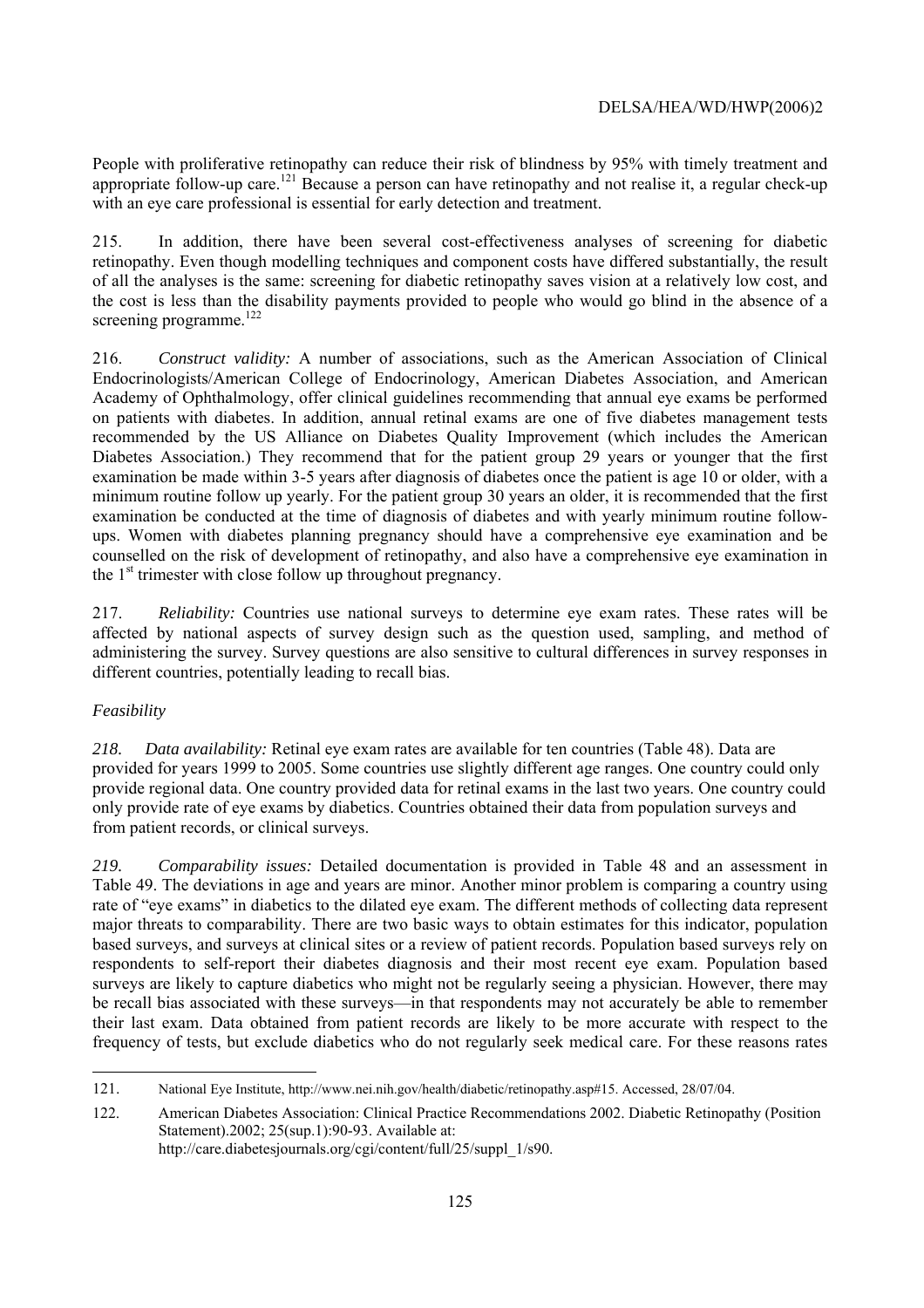obtained from population based surveys should be compared with caution to rates obtained from clinical surveys or clinical records.

220. *Overall assessment:* Only ten countries were able to provide data for this indicator. Not many countries routinely survey diabetics, or include such detailed questions in general population surveys. Obtaining data from patient records can be burdensome.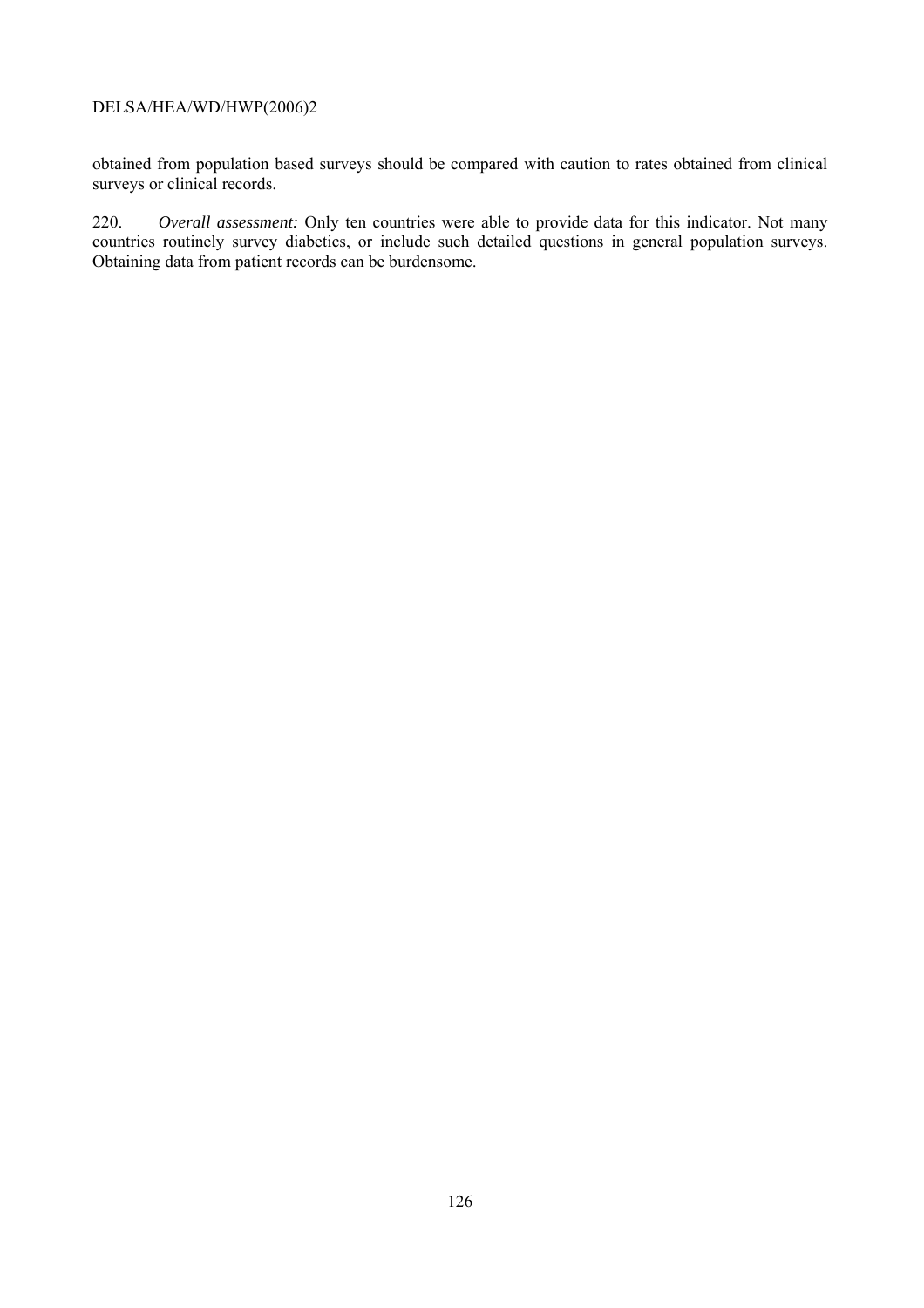| Table 48. Retinal Exams in Diabetics |  |
|--------------------------------------|--|
|--------------------------------------|--|

| Indicator not included in initial HCQI indicator set.<br>Data are presented to illustrate comparability issues and are not currently appropriate for use in cross-country comparisons. |                                                       |               |                                                                                                                                                                                                                                                     |                                        |       |                                    |                                                                                                                                                                                                                                                                                                                                                                                                                                                                                                                                                                                                                                                                                                                                                                                                                                                                                                                                                                                                                                                                                                                                                                                                                                                                                                                                                                                                                                                                                                                                                                                                                        |
|----------------------------------------------------------------------------------------------------------------------------------------------------------------------------------------|-------------------------------------------------------|---------------|-----------------------------------------------------------------------------------------------------------------------------------------------------------------------------------------------------------------------------------------------------|----------------------------------------|-------|------------------------------------|------------------------------------------------------------------------------------------------------------------------------------------------------------------------------------------------------------------------------------------------------------------------------------------------------------------------------------------------------------------------------------------------------------------------------------------------------------------------------------------------------------------------------------------------------------------------------------------------------------------------------------------------------------------------------------------------------------------------------------------------------------------------------------------------------------------------------------------------------------------------------------------------------------------------------------------------------------------------------------------------------------------------------------------------------------------------------------------------------------------------------------------------------------------------------------------------------------------------------------------------------------------------------------------------------------------------------------------------------------------------------------------------------------------------------------------------------------------------------------------------------------------------------------------------------------------------------------------------------------------------|
| <b>Country</b>                                                                                                                                                                         | <b>Retinal Exam</b><br><b>Rate for</b><br>Diabetics % | Year          | <b>Source</b>                                                                                                                                                                                                                                       | Population                             | Ages  | <b>Diabetes Diagnosis Criteria</b> | <b>Comments</b>                                                                                                                                                                                                                                                                                                                                                                                                                                                                                                                                                                                                                                                                                                                                                                                                                                                                                                                                                                                                                                                                                                                                                                                                                                                                                                                                                                                                                                                                                                                                                                                                        |
| Australia                                                                                                                                                                              | 72.5                                                  | 1999-<br>2000 | Australian Diabetes, Obesity and<br>Lifestyle Study (AusDiab)                                                                                                                                                                                       | Nationally<br>representative<br>sample | $25+$ |                                    | Numerator includes those screened in the last 2 years,<br>as that is the Australian recommendation.                                                                                                                                                                                                                                                                                                                                                                                                                                                                                                                                                                                                                                                                                                                                                                                                                                                                                                                                                                                                                                                                                                                                                                                                                                                                                                                                                                                                                                                                                                                    |
| France                                                                                                                                                                                 | 45.1                                                  | 2002          | "Entred" (survey based upon a<br>national sample of diabetic patients<br>whose health insurance is "Caisse<br>nationale des travailleurs salariés")                                                                                                 | National,<br>generalisable<br>sample   | $18+$ |                                    |                                                                                                                                                                                                                                                                                                                                                                                                                                                                                                                                                                                                                                                                                                                                                                                                                                                                                                                                                                                                                                                                                                                                                                                                                                                                                                                                                                                                                                                                                                                                                                                                                        |
|                                                                                                                                                                                        |                                                       |               | German National Health Interview<br>and Examination Survey 1998;<br>Thefeld W. Prevalence of diabetes<br>mellitus among adults in Germany.<br>Gesundheitswesen 1999; S85-S8 -<br>the data presented here are<br>recalculated to the age range 18-75 | Nationally<br>representative           |       | Self-reported diagnosis by a       | In a recent (2003) computer assisted telephone survey<br>(CATI) conducted by the Robert Koch Institute, 252 out<br>of 373 respondents who reported physician-diagnosed<br>diabetes (type 1 or 2) also reported to have seen an<br>ophthalmologist for ophthalmoscopic eye exam within<br>the 12 months preceding the interview. After correction<br>by weighting factors based on the structure of the<br>German population in 2003, the value for this indicator<br>(numerator / denominator) amounts to 0.669. In<br>addition, several regional population-based studies in<br>Germany have addressed quality of care for diabetics<br>including the indicator of annual eye exams. A<br>population-based study in North-Rhine, a large region<br>in Western Germany identified 684 persons 18-77<br>years with type I diabetes mellitus. Altogether, 80% had<br>seen an ophthalmologist for eye exam in the year<br>preceding the interview, but of these only 81% had eye<br>exams in dilatation (Mühlhauser et al. Social status and<br>the quality of care for adult people with type 1 diabetes<br>mellitus - a population based study. Diabetologia 1998;<br>41: 1139-1150). The population-based KORA survey in<br>the region of Augsburg, Southern Germany identified<br>and further investigated type 1 and 2 diabetics for<br>health care indicators. Analysis is underway, and the<br>results are expected to be published next year. Finally,<br>there are some data from Disease Management<br>Programmes (DMPS). To this date, selection bias must<br>be assumed, since only a subgroup of doctors and |
| Germany                                                                                                                                                                                | 49                                                    | 1998          | years.                                                                                                                                                                                                                                              | sample                                 | 18-75 | physician                          | patients actually join these programmes. In the future,                                                                                                                                                                                                                                                                                                                                                                                                                                                                                                                                                                                                                                                                                                                                                                                                                                                                                                                                                                                                                                                                                                                                                                                                                                                                                                                                                                                                                                                                                                                                                                |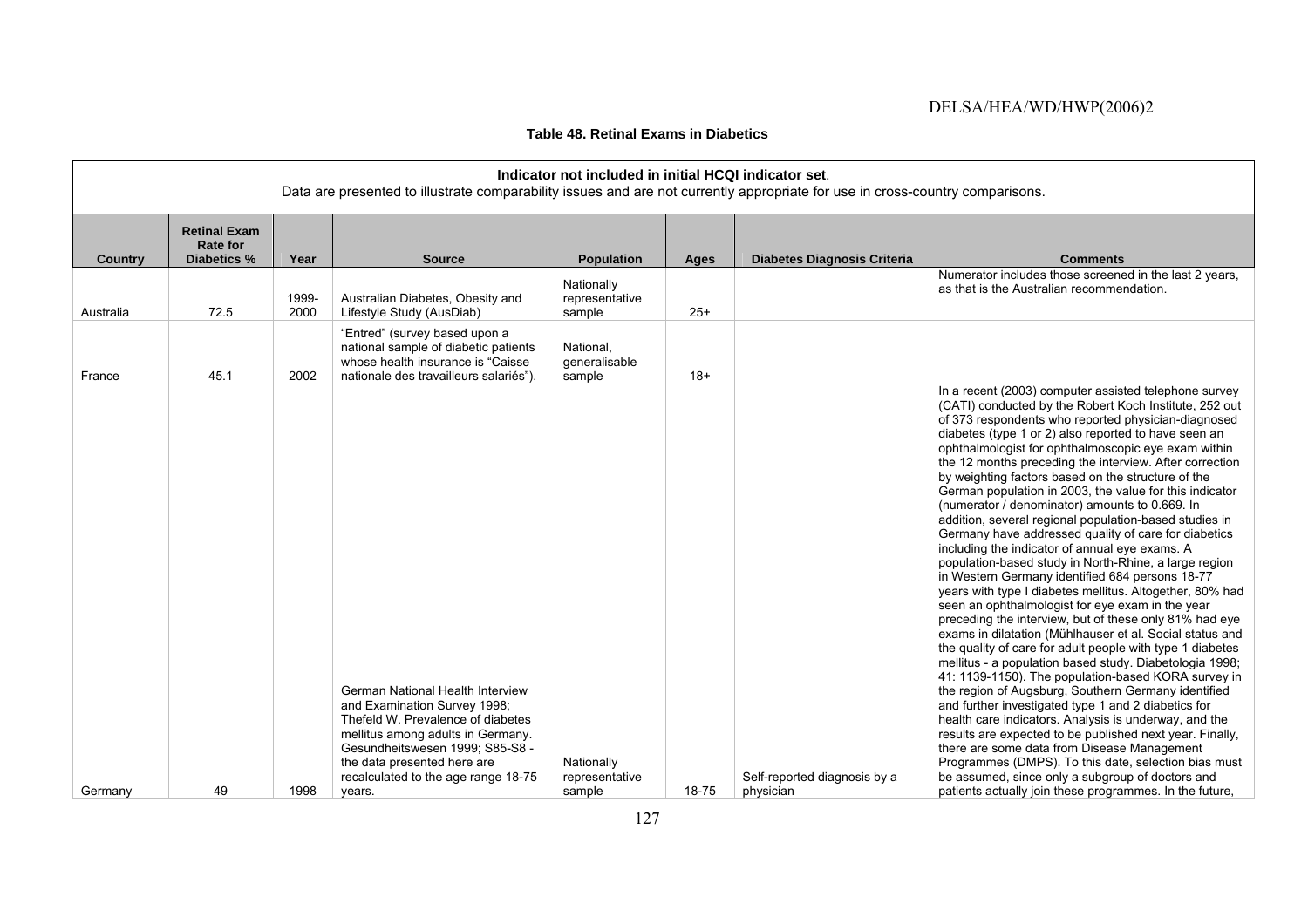| Indicator not included in initial HCQI indicator set.<br>Data are presented to illustrate comparability issues and are not currently appropriate for use in cross-country comparisons. |                                                       |        |                                                                                                                                                             |                                      |           |                                                                                                                                                                 |                                                                                                                                                                                                                                                                                                                                                                                    |
|----------------------------------------------------------------------------------------------------------------------------------------------------------------------------------------|-------------------------------------------------------|--------|-------------------------------------------------------------------------------------------------------------------------------------------------------------|--------------------------------------|-----------|-----------------------------------------------------------------------------------------------------------------------------------------------------------------|------------------------------------------------------------------------------------------------------------------------------------------------------------------------------------------------------------------------------------------------------------------------------------------------------------------------------------------------------------------------------------|
| Country                                                                                                                                                                                | <b>Retinal Exam</b><br><b>Rate for</b><br>Diabetics % | Year   | <b>Source</b>                                                                                                                                               | <b>Population</b>                    | Ages      | Diabetes Diagnosis Criteria                                                                                                                                     | <b>Comments</b>                                                                                                                                                                                                                                                                                                                                                                    |
|                                                                                                                                                                                        |                                                       |        |                                                                                                                                                             |                                      |           |                                                                                                                                                                 | data from DMPs may serve as an important source of<br>information for quality of care issues.                                                                                                                                                                                                                                                                                      |
| Italy                                                                                                                                                                                  | GP: 39.0 DB<br>clinics: 56.0                          | 2003   | QuED study, Quality of Care and<br>Outcomes in Type 2 DB                                                                                                    | National,<br>generalisable<br>sample | all       | Based on sample of 25274<br>diabetic persons attended in<br>primary care-- data base of<br>medical records                                                      |                                                                                                                                                                                                                                                                                                                                                                                    |
| Japan                                                                                                                                                                                  | 59                                                    | 2002   | Social Insurance Claims Survey<br>(SICS)                                                                                                                    | National,<br>qeneralisable<br>sample | $18 - 75$ | Data refers to a cohort of 3,437<br>patients recruited by 212<br>physicians with different<br>specialties practicing in 125 DB<br>outpatient clinics and 103 GP |                                                                                                                                                                                                                                                                                                                                                                                    |
| Portugal                                                                                                                                                                               | 14.3                                                  | 2002   | National Health Survey 1998/99 for<br>the number of diabetic patients;<br>Ministry of Health Questionnaire for<br>(General Directorate for Health,<br>2003) | Regional, not<br>generalisable       | 19-74     | Population who reported<br>suffering from diabetes                                                                                                              | The numerator was taken from a survey of clinics, and<br>a clinical diagnosis; the denominator was taken from a<br>different survey of the population (who reported<br>suffering from diabetes). The purpose is to update the<br>information in the National Health Survey and to get<br>information from other regions about the patients who<br>made specific clinic diagnosis". |
| Slovak<br>Republic                                                                                                                                                                     | $18.1**$                                              | 2004   | Institute of Health Statistics                                                                                                                              |                                      |           |                                                                                                                                                                 | **NOTE that data is not identical to request. Instead of<br>number of retinal exams is used number of retinopathy<br>detected.                                                                                                                                                                                                                                                     |
| Sweden                                                                                                                                                                                 | 82.6                                                  | 2003   | National Diabetic Register, covering<br>approximately 30% of all diabetic in<br>Sweden                                                                      |                                      | 18-75     | All patients in primary care and<br>in hospitals who are registered<br>by their physician as a diabetic<br>in the register.                                     | Sweden's diabetes register does not differentiate<br>between Type I and Type II diabetes. Sweden<br>maintains a screening programme for women 40-74.<br>The programme is run by 19 different county councils<br>and presently we don't have national data. Plans<br>currently exist for a national register.                                                                       |
| United<br>Kingdom                                                                                                                                                                      | 83.4                                                  | 2004/5 | <b>Quality and Outcomes Framework</b><br>(QOF), Health and Social Care<br><b>Information Centre</b>                                                         |                                      | $16+$     |                                                                                                                                                                 |                                                                                                                                                                                                                                                                                                                                                                                    |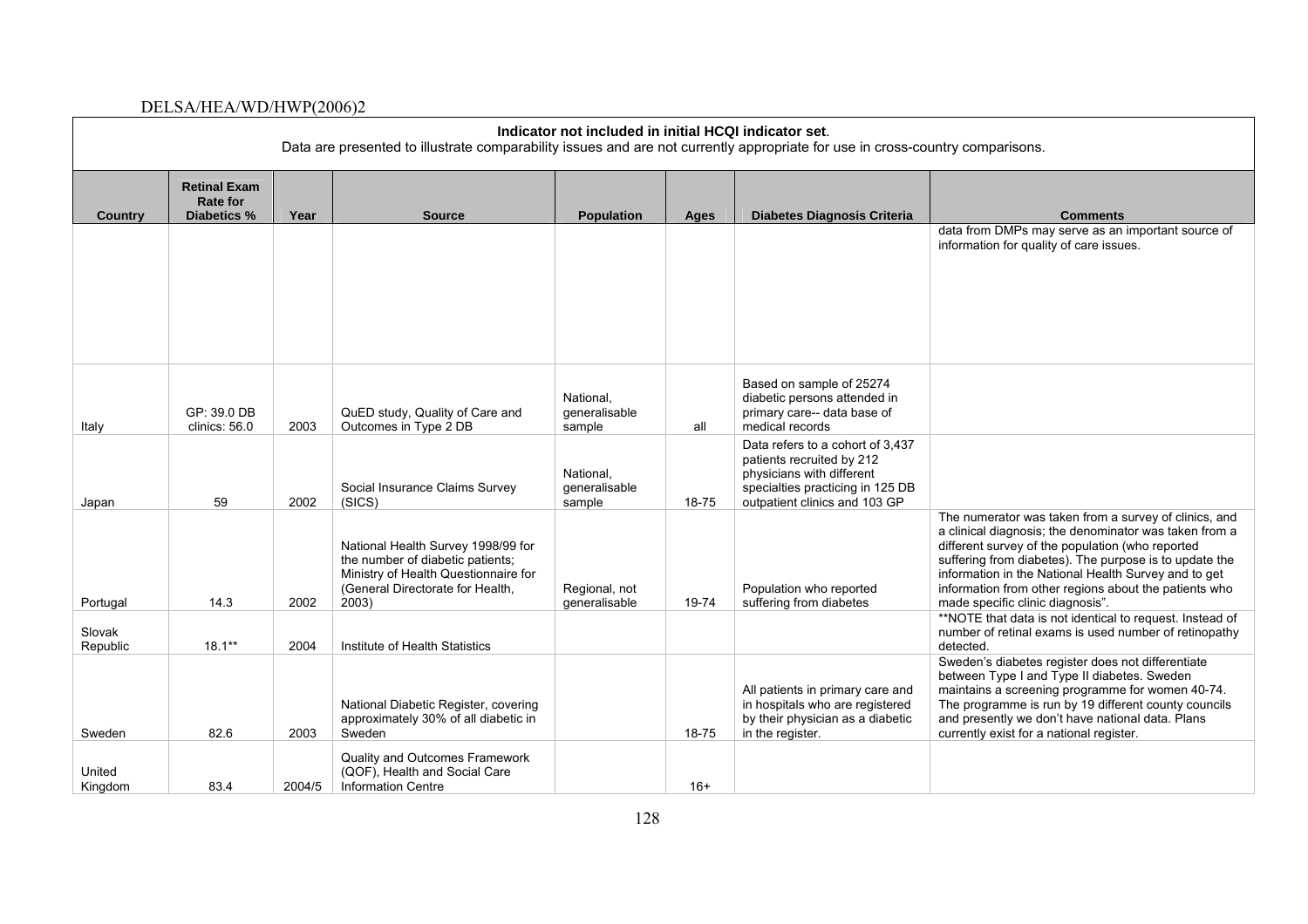| Indicator not included in initial HCQI indicator set.<br>Data are presented to illustrate comparability issues and are not currently appropriate for use in cross-country comparisons. |                                                                                                                                                               |      |                                                                                                                             |                                        |       |                                                                                                                                                                              |  |  |  |
|----------------------------------------------------------------------------------------------------------------------------------------------------------------------------------------|---------------------------------------------------------------------------------------------------------------------------------------------------------------|------|-----------------------------------------------------------------------------------------------------------------------------|----------------------------------------|-------|------------------------------------------------------------------------------------------------------------------------------------------------------------------------------|--|--|--|
| <b>Country</b>                                                                                                                                                                         | <b>Retinal Exam</b><br>Rate for<br>Year<br>Diabetics %<br><b>Diabetes Diagnosis Criteria</b><br><b>Comments</b><br><b>Population</b><br><b>Source</b><br>Ages |      |                                                                                                                             |                                        |       |                                                                                                                                                                              |  |  |  |
| <b>United States</b>                                                                                                                                                                   | 67.6                                                                                                                                                          | 2002 | Agency for Healthcare Research and<br>Quality, Center for Financing and<br>Cost Trends, Medical Expenditure<br>Panel Survey | Nationally<br>representative<br>sample | $18+$ | Persons answering "yes" to the<br>following question: Have you<br>ever been told by a doctor or<br>other health professional that<br>you have diabetes or sugar<br>diabetes? |  |  |  |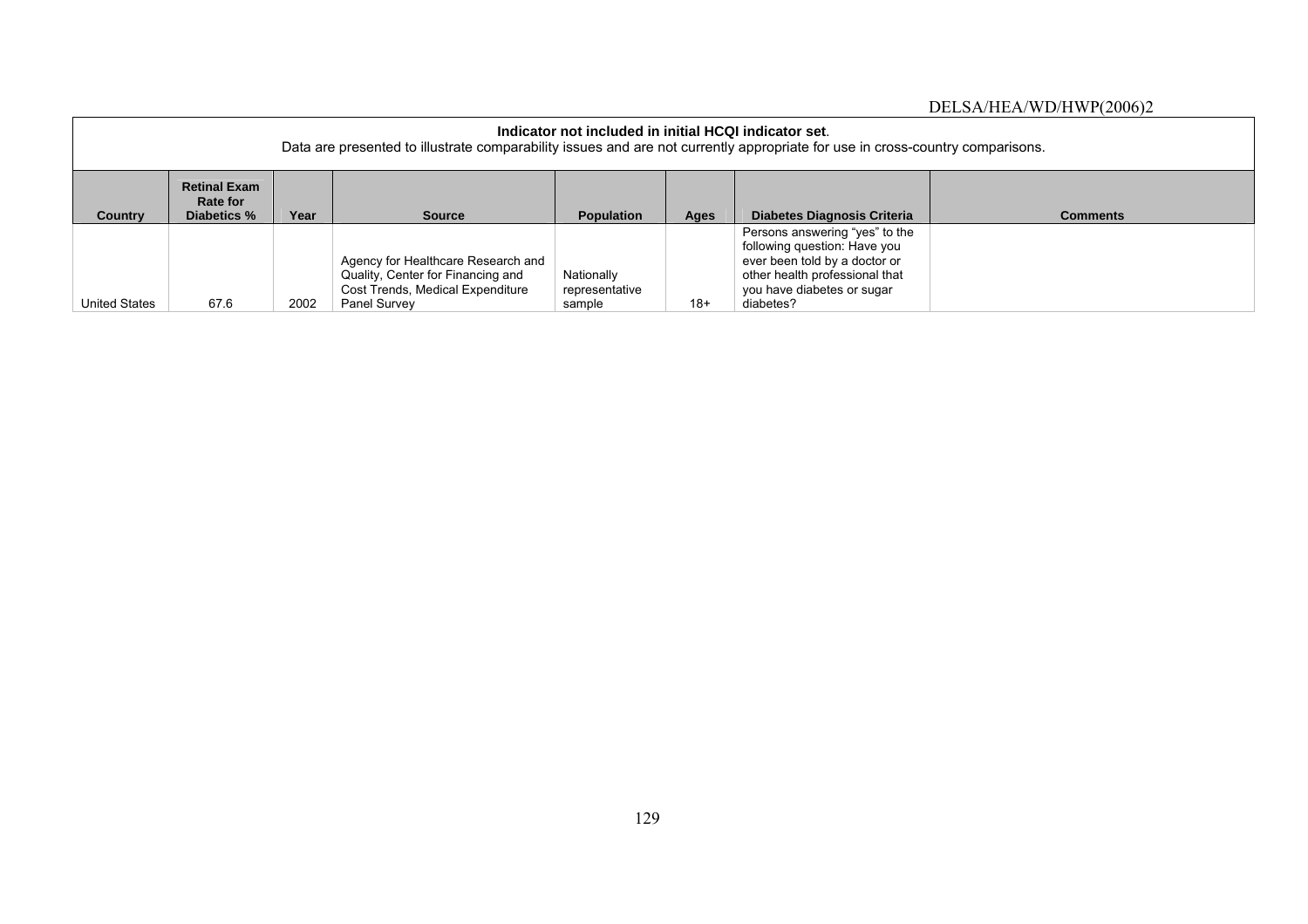|                                   |          | Comparability Implications                                                                                                        |                                                                                                                |  |  |  |  |  |
|-----------------------------------|----------|-----------------------------------------------------------------------------------------------------------------------------------|----------------------------------------------------------------------------------------------------------------|--|--|--|--|--|
|                                   |          | Minor                                                                                                                             | Severe                                                                                                         |  |  |  |  |  |
|                                   | Possible | 1. Data available for different years<br>2. Data available for slightly different age<br>ranges                                   |                                                                                                                |  |  |  |  |  |
| deviation<br>Possibili<br>correct | Unlikely | 1. One country can only report eye exams,<br>and cannot specify whether dilated eye<br>exams or retinal photography were included | 1. Population based surveys and<br>data obtained from clinical<br>surveys or records may not be<br>comparable. |  |  |  |  |  |

#### **Table 49. Retinal Exams in Diabetics, Comparability Issues**

Possible solutions:

- Footnotes can indicate the year and age deviations
- Footnote (or drop) indicators with major deviations in the numerator (type of exam).
- Data collected from population surveys should be separate from those obtained from clinical surveys or records.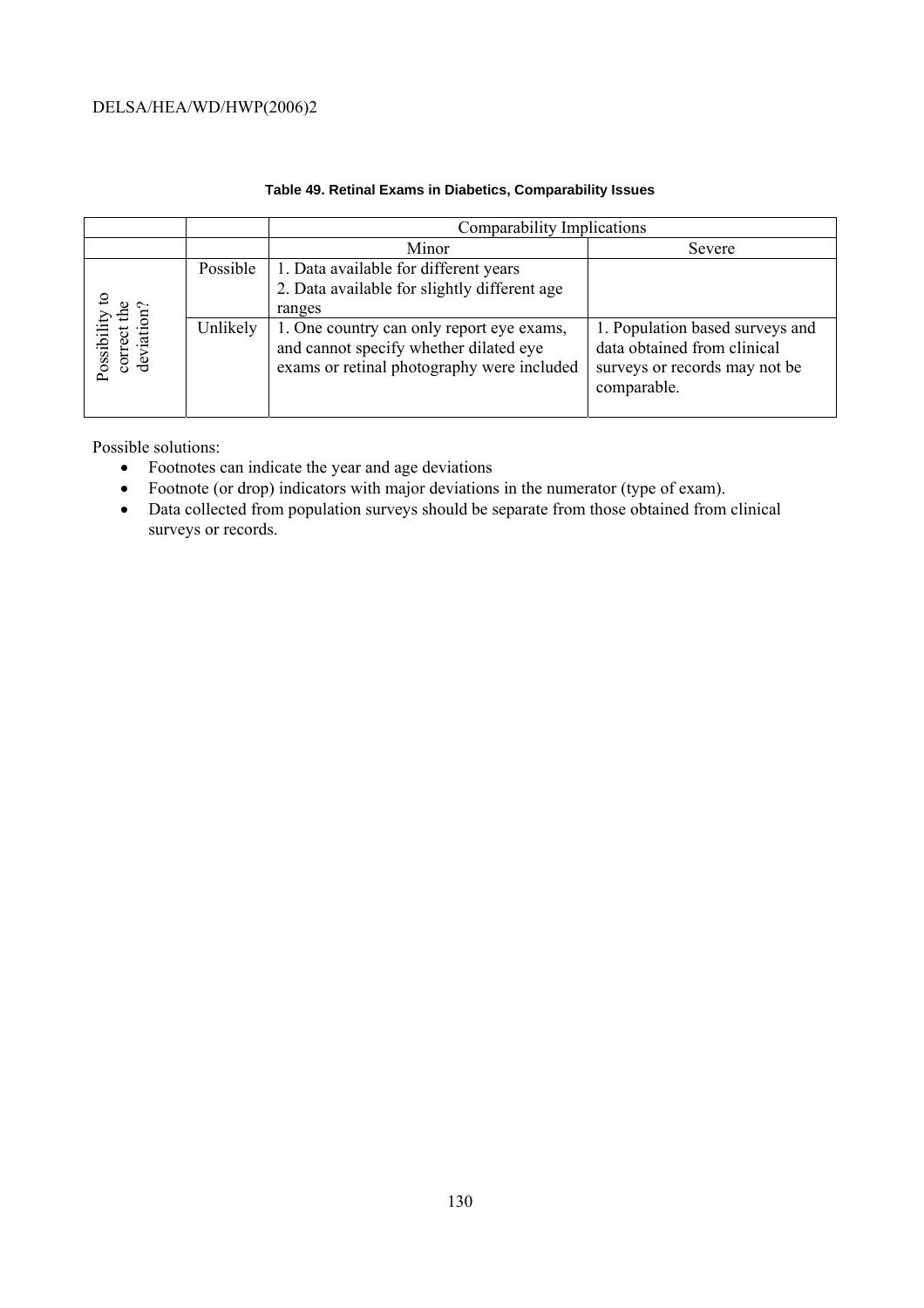#### *15. Major Amputation in Diabetics*

*NOTE that this indicator was not recommended for inclusion in the initial HCQI indicator set. It is included in this paper to illustrate current data concerns with the indicator and their possible future solutions* 

#### *Operational Definition*

**Numerator:** Number of diabetic patients with major (above or below knee) amputations in a given year.

**Denominator:** Number of patients with diabetes (Type 1 and Type 2) ages 18-75 years.

#### *Importance*<sup>123</sup>

221. *Mortality*: Diabetes mellitus was responsible for an estimated 21 deaths per 100,000 people in WHO Euro A countries in 2000. This represents 2% of all deaths.

222. *Prevalence:* Each year, more than 10,000 Americans with diabetes face decisions related to amputation. Two of the main complications of longstanding inadequate glycemic control or poor diabetes management are peripheral vascular disease, the chronic deprivation of blood supply of the legs due to arteriolosclerosis, and peripheral neuropathy, damage to the peripheral nervous system. The combination of those two complications put diabetics at great risk for lower extremity lesions: The insensate foot makes it more likely that minor trauma occurs and goes unnoticed, the inadequate blood supply results in impaired healing of the wound and greater risk of infection. Thus, osteomyelitis (severe infections of the bone) and gangrene (infection induced tissue necrosis) may result. For about 75% of the cases, a partial amputation of a foot may be enough to stop the foot ulcer from progressing, but for the remaining 25%, it will be necessary to remove the leg from below the knee.<sup>124</sup> Diabetics are also at higher risk of developing uninfected necroses of the lower extremities because of vascular complications. In the US, minority populations have had the highest rates of amputations and it is thought that socioeconomic status is a major factor leading to amputations. Thus, differences in level and distribution of wealth may be reflected in the measure together with differences in quality of care.

223. *Cost:* Endocrine diseases, of which diabetes is the most common, are the 12<sup>th</sup> attributable contributor to cost of illness in Canada (2.2% of direct and indirect costs). The total annual economic cost of diabetes in the US in 2002 was estimated to be \$132 billion, or one out of every 10 health care dollars spent. <sup>125</sup> Amputations also have a large impact on health, particularly on quality of life, and result in substantial follow-on cost in the form of rehabilitation, prostheses and disability.

<sup>123.</sup> For additional discussion on the importance of diabetes, please refer to the discussion above under the retinal exam indicator.

<sup>124.</sup> Mundell, E.J., "Simple Test Predicts Diabetes Amputation Success" (2004), available at: http://www.wtoctv.com/global/story.asp?s=2113336&ClientType=printable. Accessed 03/08/04.

<sup>125.</sup> American Diabetes Association "Facts and Figures", http://www.diabetes.org; NIDDK "Diabetes Overview", http://www.niddk.nih.gov/health/diabetes/pubs/dmover/dmover.htm.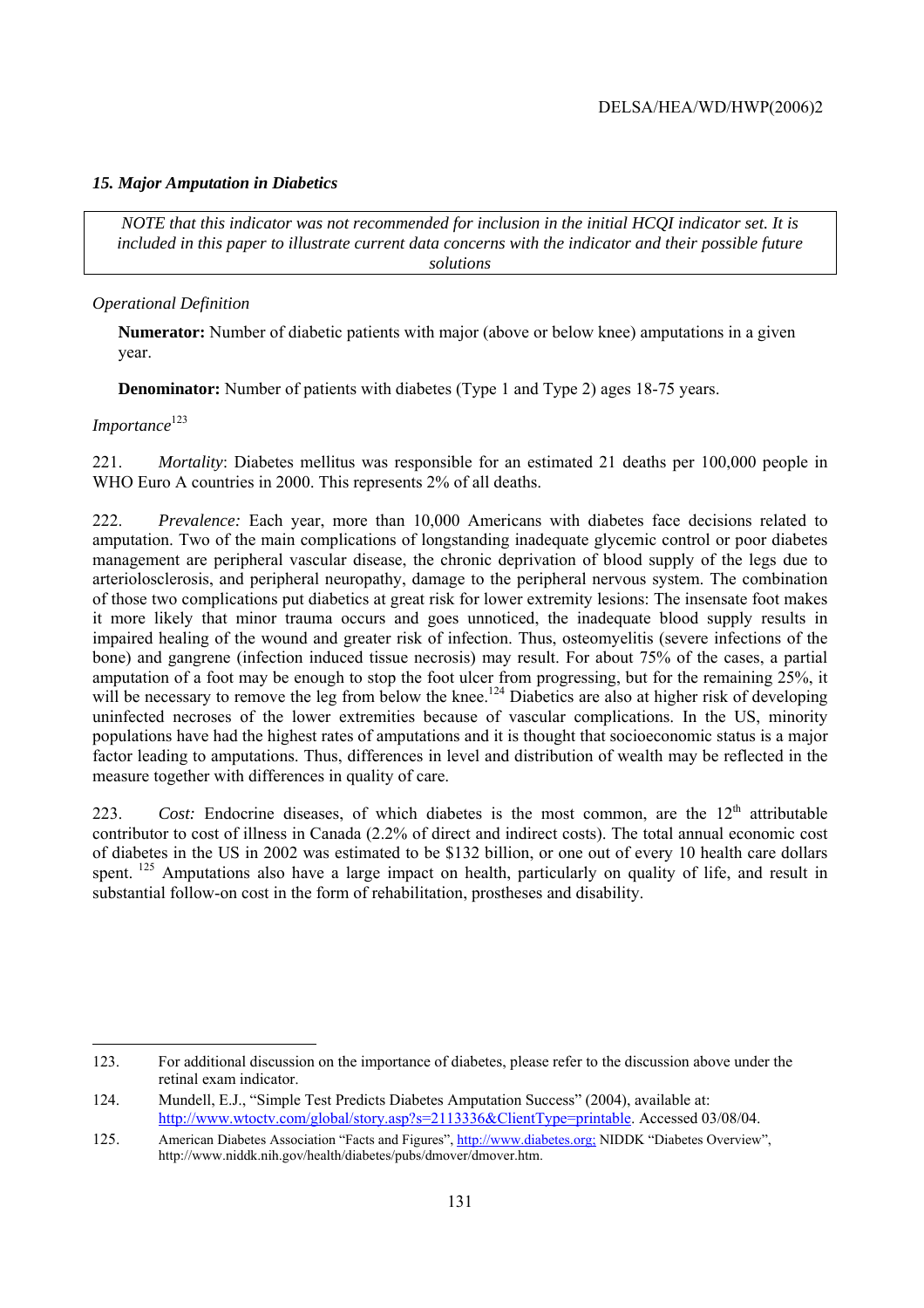#### *Scientific Soundness*

224. *Face validity:* Adequate glycemic control has been shown to reduce the risk and severity of neuropathy and vascular complications in diabetics.<sup>126</sup> It is also widely believed that careful monitoring for an intensive treatment of minor lesions in the presence of neuropathic and arterial disease of the extremities can prevent amputations, but are only a few randomised trials to support this.<sup>127</sup>

225. *Construct validity:* The main challenge to the construct validity of this indicator is a certain disjoint of the underlying concept and the operationalisation. Precisely speaking the concept behind the indicator is that proper diabetes management should reduce the risk of severe tissue damage to lower extremities. However, the indicator measures amputation rates, a closely related but slightly different concept that captures the typical *consequence* of severe tissue damage. One could also argue that, while severe tissue damage is unambiguously negative, the decision to amputate is not so that the indicator does not clearly indicate better or worse quality of care. However, many regard major amputation rates as reasonable proxy for severe tissue damage rates and thus a valid quality indicator.<sup>128</sup> Because of the importance of this complication and plausibility of the concept behind the indicator, this measure has great potential. But it needs to be further studied before adopting it for international comparisons.

226. *Reliability:* As this indicator is derived from hospital discharge information, the ability to construct it reliably for international comparisons depends on the comparability of coding and reporting practices across countries. Amputation rates should be ascertainable in a reliable fashion in administrative data, as is done currently in the US by the Centers for Disease Control and Prevention,<sup>129</sup> because such major procedures usually influence hospital payments and are thus reliably reported. But it may be difficult to reliably identify the diabetic population, because diabetes may only be recorded as comorbid condition rather than the primary reason for admission and coding of such secondary diagnoses may vary across countries.

#### *Feasibility*

 $\overline{a}$ 

227. *Data availability:* Major amputations in diabetics' rates are available for 14 countries (Table 50). The data were reported for years ranging from 1994 to 2004. The OECD definition is for all ages, and five countries had deviations in the age range. All countries use hospital records for the numerator, but the method of estimating the denominator varied. Some countries used previous estimates or population surveys to obtain the denominators. Other countries used administrative data to obtain the denominator, which would not capture all diabetics but only the diabetics receiving hospital or other medical care, and the diagnostic codes to capture the diabetic population varied. One country indicated that hospital records may be incompletely coded, and may underestimate the amputations on diabetics. Countries used different procedure codes, and even some using the same coding system included different (more or less) procedures. Countries used varying inclusion criteria for the procedure, even accounting for differences in national coding systems. This is of serious concern to comparability and one that is investigated and presented in Part II of this report.

<sup>126.</sup> Renders C.M., Valk G.D., Griffin S, *et al*. "Interventions to improve the management of diabetes mellitus in primary care, outpatient and community settings (Cochrane Review). In: *The Cochrane Library,* Issue 2, 2002. Oxford: Update Software.

<sup>127.</sup> Lavery L and Gazewood JD (2000), "Assessing the feet of patients with diabetes" *J Fam Pract*, 49(11 Suppl): 9-16.

<sup>128.</sup> The situation is clearly different for minor amputations (*e.g.*, toes), where timely amputations can avoid progression of the disease.

<sup>129.</sup> NCQA, Available at: http://www.ncqa.org/index.asp. Accessed August 2003.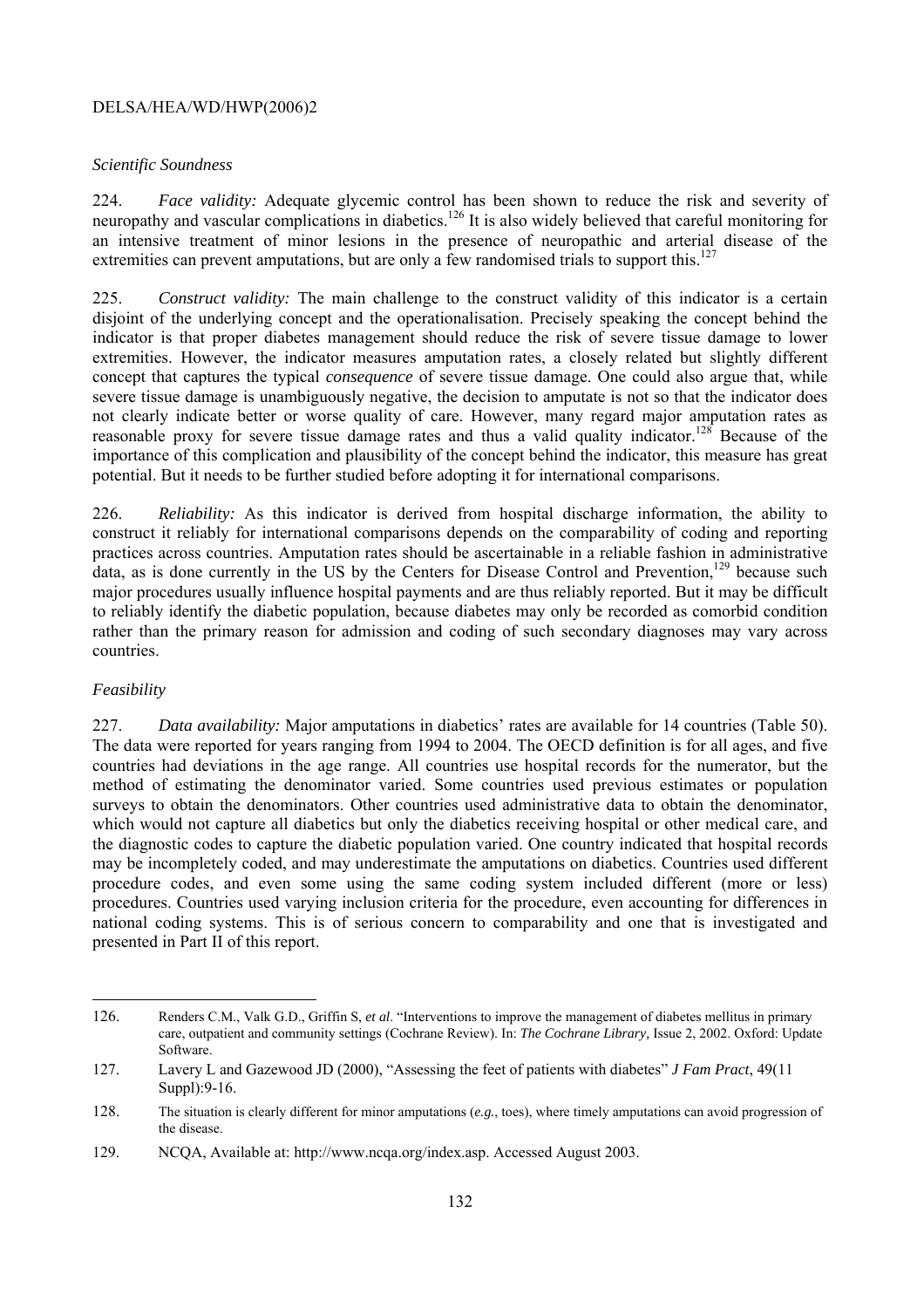228. *Comparability issues:* Detailed documentation is provided in Table 50 and an assessment in Table 51. There are serious concerns about comparability, both from the estimation of the denominator, and because different procedures are being included, the HCQI project will have to ensure that countries are reporting the same type of amputations.

229. *Overall assessment:* Fourteen countries provided data on this indicator. While information for this indicator might exist in hospital records of other countries as well, it is unclear how many countries would be able to construct this indicator on a routine basis. Additionally, a significant amount of analytic work will have to be done in order to ensure that the data are internationally comparable. However, data comparability and availability for this indicator improved during the project and the indicator may warrant examination in the future as part of HCQI indicator updates.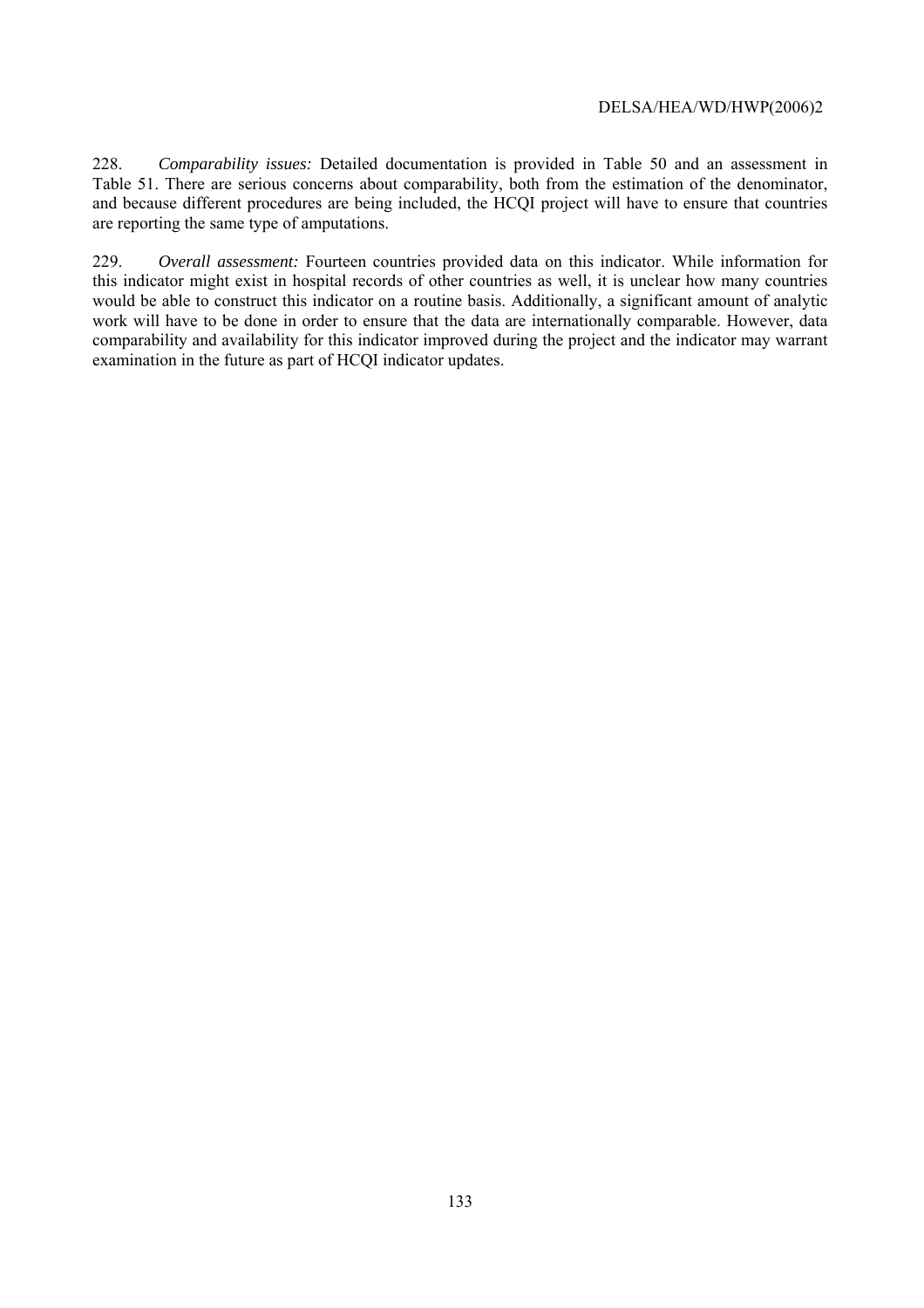#### **Indicator not included in initial HCQI indicator set**. Data are presented to illustrate comparability issues and are not currently appropriate for use in cross-country comparisons. **Country Incidence of Amputations (per 10000 Pear Source Ages Ages Procedures Included Procedures Included Diabetic Diagnostic Criteria Comments**  Australia 6.32 1999- 2000 AIHW National Morbidity Database 25+ E10-E14 (diabetes); 44367-02, 44367-01, 44367-00, 44370-00, 44373-00 (lower extremity excluding toe and foot amputation) Measured diabetics (Prevalence from Diabetes and Associated Disorders in Australia 2000) Canada 8.5 1999- 2000 Numerator: HMDB 1999, CIHI; Denominator: National Diabetes Surveillance System, 2003, Health Canada National, full population 20-74 1. Numerator CCP codes: 96.14 amputation of lower leg 96.15 amputation of thigh and diticulation of knee in conjunction with ICD-9 code 250 a. One hospitalisation with an ICD-9 code of 250 (diabetes mellitus), selected from the first three diagnosis codes on the hospital files or b. Two medical claims with an ICD-9 code of 250 within 730 day, selected from the first diagnostic code. Includes toes, foot, and ankle. Standardised to OECD Standard pop. Finland 5 2002 National Patient Registry (numerator). National Insurance Institute a national survey (denominator) Other 20-74 Patients with a diagnosis of E10 or E11 and hospitalised for major amputations (national procedure code NGQ) Number of diabetics who get reimbursed for medication France 15 2001 Based upon a study on hospital values (PMSI), closer to incidence. 18+ Currently the use of exhaustive data from the national hospital information system (PMSI MCO) is studied. Italy 154 2003 Hospital Discharges Database National, full population | 18-75 Patients with primary procedure code ICD 9CM 84.15; 84.17 Patients with primary diagnosis code ICD9CM 250.7\* and a secondary diagnosis code ICD 9CM 443.81 Mexico 7.88 2003 SUI, IMSS National, representative sample 20-75 CD 9CM 84.15, 84.17 ADA diagnostic criteria

#### **Table 50. Major Amputations in Diabetics, per 10,000 Diabetics**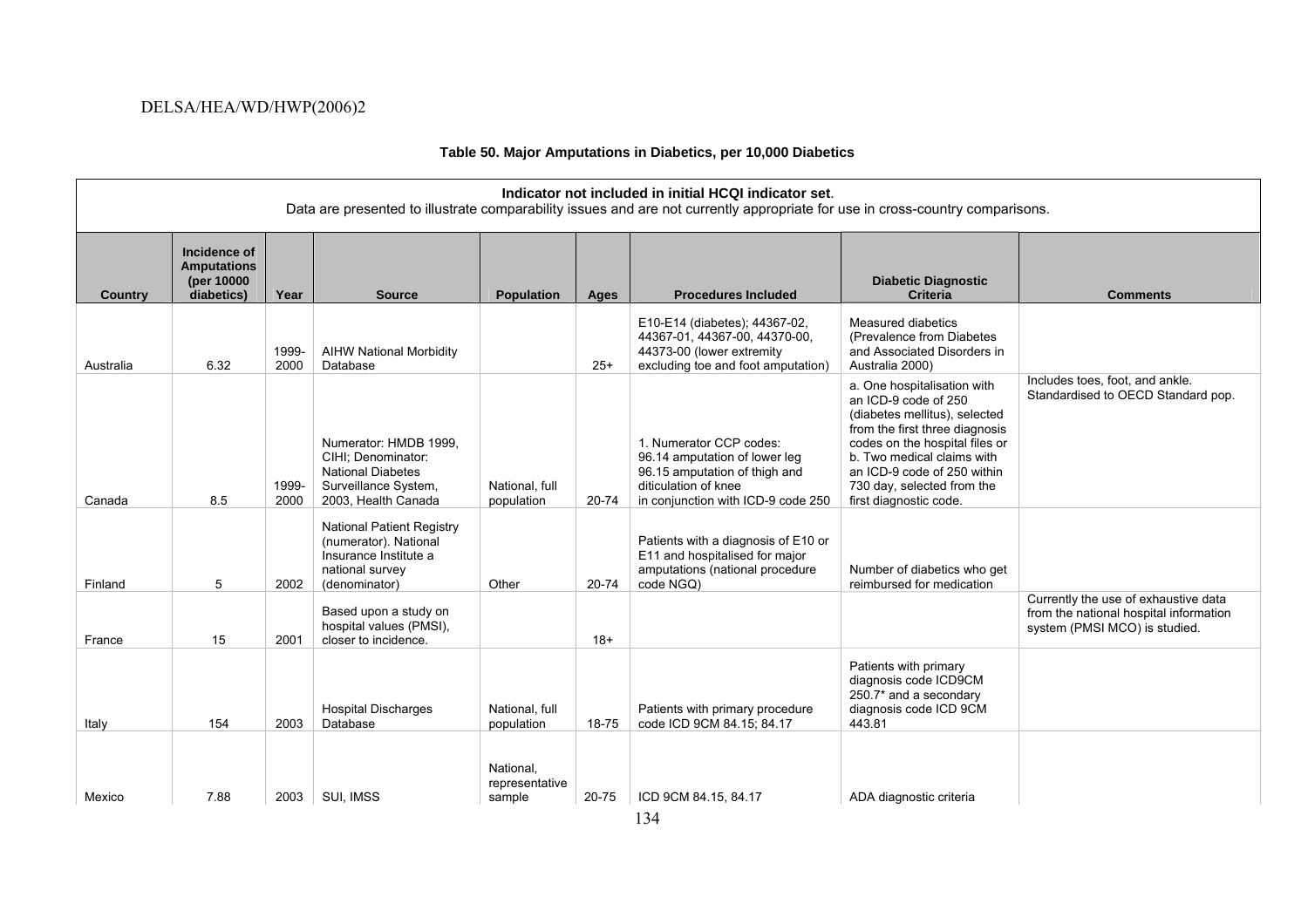|             | Indicator not included in initial HCQI indicator set.<br>Data are presented to illustrate comparability issues and are not currently appropriate for use in cross-country comparisons. |               |                                                               |                                       |           |                                                                                                                                                                                                                                                                         |                                                                                                                                                                                                                                                                                                         |                                                                                                                                                                                                                                                                                                                                                                                                                                                           |  |
|-------------|----------------------------------------------------------------------------------------------------------------------------------------------------------------------------------------|---------------|---------------------------------------------------------------|---------------------------------------|-----------|-------------------------------------------------------------------------------------------------------------------------------------------------------------------------------------------------------------------------------------------------------------------------|---------------------------------------------------------------------------------------------------------------------------------------------------------------------------------------------------------------------------------------------------------------------------------------------------------|-----------------------------------------------------------------------------------------------------------------------------------------------------------------------------------------------------------------------------------------------------------------------------------------------------------------------------------------------------------------------------------------------------------------------------------------------------------|--|
| Country     | Incidence of<br><b>Amputations</b><br>(per 10000)<br>diabetics)                                                                                                                        | Year          | <b>Source</b>                                                 | <b>Population</b>                     | Ages      | <b>Procedures Included</b>                                                                                                                                                                                                                                              | <b>Diabetic Diagnostic</b><br><b>Criteria</b>                                                                                                                                                                                                                                                           | <b>Comments</b>                                                                                                                                                                                                                                                                                                                                                                                                                                           |  |
| Netherlands | 35 men: 45<br>women: 27.2                                                                                                                                                              | 2000          | Lower extremity<br>amputations: National<br>Medical Register. | National, full<br>population          | all       | The numbers are corrected for<br>recurrent admissions within one<br>year. Lower extremity amputations<br>are defined as amputations of the<br>toe, foot, leg or thigh. Only<br>amputations which were related to<br>diabetes mellitus (ICD-9 code 250)<br>were counted. | Numerator: diabetes was<br>coded as primary or<br>secondary reason for<br>hospital admission;<br>Denominator: diabetes was<br>registered by the General<br>Practitioner in the electronic<br>patient record. Also patients<br>who were treated by a<br>medical specialist were<br>registered            | We do not know how often diabetes is<br>not recorded as (secondary) reason for<br>amputation. Of 45% of all amputations,<br>diabetes is not registered in the<br>database. However, in some cases can<br>still be the reason for the amputation.<br>The denominator presented above is an<br>average of five registries in general<br>practice, registering during several<br>years. In total 300 GPs of 8100 Dutch<br>GPs took part in these registries. |  |
| New Zealand | 68                                                                                                                                                                                     | 2002-<br>2003 | <b>National Minimum Dataset</b><br>(NMDS)                     | National.<br>representative<br>sample | $18 - 75$ | MBS-E codes 44367-00<br>Amputation above knee, 44367-01<br>Disarticulation at knee, 44367-02<br>Amputation below knee                                                                                                                                                   | WHO criteria for diabetes<br>mellitus (revised 1999)<br>based on correctly<br>conducted oral glucose<br>tolerance test (fasting<br>venous plasma glucose<br>>=7.0 mmol/L or 2-hour post<br>oral glucose, venous plasma<br>glucose>= 11.1 mmol/L or<br><b>American Diabetes</b><br>Association criteria. |                                                                                                                                                                                                                                                                                                                                                                                                                                                           |  |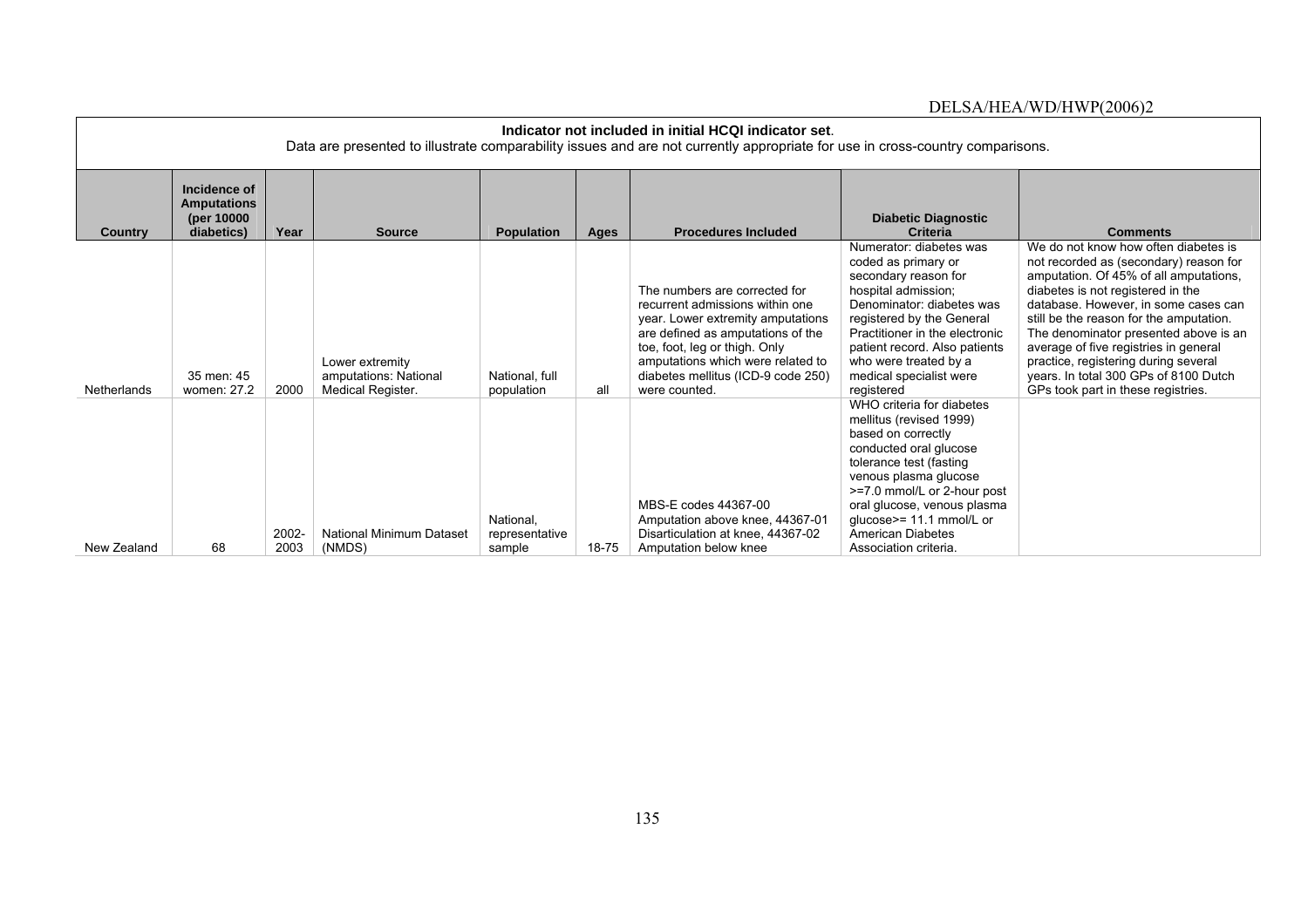|                    | Indicator not included in initial HCQI indicator set.<br>Data are presented to illustrate comparability issues and are not currently appropriate for use in cross-country comparisons. |               |                                                                                                                                                                                                                                                                                                                                                                                                                                                                                                                                                                    |                                                                         |                |                                                                                                        |                                                                                                                    |                                                                                                                                                                                               |  |  |
|--------------------|----------------------------------------------------------------------------------------------------------------------------------------------------------------------------------------|---------------|--------------------------------------------------------------------------------------------------------------------------------------------------------------------------------------------------------------------------------------------------------------------------------------------------------------------------------------------------------------------------------------------------------------------------------------------------------------------------------------------------------------------------------------------------------------------|-------------------------------------------------------------------------|----------------|--------------------------------------------------------------------------------------------------------|--------------------------------------------------------------------------------------------------------------------|-----------------------------------------------------------------------------------------------------------------------------------------------------------------------------------------------|--|--|
| Country            | Incidence of<br><b>Amputations</b><br>(per 10000<br>diabetics)                                                                                                                         | Year          | <b>Source</b>                                                                                                                                                                                                                                                                                                                                                                                                                                                                                                                                                      | <b>Population</b>                                                       | Ages           | <b>Procedures Included</b>                                                                             | <b>Diabetic Diagnostic</b><br><b>Criteria</b>                                                                      | <b>Comments</b>                                                                                                                                                                               |  |  |
| Norway<br>Portugal | 50<br>51                                                                                                                                                                               | 1994<br>2002  | Hospital records in the<br>form of patient journals<br>and operation theatre<br>protocols, compared to<br>national statistics on<br>amputations, from 4<br>counties. The county<br>records show that the<br>national statistics. (from<br>the NPR, Norwegian<br>Patient Register) are of<br>very high quality. The<br>national statistics for 1994.<br>the only year reviewed in<br>detail, showed 94-98% of<br>the actual amputations<br>performed on diabetics in<br>4 counties.<br>Hospital discharges--<br>annual data from diagnosis<br>related groups (DRGs) | Regional,<br>generalisable<br>to nation<br>National, full<br>population | $18+$<br>19-74 | ICD9-250 + procedure code O<br>8716-19-Diabetes+non-traumatic<br>major amputation<br>ICD9.CM code 84.1 | ICD-10 codes<br>Discharges with principal<br>and associated diagnosis--<br>Diabetes Mellitus, code 250-<br>IDC9-CM | Only the data from the hospitals<br>belonging to the National Health<br>Services are included.                                                                                                |  |  |
| Slovak<br>Republic | 140                                                                                                                                                                                    | 2004          | Institute of Health<br>Information and Statistics                                                                                                                                                                                                                                                                                                                                                                                                                                                                                                                  |                                                                         |                |                                                                                                        |                                                                                                                    |                                                                                                                                                                                               |  |  |
| Sweden             | 87                                                                                                                                                                                     | 2003          | National Diabetic Register,<br>covering approximately<br>30% of all diabetics in<br>Sweden                                                                                                                                                                                                                                                                                                                                                                                                                                                                         | National,<br>representative<br>sample                                   | 18-75          |                                                                                                        |                                                                                                                    | Sweden does not differentiate between<br>Type I and Type II diabetes in the<br>Register.                                                                                                      |  |  |
| United<br>Kingdom  | 17.8                                                                                                                                                                                   | 2003-<br>2004 | Numerator: Hospital<br><b>Episode Statistics</b><br>2002/03, OPCS procedure<br>code X9-10, and any<br>diagnosis field of diabetes<br>(ICD10-E10-14).<br>Denominator: Health<br>Statistics Quarterly 14,<br>estimated prevalence from<br>GPRD data for 1998                                                                                                                                                                                                                                                                                                         | National, full<br>population                                            | all            | OPCS procedure code X9-10 and<br>any diagnosis field of diabetes<br>(ICD10 E10-14)                     | Numerator: ICD10 E10-14,<br>for Denominator criteria see<br>Health Statistics Quarterly 14                         | This indicator should be taken cautiously<br>because (a) diabetes is incompletely<br>coded in hospital admissions data and<br>(b) the denominator is estimated. Data<br>are for England only. |  |  |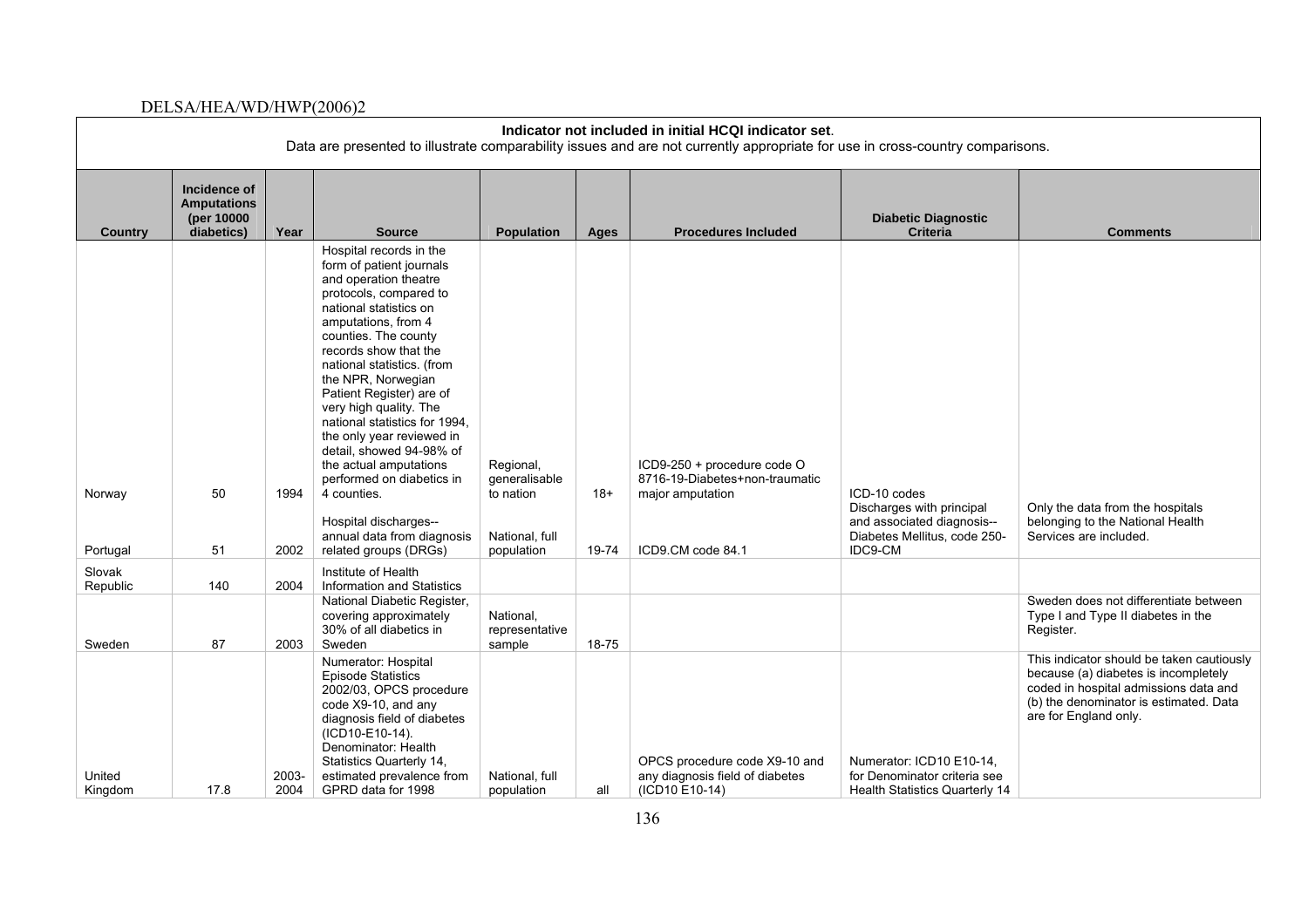| Indicator not included in initial HCQI indicator set.<br>Data are presented to illustrate comparability issues and are not currently appropriate for use in cross-country comparisons. |                                                                                                                                                                                                                         |               |                                                       |                                       |     |  |                                                                                          |  |  |
|----------------------------------------------------------------------------------------------------------------------------------------------------------------------------------------|-------------------------------------------------------------------------------------------------------------------------------------------------------------------------------------------------------------------------|---------------|-------------------------------------------------------|---------------------------------------|-----|--|------------------------------------------------------------------------------------------|--|--|
| <b>Country</b>                                                                                                                                                                         | Incidence of<br><b>Amputations</b><br>(per 10000)<br><b>Diabetic Diagnostic</b><br>Year<br>diabetics)<br><b>Population</b><br><b>Source</b><br><b>Procedures Included</b><br><b>Criteria</b><br><b>Comments</b><br>Ages |               |                                                       |                                       |     |  |                                                                                          |  |  |
| United States                                                                                                                                                                          | 56                                                                                                                                                                                                                      | 1999-<br>2001 | <b>CDC NCHS National</b><br>Hospital Discharge Survey | National,<br>representative<br>sample | all |  | US civilian persons who<br>report that they have ever<br>been diagnosed with<br>diabetes |  |  |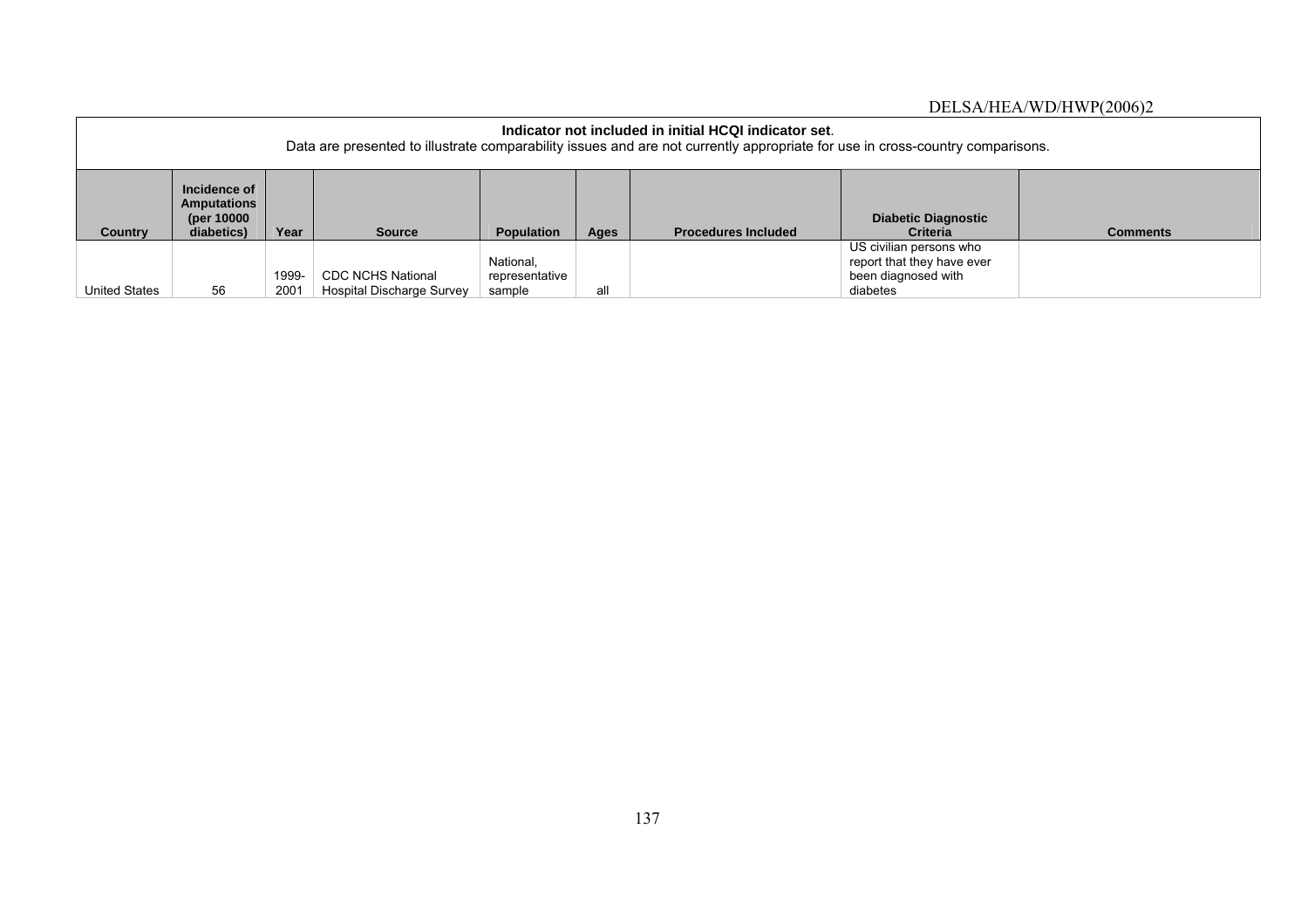|                                       |          | Comparability Implications                                                                                                                                                                         |                                                                                                                                                                                                                                                                              |  |  |  |  |
|---------------------------------------|----------|----------------------------------------------------------------------------------------------------------------------------------------------------------------------------------------------------|------------------------------------------------------------------------------------------------------------------------------------------------------------------------------------------------------------------------------------------------------------------------------|--|--|--|--|
|                                       |          | Minor                                                                                                                                                                                              | Severe                                                                                                                                                                                                                                                                       |  |  |  |  |
|                                       | Possible | 1. Data available for different years<br>2. Data available for slightly different age<br>ranges<br>3. Different procedure codes included.<br>Unclear how comparable they are between<br>countries. | 1. Different diagnostic codes<br>used to capture diabetic<br>population in hospital discharge<br>data.                                                                                                                                                                       |  |  |  |  |
| Possibility to correct the deviation? | Unlikely |                                                                                                                                                                                                    | 1. For the denominator,<br>population based surveys and<br>data obtained from clinical<br>surveys or records may not be<br>fully comparable.<br>2. Some countries indicated that<br>the administrative records may<br>underreport diabetes because of<br>incomplete records. |  |  |  |  |

#### **Table 51. Major Amputations in Diabetics, Comparability Issues**

Possible solutions:

- Footnotes can indicate the year and age deviations
- Footnote (or drop if serious) if there are concerns that administrative data underreport diabetes.
- Data collected with the denominator from population surveys should be separate from those obtained from clinical surveys or records.
- OECD will need to work with countries to ensure that comparable procedures are used to calculate this indicator.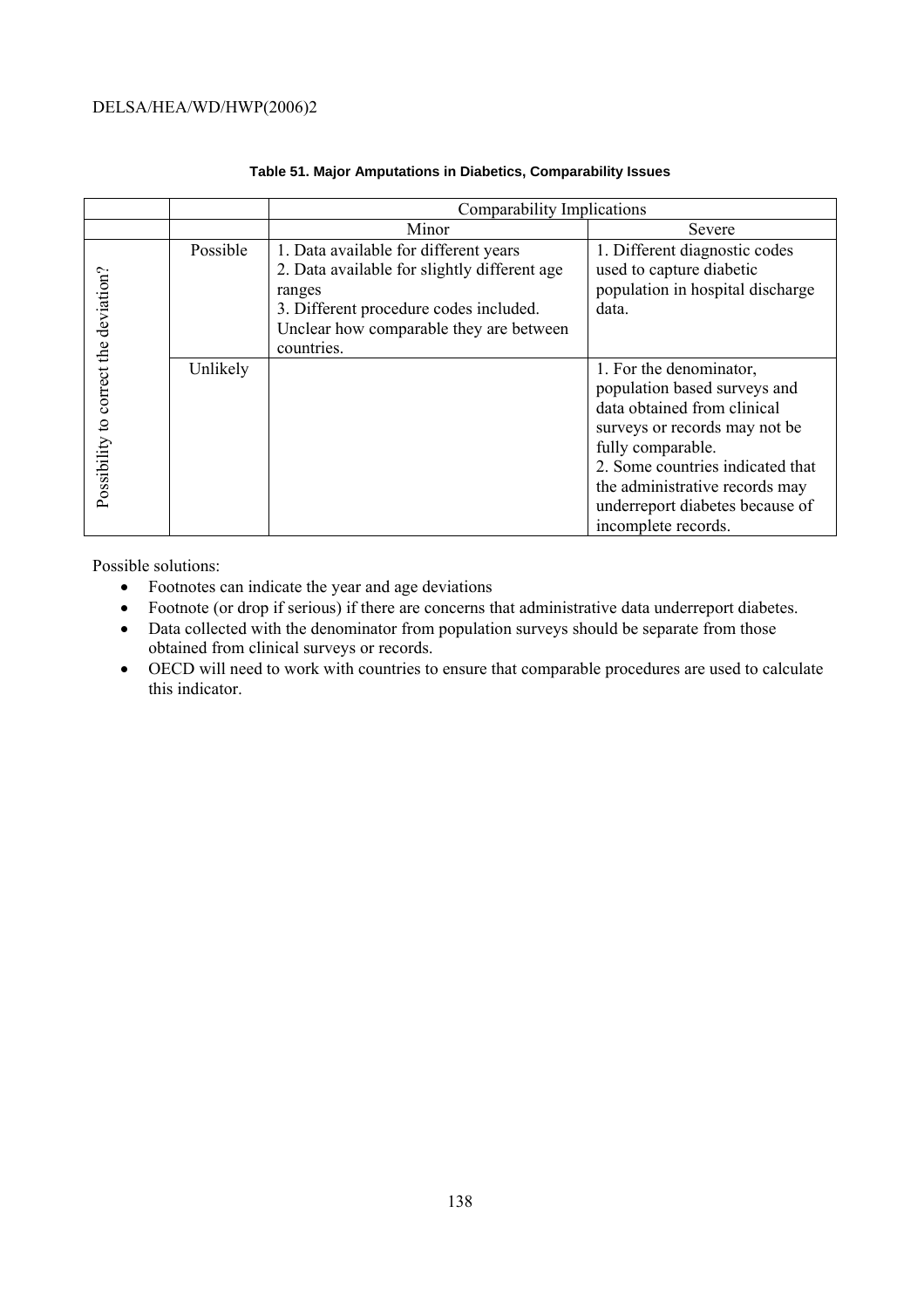#### *16. Influenza Vaccination for Adults over 65*

#### *Operational definition*

 **Numerator:** Number offered an annual influenza vaccination.

**Denominator:** Number of adults over 65 years of age.

#### *Importance*

230. *Mortality*: Approximately 36,000 people in the US die from the flu every year.<sup>130</sup> Influenza and pneumonia combined are the  $7<sup>th</sup>$  leading cause of death among all Americans and the  $5<sup>th</sup>$  leading cause of death among all Americans over the age of 65.<sup>131</sup>

231. *Prevalence:* About 10%-20% of US residents get the flu each year, and an average of 114,000 people is hospitalised as a result of it.<sup>132</sup> Most people who get the flu will recover in one to two weeks, but some people will develop life-threatening complications, such as pneumonia, as result of the flu.<sup>133</sup> Infection occurs most frequently among children but causes highest morbidity and mortality in adults 65 years of age and older. These adults are more likely to have serious complications from this illness which can affect their health and independence. In addition, global epidemics can occur, associated with increased rates of illness and death from influenza-related complications.

232. *Cost:* It is estimated that annual direct medical costs (hospitalisation, doctors office visits, medication, etc.) of influenza are up to \$4.6 billion, and that 70.2 million work-loss days are attributed to influenza (in employed persons age 18 and older).<sup>134</sup> It is also estimated that in the US, the influenza epidemics have cost the US economy \$71-161 billion per year.<sup>135</sup>

233. *Policy importance*: Influenza vaccination coverage has immediate implications for health policy in terms of indicating the need for interventions to increase vaccine uptake, such as community-based interventions (*e.g.,* mass media to increase awareness), individual based interventions such as patient reminder systems, primary care, hospital-based (*e.g.,* vaccination of all patients at increased risk prior to influenza seasons if admitted to hospital) interventions and/or public health interventions such as improving access to vaccination (*e.g.,* offering vaccination in public places such as shopping centres etc.).  $136,137$ 

 130. CDC, *Fact Sheet*: Key Facts About the Flu. December 11, 2003.

<sup>131.</sup> American Lung Association. *Fact Sheet: Influenza*. October 2002. Available at http://www.texaslung.org/educationalresources/factsheets/influenza.htm, accessed August, 2004.

<sup>132.</sup> CDC, *Fact Sheet*: Key Facts About the Flu. December 11, 2003.

<sup>133.</sup> *Ibid.*

<sup>134.</sup> National Coalition for Adult Immunisation, *Facts About Influenza for Adults.* Available at http://www.nfid.org/factsheets/influadult.html, accessed August, 2004.

<sup>135.</sup> WHO, Fact sheet No.211, Influenza, revised March 2003, available at: http://www.who.int.mediacentre/factsheets/fs211/en/print.html, accessed August, 2004

<sup>136.</sup> Marshall, M., Campbell, S., Hacker, J., and Roland, M. (2002), "Quality indicators for general practice: A practical guide to clinical quality indicators for primary care health professionals and managers" London: Royal Society of Medicine Press.

<sup>137.</sup> CDC. Prevention and Control of influenza. Recommendations of the Advisory Committee on Immunisation Practices (ACIP). *MMWR* 2000;49(RR-3):1-38.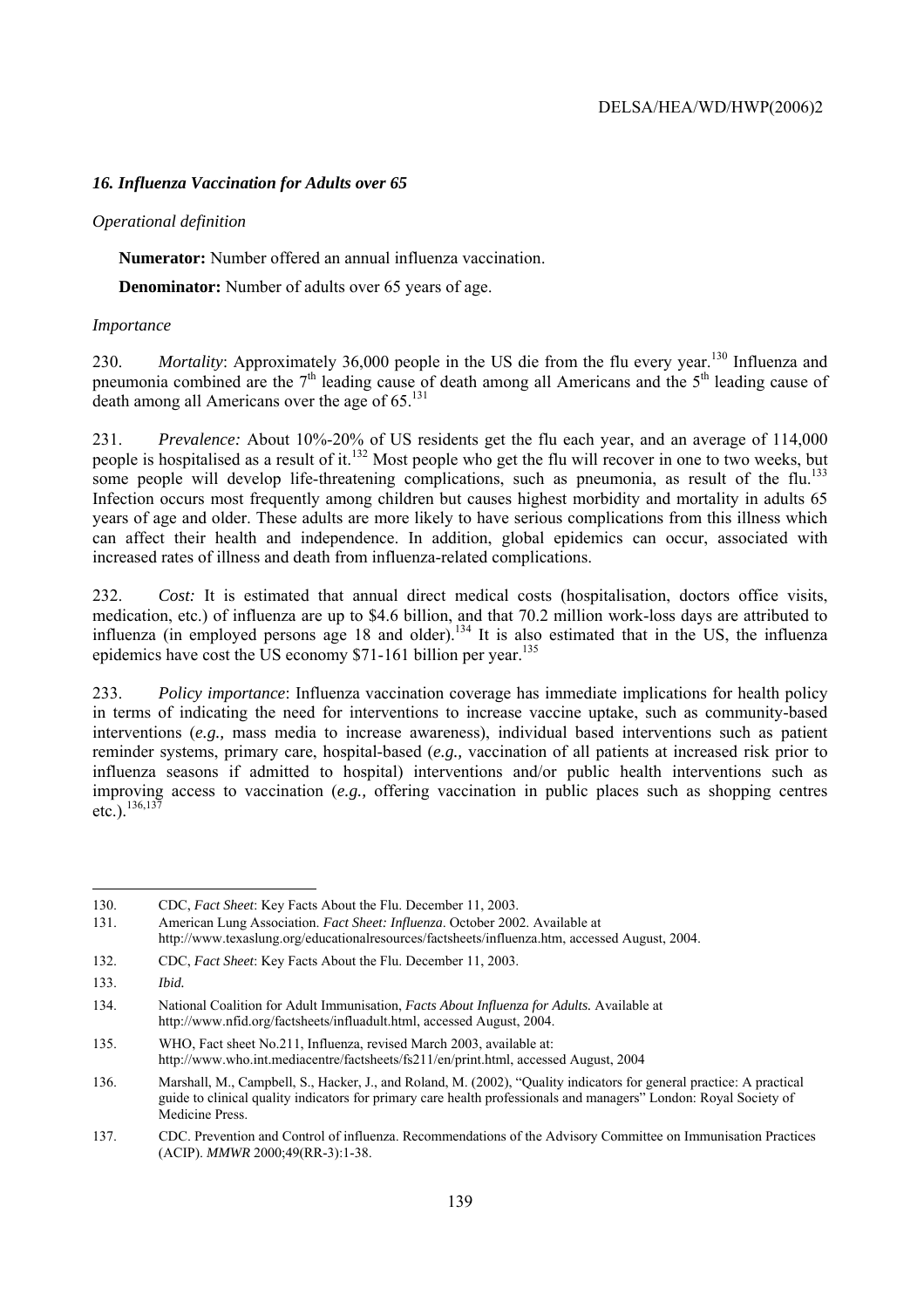#### *Scientific Soundness*

234. *Face validity:* The determination of vaccination coverage is a well-established means of measuring the degree of vaccine-induced protection against influenza. The effectiveness of influenza vaccines depends on the degree of similarity with the inactivated vaccine virus strains and those in circulation. In addition, vaccine effectiveness is lower in older and immune compromised persons. In healthy adults < 65 years of age, annual vaccination prevents illness in 70-90% of persons vaccinated when the antigenic match is adequate.<sup>138</sup> Vaccination of healthy adults has also been shown to decrease time lost from work as well as use of health care resources. Vaccine efficacy is lower in older persons and those with certain chronic diseases; however, in such cases, the vaccine can still prevent secondary complications and reduce the risk for hospitalisation (by 30-70% among non-institutionalised elderly persons) and death due to influenza. In institutionalised elderly persons, influenza vaccination has been shown to be 50-60% effective in preventing hospitalisation of pneumonia and 80% effective in preventing death, although only 30-40% effective in preventing any illness due to influenza.<sup>139</sup> It should also be kept in mind that, depending on the particular institutional arrangements for the provision of care, some countries might not regard vaccination rates as a suitable performance indicator of their *health care* system.

235. *Construct validity:* The determination of vaccination coverage is an appropriate means of measuring the proportion of specified groups – in this case specific high risk groups – that have received the specified vaccination – in this case influenza vaccination. The validity of this measure will depend on the quality of vaccination documentation as well as on availability of documentation.

236. *Reliability:* Reliability of vaccination coverage will depend on the quality of data collected, which depends on the method of data collection and the quality and availability of vaccine documentation.

#### *Feasibility*

237. *Data availability:* Influenza vaccination rates for adults over 65 are available for 20 countries (Table 52). Data provided for years from the 2000/1 flu season to the 2004/5 flu season. One country only counts vaccinations for the flu season between October and December. Two countries use slightly different age ranges. One country includes other high-risk groups in counting the number of vaccinations given. These all appear to be very minor challenges to comparability. Some countries use data from administrative records, other use sample surveys. Some of the countries which use administrative records indicated that there was likely to have been underreporting.

238. *Comparability issues:* Detailed documentation is provided in Table 52 and an assessment in Table 53. The year, age and minor numerator deviations appear to be only minor threats to comparability. A major threat to comparability issues arises because of different data sources that are susceptible to different types of errors and biases: at some countries use patient surveys and others use administrative data. Surveys, for example, may suffer from incorrect recall, whereas administrative data can only capture vaccination delivered under the payment system covered by the data.

*239. Overall assessment:* Twenty countries were able to provide data for this indicator. Most countries regularly collect data on vaccination, but some utilised patient records to obtain this data. This indicator is already a part of the OECD Health Data, so there would be little additional collection burden. Over the long term however, for maximum comparability it would be best if the same estimation methods were

<sup>138.</sup> CDC. Prevention and Control of influenza. Recommendations of the Advisory Committee on Immunisation Practices (ACIP). *MMWR* 2000;49(RR-3):1-38.

<sup>139.</sup> Fleming FM. The contribution of influenza to combined acute respiratory infections, hospital admissions and death in winter. *Commun Dis Public Health* 2000;3:32-8.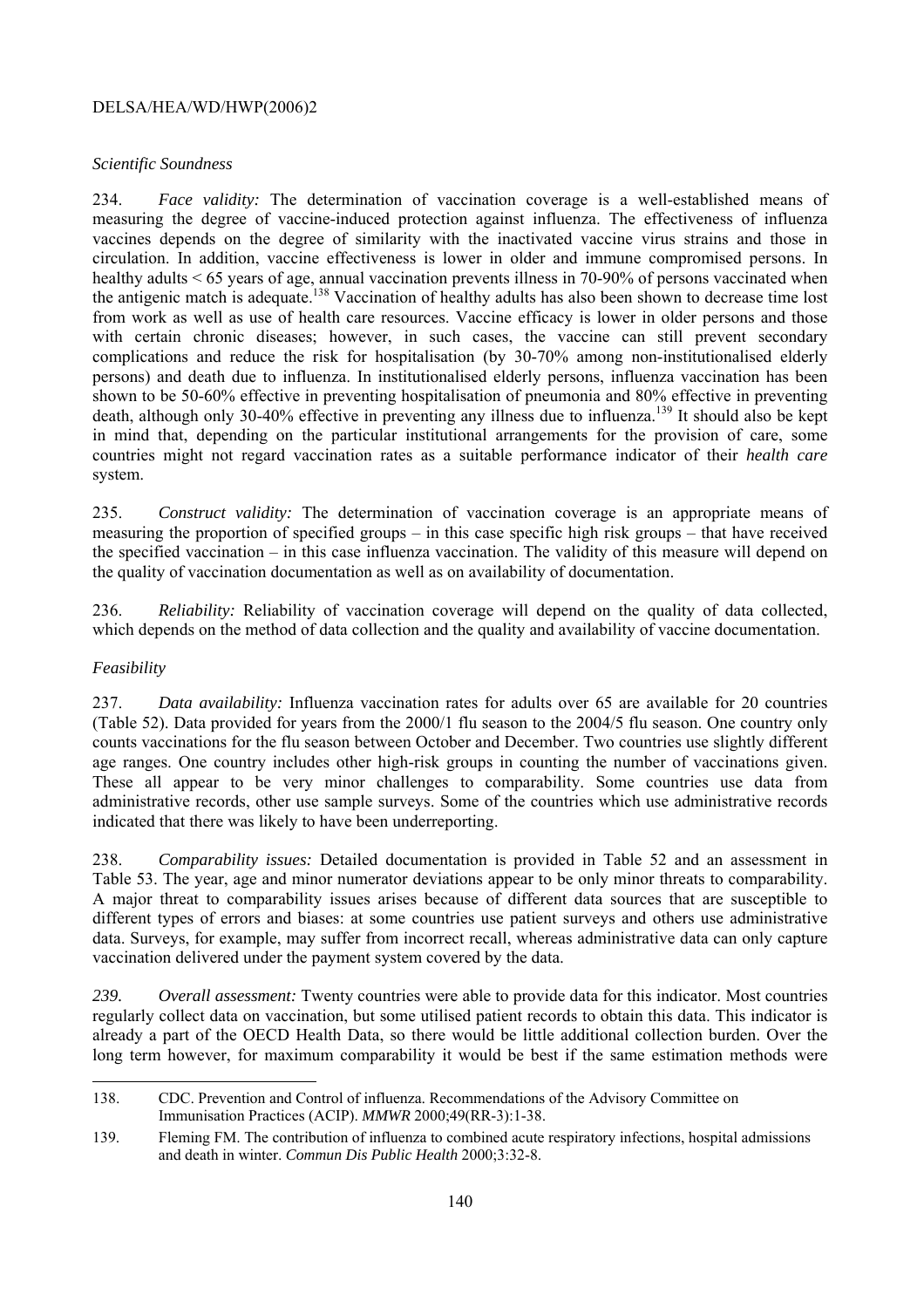used. Moreover, harmonising recommendations of the HCQI Expert Group with indicator specifications for OECD's Health Data would be ideal.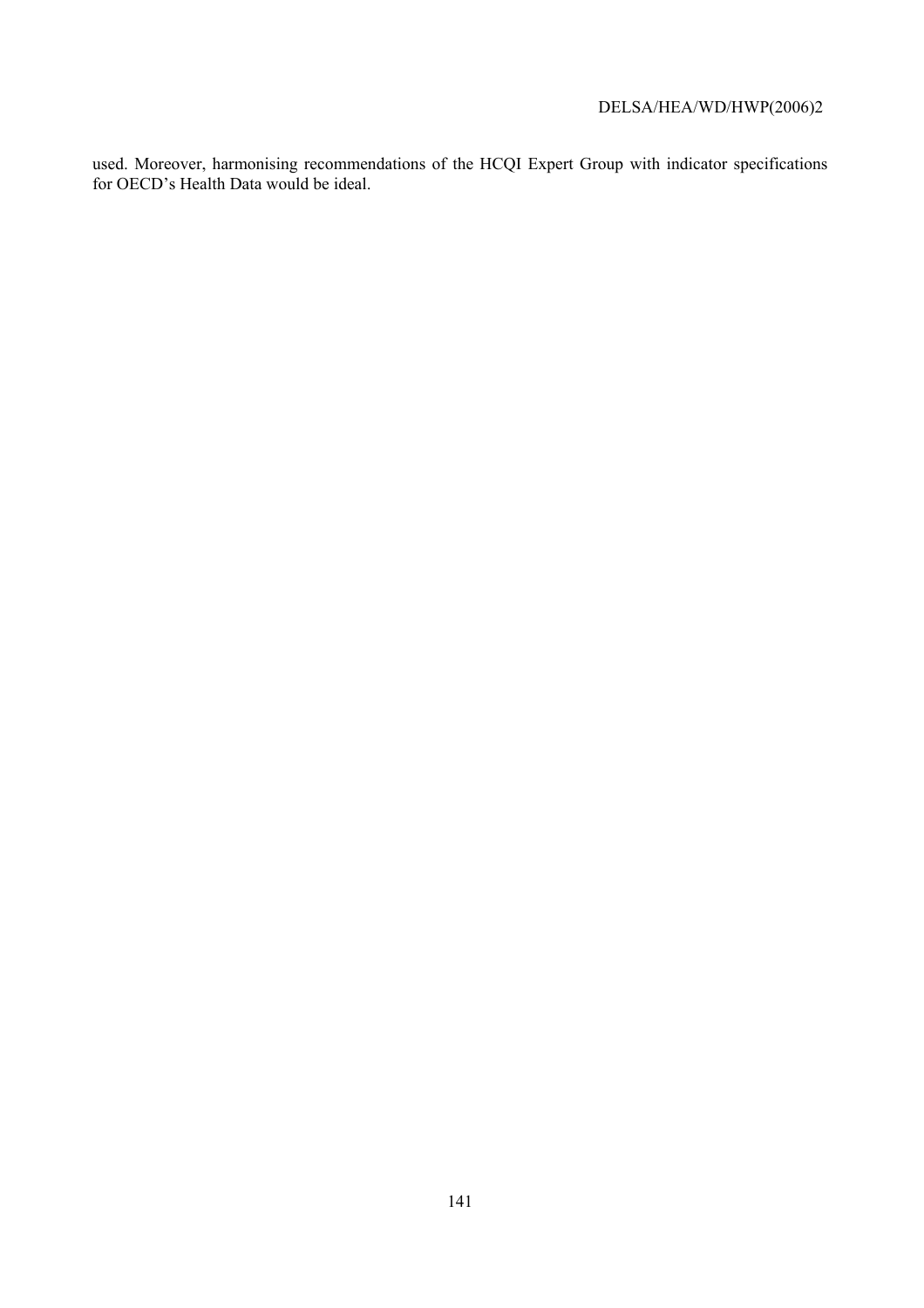|                | <b>Annual</b><br>Percentage |               |                                                                                                                                                                |       |                                                                                                                                                                                                                                                                                                                                                                                                                                                        |
|----------------|-----------------------------|---------------|----------------------------------------------------------------------------------------------------------------------------------------------------------------|-------|--------------------------------------------------------------------------------------------------------------------------------------------------------------------------------------------------------------------------------------------------------------------------------------------------------------------------------------------------------------------------------------------------------------------------------------------------------|
| <b>Country</b> | %                           | Year          | <b>Source</b>                                                                                                                                                  | Ages  | <b>Comments</b>                                                                                                                                                                                                                                                                                                                                                                                                                                        |
| Australia      | 78                          | 2001          | Roche P, Spencer J, Hampson A 2002. Annual report of<br>the National Influenza Surveillance Scheme, 2001.<br>Communicable Disease Intelligence 26(2): 204-213. |       | Source in HD is: "Australian Institute of Health and Welfare 2004"                                                                                                                                                                                                                                                                                                                                                                                     |
|                |                             |               |                                                                                                                                                                |       | Data extracted from OECD Health Data                                                                                                                                                                                                                                                                                                                                                                                                                   |
|                |                             |               |                                                                                                                                                                |       |                                                                                                                                                                                                                                                                                                                                                                                                                                                        |
| Austria        | 23.7                        | 1999          |                                                                                                                                                                |       |                                                                                                                                                                                                                                                                                                                                                                                                                                                        |
| Canada         | 62.4                        | 2003          | Statistics Canada. National Population Health Survey,<br>1996/97, and Canadian Community Health Survey,<br>2000/01 and 2003.                                   | $65+$ | The proportion of population aged 65 and over who reported in the surveys that<br>they had their last influenza immunisation less than one year ago.                                                                                                                                                                                                                                                                                                   |
| Czech          |                             |               |                                                                                                                                                                |       |                                                                                                                                                                                                                                                                                                                                                                                                                                                        |
| Republic       | 16.5                        | 2002          | <b>OECD Health Database</b>                                                                                                                                    |       |                                                                                                                                                                                                                                                                                                                                                                                                                                                        |
| Denmark        | 52                          | 2004          | Ministry of the Interior and Health                                                                                                                            | $65+$ | The vaccination is offered to people 65+ free of cost, but some of these<br>persons choose not to get the vaccination.                                                                                                                                                                                                                                                                                                                                 |
|                |                             |               |                                                                                                                                                                |       | The number of vaccinated persons may be under reported due to various<br>registration methods of given adult vaccinations in different parts of the country.                                                                                                                                                                                                                                                                                           |
| Finland        | 46                          | 2003          | National Public Health Institute                                                                                                                               | $65+$ |                                                                                                                                                                                                                                                                                                                                                                                                                                                        |
| France         | 68.5                        | 2002-<br>2003 | CNAMTS (Caisse d'assurance maladie des travailleurs<br>salariés: 84% of the whole population)                                                                  | $65+$ | This general health insurance organisation covers approximately 84 % of the<br>whole population. The percentage is based upon influenza vaccine repayment                                                                                                                                                                                                                                                                                              |
| Germany        | 41.7                        | 2002-<br>2003 | Microcensus Survey 2002-2003. Questions on Health.<br>Federal Statistical Office, Germany April 2004.                                                          | $65+$ | The Microcensus health module is administered every four years to a 0.5%<br>representative sample of the German population; the overall response rate to<br>the influenza vaccination question among persons 65 and more years of age<br>was 86.8%. Based on the sampling fraction and the number of persons<br>interviewed, the standard error for the point estimate is calculated to be about<br>0.6% (Federal Statistical Office, Wiesbaden 2004). |
| Ireland        | 62.2                        | 2003-<br>2004 | <b>NDSC</b>                                                                                                                                                    | $65+$ | Influenza uptake data is based on GMS data (This is the publicly funded<br>Primary Care system which covers all adults >70 yrs and approx half of adults<br>in age range 65-70 yrs.) The update figure above underestimates the true<br>uptake.                                                                                                                                                                                                        |
| Italy          | 60.1                        | 2002-<br>2003 | Ministry of Health, National Health Service                                                                                                                    | $65+$ |                                                                                                                                                                                                                                                                                                                                                                                                                                                        |
| Japan          | 43                          | 2003          | Report on regional health services and health services<br>for the aged                                                                                         |       |                                                                                                                                                                                                                                                                                                                                                                                                                                                        |

#### **Table 52. Influenza Vaccination for Adults over 65**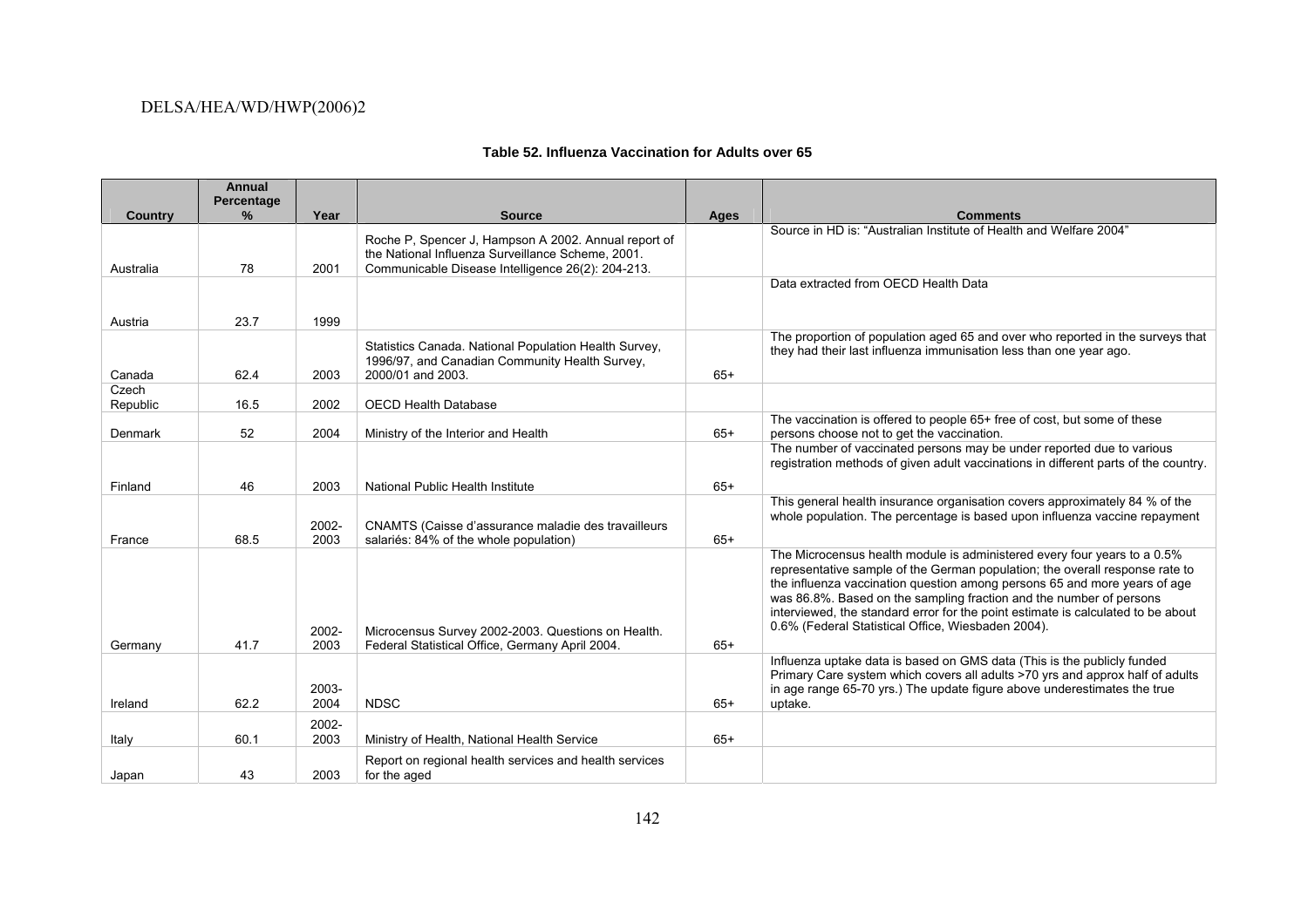|                      | Annual<br>Percentage |               |                                                                                                                                                                                                                  |                             |                                                                                                                                                                    |
|----------------------|----------------------|---------------|------------------------------------------------------------------------------------------------------------------------------------------------------------------------------------------------------------------|-----------------------------|--------------------------------------------------------------------------------------------------------------------------------------------------------------------|
| <b>Country</b>       | ℅                    | Year          | <b>Source</b>                                                                                                                                                                                                    | Ages                        | <b>Comments</b>                                                                                                                                                    |
| Mexico               | 29.1                 | 2003          | Coordinación de Salud Pública (Public Health<br>Coordination), IMSS                                                                                                                                              | $60+$                       |                                                                                                                                                                    |
| Netherlands          | 79                   | 2002          | Data from the Health Interview Survey (1991-1996) and<br>the Integrated System of Social Surveys (POLS).                                                                                                         |                             |                                                                                                                                                                    |
| New Zealand          | 62                   | 2002          | Health PAC (division of the Ministry of Health). Claims<br>data service. Incomplete estimate                                                                                                                     |                             |                                                                                                                                                                    |
| Norway               | 44                   | 2003          | Numerator: Number of doses delivered from NIPH to risk<br>groups, Denominator: Statistics Norway                                                                                                                 | $65+$                       | The doses are delivered to risk groups not persons over 65. We don't know<br>how many doses are given to persons in other risk groups (heart/lung disease)<br>etc. |
| Spain                | 68                   | 2004          | Ministry of Health and Consumer Affairs. National Health<br>Survey 1993, 1995, 1997, and 2001 (in OECD Health<br>Data, 3rd edition). Data from the number of doses<br>delivered in the different Health Regions. |                             |                                                                                                                                                                    |
| Sweden               | 54                   | 2004          | County Medical Officers reports covering 19 of 21<br>county councils. Data from the different county councils<br>are based on survey data or data on vaccine doses from<br>the pharmacy.                         | Not same<br>age<br>grouping |                                                                                                                                                                    |
| Switzerland          | 55                   | 2002          | Federal Office for Public Health                                                                                                                                                                                 | $65+$                       | Data gathered through phone survey, a representative sample                                                                                                        |
| United<br>Kingdom    | 71                   | 2004-<br>2005 | Department of Health                                                                                                                                                                                             | $65+$                       | The time period covered by the data collection exercise for this indicator<br>includes only the months October to December of each year. Data for England<br>only  |
| <b>United States</b> | 69.9                 | 2004          | <b>CDC NCHS NHIS</b>                                                                                                                                                                                             | $65+$                       | "Non-institutionalised" adults over 65.                                                                                                                            |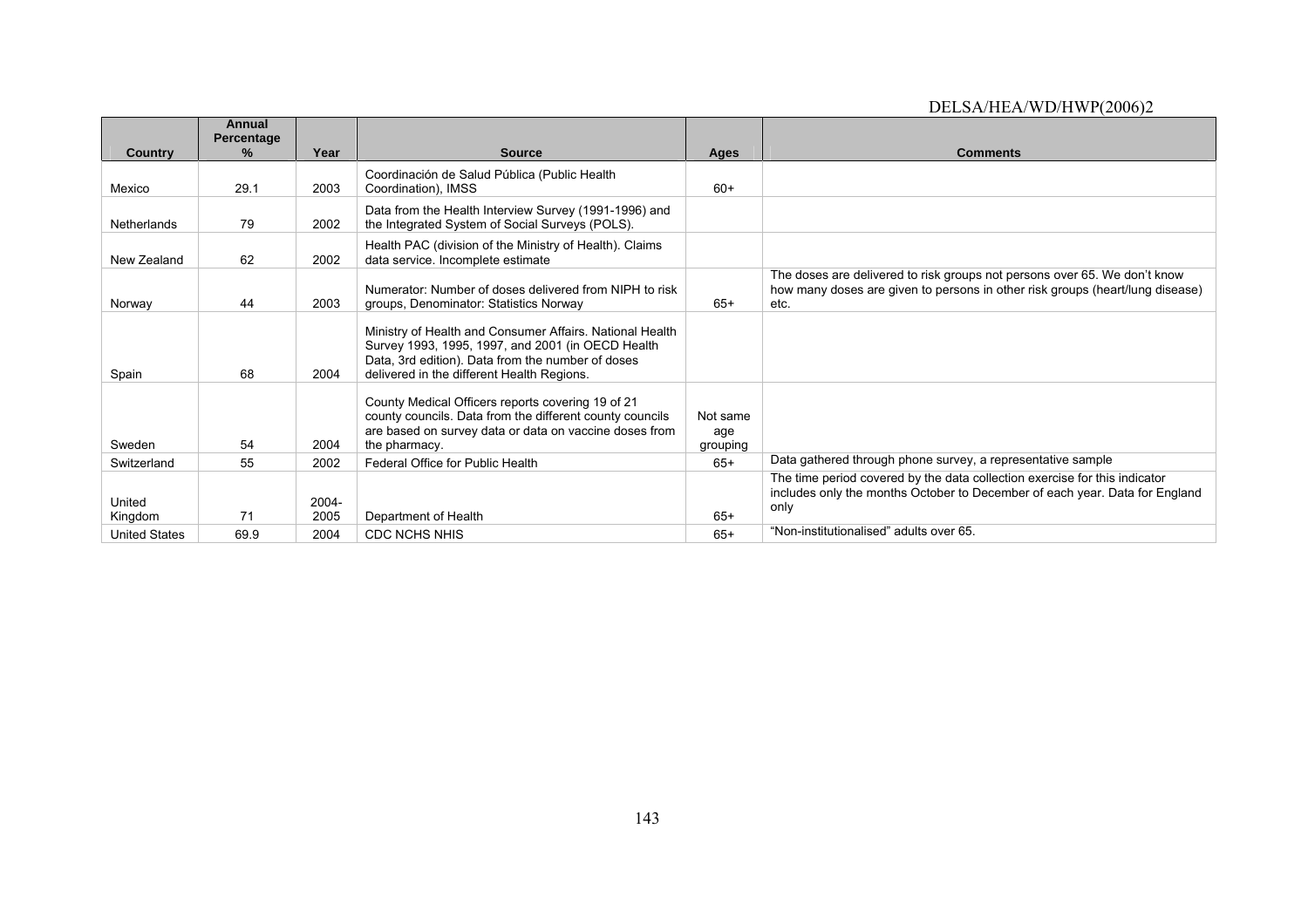|                                             |          | Comparability Implications                          |                                                                                                                                                                                                                             |  |
|---------------------------------------------|----------|-----------------------------------------------------|-----------------------------------------------------------------------------------------------------------------------------------------------------------------------------------------------------------------------------|--|
|                                             |          | Minor                                               | Severe                                                                                                                                                                                                                      |  |
|                                             | Possible | 1. Data available for different years               |                                                                                                                                                                                                                             |  |
| to correct<br>the deviation?<br>Possibility | Unlikely | 1. Some countries include other high risk<br>groups | 1. Some countries use sample<br>surveys, and some countries base<br>data on administrative records<br>2. Some countries using<br>administrative data know that<br>their information underreports<br>vaccinations each year. |  |

### **Table 53. Influenza Vaccination for Adults over 65, Comparability Issues**

Possible solutions:

- Footnotes can indicate the year and deviations in the numerator, or ages.
- Footnote where underreporting is likely; drop data if reliability is of serious concern.
- Separate tables should be used for countries using administrative data compared to those using sample survey data.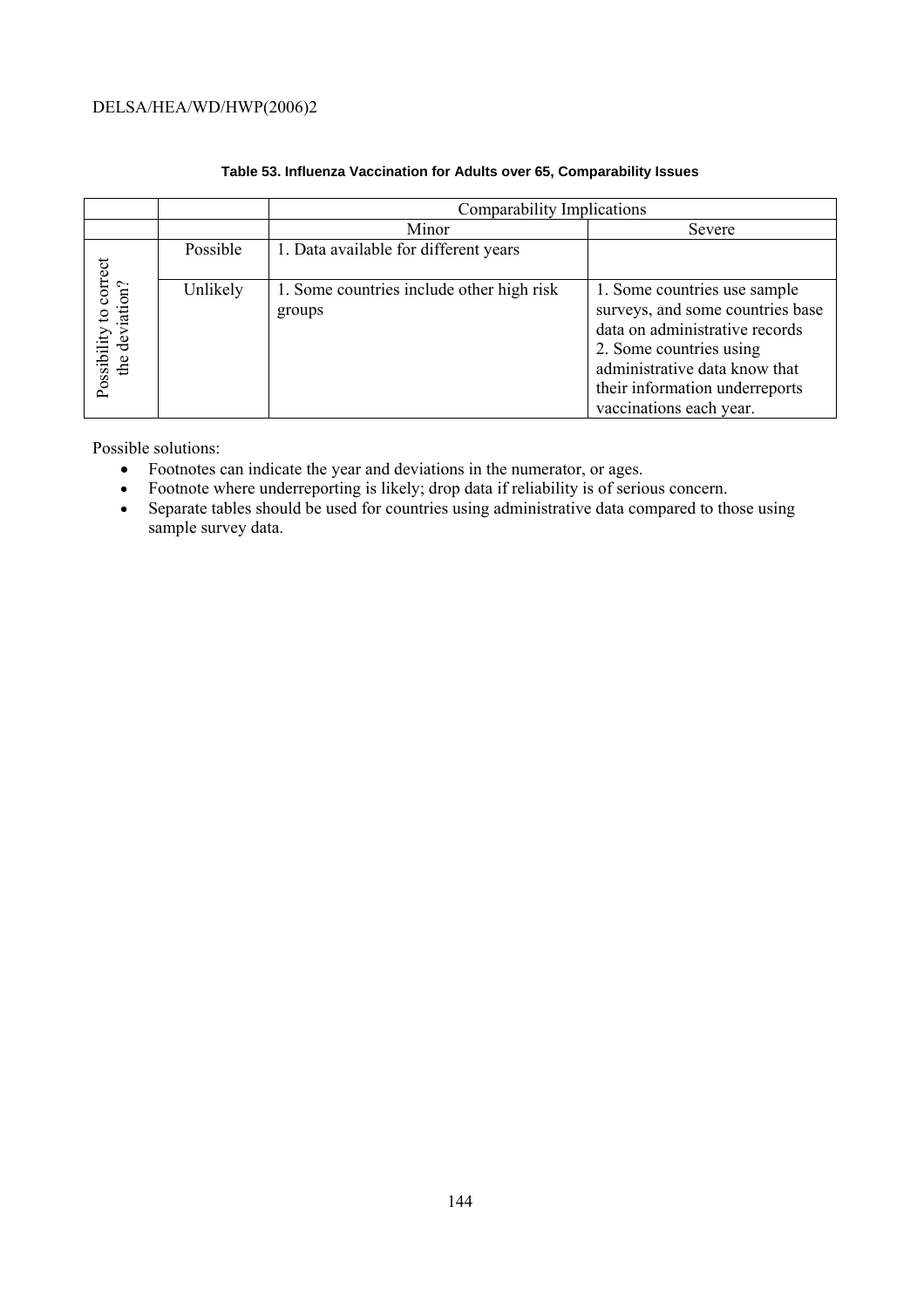## *17. Smoking Rate*

### *Operational definition*

**Numerator:** Number of smokers.

**Denominator:** Total population.

### *Importance*

240. *Mortality*: Smoking is acknowledged as one of the highest, if not the highest, preventable cause of death across OECD Member countries – with upwards of one in five deaths directly attributable to smoking. In addition, it massively increases the burden of disease, particularly with respect to cardiovascular and respiratory conditions. According to the US Centers for Disease Control and Prevention, cigarette smoking is the leading preventable cause of death in the US Smoking results in more deaths each year in the United States than AIDS, alcohol, cocaine, heroin, homicide, suicide, motor vehicle crashes and fires – combined.<sup>140</sup> Tobacco-related deaths number more than  $430,000$  per year among US adults, representing more than 5 million years of potential life lost. $141$ 

241. *Cost:* It is estimated that smoking results in over \$75 billion per year in medical expenditures and another \$80 billion per year resulting from lost productivity.<sup>142</sup>

## *Scientific Soundness*

242. *Face validity:* While it is difficult to clearly attribute cause and effect given the numerous factors interplaying in relation to decisions to smoke or cease smoking, measurement of smoking rate is the most accessible way to indicate trends in society where the quality of the approach in primary care can be investigated, if studied in conjunction with relevant policy and legal initiatives. But it should be kept in mind that, depending on the particular institutional arrangements for the provision of care, some countries might not regard smoking rates as a suitable performance indicator of their *health care* system.

243. *Construct validity:* Definitional work by WHO EUROHIS and US sources, such as CDC amongst many others, given the importance attached to this area, show that convergence on an appropriate measure for this concept can be achieved.

244. *Reliability:* This indicator may be affected by differences in definition of "daily smokers" and whether the individual smokes cigarettes only or also includes the use of cigarillos, pipes, and other forms of tobacco. International comparability is limited due to the lack of standardisation in the measurement of smoking habits in health interview surveys across OECD countries. There is variation in the wording of questions, the response categories and the related administrative methods.<sup>143</sup>

<sup>140.</sup> CDC website. Available at http://www.cdc.gov/tobacco/research\_data/health\_consequences/mortali.htm. Accessed August, 2004.

<sup>141.</sup> CDC. Smoking-attributable mortality and years of potential life lost — United States, 1990. Morbidity and Mortality Weekly Report 1993;42(33):645-8.

<sup>142.</sup> CDC. Tobacco Use at a Glance. Available at http://www.cdc.gov/nccdphp/aag/pdf/aag\_osh2004.pdf. Accessed August, 2004.

<sup>143.</sup> A standard health interview survey instrument to measure smoking habits in a population has been recommended by the WHO Regional Office for Europe. The recommendation is described in detail in the publication: "Health Interview Surveys: Toward International Harmonisation of Methods and Instruments" WHO Regional Office for Europe, 1996.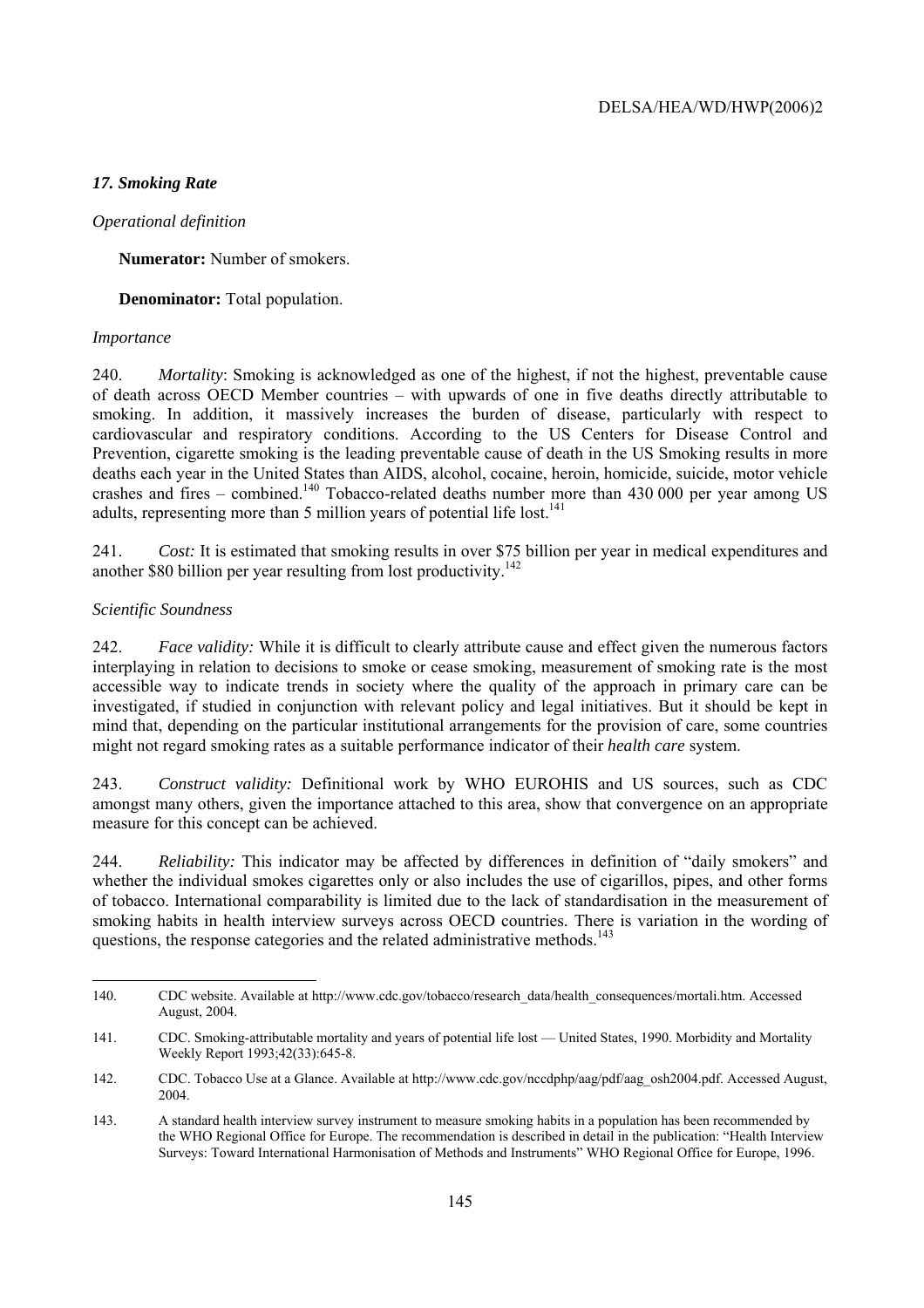## *Feasibility*

245. *Data availability:* Smoking rates are available for 22 countries (Table 54). The smoking rate data were for the years 1999-2004. Eight countries use slightly different age ranges. One country uses both "regular and occasional" smokers instead of daily smokers.

246. *Comparability issues*: Detailed documentation is provided in Table 54 and an assessment in Table 55. As all smoking data is collected by surveys, the key to comparability is ensuring that the surveys are asking the same equivalent questions. This survey did not ask for the specific country question text, but from the regular collection of OECD Health Data we know that most countries ask a respondent whether they are a daily smoker. The surveys may vary in terms of survey method, and survey instrument. This may compromise international comparability if the different methods systematically under or over reported the proportion of average daily smokers. However, ongoing efforts to standardise data definitions for OECD Health Data are likely to remedy residual comparability issues in the future.

247. *Overall assessment:* Twenty-two countries were able to provide data for this indicator. Most countries regularly collect data on smoking rates. This indicator is already a part of the OECD Health Data, so there would be little additional collection burden.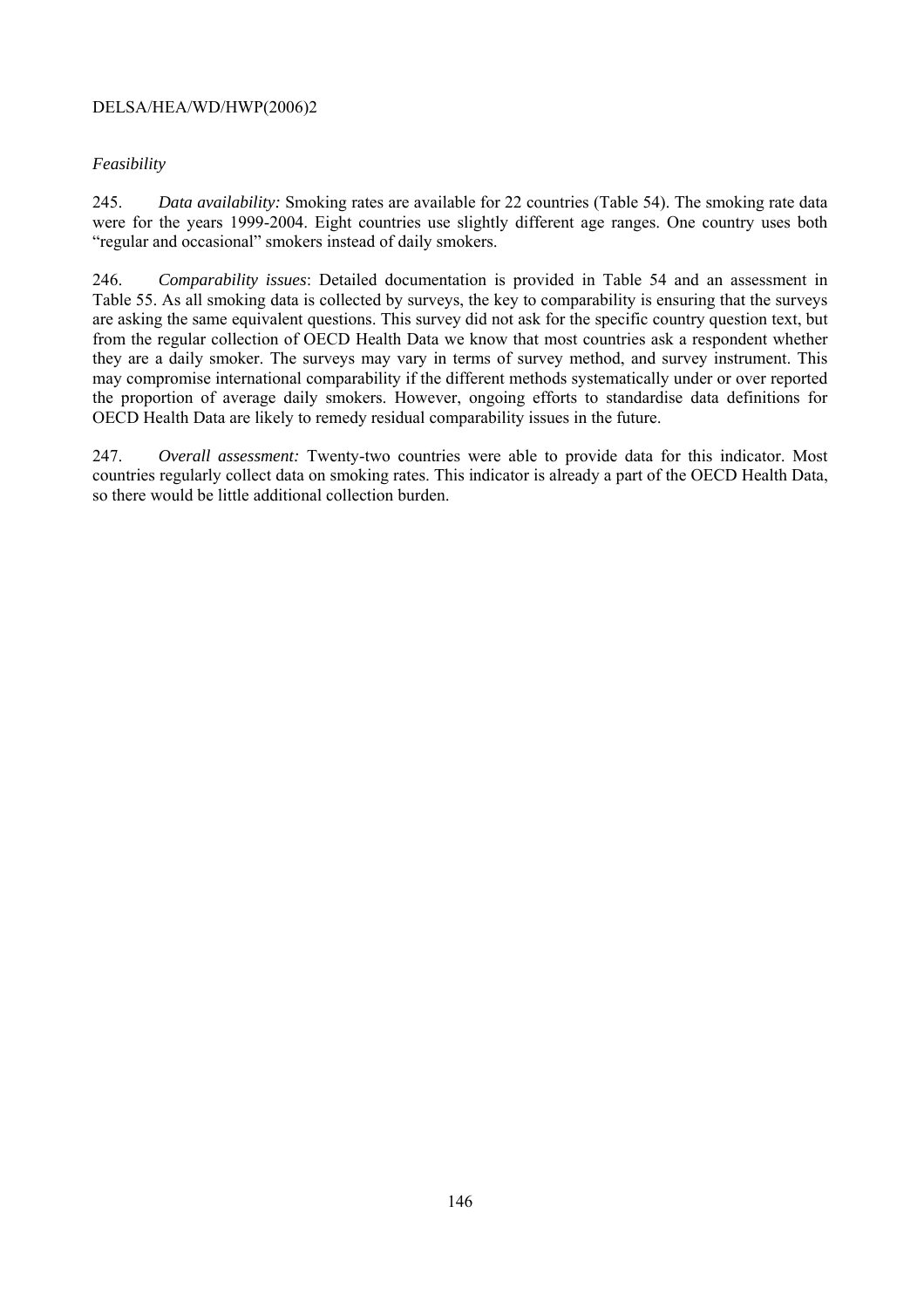## **Table 54. Smoking Rate**

| <b>Country</b>     | <b>Smoking</b><br>Rate % | Year | <b>Source</b>                                                                                                                                   | <b>Ages</b> | <b>Comments</b>                                                                                                                                                                                                                                                                                                                                                                                                                                                                                                                                                                                                                                                                                                                                                                                                                                                                                                                                                                                                          |
|--------------------|--------------------------|------|-------------------------------------------------------------------------------------------------------------------------------------------------|-------------|--------------------------------------------------------------------------------------------------------------------------------------------------------------------------------------------------------------------------------------------------------------------------------------------------------------------------------------------------------------------------------------------------------------------------------------------------------------------------------------------------------------------------------------------------------------------------------------------------------------------------------------------------------------------------------------------------------------------------------------------------------------------------------------------------------------------------------------------------------------------------------------------------------------------------------------------------------------------------------------------------------------------------|
| Australia          | 19.8                     | 2001 | National Drug Strategy Household Survey                                                                                                         | $15+$       |                                                                                                                                                                                                                                                                                                                                                                                                                                                                                                                                                                                                                                                                                                                                                                                                                                                                                                                                                                                                                          |
| Austria            | 36.3                     | 1999 | <b>Statistics Austria</b>                                                                                                                       |             |                                                                                                                                                                                                                                                                                                                                                                                                                                                                                                                                                                                                                                                                                                                                                                                                                                                                                                                                                                                                                          |
| Canada             | 15                       | 2004 | Canadian Tobacco Use Monitoring Surveys                                                                                                         |             |                                                                                                                                                                                                                                                                                                                                                                                                                                                                                                                                                                                                                                                                                                                                                                                                                                                                                                                                                                                                                          |
| Denmark            | 28                       | 2002 | Survey made by PLS Consult and the Danish Council<br>on Smoking and Health                                                                      |             |                                                                                                                                                                                                                                                                                                                                                                                                                                                                                                                                                                                                                                                                                                                                                                                                                                                                                                                                                                                                                          |
| Finland            | 22.2                     | 2003 | National Institute of Health, National Health Behaviour<br>Survey, (Health Behaviour and Health among Finnish<br>Adult Population, Spring 2003) | 15-64       | For the survey a random sample (n=5000) of the Finnish adults<br>between 15 and 64 years of age was drawn from the National<br>Population Register. A questionnaire was mailed April 2003. The<br>response rate was 67% (3335)                                                                                                                                                                                                                                                                                                                                                                                                                                                                                                                                                                                                                                                                                                                                                                                           |
| France             | 25.4                     | 2003 | INSEE, (Enquête Condition de vie des ménages -<br><b>EPCV, 2003</b>                                                                             | $15+$       | There is gender difference: men 30,0 %; women 21,2 %                                                                                                                                                                                                                                                                                                                                                                                                                                                                                                                                                                                                                                                                                                                                                                                                                                                                                                                                                                     |
| Germany            | 24.3                     | 2003 | Microcensus Survey 2002-2003. Questions on Health.<br>Federal Statistical Office, Germany April 2004.                                           |             | The Microcensus health module is administered every four years<br>to a 0.5% representative sample of the German population; the<br>overall response rate to questions on smoking behaviour was<br>85.5%. Based on the sampling fraction and the number of persons<br>interviewed, the standard error for the point estimate is calculated<br>to be about 0.6% (Federal Statistical Office, Wiesbaden 2004). The<br>overall smoking prevalence is likely to be underestimated due to<br>underreporting, particularly among minors. There are two reasons<br>for that: first, minors are likely to be interviewed in the presence of<br>their parents, and may hence tend to conceal or underreport their<br>smoking habits. Secondly, microcensus legal regulations permit<br>parents or legal representatives to provide information for any<br>minors living in the same household; this also would be expected<br>to result in underreporting of smoking habits among adolescents.<br>Data from OECD Health Data 2003. |
| Iceland            | 22.4                     | 2003 | Statistics Iceland and OECD Health Data                                                                                                         |             |                                                                                                                                                                                                                                                                                                                                                                                                                                                                                                                                                                                                                                                                                                                                                                                                                                                                                                                                                                                                                          |
| Ireland            | 27                       | 2002 |                                                                                                                                                 |             | Includes both regular and occasional smokers.                                                                                                                                                                                                                                                                                                                                                                                                                                                                                                                                                                                                                                                                                                                                                                                                                                                                                                                                                                            |
| Italy              | 24                       | 2002 | ISTAT, multipurpose survey on "aspects of daily life"                                                                                           | $15+$       |                                                                                                                                                                                                                                                                                                                                                                                                                                                                                                                                                                                                                                                                                                                                                                                                                                                                                                                                                                                                                          |
| Japan              | 30.3                     | 2003 | National Survey on the Rate of smokers (Japan<br>Tobacco Inc.)                                                                                  |             |                                                                                                                                                                                                                                                                                                                                                                                                                                                                                                                                                                                                                                                                                                                                                                                                                                                                                                                                                                                                                          |
| Mexico             | 30.2                     | 2002 | Fourth National Survey on Addictions (2002), Ministry of<br>Health<br>Third National Survey on Addictions (1998), Ministry of<br>Health         | 15-65       | Figure estimated at the national level for urban population                                                                                                                                                                                                                                                                                                                                                                                                                                                                                                                                                                                                                                                                                                                                                                                                                                                                                                                                                              |
| <b>Netherlands</b> | 28                       | 2004 | 2004: Foundation for Smoking Information (STIVORO)                                                                                              |             | Includes both regular and occasional smokers.                                                                                                                                                                                                                                                                                                                                                                                                                                                                                                                                                                                                                                                                                                                                                                                                                                                                                                                                                                            |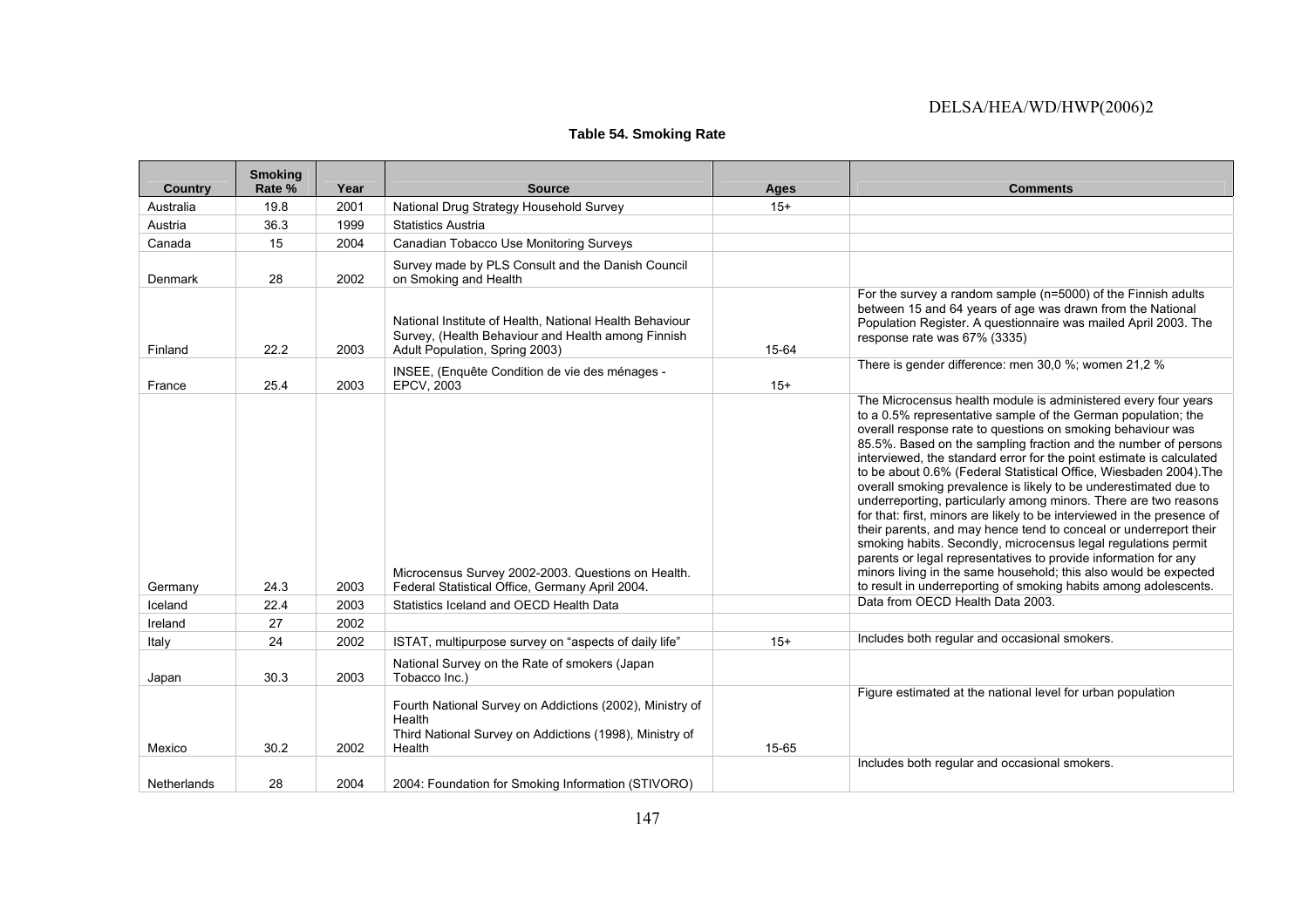|                      | <b>Smoking</b> |      |                                                                                                           |       |                                                                                                                                                                                                                    |
|----------------------|----------------|------|-----------------------------------------------------------------------------------------------------------|-------|--------------------------------------------------------------------------------------------------------------------------------------------------------------------------------------------------------------------|
| Country              | Rate %         | Year | <b>Source</b>                                                                                             | Ages  | <b>Comments</b>                                                                                                                                                                                                    |
| New Zealand          | 25             | 2001 | Ministry of Health and OECD Health Data                                                                   |       | NZ left Smoking Rates question blank for Data II- so HD used                                                                                                                                                       |
| Norway               | 26             | 2004 | Directorate for Health and Social Affairs, Department for<br><b>Tobacco Control/Statistics Norway</b>     |       | Standard health interview survey recommended by WHO Regional<br>Office for Europe.                                                                                                                                 |
| Portugal             | 20.5           | 1999 | <b>National Statistical Institute</b>                                                                     |       | The data are collected by means of face-to-face interviews<br>conducted on a probability sample of households selected by the<br>National Statistical Institute and using previously elaborated<br>questionnaires. |
| Slovak<br>Republic   | 24.3           | 2002 | Health Monitor survey                                                                                     |       | Also other surveys were performed, with larger sample sizes, but<br>only in selected regions of Slovakia.                                                                                                          |
| Spain                | 28.1           | 2003 | Ministry of Health and Consumer Affairs. National<br>Health Survey 1987, 1993, 1995, 1997, 2001 and 2003. | $15+$ | the 2003 National Health Survey has been carried out but the data<br>are not available yet                                                                                                                         |
| Sweden               | 17.8           | 2002 | Statistics Sweden/National Survey of living conditions<br>(ULF)                                           | 16-84 |                                                                                                                                                                                                                    |
| Switzerland          | 27.1           | 2002 | Swiss Health Survey, 2002, Federal Office of Statistics                                                   |       | Data come from the Swiss Health Survey which is completed<br>every 5 years.                                                                                                                                        |
| United<br>Kingdom    | 25             | 2004 | General Household Survey, Office for National Statistics                                                  | $16+$ | The indicator is based on a sample of the population. Figures are<br>then grossed and weighted for non-response so that they are<br>representative of the population in Great Britain.                             |
| <b>United States</b> | 17.5           | 2003 | NHIS, NCHS                                                                                                |       |                                                                                                                                                                                                                    |

\*Note that data was also matched with OECD Health Data in the case of many countries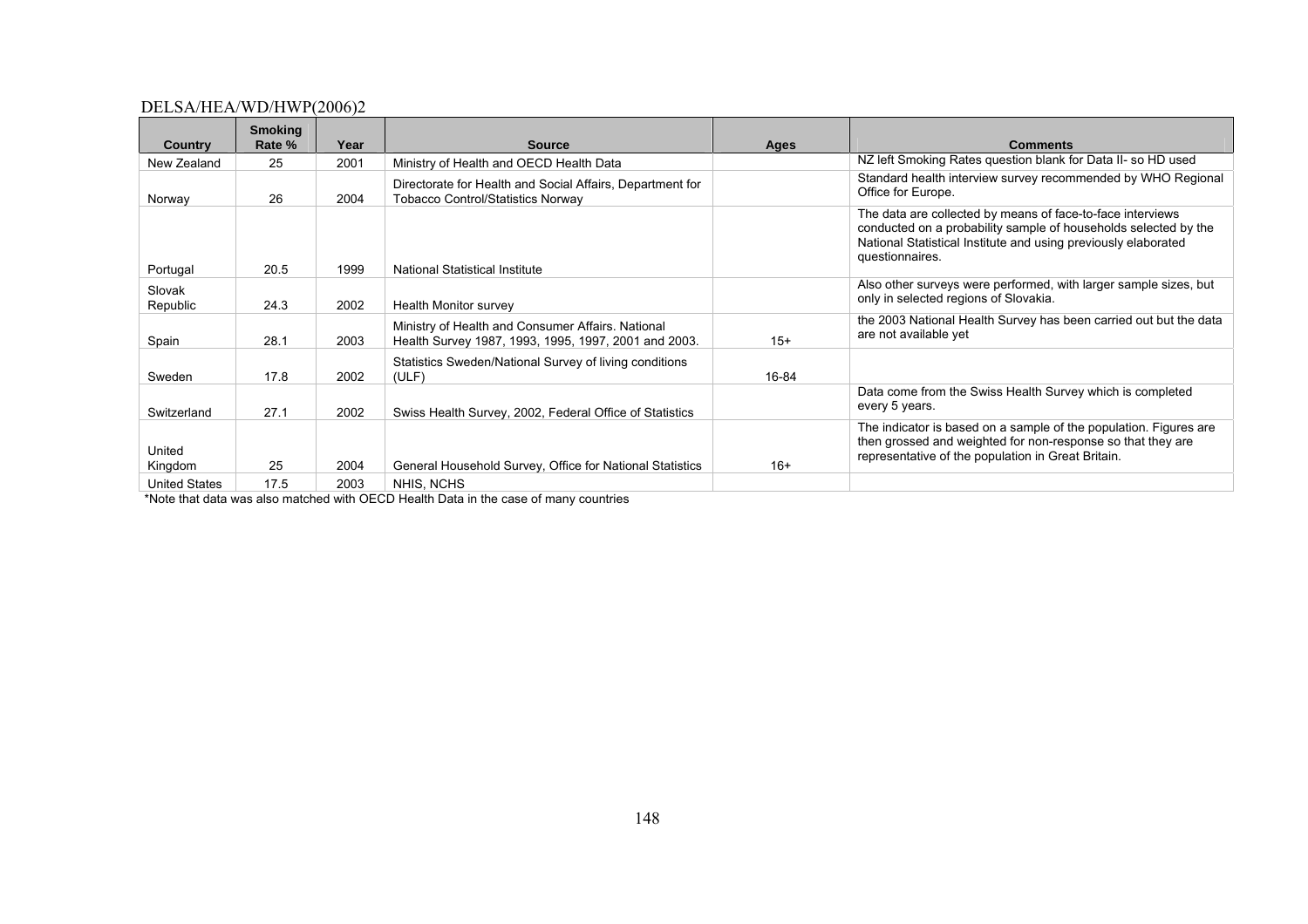|                                                           |          | Comparability Implications                                                                      |        |  |
|-----------------------------------------------------------|----------|-------------------------------------------------------------------------------------------------|--------|--|
|                                                           |          | Minor                                                                                           | Severe |  |
| ఛ<br>Possibility to<br>correct the<br>$\sim$<br>deviation | Possible | 1. Data available for different years<br>2. Data available for slightly different age<br>ranges |        |  |
|                                                           | Unlikely | 1. Differences in survey questions                                                              |        |  |

## **Table 55. Smoking Rate, Comparability Issues**

Possible solutions:

- Footnotes can indicate the year and deviations in the numerator.
- Collect survey questions and compare countries with comparable questions, and indicate where there are major differences, and where there are likely to be systematic over or underreporting of daily smoking.
- Standardise survey questions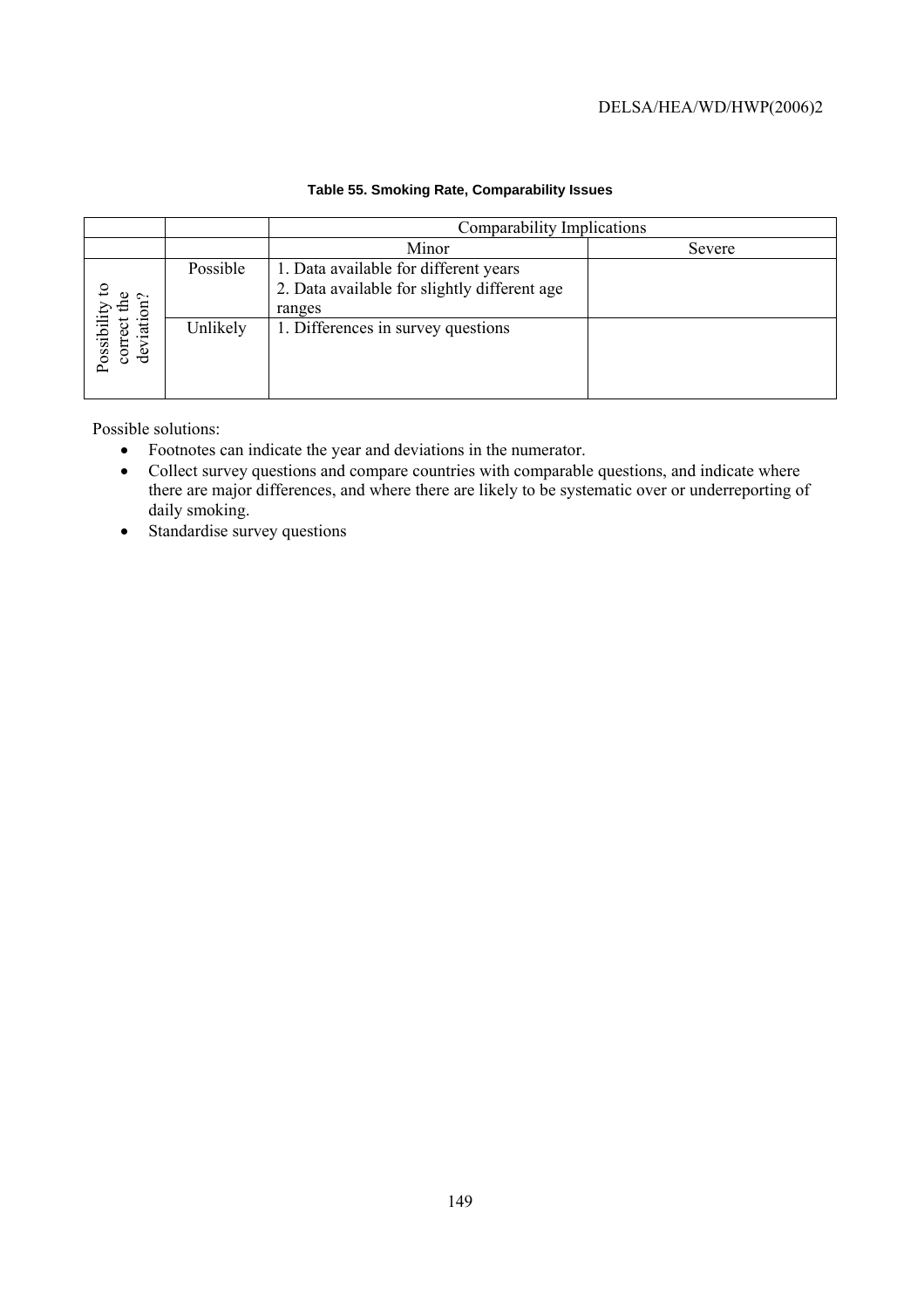### **OECD HEALTH WORKING PAPERS**

Papers in this series can be found on the OECD website: www.oecd.org/els/health/workingpapers

- No. 21 *THE SUPPLY OF PHYSICIAN SERVICES IN OECD COUNTRIES* (2006) Steven Simoens and Jeremy Hurst
- No. 20 *CONSUMER DIRECTION AND CHOICE IN LONG-TERM CARE FOR OLDER PERSONS, INCLUDING PAYMENTS FOR INFORMAL CARE: HOW CAN IT HELP IMPROVE CARE OUTCOMES, EMPLOYMENT AND FISCAL SUSTAINABILITY?* Jens Lundsgaard
- No. 19 *TACKLING NURSE SHORTAGES IN OECD COUNTRIES* (2004) Steven Simoens, Mike Villeneuve and Jeremy Hurst
- No. 18 *PRIVATE HEALTH INSURANCE IN THE NETHERLANDS. A CASE STUDY* (2004) Nicole Tapay and Francesca Colombo
- No. 17 *SKILL-MIX AND POLICY CHANGE IN THE HEALTH WORKFORCE: NURSES IN ADVANCED ROLES* (2004) James Buchan and Lynn Calman
- No. 16 *SHA-BASED NATIONAL HEALTH ACCOUNTS IN THIRTEEN OECD COUNTRIES: A COMPARATIVE ANALYSIS* (2004) Eva Orosz and David Morgan
- No. 15 *PRIVATE HEALTH INSURANCE IN OECD COUNTRIES: THE BENEFITS AND COSTS FOR INDIVIDUALS AND HEALTH SYSTEMS* (2004) Francesca Colombo and Nicole Tapay
- No. 14 *INCOME-RELATED INEQUALITY IN THE USE OF MEDICAL CARE IN 21 OECD COUNTRIES* (2004) Eddy van Doorslaer, Cristina Masseria and the OECD Health Equity Research Group
- No. 13 *DEMENTIA CARE IN 9 OECD COUNTRIES: A COMPARATIVE ANALYSIS* (2004) Pierre Moise, Michael Schwarzinger, Myung-Yong Um and the Dementia Experts' Group
- No. 12 *PRIVATE HEALTH INSURANCE IN FRANCE* (2004) Thomas C. Buchmueller and Agnes Couffinhal
- No. 11 *THE SLOVAK HEALTH INSURANCE SYSTEM AND THE POTENTIAL ROLE FOR PRIVATE HEALTH INSURANCE: POLICY CHALLENGES* (2004) Francesca Colombo and Nicole Tapay
- No. 10 *PRIVATE HEALTH INSURANCE IN IRELAND. A CASE STUDY* (2004) Francesca Colombo and Nicole Tapay
- No. 9 *HEALTH CARE SYSTEMS: LESSONS FROM THE REFORM EXPERIENCE* (2003) Elizabeth Docteur and Howard Oxley
- No. 8 *PRIVATE HEALTH INSURANCE IN AUSTRALIA. A CASE* STUDY (2003) Francesca Colombo and Nicole Tapay
- No. 7 *EXPLAINING WAITING-TIMES VARIATIONS FOR ELECTIVE SURGERY ACROSS OECD COUNTRIES*  (2003) Luigi Siciliani and Jeremy Hurst
- No. 6 *TACKLING EXCESSIVE WAITING TIMES FOR ELECTIVE SURGERY: A COMPARISON OF POLICIES IN 12 OECD COUNTRIES* (2003) Jeremy Hurst and Luigi Siciliani
- No. 5 *STROKE CARE IN OECD COUNTRIES: A COMPARISON OF TREATMENT, COSTS AND OUTCOMES IN 17 COUNTRIES* (2003) Lynelle Moon, Pierre Moïse, Stéphane Jacobzone and the ARD-Stroke Experts Group
- No. 4 *SURVEY OF PHARMACOECONOMIC ASSESSMENT ACTIVITY IN ELEVEN COUNTRIES* (2003) Michael Dickson, Jeremy Hurst and Stéphane Jacobzone
- No. 3 *OECD STUDY OF CROSS-NATIONAL DIFFERENCES IN THE TREATMENT, COSTS AND OUTCOMES OF ISCHAEMIC HEART DISEASE* (2003) Pierre Moise, Stéphane Jacobzone and the ARD-IHD Experts Group
- No. 2 *INVESTMENT IN POPULATION HEALTH IN FIVE OECD COUNTRIES* (2003) Jan Bennett
- No. 1 *PHARMACEUTICAL USE AND EXPENDITURE FOR CARDIOVASCULAR DISEASE AND STROKE: A STUDY OF 12 OECD COUNTRIES* (2003) Michael Dickson and Stéphane Jacobzone